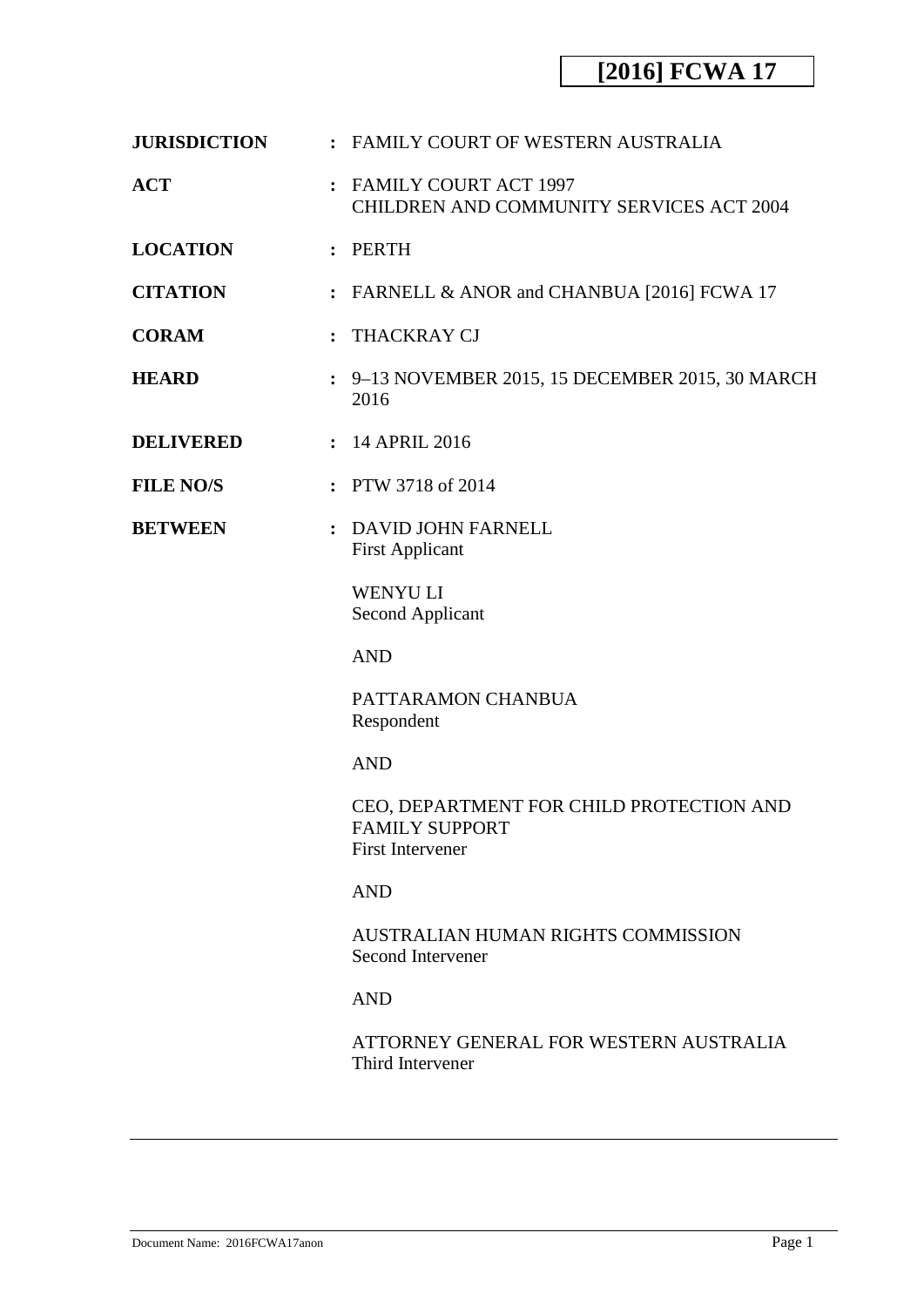#### *Catchwords:*

CHILDREN – Surrogacy – With whom a child lives – The applicants entered into surrogacy arrangement with the respondent birth mother – Twins born in Thailand as a result – The girl was brought to Western Australia to live with the applicants, while the boy remained in Thailand with the birth mother – The applicants seek an order for the girl to continue living with them – The birth mother seeks an order for the girl to live with her in Thailand – The male applicant is a convicted sex offender but expert evidence indicates that there is a low risk of him abusing the girl – This risk must be weighed against the high risk of harm to the girl if she is removed from her current home – Orders for the girl to live with the applicants and for them to have parental responsibility – No orders requiring the applicants to allow the birth mother to spend time with or communicate with the girl – Applicants required to send some of the girl's schoolwork to the birth mother – Formal findings made that the applicants did not abandon the boy and did not try to access his trust fund.

JURISDICTION – Parentage – Powers of the Family Court of Western Australia ("FCWA") – Whether the matter falls for determination under the *Family Law Act 1975* (Cth) ("the federal Act") or the *Family Court Act 1997* (WA) ("the State Act") – Turns on whether the child is a "child of a marriage" – s 60H and s 60HB of the federal Act override the parentage presumptions in that Act – The *Surrogacy Act 2008* (WA) does not apply – By operation of the *Artificial Conception Act 1985* (WA), the child's parents are the birth mother and her husband, who were in a de facto relationship at the time of the artificial fertilisation procedure  $-$  s 60H(1) of the federal Act does not apply to surrogacy  $-$  s 60F(1)(b) of the federal Act does not apply to children born as a result of artificial conception procedures – The child is therefore not a "child of a marriage" and the State Act applies.

DECLARATION – Parentage – The applicants seek a declaration that the male applicant is a parent of the child – Discussion of the source of power for making a declaration of parentage in proceedings under the State Act – The *Artificial Conception Act 1985* (WA) overrides the parentage presumptions in the State Act – The court cannot declare something to be the case when the law provides to the contrary – Application for declaration dismissed.

CHILD PROTECTION – Protection order (supervision) – The child protection authority seeks a protection order (supervision) if the child remains with the applicants – Discussion of standard of proof in child protection proceedings and the meaning of "likely" in s 28(2)(c) of the *Children and Community Services Act 2004* (WA) – There is a possibility that cannot sensibly be ignored that the child will suffer harm if she is left in the care of the applicants – No order principle applied because the same level of protection can be achieved under the State Act – Orders made under the State Act to protect the child.

JURISDICTION – Child protection – s  $36(2)$  of the State Act does not limit the power of the FCWA to make orders under the *Children and Community Services Act 2004* (WA) – If a protection order (supervision) is made, the consent of the child protection authority is not required under s 202(1) of the State Act before making orders under the State Act because the child would not be "under the control or in the care … of a person under a child welfare law".

CHILDREN – Change of name – Registration of birth – The child currently has the former surname of the birth mother – The applicants seek that the child have the male applicant's surname – Discussion of policy considerations relating to name changes in surrogacy and adoption matters – It is in the child's best interests to have the same surname as her carers –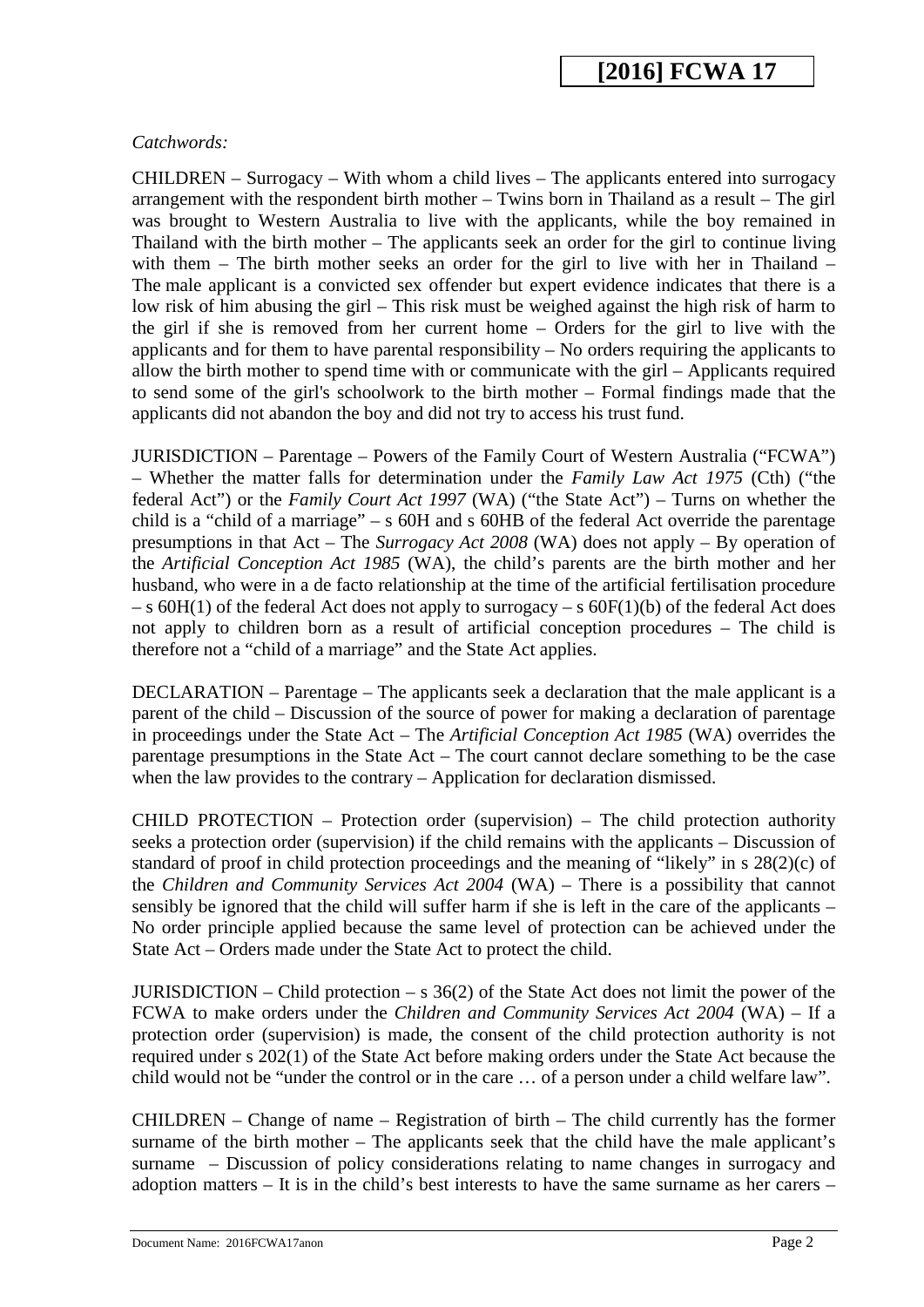The child's surname cannot be changed until her birth is registered in Western Australia – The applicants cannot register the child's birth because they are not her parents – The FCWA has power to order the Registrar of Births, Deaths and Marriages to register the child's birth and approve changes to the child's name – The birth mother and her husband should be recorded as the child's parents, but the Registrar is invited to consider recording that the applicants have parental responsibility for the child.

PUBLICATION ORDER – Publication of an account of the proceedings permitted because the story is already in the public domain, there is public interest in it, and the applicants seek and are entitled to some restoration of their reputation – Conditions to protect the child.

EVIDENCE – Perjury – The applicants lied under oath concerning the genetic make-up of the child – Whether to refer the papers to the Director of Public Prosecutions – No need to refer papers as the Attorney General is already aware of the perjury.

*Legislation:*

*Acts Interpretation Act 1901* (Cth), s 15A *Adoption Act 1994* (WA), s 4(1), s 4A, s 74(2), s 75(1) *Artificial Conception Act 1985* (WA), s 3, s 4, s 5, s 6, s 6A, s 7 *Australian Citizenship Act 2007* (Cth), s 8 *Australian Constitution*, s 51, s 75, s 76, s 118 *Births, Deaths and Marriages Registration Act 1988* (WA), s 4, s 13, s 17, s 18, s 20, s 22(5), s 33, s 49 *Child Welfare Act 1947* (WA), s 4(3) *Children Act 1989* (UK), s 31(2) *Children and Community Services Act 2004* (WA), s 3, s 4, s 6, s 7, s 8, s 9, s 21, s 28, s 30, s 32, s 44(2), s 45, s 46, s 47, s 48, s 49, s 50, s 51, s 52, s 53, s 143, s 144, s 147, s 151, s 237 *Convention on the Rights of the Child*, art 3(1), art 7(1), art 35, art 43 *Criminal Code* (WA), s 12 *Evidence Act 1995* (Cth), s 140(2) *Evidence Act 1906* (WA) *Family Court Act 1997* (WA), s 5(1), s 7A, s 36, s 66, s 66A, s 66C, s 69(1), s 70A(1), s 88, s 89AC(3), s 92, s 162, s 185, s 191(1), s 192, s 202(1), s 207(2), s 243 *Family Law Act 1975* (Cth), s 4(1), s 4AA, s 60A, s 60EA, s 60F, s 60H, s 60HA, s 60HB, s 64B(2), s 69S, s 69U, s 69VA, s 69ZE(2), s 69ZH *Family Law Amendment Act 1983* (Cth) *Family Law Amendment (De Facto Financial Matters and Other Measures) Act 2008* (Cth) Family Law Regulations 1984 (Cth), reg 12C, reg 12CA, reg 12CAA Family Law Rules 2004 (Cth), r 6.02 *Human Reproductive Technology Act 1991* (WA), s 18(1) *Interpretation Act 1984* (WA), s 5, s 13A *Judiciary Act 1903* (Cth) *Marriage Act 1961* (Cth), s 90, s 93 *Prohibition of Human Cloning for Reproduction Act 2002* (Cth), s 21 *Surrogacy Act 2008* (WA), s 8, s 17, s 19, s 21, s 24, s 25, s 66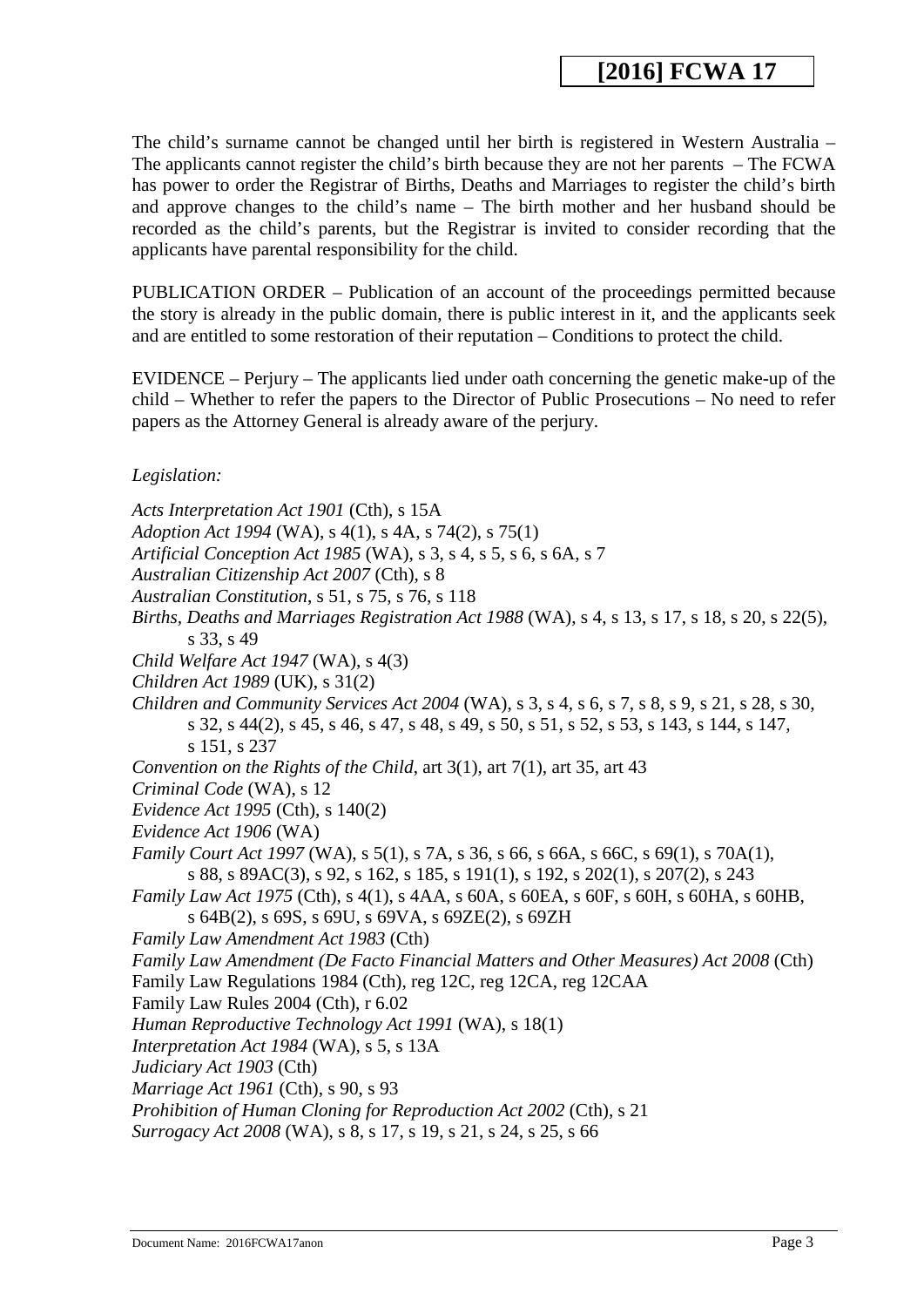#### *Category:* Reportable

#### **Representation:**

| Counsel: |
|----------|
|----------|

|                           | Mr M Nicholls QC |
|---------------------------|------------------|
| $\mathbb{R}^{\mathbb{Z}}$ | Mr M Nicholls QC |
|                           | Mr R Hooper SC   |
|                           | Ms C Thatcher    |
|                           | Ms P Giles       |
|                           | Ms N Eagling     |
|                           | : Mr M Berry SC  |
|                           |                  |

#### *Solicitors:*

| <b>First Applicant</b>          |                | : Lewis Blyth $& \text{Hooper}$ |
|---------------------------------|----------------|---------------------------------|
| Second Applicant                |                | : Lewis Blyth $& \text{Hooper}$ |
| Respondent                      |                | Kim Wilson & Co                 |
| <b>First Intervener</b>         |                | <b>State Solicitor's Office</b> |
| Second Intervener               | $\mathbb{R}^n$ | <b>Human Rights Commission</b>  |
| Third Intervener                |                | <b>State Solicitor's Office</b> |
| Independent Children's Lawyer : |                | Legal Aid WA                    |

#### **Case(s) referred to in judgment(s):**

AA v Registrar of Births, Deaths & Marriages and BB (2011) 13 DCLR (NSW) 51 AB v Chief Executive Officer, Department of Child Protection [2014] WASC 87 Aldridge & Keaton (2009) FLC 93-421 Anthony Hordern & Sons Ltd v Amalgamated Clothing and Allied Trades Union of Australia (1932) 47 CLR 1 ASIC v Edensor Nominees Pty Ltd (2001) 204 CLR 559 Attorney-General (Vic) v The Commonwealth (1962) 107 CLR 529 B v J (1996) FLC 92-716 B v Medical Superintendent of Macquarie Hospital (1987) 10 NSWLR 440 Blake and Anor [2013] FCWA 1 Briginshaw v Briginshaw (1938) 60 CLR 336 Bropho v Western Australia (1990) 171 CLR 1 Carlton & Bissett (2013) 49 Fam LR 503 Chief Executive Officer of the Department for Child Protection and Family Support v AP [2016] WACC 1 Coco v R (1994) 179 CLR 427 Deiter & Deiter [2011] FamCAFC 82 Devries v Australian National Railways Commission (1993) 177 CLR 472 Director General for Family and Children's Services v E (1998) 23 Fam LR 546 Donnell & Dovey (2010) FLC 93-428 Dougherty v Dougherty (1987) 163 CLR 278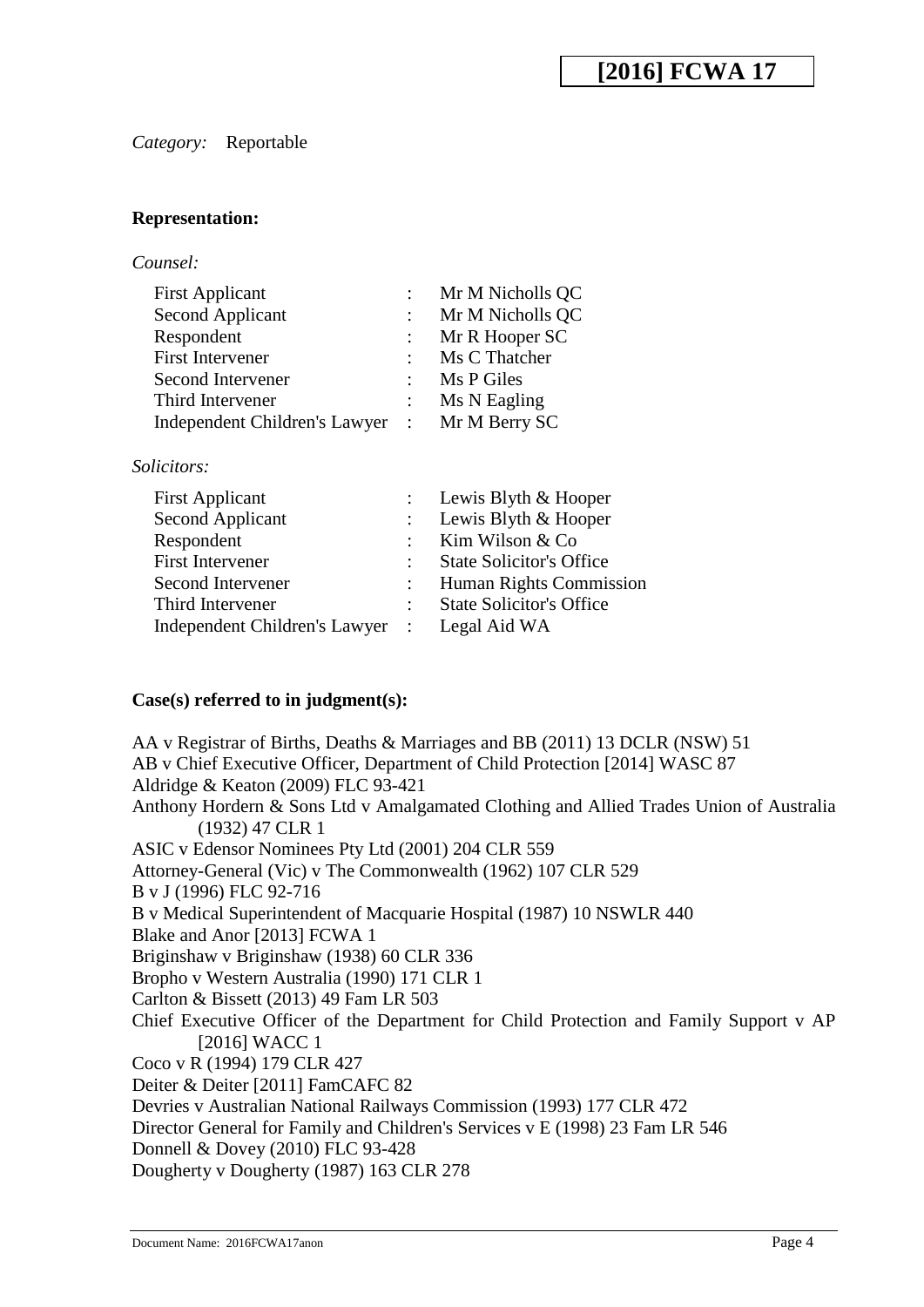Dudley & Chedi [2011] FamCA 502 Ellison & Karnchanit [2012] 48 Fam LR 33 Flanagan & Handcock (2001) FLC 93-074 Foskey v L (1987) 12 Fam LR 407 G v H (1994) 181 CLR 387 Goodwin v Phillips (1908) 7 CLR 1 H v Minister for Immigration and Citizenship (2010) 188 FCR 393 Houssein v Under Secretary, Department of Industrial Relations and Technology (NSW) (1982) 148 CLR 88 Hunt v Minister for Immigration and Ethnic Affairs (1993) 41 FCR 380 In re B (Children) (Care Proceedings: Standard of Proof) [2008] 2 FLR 141 In re H (Minors) (Sexual abuse: Standard of Proof) [1996] AC 563 In re LC (Children) [2014] AC 1038 In re O (Minors) (Care: Preliminary Hearing) [2004] 1 AC 523 In re S-B (Children) (Care Proceedings: Standard of Proof) [2010] 1 AC 678 In re X & Y (Foreign Surrogacy) [2008] EWHC 3030 In the marriage of Cormick; Salmon (1984) 156 CLR 170 In the matter of Adam and Michael [2004] CLN 3 In the matter of J (a child); S v Paskos (1992) 8 WAR 561 J v Lieschke (1987) 162 CLR 447 KLR v Director General, Department of Community Services (Unreported, WASC, Anderson J, BC9201021, 11 September 1992) Lynam v Director-General of Social Security (1983) 52 ALR 128 M v M (1988) 166 CLR 69 Maldera & Orbel (2014) FLC 93-602 Malec v JC Hutton Pty Ltd (1990) 169 CLR 638 Mallett v McMonagle [1970] AC 166 Malpass & Mayson (2000) FLC 93-061 Minister for Immigration and Multicultural and Indigenous Affairs v B (2004) 219 CLR 365 Murray v Murray (1960) 33 ALJR 521 MW v Director-General of the Department of Community Services (2008) 82 ALJR 629 Nairn v O'Reilly (1986) 11 Fam LR 472 Neat Holdings Pty Ltd v Karajan Holdings (1992) 110 ALR 449 PJ v Director General, Department of Community Services [1999] NSWSC 340 Plaintiff M70/2011 (2011) 244 CLR 144 Prantage & Prantage [2015] FamCAFC 145 Project Blue Sky Inc v Australian Broadcasting Authority (1998) 194 CLR 355 PVS v Chief Executive Officer, Department for Child Protection (No 2) [2011] WASC 318 Qantas Airways Limited v Gama (2008) 167 FCR 537 R v Cook; Ex parte C (1985) 156 CLR 249 R v Lambert; Ex parte Plummer (1980) 146 CLR 447 R v Wallis (1949) 78 CLR 529 Re Births, Deaths and Marriages Registration Act 1997 (2000) FLC 93-021 Re C and D (1998) FLC 92-815 Re D and E (2000) 26 Fam LR 310 Re F; Ex parte F (1986) 161 CLR 376 Re Michael (Surrogacy Arrangements) (2009) 41 Fam LR 694 Reynolds & Sherman [2015] FamCAFC 128 Sedgwick and Rickards [2013] FCWA 52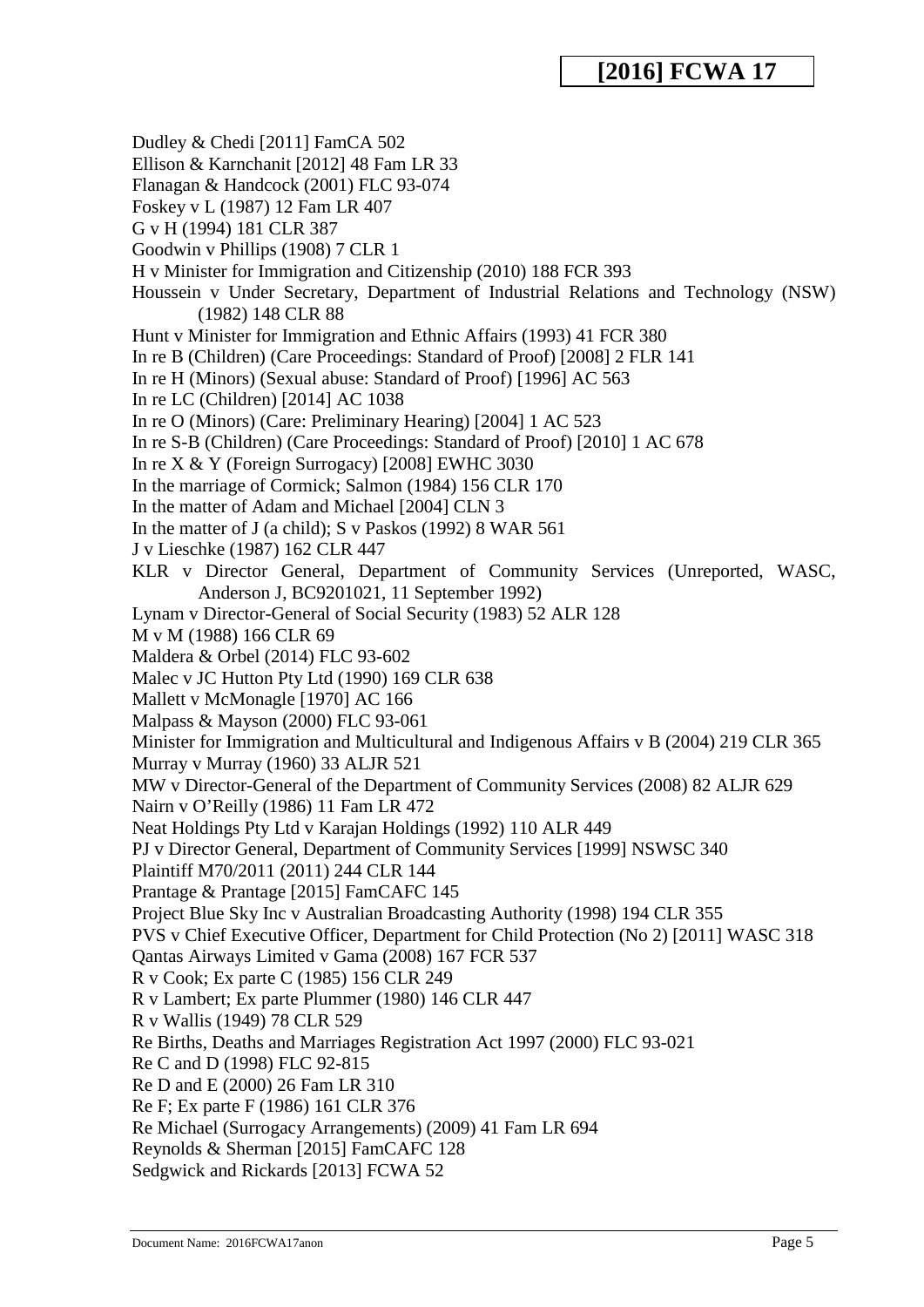Teo & Guan (2015) FLC 93-653 Tillmanns Butcheries v Australasian Meat Industry Employees' Union (1979) 27 ALR 367 Tobin v Tobin (1999) FLC 92-848 Truman and Clifton [2010] FCWA 91 V v V (1985) 156 CLR 228 Valentine & Lacerra (2013) FLC 93-539 Vodicka v Vodicka (2005) 194 FLR 246 W and C [2009] FCWA 61 W v G (1996) 20 Fam LR 49 Watson v Thomas (1985) 22 A Crim R 56 West Australian Newspapers Ltd & Channel 7 Perth Pty Ltd and Cuzens [2016] FCWA 6 Wilson & Roberts (No 2) [2010] FamCA 734 Yamada & Cain [2013] FamCAFC 64 Z v Dental Complaints Assessment Committee [2009] 1 NZLR 1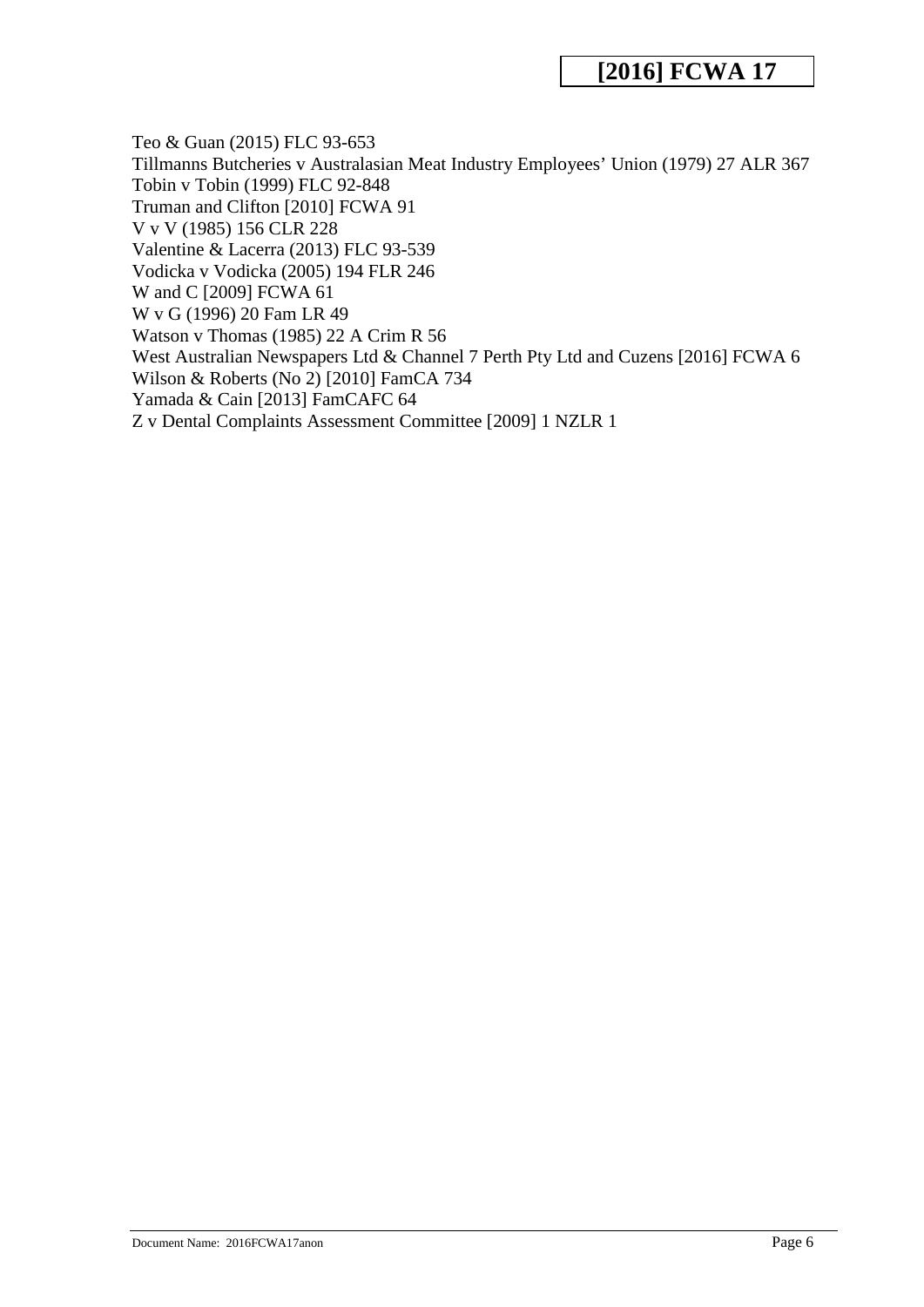## **CONTENTS**

| Part 7: Human rights, public policy and the Best Practice Principles  78   |       |
|----------------------------------------------------------------------------|-------|
|                                                                            |       |
|                                                                            |       |
|                                                                            |       |
| Part 11: Resolution of the Children and Community Services Act issues  144 |       |
|                                                                            | 170   |
|                                                                            |       |
|                                                                            | . 176 |
|                                                                            |       |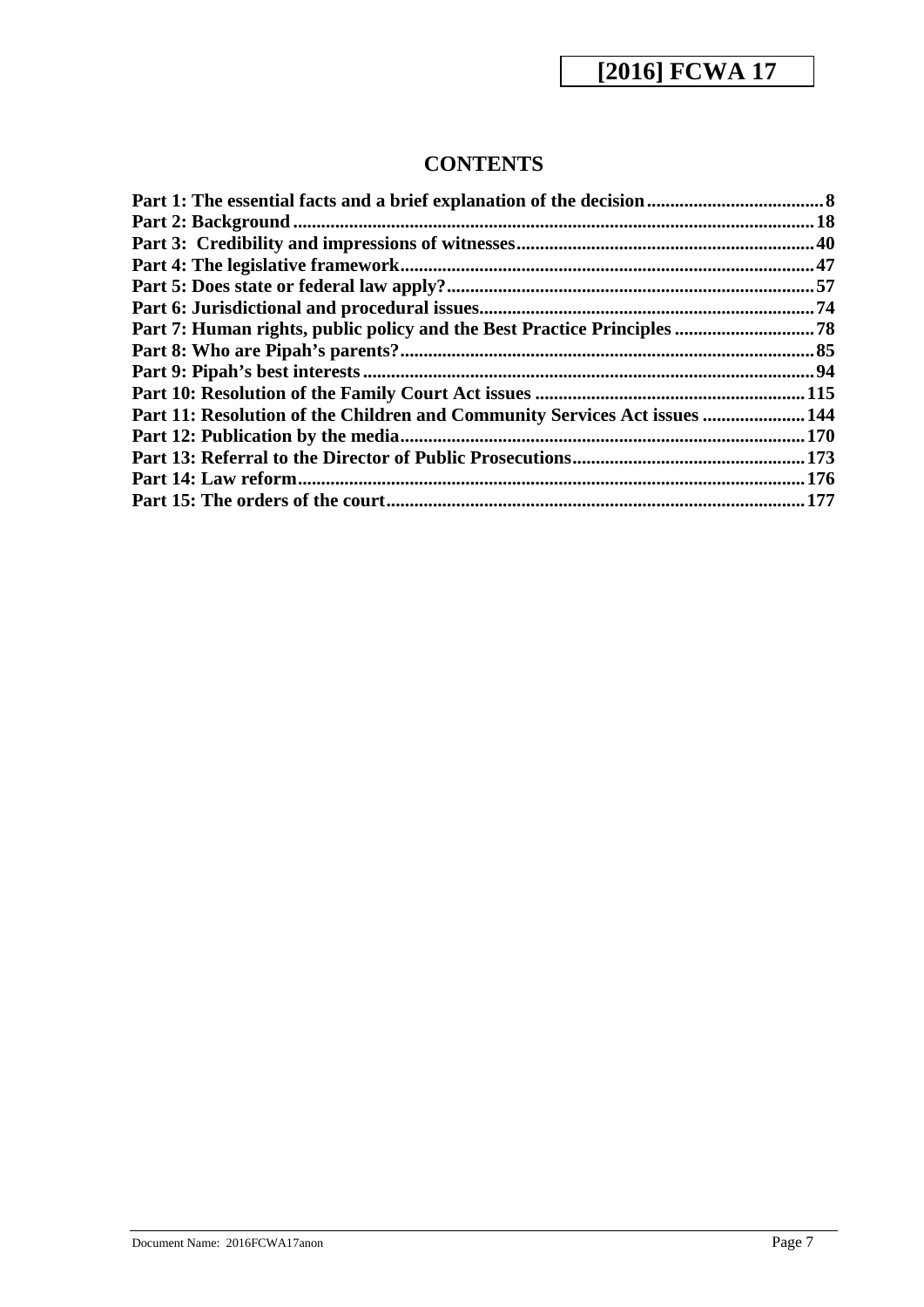### <span id="page-7-0"></span>**THE PRINCIPAL REGISTRAR OF THE FAMILY COURT OF WESTERN AUSTRALIA HAS AUTHORISED THIS VERSION OF THE JUDGMENT FOR PUBLICATION BY THE MEDIA. THE NAMES OF SOME INDIVIDUALS REFERRED TO IN THE JUDGMENT HAVE BEEN REDACTED.**

### **Part 1: The essential facts and a brief explanation of the decision**

### **The issues**

- 1 I am asked to decide which of two outcomes is more likely to promote the best interests of Pipah, a little girl who is unaware of the international furore surrounding her conception and separation from her twin brother. In these reasons, I will touch on some contentious social and ethical issues, but my focus must be on Pipah's welfare.
- 2 The only options for Pipah are to remain in Australia with the couple who have raised her from birth, or to return to Thailand to live with her brother and the woman who gave birth to them pursuant to a commercial surrogacy arrangement.
- 3 If I decide Pipah should remain here, I must also decide whether the State should be involved in keeping her safe, given she is living with a man who was convicted, although many years ago, of molesting young girls. This will involve me ruling on whether I should make a "protection order" as sought by the child protection authority.

### **The facts**

- 4 Pipah Li Minjaroen was born in Thailand in December 2013. She lives with David Farnell and his wife, Wenyu Li, in Bunbury, the largest regional city in Western Australia. Ms Li is sometimes known as "Wendy Farnell" and I will refer to her as "Mrs Farnell".
- 5 Pipah's twin brother, Nareubet Minjaroen, is known as "Gammy". He lives in Thailand with Pattaramon Chanbua and her husband, Nid Chanbua. Mrs Chanbua is Gammy and Pipah's birth mother.<sup>[1](#page-7-1)</sup> She was known as Kwanrudee Minjaroen before her marriage in 2014.
- 6 The lives of the Farnells and Mrs Chanbua were set on a tragic collision course when the Farnells saw a documentary about commercial surrogacy in Thailand. The Farnells had been trying to have a baby for years, including undergoing 10 cycles of IVF. They knew that commercial surrogacy was illegal in Australia, and saw Thailand as their last chance.

<span id="page-7-1"></span><sup>&</sup>lt;sup>1</sup> "Birth mother" is the expression used in the *Surrogacy Act 2008* (WA). Although one of the Farnells' affidavits described Mrs Chanbua as the "gestational carrier", I consider that the use of that term runs the risk of dehumanising a woman who carries a baby for another. I accept that Mrs Chanbua fell in love with the twins before their birth, and that her role in giving them life extended well beyond that of a "carrier". I have therefore referred to her as the "birth mother", although I know that this expression can also be contested: see 'Report on Parentage and the *Family Law Act*' (Family Law Council, December 2013) xxvii. -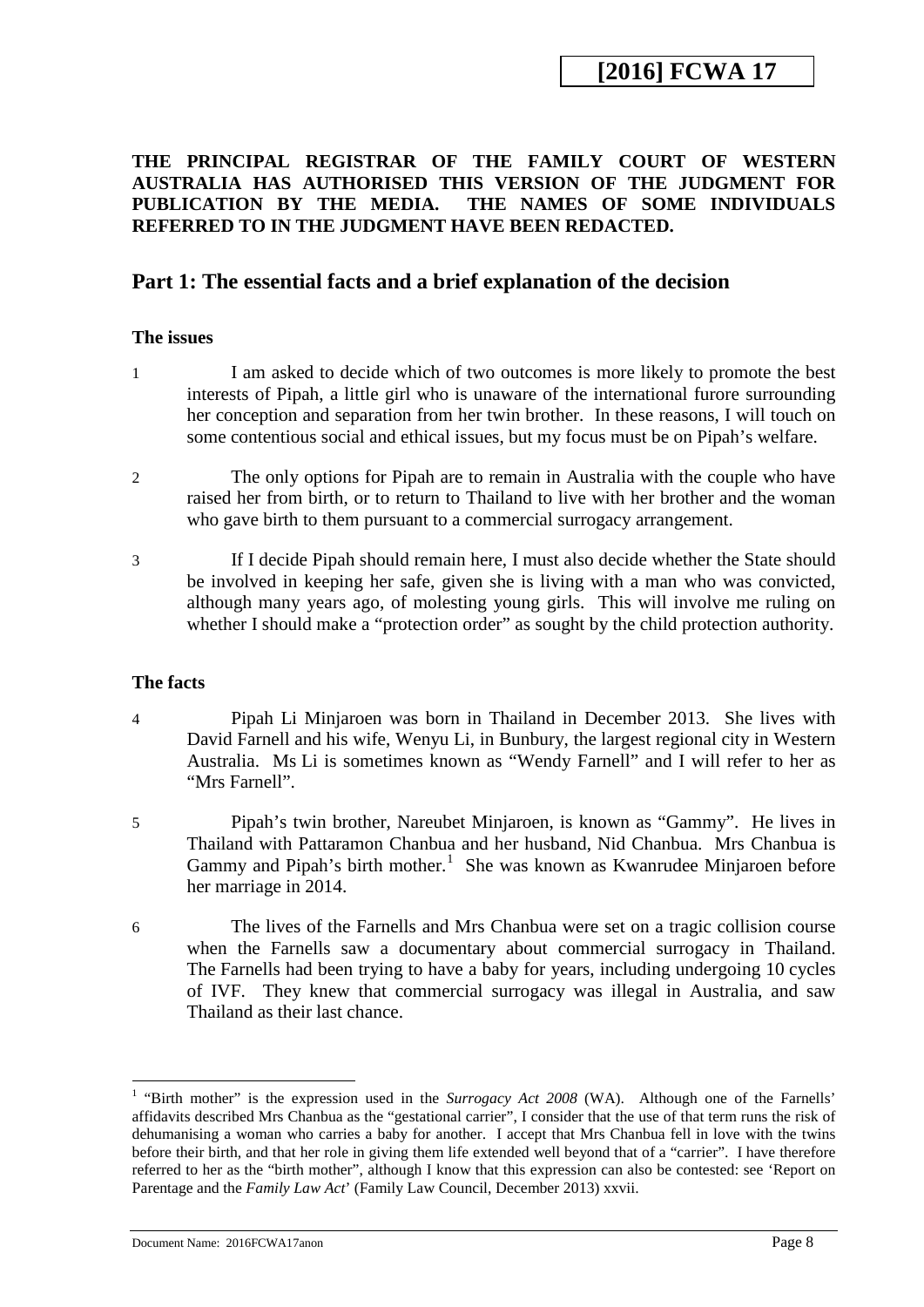- 7 The Farnells gained the impression from the documentary that commercial surrogacy in a country with a developing economy is a "win-win" situation for intended parents and birth mothers. They therefore engaged a business called Thailand Surrogacy to find them a suitable woman. The proprietor, Antonio Frattaroli ("Antonio"), told them that he paid his surrogates more than other agencies did.
- 8 After taking medical advice, the Farnells abandoned their plan to have embryos created from Mrs Farnell's eggs and instead decided to combine Mr Farnell's sperm with ova from an unidentified woman. They were assured by the Department of Immigration that any resulting child would receive Australian citizenship.
- 9 At around the same time, Mrs Chanbua found herself in debt, which prompted her to offer her services as a surrogate mother. She was introduced to Thailand Surrogacy by an agent. She already had two children, but was told by her agent that she was too young to become a surrogate. She therefore assumed the identity of an older relative using fake papers.
- 10 On 23 May 2013, two embryos were implanted in Mrs Chanbua at a clinic operated by Dr Visut Suvithayasiri ("Dr Visut"). Mrs Chanbua was in a de facto relationship with Mr Chanbua at the time. He consented to the procedure. Neither he nor Mrs Chanbua had received any legal advice or counselling about the arrangement.
- 11 On 3 June 2013, the Farnells were thrilled when advised that Mrs Chanbua may be carrying twins. After this was confirmed, the Farnells recognised that Mrs Chanbua might need better medical care and agreed to pay rent for an apartment for her that was closer to the hospital in Bangkok where she was to have the babies.<sup>[2](#page-8-0)</sup> They also arranged for Thailand Surrogacy to send a little extra money to her, which would otherwise have been refunded to them from a deposit they had previously paid.
- 12 On 28 September 2013, the Farnells received an email from Antonio advising that a test had revealed there was a "risk of Down's syndrome", but reassuring them that the doctor did not think anything was wrong. Antonio advised the Farnells that another test was available if they were concerned about the initial result. They asked for the test to be undertaken.
- 13 On 22 October 2013, the Farnells were advised that the further test had revealed that the male foetus had Down syndrome. Later in these reasons, in dealing with the Farnells' request for a finding that they did not abandon Gammy, I will discuss what occurred from the time the results became known to when the babies were born. However, in summary, Mrs Chanbua insists she was told that the Farnells wanted her to have an abortion, while the Farnells vehemently deny ever making such a request.
- 14 On at least one occasion in October 2013, Mrs Chanbua's doctor discussed with her the possibility of an abortion. Mrs Chanbua also had discussions with Thailand Surrogacy in which that option was discussed. These involved Antonio and his employee, Kamonthip Musikawong ("Joy"). I am not persuaded that the Farnells ever asked for Mrs Chanbua to have an abortion, nor am I persuaded that Joy or Antonio

<u>.</u>

<span id="page-8-0"></span> $2$  The drive from Mrs Chanbua's home in Si Racha to Bangkok takes about two hours (and longer on the bus).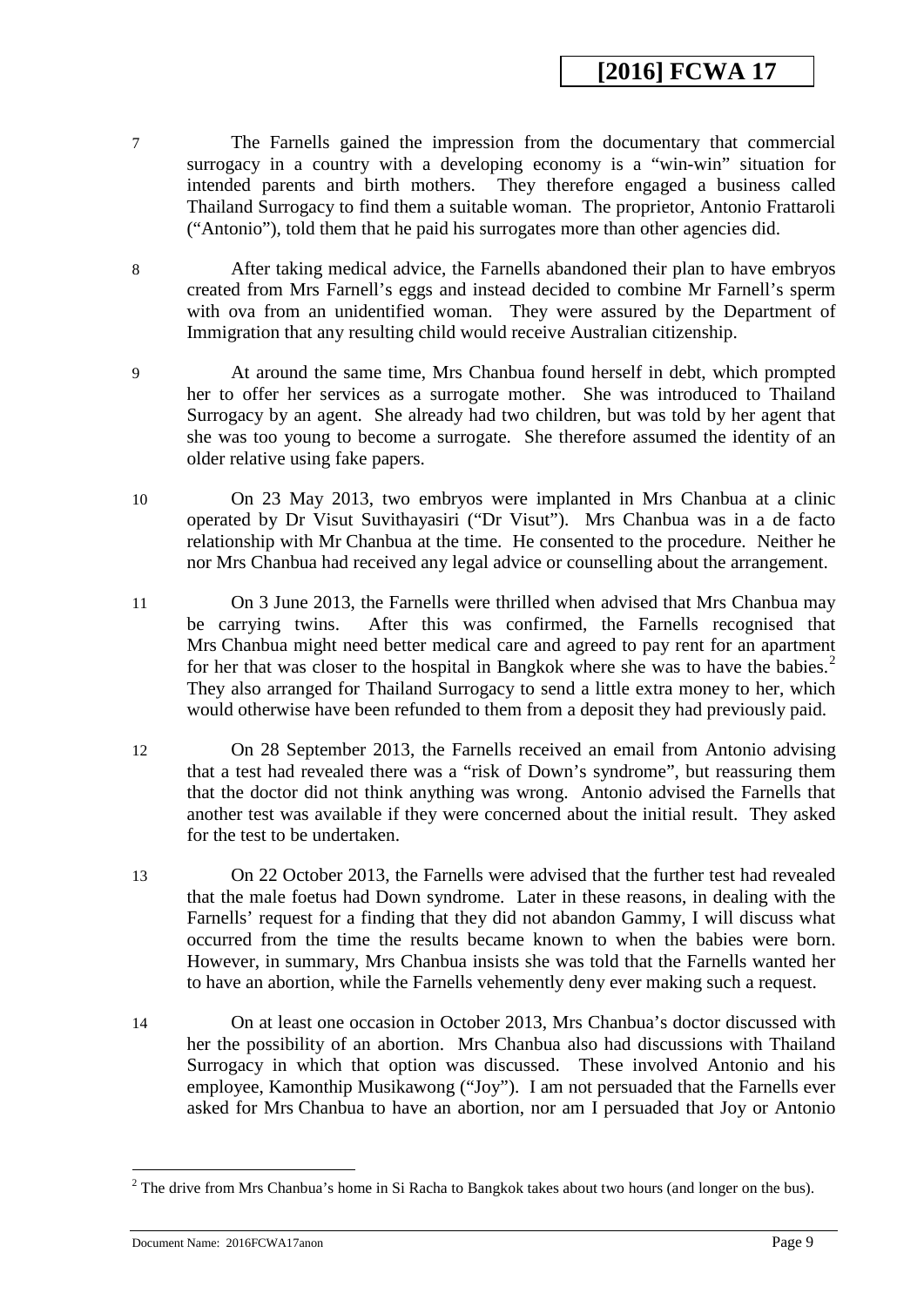ever discussed abortion as anything more than an option. Nevertheless, Mrs Chanbua gained the impression that the Farnells only wanted the "healthy" baby.

- 15 Although I cannot be sure of all that was said at around this time, it is clear that Mrs Chanbua had fallen in love with the twins she was carrying and had decided she was going to keep the boy. She told Joy, "I love the babies. They are my children". She was also told by a fortune teller that the boy would bring good luck.<sup>[3](#page-9-0)</sup> This was significant at least for her grandmother, who had taken Mrs Chanbua to the fortune teller when it was discovered the boy might have Down syndrome.
- 16 While it is far from clear, I consider it likely that the Farnells became aware that Mrs Chanbua was talking about keeping the little boy. There was nothing they could do about this until the children were born, but I consider the Farnells were prepared to contemplate an outcome where they were only able to have the girl.
- 17 Although the Farnells did not request Thailand Surrogacy to ask Mrs Chanbua to have an abortion, they were angry with Antonio for not ensuring the testing was done earlier, so they could have considered that option. They were also disillusioned with Antonio for other reasons. At one point, they demanded their money back.
- 18 The Farnells nevertheless continued to prepare for the arrival of the babies. For example, they agreed with Antonio that the twins should be born at Bangkok Christian Hospital because of its expertise with Down syndrome children.
- 19 The twins were born on 23 December 2013. They arrived even earlier than expected, so the Farnells were not present for their birth, but they made their way to Thailand as quickly as they could. Upon their arrival in Bangkok on 29 December, the Farnells were surprised to find that the twins had been born at a suburban hospital rather than at Bangkok Christian Hospital. They also learned that Mrs Chanbua had left the twins in hospital and returned to her home town.
- 20 The Farnells were not able to see the twins without Mrs Chanbua's permission. They saw them for the first time on 30 December 2013, when they met Mrs Chanbua and some of her relatives at the hospital, with Joy acting as an interpreter. I accept there was truth in the statement Mr Farnell later made to an interviewer from *60 Minutes* that the concerns they had about Gammy having Down syndrome dissipated after they saw the babies.
- 21 Both children were in intensive care. They were very frail and underweight. Neither could breathe without assistance. Pipah had serious complications including fungal septicaemia, kidney problems, fluid retention and swelling, and bleeding on the brain and behind the eyes. She required a blood transfusion and high doses of antibiotics. Gammy's condition was even worse. The Farnells were told that he had a hole in his heart and a poor chance of surviving. Gammy was ultimately kept in the hospital for five months, before being moved to another hospital.
- 22 Mr Farnell was unwell after his arrival in Bangkok and therefore unable to go to the hospital every day, although Mrs Farnell did. I accept the Farnells' evidence,

-

<span id="page-9-0"></span><sup>&</sup>lt;sup>3</sup> Mrs Chanbua's recollection was that the fortune teller told her that "Gammy is going to be a good boy and he's going to bring good luck. Please, look after him well. He's lucky to be born with you".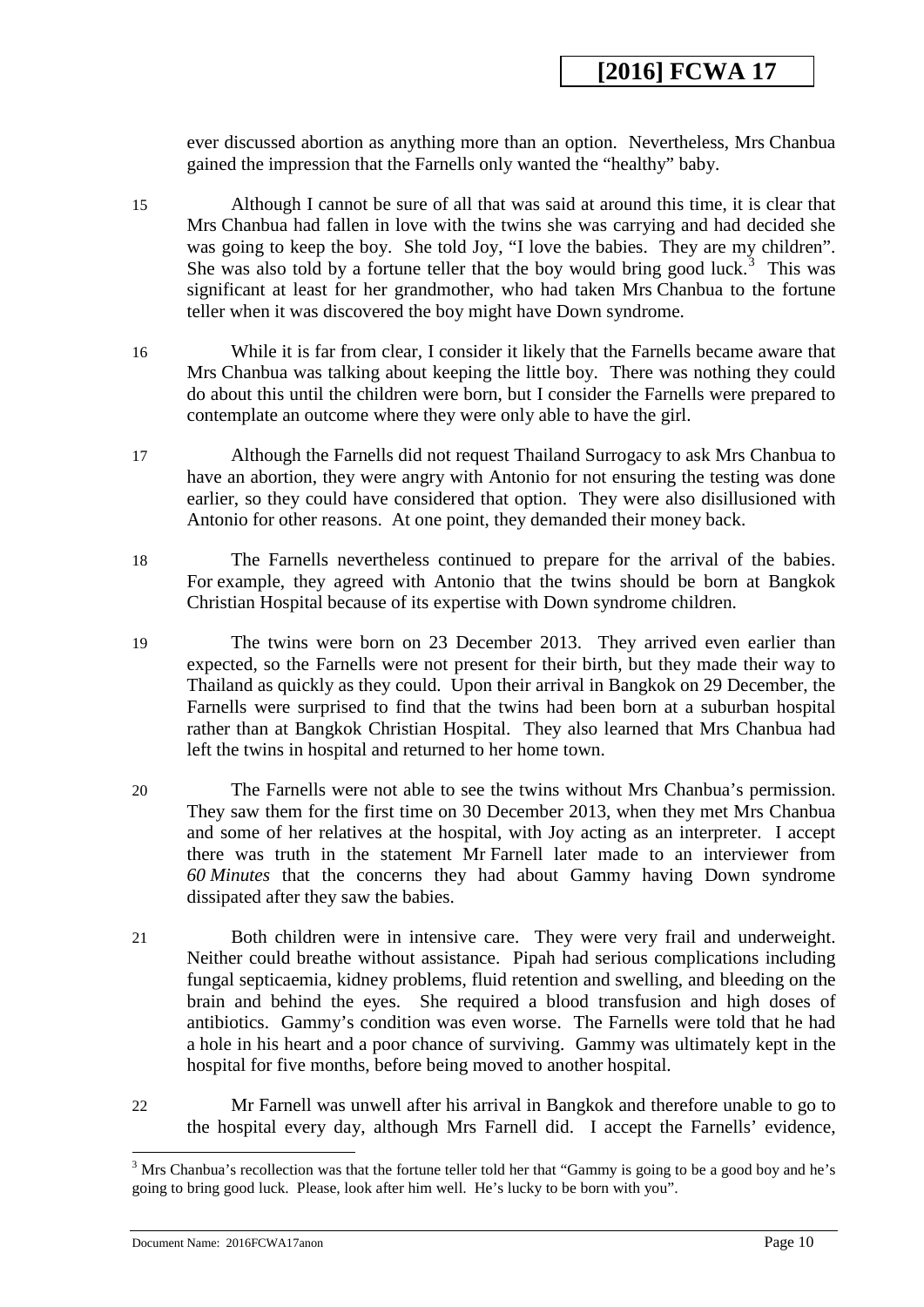which was corroborated by Joy, that they paid the same attention to Gammy as they did to Pipah, although their capacity to handle Gammy was more limited because he was so unwell. They also bought nappies and milk for both babies.

- 23 Mrs Chanbua was only able to visit the hospital a couple of times a week. When she did, she brought milk she had expressed for both babies. According to her husband's evidence, Mrs Chanbua was only ever able to hold Pipah once.
- 24 The Farnells met Mrs Chanbua only a few times. Apart from seeing each other three times at the hospital, they saw her on 3 January 2014, when the surrogacy agreement was belatedly signed; on 21 January 2014, when DNA samples were taken; and on 3 February 2014, when Mrs Chanbua was interviewed at the Australian Embassy. Mr Farnell agreed with Mrs Chanbua's senior counsel that Mrs Chanbua and her family seemed to be "very nice, polite, family-orientated people", although they were not able to communicate directly because of the language barrier.
- 25 While there is no evidence that the Farnells read the surrogacy agreement when it was presented to them to sign after the babies were born, the document stated that they were aware "of the risks that the child may possess physical, mental, genetic and/or congenital abnormalities or defects", but that they would nevertheless "take immediate custody of the child at birth and shall assume full and absolute parental responsibility for the child, regardless of the child's health, gender, or physical or mental condition, except as otherwise specifically provided in this agreement".
- 26 The Farnells say that they saw Gammy being wheeled away from the Intensive Care Unit in January 2014. He had been critically ill, and the Farnells claim they thought he was being taken away because he was about to die. On 10 January 2014, Mr Farnell emailed his daughter, Jane, saying, "We have had to say goodbye to our little, little boy". Although the email did not say so, the implication was that Gammy had died. In fact, the Farnells saw Gammy the next day, but Mr Farnell did not contact Jane again for a week and, when he did, he did not tell her Gammy was alive. I consider it probable that, by this time, Mr Farnell knew Mrs Chanbua was not going to let them have Gammy, so he decided to lead his family to believe he had perished.
- 27 The Farnells deposed that during their first visit to the hospital, they gave Mrs Chanbua a piece of paper on which Mr Farnell had written the proposed names for the twins, including "Noah" for the boy. Mrs Chanbua says she was only given Pipah's name, but I am more inclined to accept the Farnells' evidence.
- 28 Mrs Chanbua arranged birth certificates for the children. Pipah's was issued on 8 January 2014. Mrs Chanbua gave it to Joy, but did not hand over Gammy's certificate. Joy arranged for Pipah's certificate to be translated and then gave it to the Farnells on or after 11 January  $2014.<sup>4</sup>$  $2014.<sup>4</sup>$  $2014.<sup>4</sup>$  The Farnells wanted Pipah to have Mr Farnell's family name on the certificate, but this did not happen. Pipah was registered with Mrs Chanbua's (then) surname, although her given names were those chosen by the

-

<span id="page-10-0"></span><sup>4</sup> Although Joy was a reliable witness, she was not able to recall some of the chronology, including precisely when she gave Pipah's birth certificate to the Farnells. However, the certificate bears a stamp indicating that it was translated on 11 January 2014, and Mr Farnell and Joy both said that the original was provided to the Farnells at the same time as the translated copy.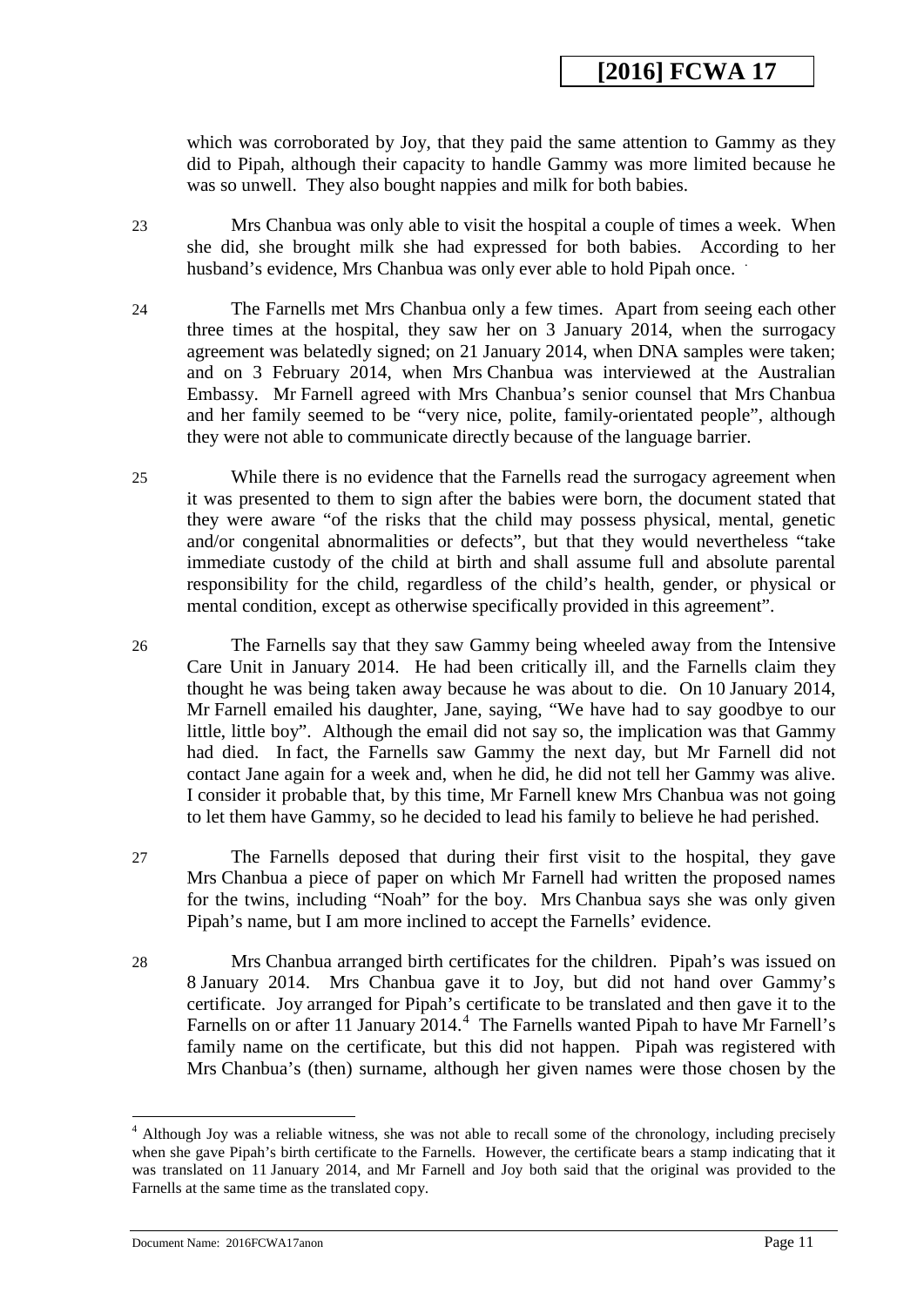Farnells. The Farnells also wanted Mr Farnell to be shown as Pipah's father, but that did not happen either.

- 29 It is unclear precisely when the Farnells realised that Mrs Chanbua intended to carry out her plan to keep Gammy. Notwithstanding Mr Farnell's recollection that they learned of her intentions after they were given Pipah's birth certificate, I find it probable they already knew this was likely by 10 January 2014, when Mr Farnell sent the email to Jane about saying "goodbye" to Gammy.
- 30 The Farnells asked Joy to plead with Mrs Chanbua for them to have both children. At one point, Joy had what she described as a "fight" with Mrs Chanbua about her wanting to keep Gammy. Joy said she was "mad" because she felt that Mrs Chanbua was breaching the agreement.
- 31 Mrs Chanbua admitted that Joy had asked her to agree to the Farnells having both children, but says she refused because Joy told her that if the Farnells took Gammy, he would be put in an institution. I do not accept that the Farnells said this, apart from anything else because it would make no sense for them to insist on having both children if their intention was to put one in an institution, especially as they knew Mrs Chanbua wanted to keep Gammy.
- 32 On 20 January 2014, the day that Pipah was discharged, Joy informed the Farnells that Mrs Chanbua had asked permission to discharge Gammy so she could take him to her home town, but that the hospital had refused because he was so ill.
- 33 The Farnells were not challenged on their assertion that they continued to visit Gammy after Pipah was discharged. Mrs Farnell gave evidence that from the time of Pipah's discharge until they left Thailand on 13 February 2014, they visited Gammy about six or seven times. As the staff would not allow Pipah to be taken into the ICU, Mrs Farnell would spend one or two hours with Gammy while Mr Farnell looked after Pipah, and then they would swap places.
- 34 Although the Farnells still wanted both children, they finally accepted that Mrs Chanbua would not allow this. In any event, they knew Gammy could not leave the hospital, let alone travel to Australia. At the urging of Antonio and Joy, the Farnells then set about making arrangements to secure Pipah's passage back to Australia without Gammy.
- 35 Mrs Chanbua cooperated, including by visiting the Embassy to assist in obtaining citizenship for Pipah. Mrs Chanbua spoke to the staff in the absence of the Farnells, but neither she nor the Farnells revealed the existence of Gammy. Joy had advised the Farnells not to mention Gammy, and Mr Farnell explained that they thought that the process would otherwise have taken a lot longer, and that they might not even have been able to have Pipah. I accept they were told by Embassy staff that the necessary papers for Pipah would normally take six to eight weeks to process. However, because of the civil unrest that had broken out in Thailand, the papers were processed immediately and were available on the day after the visit to the Embassy.
- 36 Joy continued to assist the Farnells during this time, even though she had been dismissed from her job with Thailand Surrogacy. She felt real concern for the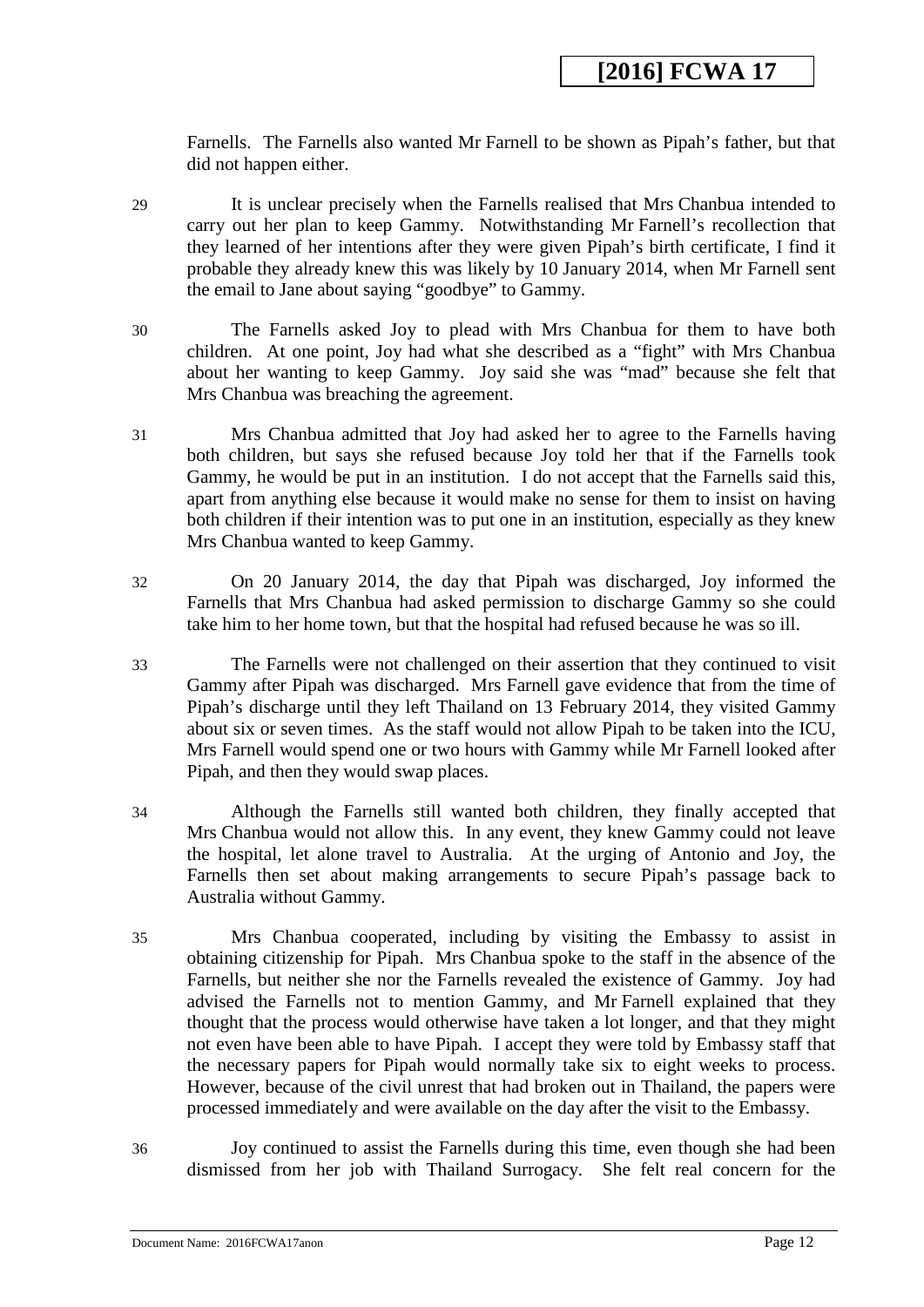Farnells, who she observed to be very upset about Mrs Chanbua's decision to keep Gammy. She wanted to be sure they would keep at least one of the children they had gone to so much trouble to obtain.

37 On 6 February 2014, Joy telephoned the Farnells while they were at the Embassy. She said Mrs Chanbua was becoming "difficult" and was claiming she had not been paid in full by Thailand Surrogacy. Joy also said that Mrs Chanbua was threatening to keep both children and involve the police. In this or some other conversation, Joy said Mrs Chanbua "had all the power" and that she did not know what to do about her keeping Gammy. She also said the entire arrangement may be illegal because of Mrs Chanbua's deception about her identity.

38 Later the same day, Joy sent the Farnells a message which said: "I just talked to [Mrs Chanbua]. Unfortunately, they don't agree with what we say … I don't understand them anymore … They said they will keep two babies ... so just for you to be prepared. I don't know what they will do next."

39 By this time, it was unsafe to travel the streets. One day, when they were on their way to the Embassy, the Farnells heard gunshots and saw people "running and scattering everywhere". Antonio was also encouraging them to believe that Pipah might be taken if they did not move quickly. On 7 February 2014, he emailed the Farnells urging them to change hotels immediately:

> I have a call now with my staff. PLEASE take my advice. Change hotels tomorrow so she and Joy will not know where you guys are. I know Joy is helping her. That is one of the main reasons I fired Joy. I will have my staff contact [Mrs Chanbua] to calm her down. I think there was some problem with her receiving the money. She is so hungry for money. Just like some pheasant [sic] ... One thing to keep in mind. She signed up with the hospital with a FAKE ID card. If anyone is calling the police, it will be us.

- 40 After this email, the Farnells were unable to make contact with Antonio while they were in Thailand.
- 41 On 11 February 2014, Pipah was issued with her Australian passport. When Mr Farnell went to collect it the next day, he was told by Embassy staff that a travel warning had been issued and they should leave the country as soon as possible. Mr Farnell went straight to the airport and changed the date of their flight home.
- 42 On 13 February 2014, the Farnells returned to their home in Bunbury, which they had set up for two babies. Although they were home, they were petrified the authorities might come to retrieve Pipah. They were also traumatised as a result of leaving Gammy behind. Being too upset, or not wanting to reveal what had really happened, they initially allowed their family in Bunbury to continue to believe that Gammy had died.
- 43 Jane Farnell gave evidence that she asked her father and stepmother about the little boy a couple of times, but they had broken down crying. On one occasion, Mrs Farnell left the room, and Mr Farnell explained to Jane that Mrs Farnell was upset

Document Name: 2016FCWA17anon Page 13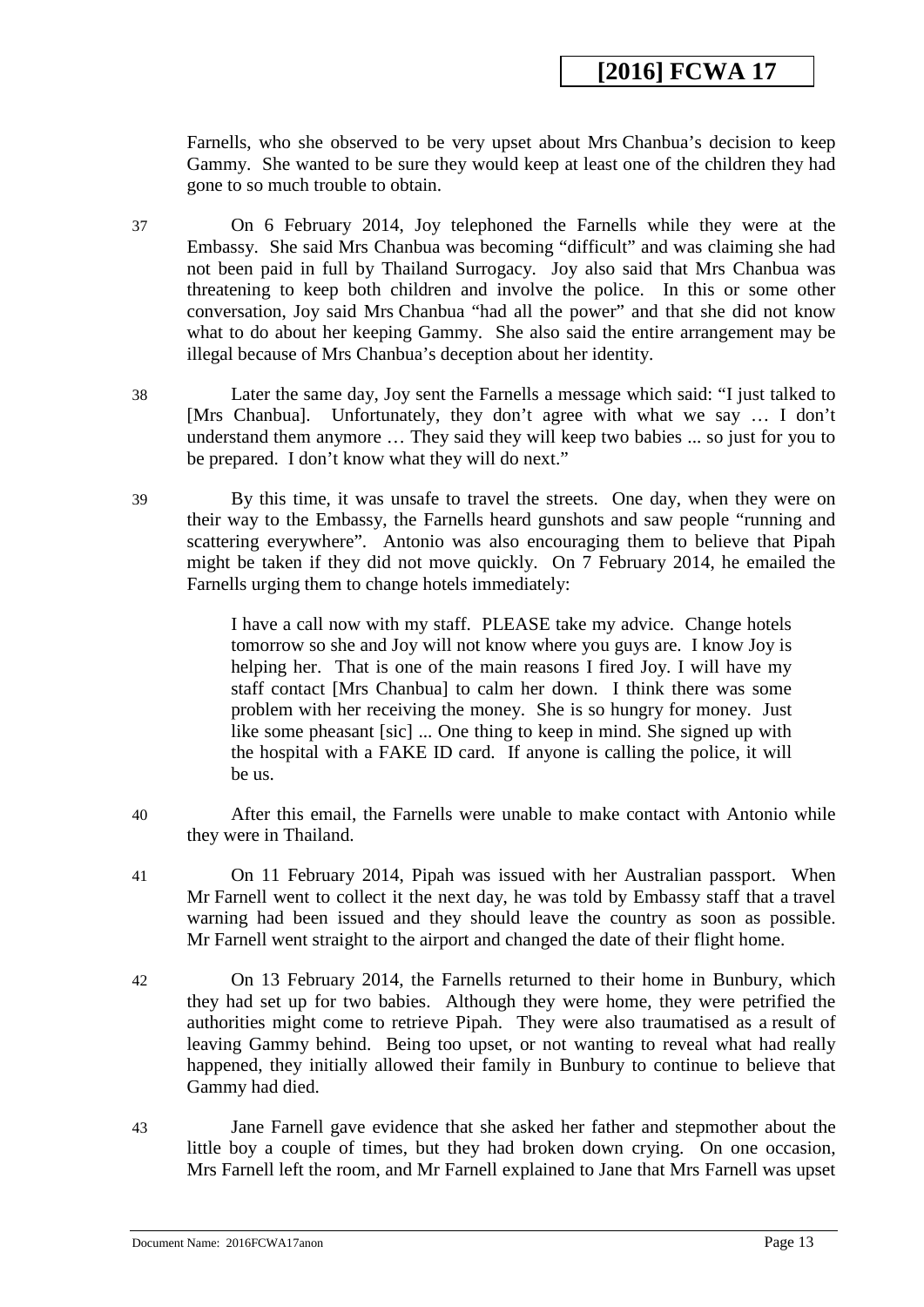because the eggs that had been used were not hers. However, a couple of weeks after their return to Bunbury, the Farnells explained to Jane the real reason they had not been able to bring Gammy home.

44 On 17 February 2014, Joy told the Farnells that Gammy had been transferred to a hospital in Mrs Chanbua's home town, whereas Mrs Chanbua says he was not transferred until May 2014. Whatever Mrs Chanbua may have told Joy, I accept that the Farnells believed from February that Gammy was no longer in Bangkok.

- 45 On 25 February 2014, the Farnells sent Joy \$2,500 to give to Mrs Chanbua, which she did. Mr Farnell deposed that they still hoped Mrs Chanbua might agree to them having Gammy, and that the payment was to cover costs until they could collect him. I doubt this is true. Joy had a vague recollection that the Farnells, after returning to Australia, had sent her an email saying that Mrs Chanbua would take "good care of Gammy" because they believed that she and her "mother" were "very kind and good people". The Farnells certainly took no positive action to seek to obtain Gammy. I consider they felt relieved even to have Pipah, and would have done nothing to "rock the boat", which would have been difficult anyway, as they thought Gammy had been taken to Mrs Chanbua's "village".
- 46 In about March 2014, the Farnells received advice from a politician in Bunbury that they should change Pipah's surname so she could be registered with Medicare and other agencies. Their application to the Registrar of Births, Deaths and Marriages was refused on the basis that the consent of the birth mother was needed.
- 47 After the dust had settled, the Farnells set about trying to regularise Pipah's status, which was difficult because Mr Farnell was not shown as the father on the birth certificate and Pipah did not have his family name. The Farnells therefore decided to apply to the Family Court of Western Australia for an order giving them equal shared parental responsibility and permission to change Pipah's family name. In doing so, they falsely deposed that Mrs Farnell had supplied the eggs for the embryos.
- 48 I accept that, in lying to the court, the Farnells were motivated by a desire to present Pipah to the world as if she was genetically their own child. I also accept that they did not think Mrs Chanbua would be prejudiced by their deceit, as she anticipated they would care for Pipah and there is no reason to think she thought Pipah would keep her name. Had the Farnells sought advice, they would almost certainly have been informed that the origin of the eggs would make no difference to the outcome.
- 49 In May 2014, someone contacted the Department for Child Protection and Family Support ("DCP") to express concern that Mr Farnell had a child in his home.<sup>[5](#page-13-0)</sup> The concern arose from the fact that Mr Farnell is a child sex offender, albeit there is no evidence of him reoffending since his release from prison in 1999. The DCP office in Bunbury did not act on this notification due to "competing priorities". Mr Farnell also did not appear on the DCP database as someone who may pose a risk to children.

-

<span id="page-13-0"></span><sup>&</sup>lt;sup>5</sup> A clue to the identity of the informant was revealed by a senior Western Australian politician, notwithstanding that the law prohibits public disclosure of information that could identify a "notifier".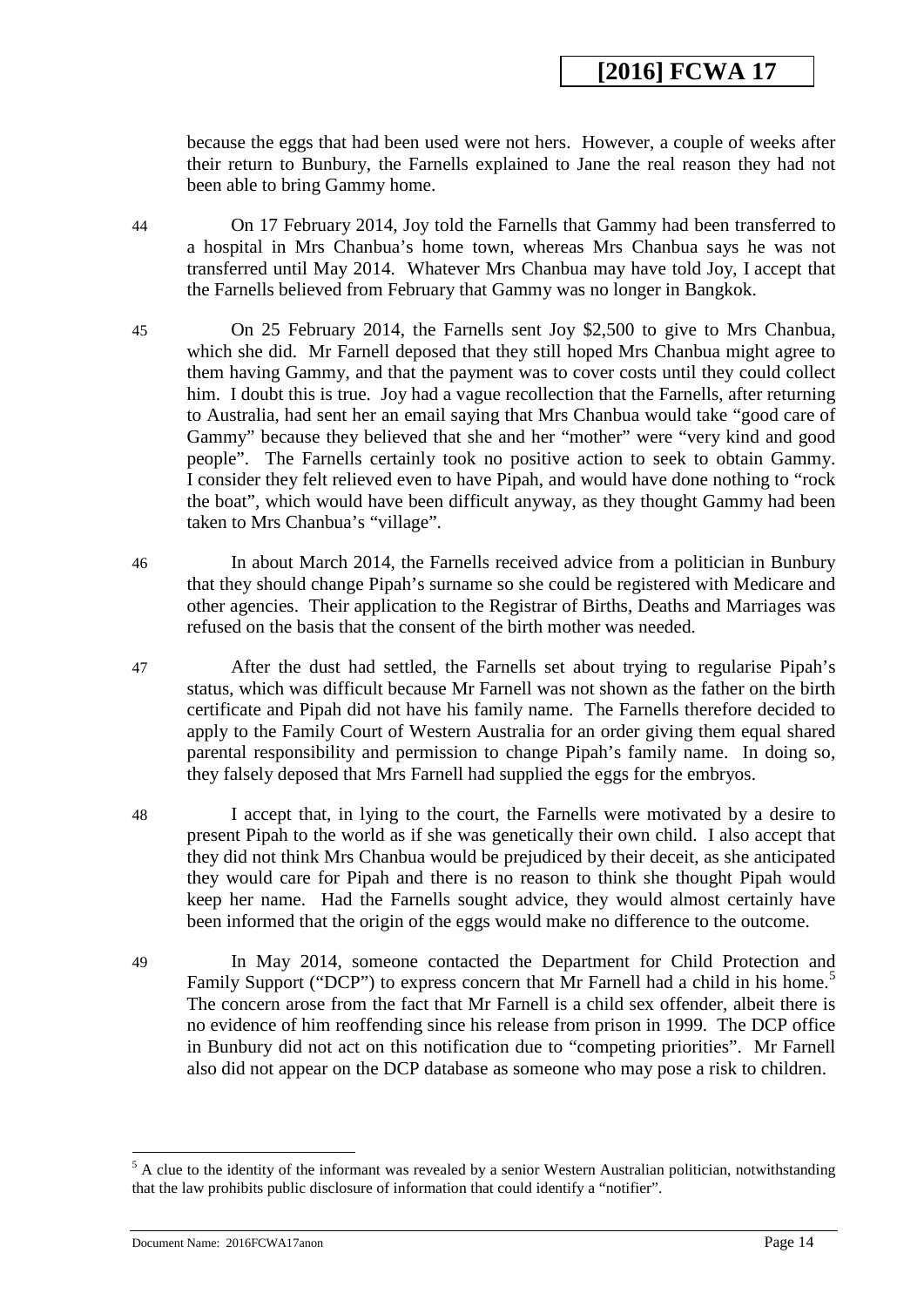- 50 In August 2014, the information about Pipah living with Mr Farnell passed into the public domain. In the media frenzy that followed, the story was spread all around the world that the Farnells had abandoned "baby Gammy" because he had Down syndrome.<sup>[6](#page-14-0)</sup> The anguish this caused the Farnells was exacerbated by the fact that the story was untrue.
- 51 During the course of these proceedings, information was leaked to the media asserting that the Farnells were trying, for their own benefit, to access a large trust fund set up for Gammy. This sparked further public outrage, but again the story was untrue. The Farnells did not seek access to the fund for their own benefit, and they had in fact donated to the fund all the money they were entitled to receive from *60 Minutes* for the interview they gave when the original story broke.[7](#page-14-1)
- 52 Since arriving home in February 2014, the Farnells have had no contact with Gammy, and Mrs Chanbua has had no contact with Pipah. Pipah has settled into her new home, where she is thriving in the care of a loving network of family and friends, including Mr Farnell's ex-wife and their three adult children and their families.
- 53 Since being finally discharged from hospital, Gammy has settled into Mrs Chanbua's home, where he has the love and support of the members of her extended family. He too appears to be thriving. $8$  Much of Gammy's care has been provided by his great-grandmother and aunt, as Mrs Chanbua worked full-time (28 days a month) until just before the trial in November 2015.
- 54 Mrs Chanbua has moved into a better home, which has been made available by the generosity of the members of the public who donated funds to help Gammy. She gave evidence of her belief that Gammy will become the owner of the home when he turns 20, but this is not so. Mrs Chanbua continues to receive 15,000 Baht per month from Hands Across the Water, which is the charity managing Gammy's trust fund.
- 55 Mrs Chanbua has now arranged for Gammy to become an Australian citizen.<sup>[9](#page-14-3)</sup> She said this was done in the hope that Australia will provide for Gammy if she becomes unable to do so. She envisages that Gammy might even come to live in Australia, although she was adamant he would never live with the Farnells.

### **The conflicting stories**

-

56 I accept that Mrs Chanbua believed the Farnells did not want Gammy, and that she now wants Pipah to live with her because she is appalled at the thought of Pipah living with a paedophile. However, in seeking to reconcile her evidence with the evidence of the Farnells, it is important to recognise that this case resembles a play

Document Name: 2016FCWA17anon Page 15

 $<sup>6</sup>$  Mrs Chanbua acknowledged receiving payment from five media outlets that published the story.</sup>

<span id="page-14-1"></span><span id="page-14-0"></span><sup>7</sup> The Farnells' participation in the *60 Minutes* interview was designed to give their side of the story after being pilloried in the media. At the time, they were described as "the most hated couple in Australia".

<span id="page-14-2"></span><sup>8</sup> The photographic spread accompanying the story about Gammy in the December 2015 edition of *WHO* magazine depicts a beautiful little boy, well cared for, and in robust health.

<span id="page-14-3"></span><sup>9</sup> The *Australian Citizenship Act 2007* (Cth) provides that a person born outside Australia is eligible to become an Australian citizen if their parent was an Australian citizen at the time of the birth. I will later discuss how this fits in with the rest of the laws in Australia relating to children born as a result of a surrogacy arrangement.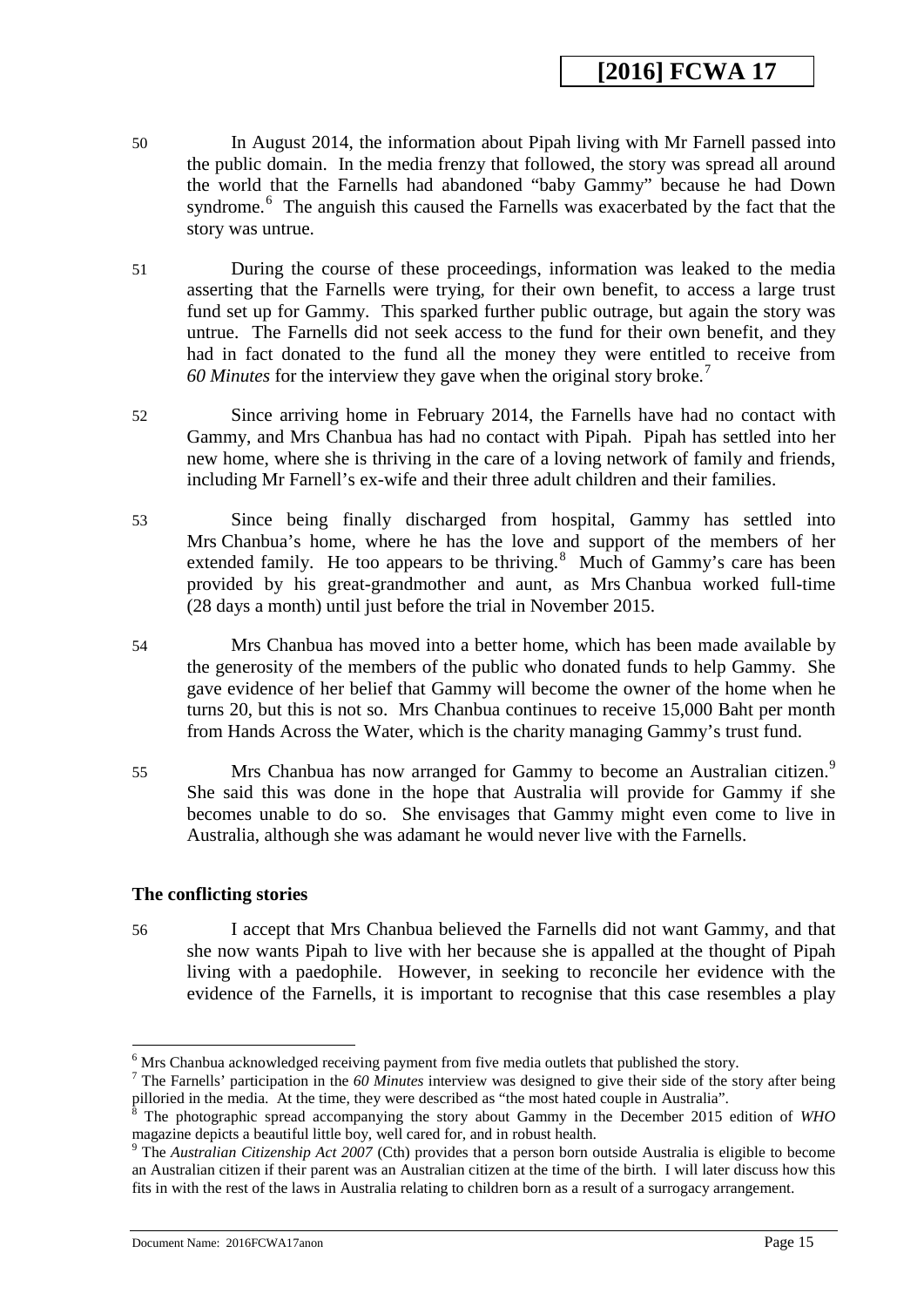that was watched by different people who left the performance at different times and later told others about it.<sup>[10](#page-15-0)</sup>

- 57 Mrs Chanbua saw parts of the drama, while the Farnells saw other parts. They did not share a common language, and were dependent on third parties to fill them in on what had happened when they were not personally involved in the action. One of the third parties, who had a clear conflict of interest, decided to keep part of the story to himself. Added to this muddle were not only cultural differences, but also differences in the levels of sophistication of the actors. Their ability to recall what happened, and in what order, has been impaired by the anxiety felt for the health of the babies, and by the tensions that arise when a woman's body is rented for the benefit of others and where the unit of exchange is measured in the life of a new human being.
- 58 It is little wonder that misunderstandings arose along the way.

### **The trial**

- 59 Although the proceedings have been pending since July 2014, it was only in April 2015 that Mrs Chanbua applied for Pipah to live with her. Thereafter, I have given the matter as much priority as the circumstances of the case permitted. In giving the matter priority, I recognised that if Pipah were to be returned to Thailand, it would be better for this to happen before she became even more settled in the Farnells' home.
- 60 The trial was held over five days in November 2015. Regrettably, Mrs Chanbua could not attend, although her presence was still being discussed as a possibility by her counsel on the first day. She ultimately gave evidence by videolink.<sup>1</sup>
- 61 Mrs Chanbua was represented, pro bono, by Mr Rodney Hooper SC, who was instructed, pro bono, by Kim Wilson  $& Co.$  The Farnells were represented by Mr Michael Nicholls QC, who was instructed by Lewis Blyth & Hooper. Mr Michael Berry SC represented the Independent Children's Lawyer, Ms Robin Cohen of Legal Aid WA. DCP intervened and was represented by Ms Carolyn Thatcher. The State Attorney General also intervened and was represented by Ms Naomi Eagling. The Australian Human Rights Commission, which intervened at my request, was represented by Ms Penelope Giles, who appeared pro bono, with pro bono assistance from others.
- 62 I record my appreciation of the considerable help I have received from counsel and those who instructed and assisted them. As I sought to explain to Mrs Chanbua, the substantial public and private resources devoted to this dispute demonstrate the importance the Australian legal system has placed on Pipah's welfare.
- 63 After the trial, all parties filed written submissions to supplement those provided before the trial. A further day was allocated in December 2015 for oral submissions. The matter was then adjourned pending the results of DNA testing that was ordered during the trial at the request of the Farnells and Mrs Chanbua.

<span id="page-15-0"></span> $10$  This apt analogy was provided by Mr Michael Nicholls QC, who represented the Farnells.

<span id="page-15-1"></span><sup>&</sup>lt;sup>11</sup> A daily "running transcript" was available after DCP and Legal Aid agreed to contribute \$5,000 and \$1,000 respectively towards the cost. This has not covered the full cost, the balance of which the court will meet.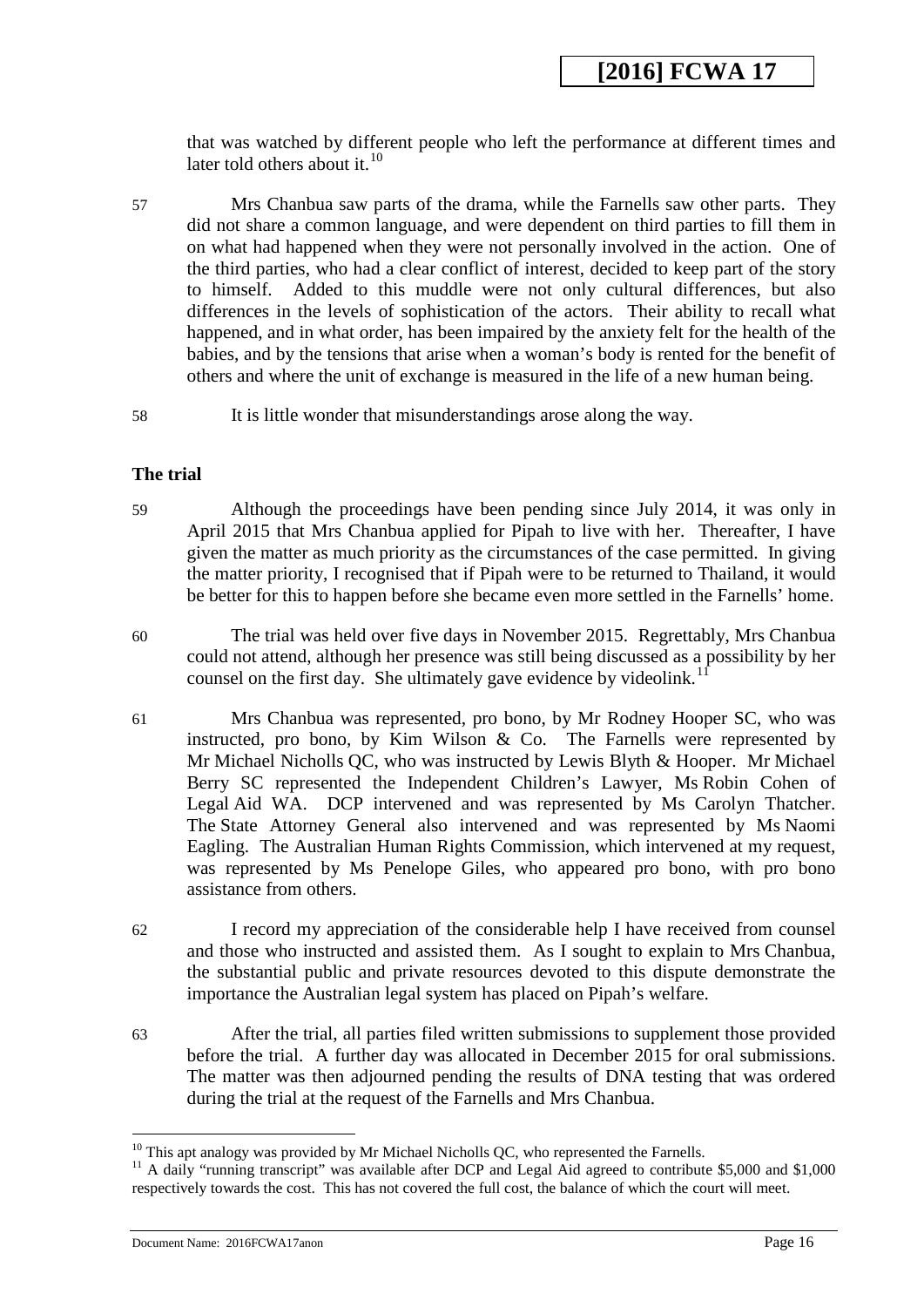- 64 There was a long delay in the DNA testing and the results were still not available more than four months after the order was made. Given the unacceptable delay, I conducted a directions hearing on 30 March 2016, at which time I published my judgment in draft. In doing so, I invited comment inter alia in relation to the proposed form of orders. I also said that the parties could make further submissions on any matters about which they felt they had not been given an adequate opportunity to be heard. Submissions were received from all involved except the Human Rights Commision and the Independent Children's Lawyer.
- 65 On 13 April 2016, I received advice that the samples taken in Thailand had still not been received by the DNA laboratory in Perth. The delay is unacceptable, especially as the tests were ordered only because the Farnells and Mrs Chanbua decided at the last minute that they wanted them. I therefore intend to proceed on the basis that the evidence establishes on the balance of probalities that Pipah is the product of Mr Farnell's sperm and the eggs of an unknown woman. I stress, however, that the result would have been the same if testing had established something different. I have decided to publish my reasons now because it is in the interests of everyone, but especially Pipah, for this litigation to come to an end.

#### **The court's decision**

- 66 For the reasons that follow, I have decided Pipah should not be removed from the only family she has ever known, in order to be placed with people who would be total strangers to her, even though I accept they would love her and would do everything they could to care for all her needs.
- 67 In reaching my decision, I have primarily taken into account the strong attachments that Pipah has now formed with the Farnells and many others in Bunbury, as well as the quality of the care she is receiving. While it is a matter of grave concern to leave any child in the home of a convicted sex offender, I have accepted the expert evidence that while there is a low risk of harm if Pipah stays in that home, there is a high risk of harm if she were removed. I have also taken into account the measures that can be put in place to ensure Pipah is kept safe.
- 68 It must be stressed that there were only two options. I have chosen the one least unsatisfactory for Pipah, whose best interests are the paramount consideration.
- 69 My decision is supported by the submissions and opinions of:
	- the Independent Children's Lawyer;
	- the court-appointed Single Expert; and
	- a specialist firm of consultants engaged to advise DCP.
- 70 I have also taken into account:
	- the evidence of highly experienced DCP workers who spoke very favourably of the quality of care that Pipah is receiving from the Farnells;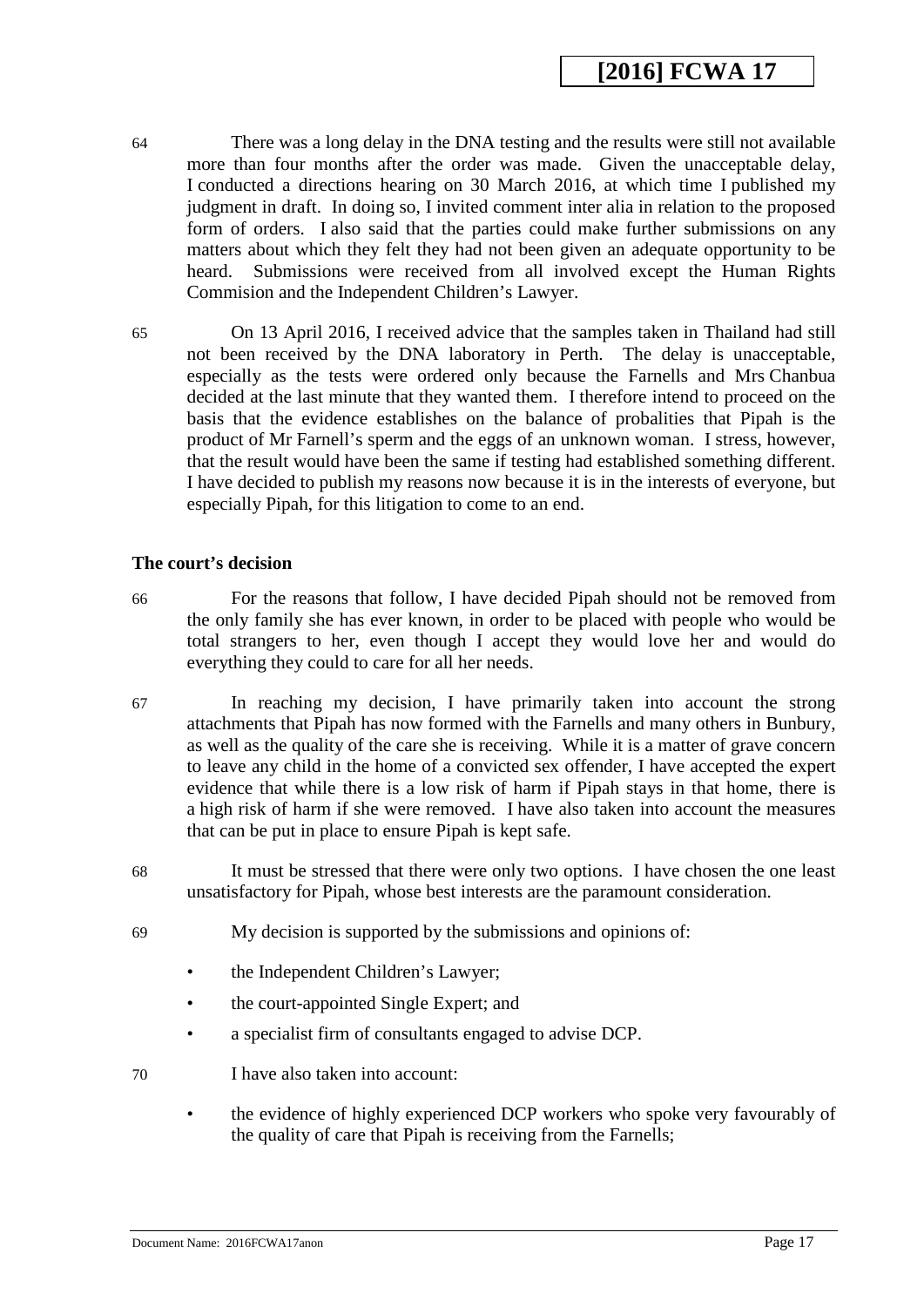- the submissions made on behalf of the Australian Human Rights Commission concerning the human rights of both Pipah and Gammy; and
- the submissions made on behalf of the Attorney General for Western Australia, concerning the complex legal issues.

### <span id="page-17-0"></span>**Part 2: Background**

### **Mr and Mrs Farnell and their families**

- 71 David Farnell is 58 years old and a self-employed electrician. He has lived in Bunbury most of his life. He was married to Penelope Farnell for many years, although their marriage ended around the time he was charged with criminal offences.
- 72 In 1998, Penelope and the three young Farnell children wrote poignant letters to the Parole Board pleading for Mr Farnell to be given parole. Penelope's letter said:

David has always had and will continue to have, the full love and support of his children. There are no words to describe how important he is to them and how important they are to him. They will spend as much time as they wish with him and I will be there to provide all the support to encourage this.

73 Mr Farnell and his ex-wife are still on good terms. She is a regular visitor to his home, and is known to Pipah as "Aunty Penny". Their three adult children are also regular visitors, and appear to be close to their father and his new wife.

74 Mr Farnell is now married to Wenyu Li, who is 50 years old. Mrs Farnell is a Chinese citizen, but has permanent residence here, having married Mr Farnell in 2004. She has lived with Mr Farnell in Bunbury since May 2005, and has worked and studied in and around that city. Mrs Farnell comes from a high achieving, well-off family, and is fluent in Cantonese and Mandarin. Her father, brother and sister live in China, but her mother died in August 2014 at the height of the media frenzy.<sup>12</sup>

75 Mrs Farnell was introduced to Mr Farnell through a friend. After their relationship was cemented, Mr Farnell told Mrs Farnell about his criminal history and confessed that he had spent time in prison. Mrs Farnell said she did not want to know the details. She later told a DCP psychologist that she believes everyone has a past and can change if they take responsibility for their wrongdoing.

76 Mr Farnell's daughter, Jane, lived with Mr and Mrs Farnell from June 2014. Jane has a son, Jackson, who was born in January 2015. At the time of trial, Jane and Jackson were waiting to move into their new residence. Their new home is in the Bunbury area, and Jane intends to visit her father and his family regularly.

77 Mr Farnell's mother is 82 and lives in Bunbury. She is now a widow, as Mr Farnell's father died in 2014, in the same month as these proceedings were

<u>.</u>

<span id="page-17-1"></span> $12$  Mrs Farnell told her psychologist that she attributes her mother's death to the trauma of the media coverage.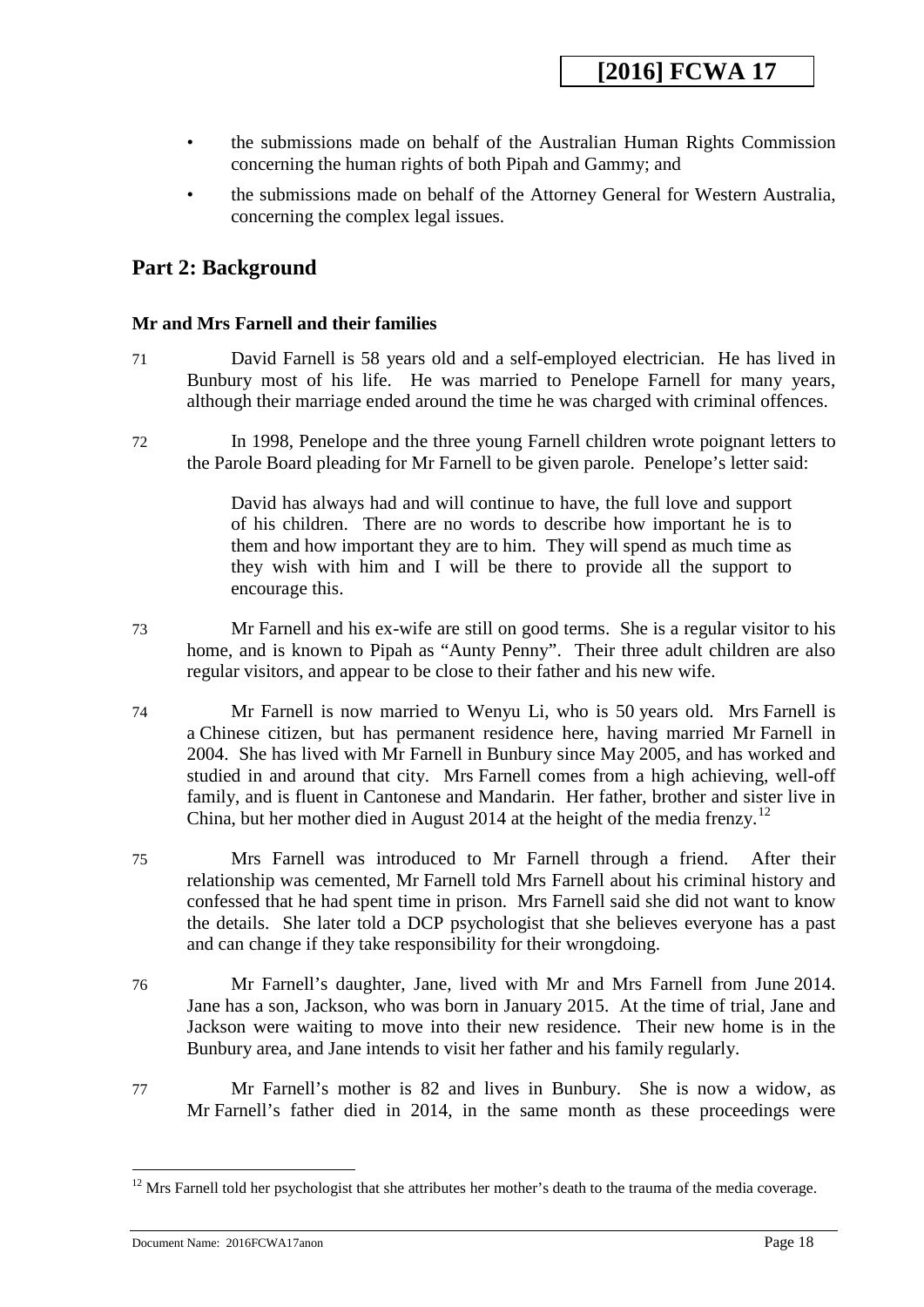commenced. Mrs Farnell Senior is an almost daily visitor to the home. DCP officers speak highly of her as a grandmother.

#### **Mrs Chanbua and her family**

- 78 Pattaramon Chanbua was born in Thailand and is aged 22 years. She recently set up a small business in her home and seems now primarily to be occupied in caring for Gammy and her two other children: Game, born in April 2008; and Gam, born in September 2010.
- 79 Mrs Chanbua's husband, Nid Chanbua, is aged 39 years. He works as a painter six days a week. He was earning 9,000 Bhat per month in his previous job, but there was no evidence of the income he receives from his present employment.
- 80 Mr and Mrs Chanbua have lived together since August 2012, and were married in February 2014, just after the birth of the twins. After Gammy and Pipah were born, Mrs Chanbua again advertised her services as a surrogate, but she did not pursue this when she found out international commercial surrogacy had been banned in Thailand, apparently as a result of the furore about Gammy.
- 81 Mrs Chanbua's father died when she was a girl and her mother died in 2013. She had little contact with her mother, and was raised by her grandmother and her grandmother's husband, with whom she still lives.<sup>13</sup> Her grandmother is 55 and her step-grandfather is 45. Although Mrs Chanbua has a half-brother and half-sister, she has very limited contact with them.
- 82 Mrs Chanbua had her first child when she was 14, and her second when she was 17. I accept her evidence that she "entered into a ceremony but not a formal marriage" with the father of her children. It is significant that Mrs Chanbua was not married at the time of the procedure by which she became pregnant with Pipah and Gammy. It is equally important to know if she was in a de facto marriage at the time.
- 83 Senior counsel for the Farnells submitted that the Chanbuas were in a de facto marriage at the time of the procedure, whereas it was argued for Mrs Chanbua that they were only in a "boyfriend/girlfriend" relationship. It is therefore necessary to give reasons for my conclusion that they were in a de facto relationship at the time.
- 84 For reasons later explained, these proceedings are governed by Western Australian law. Subsection 13A(1) of the *Interpretation Act 1984* (WA) dictates that a "reference in a written law to a de facto relationship shall be construed as a reference to a relationship … between 2 persons who live together in a marriage-like relationship". Subsection 13A(2) then sets out a number of indicia to assist in determining whether a de facto relationship exists.

-

<span id="page-18-0"></span><sup>&</sup>lt;sup>13</sup> There was some confusing evidence about the man Mrs Chanbua described as her "grandfather". It was not apparent until she gave her oral evidence that this man is still a member of Mrs Chanbua's household (in her affidavit she stated that Gammy was sharing a bedroom only with her grandmother). I am satisfied that the man referred to is Mrs Chanbua's step-grandfather.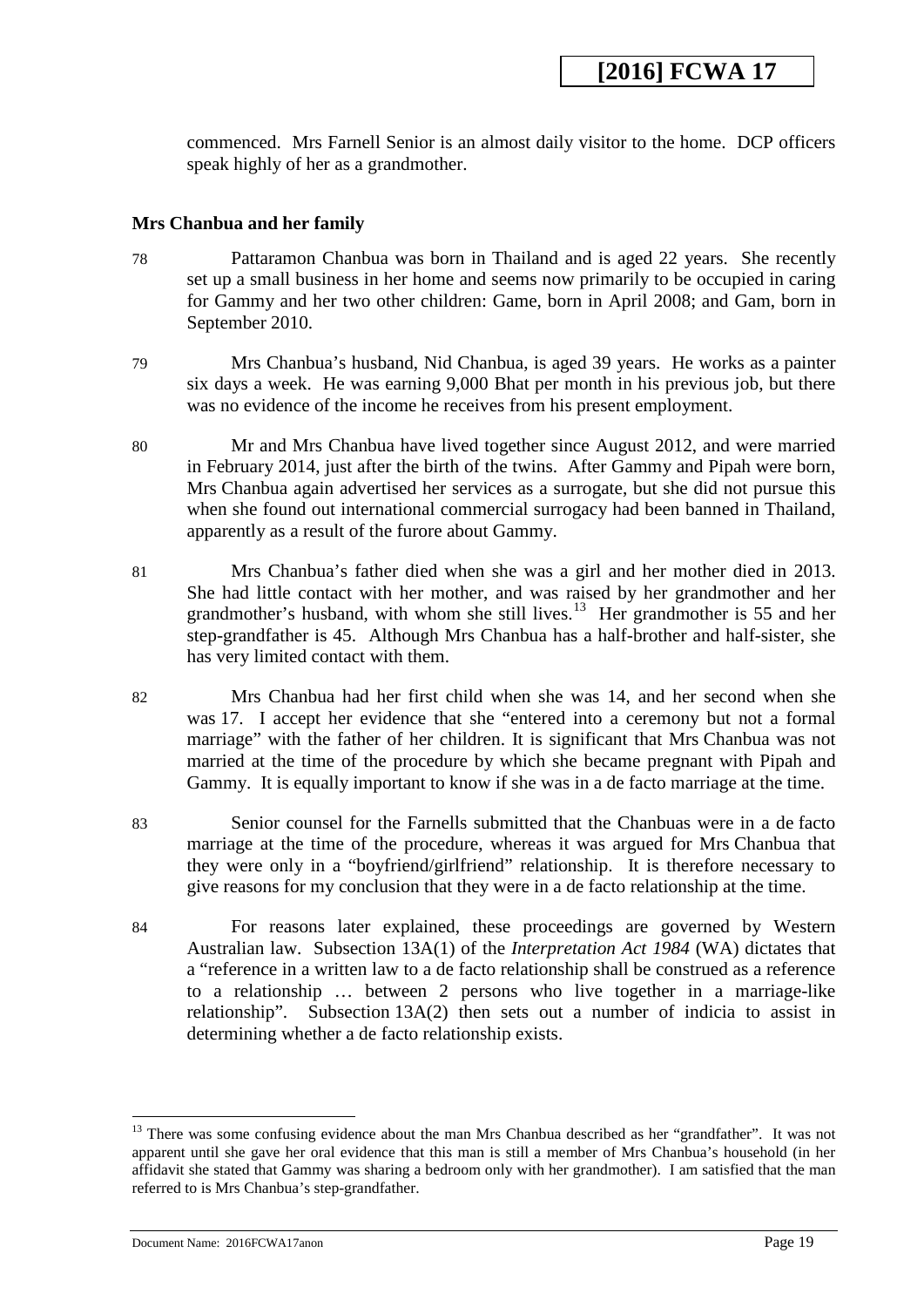85 I discussed the difficulty in interpreting the term "marriage-like relationship" in *Truman and Clifton* [2010] FCWA 91, where I asked rhetorically at [338]:

> How then is a judge expected to decide whether a relationship between a man and a woman (or indeed under this legislation same-sex couples) is "marriage-like" in circumstances where married couples straddle the spectrum from the deliriously happy to the homicidally estranged?

86 Gleeson CJ pointed out in *MW v Director-General of the Department of Community Services* (2008) 82 ALJR 629 at [10] that there is a significant difference between "living together" and living in a relationship that is "marriage-like" or "in the nature of marriage". Where the line is drawn will depend upon an assessment of all elements of the relationship. As the Full Court of the Federal Court said in *Lynam v Director-General of Social Security* (1983) 52 ALR 128 at 131 (emphasis added):

> Each element of a relationship draws its colour and significance from the other elements, some of which may point in one direction and some in the other. What must be looked at is the composite picture. Any attempt to isolate individual factors and to attribute to them relative degrees of materiality or importance involves a denial of common experience and will almost inevitably be productive of error. The endless scope for differences in human attitudes and activities means that there will be an almost infinite variety of combinations of circumstances which may fall for consideration. **In any particular case, it will be a question of fact and degree, a jury question,** whether a relationship between two unrelated persons of the opposite sex meet the statutory test.

87 It is for the Farnells to prove the de facto relationship, since it is they who assert its existence. Part of their difficulty is that the cross-examination of Mrs Chanbua touched on this issue only incidentally, and much of the evidence on which the Farnells now seek to rely came from Mr Chanbua. Nevertheless, I find that, having commenced cohabiting in August 2012, the Chanbuas were having sexual intercourse and living together in the home of Mr Chanbua's aunt by May  $2013$ <sup>[14](#page-19-0)</sup> Mr Chanbua confirmed that he and Mrs Chanbua had a debt which they had "built together" (which I infer was the one that persuaded Mrs Chanbua to offer herself as a surrogate). Mr Chanbua also acknowledged that they had been in a relationship for "quite a long time" before May 2013, and that their friends at the time "look at us just like husband and wife". Significantly, Mr Chanbua attended Mrs Chanbua's consultations with Dr Visut, at one of which he agreed in writing to Mrs Chanbua becoming a surrogate. Considered together, the evidence persuades me that the couple were in a marriage-like relationship when Mrs Chanbua underwent the procedure.<sup>15</sup>

88 In reaching this conclusion, I have not rejected the submission of Mrs Chanbua's counsel that "cultural norms and expectations around formative relationships … may be quite different in Thailand". However, I have rejected his argument that it is "not

-

<sup>&</sup>lt;sup>14</sup> See Mrs Chanbua's evidence at transcript, 11 November 2015, p 79 (lines 30–44) and p 102 (line 36) to p 106 (line 9). Also note p 104, where Mrs Chanbua's counsel conceded, "My client says they were living together.<br>This man says they were living together. Our case is they were living together".

<span id="page-19-0"></span> $15$  Had federal law applied, I would also have found the Chanbuas were in a de facto relationship, since that law imposes a somewhat less stringent test, given there is no need to establish a "marriage-like relationship".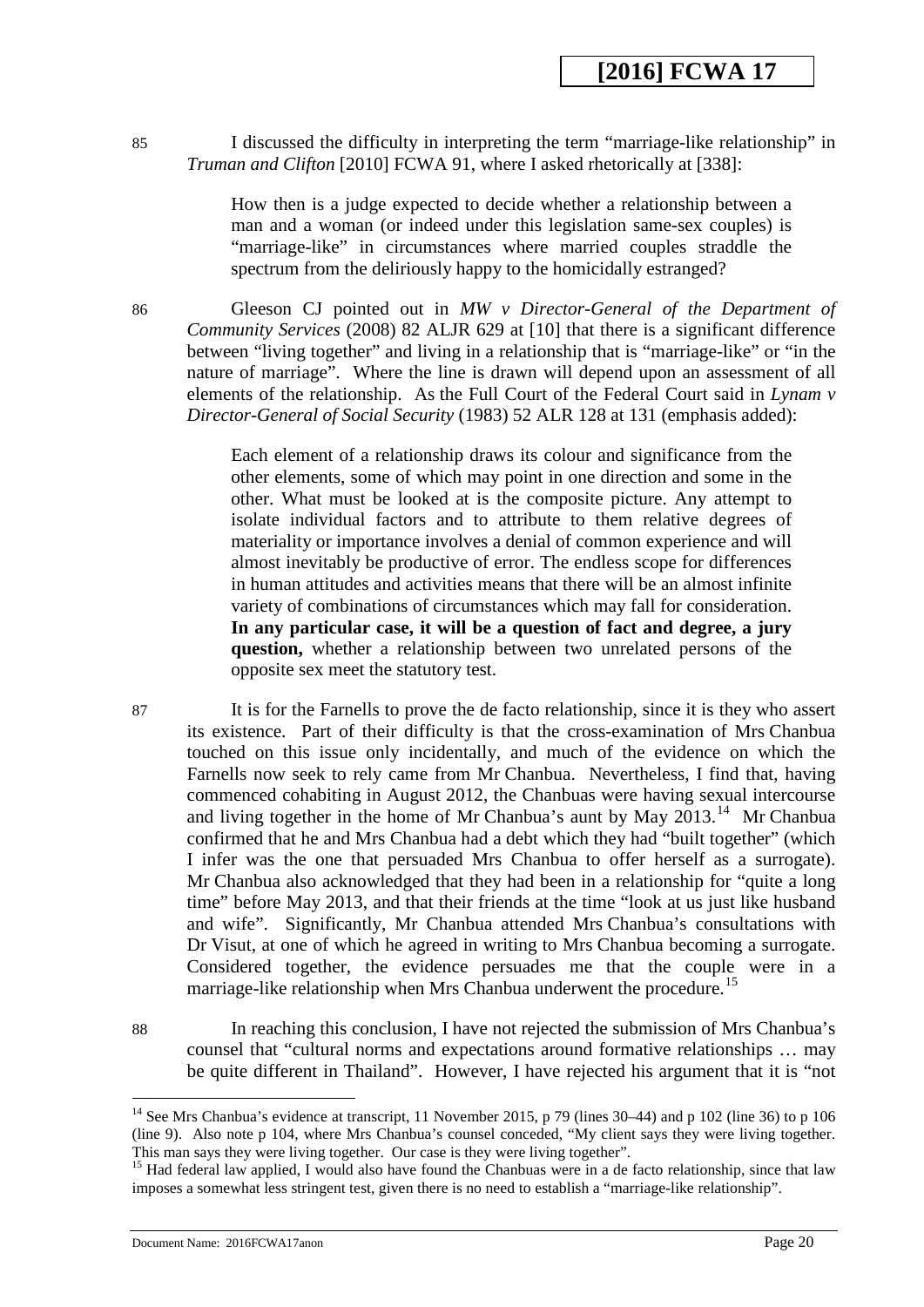proper to impose the factors set out in … the Interpretation Act to an arrangement between two non-Australian citizens in another country simply to satisfy the intellectual consideration of jurisdiction to make Orders in Australia". This submission cannot be accepted because I am bound to apply the Interpretation Act when seeking to construe all written laws of Western Australia.

#### **DCP's initial involvement and first assessment**

- 89 DCP became aware of concerns about Pipah on 15 May 2014, when someone informed their Bunbury office that she was living with the Farnells. DCP commenced their investigations only after the story about Gammy surfaced in the media on 4 August 2014. A Safety and Wellbeing Assessment was then quickly undertaken. The resulting report noted that due to the "extreme media scrutiny and public interest", the assessment had been undertaken in consultation with high-level officers, including the Acting Director General of DCP.
- 90 Although completed in a short space of time, the DCP assessment was thorough, with many people being interviewed, including one of Mr Farnell's victims. The report noted that while the media interest may have provided encouragement for other victims to come forward, none had done so. Although this was seen as providing some evidence that Mr Farnell had not reoffended since leaving prison, the report noted that some victims may never come forward, "due to the shame, disempowerment, trauma and risk of dysfunctionality, associated with many victims of sexual abuse". However, the report emphasised that Mr Farnell's offending was known to all his family, and very well known around Bunbury. This was seen as significant because of the strong link between sexual abuse and secrecy, and it was felt by DCP that the notoriety of Mr Farnell's offending itself provided a "degree of safety" for children who might come into contact with him.
- 91 The report commented on the many letters supporting Mr Farnell that DCP had received, and it noted that "this may indicate that [Mr Farnell] is genuinely reformed, but may also indicate that he is a well-liked member of the community who people do not conceive capable of reoffending". The report also noted that the Farnells' commitment to living in Bunbury "provides them with a support network and also means that people are more likely to be aware of the concerns around [Mr Farnell's] offending".
- <span id="page-20-0"></span>92 The report went on:

[Mrs Farnell's] ability to protect Pipah is somewhat incalculable at this time. [Mrs Farnell] has been seen by workers to be a loving, nurturing primary carer to Pipah. Pipah presents as well cared for, bright, responsive, very engaging and indeed very engaged in her surroundings. She appears healthy, clean and well presented. [Mrs Farnell] has been seen to tend to Pipah in a loving and nurturing way by appropriately comforting her, playing with her, cuddling her and feeding her. Pipah certainly appears to be the centre of [Mrs Farnell's] world.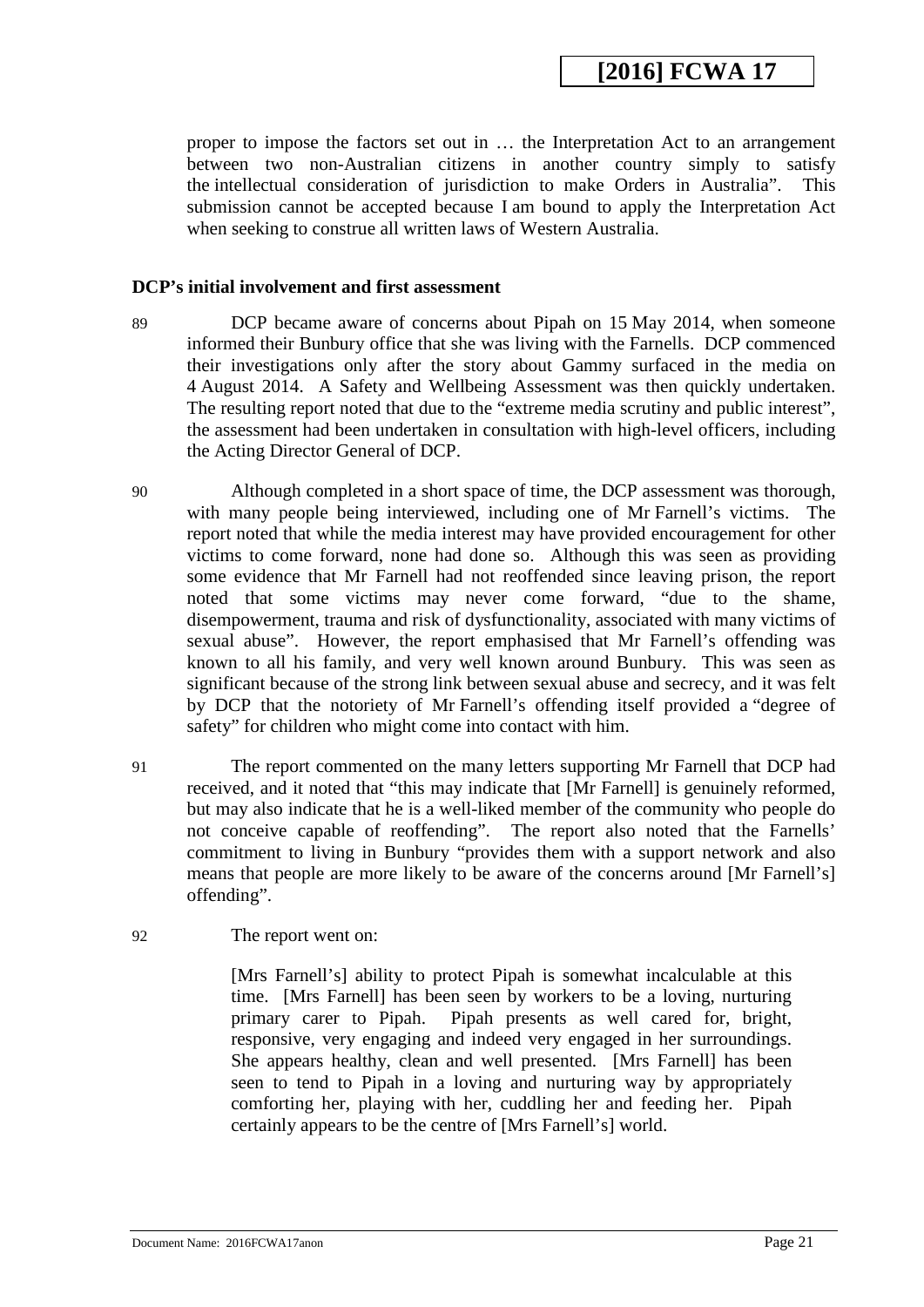[Mrs Farnell] was not aware of the details of [Mr Farnell's] offences. Whilst she states that prior to their marriage [Mr Farnell] told her he had spent time in prison for inappropriately touching girls, it became apparent [throughout] this assessment that [Mrs Farnell] had no idea of the details of the offending including the ages of the children or the number [of] victims or offences. On the basis that it would be impossible for On the basis that it would be impossible for [Mrs Farnell] to protect Pipah without understanding the offences and with [Mr Farnell's] consent, [Mrs Farnell] was provided with the details … with an interpreter present. [Mrs Farnell] remains a strong advocate for [Mr Farnell] and has repeatedly identified that he is a changed man and that the past does not matter to her. [Mrs Farnell] has stated that she does not have any experience of sexual abuse and that she does not understand signs that it is taking place, other than that children might not be happy.

93 The report said that Mrs Farnell was providing Pipah's primary care, including all of her "intimate care". It was also noted that members of the family and their friends "have come together to form an active safety network to work with the Department to address safety concerns in a [cooperative] manner".

94 The report summarised "the strengths which identify protection for Pipah and other children" and DCP's remaining concerns. It is unnecessary for me to repeat these, since a further, more comprehensive risk assessment has been undertaken.

95 Having noted information still missing, including a current assessment of the likelihood of Mr Farnell reoffending, the report set out DCP's findings:

> Due to [Mr Farnell's] history of sexual offending, there is a significant risk of sexual harm to Pipah and children, in particular girls, who spend time with [Mr Farnell] in the future. Risk of sexual harm will be substantiated.

> Substantiation of risk of sexual abuse is assessed, in part, because of the significance of the impact of sexual abuse on children, the ongoing effects into adulthood and the intergenerational effects on families and communities. Trauma such as sexual abuse and intimate violence are associated with poor physical and mental health outcomes, increased likelihood of substance misuse and lower than optimal brain development in children.

> Due to the safety network, their knowledge understanding of the Department's concerns and their [ongoing cooperation] with the Department, and the evidence which suggests [Mr Farnell] has not reoffended since leaving prison, Pipah is assessed as safe enough to remain in the care of [the Farnells].

> Due to the risk of grooming, which may take place from a very young age, Pipah is assessed as not safe alone in the company of [Mr Farnell]. It is identified that Pipah should never be alone in the company of her father.

> Currently, due to the incalculable level of [Mrs Farnell's] ability to protect Pipah from grooming behaviours, [Mrs Farnell] is not to be the person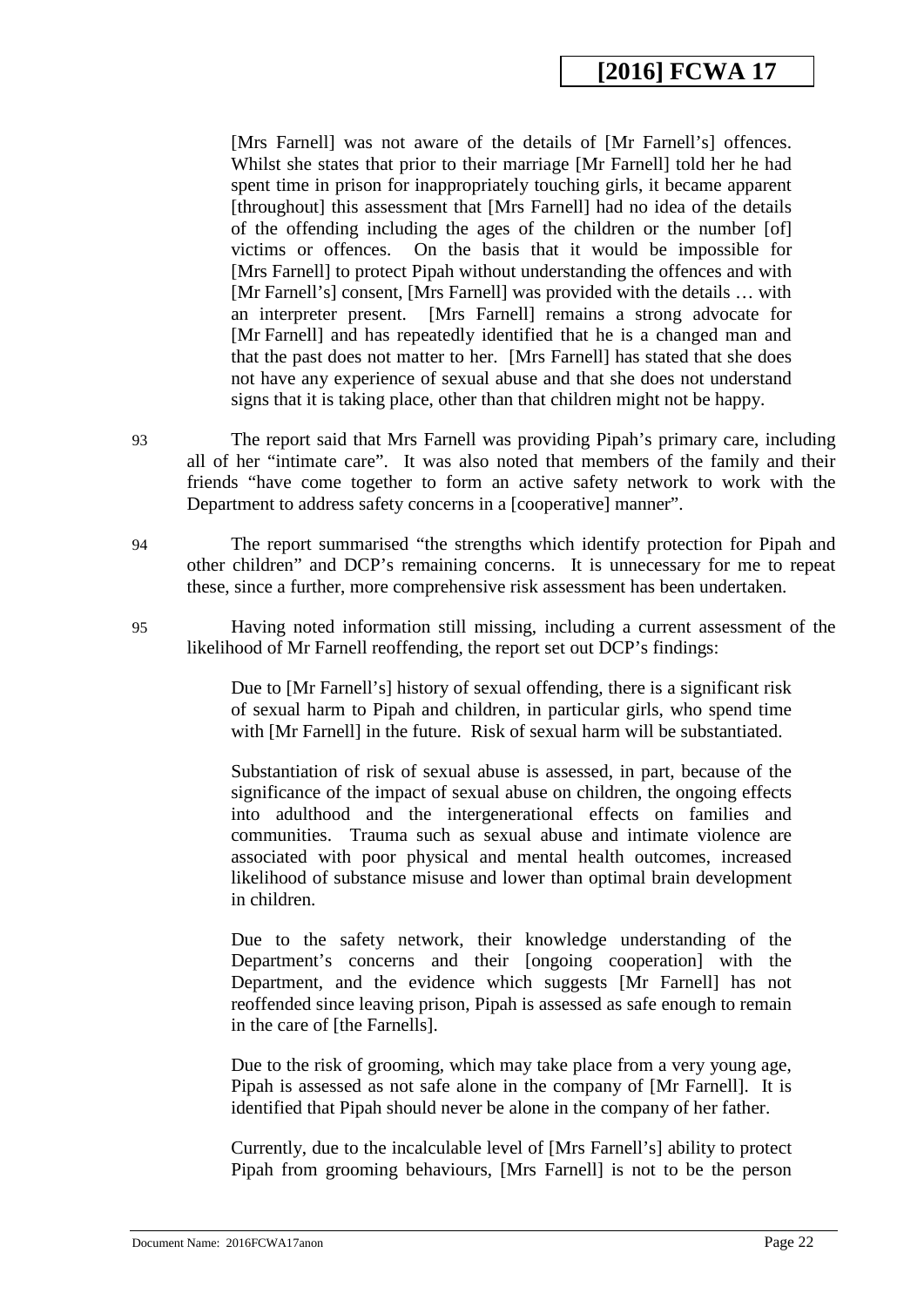who supervised contact between [Mr Farnell] and Pipah. A member of the safety network will do this. Presently [redacted] has moved into the home of the Farnells to assist with this. Other members of the network have assisted when this is not possible.

Pipah is the subject child in this assessment, however no harm has occurred to her, therefore harm is not substantiated. [Mr Farnell] does not meet the criteria to be named as a person assessed as causing harm (ASH) for this reason. Sexual harm of Pipah, does however remain a concern for the reasons discussed above.

96 The report also recorded DCP's intention to provide "Child Centred Family Support", the aims of which were to:

- Establish a strong plan to ensure that Pipah is never left alone in the company of [Mr Farnell].
- Develop a Words and Pictures explanation to explain to Pipah why she is not to be left alone in company of her father and to explain to members of the safety network why this is the case. Members of the safety network will read this to Pipah.
- Complete further assessments. [Mr Farnell] will undertake further psychological assessment to understand more about his risk of reoffending, and interventions which may lower that risk. [Mrs Farnell] will undertake parenting capacity assessments to establish her ability to protect Pipah from sexual harm, and to establish interventions to improve this.
- Provide referrals for suggested interventions as necessary and monitor their uptake and outcomes.
- Monitor the safety plan and make adjustments where needed until such time as it is clear that the safety network are able to do this independently.
- Support the wellbeing of Pipah in relation to her complex cultural needs. Specifically, around preparing her family for explanations around her conception and her Thai heritage in partnership with her family and with advice from Departmental Clinical Psychological Services.
- 97 It will be recalled that, at the time the report was prepared, there was no indication that Mrs Chanbua wanted to have Pipah returned. The statutory role of DCP was to assess whether Pipah was in need of protection and, if she was, to determine the best way to protect her. Appropriately, the DCP officers ignored the publicity, save to the extent that the media intrusion had impacted on the life of the family, and therefore on Pipah.
- 98 The DCP report was not only thorough, but also well balanced in the way it emphasised the gravity of Mr Farnell's offending; the risk of further offending; the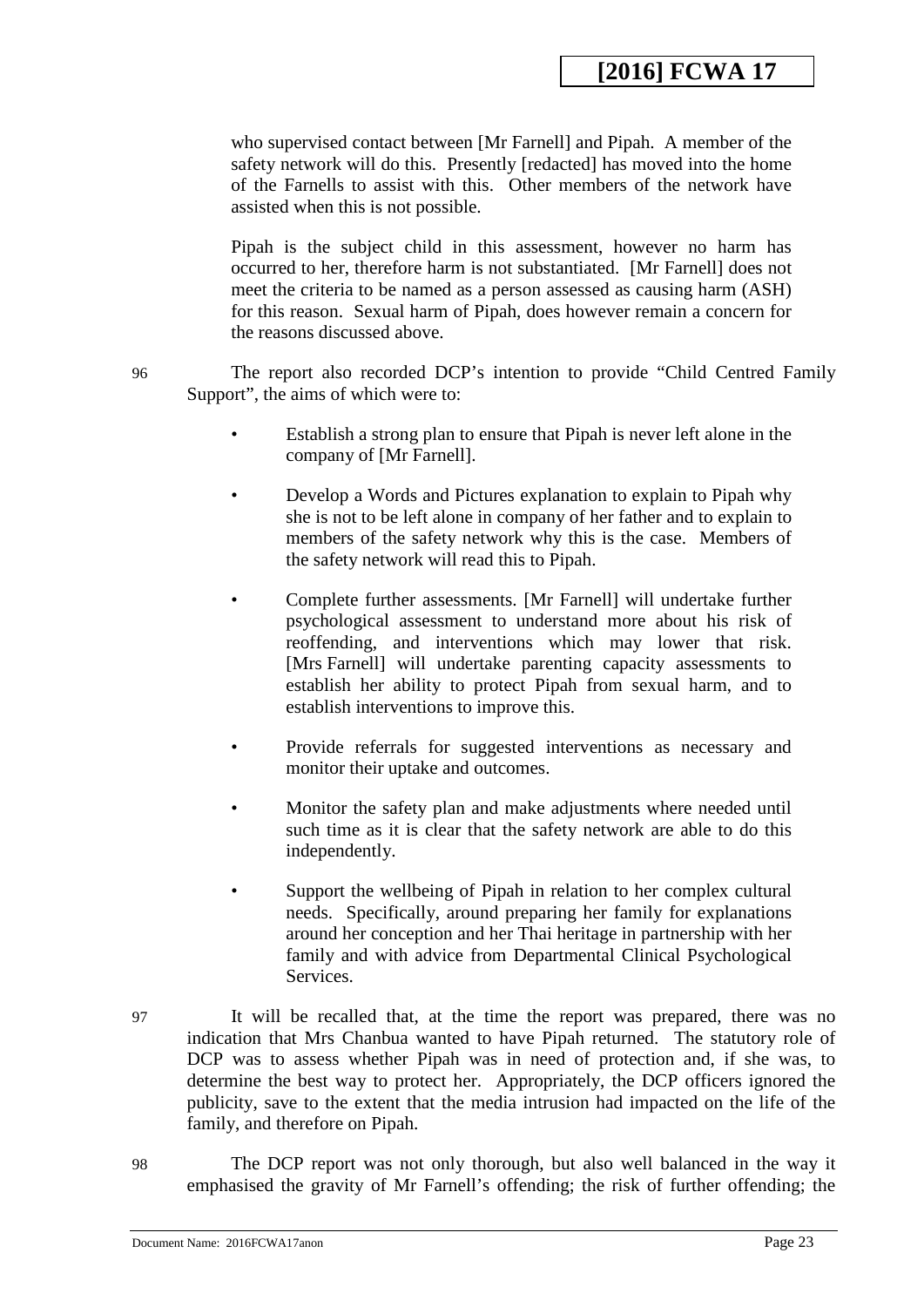existence of protective factors; and the quality of care being provided to Pipah. It is a testament to the independence and integrity of DCP and its workers that they resisted what must have been the temptation to remove Pipah from her home, especially in light of the negative media, and in circumstances where a senior officer had told the Farnells that "the norm would have been to remove Pipah first and then work out how she can be put back into the family safely".

#### **Subsequent involvement of DCP and its consultants**

- 99 DCP has worked intensively with the Farnell family since the assessment in 2014. The experienced workers who have been assigned to the case have been assisted by an expert firm known as Resolutions Consultancy, which also worked with DCP in developing its Signs of Safety Child Protection Practice Framework. That framework was developed in Western Australia, but has since been adopted in many places around the world. It has been described as a "solution and safety oriented approach to child protection casework [that] provides a way of assessing child protection issues and working with families and their networks to keep children safe".
- 100 Resolutions Consultancy explained the application of the Signs of Safety approach in the present case in these terms:

The aim of this approach is to achieve a more [balanced] process in relation to Pipah's long-term welfare and safety. Most child protection departments faced with the circumstances of this case would ... remove the child believing it is not possible to reconcile safety with the child's emotional and wider attachment needs. The Signs of Safety/resolutions work in child sexual abuse cases, enables an ongoing risk assessment that puts children at the centre of the work, balancing their emotional needs, wishes and feelings (including their primary and wider attachment bonds) with their need for clear future safety.

- 101 Resolutions Consultancy and DCP developed a safety plan for Pipah, which included a requirement for Mr Farnell to move out of his home for six weeks. This was in accordance with the approach recommended by Resolutions Consultancy in other cases involving concerns about sexual abuse. The six-week period occurred just after Mrs Farnell and Pipah returned from China after the funeral of Mrs Farnell's mother. The focus of the work in this period was to assess and support Mrs Farnell's capacity to keep Pipah and other children safe. It was also designed to allow Mrs Farnell to demonstrate that she was drawing on the safety network for support and was not solely reliant upon Mr Farnell.
- 102 Documents were prepared to assist and guide DCP's work. One of these, created in consultation with the Farnells and the safety network, was a "Words and Pictures Story" to be read to Pipah. The "final" version of the Words and Pictures Story was completed in March 2015 (and will now be translated into Chinese for the benefit of Mrs Farnell's family). In essence, the document records, in terms a young child will learn to understand, the history and method of Mr Farnell's offending. It is designed to help Pipah understand why she is not permitted to spend time alone with her father, and serves as a reminder to the safety network of the need for vigilance.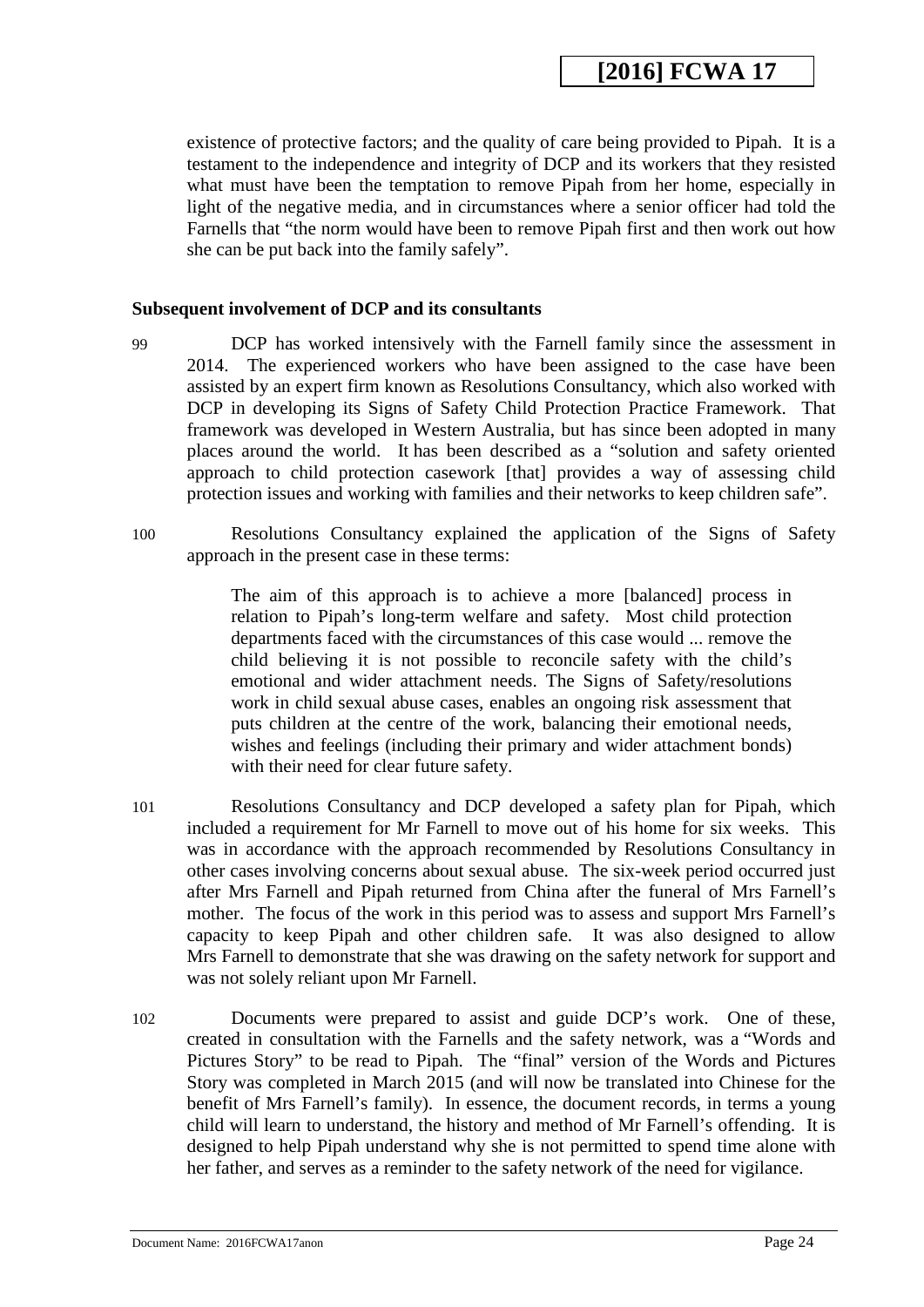- 103 The story was first read to Pipah by Jane Farnell in the presence of the Farnells and some other members of the safety network in March 2015. It is proposed that the story will be read every three months, along with other "Keep Safe" literature. All members of the safety network have committed to sharing the story with Pipah. Since the story was first read, there have been review meetings approximately every 10 weeks involving DCP and members of the network. As part of these reviews, members of the network and the Farnells have been requested to complete a document identifying the ways they have been complying with the safety plan. It is proposed that the Farnells will continue completing that document during the period of any protection order that I might make on the application of DCP.
- 104 DCP officers have made regular home visits to ensure that the Farnells and members of the network have been complying with the safety plan. The records indicate full compliance. There were 24 visits between September 2014 and September 2015, some scheduled, but many unannounced. Mr Farnell has never been found alone with Pipah. Mrs Farnell has always been there, and Jane or Mrs Farnell Senior have often been present.
- 105 The DCP worker who made the home visits reported that:

Pipah has presented as a happy, healthy child who appears to have a strong bond with Mr Farnell, [Mrs Farnell], their extended family and friends ... [The Farnells] appear to be meeting effectively Pipah's needs: they have engaged her in swimming lessons, playgroups and other activities that assist in meeting her social, emotional and developmental needs as well as making her visible in the community.

- 106 DCP also wanted Mrs Farnell to meet with a Mandarin-speaking psychologist for counselling and to improve her understanding of safety issues relevant to Pipah. Being unable to source a suitable external psychologist, DCP engaged one of its own who speaks Mandarin. Mrs Farnell's counselling with the psychologist commenced in July 2015. They had eight sessions (some face-to-face and some by telephone) between July and September 2015, and it is proposed that the counselling will continue during the period of any protection order.
- 107 The DCP psychologist has made a number of recommendations for Mrs Farnell's support, including regular ongoing counselling. In doing so, she reported (original emphasis):

Mrs Farnell has settled well into therapeutic sessions, engaging openly and enthusiastically. She appears to enjoy the opportunity to voice her thoughts and feelings in a safe environment and the one-on-one focus provided within sessions.

Mrs Farnell understands and knows all the details about Mr Farnell's offences. She believed that Mr Farnell is very remorseful about his wrongdoings. Mrs Farnell further said that in the 11 years of their

Document Name: 2016FCWA17anon Page 25

…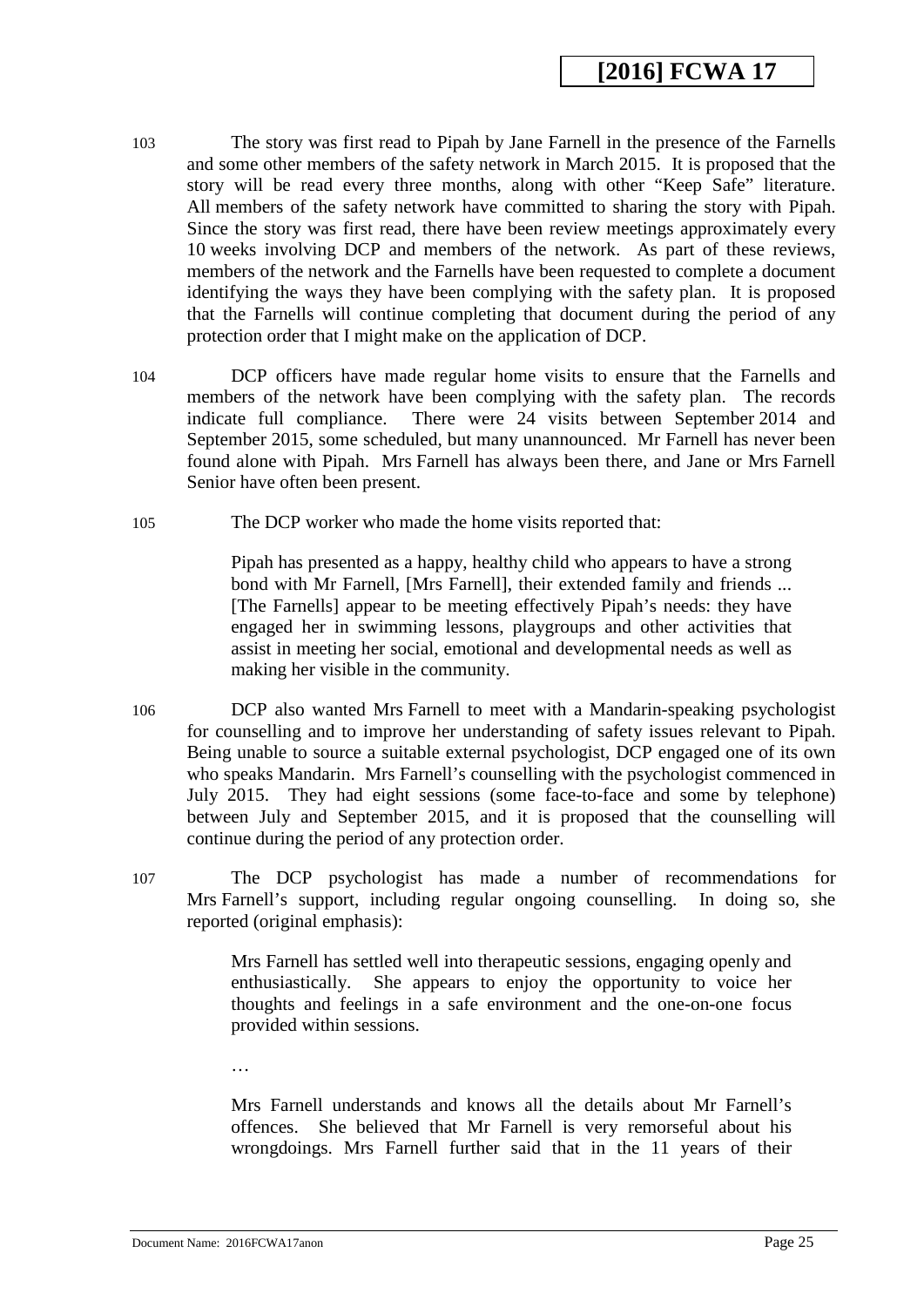relationship, Mr Farnell has not done or said anything that has made her feel unsafe.

…

Mrs Farnell is aware of his criminal history and if Mr Farnell is to reoffend and [she] has any worries about Pipah's safety, she will "do the right thing" to keep Pipah and herself safe. "Do the right things" means that she will leave Mr Farnell and go to her safety network to seek help. Mrs Farnell has demonstrated an understanding that there is a possibility that offenders can re-offend.

...

Mrs Farnell stated that it had been a long journey and a lot of hard work to have Pipah in her life. If anyone tries to harm Pipah, she will not "let them go". Upon exploring this [phrase] further with Mrs Farnell, she states "let them go" (Mandarin) means she will not let them get away with it. She will report them to the authorities and ensure safety for Pipah. She further states that if a person is able to harm their *own* children, "they are worse than animals".

Mrs Farnell reported that not being able to conceive naturally is devastating for her. She was told by friends and family that being able to raise their own children is an exceptional experience. Now she has Pipah in her life, she will do anything to make sure Pipah is safe physically and emotionally.

Mrs Farnell reported that she understands that Pipah needs to have a story of "who is Pipah?" Mrs Farnell understands that it is important for Pipah to know the full story about Pipah and her brother, Mr Farnell's criminal history, why Pipah (and her friends) cannot be left alone with Mr Farnell, Pipah's safety plan, and the court matters. Mrs Farnell expressed she understands that Pipah will have more questions when she gets older and Mrs Farnell wants to be ready. As such, she is planning to write a story for Pipah. She also stated that she has no intention of keeping anything from Pipah. She would rather Pipah hears this story from her than from reading or hearing it from other people.

...

Mrs Farnell has demonstrated an understanding of the safety plan that was established by [DCP]. She reported that she does not leave Pipah alone with Mr Farnell. When she has to attend appointments, she leaves Pipah with her mother-in-law, stepdaughter or Pipah's godparents...

108 As part of the safety planning proposed by DCP, Mr Farnell has also had counselling. This has been provided by [Mr A], who is a clinical and forensic psychologist. Mr A had eight sessions with Mr Farnell in 2014–2015, all of which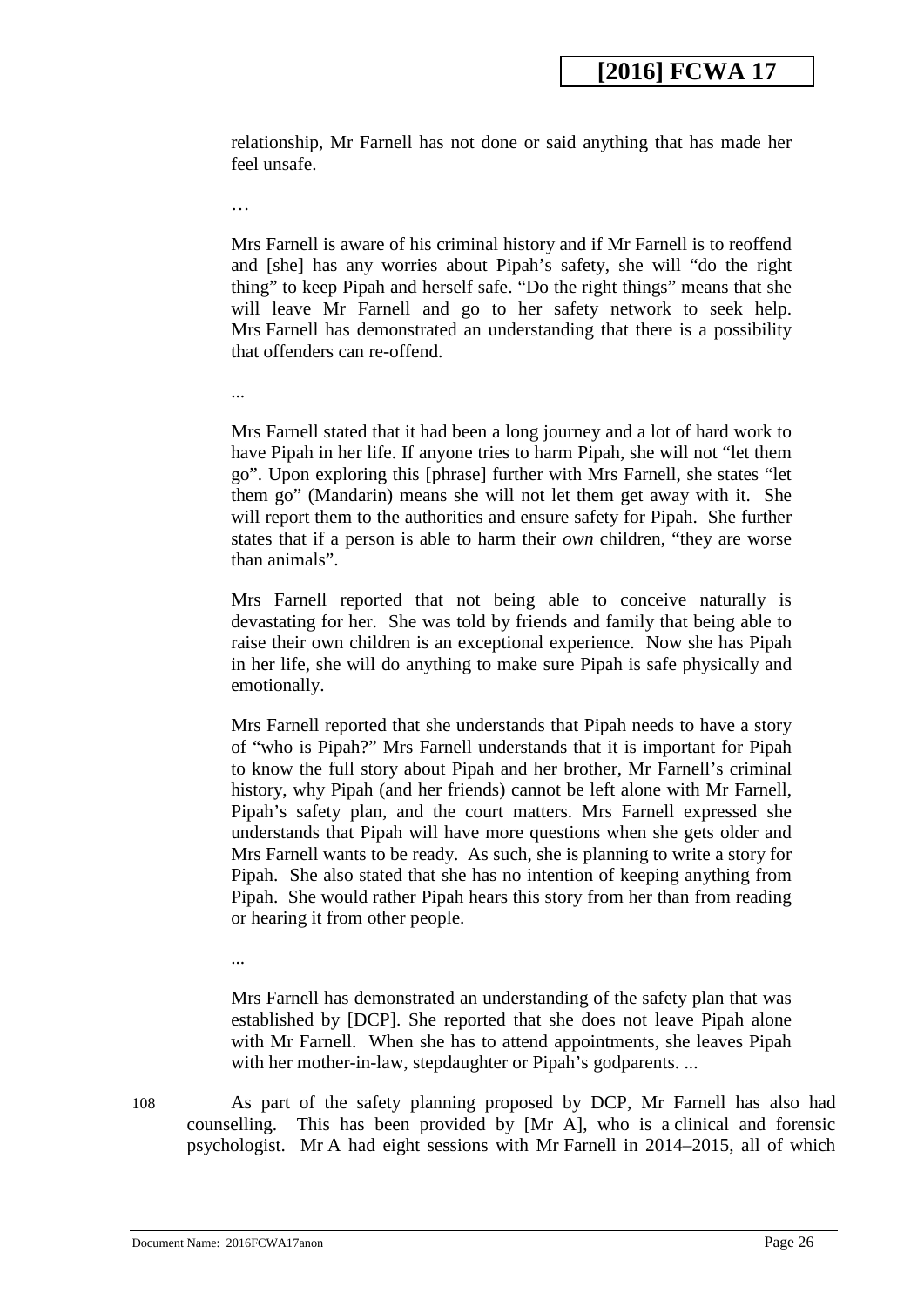involved Mr Farnell travelling to see Mr A in Perth, and all but one of which were at Mr Farnell's expense.

- 109 Mr A had previously provided services to Mr Farnell through a program for offenders in 1999 and 2000, and he prepared Mr Farnell's pre-parole report in 1999. It is proposed that Mr A's counselling will continue during the period of any protection order. His sessions with Mr Farnell were not directed at reducing the risk of him reoffending, but rather to "supporting, advising and coaching on mental health and emotional management techniques". As Mr A pointed out, while the sessions would not be considered "sex offender treatment", they are "a logical part of managing the risk of any aberrant or problematic behaviours". Mr A reported that in his recent work with Mr Farnell, he did not "identify any pressing/imminent risks that I needed to focus on, beyond the negotiated agenda of 'coping skills and emotional/mental health management'".
- 110 The extent of work undertaken with the Farnells by Resolutions Consultancy can be seen in the September 2015 report of [Ms B], who was previously a caseworker with DCP and held other positions in DCP before joining Resolutions Consultancy. Her report concluded that the Farnells and the safety network have shown commitment to the safety plan. Importantly, noting that this report was prepared at a time when it was known Mrs Chanbua wanted Pipah returned to her, Ms B wrote (emphasis added):

**Our view is that the risk of abuse [to] Pipah is currently low, and that it is in her best interest to remain living within her family supported by their network**. We are of the opinion that the risk of abuse to Pipah at this time is low.

Research in the UK has shown that on full completion of this work the risk to a child like Pipah is low, at around 4 to 7%. This is similar to the level of risk of future offending for Mr Farnell outlined in the Psychologists report. The UK research highlighted a number of key factors. The main one being the importance of regular reviews of the Safety plan and the need to alert the authorities of any changes to that plan, e.g. safety network members not being allowed into the home to see Pipah, the family moving to another district away from the safety network, and future agencies not being aware of the Safety plan. …

Our view based on our professional experience and the current research and literature, is that as long as this family continue to implement all aspects of the Safety Plan then the risk of abuse to Pipah or her future friends visiting the home is low. To ensure that the Safety plan remains in place and is reviewed regularly we would recommend the following:

a. It is important that the Safety Network members agree a Liaison/Co-ordinator person or two who will link with the Department when and if necessary. This person would eventually take over the co-ordination of reviews once the Department is no longer involved. It is recommended that [Ms C] and [Father D] jointly take on this role.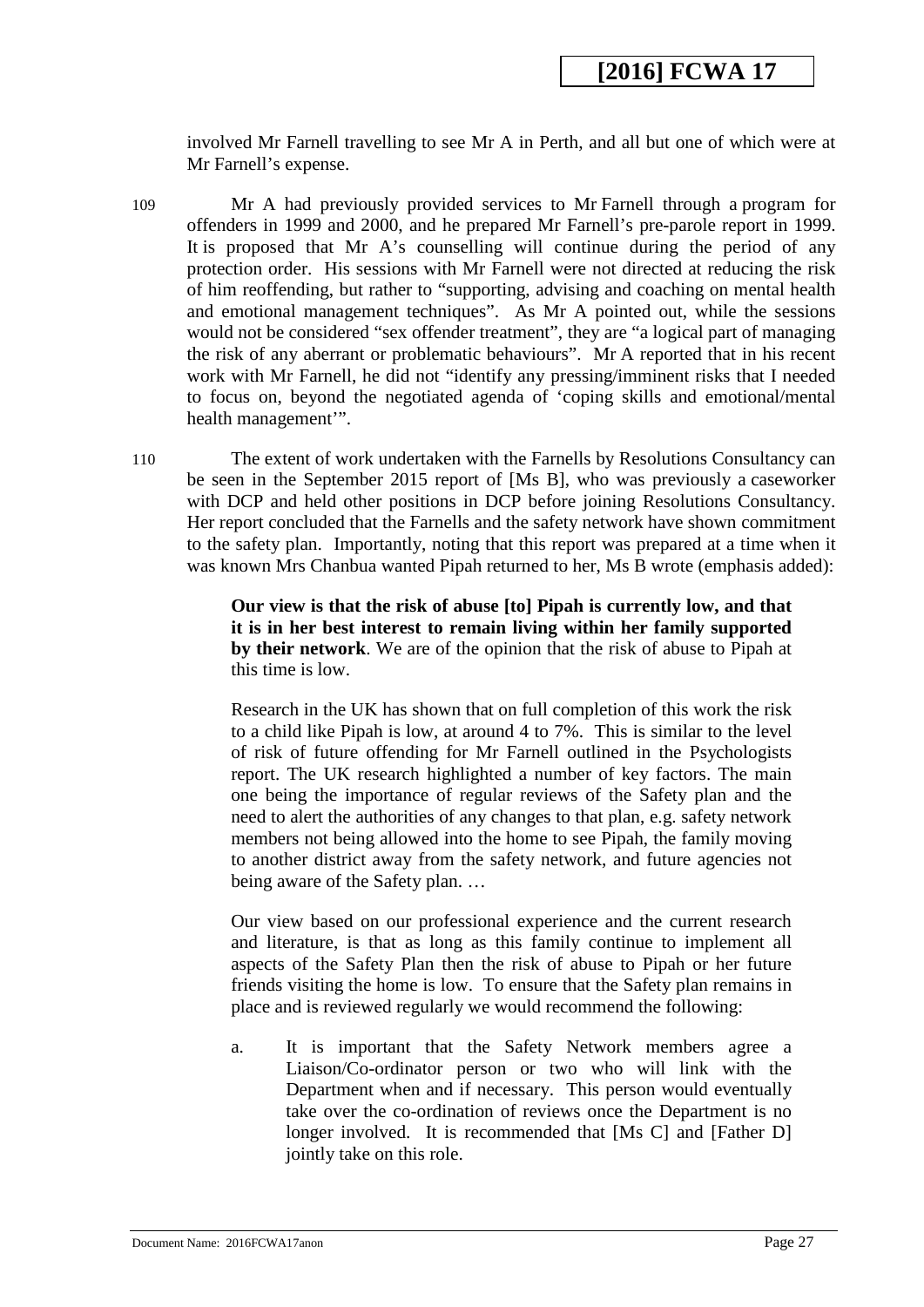- b. Mrs Farnell's family in China will need two video link sessions so that they have a copy and understand the Words and Pictures and Safety Plan documents, (translated into Chinese). Should Mr and Mrs Farnell arrange a holiday in China with Pipah, they will need to agree some safety network people to help continue the safety plan and liaise with [DCP] or liaison person when/ if necessary.
- c. Once [DCP] have ended their official involvement. There should be a named [DCP] person, whom the network can contact direct if there are any significant changes to the Safety Plan, preferably someone with detailed knowledge about the case and safety plan and with sufficient decision making capacity to decide what follow up is required and by whom. This is to make sure that such changes are easy to pick up on and check in the long term.
- d. All new key professionals e.g. Doctor, health visitor, Principal of Pipah's school, are all given a copy of the Words and Pictures and Safety Plan in order to be informed and support the future safety for Pipah and her family.
- e. Finally when all the above are in place, usually at the conclusion of any official [DCP] role, we would recommend six monthly reviews by the network.
- 111 Resolutions Consultancy advises that a good safety network is at the centre of safety planning in such cases. Importantly, they advised DCP that:

The members of the network do not have to agree with the level of danger the department might see but they must commit to taking the Departments [sic] concerns seriously. They need to show that they understand the issues in such cases; and also to demonstrate by their actions as a Safety network that they will make sure that Pipah is safe in the future. It is important to have sufficient safety network people to cover all aspects of family life. The minimum needed in a case such as this one, would be 6 to 7 people with a roughly an even number from each side of the family i.e. [Mrs Farnell's] friends or family and [Mr Farnell's] friends or family...

112 Resolutions Consultancy stressed that whether Mr Farnell's likelihood of reoffending is deemed to be high, moderate or low, this cannot be "a definitive assessment for all time". Therefore they considered it

> important to underline to the family that whatever the result of a forensic assessment given the seriousness of the convictions the Department will always need a clear demonstration that Pipah cannot be sexually abused by [Mr Farnell] and that this is also necessary to protect [Mr Farnell] and the Department given the high level of ongoing scrutiny this case will continue to attract.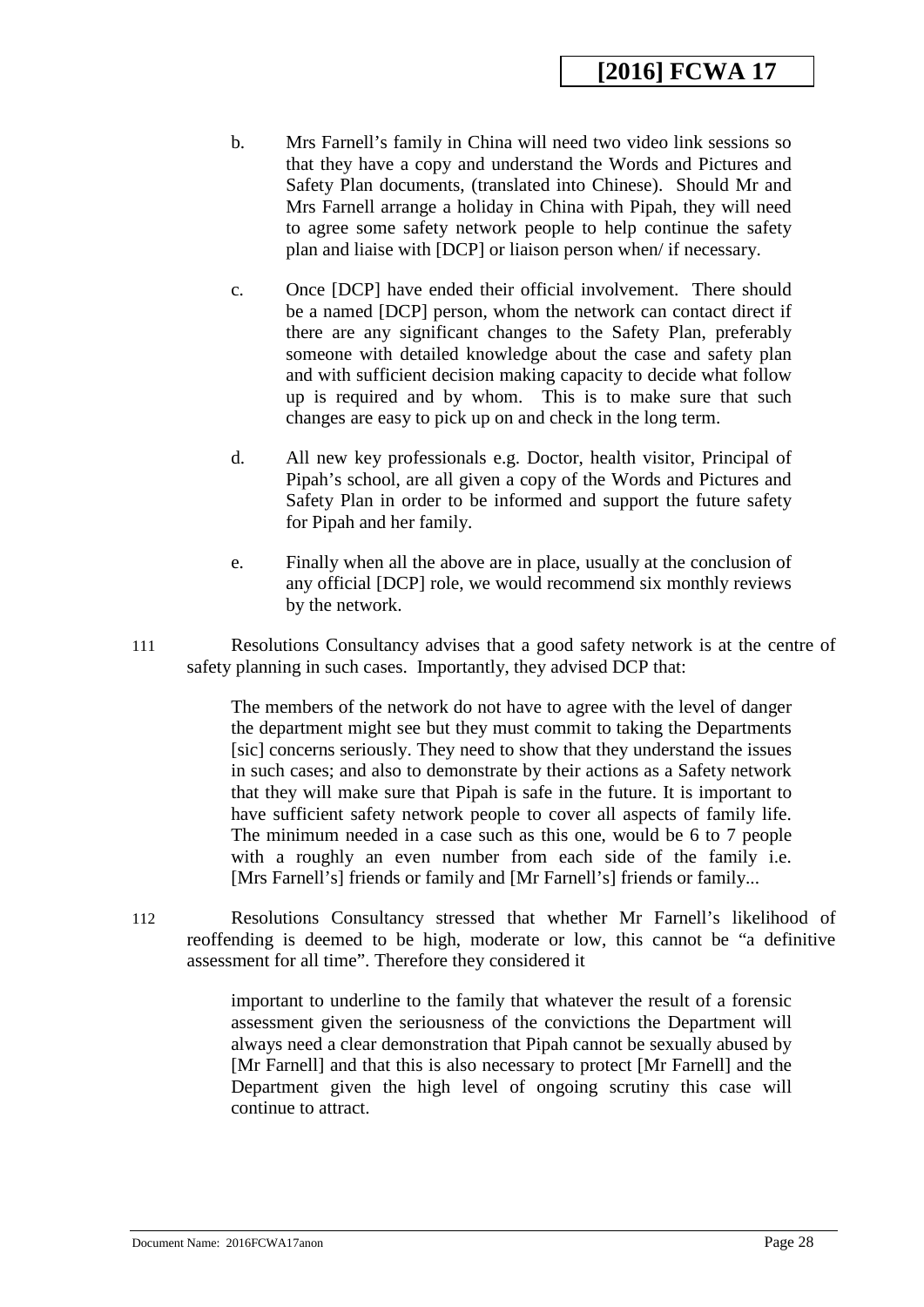- 113 Monitoring of Pipah by the safety network is therefore a key part of the Farnells being able to demonstrate to DCP that Pipah is safe with them. The current members of the safety network are:
	- Mrs Farnell;
	- Mrs Farnell Senior;
	- Mr Farnell's three adult children;
	- Ms C and her husband:  $16$  and
	- Father  $D^{17}$
- 114 Although she is not a member of the network, the Farnells receive support from [Ms E], who met Mr Farnell through her work as a prison officer. Ms E is now also a friend of Mrs Farnell.
- 115 The minutes of many meetings facilitated by Resolutions Consultancy with the Farnell family and the safety network from August 2014 to September 2015 demonstrate a high degree of cooperation with DCP, and an understanding on the part of the Farnells of why DCP insists on compliance with a strong safety plan. It appears that the Farnells have never missed a meeting with DCP, notwithstanding there has been a very large number of them. The discussions recorded in the minutes show attention to the smallest of details relating to compliance with the requirements that Mr Farnell not be left alone with Pipah and not be involved in her intimate care.
- 116 The discussions at the meetings have dealt with how Mrs Farnell would schedule play dates for Pipah at their home when Mr Farnell is away working, or at the homes of other children where Mr Farnell will not be present. The discussions also identified protective measures that the Farnells claimed to have put in place even prior to DCP becoming involved; for example, how they explained to third parties why Mr Farnell did not change Pipah's nappy and how he was never involved in her intimate care. I accept that this was their practice and I also accept that, since his release from prison, Mr Farnell has avoided ever being alone with children.
- 117 The minutes of the meetings demonstrate that the Farnells and members of the safety network have, at times, questioned the need for some of the strict conditions that have been imposed. They felt that Mr Farnell's efforts over many years to reform himself had not been acknowledged. For example, the Farnells challenged the necessity for Mr Farnell to leave home for six weeks when Mrs Farnell was still grieving the recent death of her mother (and in light of the fact that Mr Farnell's office and workshop were at the home). The Farnells expressed particular concern about the indefinite requirement for Mr Farnell never to be alone with Pipah, even to walk her to the shop. In my view, there was nothing untoward in this robust exchange of views in the meetings, which appear to have been conducted in a respectful fashion.
- 118 Counsel for Mrs Chanbua drew attention to the fact that members of the safety network do not accept that Mr Farnell will abuse Pipah, and suggested that they will

-

<span id="page-28-0"></span><sup>&</sup>lt;sup>16</sup> Ms C is Mrs Farnell's English teacher. She and her husband were described by Jane Farnell as the Farnells' best friends. They attend the same church, and it is proposed that they be Pipah's godparents.

<span id="page-28-1"></span> $17$  Father D met Mr Farnell in his capacity as a prison chaplain and has become a friend of the family.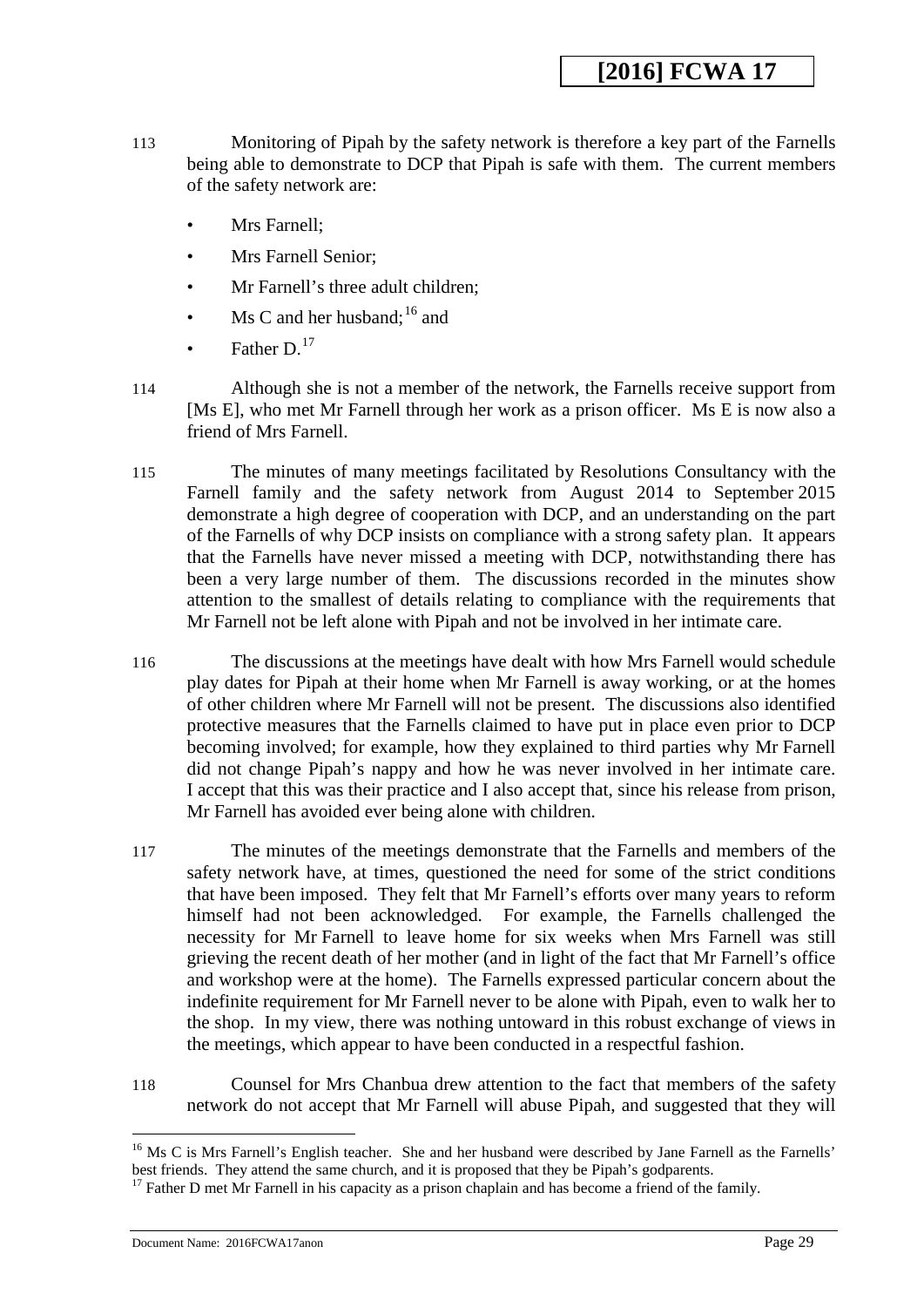therefore not be vigilant. However, I accept the advice of Resolutions Consultancy that "members of the network do not have to agree with the level of danger [DCP] might see but they must commit to taking the Department's concerns seriously". I accept that the safety network members take concerns about Pipah seriously.

119 Jane Farnell, who seems to be her father's most ardent supporter, is likely to be a key member of the network. She volunteered that "nobody can ever eliminate the possibility of a risk", and said that she took her obligations under the safety plan very seriously. She was particularly convincing when she emphatically said:

> I would never forgive myself if something ever happens to Pipah. If she ever came to me in 10 years' time and said something, I would never forgive myself. So I am doing it for her. I am not doing it because DCP told me to.

120 As I have mentioned, Mrs Farnell Senior is also a member of the safety network. Ms B gave this evidence about Mrs Farnell Senior at my request.

> HIS HONOUR: ... [Mrs Farnell Senior] is not a witness in these proceedings. Can you just give me a brief, verbal picture of her?---Yes. She's very loving, very caring of Pipah. Most times that I have been involved in meetings or visits to the home, [Mrs Farnell Senior] has Pipah in her arms, usually if – asleep. When she has her afternoon sleep, [Mrs Farnell Senior] actually physically holds her for the whole time. And when we have had meetings and Pipah has become a bit restless and wanted to go out of the room, [Mrs Farnell Senior] will take her out to play. She's very devoted to Pipah. Yes.

> Do you have any concerns about her of any sort?---No. I mean, I – I don't know that she's as willing to entertain the idea that [Mr Farnell] might be a risk but, you know, she's his mum and we're not relying on her in – in entirety…

121 Ms C has been identified as a likely leader of the network. Although she did not give evidence, no adverse inference can be drawn from that. Ms B explained why Ms C was considered "a natural lead in this safety network":

> I think it's because of her – well, her profession as a teacher, her awareness of protective behaviours for children, but she – just her personality and her nature. She's a friend of Mum's and very obviously, from the meetings that I've been involved, very invested in Pipah and, I believe, would act in Pipah's interests over [Mr Farnell's] in a heartbeat.

122 I also consider that Mrs Farnell herself, after all of her counselling and instruction, will be an effective member of the network. It is my firm impression that Mrs Farnell has developed increasing confidence and assertiveness as she has faced the many tribulations that have come her way. I therefore noted with interest the Safety Planning Meeting Minutes of 29 June 2015, which recorded the consensus that: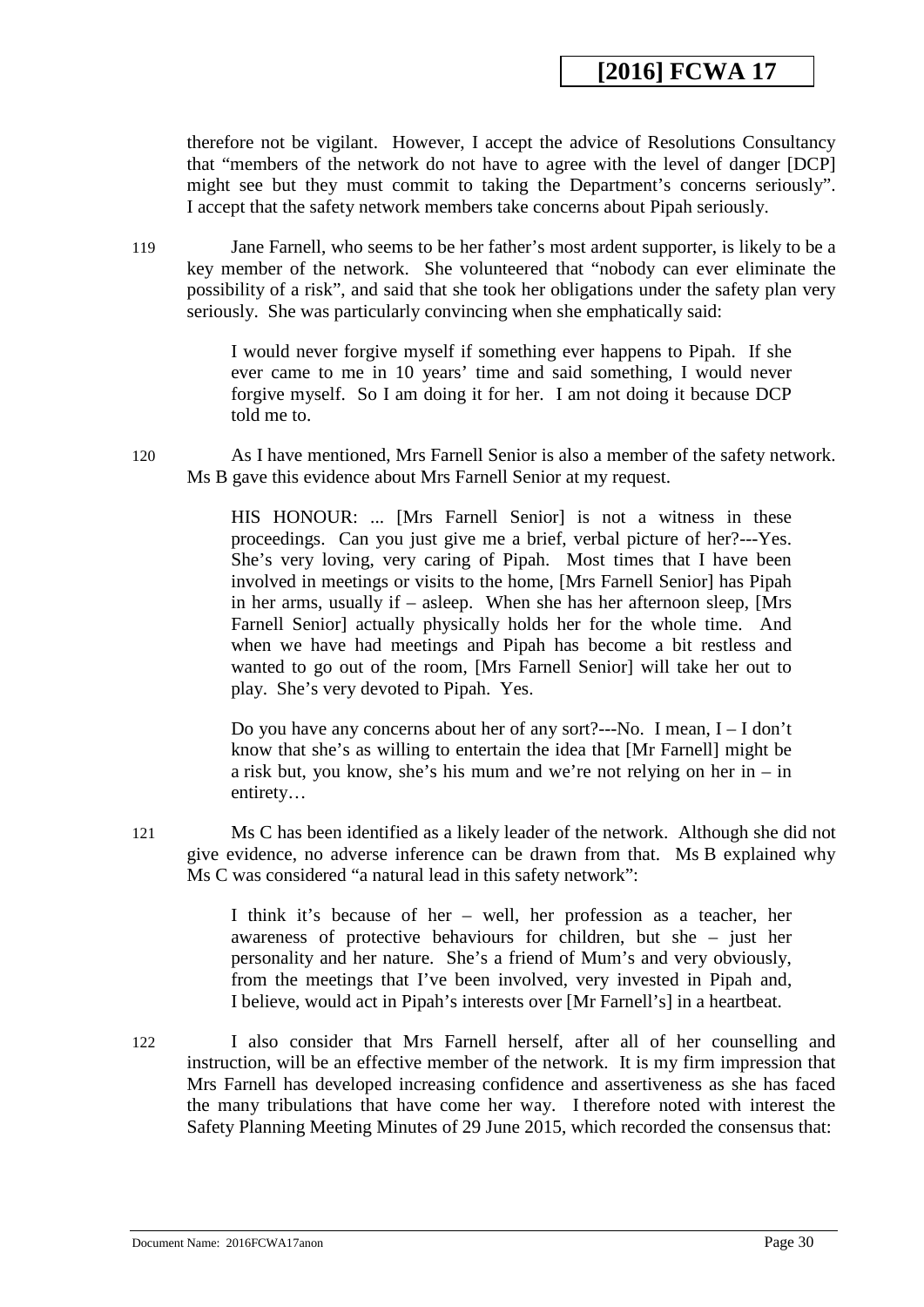Before David was more [the] boss. Now Wendy is more [the] boss – whatever Wendy says goes.

123 Mrs Farnell is not isolated from her community by barriers of language or culture. She speaks English adequately, and does not require an interpreter to conduct her daily life. She has shown a capacity to make friends independently of Mr Farnell. While she is not prepared to accept openly that Mr Farnell would ever harm Pipah, she now knows she has to be vigilant, and that Pipah will require her assistance in learning protective behaviours. This is demonstrated in the following cross-examination:

> THATCHER, MS: So what I'm asking you is: do you recognise there is a possibility that Mr Farnell may sexually abuse Pipah.

THE WITNESS: No.

THATCHER, MS: My next question is: do you accept that you need to recognise that possibility in order to protect Pipah.

THE WITNESS: Yes.

THATCHER, MS: Do you accept that to protect Pipah you need to be able to stand up to Mr Farnell.

THE WITNESS: Yes.

THATCHER, MS: But you can't do that if you fully support him.

INTERPRETER: Feel it's not contradicting each other, protecting her daughter and fully support [Mr Farnell]. That doesn't contradict into each other.

...

THE WITNESS: I will teach Pipah no about how to – when she grow – understand more things, I teach her more how to protect herself.

THATCHER, MS: What sort of age do you think Pipah will be when you will be happy for her to be alone with Mr Farnell.

THE WITNESS: What sort of age – about six when she understand more.

THATCHER, MS: About six is about the age of Mr Farnell's other victims. Do you know that.

THE WITNESS: Yes. I know that.

THATCHER, MS: And that's the age that you would let them be alone. Is that correct.

THE WITNESS: But Pipah is his daughter.

THATCHER, MS: That's your answer. Pipah - - -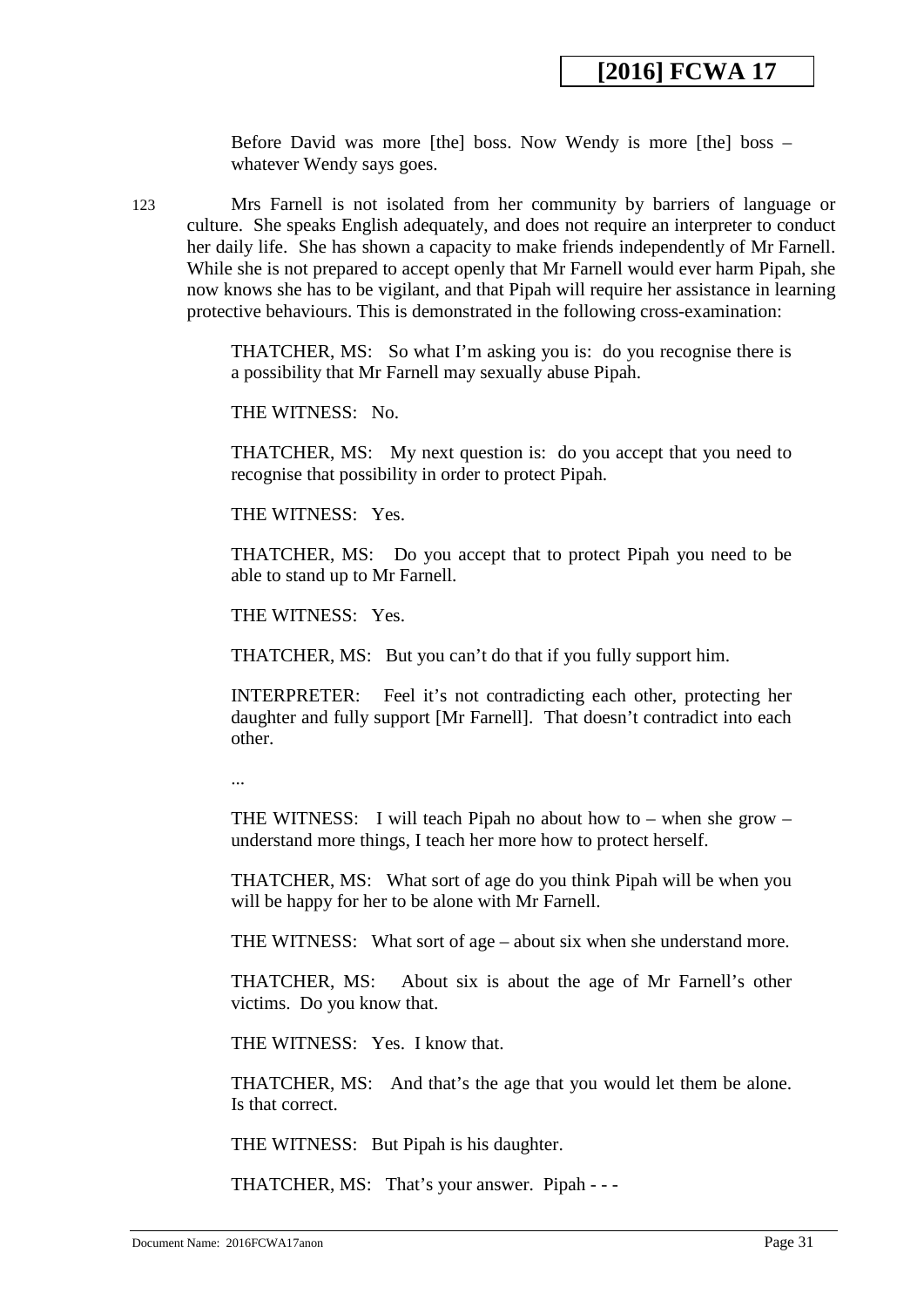THE WITNESS: She can – she can – she have a – maybe have another daughter, Jane Farnell. Yes. So I thinking Jane – Jane didn't – doesn't have any risk from [Mr Farnell] from any age but I prefer Pipah about six understand more, I teach her more things, how to protect herself.

124 There are aspects of these responses that will require consideration when I come to discuss whether it is necessary that Pipah never be left alone with Mr Farnell.

#### **The Single Expert's report**

- 125 On 25 June 2015, at the request of all parties, I made an order for the appointment of Mr Darin Cairns as the Single Expert to provide an expert report.
- 126 Mr Cairns is an experienced psychologist. He holds the degrees of Bachelor of Arts, Bachelor of Science (Hons) and Masters of Applied Psychology. He has been invited to speak on his areas of expertise at many professional conferences. He is the Clinical Director of a busy psychology practice, in which he provides assessments, counselling and specialist reports, including many for this court.
- 127 Mr Cairns met with the Farnells and Pipah three times in September and October 2015. He also read reports by DCP's workers; spoke with Mr A; and inspected relevant documents. His report, published in October 2015, recorded his very favourable opinion of the Farnells' parenting capacities, and noted Pipah's secure attachment with them.
- 128 In responding to the term of reference about the effect on Pipah of changing her current care arrangements, Mr Cairns concluded that, even if Mrs Chanbua had a stable environment for Pipah, he would have "significant concerns" about Pipah being removed from the Farnells' care. He stated:

To break such an effective and healthy bond could easily traumatize Pipah and it would require a great deal of skill of the new caregiver to address her anxiety and confusion. Furthermore, given Pipah's age she is extremely sensitive and requiring of parental feedback and attachment cues. As such, any variation on the parenting practices of the new caregiver would be experienced as very distressing and lead to withdrawal and/or emotional volatility. Consequently, even if Pipah's developmental experiences could be addressed, she would have lost significant developmental experiences and it could take a long time for her to develop trust again.

If the changes in context led to a move to Thailand then cultural factors would play a significant part. Her communication and social development indicate a clear awareness of her current culture and language. To lose these norms and significant capacities for development (i.e. the role of language and communication) in such a dramatic way would be harmful. The cultural change, then, would enhance the risk of trauma as outlined above.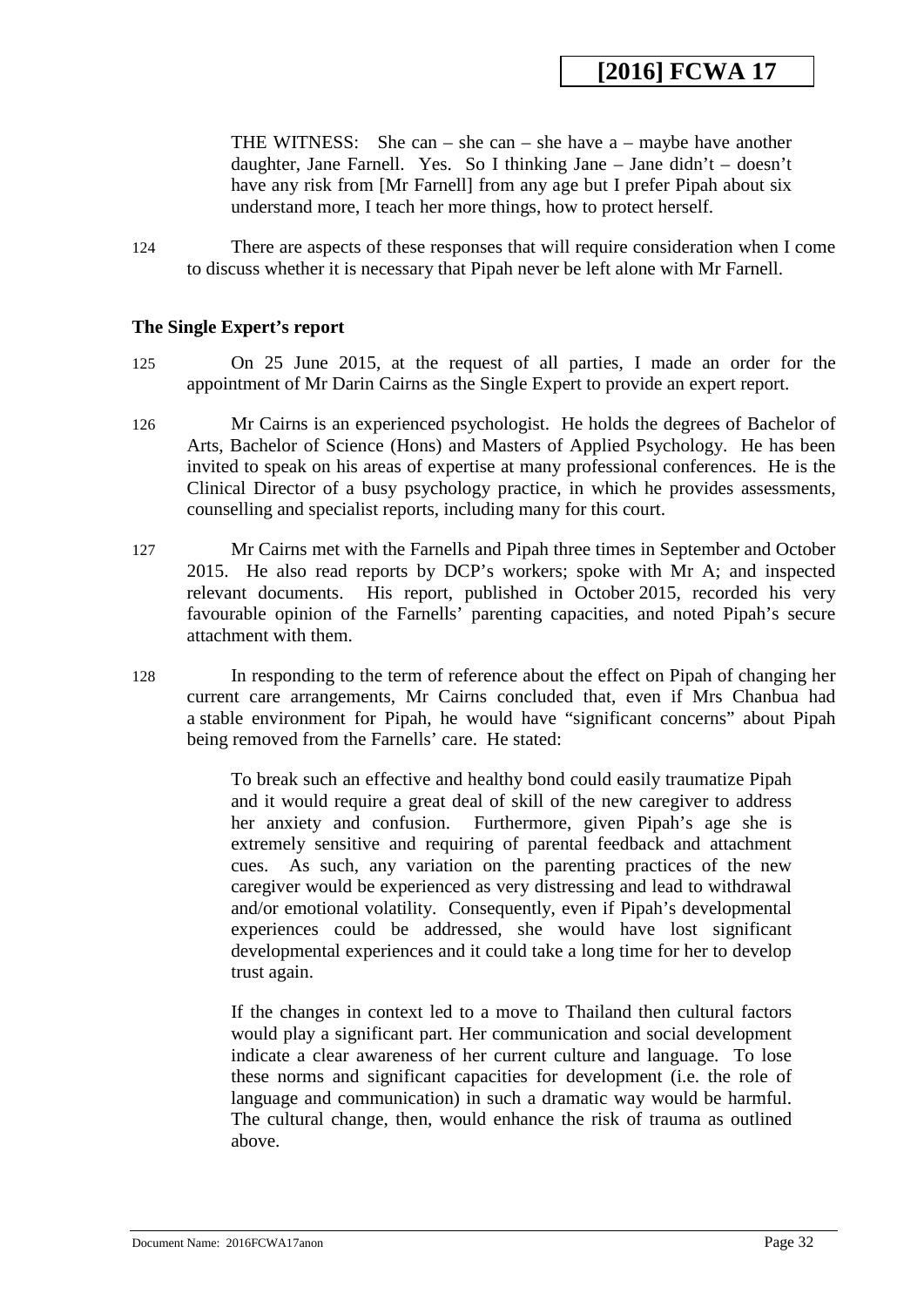It is also readily apparent that she is involved with the family at large so has developed a number of attachments that have formed her concept of parenting, family and care. If she was to be removed from [the Farnells'] care then this represents extra levels of attachment that would be broken. This is another factor to consider in seeking to remove Pipah from her current care arrangement.

To significantly alter such functional parent-child bonds at a stage of development where a child is becoming aware of self and other to such a significant extent would almost certainly be extremely disruptive to development. Furthermore, if this change was to involve cultural and language changes then the impact could, and likely would, be traumatizing with lasting negative developmental effects.

129 When asked whether there were other matters he considered relevant, that had not been covered by his terms of reference, the Single Expert said:

> The most obvious concern that has presented itself throughout this case is the many external interests that appear to be involved. I have worked with families associated with DCPFS and various other agencies, and have seen many families functionally conceal information from their children based on past indiscretions. This has ranged from crimes such as Mr Farnell's through to crimes involving drugs and secrets about conception. Whilst I am not suggesting I was always supportive of such concealment, I would note that none of those families were placed under such close examination and assessment as this one. Furthermore, none of the families that I can think of function as well as this one seems to, even under the enormous pressure they have been under.

…

The parents in question in this assessment have presented as very capable and loving parents who have sustained and developed a healthy attachment and healthy child. I am not reporting much differently to DCPFS in this regard. The fact they have managed to achieve this under significant pressure and disruption reflects even more positively on them. If further assessment and intervention were to occur, in spite of the positive assessments and the lack of evidence to support such action, the pressure and stress on the family would build due to ongoing anxiety and an increasing sense of powerlessness.

Furthermore, if this escalating stress and investigation were to continue in such an unpredictable way, then the family could become withdrawn and the parenting practices become shaped by outside influences as opposed to being responsive to Pipah's needs. As a worst case scenario, one that I have seen in other cases, parents' relationships have broken down under this pressure and a developmentally healthy context has been lost for children in question.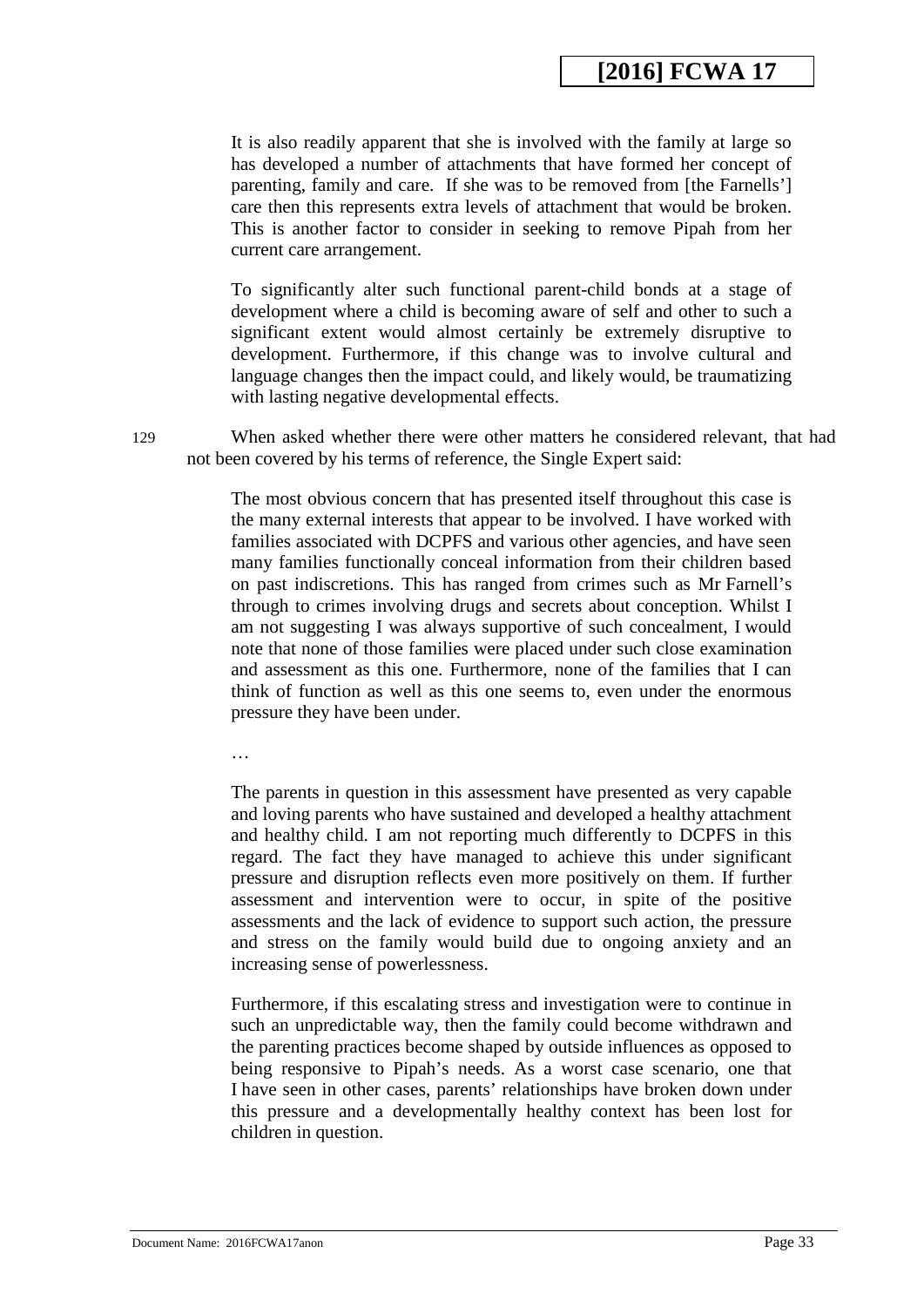In summary, I am seeking to highlight that I agree that Pipah's safety in regards to potential sexual abuse is a genuine and valid concern. However, to focus only on this aspect of her care is ignoring the vast array of developmental needs she has on a daily basis across her lifespan. To ignore these other aspects due to the focus on the single, although important, concern is to place her psychological development at risk. Consequently, steps should now be taken to minimize the pressure on this family, balanced against the assessed need for safety. With this point in mind I would highlight the family retained fear of the impact of media and the actions they may take, depending on what information is given to them by the other party or other agencies. If it is at all possible for the court to minimize this risk, whilst providing the family and community with a reasonable developmentally considered safety plan, I would strongly urge it.

- 130 I accept that Mr Cairns' opinion was given after assessing only one of the family constellations. However, he explained that even if it had been possible to do so, he could not assess Mrs Chanbua's family because of language and cultural issues.
- 131 Were it not for the logistical problems, a report would no doubt have also been obtained from an expert who was able to observe Mrs Chanbua in her home.<sup>18</sup> However, the circumstances were unusual in that Pipah has only been in the same room as Mrs Chanbua on a handful of occasions when she was a baby. She has never spent any time in Mrs Chanbua's home. In these circumstances, it was legitimate for Mr Cairns to offer an opinion based on his observation of only one of the households, especially as he recognised the limitations of his terms of engagement and proceeded on an assumption that Mrs Chanbua was able to provide a stable environment.
- 132 Counsel for Mrs Chanbua and counsel for the Human Rights Commission were both strongly critical of this statement made by Mr Cairns in his oral testimony:

When we take a child from one home place to another, it is always – it is always, essentially, a very simple equation. Will the child be guaranteed to be better off?

133 Counsel for Mrs Chanbua submitted that:

The test set for himself by Mr Cairns, namely whether there is a guarantee of a child being better off if moved from one environment to another, misstates the test in the same way that the Court did in *AMS v AIF*. The proper test is for the Court to weigh which set of circumstances proposed by either party is seen to be in the child's best long term interests.

134 I consider both counsel have set up a straw man. The Single Expert's evidence on this topic was far more nuanced than this tiny extract might suggest. In fact, the remark that was criticised did not at all represent the Single Expert's view about the

-

<span id="page-33-0"></span><sup>&</sup>lt;sup>18</sup> DCP has no casework assistance protocols with countries other than New Zealand. Accordingly, although enquiry was made, DCP was unable to complete an assessment of Mrs Chanbua's home environment.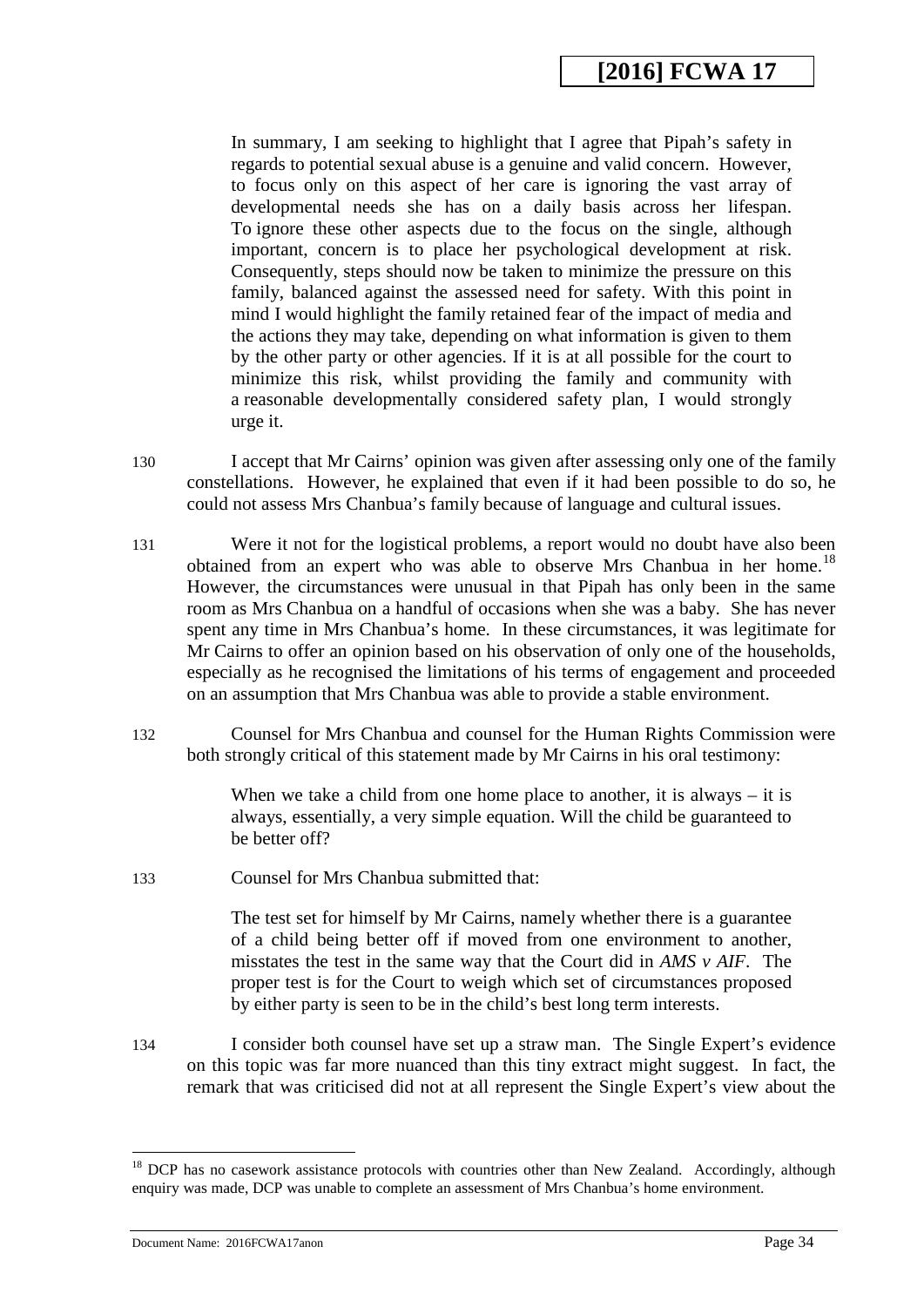appropriate test in this case, but rather his understanding of the approach taken by DCP when deciding whether to remove a child from a home.

135 The Single Expert's evidence on this point is worth reciting in full, as it not only debunks the criticism, but contains the gravamen of his reasoning:

> [BERRY, MR] If it was the case that the proposed caregiver for Pipah in Thailand acknowledged that she didn't have access to a professional support base or relevant health care professionals that she could access - - -?---Mmm.

> Would that elevate your concern about any move to Thailand for the child?---Yes, it would. I would question the ethics.

> HIS HONOUR: Question the ethics of what?---I would question the ethics of any decision where – look at DCPs logic. When we take a child from one home place to another, it is always – it is always, essentially, a very simple equation. Will the child be guaranteed to be better off? Not even a little bit. We have to be certain they will be better off. Even – let's be honest. Some of the foster placements we put these kids in are still, by no means, adequate in terms of what the mainstream society is getting. But it's better off than the family or the other environment they're currently in. We've got an established, functional family, and we're about to take this child into what is, guaranteed, going to create some stress, if not a significant amount of stress, at a pivotal area – stage of development – for a mother that is unsupported to engage in quite a specialised activity, which is to acculturate this girl, assimilate her to the cultural norms, and help her with what is a very unusual developmental trajectory, which is counter to the developmental trajectory she has of her other children. That is an enormous undertaking. And we have lots of reasons to say would the child really be better off, when you've actually got a family functioning very well. This is not functioning – not doing well. They're functioning very well. And we're going to risk that. I would question the ethical wisdom in gambling like that, your Honour, because to me that's a gamble.

- 136 Counsel for Mrs Chanbua also submitted that the Single Expert's assessment that the removal of Pipah from the Farnells would be "unethical" was based on a view that was "admittedly narrow and his examples and opinions not balanced". Counsel also said that the Single Expert's assessment was in part based on his "positive and empathetic view of the [Farnells] on the basis of his acceptance of their historical and personal 'narrative'".
- 137 I reject these criticisms. It is true that the Single Expert was constrained by the terms of reference and his inability to assess Mrs Chanbua. However, he was entitled to form his "positive and empathetic" view of the Farnells because he met with them on three separate occasions. Furthermore, his view is consistent with the views of other professionals who have met them far more often. It also largely accords with my own observations, notwithstanding my loathing of Mr Farnell's sexual offending.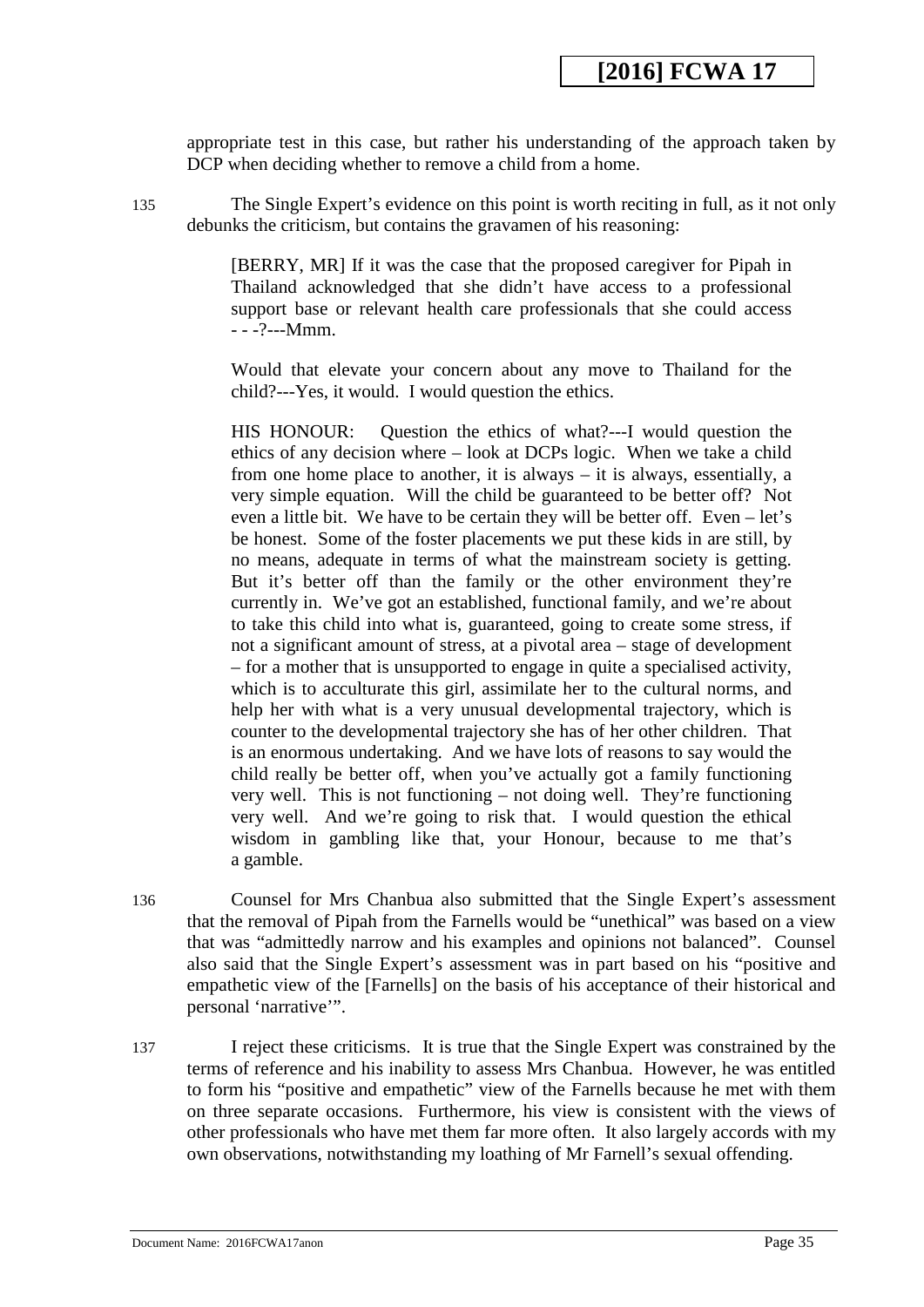138 Counsel for Mrs Chanbua submitted that while the Single Expert "may be able to give evidence about his observations of the existence of attachment", he should not be "seen as an expert who can give evidence or support the evidence that he gave as to the consequences of removal of Pipah from the care of [the Farnells]". He also submitted that:

> Mr Cairns expressed his expertise is limited to reading some articles about attachment and broken attachments and he accepts that all of the ills that he says may befall a child whose primary attachments are interrupted, are matters where those adverse outcomes may only be statistically elevated as to likelihood when compared to the general population.

139 Counsel further submitted that Mr Cairns:

is unable to comment on the future effect of Pipah living separately from her twin or the likely effect on Pipah of growing up in a situation where there is expressed reservation or fear as to her relationships and interactions with her father or the public adverse scrutiny she may gain from it.

- 140 I also reject these criticisms. As an experienced, well-qualified psychologist, whose appointment was supported by all parties, Mr Cairns was qualified to comment on the likely impact on a young child of being removed from all of her attachment figures. I did not understand Mr Cairns to be claiming particular expertise in relation to the issue of separation of twins, but I consider the responses he gave on the topic were within the range of his expertise. They also seemed to accord with common sense in highlighting the importance of recognising the difference that may exist between twins separated at birth and twins separated later in life.
- 141 I also consider the comment of Mrs Chanbua's counsel about outcomes that "may only be statistically elevated as to likelihood when compared to the general population" to be little more than a debating point. The same argument might be made about any number of well-established propositions since, when dealing with humans, there will always be exceptions; each case will be different; and the impact of a particular kind of trauma will fall at different points of the spectrum. As Mr Cairns said, some smokers live to 110, but that is no reason to take up smoking.
- 142 Counsel for Mrs Chanbua also submitted that:

Mr Cairns' evidence concerning the exposure of women in Australia to unreported sexual abuse was, [Mrs Chanbua] respectfully says, an attempt to mislead the Court on a critical point and does him no merit and should cause the Court to be circumspect about accepting his opinions in other areas.

143 This criticism falls wide of the mark. It is a serious matter to contend that an expert has attempted to "mislead the Court on a critical point". I will therefore set out the relevant part of the evidence (minor transcription errors have been corrected):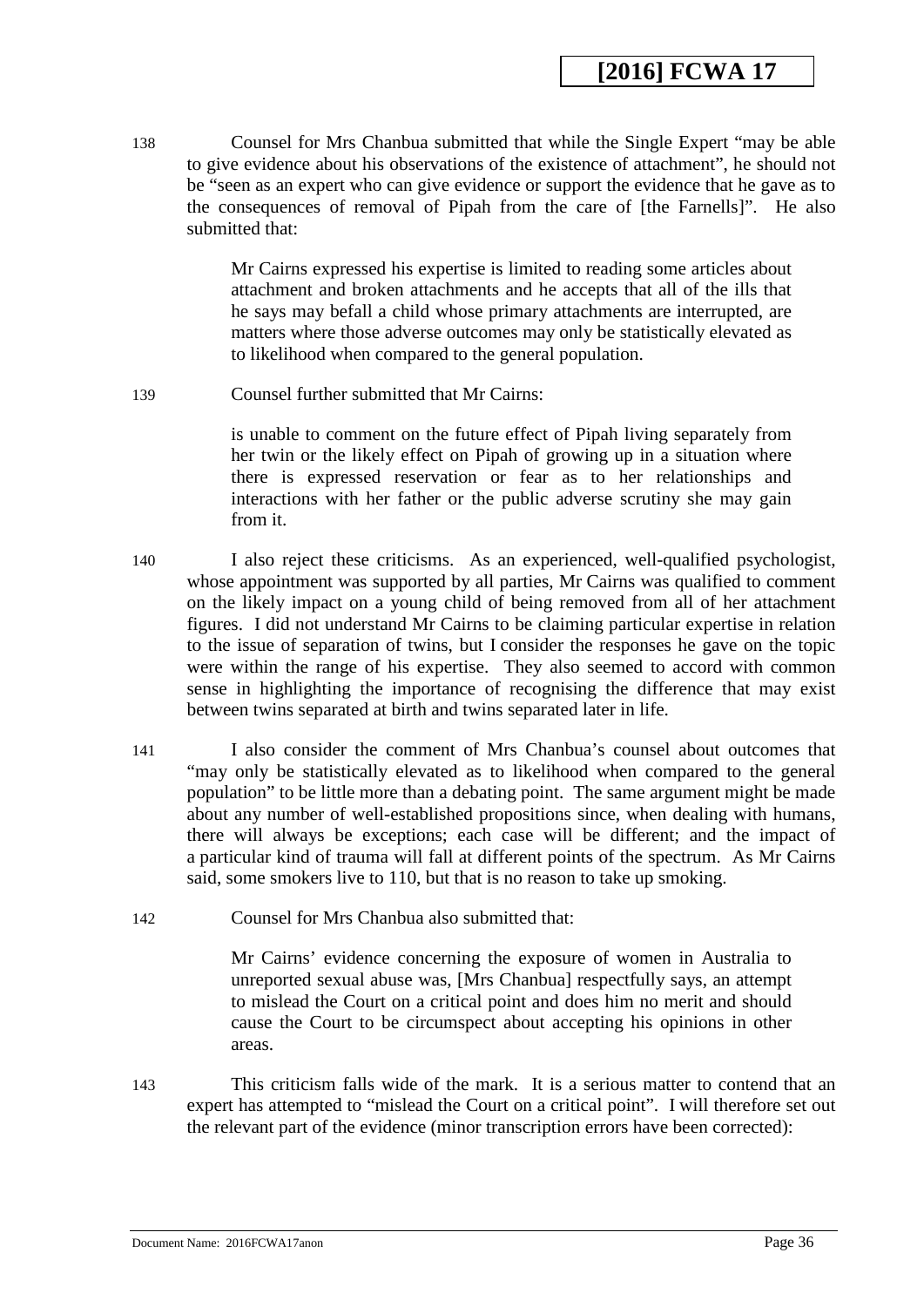[HOOPER, MR] And if I then turn to children who have been sexually assaulted by a trusted adult as a young child, is it fair to say that such children have a very higher statistical level of potential poor outcomes as adults: their ability to form relationships, their inability to self-regulate, their substance abuse, all of that sort of stuff?--- Well, yes. Yes.

And it would be fair to say that the child who has suffered - - -

HIS HONOUR: Your question actually was not necessarily grammatically correct: very higher.

HOOPER, MR: Yes.

HIS HONOUR: Is that how you heard it, or "very high", because you're trying to put a hierarchy on this, I think.

HOOPER, MR: Well, I'm about to go there. If your Honour - - -

HIS HONOUR: Okay.

THE WITNESS: That's one comparison.

HIS HONOUR: I just want to make sure you heard the question the same way I did: very - - -?---But - - -

HOOPER, MR: What I'm about to suggest directly, Mr Cairns, is that a child who may have suffered child sexual abuse is really at a greater risk as an adult than a child who has had a disrupted attachment?---Actually, no.

No?---No.

Okay?---Because disrupted attachment manifests in so many ways and it's much harder to see and address. If it's a specific trauma – and I'm by no means not showing genuine compassion and empathy for those traumatised, but a specific trauma sometimes is easier to learn about and adapt away from than something as subtle as long-term, maladaptive attachment.

So how do we explain adults that carry around memories of abuse from 30 years ago?---Well, I – I didn't – didn't say it didn't traumatise you. You asked me to compare the two.

And you're telling us, are you, that a disrupted attachment is more likely to lead than those adverse outcomes than the experience of actual sexual abuse? Is that your evidence, sir?---My evidence is disrupted attachment can be harder to – can be harder to treat. You're asking for a direct comparison.

I didn't ask about treating it, sir?---Okay.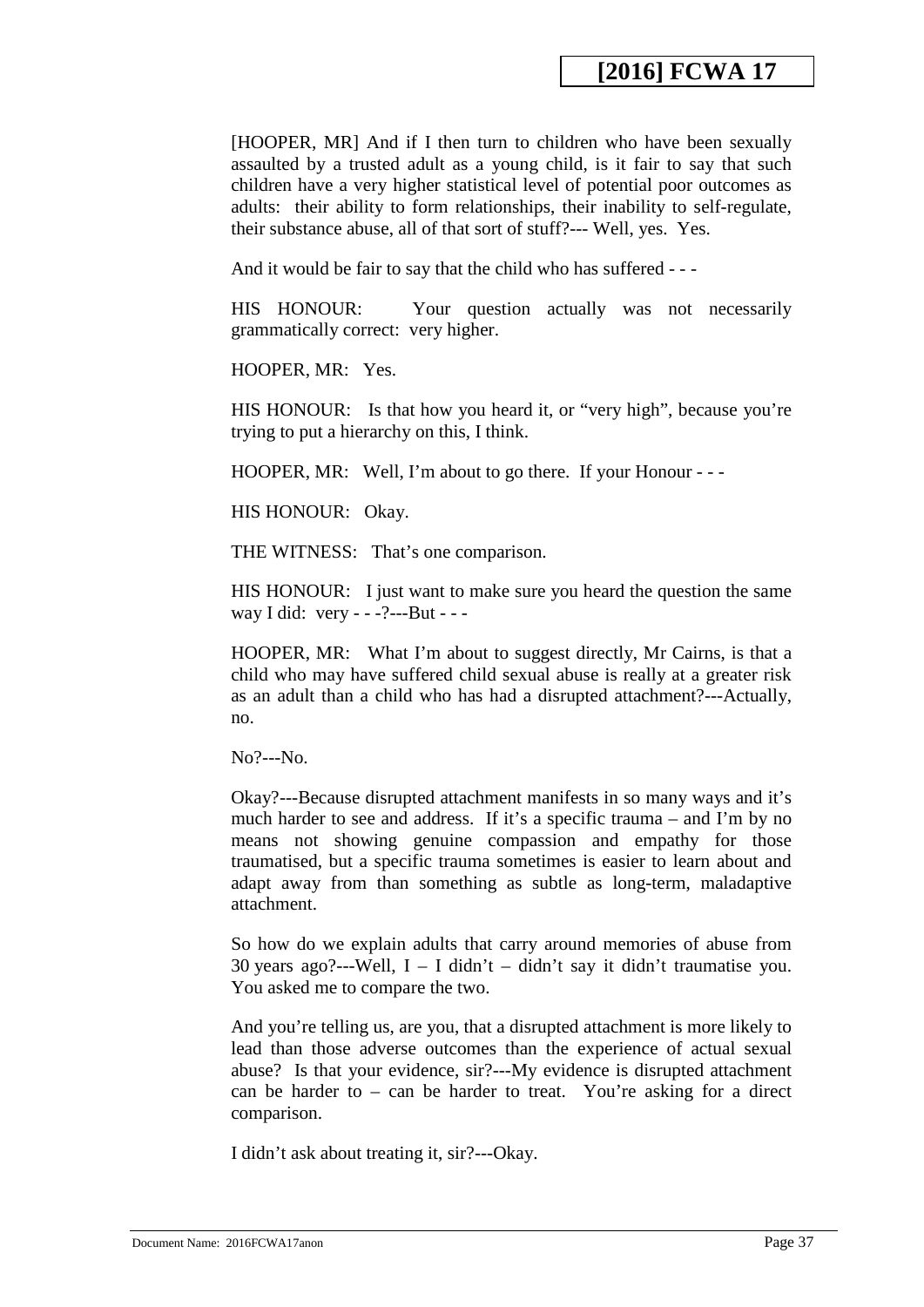I asked about - - -?---It can have a worse effect.

I didn't ask about treatment; I haven't gone there yet?---Okay.

I will get there?---Well, we will go to that next.

But - - -?---You can do a comparison. You're asking me to compare sexual trauma – an incident of sexual abuse versus maladaptive, disordered attachment. Disordered attachment can have a longer-term and more pervasive effect.

And is every child whose attachment is, as a matter of fact, broken – suffer from disordered attachment?---No.

No, but every child who has been sexually abused has suffered from sexual abuse, haven't they?---Yes.

HIS HONOUR: Well, "suffered from". Are you distinguishing that from "experienced"?

HOOPER, MR: Well, sorry, your Honour. I might be being – I didn't realise there was a need to be so precise, but – yes.

HIS HONOUR: Well, it's a question of suffering and – we know what experience is but - - -

HOOPER, MR: Sorry, your Honour. Okay.

HIS HONOUR: --- suffering has a range of meaning. And I think if you're wanting to make something of this, I would be helped by being precise.

[MR CAIRNS]: If I can address the word "suffering", your Honour, to that point. When I was at university studying sociology of deviant behaviour, we were taught – and I have not looked at any recent literature. We were taught that something in the order of one in six women in our Western society have been sexually abused and not reported it. Okay. One in six women are living their lives functionally with marriages and otherwise. Now, what level it has impacted them is up to another analysis, but they are living those – with those particular consequences in a functional way. That doesn't make it okay. I'm just trying to highlight that sexual abuse does not guarantee dysfunction.

[The transcript does not reveal it, but Mr Hooper SC's next question came only after he was prompted by counsel for the Human Rights Commission]

HOOPER, MR: But, sir, you give a statistic and I suggest to you, sir, that you give a statistic because you want this court to accept your point of view and you give a statistic, sir, I suggest to you is misleading because the figure of one in six women is not one in six women who suffered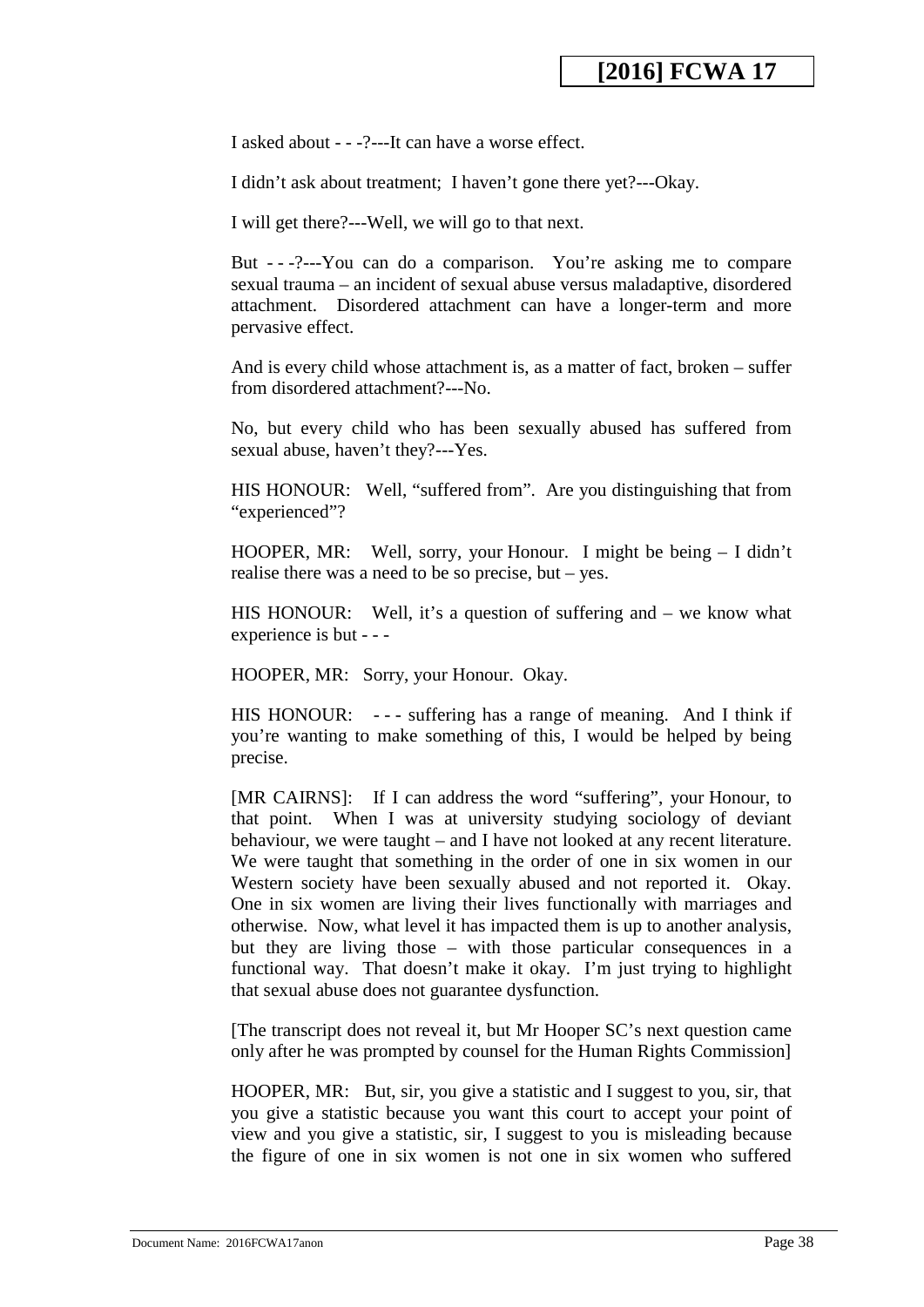sexual abuse as a child, is it?---No. No. And as I said, that was just what I was taught.

So it's quite misleading when we're talking about the effect on children in development for you to pull that statistic out, isn't it?---Okay. So – sure. Let's go to development...

144 This passage demonstrates Mrs Chanbua's counsel was right to observe that Mr Cairns had "pulled out" the statistic about the percentage of women who have been sexually abused. It was given entirely off-the-cuff, during a torrid cross-examination, in order to illustrate the point that the impact of abuse will vary from individual to individual, and that it was therefore quite wrong for counsel for Mrs Chanbua to say, as a general proposition, that "a child who … suffered child sexual abuse is really at a greater risk as an adult than a child who has had a disrupted attachment".<sup>[19](#page-38-0)</sup>

145 I was greatly assisted by the Single Expert's evidence. In casting doubt on some of the proposals for Pipah's safety (in particular the Words and Pictures Story), Mr Cairns showed independence of thought by not succumbing to the temptation of deferring entirely to the views of DCP and its consultants. As he said in his report:

> I have concerns that the media attention and the role of the external agencies, through good intentions or otherwise, have placed this family under enormous pressure about their ability to care for Pipah. Pressure that, after many assessments, has proven to be unwarranted, assessments that I have not seen done with families that have shown significantly more risk and substantial dysfunction. The reality for this family is that media pressure and the context of Pipah's birth has likely played a large part in the actions taken by many agencies.

> I am not suggesting that assessment was not warranted but I am seeking to highlight that such a level of investigation is not the norm from my experience and there is good reason for this. The reason being there are potentially psychological and developmental consequences for the child when such action is taken. The more investigation and assessment that is done, the more pressure that is placed on the family … intervention and assessment can cause more harm than good if not balanced against the developmental needs of the child and current systems that the family function within.

146 In bringing a fresh mind to the topic, Mr Cairns has carried out the very role the court expects of its experts. Apart from the assistance his report provided to me, there were strong indications that DCP was willing to take on board some of his views. This is consistent with the way in which DCP has approached its work with the family. Indeed, it is a cornerstone of the Signs of Safety Framework that child protection workers must keep in mind the possibility that they might be wrong, as appears from the following extract from the Signs of Safety policy document:

<span id="page-38-0"></span><sup>&</sup>lt;sup>19</sup> I note that it was not suggested that the statistic itself was incorrect.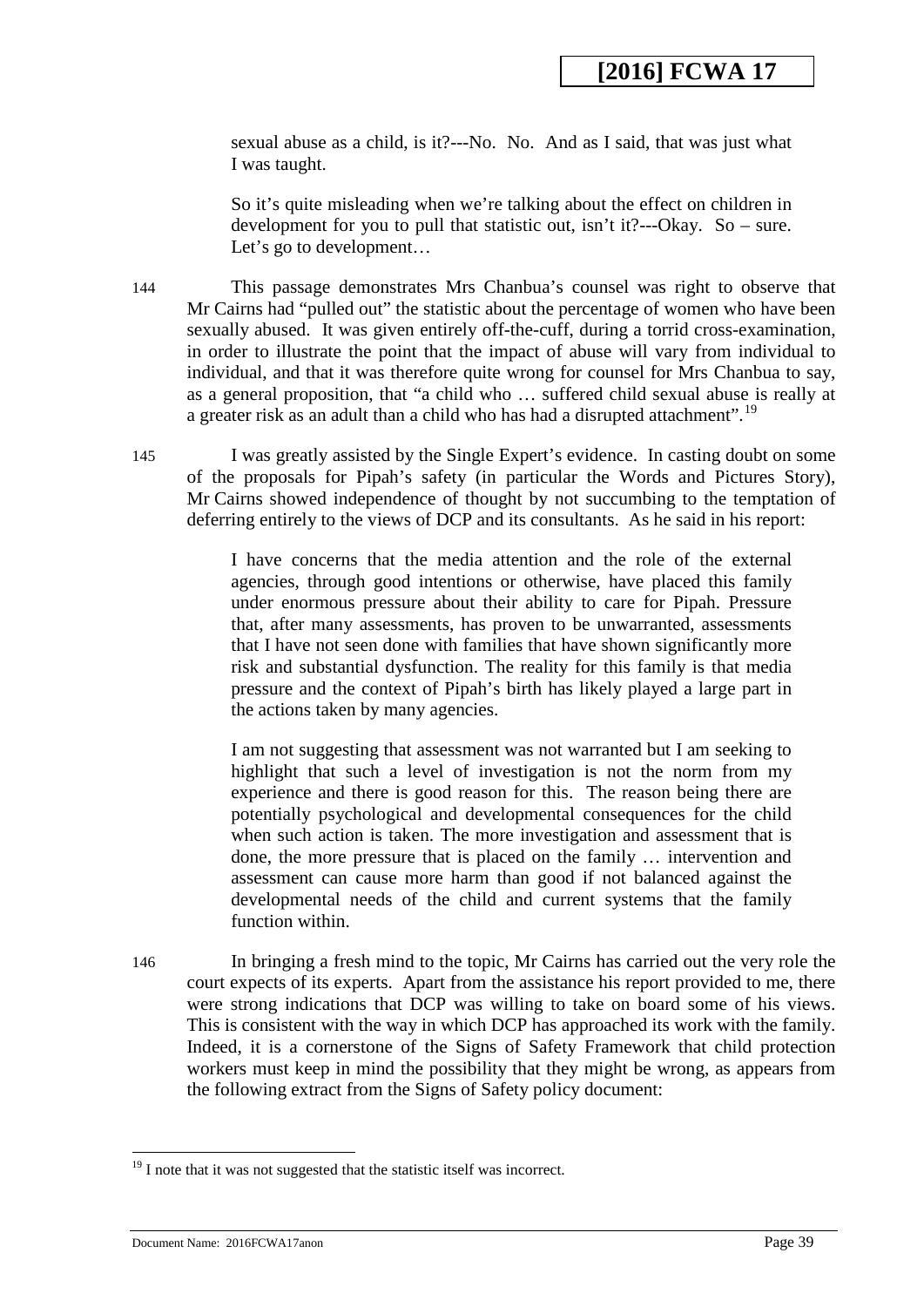Eileen Munro, who is internationally recognized for her work in researching typical errors of practice and reasoning in child protection (Munro 1996: 1998), states:

The single most important factor in minimizing error (in child protection practice) is to admit that you may be wrong…

Restraining an individual's natural urge to be definitive and to colonise one particular view of the truth is the constant challenge of the practice leader in the child protection field. Enacting Munro's maxim requires that all processes that support and inform practice, foster a questioning approach or a spirit of inquiry as the core professional stance of the child protection practitioner.

## **Part 3: Credibility and impressions of witnesses**

- 147 Credibility is not as important here as in other cases, since the outcome largely turns on matters other than who told the truth. This explains why the Independent Children's Lawyer initially declined to make submissions about whether Mrs Chanbua was asked to have an abortion, or whether the Farnells abandoned Gammy.
- 148 Nevertheless, an assessment of credibility is required, as this will impact on some issues. In approaching this task, I respectfully agree with Baroness Hale that "almost every witness … engages in a certain amount of (conscious or unconscious) manipulation of their recollection of past events to meet their present interests".<sup>20</sup> Working out whether, and how, a witness has manipulated their recollection is not easy. As Deane and Dawson JJ have said, "judges are increasingly aware of their own limitations and of the fact that, in a courtroom, the habitual liar may be confident and plausible and the conscientious truthful witness may be hesitant and uncertain".<sup>[21](#page-39-1)</sup>
- 149 My limitations in assessing credibility were aggravated by the fact that a number of the witnesses not only gave evidence by video, but also depended on an interpreter. I am unfamiliar with the Thai language and customs, and must therefore acknowledge that I could not pick up verbal and non-verbal cues from those witnesses in the same way as I might try with others whose language and customs I share. Recognising these important limitations, I will now record my impressions of the witnesses.<sup>[22](#page-39-2)</sup>

## **The Farnells**

- 150 My observations of the Farnells throughout the trial, and at the many directions hearings they attended, have led me to conclude that they have a loving and supportive relationship that has sustained them through an extremely stressful time.
- 151 Mrs Farnell appeared to be an intelligent, resilient and mature woman. Save for the areas discussed below, I found her to be credible. Mr Farnell also presented well

<span id="page-39-1"></span><span id="page-39-0"></span><sup>&</sup>lt;sup>20</sup> In re LC (Children) [2014] AC 1038 at [67].

<span id="page-39-2"></span><sup>&</sup>lt;sup>21</sup> Devries v Australian National Railways Commission (1993) 177 CLR 472 at 480.<br><sup>22</sup> Antonio was not called to give evidence, his business having closed down in early 2014.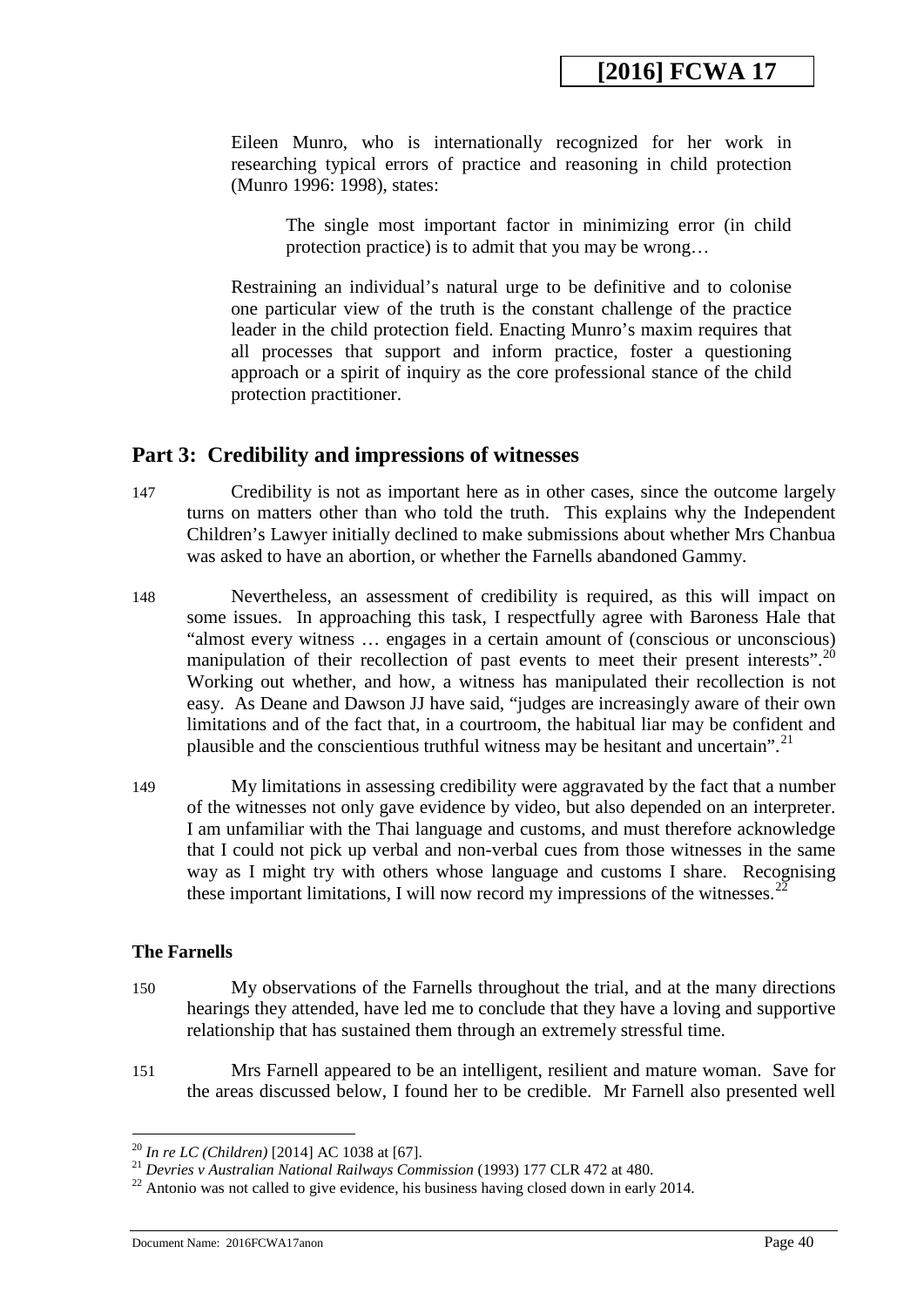in the witness box. He was a calm, respectful and polite man, and appeared most of the time to be trying his best to recall events accurately. However, the credibility of both Mr and Mrs Farnell was badly damaged by a fairly innocent lie first told to members of their own family, but which grew in significance as time went on.

- 152 It will be recalled that, having been unable to have a child using their own gametes, the Farnells resorted to a surrogacy arrangement using Mr Farnell's sperm and eggs from an unknown donor. Mrs Farnell nevertheless wanted her family and the world to believe that she was genetically the mother of the children. In particular, she wanted the children to feel "normal" and therefore thought it would be better that they be brought up believing that they were genetically hers. It is unnecessary to dwell on the desirability of this from the children's perspective. It is sufficient to say that the Farnells felt that this deception would satisfy their needs and those of the children, and would do no harm.
- 153 In furtherance of their objective, the Farnells did not tell their friends or family that it was proposed to use the eggs of a donor. On any view, it was nobody else's business. However, the deception was taken further after the twins were born. In his email to Jane Farnell of 10 January 2014, Mr Farnell positively represented that the twins had been created using Mrs Farnell's eggs. As earlier stated, the email also led Jane (and other relatives that Mr Farnell wanted her to inform) to believe that Gammy had died. If I am right in thinking this was a cover story, then the fact Mr Farnell maintained it at trial provides further cause for concern about his credibility.
- 154 The Farnells kept up their deception when they returned home. They continued to allow their family to believe that Gammy had died, and it was only later that Mr Farnell told Jane that Mrs Farnell's eggs had not been used. However, the deception was taken to a new level when the Farnells decided to maintain the fiction when swearing their first affidavit. The lie went further than merely saying Mrs Farnell's eggs had been used. They claimed that the embryos were created in Perth and then transported to Thailand. In fact, what was sent was Mr Farnell's sperm.
- 155 There is nothing to suggest that the Farnells thought their deception about the origin of the eggs was something that would be influential in the court's decision. Rather, they thought it was something very important for Pipah. When asked why she lied in her first affidavit, Mrs Farnell said:

I don't want Pipah thinking she is different than other child. I just want she thinking she is like normal child. It is [to] protect Pipah.

156 There was another aspect of the Farnells' first affidavit that although not untrue, was misleading. They deposed to the fact that "Thailand Surrogacy arranged for a surrogacy agreement to be signed by ourselves and by the gestational carrier". A copy of the agreement carrying the date 25 February 2013 was annexed to the affidavit. The Farnells failed to say that, although they had pestered Antonio for an agreement, one was not signed until **after** the twins were born, and it was then backdated.<sup>[23](#page-41-0)</sup>

<u>.</u>

<sup>&</sup>lt;sup>23</sup> The backdating was done on Antonio's advice.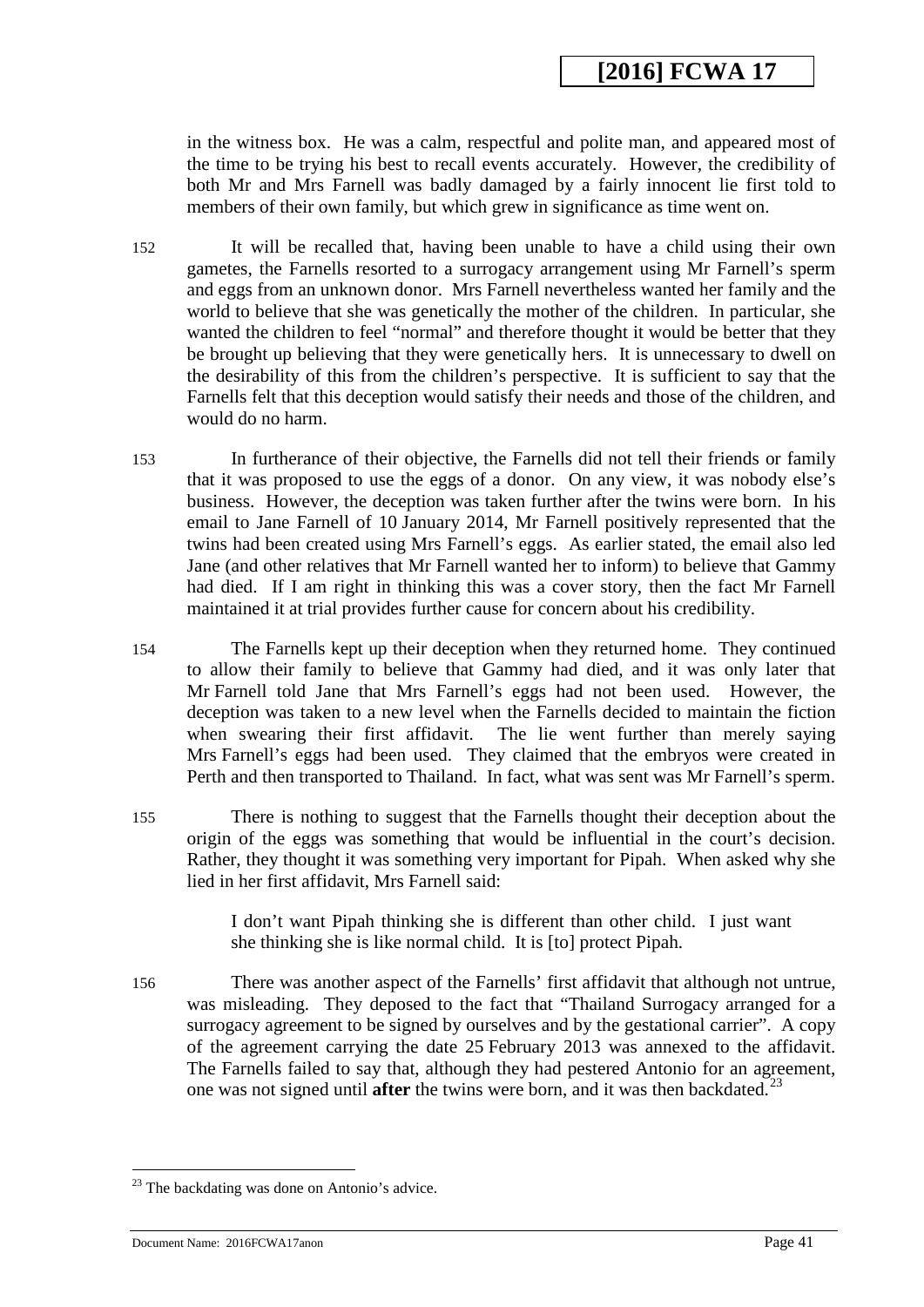- 157 An even more serious deficiency in the affidavit was the Farnells' failure to make mention of Gammy. It can be safely inferred that they recognised that if mention were made of him, their application would become far more complicated.
- 158 The Farnells also did not provide evidence of Mr Farnell's record. As they were asking the court to proceed ex parte, they were under an obligation to disclose all material facts. In my view, Mr Farnell's convictions were highly relevant, even if historic. In assessing their failure to make full disclosure, I recognise that the affidavit was drawn by the solicitor who had been involved in the criminal trial, and that the Farnells may have assumed he felt it was unnecessary to reveal this information.
- 159 The evidence supporting the request for the matter to be dealt with ex parte also requires consideration. This is especially important since, as Ryan J said in *Ellison & Karnchanit* [2012] 48 Fam LR 33 at [4], "for all the court knew, the children may have been victims of child trafficking for whom unidentified parents searched in vain".
- 160 The Farnells dealt with this issue in their affidavit as follows:

It is not possible for us to contact the gestational carrier because she has moved away from the address that we have for her referred to on the birth certificate; this is what we were told by our contact at the fertility clinic, Superior ART. We have no idea where in Thailand the gestational carrier currently is and we have no one to help us find her. The firm we originally contracted with, Thailand Surrogacy, has been liquidated and no longer exists.

161 There was much, albeit confusing, evidence about where Mrs Chanbua lived prior to these proceedings. This left doubt as to where she was living following the birth of the twins, and the impression I gained is that she was not living at the address on Pipah's birth certificate (although the people who lived there may have known where she lived). While the Farnells were probably keen for Mrs Chanbua not to be served with their application, I am not convinced that their evidence concerning the difficulty in ascertaining an address for service of Mrs Chanbua was untrue.

162 The Magistrate before whom the application was first listed in Bunbury recognised that the matter should be heard by a judge. The hearing was therefore vacated in advance, and relisted before me in Perth on 3 September 2014. However, prior to the matter coming on, the media storm erupted, and "information" became public which, if true, would have established that the Farnells had misled the court.

<span id="page-41-0"></span>163 The Farnells and their lawyer then parted company. On 1 September 2014, their new solicitors wrote to the court seeking to file a more comprehensive affidavit, which described the surrogacy arrangement more accurately, and gave details about Gammy and about Mr Farnell's sexual offending. The letter from the solicitors noted that they had been instructed that the original affidavit was "not accurate, or comprehensive". Their letter was accompanied by a minute of orders to be sought at the hearing, which included a request to uplift the first affidavit from the file. I refused the application for the affidavit to be uplifted, since it formed part of the court record and would clearly assume significance in the rest of the proceedings.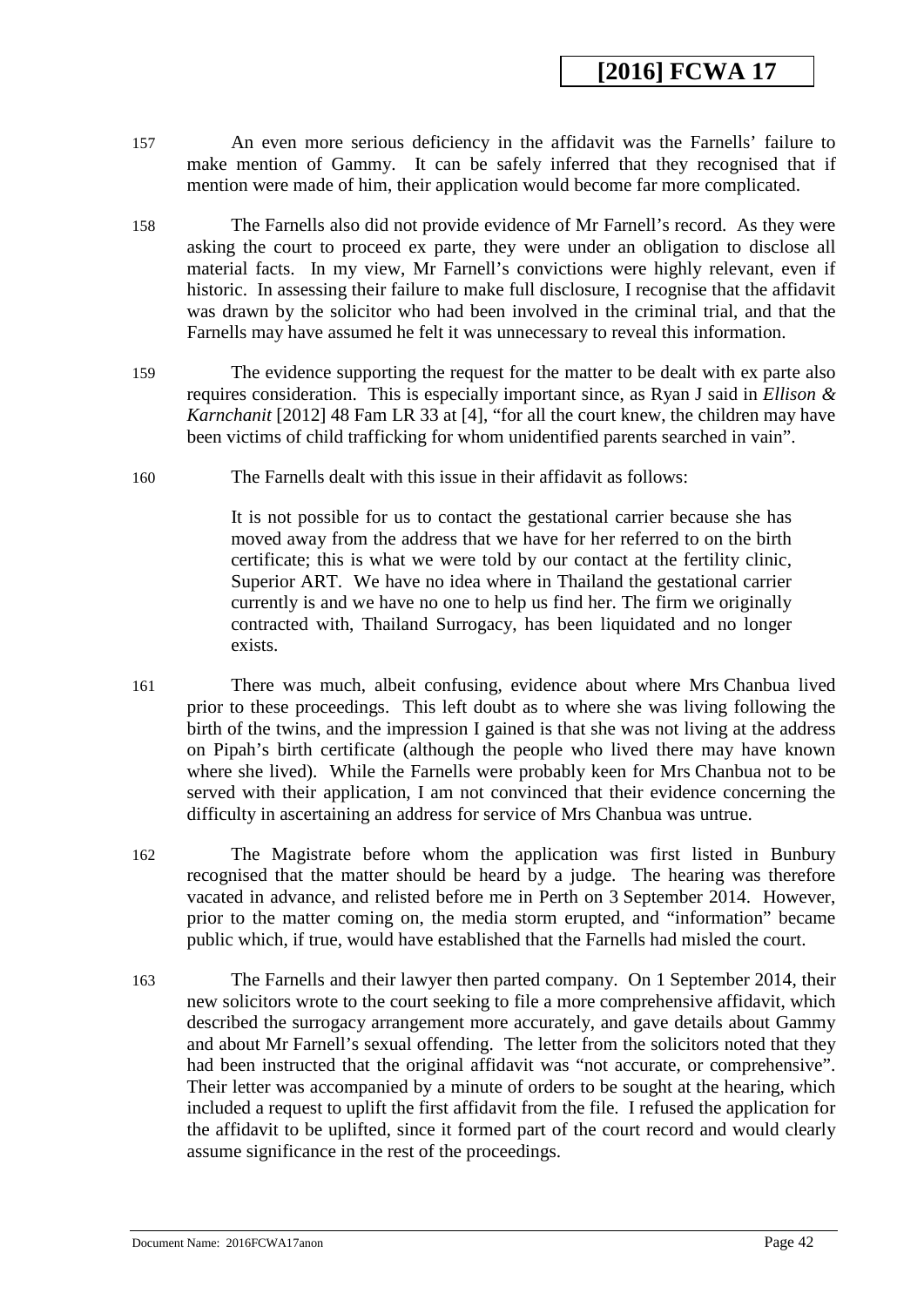- 164 At trial, the Farnells acknowledged that they had made a deliberate decision not to tell the truth in the first affidavit about the makeup of the embryos. Mr Farnell's explanation was that they had wanted there to be "a genetic connection for [Mrs Farnell] for her family as well". However, as he said in his oral evidence, "a lie is a lie, no matter how you look at it". Mr Farnell was insistent that he should bear responsibility for the lie, and that if anyone was to go to prison for perjury, it should be him. Although a noble gesture, it does not sit well with the evidence that Mrs Farnell had pleaded with him for their affidavit to say that she provided the eggs.
- 165 Mr Farnell was also criticised for an inaccuracy in his second affidavit, in which he deposed that:

In the late 1990s I was convicted of 22 child sex offences. I pleaded guilty to those charges and spent 12 months in jail as a result

- 166 Although Mr Farnell did plead "guilty" to the first tranche of charges, he pleaded "not guilty" to the second tranche with which he was charged **after** he went to prison. As a result of him denying the second lot of charges, the victim was required to testify. Mr Farnell now admits that he was guilty of the second set of charges. He could not offer an explanation for saying that he had pleaded guilty to **all** charges, and he was not asked why he said he went to jail for only 12 months when he actually spent two years in jail. However, I accept that at the time of swearing the affidavit, it did not occur to Mr Farnell that it was of any significance whether he had pleaded guilty or was found guilty, or how long he was in jail.
- 167 I was also not persuaded that the Farnells told the truth in their second affidavit when they claimed to have remained in contact with Joy after they returned to Australia and that Joy had provided them with "a number of updates" on Gammy. Joy's evidence was that she had no recollection of having contact with the Farnells after they spoke in the latter half of February 2014, when they arranged to send more money to Mrs Chanbua for Gammy.<sup>24</sup>
- 168 The fact that the Farnells were prepared to lie under oath, especially about Pipah's genetic makeup, means that their evidence must be considered with even more than usual scepticism. This does not mean, however, that all of their evidence was false. On the contrary, I accept that their evidence on some of the most important matters was accurate, in particular relating to the arrangements surrounding the care of Pipah and the way in which Mr Farnell has avoided being left in the unsupervised company of children since leaving jail. I have also accepted their evidence about the circumstances in which Gammy was left behind.
- 169 One matter that is relevant in determining whether the Farnells ever wanted Mrs Chanbua to have an abortion, and whether they intended to abandon Gammy, was their refusal to agree to the suggestion of counsel for Mrs Chanbua that they provide unrestricted access to their email account to their own solicitors, in order for the court

<u>.</u>

<span id="page-42-0"></span> $24$  It seems they next spoke after the story appeared in the media in August 2014.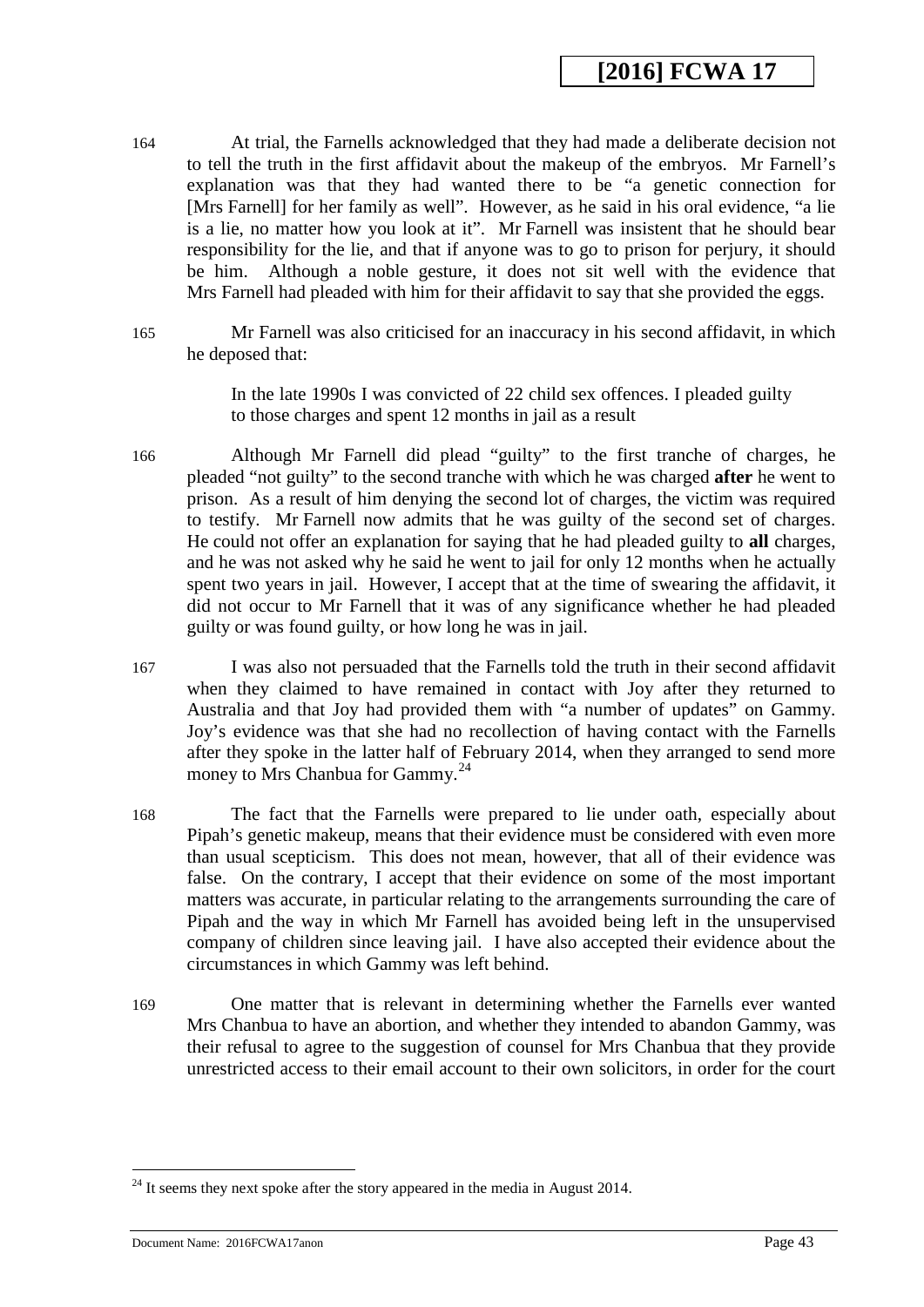to be satisfied that they had made a full disclosure of their communications with Antonio after it became known that one of the twins may have Down syndrome.<sup>[25](#page-43-0)</sup>

170 The Farnells' refusal to agree to their solicitors having access to their email account stands in contrast with the approach adopted by Jane Farnell, who was prepared, subject to safeguards, to allow access to hers. While I understand the Farnells' reluctance, especially in light of the publicity and the leaking of information, to agree to further invasion of their privacy, I was left with a sense of unease that there may have been some communications they wished to keep from the court.<sup>[26](#page-43-1)</sup> This is one of the reasons I am not prepared, for example, to discount altogether the possibility that, for a very short time, the Farnells did want Mrs Chanbua to have an abortion, or were contemplating pulling out of the arrangement altogether.

### **Mrs Chanbua**

- 171 Mrs Chanbua speaks no English and therefore required the assistance of interpreters. While seemingly quite bright, she appeared somewhat unsophisticated, which is unsurprising since she has had limited formal education and has lived in quite humble circumstances. Ultimately, I had no reason to doubt the accuracy of her testimony on any major issue, save for matters associated with the Farnells allegedly abandoning Gammy and wanting her to have an abortion. If those parts of her testimony were incorrect, I consider that would be attributable not to dishonesty but to faulty recall and/or her being a young, unsophisticated person, who misunderstood what she had been told.
- 172 It is worth noting that Mrs Chanbua was definite in saying that she had been told that the home in which she is living will become Gammy's when he turns 20. This information was allegedly given to her in about October 2014 by someone associated with Hands Across the Water, whereas Mr Peter Baines, the chairperson of the charity, denied that there was ever any such intention. In my view, this highlights the way in which misunderstandings can arise when complex information is being conveyed via intermediaries.
- 173 Mrs Chanbua also denied in her oral evidence that she ever told the Embassy that Mr Farnell's name was left off the birth certificate because Pipah had been born prematurely and the "biological parents" were not present. However, the record made by the Embassy says, "surrogate mother also explained her family name on ... birth certificate due to pre-mature birth and biological parents not present".
- 174 Mrs Chanbua said that she had not included Mr Farnell's name on Pipah's birth certificate because Mr Farnell told her not to do so, as otherwise she would have had to "put both of them down" – i.e. record Mr Farnell as the father of both children.<sup>[27](#page-44-0)</sup>

<sup>&</sup>lt;sup>25</sup> Counsel for Mrs Chanbua also asked me to be suspicious about the provenance of one email, which he submitted was provided in a different format to others. However, inspection of all the emails confirms that some other emails, the provenance of which was not in doubt, were in a similarly different format.

<span id="page-43-0"></span><sup>&</sup>lt;sup>26</sup> Mr Farnell protested about the suggestion saying, "that's my whole life on that – my business, my personal emails". There was also some confusing evidence about the loss of emails when the Farnells changed computers. When Mr Farnell was challenged on the point he said, "I'm not very computer illiterate [sic]".

<span id="page-43-1"></span><sup>&</sup>lt;sup>27</sup> It was not suggested at trial that what might have been discussed was putting not only Mr Farnell's name but also Mrs Farnell's name on Pipah's birth certificate. This is what the Farnells had been led to believe by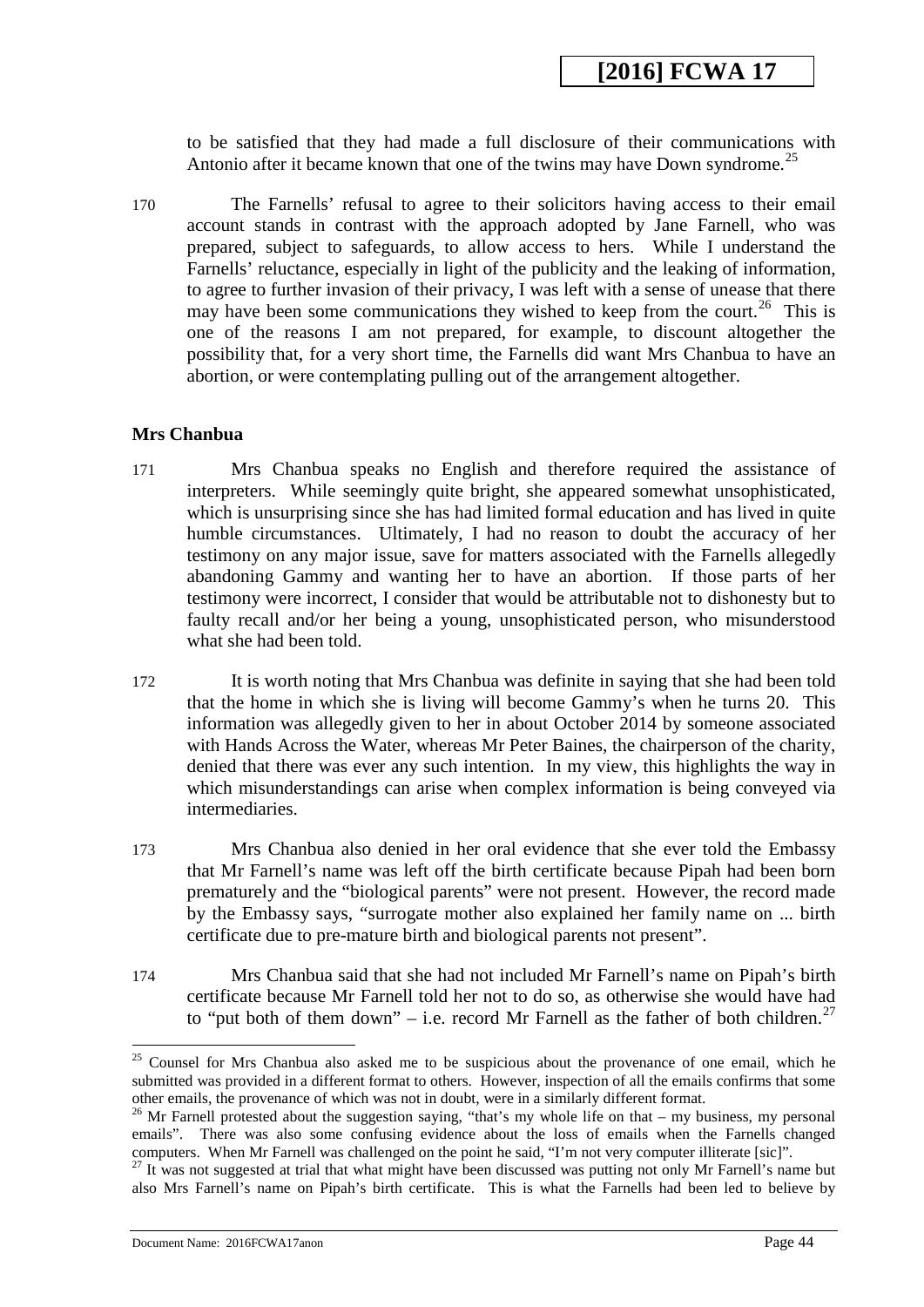I am doubtful her recollection is accurate, and I was inclined to accept that Mr Farnell particularly wanted to have his name on the certificate because he thought this would, inter alia, assist in obtaining the necessary documents from the Embassy.

175 Mrs Chanbua also said that Joy told her not to include Mr Farnell's name on the certificate because it was likely to create a "hassle" when they went to the Embassy. I cannot be sure what anybody said, but it seems feasible that Joy told Mrs Chanbua not to put Mr Farnell's name on Pipah's certificate, because she would then have been required to put his name on Gammy's. That would not have been desirable since, by this time, Joy expected that Gammy would be staying with Mr and Mrs Chanbua.

### **Mr Chanbua**

- 176 Mr Chanbua initially did not swear an affidavit; however, when I noted my concern about this just before trial, an affidavit was forthcoming. Mr Chanbua was cross-examined by videolink with the aid of an interpreter.
- 177 Although I formed a favourable impression of the maternal instinct and warmth of Mrs Chanbua, I formed a less favourable opinion of her husband. While acknowledging my ignorance of Thai customs, I found Mr Chanbua's demeanour to be surprisingly laconic. However, it was not his conduct as a witness that caused me concern, but rather my impression that he might not possess the qualities of patience and empathy that would be required to support Pipah if she came to live in his home.
- 178 The Single Expert explained the difficulties that would arise if Pipah had to move to live with Mr and Mrs Chanbua. I accept that those looking after Pipah in such circumstances would need great personal skills, including patience and empathy. While I accept that it may be seen as unrealistic and unfair to record my impression of Mr Chanbua's qualities from the short time I had to observe him, I nevertheless think it important I do so, since there was no other evidence to assist me in understanding his personality, background and character. That said, the result of the proceedings would have been the same even had I formed a more favourable opinion of him.

### **Jane Farnell**

<span id="page-44-0"></span>-

179 Jane Farnell was an impressive witness. I was inclined to accept most of her testimony, notwithstanding her very close alignment with her father.

## **Kamonthip Musikawong ("Joy")**

180 Joy gave her evidence from Thailand by a videolink which, initially at least, had some technological issues. Her command of English was fairly good, although she required the assistance of the interpreter occasionally. She presented as an intelligent, personable and empathetic young woman, who appeared to have a genuine concern for all involved. Notwithstanding the commercial nature of the arrangement, I find that

Antonio was going to happen, but this would not have been feasible if Mrs Chanbua intended to keep one of the twins. I consider that what was perhaps said was that if Mrs Farnell's name was to be stated on one certificate, then her name would have to be put on the other.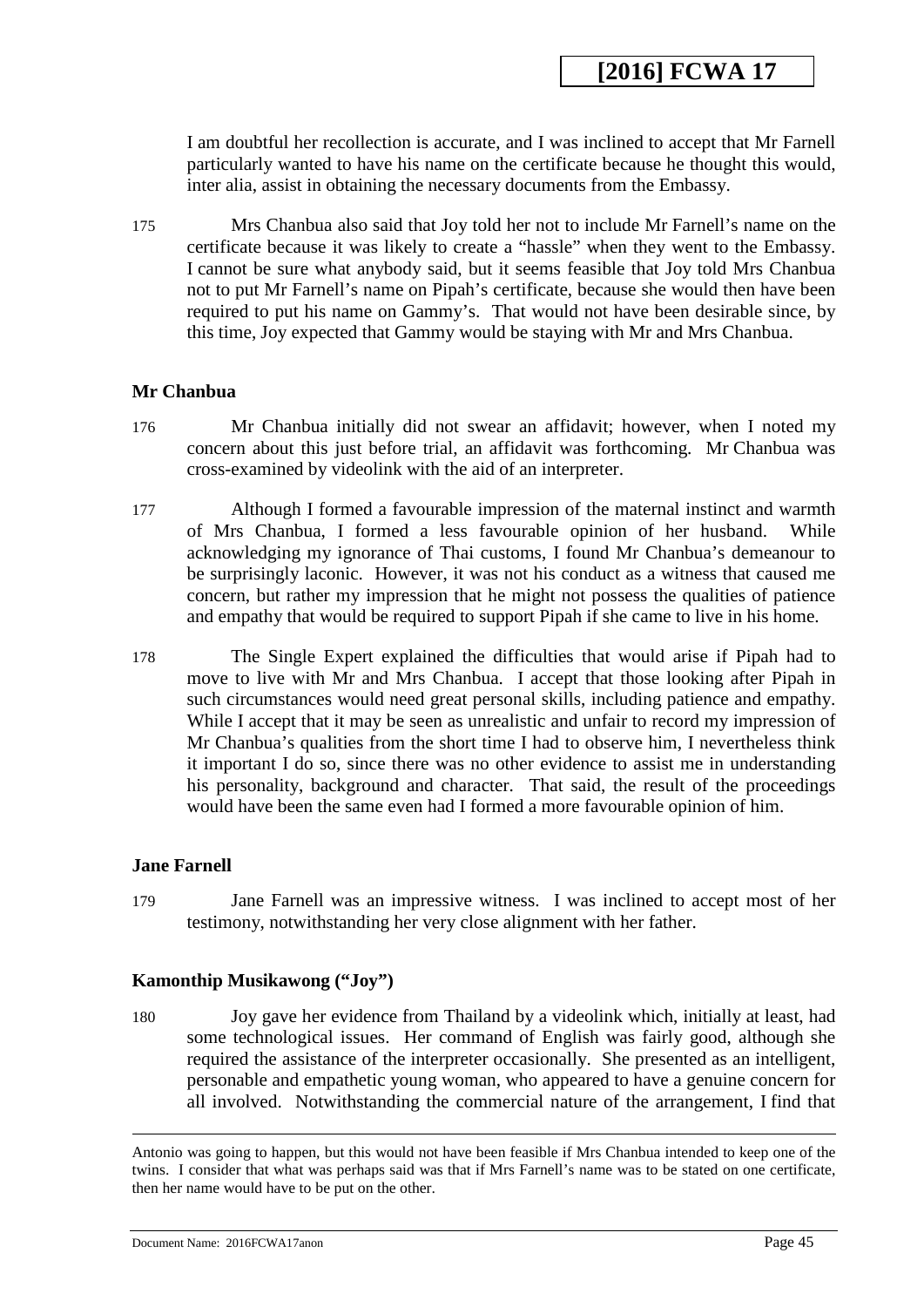Joy tried to deal sensitively with the traumatic situation relating to the birth and separation of the twins. I find that her evidence was largely truthful, although she could not accurately recall all of the chronology. If she was mistaken about having never told Mrs Chanbua that the Farnells wanted her to have an abortion, I consider this was not due to any intention to mislead the court but because her memory was faulty, having been influenced by her recollection of how much the Farnells wanted to keep Gammy after he was born.

181 I do not accept the criticism directed at Joy by Mrs Chanbua's counsel for asking Dr Visut sign the form by which he certified that the "surrogate/birth mother has willingly indicated her consent or otherwise<sup>[28](#page-45-0)</sup> to the named Australian citizen child travelling internationally". In my view, the form is confusing, even to a person fluent in English. The form does not make clear whether the "witness" is witnessing the birth mother's signature, or whether they are simply bearing witness to the fact that the birth mother has consented to the child travelling internationally.<sup>[29](#page-45-1)</sup> It is not disputed that Mrs Chanbua did, in fact, sign the document, and I do not accept the proposition put to Joy that the form was blank when she did so. While Dr Visut had not seen Mrs Chanbua since before the babies were born, he knew she was agreeable to the children travelling to Australia, because that was the entire point of the exercise.

#### **Peter Baines**

- 182 Mr Peter Baines is the founder and chairperson of Hands Across the Water. He gave his evidence by telephone from New South Wales.
- 183 Mr Baines was an impressive witness, who considered questions very carefully, and was clear and precise in giving responses. My only concern about him was the fact that he spoke with the press and issued a media statement about his belief that the Farnells were making an application to access Gammy's funds in circumstance where he had previously been advised by Mrs Chanbua's solicitors not to speak with the media. I appreciate, however, that Mr Baines thought that the story would be published whether he spoke to the media or not. I also recognise that he was greatly perturbed about information he had been given by Mrs Chanbua's solicitor on this topic, which in my view was inaccurate and inflammatory.

### **Piyasiri Lambert**

-

184 The evidence of Piyasiri Lambert was of no relevance.

### **Dr Visut Suvithayasiri**

185 Dr Visut was not available for cross-examination on his affidavit. Save to the extent that its content was corroborated by other unchallenged evidence, I have given it no weight.

 $28$  This very odd expression appears in the official Department of Immigration form.

<span id="page-45-1"></span><span id="page-45-0"></span><sup>&</sup>lt;sup>29</sup> The accompanying notes to the form indicate that the surrogate mother's "**consent** must be witnessed", not that her "**signature** must be witnessed".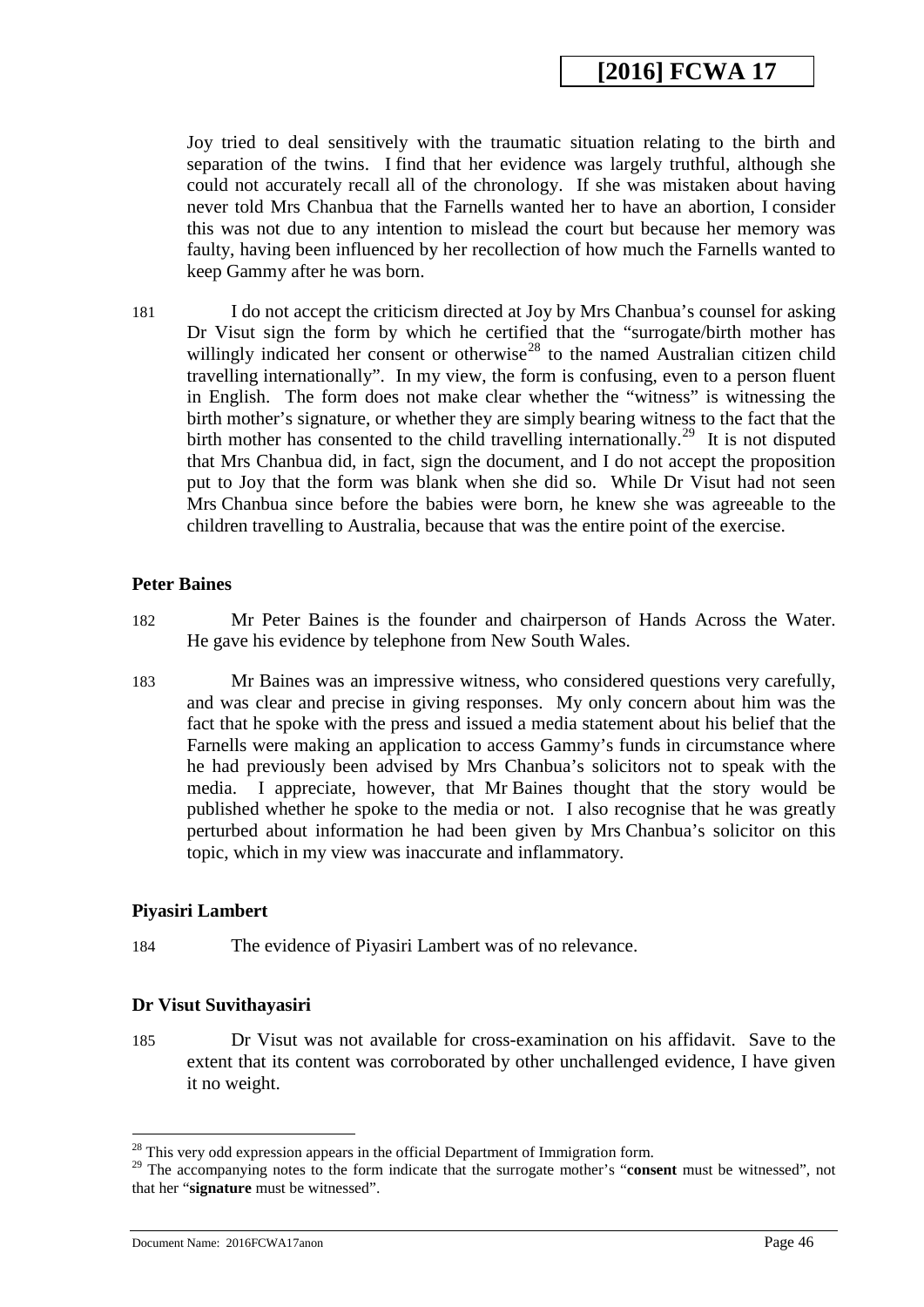## **The Single Expert**

186 Darin Cairns provided his report in a commendably short timeframe. He successfully withstood a strong cross-examination. I was impressed by his report and by his capacity to defend it. I found his evidence to be thoughtful and helpful.

### **The DCP witnesses**

187 All of the other witnesses were either DCP officers, or had been handpicked by DCP to assist because of their expertise and/or earlier involvement with Mr Farnell. Collectively, they were an impressive set of witnesses, all of whom had a strong command of their part of the brief, and all of whom had thought deeply about the issues. I accepted their evidence.

## **Part 4: The legislative framework**

- 188 There is a plethora of relevant statutory provisions, the most important of which are collated in Appendix 1. The interpretation of some is controversial, and their interrelationship is, initially, difficult to fathom. In addressing the interpretation issues that arise, I recognise that most are not only arcane but also arid, since the result of the main dispute would be the same regardless of how they are resolved.
- 189 In my discussion, I will refer to the *Family Law Act 1975* (Cth) and the *Family Court Act 1997* (WA) as "the federal Act" and "the State Act" respectively. Some of the other relevant statutes will be referred to by the descriptor in the table below.<sup>[30](#page-46-0)</sup>

| Laws of the Commonwealth                                     |                                  |
|--------------------------------------------------------------|----------------------------------|
| <b>Acts Interpretation Act 1901</b>                          | <b>Acts Interpretation Act</b>   |
| Australian Citizenship Act 2007                              | Citizenship Act                  |
| <b>Australian Constitution</b>                               | Constitution                     |
| Judiciary Act 1903                                           | Judiciary Act                    |
| Marriage Act 1961                                            | Marriage Act                     |
| Laws of Western Australia                                    |                                  |
| <b>Adoption Act 1994</b>                                     | <b>Adoption Act</b>              |
| <b>Artificial Conception Act 1985</b>                        | <b>Artificial Conception Act</b> |
| Births, Deaths and Marriages<br><b>Registration Act 1988</b> | Births, Deaths and Marriages Act |

<span id="page-46-0"></span> $30$  Not all of the relevant provisions of the State Act have been included in Appendix 1, but the full Act can be accessed on the State Law Publisher website: www.slp.wa.gov.au. Appendix 1 can be viewed, along with these reasons, on the Family Court of Western Australia website: www.familycourt.wa.gov.au. -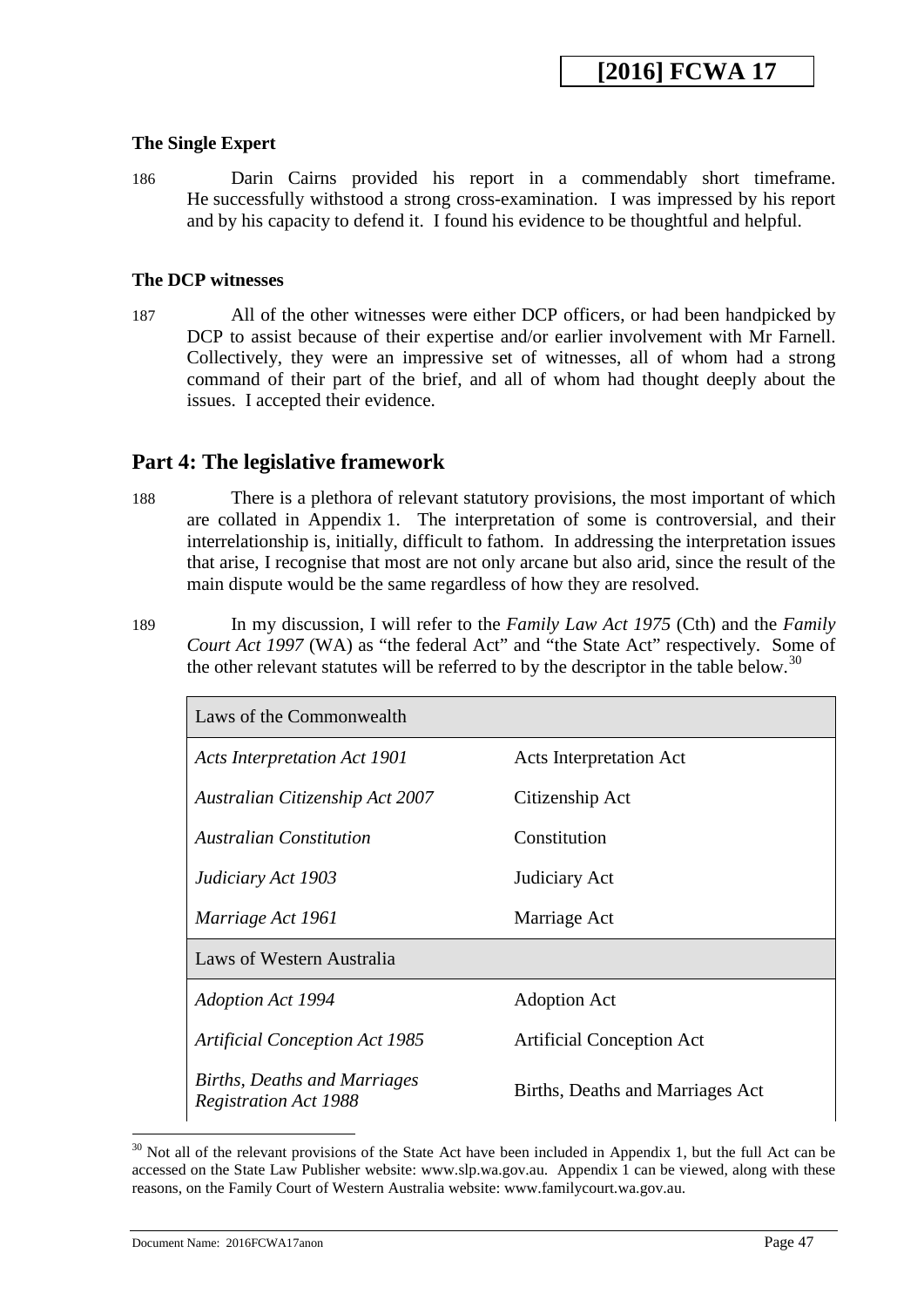| <b>Children and Community Services</b><br>Act 2004  | CCS Act                              |
|-----------------------------------------------------|--------------------------------------|
| Child Welfare Act 1947                              | The 1947 Child Welfare Act           |
| Criminal Code Act Compilation<br>Act 1913, Schedule | Criminal Code                        |
| Human Reproductive Technology<br>Act 1991           | Human Reproductive Technology<br>Act |
| Interpretation Act 1984                             | Interpretation Act                   |
| Surrogacy Act 2008                                  | Surrogacy Act                        |

190 In order to provide context for my discussion of these provisions, I should first explain why these proceedings are being heard in the Family Court of Western Australia and say something about the Australian federal system.

### **The Family Court of Western Australia and its powers**

- 191 The Family Court of Western Australia ("the FCWA") is unique in the Australian legal system in that it is the only State Family Court. It has federal jurisdiction in respect to matters under the federal Act and the non-federal jurisdictions conferred by the State Act.<sup>31</sup> While the provisions of the two Acts are largely identical, the modest variations have potential importance in resolving at least one minor part of the dispute. $32$
- 192 As a court created by statute, the jurisdiction and powers of the FCWA are those conferred expressly (or by implication) by statute, and such other powers as are incidental and necessary to the exercise of the jurisdiction and powers so conferred: *ASIC v Edensor Nominees Pty Ltd* (2001) 204 CLR 559 at [64]. This proposition was recently restated in *Teo & Guan* (2015) FLC 93-653, in which the Full Court of the Family Court of Australia held at [81] (emphasis added):

Construing the subject matter, scope and purpose of the State and federal Acts, we find a clear intention that a State Family Court should have precisely the same powers in the exercise of **federal jurisdiction** as the Family Court of Australia.

193 Notwithstanding the similarity between the State and federal laws, it is nevertheless always essential to ascertain whether a matter falls within State or federal jurisdiction. This is necessary not only because of some very modest differences between the two regimes, but also because the avenues of appeal are different.

<span id="page-47-0"></span><sup>&</sup>lt;sup>31</sup> Further details relating to the FCWA and the legislative framework within which it operates can be found in my judgment in *Vodicka v Vodicka* (2005) 194 FLR 246 at [25] to [33].<br><sup>32</sup> It should also be noted that, save for some irrelevant exceptions, the *Evidence Act 1995* (Cth) does not apply in -

<span id="page-47-1"></span>proceedings in the FCWA. Instead, the *Evidence Act 1906* (WA) applies.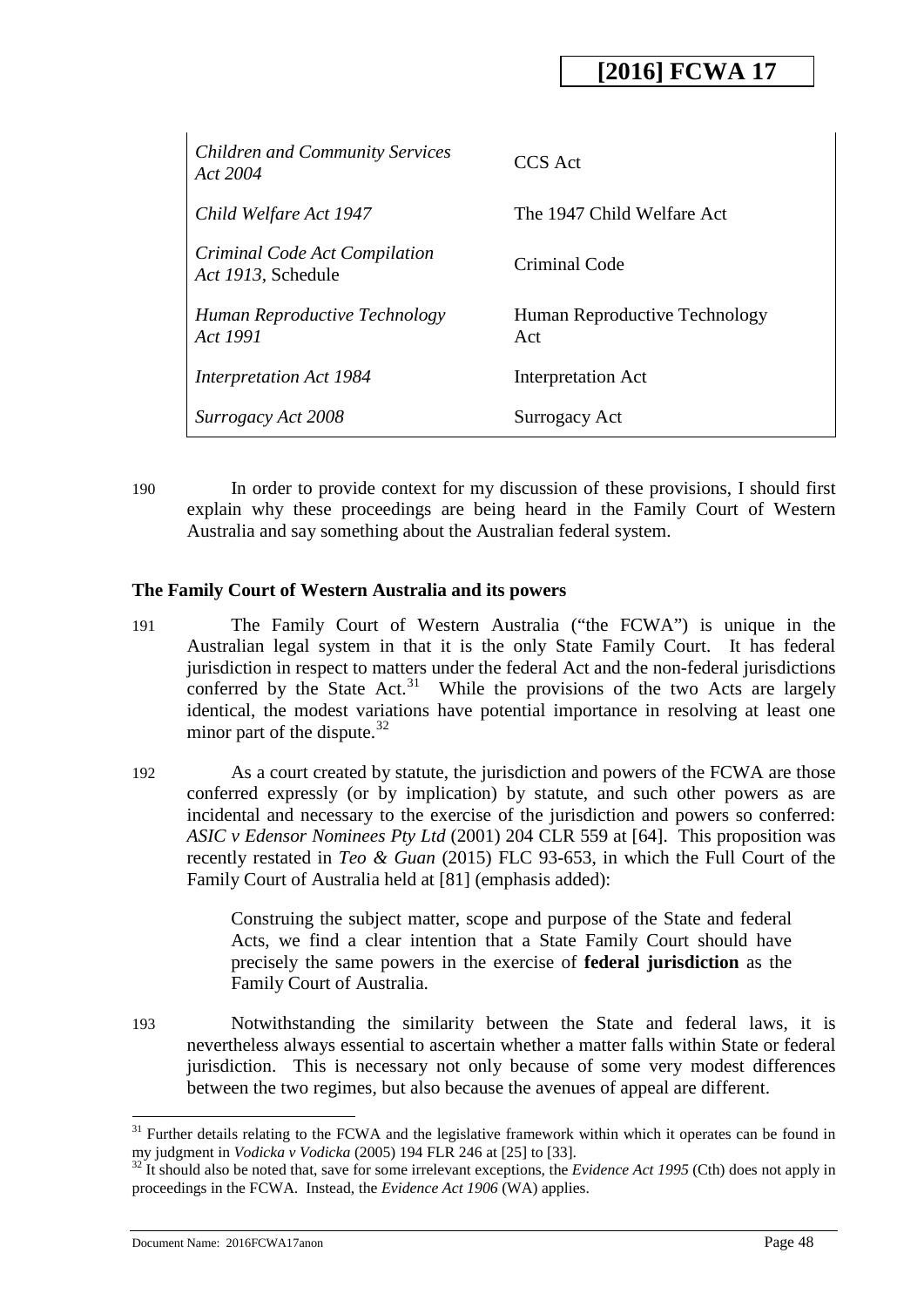194 While there is a dispute as to whether the primary issue in this matter should be determined under State or federal law, there is no doubt that the relief sought by DCP falls in the court's non-federal jurisdiction. Fortunately, because the FCWA exercises both State and federal jurisdiction, there is also no doubt that I can deal with the entirety of the dispute.

### **The legislative powers of the Commonwealth and the States**

- 195 Under the Australian federal system, legislative power is divided between the Commonwealth Parliament and the Parliaments of each state.<sup>[33](#page-48-0)</sup> Section 51 of the Constitution defines the powers of the Commonwealth. Matters falling outside the ambit of s 51 come under the control of the states; however, s  $51(xxxvii)$  authorises the Commonwealth to make laws on subject matters referred to it by the Parliaments of one or more of the states.
- 196 Broadly speaking, the Commonwealth originally had power to legislate only in relation to children of a marriage, and the states had power to legislate in relation to ex-nuptial children.<sup>34</sup> After an unsuccessful attempt by the Commonwealth to extend the reach of its legislative powers, all states other than Western Australia referred their powers in respect of ex-nuptial children to the Commonwealth (except for children who come within the ambit of state child protection laws).  $35$
- 197 Writing extra-curially, Chief Justice French has explained why Western Australia did not refer its powers to the Commonwealth:

All States other than Western Australia referred to the Commonwealth the power to make laws in respect of child custody, guardianship, access and maintenance with a view to overcoming the artificiality of constitutionally derived distinctions based upon the reservation of powers about those matters to State Parliaments. Western Australia, with a State-based Family Court capable of exercising federal jurisdiction, does not have the problem of jurisdictional divides that exist in the other States and required the referral.[36](#page-49-0)

- 198 The power to legislate in relation to artificial conception procedures generally, and surrogacy in particular, continues to be exercised by the states. State laws dealing with these topics are not entirely uniform, but they share one common feature – commercial surrogacy is illegal in every state of Australia.
- 199 The relevant provision in Western Australia is s 8 of the Surrogacy Act, which provides that "a person who enters into a surrogacy arrangement that is for reward commits an offence". The Surrogacy Act itself does not purport to have effect outside

Document Name: 2016FCWA17anon Page 49

<sup>&</sup>lt;sup>33</sup> It is unnecessary to consider the special position of the self-governing territories of the Commonwealth.

<span id="page-48-0"></span> $34$  Section 51 of the Constitution provides that the Commonwealth has power to make laws with respect to "marriage" and "divorce and matrimonial causes, and in relation thereto, parental rights, and the custody and guardianship of infants". However, only the marriage power has relevance in this matter.

<span id="page-48-1"></span><sup>&</sup>lt;sup>35</sup> The states also retained the power to regulate the adoption of children. For a more detailed discussion, see Anthony Dickey, *Family Law* (Thomson Reuters Australia,  $6<sup>th</sup>$  ed, 2014) ch 2.

<span id="page-48-2"></span><sup>&</sup>lt;sup>36</sup> Chief Justice French, 'Co-operative Federalism – A constitutional reality or a political slogan' (2004) *eLaw Journal: Federal Judicial Scholarship* 21 <http://www.austlii.edu.au/au/journals/FedJSchol/2004/21.html>.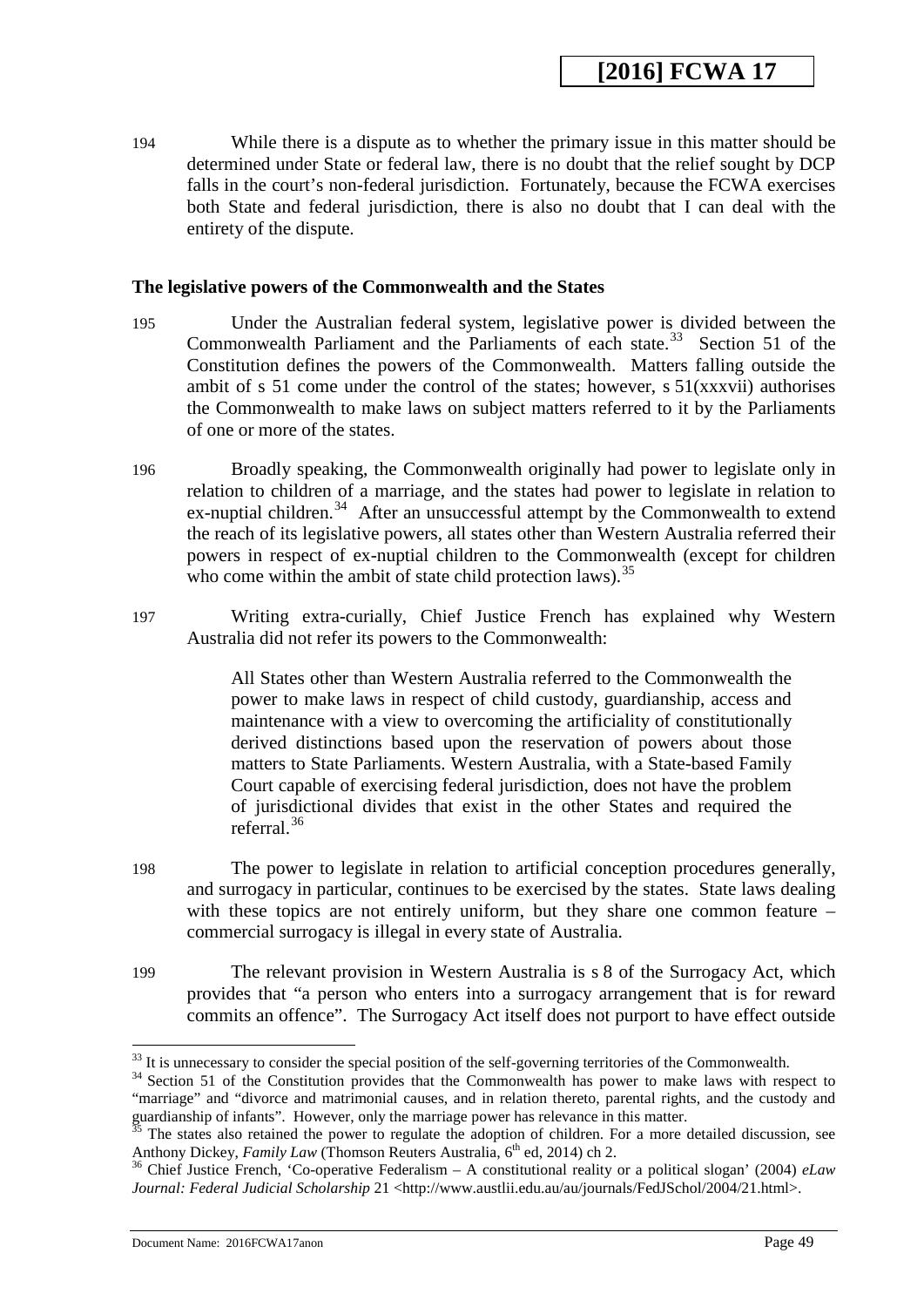Western Australia; however, by operation of s 12 of the Criminal Code, an offence is committed if an act that makes up an element of the offence occurred in Western Australia.

### **The symbiotic interaction between State and federal law**

- 200 In proceedings about a child living in Western Australia, it is normally essential to decide whether the child is a "child of a marriage" within the meaning of the federal Act. Subject to some irrelevant exceptions, the answer to this question will determine whether the State Act or the federal Act applies. Ordinarily there is no room for dispute; however, doubts can arise when the child has been born as a result of an artificial conception procedure.
- 201 There are three provisions of the federal Act which are of critical importance in determining whether a child is a "child of a marriage". These, in turn, pick up state laws relating to artificial conception procedures and surrogacy. I will now outline the three crucial provisions, which will be discussed in greater detail later.

### *Subsection 60F(1) of the federal Act*

- 202 The federal Act recognises that a child born as the result of an artificial conception procedure may be a "child of a marriage". In doing so, it creates a symbiotic connection between the federal Act and the various state laws relating to artificial conception procedures and surrogacy. This is achieved by s 60F(1), which gives an extended meaning to the expression "child of a marriage" by including not only adopted children, but also some (but not all) children born as a result of an artificial conception procedure, and some (but not all) children who are born as the result of a surrogacy arrangement.
- 203 This can be seen from the text of s 60F(1) and the other provisions in the federal Act to which it refers.

## **60F Certain children are children of marriage etc.**

- (1) A reference in this Act to a child of a marriage includes … a reference to each of the following children:
	- (a) a child adopted since the marriage by the husband and wife or by either of them with the consent of the other;
	- (b) a child of the husband and wife born before the marriage;
	- (c) a child who is, under subsection 60H(1) or section 60HB, the child of the husband and wife.
- <span id="page-49-0"></span>204 Subsection 60H(1) and s 60HB deal with children born as a result of an artificial conception procedure and children born under a surrogacy arrangement. Both of these need to be read with s 60HA, which deals with children of de facto partners.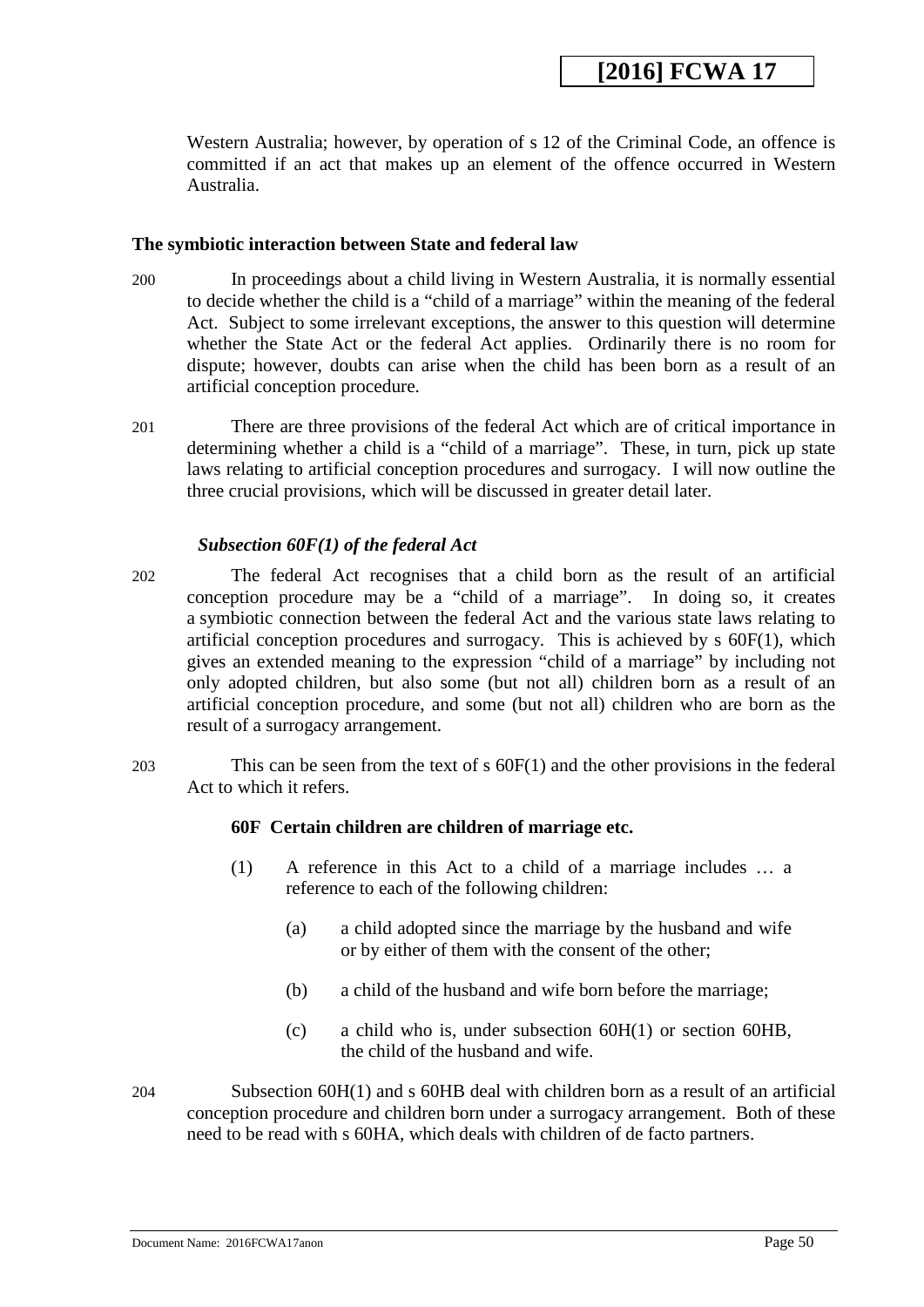## *Section 60H of the federal Act*

205 Subsection 60H(1), when read with s 60F(1)(c), determines which children born as the result of an artificial conception procedure will be regarded as a "child of a marriage". The effect of s  $60H(1)(b)(i)$  is that some children born as the result of an artificial conception procedure can be classified as being a "child of a marriage" without any reference to other legislation. However, the effect of  $s$  60H(1)(b)(ii) is that other children born as a result of such a procedure can only be recognised as a "child of a marriage" if they fall within a class that can be identified by reference to prescribed legislation. In both instances, in order for a child to become a "child of a marriage", the birth mother must be married at the time of the procedure or be in a de facto relationship and subsequently marry her partner. In determining whether, for the purposes of s 60H, the birth mother is in a de facto relationship, the definition of "de facto partner" under the federal Act applies. $37$ 

- 206 Subsections 60H(2) and (3) should also be noted because, arguably at least, they determine who, for the purposes of the federal Act, is to be regarded as the mother and father of a child born as a result of an artificial conception procedure. Subsection 60H(2) picks up prescribed laws dealing with the **maternity** of a child born as a result of an artificial conception procedure. Subsection 60H(3) picks up any prescribed laws dealing with the **paternity** of a child born as a result of such a procedure, but no laws have yet been prescribed. $3$
- 207 Section 60H relevantly provides as follows:

## **60H Children born as a result of artificial conception procedures**

- (1) If:
	- (a) a child is born to a woman as a result of the carrying out of an artificial conception procedure while the woman was married to, or a de facto partner of, another person (the *other intended parent*); and
	- (b) either:
		- (i) the woman and the other intended parent consented to the carrying out of the procedure, and any other person who provided genetic material used in the procedure consented to the use of the material in an artificial conception procedure; or
		- (ii) under a prescribed law of the Commonwealth or of a State or Territory, the child is a child of the woman and of the other intended parent;

<span id="page-50-0"></span><sup>&</sup>lt;sup>37</sup> See ss 4AA and 60EA of the federal Act.

<span id="page-50-1"></span><sup>&</sup>lt;sup>38</sup> Counsel for the Farnells suggested that this omission "is probably a legislative oversight (because it is plainly discriminatory)". I am not persuaded this is so, but it is of no significance in Western Australia given that the scope of the Artificial Conception Act is no wider than s 60H(1) in determining who is the father of a child.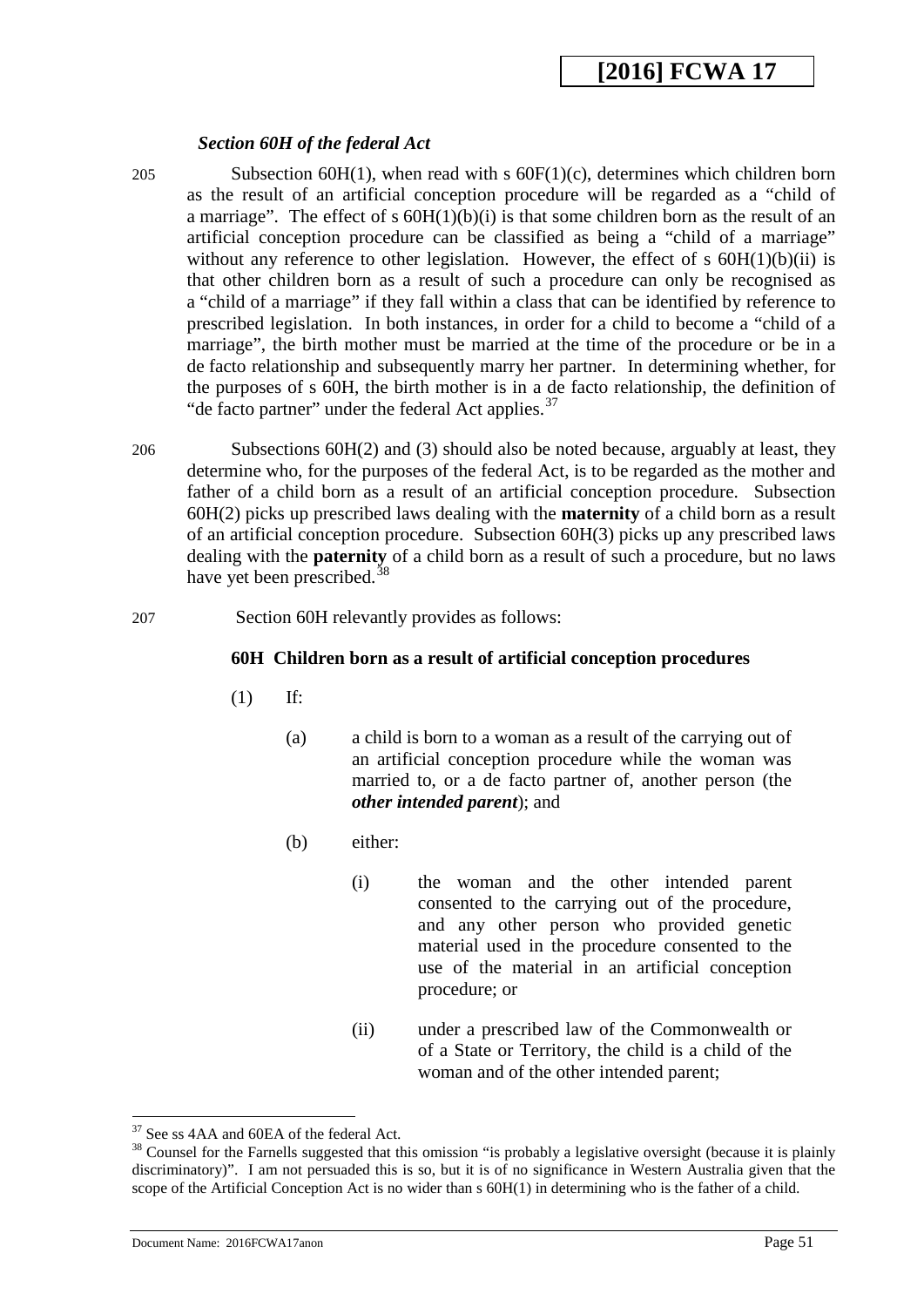then, whether or not the child is biologically a child of the woman and of the other intended parent, for the purposes of this Act:

- (c) the child is the child of the woman and of the other intended parent; and
- (d) if a person other than the woman and the other intended parent provided genetic material—the child is not the child of that person.
- (2) If:
	- (a) a child is born to a woman as a result of the carrying out of an artificial conception procedure; and
	- (b) under a prescribed law of the Commonwealth or of a State or Territory, the child is a child of the woman;

then, whether or not the child is biologically a child of the woman, the child is her child for the purposes of this Act.

- (3) If:
	- (a) a child is born to a woman as a result of the carrying out of an artificial conception procedure; and
	- (b) under a prescribed law of the Commonwealth or of a State or Territory, the child is a child of a man;

then, whether or not the child is biologically a child of the man, the child is his child for the purposes of this Act.

- (5) For the purposes of subsection (1), a person is to be presumed to have consented to an artificial conception procedure being carried out unless it is proved, on the balance of probabilities, that the person did not consent.
- …

## *Section 60HB of the federal Act*

208 Section 60HB, when read with s 60F(1)(c), determines which children born under a surrogacy arrangement will be regarded as a "child of a marriage". The class of children coming within its ambit can be identified only by reference to court orders made under prescribed laws of the states.

209 I will discuss later whether the Commonwealth Parliament intended that s 60HB should cover the field in identifying which children born under a surrogacy arrangement are to be treated as a "child of a marriage", or whether it was intended that such children could be identified as a "child of a marriage" by operation of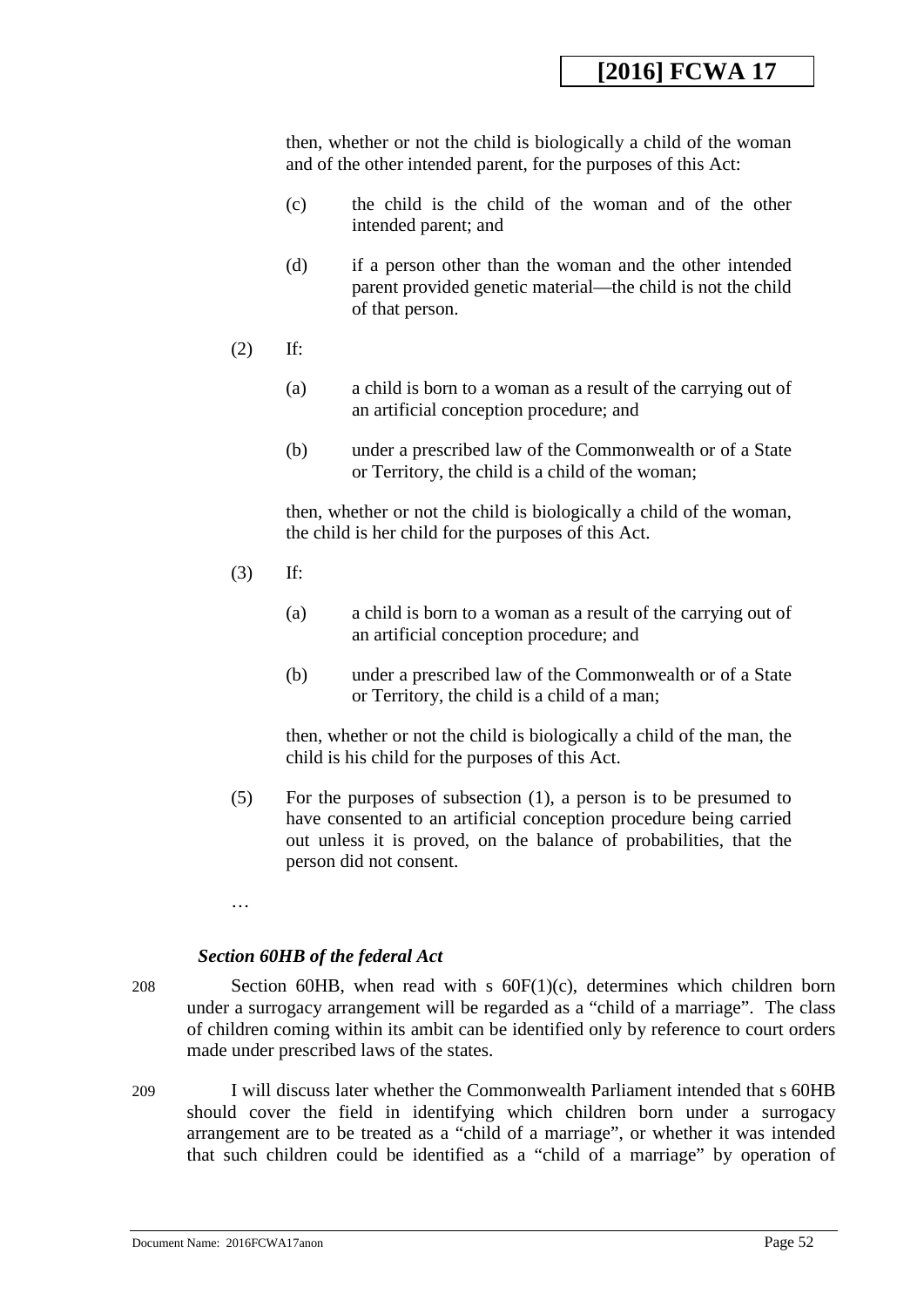s 60H(1) (which might, at first glance seem possible, since they are usually born as a result of an artificial conception procedure).

210 Section 60HB relevantly provides as follows:

#### **60HB Children born under surrogacy arrangements**

- (1) If a court has made an order under a prescribed law of a State or Territory to the effect that:
	- (a) a child is the child of one or more persons; or
	- (b) each of one or more persons is a parent of a child;

then, for the purposes of this Act, the child is the child of each of those persons.

…

### *The position of children falling outside s 60H and 60HB*

211 There is nothing in ss 60H or 60HB to suggest they do not apply to children born overseas, provided that the conditions laid down by each of the provisions have been met. However, these two sections do not make express provision for the status of **all** children born as a result of an artificial conception procedure or surrogacy arrangement. Given the divergence of judicial opinion on the significance of this "omission" when seeking to determine the status of children who do not come within the scope of ss 60H and 60HB, it is fortunate that I do not need to touch on the issue. The reason why will emerge later in these reasons, when I discuss whether State or federal law applies.

### **The Western Australian laws**

- 212 Before returning to explain how ss 60F(1), 60H and 60HB provide a coherent statutory scheme, it is necessary to consider the Western Australian laws which comprise an integral part of the scheme.
- 213 There are two laws of Western Australia which form part of the statutory scheme, and a third which has relevance to this dispute. It is essential to understand the effect of these laws in determining Pipah's status under both State and federal law.

## *Artificial Conception Act*

- 214 The Artificial Conception Act is the prescribed Western Australian law for the purposes of ss  $60H(1)(b)(ii)$  and  $60H(2)(b)$  of the federal Act.<sup>39</sup>
- 215 The Artificial Conception Act lays down rules to determine the identity of the mother and father of a child born as a result of an "artificial fertilisation procedure".<sup>40</sup>

 $39$  Family Law Regulations 1984 (Cth), regs 12C and 12CA. <u>.</u>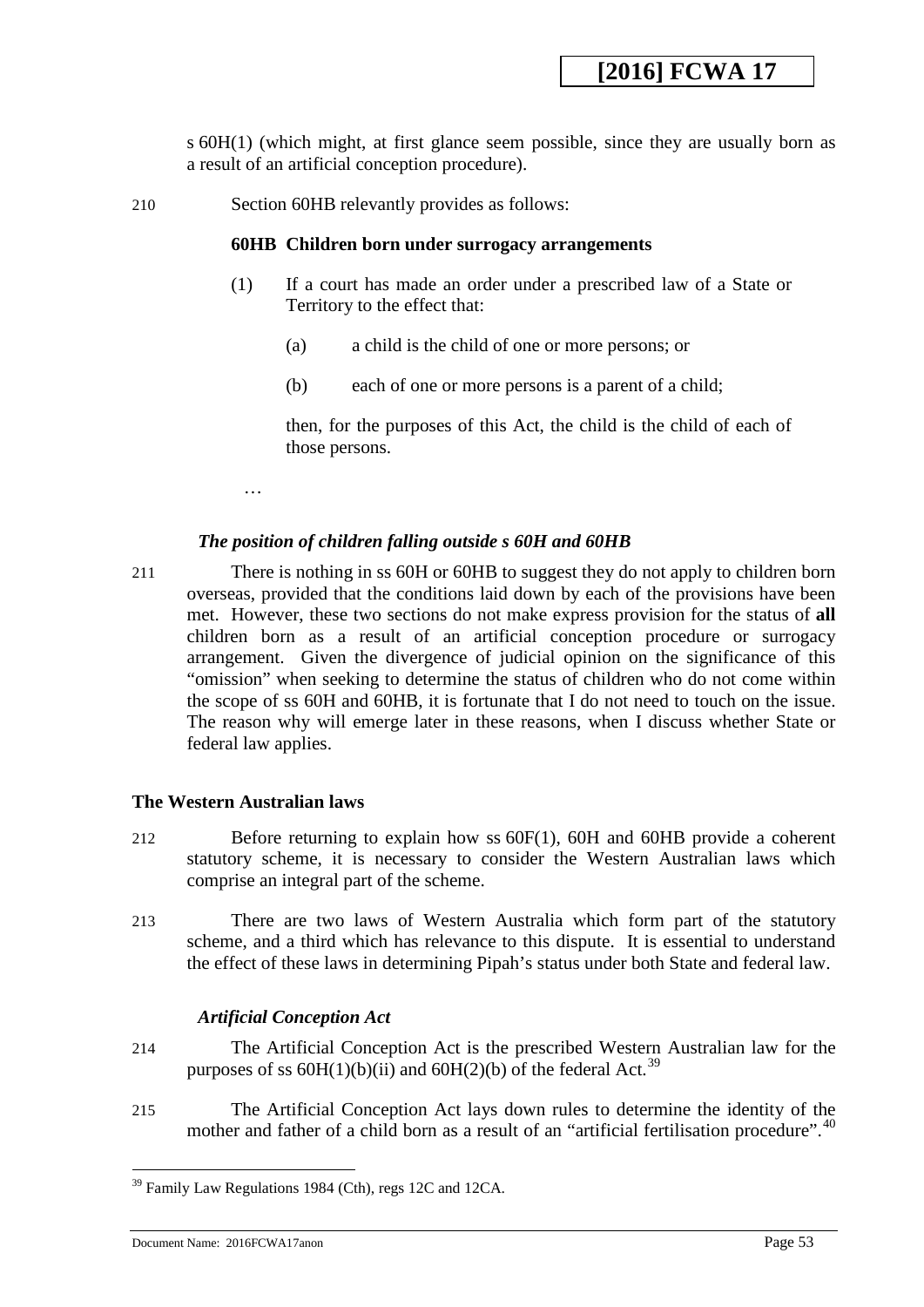The rules apply "for the purposes of the law of the State" to children wherever they are born, and cannot be rebutted.<sup>[41](#page-53-2)</sup> For reasons I will later explain, the parentage rules in the Artificial Conception Act also apply to children born as a result of a surrogacy arrangement (subject to the parentage transfer process laid down by the Surrogacy Act).

- 216 The implantation of the embryos in Mrs Chanbua was an "artificial fertilisation procedure" within the meaning of the Human Reproductive Technology Act, and hence for the purposes of the Artificial Conception Act.<sup>42</sup> Mr and Mrs Chanbua were in a de facto relationship at the time, and Mr Chanbua consented to the procedure. Therefore, for the purposes of the law of Western Australia, they are Pipah's father and mother by operation of ss 3, 5 and 6 of the Artificial Conception Act. Furthermore, by virtue of ss 7(1) and (2), the egg donor is not Pipah's mother, and Mr Farnell, as the sperm donor, is "conclusively presumed not to have caused the pregnancy" and is expressly declared not to be the father.
- 217 As counsel for the Farnells pointed out, s 118 of the Constitution provides that "full faith and credit shall be given, throughout the Commonwealth to the laws, the public Acts and records, and the judicial proceedings of every State". Counsel therefore submitted that the maternity and paternity of a Western Australian child, as determined by the Artificial Conception Act, will be recognised throughout Australia. In my view, consideration of the scope of s 118 extends well beyond what is required in these reasons. I consider it sufficient to say that there is nothing in s 118 which prevents the Commonwealth or the other states from legislating in whatever way they deem fit to determine the status of children for the purposes of their own written laws.

### *Surrogacy Act*

- 218 Section 21 of the Surrogacy Act is the prescribed Western Australian law for the purposes of s  $60HB$  of the federal Act.<sup>[43](#page-53-4)</sup>
- 219 A parentage order made pursuant to s 21 of the Surrogacy Act can modify the effect of the rules of maternity and paternity laid down in the Artificial Conception Act. Section 21 authorises the FCWA to make an order transferring parentage of a child born as a result of a surrogacy arrangement from "the birth parents" to an "eligible couple" who meet the strict requirements laid down by the Surrogacy Act. $44$
- 220 The Surrogacy Act defines "birth parents" as meaning:
	- (a) the persons who are recognised by the law as being, when the child is born, the parents of the child; or
	- (b) if only one person fits the description in paragraph (a), that person;

 $40$  The Act also determines the status of a same-sex partner of the birth mother.

<span id="page-53-0"></span><sup>&</sup>lt;sup>41</sup> Sections 4–7; *Re Birth, Deaths and Marriages Registration Act 1997* (2000) FLC 93-021. The only rebuttable presumptions are the presumptions of consent in ss  $6(2)$  and  $6A(2)$ .

<span id="page-53-4"></span><span id="page-53-3"></span>

<span id="page-53-2"></span><span id="page-53-1"></span><sup>&</sup>lt;sup>42</sup> Artificial Conception Act, s 3(3).<br><sup>43</sup> Family Law Regulations 1984 (Cth), reg 12CAA.<br><sup>44</sup> The Act provides power to the court to dispense with some of the requirements, but these do not affect the prohibition against commercial surrogacy.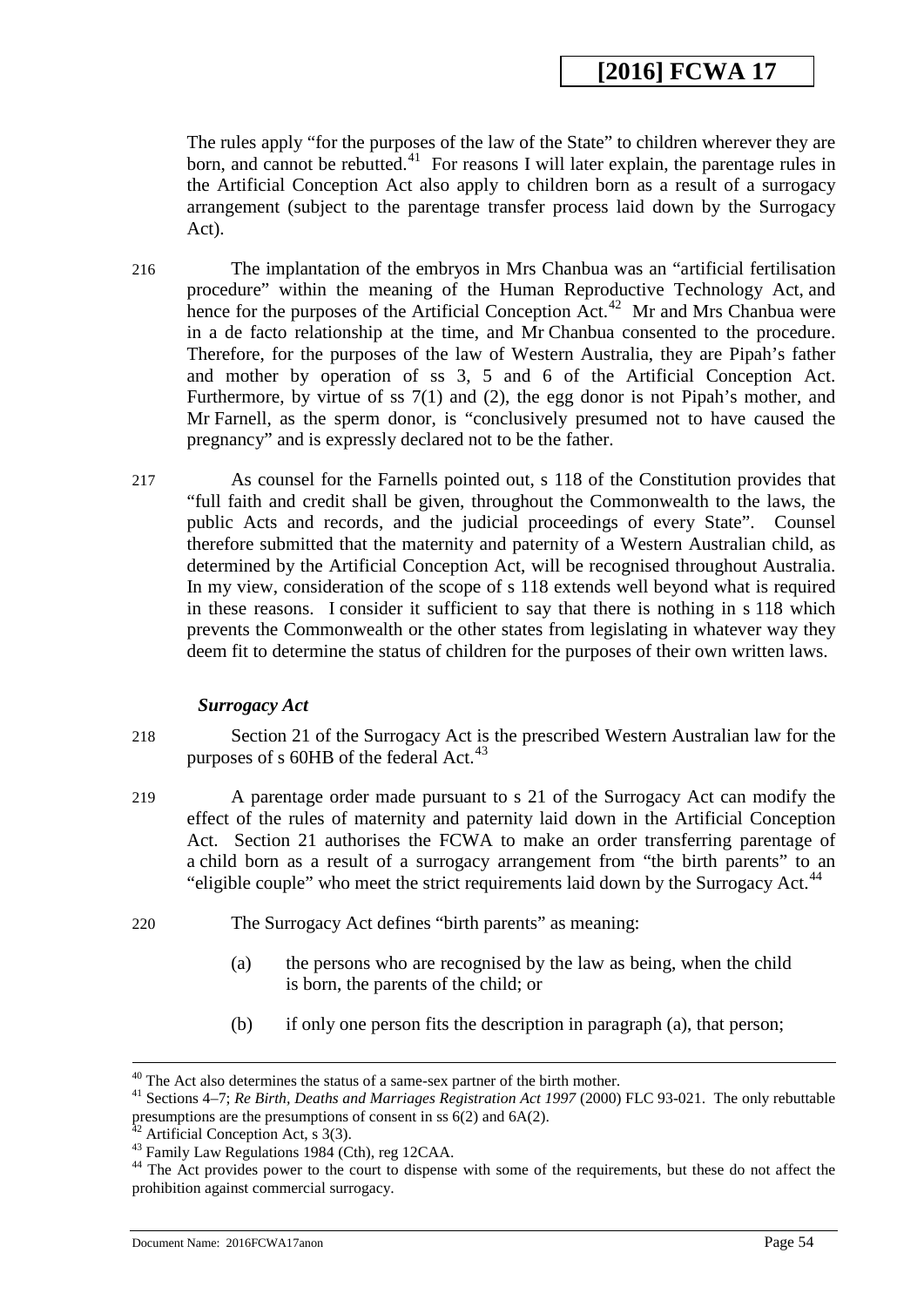- 221 As the Artificial Conception Act lays down the rules of maternity and paternity for the purposes of Western Australian law, "the law" referred to in the Surrogacy Act definition of "birth parents" is the Artificial Conception Act. Accordingly, any person identified by the Artificial Conception Act as the mother or father of the child continues to be regarded by the law of Western Australia as the mother or father unless the child is legally adopted or an order is made pursuant to s 21 of the Surrogacy Act.
- 222 It is common ground that the Farnells are not eligible to obtain an order transferring parentage of Pipah to them pursuant to the Surrogacy Act.[45](#page-54-1)

#### *Adoption Act*

- 223 The Adoption Act is the only law, other than the Surrogacy Act, by which parentage of a child in Western Australia can be transferred from the birth parent(s) to somebody else. Its provisions are important for a number of reasons, but for present purposes the Adoption Act demonstrates how the Western Australian Parliament proceeds when it wishes to incorporate presumptions of parentage from the State Act into another written law.<sup>[46](#page-54-2)</sup> The Adoption Act also demonstrates the formality surrounding the creation of the status of "parent" for a person who is not the parent of a child at law, and further demonstrates that a birth parent retains the status of "parent" unless an adoption order is made.
- 224 Section 4A of the Adoption Act provides:

## **4A. Presumptions of parentage in Family Court Act 1997, when applicable**

The presumptions of parentage set out in Part 5 Division 11 Subdivision 3 of the *Family Court Act 1997* apply when considering, for the purposes of this Act, who is  $-$ 

- (a) a parent of a person who is a prospective adoptee; or
- (b) a birth parent of a person who is an adoptee.
- 225 Section 75 of the Adoption Act relevantly provides:

### **75. Effect of adoption order**

- (1) Where an adoption order is made, for the purposes of the law of this State —
	- (a) the relationship between the adoptee and the adoptive parent is to be treated as being that of child and parent; and

<span id="page-54-2"></span><span id="page-54-1"></span><span id="page-54-0"></span><sup>&</sup>lt;sup>45</sup> Apart from all the other factors disqualifying the Farnells, s 24 of the Surrogacy Act prohibits making a parentage order about a child who has a twin unless an order is also made transferring the parentage of the twin.  $46$  For a further example, see s 4 of the CCS Act.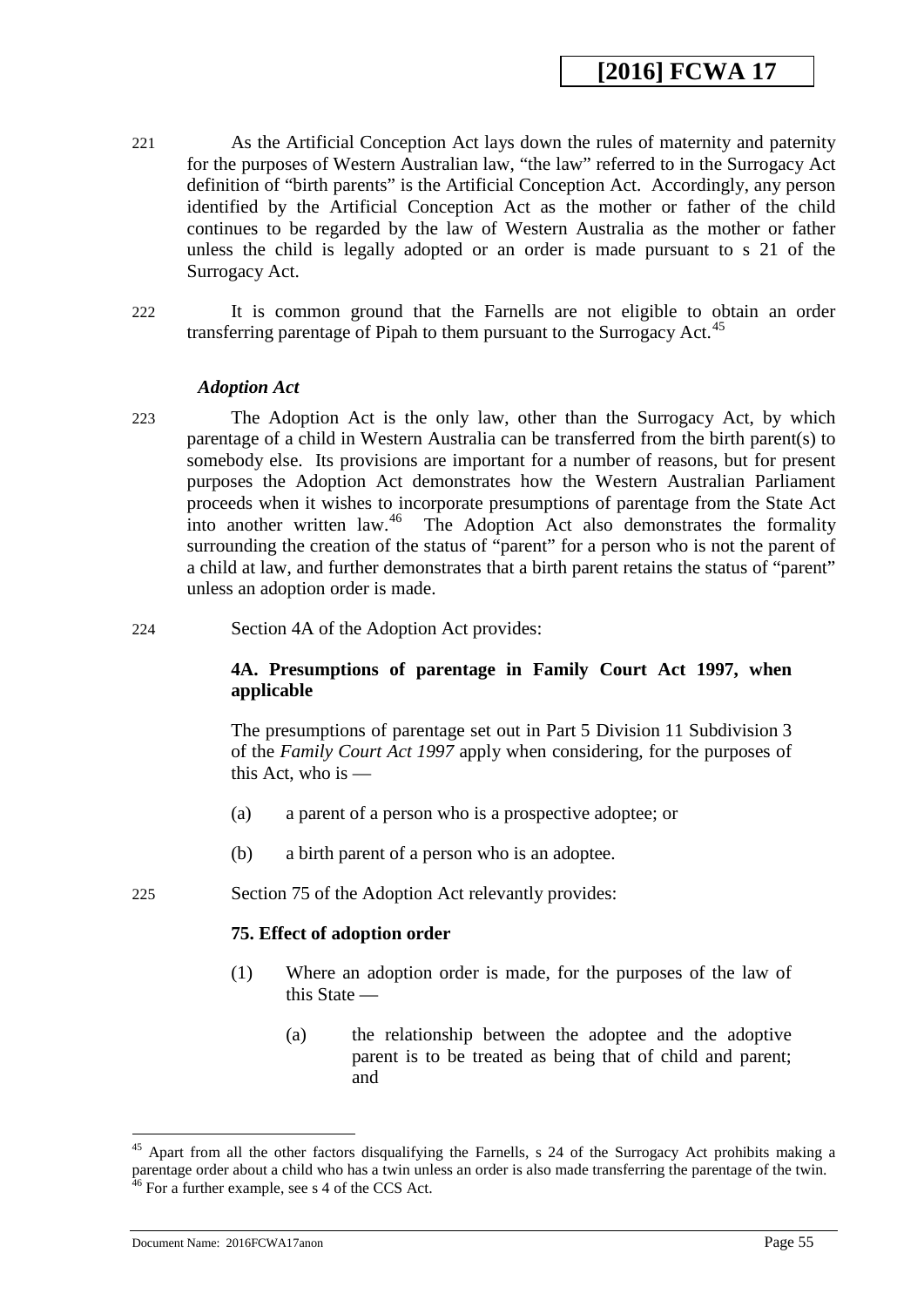- (b) the relationship between the adoptee and
	- (i) the adoptee's birth parents; or
	- (ii) if the adoptee was previously adopted, the previous adoptive parent,

is to be treated as not being that of child and parent; and

- (d) the relationships of all persons to the adoptee, the adoptive parent and the birth parent or previous adoptive parent are to be determined in accordance with this section.
- 226 The expression "birth parent" is defined by s 4(1) of the Adoption Act to mean:
	- (a) the mother<sup>[47](#page-55-0)</sup> of the child or adoptee; and
	- (b) the father, or a parent under the *Artificial Conception Act 1985* section 6A, of the child or adoptee;
- 227 I will return to the Adoption Act when considering one of the arguments relating to a decision made under that Act which is said to have important application in this case.

### **The presumptions of parentage in the State and federal Acts**

…

- 228 Both the State and federal Acts contain presumptions of parentage; however, it is unnecessary at this point to discuss the presumptions in the State Act, since they could have no application if I decide that the dispute falls for consideration under federal law.
- 229 The parentage presumptions in the federal Act appear in Subdivision D of Division 12 of Part VII. These are employed in determining whether a child is a child of a particular man or woman, and in deciding whether certain people are the "parent" of a particular child.
- 230 By operation of s 69U, the parentage presumptions in the federal Act are "rebuttable by proof on a balance of probabilities". If presumptions conflict, the one considered to be the most likely will prevail.<sup>[48](#page-56-0)</sup> It has been suggested that it may be "useful" for s 69U to be amended to make clear that the presumptions can be rebutted by other parts of the Act.<sup>[49](#page-56-1)</sup> In my view, such an amendment is unnecessary since a rebuttable evidentiary presumption in a statute may be rebutted not only by proof of

<sup>&</sup>lt;sup>47</sup> "Mother" is defined as meaning "the woman who gave birth to the child or adoptee". "Father" does not have its own definition. -

 $48$  It is unnecessary to consider the effect of the presumption in s 69S, which is the only one described as being "conclusive", since it clearly would have no application to the present matter.

<span id="page-55-0"></span><sup>49</sup> *Re Michael (Surrogacy Arrangements)* (2009) 41 Fam LR 694 at [71].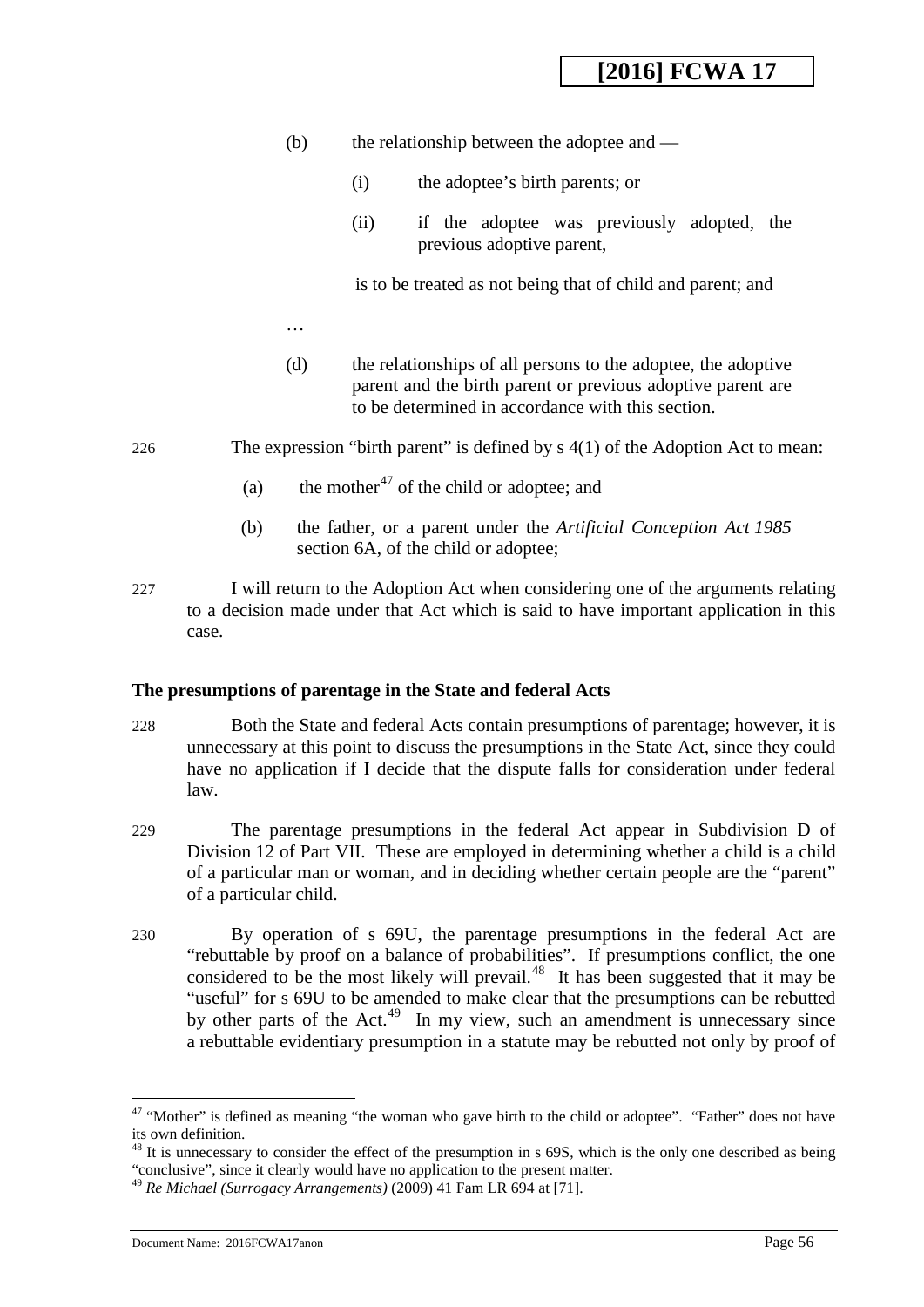facts to the contrary, but also by implication if it is necessary to prevent the statutory provisions from becoming inoperative or meaningless.<sup>[50](#page-56-2)</sup>

231 Sections 60H and 60HB, at least to the extent that they expressly determine the status of children coming within their ambit, would be rendered meaningless if they were not interpreted to displace the presumptions in Division 12. It should also be noted that ss 60H and 60HB appear in Subdivision D of Division 1 of Part VII, which is entitled "Interpretation – how this Act applies to certain children".<sup>51</sup> I conclude that while the rules of maternity and paternity in ss 60H and 60HB are not expressed as non-rebuttable presumptions, in effect they are, and they therefore trump the rebuttable Division 12 presumptions.

## **Part 5: Does State or federal law apply?**

- 232 The Farnells contended that the federal Act applies, whereas everyone else contended that the State Act applies.<sup>52</sup> Counsel for Mrs Chanbua submitted that it was "largely immaterial" which Act applied because the court had jurisdiction either way. He nevertheless asserted that the State Act applied, without providing argument to support the proposition.
- 233 Because Western Australia has not referred its powers over ex-nuptial children to the Commonwealth, the federal Act applies in a different way in Western Australia than in other States. By operation of 69ZH(4), the provisions of the federal Act which are of primary relevance in this dispute, namely ss 60F, 60H, 60HA and 60HB, have effect in Western Australia "according to their tenor". In other words, they do not come within the ambit of the instruction in  $s$  60ZH(2), which requires all references to "a child" to be read in Western Australia as being confined to "a child of a marriage", and all references to "the parents" to be read as being confined to "the parties to the marriage".
- 234 In the course of the closing arguments, I became concerned that I might be required to rule on submissions concerning the limits of Commonwealth power under s 51 of the Constitution. Accordingly, I asked counsel whether notice should be given to all the Attorneys-General pursuant to the Judiciary Act. Counsel for the Attorney General said the matter had been the subject of discussion with other counsel, but she submitted that the issue did not constitute "a matter arising under the Constitution or involving its interpretation", and accordingly notice did not have to be given. No contrary view was expressed.
- <span id="page-56-0"></span>235 At the time, I considered that the submission of counsel for the Attorney General was correct (and I recognised that giving the required notices would have delayed finalisation of the matter). As it has turned out, I have deemed it necessary to discuss the breadth of the marriage power under the Constitution, but have ultimately

<span id="page-56-2"></span><span id="page-56-1"></span><sup>50</sup> *Bropho v Western Australia* (1990) 171 CLR 1; *Coco v R* (1994) 179 CLR 427; *Re Michael (Surrogacy Arrangements*) (2009) 41 Fam LR 694 at [51].<br><sup>51</sup> Paragraph s 60A(c) of the federal Act states that Subdivision D contains the "provisions relevant to how this

<span id="page-56-3"></span>Act applies to certain children".

<span id="page-56-4"></span><sup>52</sup> Although the Human Rights Commission's opening written submissions said it was "unclear" which Act applied, the Commission's closing submissions made reference only to the State Act.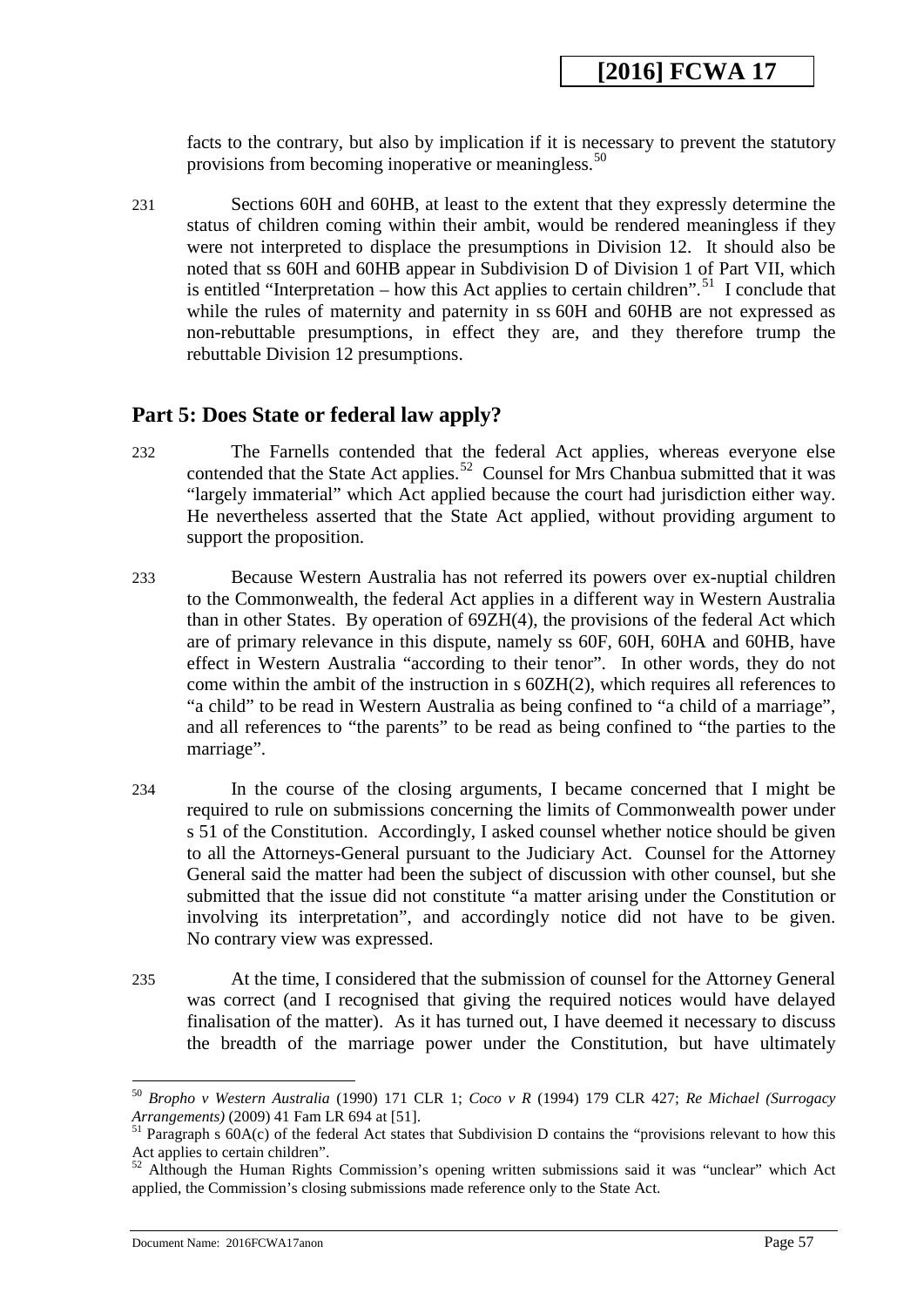concluded that the matter can be resolved without reaching a concluded view on that topic.

## **The statutory provisions relevant to whether a child is a "child of a marriage"**

- 236 It is because of the combined effect of ss 69ZE(2), 69ZH(2) and 69ZH(3) of the federal Act that the issue of whether the State Act or the federal Act applies turns on the question of whether Pipah is a "child of a marriage". But what does that term mean?
- 237 Section 4(1) of the federal Act provides a non-exhaustive definition:

*child of a marriage* includes a child who is, under subsection 60F(1) or (2), a child of a marriage…

238 Subsection 60F(2) is not relevant because it deals with a child of a marriage that has ended in divorce, annulment or death. However, s  $60F(1)$  is of central importance because it provides a further, albeit non-exhaustive, statement of the meaning of "a child of a marriage".<sup>[53](#page-57-0)</sup> I have already set out s  $60F(1)$ , but for ease of reference I do so again:

## **60F Certain children are children of marriage etc.**

- (1) A reference in this Act to a child of a marriage includes … a reference to each of the following children:
	- (a) a child adopted since the marriage by the husband and wife or by either of them with the consent of the other;
	- (b) a child of the husband and wife born before the marriage;
	- (c) a child who is, under subsection 60H(1) or section 60HB, the child of the husband and wife.
- 239 Importantly, s 60F(4A) goes on to provide:
	- (4A) To avoid doubt, for the purposes of this Act, a child of a marriage is a child of the husband and of the wife in the marriage.
- 240 Paragraph 60F(1)(a) can be ignored since Pipah has not been adopted. The remaining paragraphs,  $60F(1)(b)$  and  $60F(1)(c)$ , have a common requirement, namely that for Pipah to come within their scope she must be a "child of the husband and of the wife". The definition of "child" in the Act is helpful in determining whether she meets that description.
- 241 The word "child", uniquely in the federal Act, has two entries in s 4(1).

<span id="page-57-0"></span><sup>&</sup>lt;sup>53</sup> Subsections 4(1) and 60F(1) are not exhaustive by their terms, since the expression "child of a marriage" clearly includes a child of a husband and wife born during their marriage.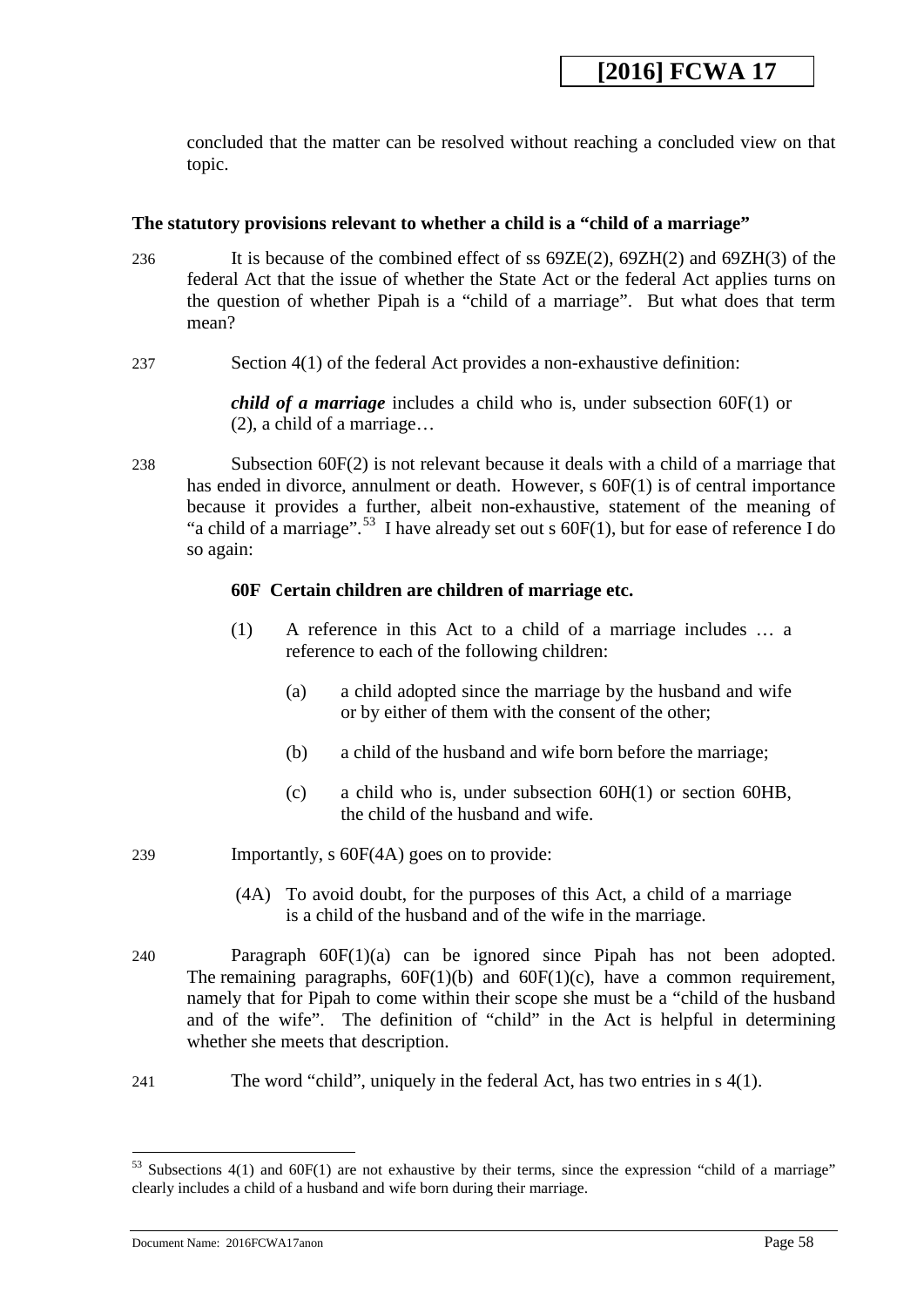242 The first provides that for the purposes of Part VII of the Act, "child" is taken to include an adopted child and a stillborn child. This, of course, takes the discussion no further. However, the second is of real importance, as it provides:

> *child:* Subdivision D of Division 1 of Part VII affects the situation in which a child is a child of a person or is a child of a marriage or other relationship.

243 This second limb of the definition is accompanied by a note which states:

In determining if a child is the child of a person within the meaning of this Act, it is to be assumed that Part VII extends to all States and Territories.

244 The second limb and the note were inserted by the *Family Law Amendment (De Facto Financial Matters and Other Measures) Act 2008* (Cth). This is a critically important instrument for the purposes of this discussion. For convenience, I will refer to the amendments introduced by this Act as "the 2008 amendments".

- 245 The Revised Supplementary Explanatory Memorandum to the 2008 amendments explained the purpose of the second limb and the note in these terms:
	- 70. This item amends the definition of 'child' in subsection 4(1). It expands the definition of child to reflect new provisions in Subdivision D of Division 1 of Part VII dealing with the parentage of children born as the result of artificial conception procedures while the woman who gave birth to the child was married to, or a de facto partner of another person. It will also  $54$  expand the definition of child to include a child born under surrogacy arrangements as set out in a new section 60HB.
	- 71. A note has been included to indicate that Part VII of the Act is to be assumed as extending to all States and Territories for the purpose of working out if a person is a child within the meaning of the Act. The Government's intention is that all children who would fit within the meaning of child as detailed in subsection 4(1) will be covered by any other provisions which relate to this subsection. In particular, the Government wants to ensure West Australian children who are not covered by Part VII of the Act pursuant to subsection 69ZE(s) as they are not children of the marriage will be treated as though they are for the purpose of any legislation referring to a child 'within the meaning of the Family Law Act 1975', howsoever expressed.
- 246 The Human Rights Commission's submissions recited these paragraphs from the Revised Supplementary Explanatory Memorandum, but no submissions were made about the practical effect of the second limb of the definition of "child" and the accompanying note. However, I consider that their combined effect, at least for present purposes, is that a court must have regard to the provisions of ss 60H, 60HA

<span id="page-58-0"></span><sup>&</sup>lt;sup>54</sup> The use of the word "also" is potentially significant in dealing with the argument, discussed later, as to whether s 60H was intended to deal with children born as a result of a surrogacy arrangement.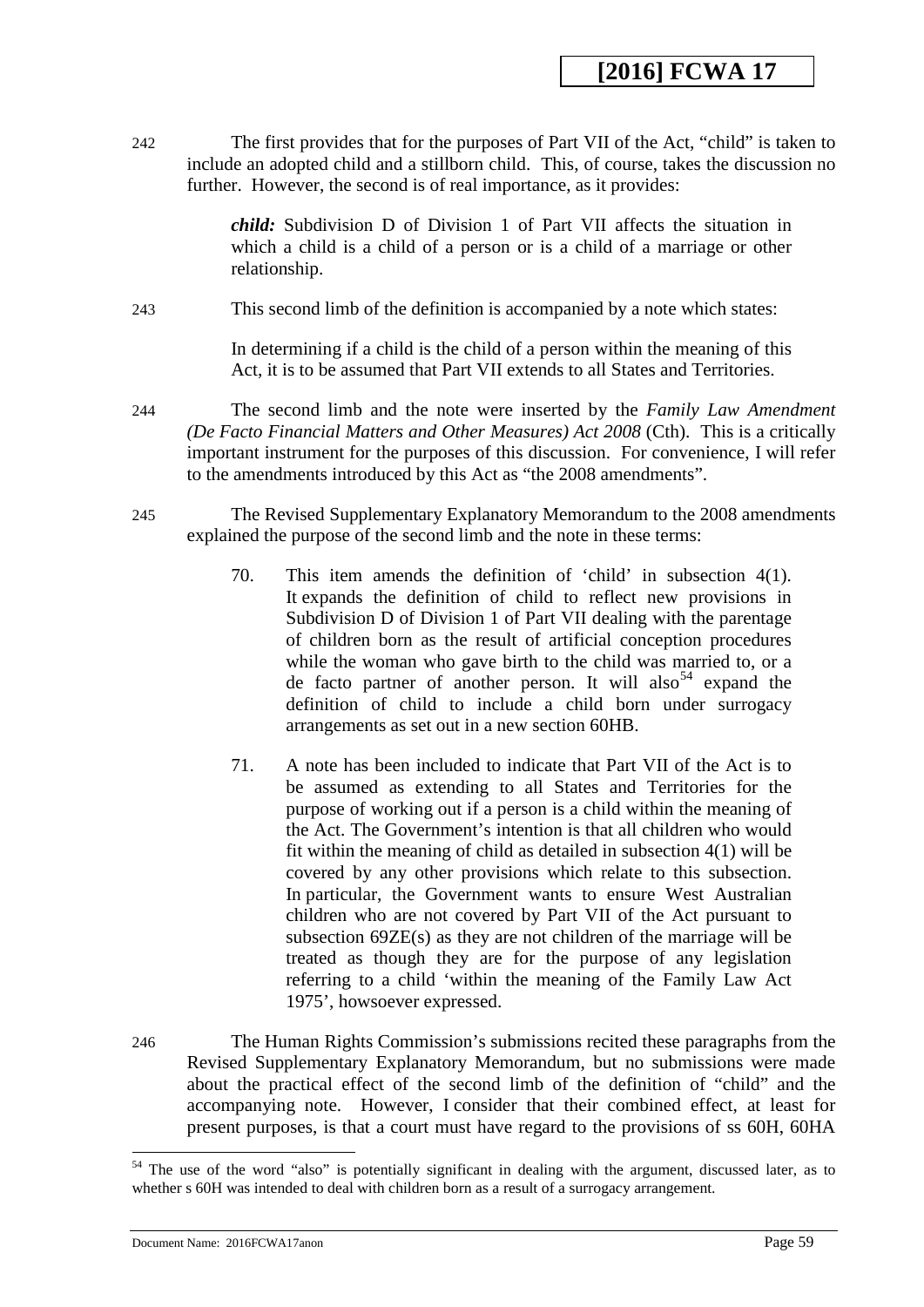and 60HB when determining whether a child living in Western Australia is a "child of a marriage".

- 247 The Farnells and the Attorney General submitted that the extension of s 60H(1) to "a de facto partner" of the birth mother of a child born as a result of an artificial conception procedure is ineffective in Western Australia. They argued that to preserve its validity the provision must be read down to cover only a husband of the birth mother.
- 248 The Farnells' argument on this point was based on the assertion that the 2008 amendments were enacted in reliance on the referral of powers by some states, and that as Western Australia had not referred its powers, the extension of s 60H(1) to the de facto partner of the birth mother could not apply in this State.<sup>55</sup> Counsel for the Attorney General observed that Part VII "cannot apply in Western Australia without qualification or many of its provisions would be unconstitutional". This is true, and as counsel for the Attorney recognised, this is why Subdivision F of Division 12 of Part VII, and especially s 69ZH, make clear the way in which the Act is to be applied in states that have not referred powers.
- 249 The argument that s 60H(1) is not fully effective in Western Australia was supported by reference to *W and C* [2009] FCWA 61, where Crisford J said at [31]:

However, as Western Australia is a non-referring state, s 60H of the *Family Law Act* does not apply to ex-nuptial children born as a result of artificial insemination procedures in Western Australia.

- 250 Her Honour's finding does not support the argument being advanced. All that her Honour was saying was that if a child is an ex-nuptial child, then the provisions of the federal Act have no application in Western Australia, since the child is not a child of a marriage. This is quite different from saying that s 60H(1) does not apply in determining whether a child is a "child of a marriage". If, by operation of s 60H(1), a child is the child of the birth mother and her de facto partner, and they subsequently marry, then the child becomes a child of their marriage in the same way as an exnuptial child does if her parents marry after her birth.
- 251 Given it is within the power of the Commonwealth to declare that an ex-nuptial child becomes a "child of a marriage" upon the marriage of her parents, then it must also be within the power of the Commonwealth to declare that a child born as the result of an artificial conception procedure becomes a "child of a marriage" if the man and woman who are deemed by law to be her mother and father subsequently marry. There is a clear connection to the marriage power in the Constitution.<sup>56</sup> Accordingly, ss 60H(1) and 60HA have precisely the same application in Western Australia as they do in other states. (The note accompanying the second limb of the definition of "child" strongly supports this view.)
- 252 Having found that ss 60F, 60H, 60HA and 60HB apply with full force and effect in Western Australia, it becomes necessary to deal with the submissions about the

<span id="page-59-0"></span><sup>55</sup> I accept that a large proportion of the 2008 amendments **did** rely on the referral of powers by some states. 56 Cf. *In the marriage of Cormick; Salmon* (1984) 156 CLR 170.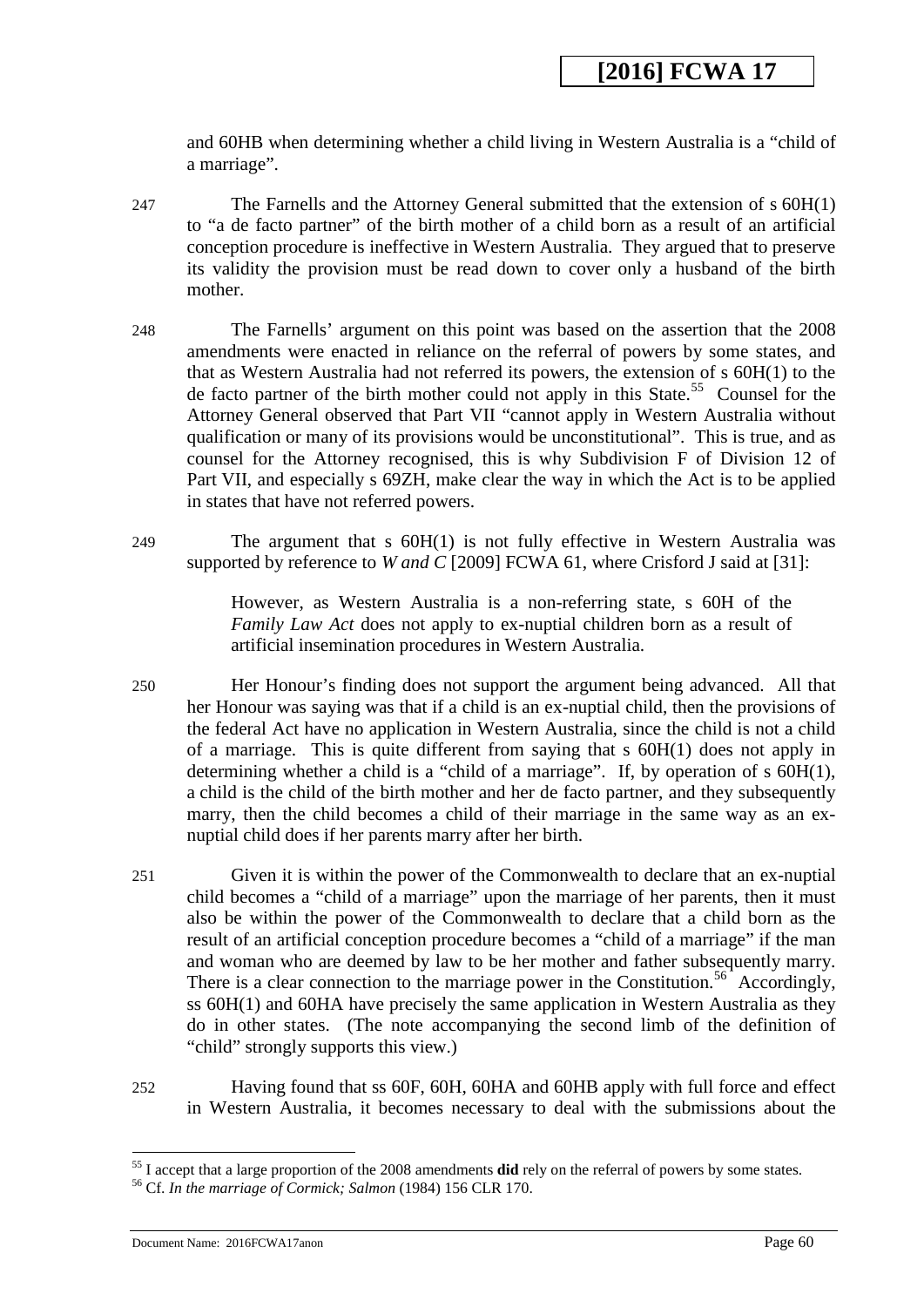meaning of each section, and the way in which they interact. In doing so, it will be important to appreciate that while the main thrust of the changes made in 2008 was to "give separating de facto couples the same rights as divorcing couples", other objectives were also achieved.<sup>[57](#page-60-1)</sup>

253 Prior to the 2008 amendments, ss 60F(1) and 60H(1) were in the following form:

### **60F Certain children are children of marriage etc.**

- (1) A reference in this Act to a child of a marriage includes, subject to subsection (3), a reference to each of the following children:
	- (a) a child adopted since the marriage by the husband and wife or by either of them with the consent of the other;
	- (b) a child of the husband and wife born before the marriage;
	- (c) a child who is, under subsection 60H(1), the child of the husband and wife.

…

## **60H Children born as a result of artificial conception procedures**

- (1) If:
	- (a) a child is born to a woman as a result of the carrying out of an artificial conception procedure while the woman was married to a man; and
	- (b) either of the following paragraphs apply:
		- (i) the procedure was carried out with their consent;
		- (ii) under a prescribed law of the Commonwealth or of a State or Territory, the child is a child of the woman and of the man;

then, whether or not the child is biologically a child of the woman and of the man, the child is their child for the purposes of this Act.

<u>.</u>

254 Prior to the amendments, the Act did not contain a separate section equivalent to the current s 60HA. Instead, s 60H(4) dealt with unmarried couples by providing that:

> (4) If a person lives with another person as the husband or wife of the first-mentioned person on a genuine domestic basis although not

...

<span id="page-60-1"></span><span id="page-60-0"></span><sup>57</sup> Commonwealth, *Parliamentary Debates*, House of Representatives, 25 June 2008, 5825 (Robert McClelland).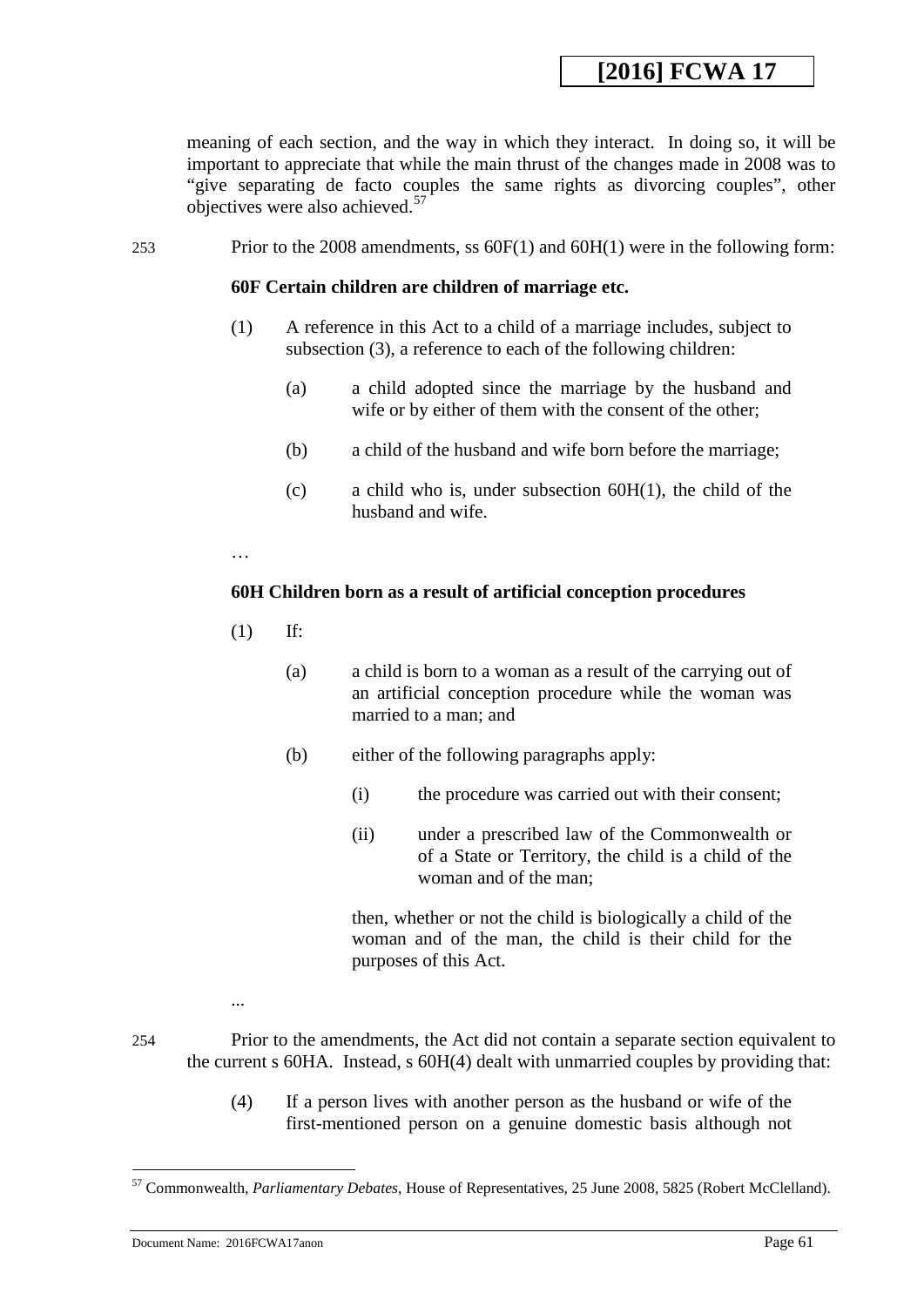legally married to that person, subsection (1) applies in relation to them as if:

- (a) they were married each other; and
- (b) neither person were married to any other person.
- 255 There was also no provision equivalent to s 60HB since the Act made no reference to surrogacy until the 2008 amendments.
- 256 I will later explain why the way the amendments were made assists in understanding whether it was intended that a child born as a result of a surrogacy arrangement could be a "child of a marriage" other than by reliance on s 60HB.

### **Is Pipah a "child of a marriage"?**

- 257 Counsel for the Farnells acknowledged that Pipah could not be a child of the Farnell marriage,<sup>[58](#page-61-0)</sup> but he submitted that she was a child of the Chanbua marriage.
- 258 Paragraph (a) of 60F(1) of the federal Act does not apply, and counsel for the Farnells conceded that paragraph (c) could not apply because of what I have found to be his erroneous view of the constitutional limits.<sup>59</sup> Thus, his argument depended on Pipah being a "child of a marriage" within the meaning of paragraph  $(b)$  – i.e. that she was a child of both Mr and Mrs Chanbua born before their marriage.
- 259 Counsel's argument can be summarised as follows:
	- Mr and Mrs Chanbua were in a de facto relationship at the time of the artificial conception procedure, and Mr Chanbua consented to the procedure.
	- By operation of the Artificial Conception Act, Mr and Mrs Chanbua are therefore Pipah's father and mother respectively, and hence are her "parents".
	- Mr and Mrs Chanbua married after Pipah's birth and, by operation of s 90 of the Marriage Act, Pipah is now their legitimate child, noting that s 93 of the Marriage Act preserves the effects of state laws about artificial conception procedures.
	- Sections 60H and 60HB recognise that people who have a child other than "naturally" may be regarded as the child's parents, and that a child other than a "natural" child of a married couple can be a child of their marriage.
	- Since Mr and Mrs Chanbua are now married, Pipah is a child of their marriage for the purposes of paragraph (b) of  $s$  60 $F(1)$ .
- 260 The argument of counsel for the Farnells recognised the necessity for s 60F(1)(b) to be interpreted in a way that does not offend the Constitution. Using the

<span id="page-61-0"></span><sup>&</sup>lt;sup>58</sup> Mrs Farnell is not the birth mother; her eggs were not used in the artificial conception procedure; and she is not deemed to be the mother by application of any law. To be a "child of a marriage", Pipah must be "a child of the husband **and** of the wife in the marriage": see s 60F(4A).

<span id="page-61-1"></span> $59$  Counsel for the Farnells said s  $60H(1)(c)$  would otherwise have been "potentially promising" in establishing that Pipah was a "child of a marriage".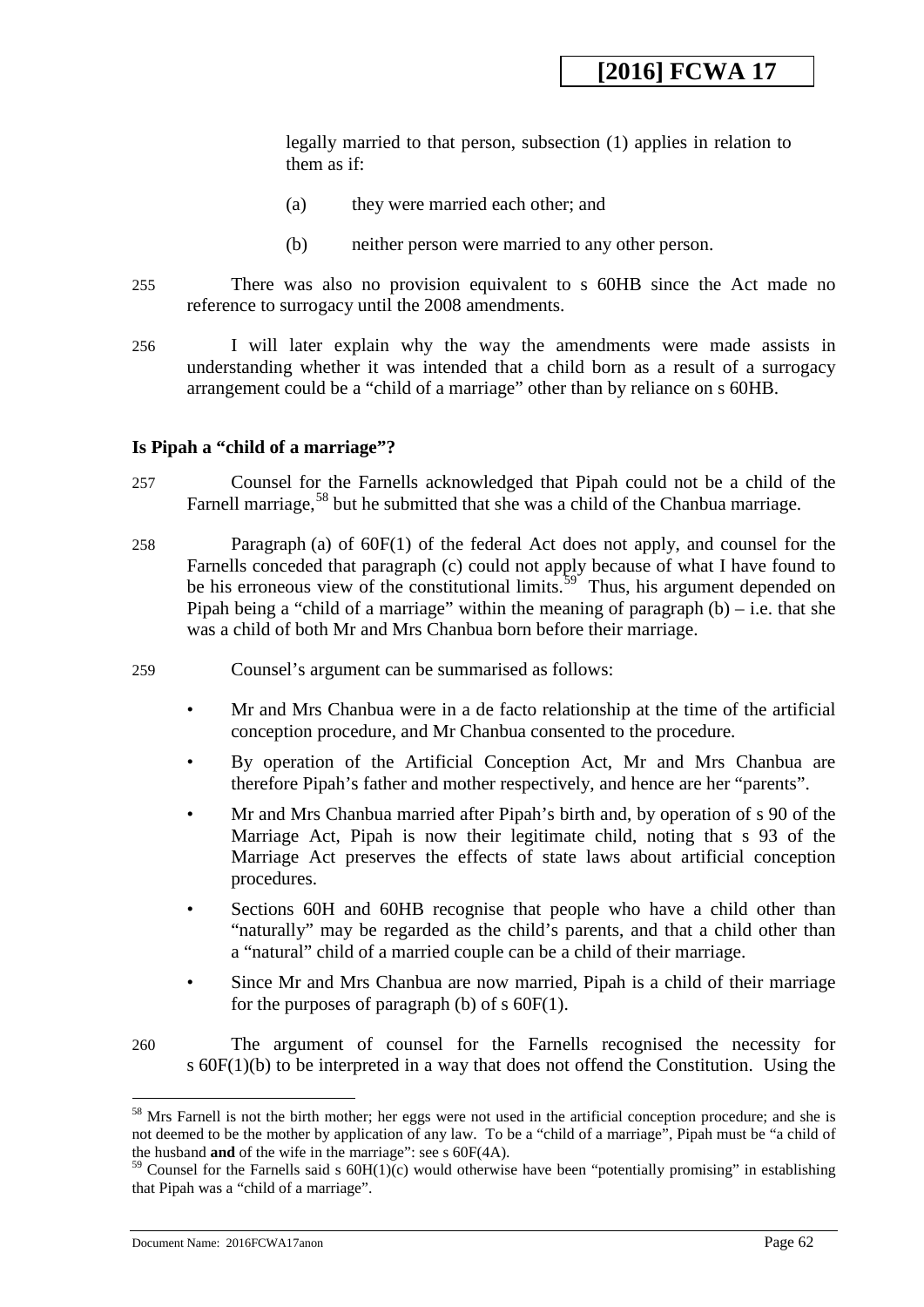words of Gibbs CJ in *In the marriage of Cormick; Salmon* (1984) 156 CLR 170, counsel conceded that "Parliament cannot bring a case within  $s \, 51(xxi)$  of the Constitution by deeming a child to be 'a child of the marriage if the necessary connexion between the child and the marriage does not, in truth, exist'". However, he submitted that as Mr and Mrs Chanbua are recognised by Western Australian law as the mother and father of Gammy and Pipah, "the children have the necessary connection with their marriage".

- 261 Counsel for the Attorney General and the Human Rights Commission submitted that Pipah could not be a child of the Chanbua marriage. In support of this argument, counsel for the Attorney General referred to authorities which demonstrate that the High Court has taken a restrictive view of the meaning of "child of a marriage". Counsel referred in particular to Brennan J's statement in *Dougherty v Dougherty* (1987) 163 CLR 278 at 294 that a child's status as a "child of the marriage" is "acquired by having been born of the union of husband and wife or by having been born of parents who subsequently marry or by having been adopted by husband and wife".
- 262 In light of these authorities, s 60F(4A) of the federal Act seems to me to be nothing more than a statement of the existing law, directed at ensuring that the 2008 amendments are not interpreted in a way that would offend the Constitution.<sup>60</sup>
- 263 Counsel for the Farnells submitted that neither the Act itself, nor the authorities, supported the narrow construction urged by the Attorney General and the Human Rights Commission. He argued that Brennan J's remarks in *Dougherty* should be seen as "simply illustrating ways in which children might be children of a marriage" rather than laying down "an exclusive list".
- 264 The Farnells' counsel also relied on Murphy J's statement in *Cormick* at 181 that:

No narrow view should be taken of Parliament's power to provide for children who become part of the family arising from the marriage, even if they are not strictly children of the marriage.

- 265 As counsel for the Attorney General pointed out, Murphy J was the sole dissentient in *Cormick*. Nevertheless, in my view, examination of the majority judgments in *Cormick* provides support for the argument that Brennan J's remarks in *Dougherty* ought not to be seen as laying down a closed list of ways a child can become a "child of a marriage". Children born as a result of artificial conception procedures, for example, must now be added to the list.
- 266 In considering the views of the majority in *Cormick*, it needs to be recalled that the case was decided in 1984. This was the year prior to the introduction of the

<span id="page-62-0"></span><sup>60</sup> *In the marriage of Cormick; Salmon* (1984) 156 CLR 170 at 177, 183; *R v Cook*; *Ex parte C* (1985) 156 CLR 249 at 255, 258; *Re F; Ex parte F* (1986) 161 CLR 376 at 399–400. 402, 406.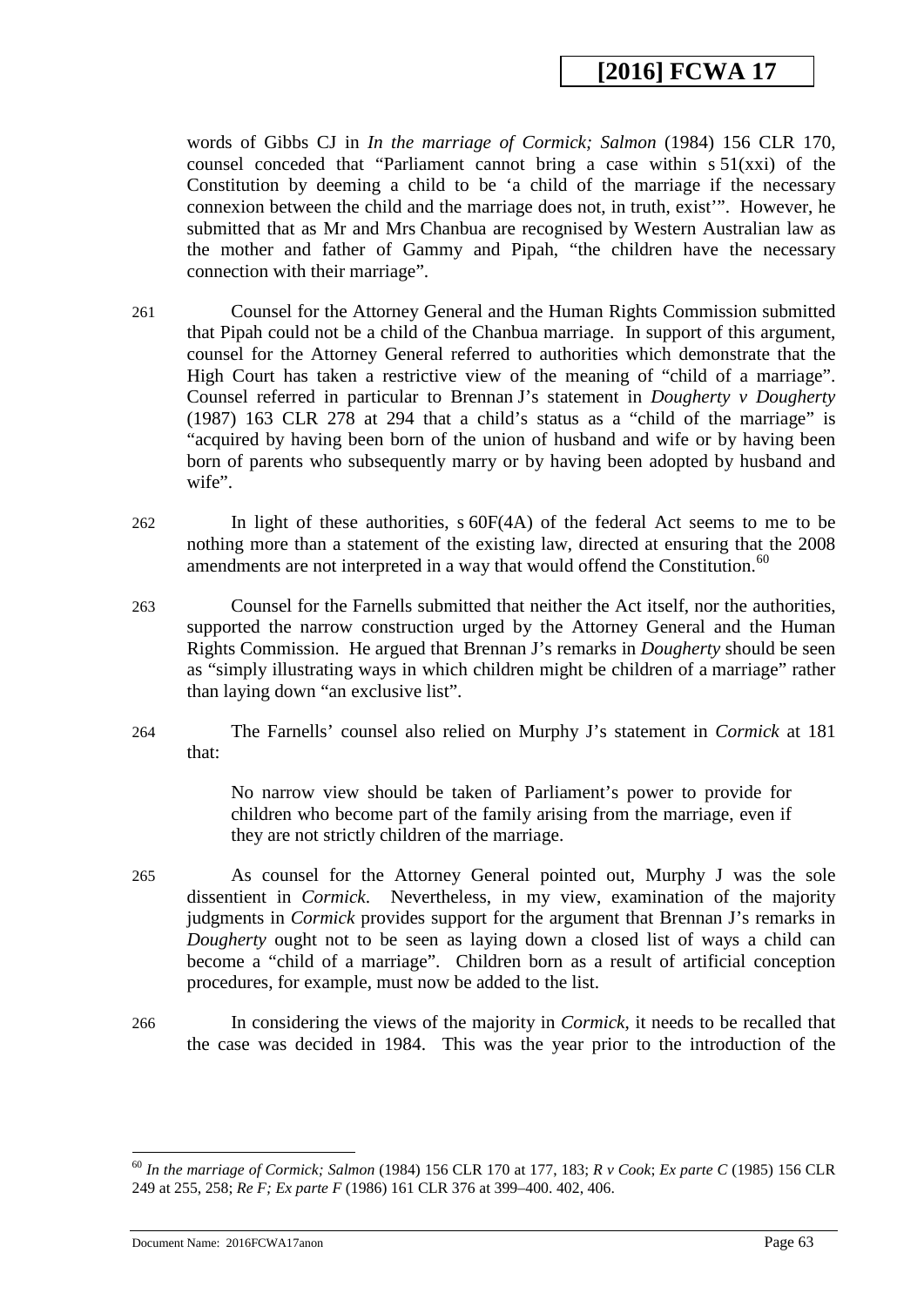Artificial Conception Act,<sup>[61](#page-63-0)</sup> and the year after the *Family Law Amendment Act 1983* (Cth) inserted s 5A into the federal Act, which provided:

## **5A. Certain children deemed to be children of mother's husband**

- (1) A child born to a woman as a result of the carrying out, during the period in which the woman was married to a man, of a medical procedure in relation to that woman, being a child who is not biologically the child of that man, shall, for the purposes of section 5, be deemed to be a child of that man if—
	- (a) the medical procedure was carried out with the consent of that man; or
	- (b) under an Act or under a law of a State or Territory the child is deemed to be the child of that man.
- …
- (3) In this section, 'medical procedure' means artificial insemination or the implantation of an embryo in the body of a woman.
- 267 Of all the judges in *Cormick*, only Murphy J noted this development, when he said:

Parliament has also grappled with some of the problems created by medical technology, in particular artificial insemination or the implantation of an embryo in the body of a woman. Children born as a result of these procedures are in certain cases deemed to be children of the woman's husband (s 5A of the Act), and thus children of the marriage.

- 268 In order to appreciate the ratio of *Cormick*, it is necessary to recall that the question was whether s  $5(1)(f)$  of the federal Act, as it stood at the time, was a valid exercise of Commonwealth legislative power with respect to marriage. Paragraph  $5(1)(f)$  provided that "a child of the marriage" included "a child ... who ... was at the relevant time, treated by the husband and wife as a child of their family, if, at the relevant time, the child was ordinarily a member of the household of the husband and wife". The child involved in *Cormick* was an ex-nuptial child who had been reared by her grandmother and her grandmother's husband (who was unrelated to the child).
- 269 The High Court found in *Cormick* that there was insufficient connection between "marriage" and the extension of the law made by  $s \frac{5(1)}{f}$ . In holding the provision to be invalid, Gibbs CJ (with whom Mason, Wilson, Deane and Dawson JJ agreed, and with whom Brennan J largely agreed) said at 175 et seq (footnotes omitted):

It is now well settled that "marriage" in s 51 (xxi) includes the relationship or institution of marriage and, since the protection and nurture of the

<span id="page-63-0"></span><sup>&</sup>lt;sup>61</sup> Most other states enacted similar legislation at around the same time. See Crisford J's discussion of this development in *W and C* [2009] FCWA 61, which I respectfully adopt, save for the second sentence of [30].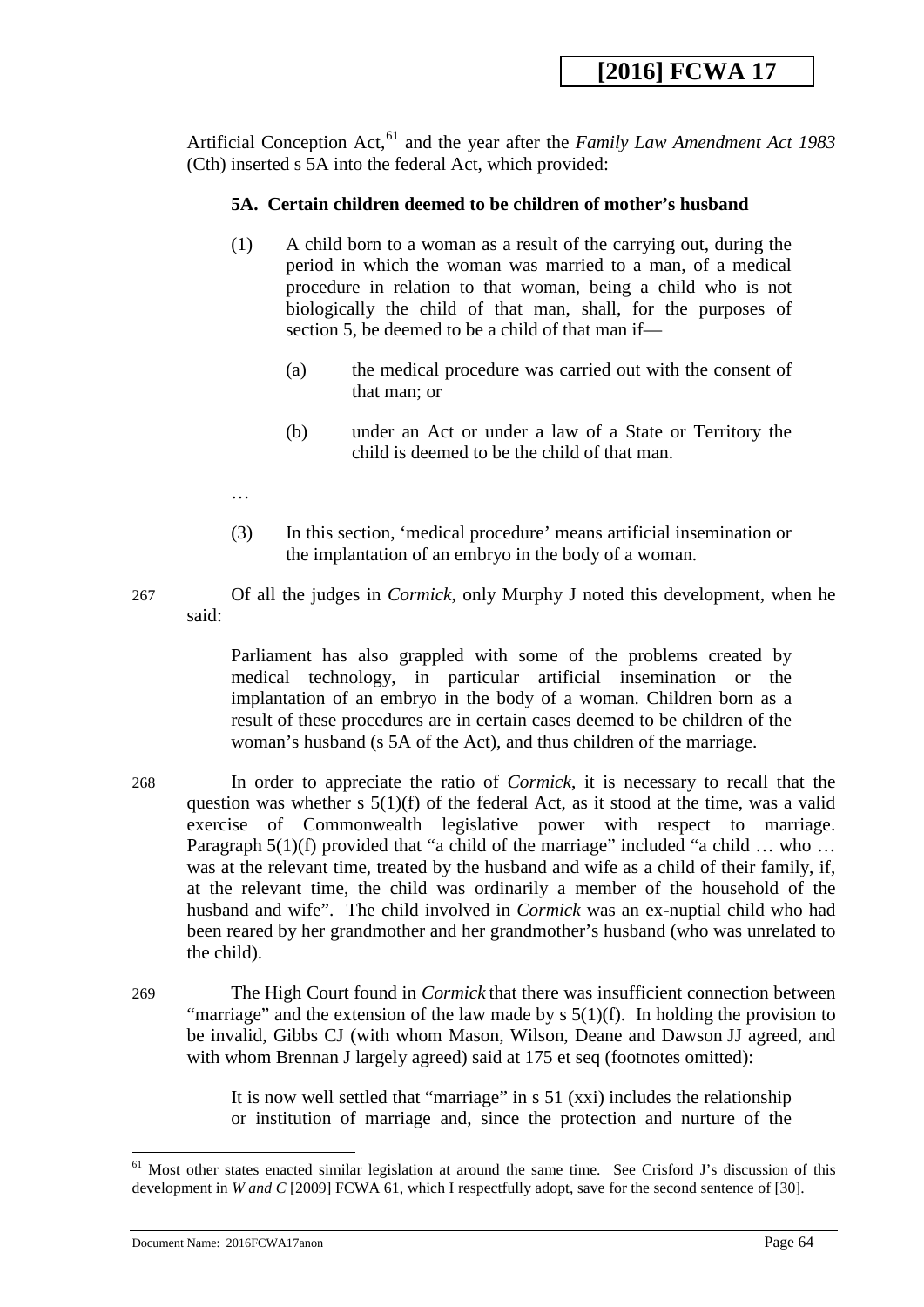children of the marriage is at the very heart of the relationship, that the power to make laws with respect to marriage enables the Parliament to define and enforce the rights of a party to the marriage with respect to the custody and guardianship of a child of the marriage. The rights and duties of the parties to a marriage, with respect to the children of the marriage, arise directly out of the marriage relationship, and a law defining, regulating or modifying the incidents of the marriage relationship is a law with respect to marriage. This is so, although the law defines the rights of the parties to the marriage to the custody and guardianship of a child of the marriage, not only as between themselves, or between them and the child, but also as against other persons. These principles have been fully discussed in the cases, particularly in *Dowal v Murray*; *Reg v Lambert; Ex parte Plummer*; *Vitzdamm-Jones v Vitzdamm-Jones*; and *Fountain v Alexander*.

...

Of course, a child may become a child of the marriage although not born as such. Legitimation and adoption, when the persons who adopt the child are married, are examples. The case of legitimation was dealt with in *Attorney-General (Vict) v The Commonwealth*. In the case of adoption, the child is taken and treated by the adopting parents as their own, and, if the adopting parents are married, becomes a child of the marriage in law and in fact, so that a law regulating the rights of the adopting parents to the custody or guardianship of an adopted child would be a law with respect to marriage. It is unnecessary to inquire whether the same result might follow, for example, in the case of a de facto adoption not effected by legally recognized means. It is not suggested that the terms of s 5(1)(f) are confined, or could properly be read down to apply, to such a case.

The Parliament cannot bring a case within  $s \frac{51}{x}$  by deeming a child to be a child of a marriage if the necessary connexion between the child and the marriage does not, in truth, exist. It would be a fundamental misconception of the operation of the Constitution to suppose that the Parliament itself could effectively declare that particular facts are sufficient to bring about the necessary connexion with a head of legislative power so as to justify an exercise of that power. It is for the courts, and not for the Parliament, to decide on the validity of legislation, and so it is for this Court to decide in the present case whether there is, in truth, a sufficient connexion between the institution of marriage and a law which treats as a child of the marriage a child who is not in fact the natural or adopted child of either party to the marriage, but who was, at a particular time, treated by the parties to the marriage as a member of their family and was, at that time, ordinarily a member of their household.

270 Although I accept that Gibbs CJ's observations should not be interpreted as if they were the text of a statute, they nevertheless provide a basis for considering that a law would exceed Commonwealth legislative power if it purported to deem a class of children to be children of a marriage in circumstances where their married parents (who are not the biological parents) not only did not intend to treat the children "as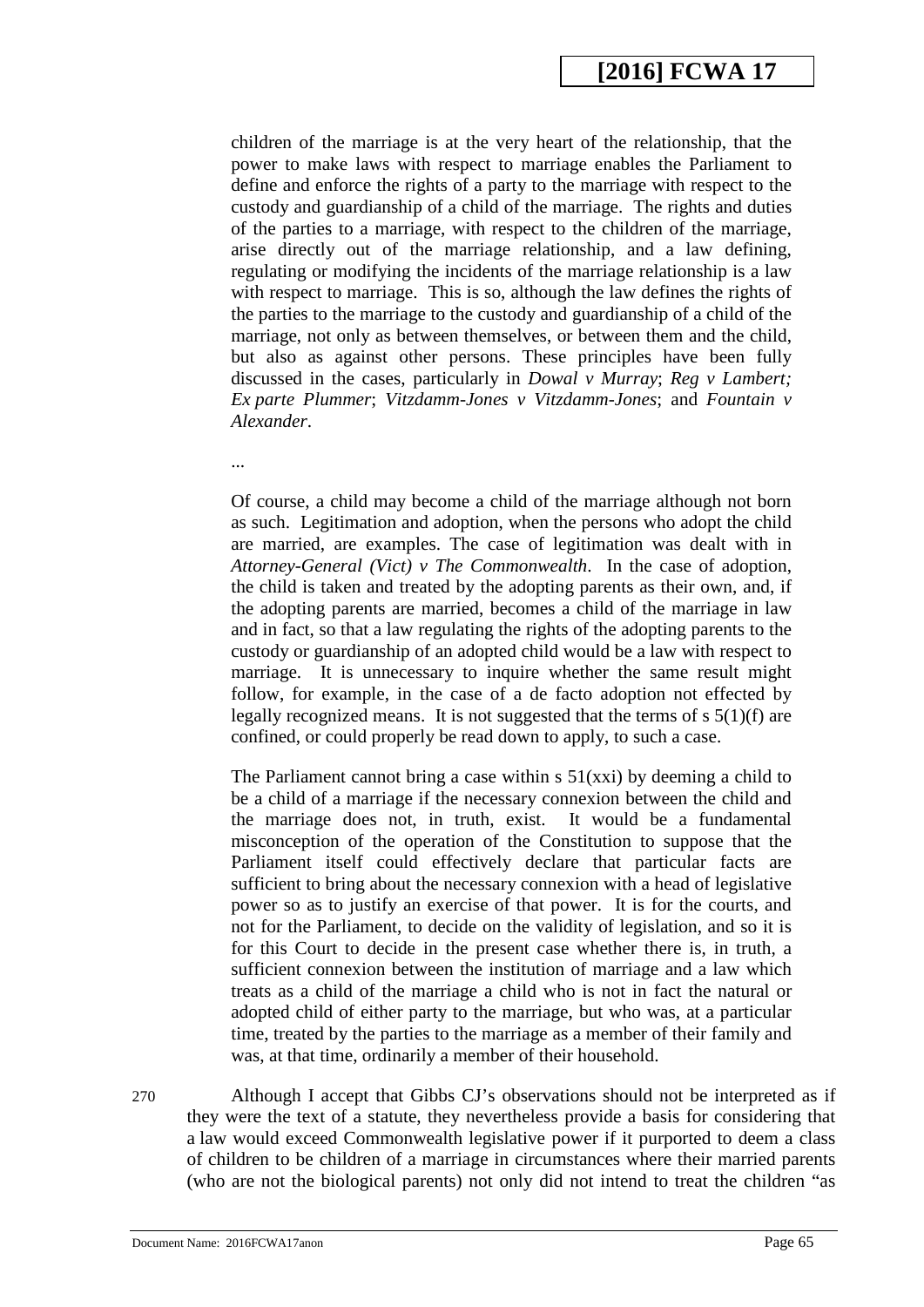their own" but instead had contracted to sell them to third parties. In my view, such a law would not be one "defining, regulating or modifying the incidents of the marriage relationship". Indeed, the prospect that Parliament could seek to treat such children as being children of the marriage of the relinquishing parents might seem to be the antithesis of a law with respect to marriage.

271 Brennan J said in *Cormick* that the power to legislate in respect of marriage "does not support a law which so regulates the incidents of marriage as to impair the essence of marriage ... nor does the power support a law regulating what is deemed to be, but what would not otherwise be, an incident of the marriage relationship". His Honour cited as authority for the first part of that proposition the judgment of Windeyer J in *Attorney-General (Vic) v The Commonwealth* (1962) 107 CLR 529 (the 1962 Marriage Act case). Windeyer J's observations at 580 are illuminating in considering the validity of  $s$  60F(1)(b) if it were to be interpreted in the way proposed by the Farnells:

> But, large though they are, the elements of capacity, consent and celebration, which constitute so much of the marriage law in its primary sense, do not, I think, exhaust the subject of the Commonwealth power. Commonwealth law can, in my opinion, extend at least to the personal relationships that are the consequences of marriage—cohabitation, conjugal society, all that is meant by consortium, the mutual society, help and comfort that the one ought to have of the other. These are of the very nature of marriage. So far as they can be regulated by law without impairing the essence of marriage, laws about them would, I consider, properly be called laws with respect to marriage ... And, I am inclined to think, the Commonwealth power would extend to matters concerning the support and care of children, duties that are commonly considered to be inherent in the institution of matrimony. The procreation and upbringing of children is set down in the Prayer Book first among the causes for which matrimony was ordained. If an authority of a different kind be preferred, Voltaire's *Dictionnaire Philosophique* (1764), in the article on canon law, said: *Le mariage dans l'ordre civil est une union légitime de l'homme et de la femme, pour avoir des enfans, pour les élever, et pour leur assurer les droits des proprietés, sous l'autorité de la loi*. And *Puffendorf* said that "the natural and regular end of marriage is the obtaining of children whom we may, with certainty, call our own": *Law of Nature & Nations* vi, I, 15.<sup>[62](#page-66-0)</sup>

272 The exchange between Murphy J and Dawson J in arguendo in *Cormick* at 171 is also illuminating. Dawson J suggested to Murphy J that the reason that adopted children could be treated as a "child of a marriage" was because "they are placed by State law into the position of children of the marriage". In my view, the position of

<sup>&</sup>lt;sup>62</sup> Dawson J took issue with this approach in *V v V* (1985) 156 CLR 228 at 237, when he said: "It is sometimes said that the protection and nurture of the children of a marriage is at the very heart of the relationship … If I may say so with respect, such a statement contains more rhetoric than meaning. The protection and nurture of children is basically a function of parenthood rather than marriage and, in any event, covers a much broader field than marriage. Whilst the marriage relationship and the regulation of that relationship may have an undeniable bearing upon the welfare of children of the marriage, the subject of children's welfare is different from the subject of marriage".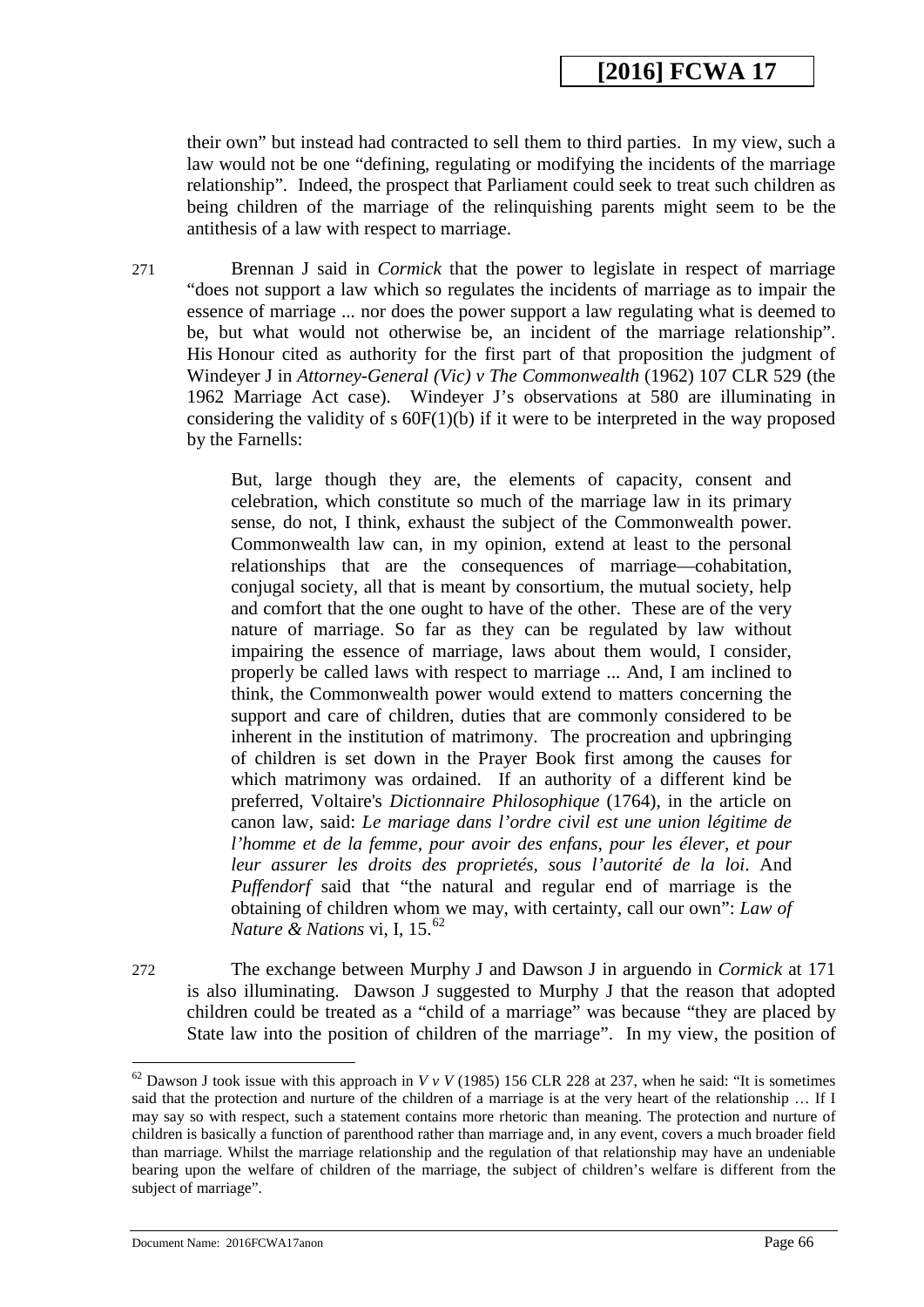children born as a result of artificial conception procedures and surrogacy arrangements is analogous, since these procedures are regulated by state law. The laws dealing with these children, like the adoption laws, confer a legal status on the relevant adults that they would otherwise lack.

- 273 In my view, the constitutional question that potentially arises here is whether the relationship between a birth mother and her husband on the one hand, and the children who were the product of a surrogacy arrangement on the other, is such an incident of the marriage of the husband and wife as to be the subject of a valid law supported by the marriage power. If it were necessary to do so, I consider that the question should be answered in the negative.
- 274 Even Murphy J's formulation of the test in *Cormick* would seem to lead to the same answer. His Honour said at 181:

The legislative provision is presumed to be valid, and that presumption should not be displaced except by the clearest demonstration that there is no rational connexion between the challenged law and the legislative power.

275 Even starting with the presumption of validity to which his Honour referred, I can see no rational connection between the Chanbua marriage and a law purporting to regulate rights and responsibilities in relation to a child who would never have been born were it not for the fact that there was an agreement for her to be sold to strangers. In arriving at this conclusion, I have not overlooked what was said in *V v V* (1985) 156 CLR 228 at 232 concerning the ability of the Commonwealth to make a law providing for "the adjudication of conflicting claims by a party to a marriage and a stranger to the custody of or access to a child of the marriage". But as Dawson J said in *V v V*  at 237, when qualifying his earlier agreement with Gibbs CJ's judgment in *Cormick:*

> Custody, even of a child of a marriage, extends beyond marriage as a subject-matter and a law may be a law with respect to custody without being a law with respect to marriage.

276 Although I acknowledge that Dawson J was in dissent in *V v V*, his Honour cited *R v Lambert; Ex parte Plummer* (1980) 146 CLR 447 at 457 as authority for this proposition. In that case, Gibbs J (with whom Barwick CJ agreed) said (footnotes omitted):

> I adhere to the view that I expressed in *Reg v Demack; Ex parte Plummer*, that an enactment is not a law with respect to marriage simply because it has some operation with respect to the custody of a child of the marriage, or, I would add, with respect to married persons. In some circumstances – as the learned Solicitor-General for the Commonwealth rightly acknowledged – the connexion between the operation of the law and the relationship of marriage may be so tenuous that such a law cannot be said to be a law with respect to marriage…

> <span id="page-66-0"></span>The question whether a law is one with respect to marriage is one of degree. The answer to it depends on the closeness of the connexion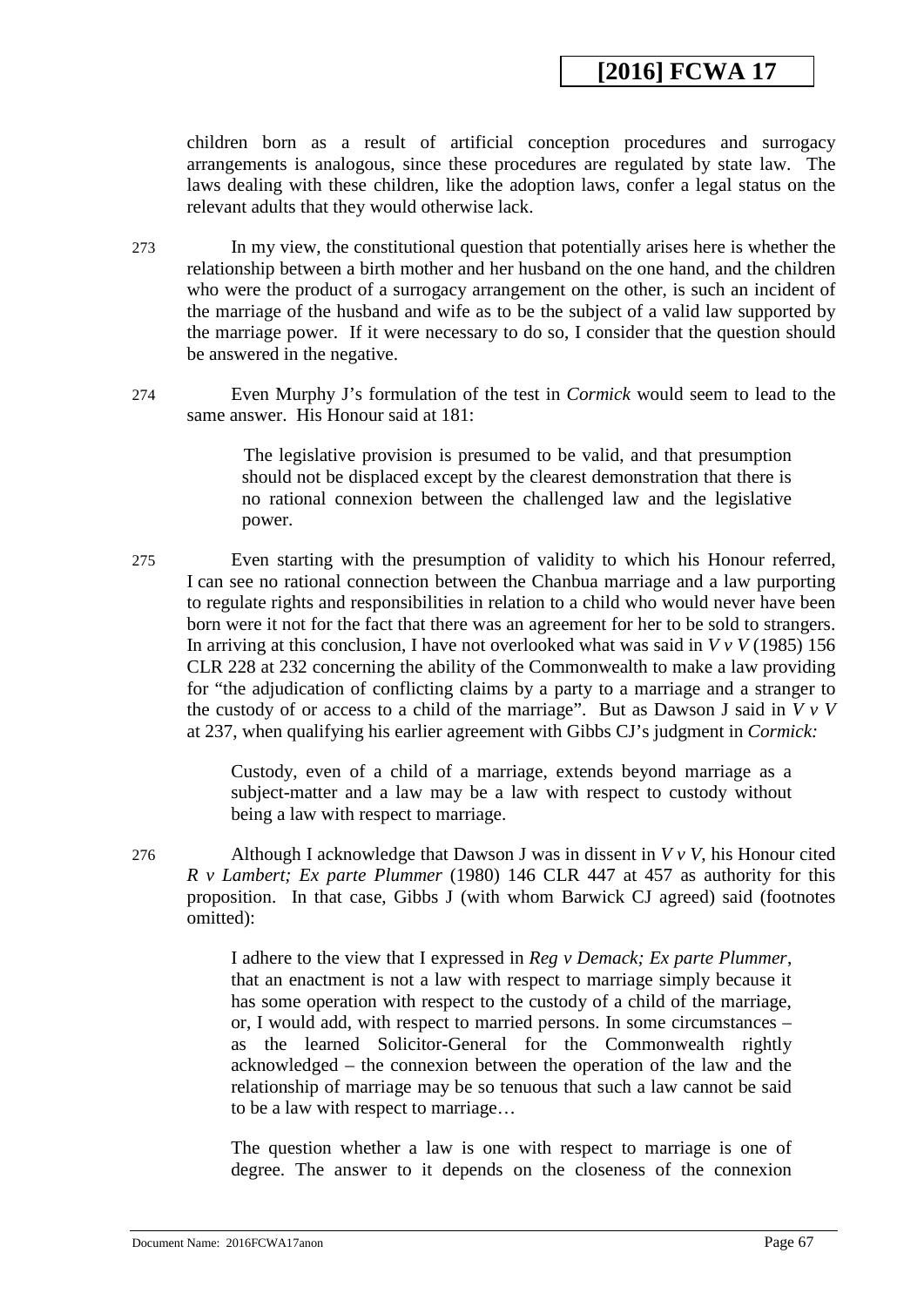between the law and the marriage relationship. Sometimes – as in the present case – it is helpful to consider what sort of rights and duties flow from the relationship of marriage in the ordinary understanding of reasonable men. That is not to say that the Parliament cannot create new rights and duties of a kind not previously envisaged. But there comes a time when it is inaccurate to describe rights and duties, although created in respect of a child of a marriage, as rights and duties arising out of the marriage relationship...

277 In the same case, Aickin J said at 474:

It is necessary to bear constantly in mind that the legislative power is one to make laws with respect to marriage and not one to make laws with respect to the children of marriages. Some laws which affect children of marriages have been held to be laws with respect to marriage but many laws which affect children (including children of marriages) cannot be so classified. It remains the fact that most children are children of a marriage and there are many laws which deal exclusively with children generally. An obvious example is provided by State laws dealing with compulsory education of children. They do not differentiate between the children of a marriage and other children. Notwithstanding that they are concerned with the welfare and development of children and impose duties on parents in their relation to their children, they do not touch the marriage relationship at all. $63$ 

- 278 These authorities suggest to me that s  $60F(1)(b)$  would be beyond the power of the Commonwealth if it were interpreted in the way the Farnells propose. If it were necessary to do so to dispose of the dispute, I would be obliged by s 15A of the Acts Interpretation Act to construe the provision so as to exclude children such as Pipah from its operation.
- 279 Ultimately, however, for reasons that follow, I consider that s 60F(1)(b) does not apply to **any** children born as a result of an artificial conception procedure, including children born as a result of a surrogacy arrangement. The constitutional issue therefore does not arise.

### **The proper construction of the federal statutory scheme**

280 Two questions arise in working out how ss 60F(1), 60H(1) and 60HB are to be interpreted individually, and how they fit together as a whole. The first is whether a child born as a result of a surrogacy arrangement who does not meet the description of "child of a marriage" for the purposes of s  $60F(1)(c)$  can nevertheless be a "child of a marriage" for the purposes of s 60F(1)(b). The second arises from the fact that **both** s 60H and s 60HB theoretically could apply to surrogacy, since surrogacy typically involves an artificial conception procedure. This gives rise to the question of whether s 60H might apply to a child born as a result of a surrogacy arrangement even if an order transferring parentage from the birth parents has not been made under a prescribed law as contemplated by s 60HB.

<u>.</u>

<span id="page-67-0"></span> $63$  To like effect, see Wilson J's judgment in  $VvV$ .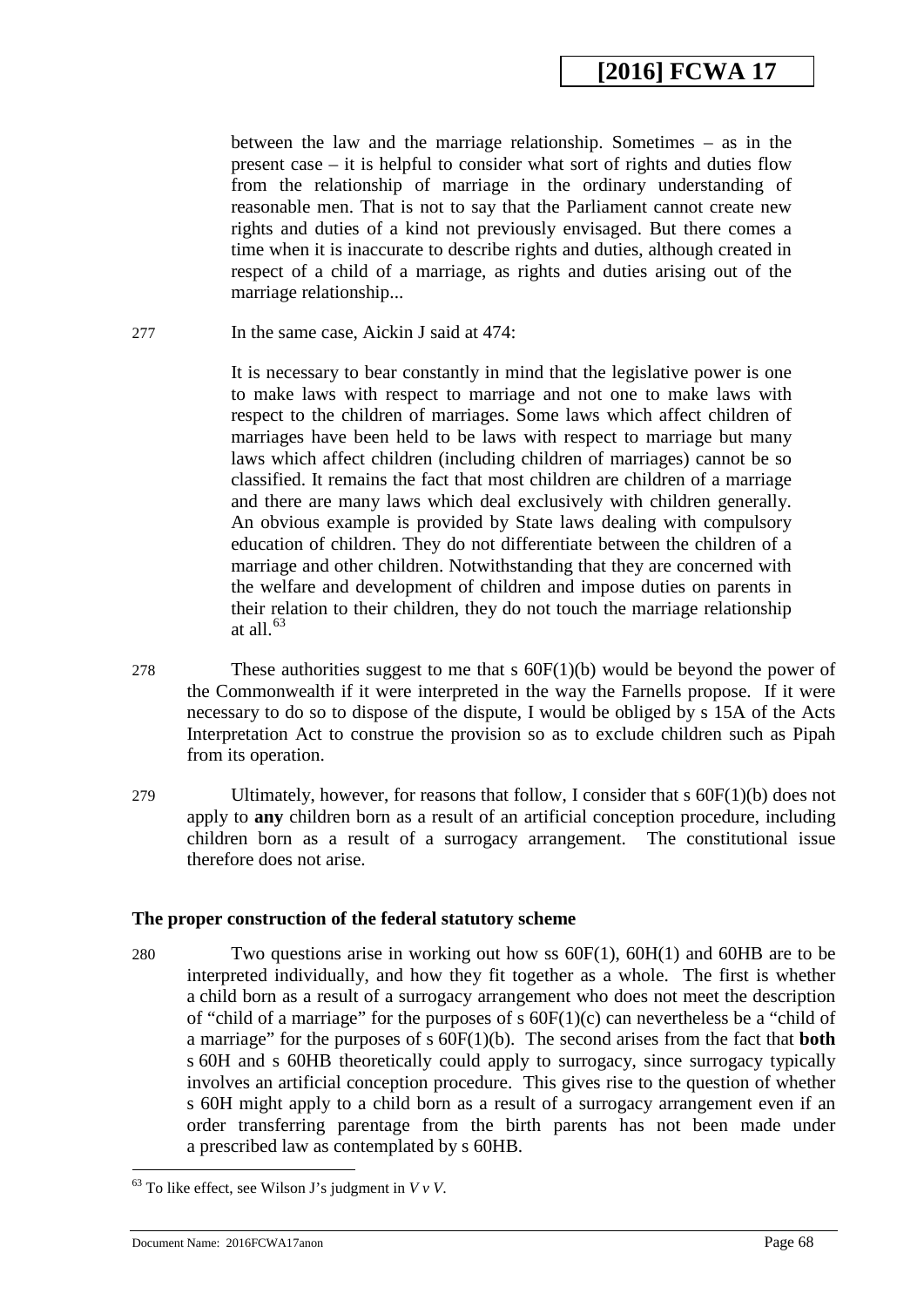281 While the answer to these questions could potentially be divined from the text of each individual provision, the syntactical presumptions that are often used in statutory construction will provide guidance in understanding the connection between them. I propose to discuss the possible application of three of these presumptions, although I recognise that they are no more than aids to understanding and "can be readily discarded if there is any suggestion that a different meaning is intended".  $64$ 

### *Generalia specialibus non derogant*

282 Counsel for the Attorney General submitted that the *generalia specialibus non derogant* presumption would answer both of the questions I have posed. The effect of this presumption is that specific provisions in a statute prevail over general ones to the extent of any conflict.<sup>[65](#page-68-1)</sup>

- 283 The Attorney General's submission can be reframed in this way:
	- If a child born of a surrogacy arrangement cannot be treated as a "child of a marriage" by reliance on s 60HB, the child cannot become a "child of a marriage" by reliance on  $s$  60H(1), since the former provision is specifically directed at surrogacy, whereas the latter is a more general provision.
	- If a child born of a surrogacy arrangement cannot be treated as a "child of a marriage" by reliance on s  $60F(1)(c)$ , the child cannot become a "child of a marriage" by reliance on s  $60F(1)(b)$ , since the former provision is specifically directed at artificial conception procedures and surrogacy, whereas the latter is a more general provision.
- 284 While I accept that s 60H(1) deals with the status of children born as a result of artificial conception procedures, and s 60HB deals with the status of children in a narrower class, I am not convinced that there is any conflict between those provisions. Nor does there appear to be conflict between s  $60F(1)(b)$  and s  $60F(1)(c)$ , since s 60F(1) merely provides for three categories of children to come within the meaning of the term "child of a marriage". On their face, none of the provisions seeks to limit the operation of the others, and none is dependent upon the others. As there is no conflict, there is no place for the application of the *generalia specialibus non derogant* rule. That, however, is not the end of the matter.

## *Expressio unius est exclusio alterius*

285 There is a different presumption which, if applied, would exclude the possibility that a child born as a result of an artificial conception procedure, but who does not satisfy the requirements of s  $60F(1)(c)$ , might nevertheless be a "child of a marriage" by reliance on s 60F(1)(b). This maxim, *expressio unius est exclusio alterius*, [66](#page-69-0) may also be useful in deciding whether s 60H can apply to a child born as a result of a surrogacy arrangement even if an order transferring parentage has not been made as contemplated by s 60HB.

<sup>&</sup>lt;sup>64</sup> Dennis Pearce & Robert Geddes, Statutory Interpretation in Australia (Lexis Nexis Butterworths, 8<sup>th</sup> ed, 2014) 169.<br><sup>65</sup> *Goodwin v Phillips* (1908) 7 CLR 1 at 14.<br><sup>66</sup> Translates roughly as "the express mention of one thing excludes all others". -

<span id="page-68-0"></span>

<span id="page-68-1"></span>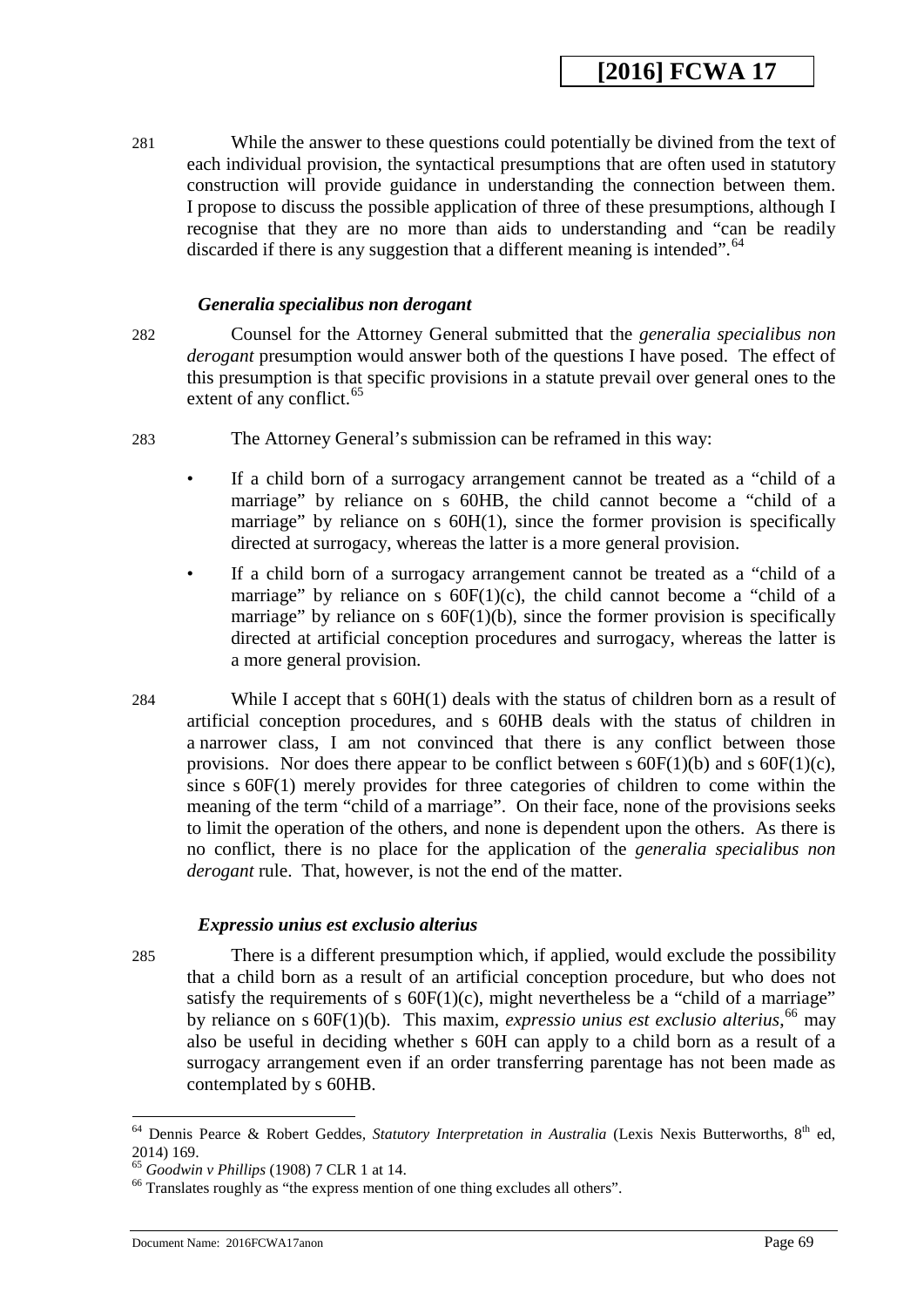286 In considering this maxim, I am mindful of what the High Court said in *Houssein v Under Secretary, Department of Industrial Relations and Technology (NSW)* (1982) 148 CLR 88 at 94:

> The maxim expressio unius ... must always be applied with care, for it is not of universal application and applies only when the intention it expresses is discoverable upon the face of the instrument ... It is "a valuable servant, but a dangerous master"...

- 287 As I understand its effect in statutory construction, the maxim means that when one or more things of a particular class are expressly mentioned in a statute, others of the same class are taken to be excluded. Caution must be exercised, however, because it may simply be that there is an overlap between the component parts of the statute – in this case, an overlap in the paragraphs of s 60F(1) itself and an overlap between s 60H(1) and s 60HB.
- 288 The authorities state that application of the *expressio unius* maxim is largely a matter of impression. Factors to be taken into account in forming that impression include:
	- the precision in the drafting;
	- the similarity of the subject matter in the provisions being considered; and
	- the extent to which the Act has been amended, since extensive alteration of the statute increases the risk of provisions being inconsistent unintentionally.<sup>[67](#page-69-1)</sup>
- 289 Careful study of this often amended, and precisely drafted, statute has led me to form the clear impression that Parliament must have intended that a child born as a result of an artificial conception procedure who does not come within the carefully defined provisions of either s 60H(1) or s 60HB would not be treated as a "child of a marriage" within the meaning of s  $60F(1)(b)$ . This impression is strongly reinforced by reflection on the confined construction historically given by the High Court to the term "child of a marriage".
- 290 Furthermore, s 60H(1) and s 60HB display clear public policy considerations. In s 60H, there is recognition of the importance of consent in artificial conception procedures; and in s 60HB, there is recognition of the importance of courts overseeing the transfer of parentage in surrogacy arrangements. It is improbable that Parliament would have laid down these strict requirements as a gateway to  $s$  60 $F(1)(c)$ , but then left the gate to s  $60F(1)(b)$  wide open.

## *Expressum facit cessare tacitum*

291 There is a third maxim which also has potential application. This maxim, *expressum facit cessare tacitum*, [68](#page-70-0) is sometimes equated with the *expressio unius*  maxim, but I consider it may have separate application here.

<span id="page-69-1"></span><span id="page-69-0"></span><sup>&</sup>lt;sup>67</sup> Dennis Pearce & Robert Geddes, *Statutory Interpretation in Australia* (Lexis Nexis Butterworths, 8<sup>th</sup> ed, 2014) 179.<br><sup>68</sup> Translates roughly as "what is expressed makes what is implied silent".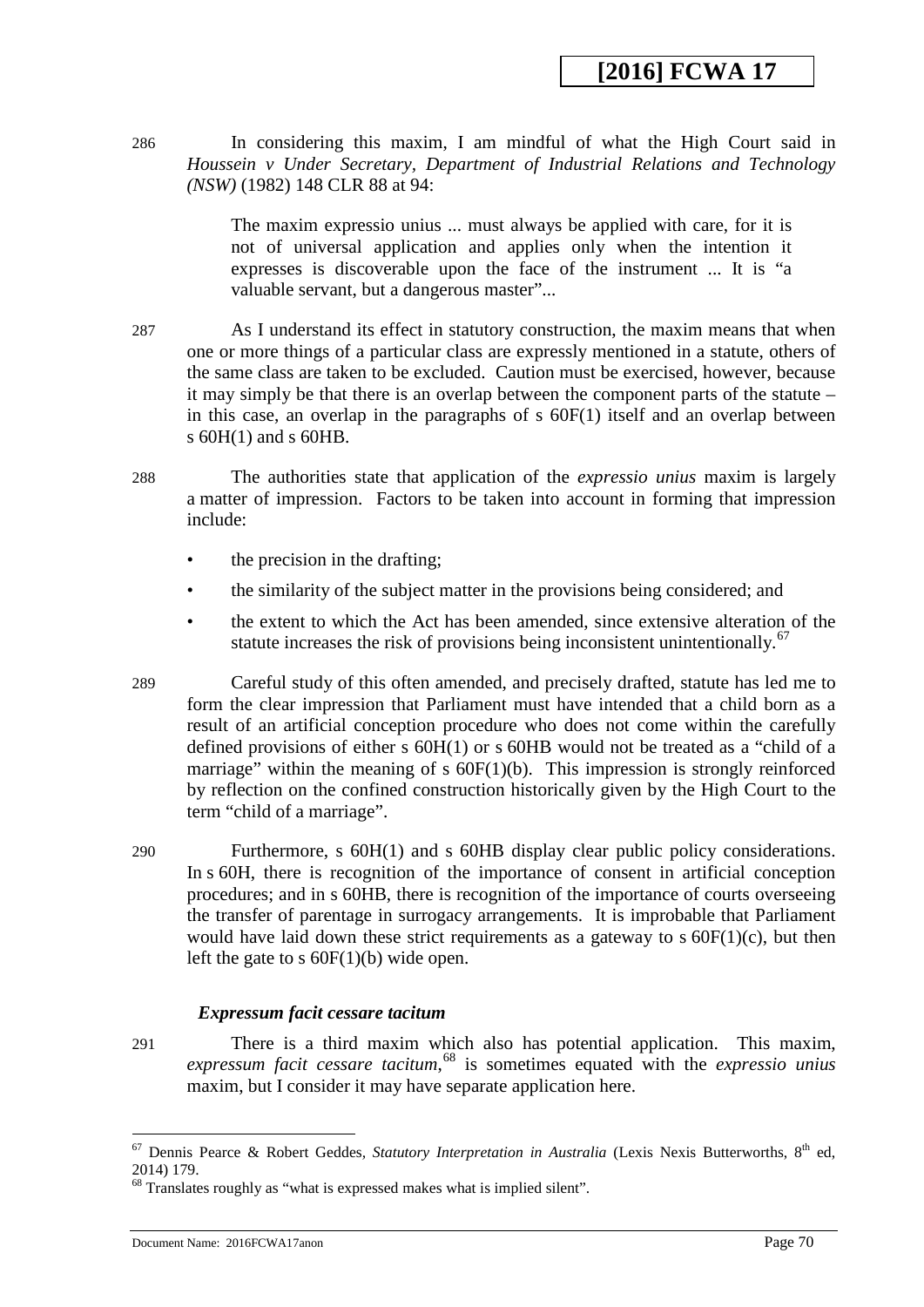292 In *Anthony Hordern & Sons Ltd v Amalgamated Clothing and Allied Trades Union of Australia* (1932) 47 CLR 1 at 7, Gavan Duffy CJ and Dixon J said:

> When the Legislature explicitly gives a power by a particular provision which prescribes the mode in which it shall be exercised and the conditions and restrictions which must be observed, it excludes the operation of general expressions in the same instrument which might otherwise have been relied upon for the same power.<sup>[69](#page-70-1)</sup>

293 In *R v Wallis* (1949) 78 CLR 529 at 550, Dixon J said:

But upon some matters the Act does speak with more particularity. If it confers a specific power with respect to a limited subject or specifies a manner of dealing with it or otherwise provides what the duty or authority of the arbitrator shall be, then upon ordinary principles of interpretation the provision in which that is done should be treated as the source of his authority over the matter, notwithstanding that otherwise the same or a wider power over the same matter might have been implied in or covered by the general authority given by s 38. This accords with the general principles of interpretation embodied in the maxim *expressum facit cessare tacitum* and in the proposition that an enactment in affirmative words appointing a course to be followed usually may be understood as importing a negative, namely, that the same matter is not to be done according to some other course.

- 294 French CJ has explained that the *expressum facit cessare tacitum* maxim "must be applied subject to the particular text, context and purpose of the statute to be construed".<sup>[70](#page-71-0)</sup> In looking for the "purpose" of ss  $60H(1)$  and  $60HB$ , it is clear that the Commonwealth Parliament made a conscious decision to achieve harmony with state laws in the area of artificial conception procedures generally, and surrogacy arrangements in particular. In my view, had Parliament intended that s 60F(1)(b) be read to water down the effect of these harmonising provisions, it would have said so.
- 295 By the same reasoning, I accept the Attorney General's submission that s 60H(1) should be interpreted to exclude surrogacy arrangements from its ambit. This conclusion is reinforced by the way in which s 60H was redrawn in 2008. The substituted provision introduced a new expression, describing the husband or partner of the birth mother as "the other intended parent". I accept the Attorney General's submission that:

In surrogacy situations, the partner of the surrogate mother is not "the other intended parent" and the provisions of section 60H are clearly not intended to apply (and are not easy to read in relation to) a surrogacy situation.

296 I recognise that the expression "intended parent" is only used in s 60H(1) as a shorthand expression of convenience, but in my view it provides a clear indication

<sup>-</sup>

<span id="page-70-1"></span><span id="page-70-0"></span><sup>69</sup> See also McTiernan J to like effect at 20. <sup>70</sup> *Plaintiff M70/2011* (2011) 244 CLR 144 at 117.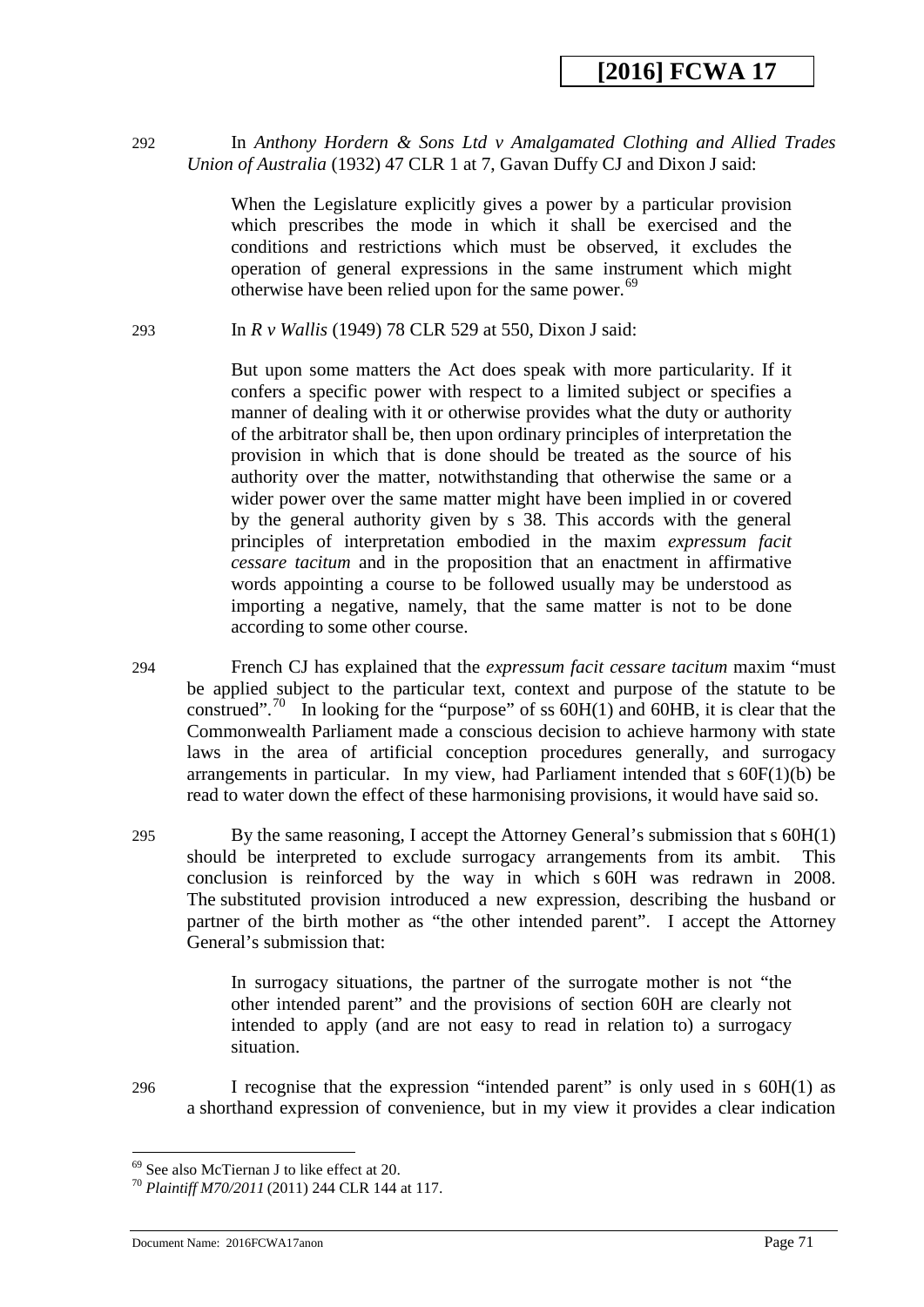that the section is directed at conventional artificial conception arrangements, where the birth mother and her partner intend to be responsible for the nurture and support of the resulting child.<sup>[71](#page-71-1)</sup>

### *Parliament's intention revealed in the debate on the 2008 amendments*

297 Examination of Hansard reveals that the question of whether the words "intended parent" should be used at all in the substituted s 60H(1) was a matter of real controversy.

- 298 During the debate, the Opposition in the Senate moved to amend the proposed s 60H(1) with a view to replacing the words "the child is the child of the woman and of the other intended parent" with the words "the child is the child of the woman and of her husband" (in the case of a married couple) and "the child is the child of the woman, and is deemed to be the child of the other person in the relationship" (in the case of a de facto couple).<sup>[72](#page-71-2)</sup>
- 299 The record of the debate in the Senate is instructive in revealing that Parliament did not intend for s 60H to apply to children born as a result of a surrogacy arrangement.
- 300 In rejecting the amendment proposed by the Opposition, Senator Ludwig said:

I know that children will regard them as parents, not as 'deemed heterosexual or same-sex de facto parents' ... it is a simple statement about whether these people are parents. What the opposition is proposing with this amendment is to remove the word 'parent' from a section that confers parental rights and responsibilities...<sup>[73](#page-72-0)</sup>

- 301 It is obvious that the Parliament would not have intended to confer parental rights on a birth mother in a surrogacy arrangement when the entire purpose of such an arrangement is for the birth mother to deliver the child into the care of others, and thereafter exercise none of the rights, and bear none of the responsibilities, of a parent.
- 302 It is important also to observe that s 60HB was not in the Bill when it was first introduced into the Parliament. It only found its way in during the Committee stage in the Senate. Significantly, the second part of the definition of "child" also found its way into the Bill at the same time. The Explanatory Memorandum therefore did not deal with the purpose of s 60HB, and the way it was intended to fit into the architecture of the Act.
- 303 Although there were only a few references to s 60HB in the debate after it was introduced in the Senate, on my reading of Hansard it was seen as a standalone provision dealing with surrogacy, since the substituted s 60H was clearly understood

Document Name: 2016FCWA17anon Page 72

<span id="page-71-1"></span><span id="page-71-0"></span> $71$  This conclusion is in accordance with the submission of the Human Rights Commission that when the provision equivalent to s 60H was first introduced into the federal Act in 1983, it was not intended to cover children born through a surrogacy arrangement, and that Parliament's intention has not changed in relation to the subsequent iterations of that provision, which ultimately became s 60H in 1995.<br><sup>72</sup> Commonwealth, *Parliamentary Debates*, Senate, 16 October 2008, 6257 (George Brandis). -

<span id="page-71-2"></span><sup>&</sup>lt;sup>73</sup> Commonwealth, *Parliamentary Debates*, Senate, 16 October 2008, 6262 (Joseph Ludwig).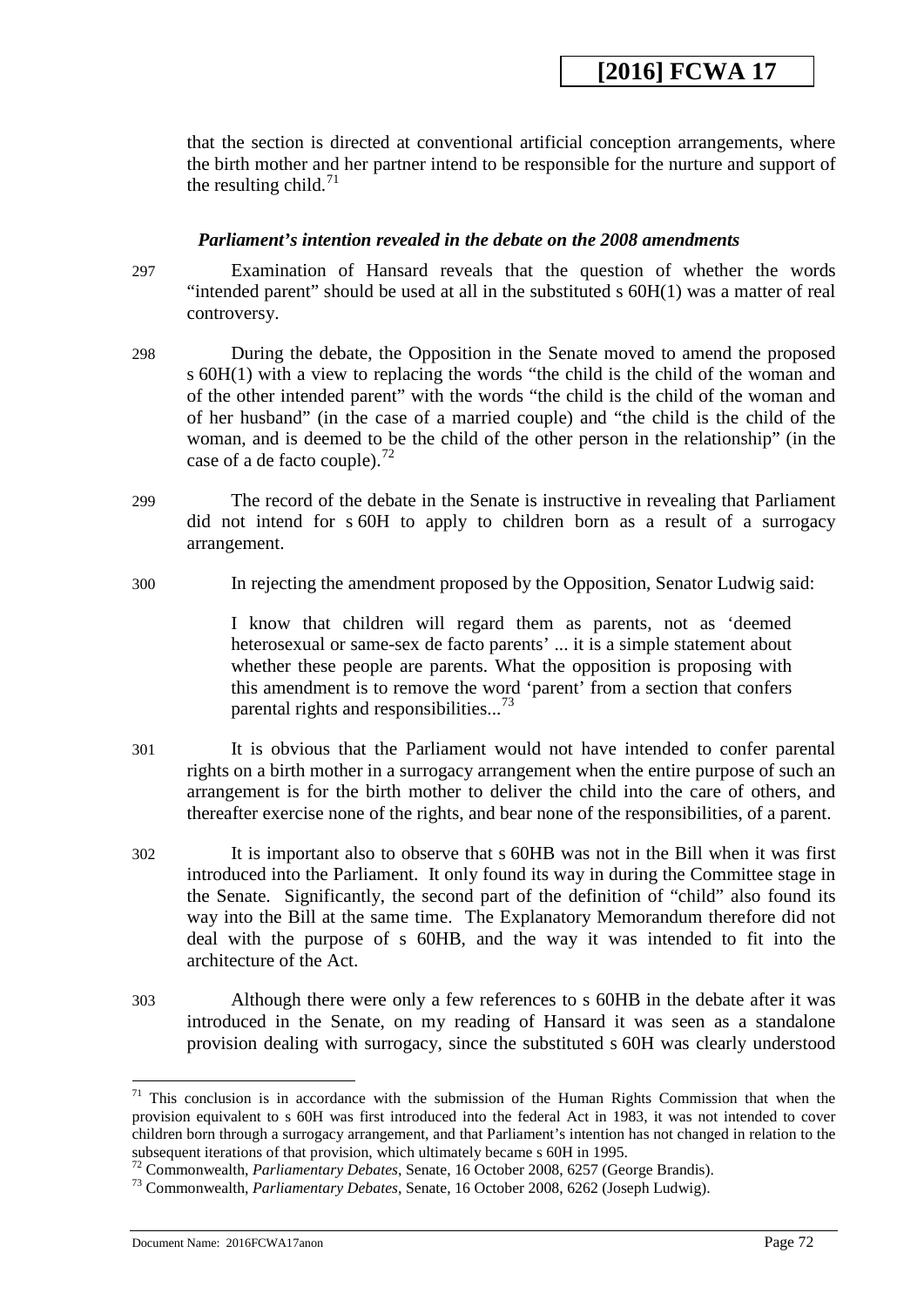to be directed specifically at children who would remain in the care of the birth mother. I refer in particular to the remarks of Senators Barnett, Boswell, Brandis, Hanson-Young and Pratt.<sup>74</sup> See also the contemporaneous report of the Standing Committee on Legal and Constitutional Affairs, the tenor of which was that reform in the area of surrogacy would initially need to be undertaken by the states.<sup>[75](#page-72-1)</sup>

304 Senator Ludwig, speaking in support of s 60HB, said that the proposed new section recognised

> the reality that courts can and do transfer legal parentage as a result of a surrogacy arrangement—and it will be difficult to deny that this happens. Failure to recognise these orders would perpetuate inappropriate inconsistencies between state and federal laws and continue confusion and discriminatory treatment for families.<sup>[76](#page-72-2)</sup>

- 305 If s 60H standing alone was thought to have been sufficient to deal with children born as a result of surrogacy arrangements, there would have been no "confusion and discriminatory treatment for families" in the Bill in its original form.
- 306 Senator Ludwig, having gone on to discuss the proposed changes to s 60H, which expressly dealt with artificial conception procedures, then said (emphasis added):

**Turning to** the issue of children born under surrogacy arrangements, new section 60HB is proposed to deal with children born under surrogacy arrangements regulated by state and territory  $laws.<sup>77</sup>$  $laws.<sup>77</sup>$  $laws.<sup>77</sup>$ 

307 Senator Ludwig's choice of words carries the implication that the "issue of children born under surrogacy arrangements" was unrelated to the topic he had just finished discussing, namely children born as a result of artificial conception procedures. In any event, the Honourable Senator then went on to say (emphasis added):

> Where a surrogacy arrangement is involved, opposite-sex married or de facto couples and female or male same-sex de facto couples will be recognised as the parents of a child **if there is a state or territory court order transferring parentage to them**. [78](#page-73-1)

308 Hansard provides no support for the proposition that Parliament countenanced the possibility that a man and a woman who commissioned the birth of a child, whether in Australia or overseas, would be afforded the status of a parent of that child without a court order made under state surrogacy laws. It is equally untenable to

<span id="page-72-0"></span><sup>74</sup> Commonwealth, *Parliamentary Debates*, Senate, 14 October 2008, 47 (Guy Barnett); Commonwealth, *Parliamentary Debates*, Senate, 16 October 2008, 6242 (Ronald Boswell), 6245–6247 (Louise Pratt), 6247 (Joseph Ludwig), 6259 (George Brandis), 6260–6261 (George Brandis), 6264 (Sarah Hanson-Young), 6264–5 (George Brandis).

<sup>75</sup> Standing Committee on Legal and Constitutional Affairs, Senate, *Family Law Amendment (De Facto* 

<span id="page-72-1"></span><sup>&</sup>lt;sup>76</sup> Commonwealth, *Parliamentary Debates*, Senate, 16 October 2008, 6247 (Joseph Ludwig).<br><sup>77</sup> Commonwealth, *Parliamentary Debates*, Senate, 16 October 2008, 6256 (Joseph Ludwig).<br><sup>78</sup> Commonwealth, *Parliamentary Debat* 

<span id="page-72-2"></span>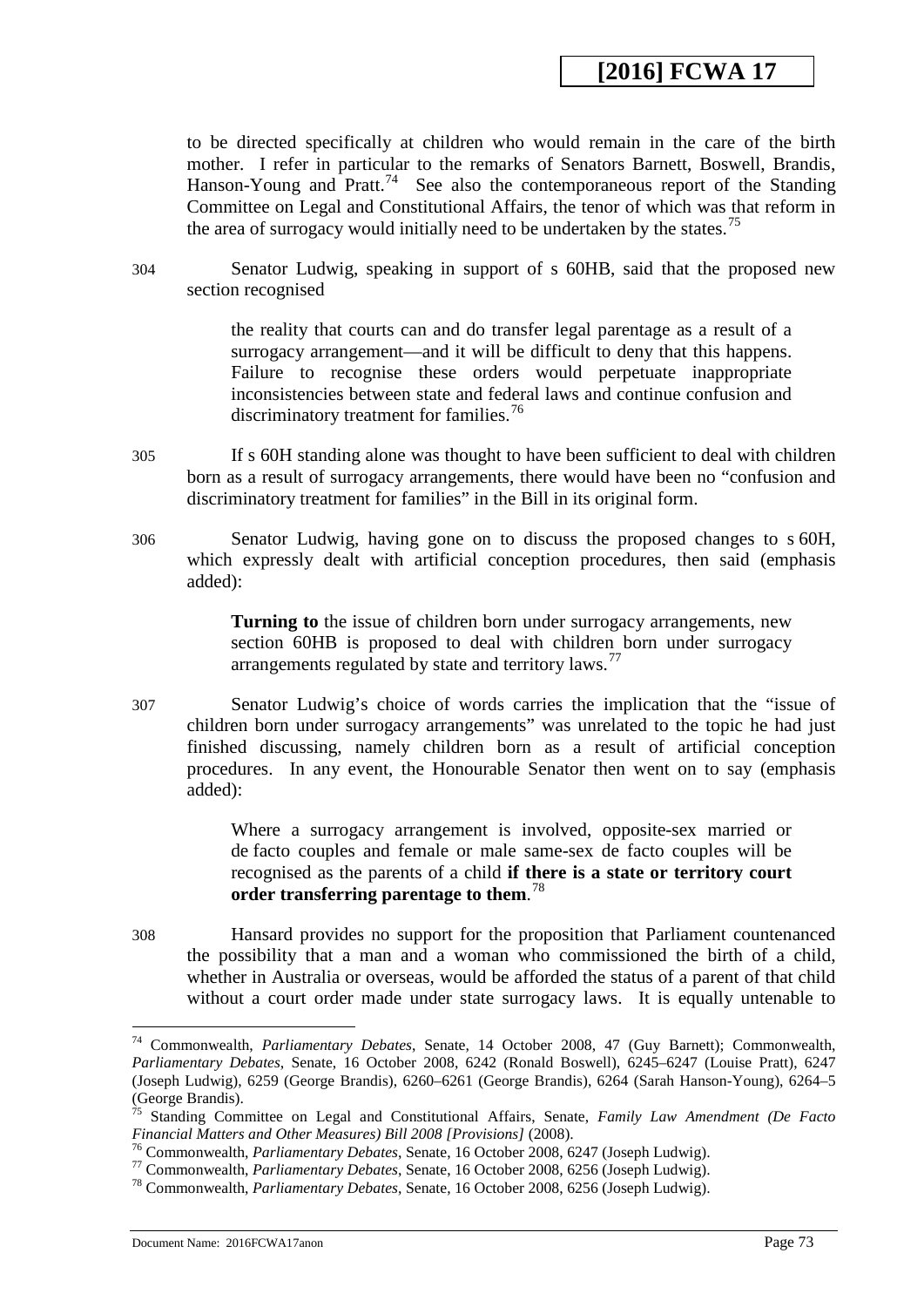suggest that Parliament, in referring to "intended parent" in s 60H(1), had in mind the husband or partner of a woman who had agreed to be a surrogate mother.

### **Conclusion – Pipah is not a "child of a marriage" and the State law applies**

309 For these reasons, I conclude that s 60H(1) has no application to children born as a result of a surrogacy arrangement, and that s 60F(1)(b) similarly has no application. Pipah is therefore not a "child of a marriage", and the State Act applies.

## **Part 6: Jurisdictional and procedural issues**

310 Having determined that the State Act applies, there are some jurisdictional and procedural matters that require consideration.

#### **Does the court have jurisdiction?**

311 The jurisdiction of the FCWA to determine the dispute is found in s 36 of the State Act. It is not contentious that I have jurisdiction to determine all the issues, since the Farnells are resident in Western Australia and Pipah is present in the State.

#### **Do the parties have standing?**

- 312 By operation of ss 88 and 185 of the State Act, proceedings for parenting orders, or other proceedings in relation to a child, may be brought by, inter alia, the child's parents, or a person concerned with the child's care, welfare or development.
- 313 Mrs Chanbua has standing to bring her application, as it is not in dispute that she is Pipah's parent. The Farnells also have standing, even if they are not legally Pipah's "parents", as they are concerned with her care, welfare and development. DCP has standing for reasons I will later explain.

## **Should Mr Chanbua be joined as a party?**

- 314 At the last directions before trial, counsel for DCP raised whether Mr Chanbua should be joined as a party. The question of joinder and service on Mr Chanbua was left with counsel to consider. As was pointed out, the question was somewhat circular, as Mr Chanbua was not a necessary party unless he was Pipah's "parent", which was in issue at the time.
- 315 For reasons I will explain later, Mr Chanbua is legally a "parent" of Pipah. He should therefore be joined as a party to the proceedings under the State Act, unless I dispense with the requirements of r 6.02 of the Family Law Rules 2004 (Cth).<sup>79</sup> In addition, in light of my finding about his status as a parent, Mr Chanbua automatically becomes a party to the proceedings under the CCS Act by operation of s 147 of that Act.

<span id="page-73-0"></span><u>.</u>

<span id="page-73-1"></span> $79$  This rule applies in all proceedings under the State Act in the FCWA.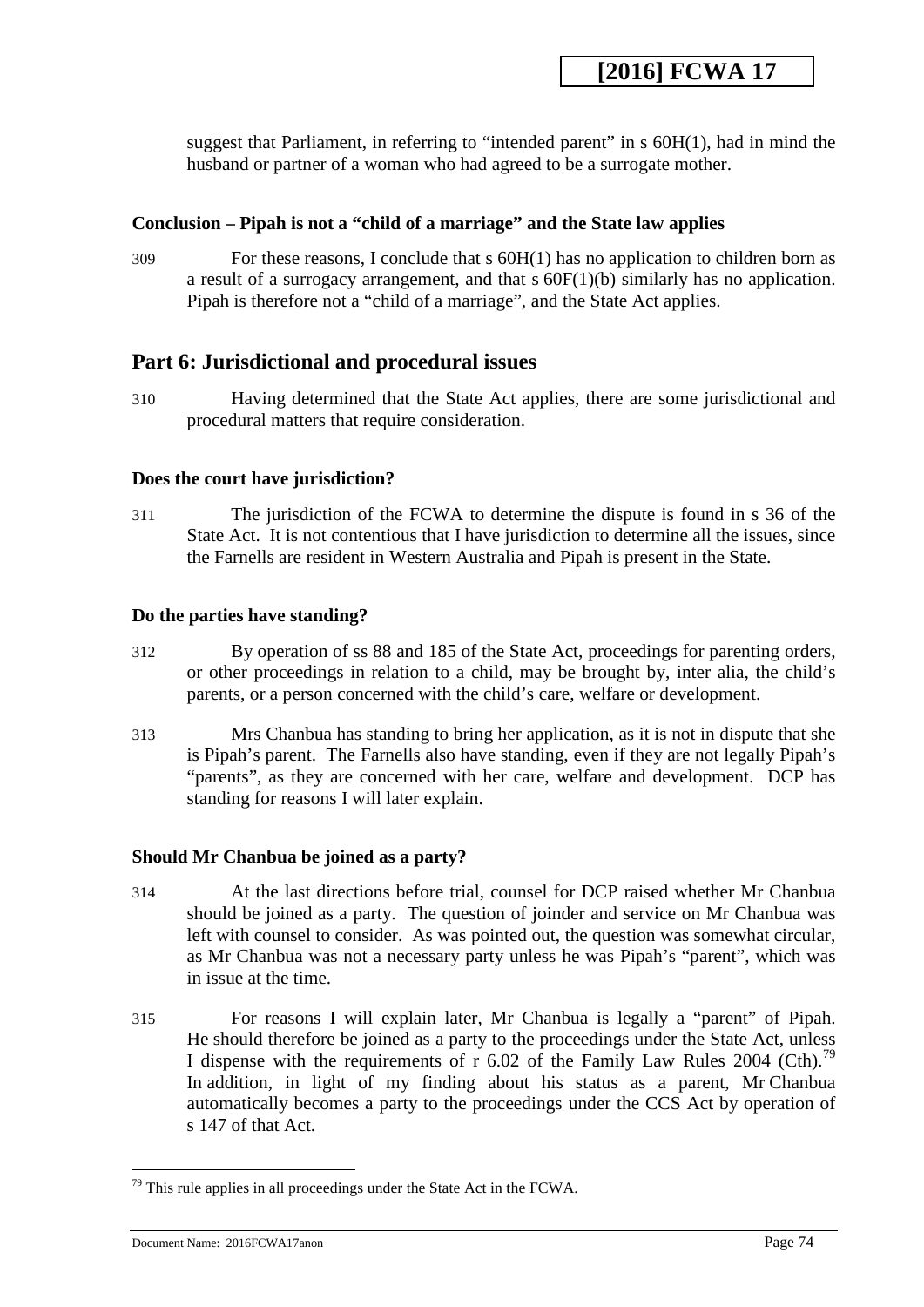- 316 The purpose of r 6.02 and s 147 of the CCS Act is to ensure that all persons likely to be affected are able to participate in the proceedings to the extent that they wish. Mr Chanbua knew the proceedings were on foot, but there is no indication that he ever wanted to participate to any greater extent than he did. In my view, his interests have not been prejudiced by not having been named as a party earlier. Furthermore, the case that was presented on behalf of his wife, if successful, would have excluded him as the "parent" of Pipah, since it was denied they were in a de facto relationship at the relevant time.
- 317 Counsel for DCP ensured during her cross-examination that Mr Chanbua was aware of the orders sought by DCP, and Mr Chanbua gave evidence that if Pipah was to stay in Australia it would be "good" if DCP could "keep an eye on Mr Farnell's dealing with her". He also said he would agree with whatever his wife proposed about Pipah or Gammy.
- 318 I propose to join Mr Chanbua as a party, but I will dispense with any requirement for him to be served with any documents. If he is aggrieved by the outcome, he will have the same appeal rights as all other parties.

#### **Does s 202 of the State Act apply?**

319 Senior counsel for the Independent Children's Lawyer drew attention in his closing oral submissions to the provisions of s 202(1) of the State Act, which provides:

#### **202. Child welfare laws not affected — FLA s. 69ZK**

- (1) A court must not make an order under this Act (other than an order under Division 7) in relation to a child who is under the control or in the care (however described), of a person under a child welfare law unless —
	- (a) the order is expressed to come into effect when the child ceases to be under that control or in that care; or
	- (b) the order is made in proceedings relating to the child in respect of the institution or continuation of which the written consent has been obtained from a person who, under the relevant child welfare law, has responsibility for the control or care (however described) of the child.
- <span id="page-74-0"></span>320 This issue had not been raised earlier. Counsel for the ICL said he had not formed a view as to whether Pipah would be under the "control" or in the "care" of "a person under a child welfare law" if the court makes a "protection order (supervision)" pursuant to s 47 of the CCS Act, as requested by both DCP and the ICL. However, counsel suggested that "just in case" s 202 was invoked, it might be appropriate for me, after publishing my reasons, to allow the parties an opportunity to make submissions on "further steps" that might need to be taken with reference to s 202. Counsel for DCP went further and submitted that if a protection order (supervision) was made, DCP's consent would be required before I could make any orders under the State Act.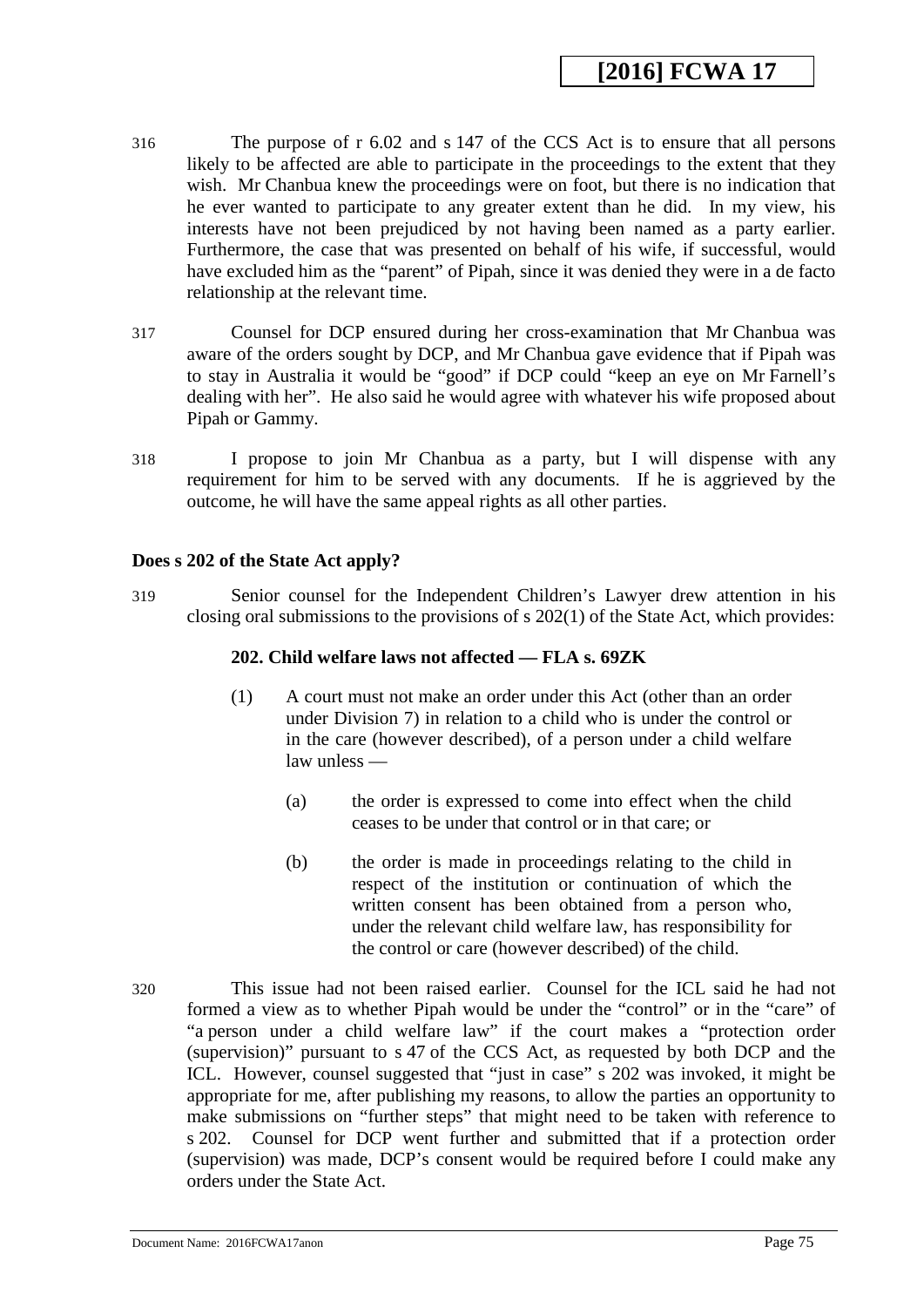- 321 This issue, albeit raised very late, is vitally important, as it goes to my power to make the orders sought in the proceedings under the State Act.
- 322 Pipah is not currently the subject of any order under the CCS Act. The interim orders that I made in November 2014 merely require the Farnells to comply with certain requirements that had been proposed by DCP, including that Mr Farnell never be alone with Pipah and that the Farnells comply with the safety plan which was then being finalised. However, if I propose to make a protection order (supervision) as sought, the question that arises under s 202 of the State Act is whether DCP would then have "responsibility for the control or care (however described)" of Pipah.
- 323 An order such as that proposed by DCP and the ICL would clearly not place Pipah "in the care" of DCP, since she would remain in the care of the Farnells. This follows from s 30 of the CCS Act, which provides:

#### **30. When child is in CEO's care**

For the purposes of this Part a child *is in the CEO's care* if the child —

- (a) is in provisional protection and care; or
- (b) is the subject of a protection order (time-limited) or protection order (until 18); or
- (c) is the subject of a negotiated placement agreement; or
- (d) is provided with placement services under section  $32(1)(a)$ .
- 324 Since none of these conditions would be satisfied here, the remaining question is whether a protection order (supervision) would result in DCP having responsibility for the "control" of Pipah. In answering that question, it must be observed that s 47(2) of the CCS Act provides that a protection order (supervision) "does not affect the parental responsibility of any person for the child except to the extent (if any) necessary to give effect to the order".<sup>80</sup>
- 325 The concept of a child being under the "control" of DCP was a central feature of the 1947 Child Welfare Act, which was the predecessor of the CCS Act, and which was in force when s 202 of the State Act was enacted. The concept of "control" does not feature in the CCS Act, as the word is only used in quite different contexts. In order to understand what Parliament intended by use of the word "control" in s 202 of the State Act, the best place to start is therefore the 1947 Child Welfare Act.
- 326 Subsection 4(3) of that Act provided:
	- (3) Where a child is placed under the control of the Department under this Act he does not thereby come under the guardianship of the Director-General, but in all other respects he may be treated as though he was a ward and may be placed in any facility, required to

<sup>&</sup>lt;sup>80</sup> Section 3 of the CCS Act defines "parental responsibility" as meaning "all the duties, powers, responsibilities and authority which, by law, parents have in relation to children".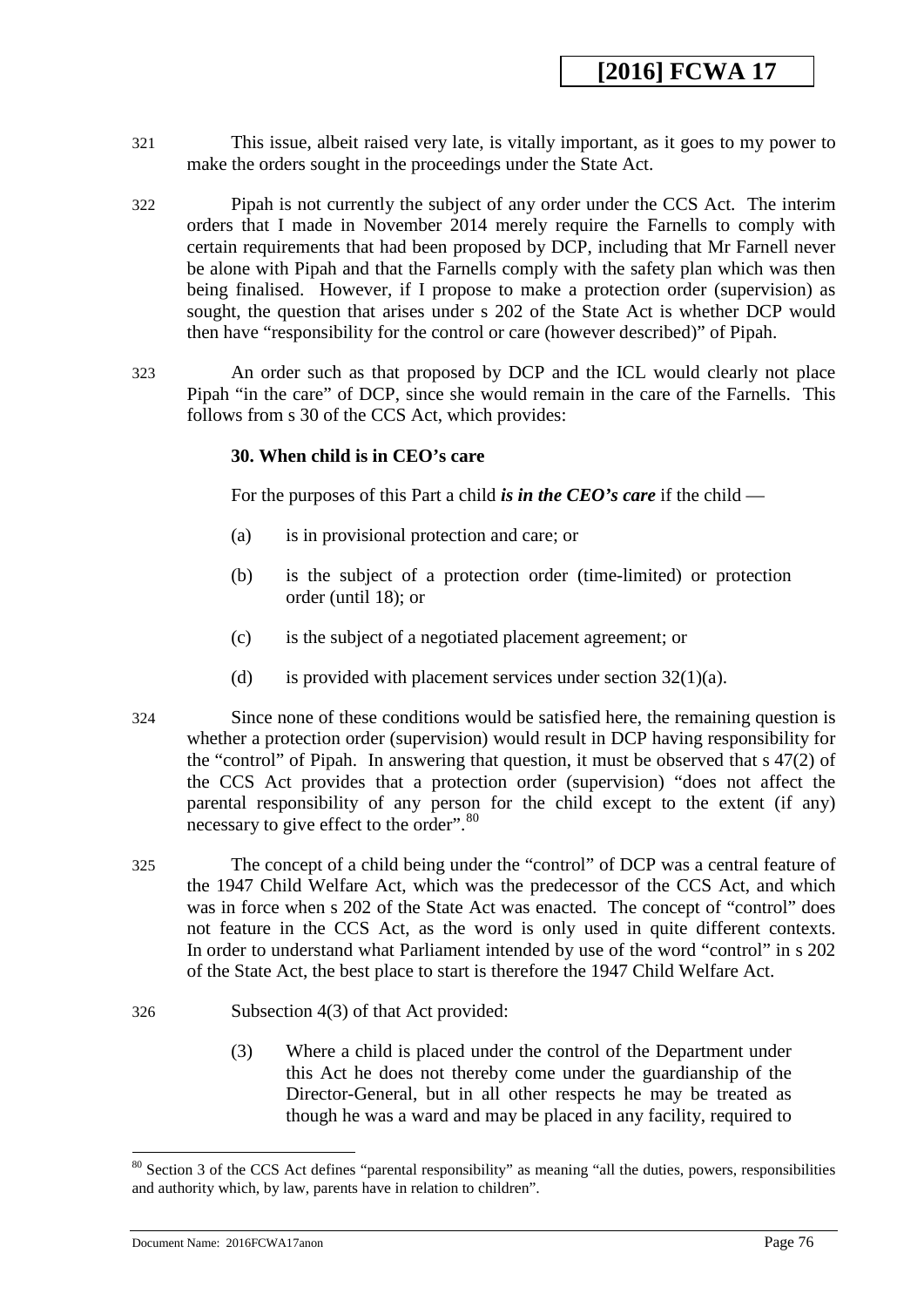carry out the lawful directions of the Director-General or his officers, and required not to leave the State without the consent of the Director General.

- 327 Given that the concepts of "guardianship" and "parental responsibility" can for present purposes be regarded as synonymous, there is one parallel between a child under the "control" of DCP under the 1947 Child Welfare Act and a child the subject of a protection order (supervision) under the CCS Act. However, the similarity ends there. A child the subject of a protection order (supervision) cannot be treated in the way a "ward" used to be treated. She cannot be placed in a facility; she cannot be required to carry out directions of DCP; and she may leave the State without the consent of DCP, provided DCP is informed of her address.
- 328 The limited role of DCP in the life of a child who is the subject of a protection order (supervision) can be seen not only from the terms of s 47, but also from s 50 of the CCS Act. Section 50 stipulates that there is only one condition attaching to such orders, although other conditions can be attached if the court so orders, provided they do not infringe s 50(3) which prohibits the court from interfering with responsibility for the day-to-day care, welfare and development of the child.

#### **50. Conditions of protection order (supervision)**

- (1) It is a condition of every protection order (supervision) that a parent of the child keeps the CEO informed about where the child is living.
- (2) A protection order (supervision) may include conditions to be complied with by —
	- (a) the child if, in the opinion of the Court, the child is able to understand the condition; or
	- (b) a parent of the child; or
	- (c) an adult with whom the child is living.
- (3) A protection order (supervision) must not include a condition about
	- (a) the person or persons with whom the child is to live, unless the condition relates to the child living with a parent of the child specified in the order; or
	- (b) who is to have responsibility for the day to day care, welfare and development of the child.
- <span id="page-76-0"></span>329 Apart from imposing an obligation to comply with any conditions attaching to the order, the practical effect of the making of a protection order (supervision) is to be found in ss 52 and 53 of the CCS Act, which relevantly provide:

—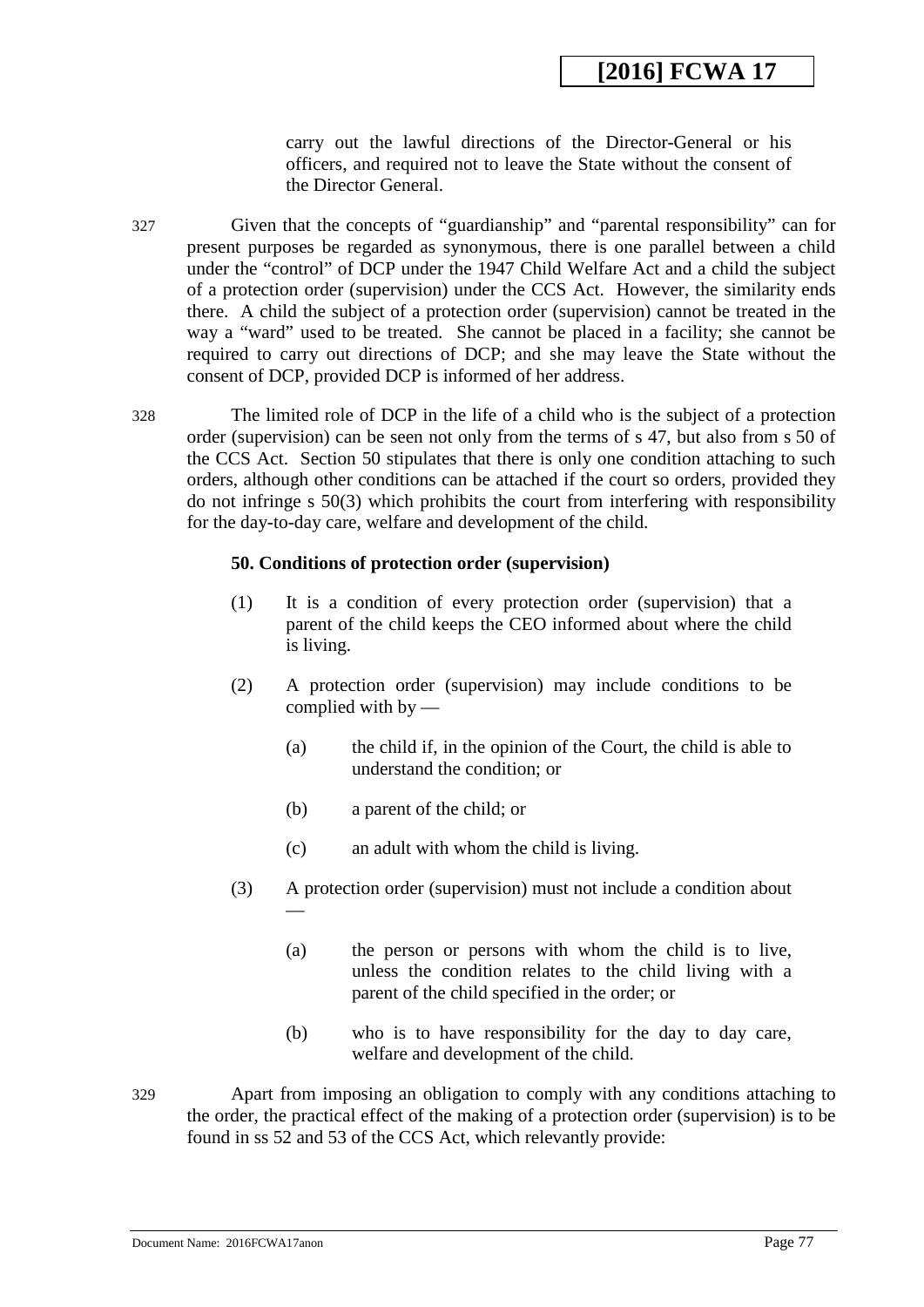## **52. Access to child by authorised officer while protection order (supervision) in force**

(1) While a protection order (supervision) is in force in respect of a child, an authorised officer may have access to the child at any reasonable time.

…

## **53. Provision of social services**

While a protection order (supervision) is in force in respect of a child the CEO must ensure that the child and the child's parents are provided with any social services that the CEO considers appropriate.

- 330 These sections reveal the purpose of a court making a supervision order (protection). Such orders permit DCP a limited role in the family, with a view to providing the family with the services it requires while the child is in need of protection. This is no doubt the reason why DCP, in its current consultation process, has sought feedback on a possible amendment to the Act to change the name of such orders from "protection order (supervision) to "protection order (family support)".<sup>[81](#page-78-0)</sup>
- 331 I conclude that a protection order (supervision) does not place a child under the "control" of DCP because such an order:
	- does not infringe on parental responsibility (save to the extent necessary to give effect to the order);
	- cannot be subject to conditions dealing with who is to have responsibility for the day to day care, welfare and development of the child; and
	- has none of the incidents of a "control" order under the 1947 Child Welfare Act.
- 332 Although DCP clearly has no objection to the FCWA making orders under the State Act, it has not provided formal "written consent" in compliance with s 202(1)(b). Although I have concluded that consent is not required, I recognise that counsel for DCP did not have an opportunity to make considered submissions on the issue, given it was raised only at the last minute in the course of oral submissions. If I conclude that a protection order (supervision) should be made, then I would give counsel for DCP an opportunity to address me further, since the issue is of importance, not only in these proceedings but potentially in many others.

## **Part 7: Human rights, public policy and the Best Practice Principles**

333 It is important to consider the extent to which human rights and public policy considerations can be taken into account in arriving at my decision. I should also say something about submissions relating to the application of the Best Practice Principles.

<sup>&</sup>lt;sup>81</sup> 'Out-of-Home Care Reform Legislative Amendments' (Consultation Paper, Department for Child Protection and Family Support, November 2015) 10.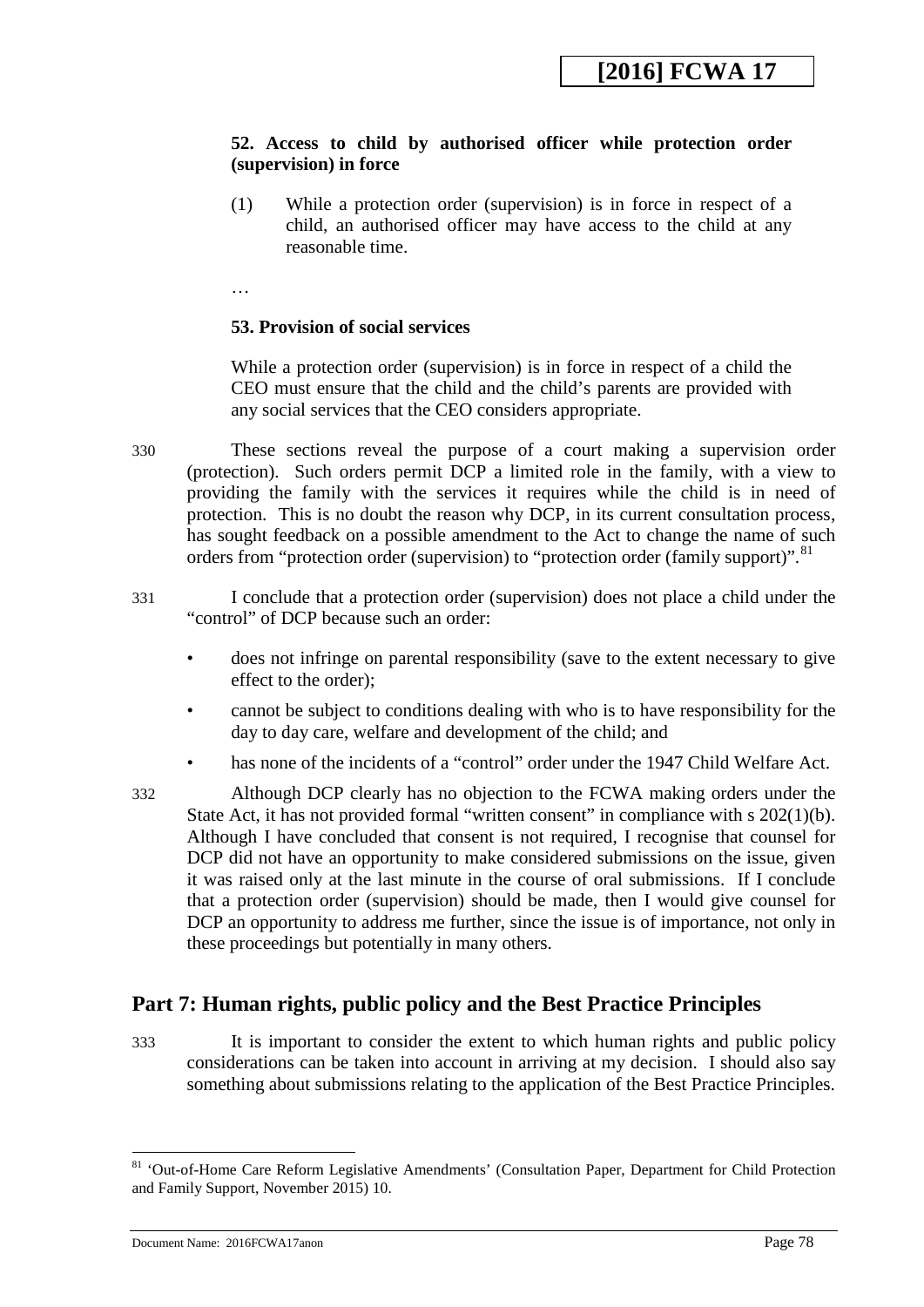#### **How are Pipah's human rights recognised?**

- 334 The objects of the State Act are contained in s 66. One of them is to give effect to the *Convention on the Rights of the Child* ("the Convention").<sup>82</sup> As the submissions of the Human Rights Commission demonstrate, many of the rights recognised in the Convention have been incorporated in the State Act. Furthermore, the State Act and the Convention share a common purpose, namely that decisions be made in the best interests of the child. In fact, the State Act takes this a step further by providing that the best interests of the child are the "paramount consideration", whereas Article 3(1) of the Convention only makes them "a primary consideration".
- 335 The rights which are potentially most relevant were identified by counsel for the Human Rights Commission in the following terms:
	- a. In all actions concerning children, whether undertaken by public or private social welfare institutions, courts of law, administrative authorities or legislative bodies, the best interests of the child shall be a primary consideration (Article 3(1) and ss 66, 66A & 66C).
	- b. The child shall be registered immediately after birth and shall have the right from birth to a name, the right to acquire a nationality and, as far as possible, the right to know and be cared for by his or her parents (Article 7(1)  $s$  66(2)(c)).
	- c. States Parties undertake to respect the right of the child to preserve his or her identity, including nationality, name and family relations as recognised by law without unlawful interference (Article 8(1) s  $66(2)(b)$ ).
	- d. States Parties shall ensure that a child shall not be separated from his or her parents against their will, except when competent authorities subject to judicial review determine, in accordance with applicable law and procedures, that such separation is necessary and in the best interest of the child (Article  $9(1)$  and s  $66C(2)$ ).
	- e. No child shall be subjected to arbitrary or unlawful interference with his or her privacy, family, home or correspondence, nor to unlawful attacks on his or her honour and reputation. The child has the right to the protection of the law against such interference or attacks. (Article 16).
	- f. States Parties shall take all appropriate legislative, administrative, social and educational measures to protect the child from all forms of physical or mental violence, injury or abuse, neglect or negligent treatment, maltreatment or exploitation, including sexual abuse, while in the care of parent(s), legal guardians or any other person who has the care of the child. (Article 19 and ss  $66(2)(b)$ ,  $66(3A)$ ) and  $66C(1)$ ).

<span id="page-78-1"></span><span id="page-78-0"></span><sup>82</sup> *Convention on the Rights of the Child*, opened for signature 20 November 1989, 1577 UNTS 3 (entered into force 2 September 1990).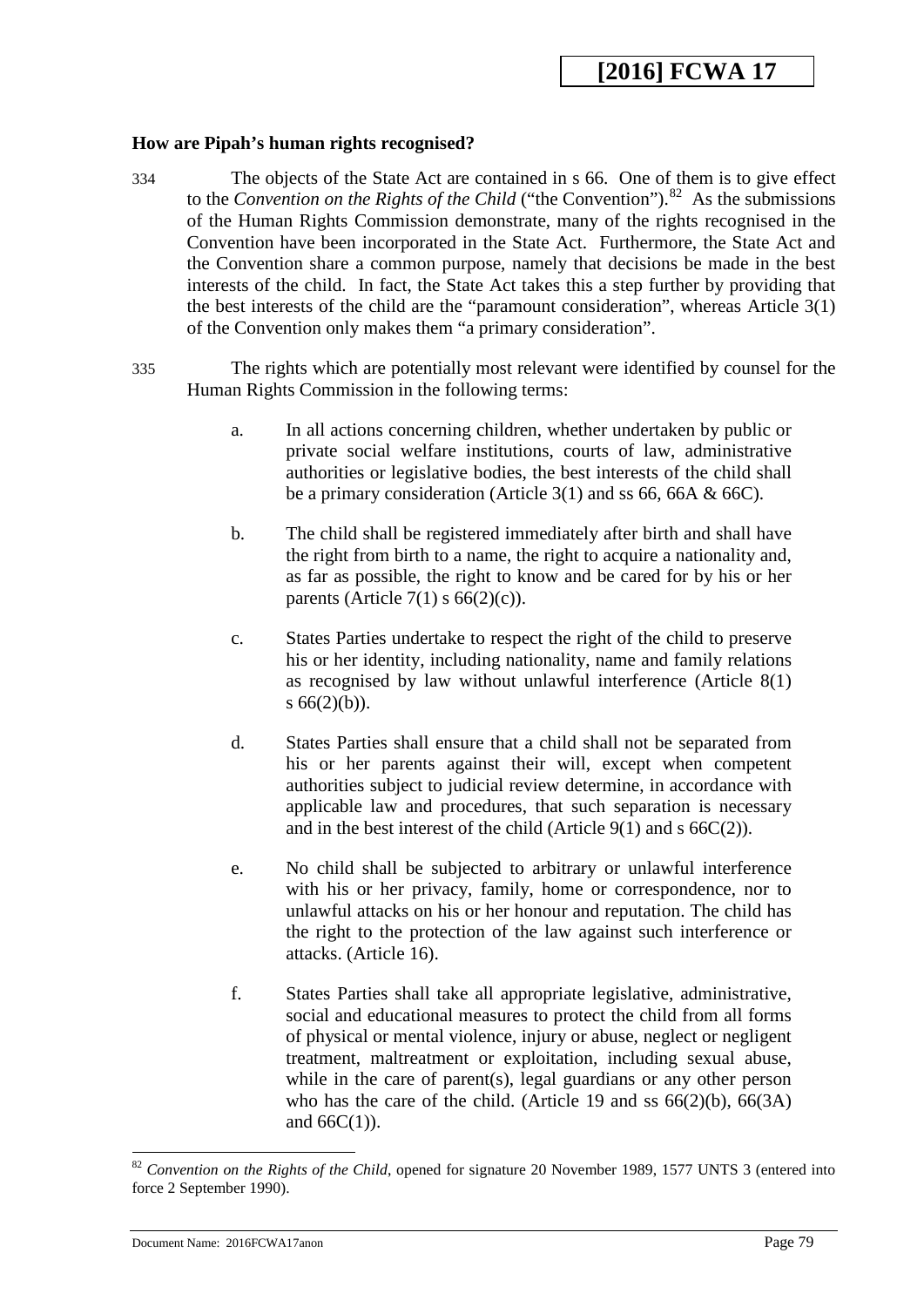- 336 The United Nations Committee on the Rights of the Child, which was established under Article 43 of the Convention, has explained that one of the ways in which effect can be given to the child's best interests is by ensuring that if a legislative provision is open to more than one interpretation, the interpretation which most effectively serves the child's best interests should be chosen. The Committee has also said that in giving effect to the best interests of the child, consideration should be given to the "short-, medium- and long-term effects of actions related to the development of the child over time".<sup>[83](#page-79-0)</sup>
- 337 I accept the Human Rights Commission's submission that in resolving the issues, I may obtain guidance from these principles and from others referred to in the Convention as they have been explained by the Committee on the Rights of the Child. As counsel said, doing so will provide context to the "best interests" principle.
- 338 The Independent Children's Lawyer submitted that the Convention "makes it clear that Pipah has a right to have a name, a nationality and, as far as possible, the right to know and be cared for by her parents". This statement reflects the terms of Article 7(1); however, the Convention does not condescend to detail about who is to be regarded as a "parent" for this purpose, although it is tempting to speculate that signatory countries would not have had persons such as Mr Chanbua at the forefront of their thinking.
- 339 In any event, the ICL also submitted that:

The Convention does not elevate the importance of one parent over another, it refers to 'parents'. Similarly, it would not be in Pipah's overall best interests to categorise one of Thai, Chinese or Australian culture over that of the other.

340 The ICL went on to argue that Pipah also has a right to have a relationship with her Farnell half-siblings, and with Jackson, Mr Farnell's grandson. It was also argued that whilst Pipah's "sibling relationship with Gammy is special because they are twins, her relationship with her other siblings is also special because of the shared experiences she has had with them". The ICL also submitted that acceptance of the evidence of Jane Farnell would lead to the conclusion that "she and Pipah have a particularly close and loving relationship that has been fostered through significant time spent together". It was further submitted that:

> Pipah also has a right to maintain the close relationship she has already established with her paternal grandmother, other close family friends, in particular those people who form part of the safety network, and to maintain a connection to her community where she has formed social relationships having made playmates at playgroup, church and activities such as swimming lessons.

341 In these reasons, I will return to the human rights issues that are said to be relevant; however, the submissions of the ICL demonstrate that they will be of limited

Document Name: 2016FCWA17anon Page 80

<span id="page-79-0"></span><sup>&</sup>lt;sup>83</sup> Committee on the Rights of the Child, *General Comment No. 14 (2013) on the right of the child to have his or her best interests taken as a primary consideration*, 62nd sess*,* UN Doc CRC/C/GC/14 (29 May 2013) 6.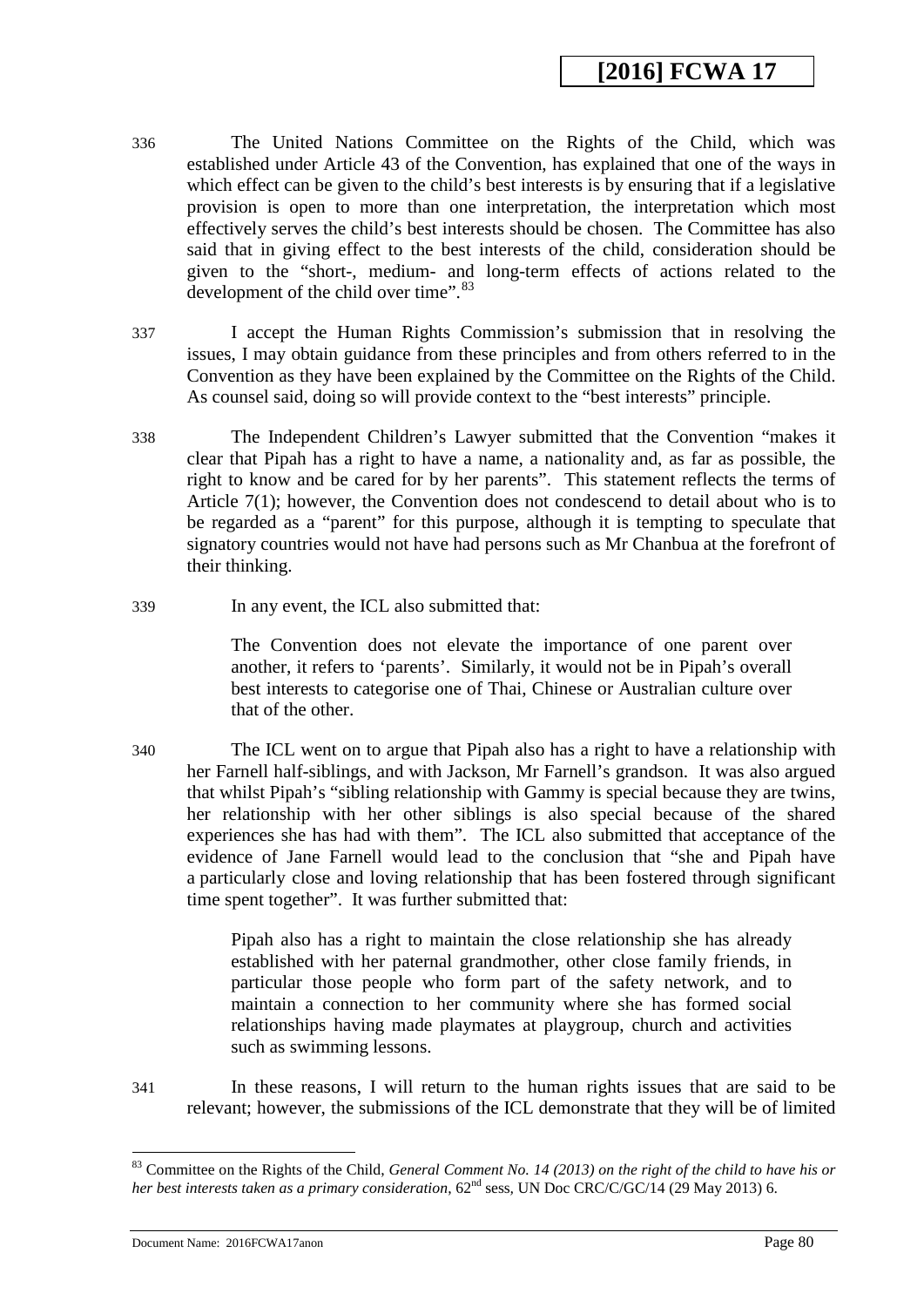assistance in disposing of the primary issues, as the circumstances are such that it is not possible to protect all of Pipah's rights, since the protection of some can be achieved only at the expense of others. Furthermore, as my reasons will demonstrate, it is unhelpful to seek to call in aid an international convention of very general application in the construction of specific statutes, which require consideration in the context of very specific and unusual factual circumstances.

#### **What are the public policy issues?**

342 In *W and C* [2009] FCWA 61, which was one of the first surrogacy cases heard in the FCWA, Crisford J said at [1]:

> In recent years the use of artificial insemination procedures has risen dramatically, both here and overseas. They were once procedures of last resort for infertile heterosexual married couples. They have now become a mainstream solution for various reproductive challenges including absence of a heterosexual partner. New groups such as single women seeking to raise a child alone, same sex couples and gay men who have arranged for a mother to carry their child have used these procedures.

- 343 Since then, there has been a dramatic increase in the number of people finding the "solution for [their] various reproductive challenges" in commercial surrogacy arrangements utilising the services of poor women in a cluster of developing economies. There are major public policy issues associated with this development. Indeed, the circumstances surrounding the present case have apparently been influential in the banning of international commercial surrogacy in Thailand, which was until then one of the major destinations for those who wanted to buy a baby.
- 344 Before beginning my discussion of the factors the law requires me to take into account, it is important to identify what I perceive to be the policy considerations underpinning the State laws pertaining to the status of children born as a result of a surrogacy arrangement. In doing so, I am conscious that this is a controversial area of law that is presently under review. In seeking to identify the public policy considerations, I must deal with the law as it is, rather than how it might look after the review.
- 345 First and foremost, commercial surrogacy arrangements are forbidden by the law of every state of Australia. In some states, the law is expressly given extraterritorial effect, while in Western Australia the prohibition of commercial surrogacy has some extraterritorial effect because of the operation of the Criminal Code. In my view, there could not be a stronger expression of public policy than the imposition of criminal penalties (including terms of imprisonment) for participating in a commercial surrogacy arrangement.<sup>[84](#page-81-0)</sup>
- 346 Secondly, the law of the Commonwealth not only respects the various state laws by picking them up in the federal Act, but s 21 of the *Prohibition of Human Cloning for Reproduction Act 2002* (Cth) makes it an offence punishable by 15 years imprisonment to give or offer valuable consideration for the supply of a human egg.

<sup>84</sup> See *Dudley and Chedi* [2011] FamCA 502 at [37]. <u>.</u>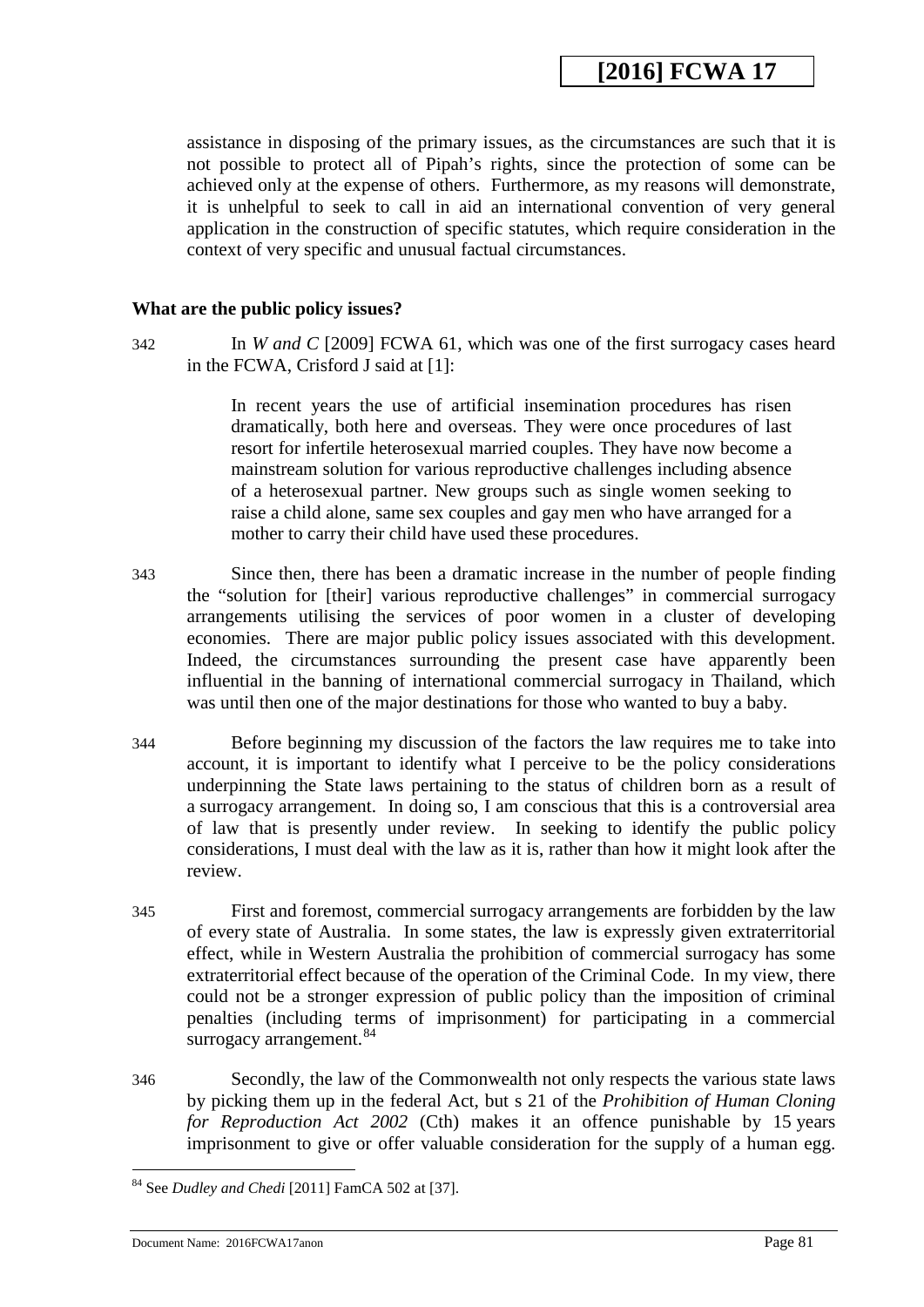Many surrogacy arrangements depend upon the provision of eggs from a third party, and there is every reason to believe that money changes hands. $85$ 

- 347 Thirdly, although altruistic surrogacy is allowed in Australia, it is permitted only subject to conditions, and the rights of the birth mother (and her husband or partner) can only be extinguished by order of a court. Again, this demonstrates a strong expression of public policy against even altruistic surrogacy, save for those arrangements that meet the legal requirements.
- 348 It is unnecessary to seek to identify the factors that have driven these public policy considerations, but clearly there are many, some of which reach deep into our understanding of the best ways to protect and nurture children. The extent to which the various surrogacy laws insist upon counselling, assessment and informed consent also makes clear that the public policy considerations are driven by a desire to protect the vulnerable.
- 349 Against this, however, is the anomalous position under the citizenship laws. These laws, and the instructions issued by the Department of Immigration concerning their implementation, were helpfully gathered together in the submissions of the Human Rights Commission. In a nutshell, the way in which the laws are being interpreted and administered permits conferral of Australian citizenship by descent on a child born as a result of a surrogacy arrangement provided that there is a "biological link between the child and the commissioning parent" or where "an Australian citizen is a parent as that word is understood in ordinary usage". This is how Pipah and Gammy both become citizens.
- 350 This interpretation of the citizenship laws apparently relies upon a decision of the Full Court of the Federal Court in *H v Minister for Immigration and Citizenship* (2010) 188 FCR 393. However, that case did not involve a person born as the result of an artificial conception procedure, let alone a surrogacy arrangement.<sup>[86](#page-82-0)</sup> It is also important to recognise that there are different public policy considerations in the area of citizenship, and that the current open-door policy for children born as a result of commercial surrogacy arrangements arises in a different legislative context than the one with which I am concerned. Significantly, the Full Court of the Federal Court noted at [92] that "issues that may arise from surrogacy arrangements and artificial conception procedures are especially complex", and observed that it was unsurprising they had required separate treatment in the Citizenship Act, given they were "comparatively recent major developments in science and technology".
- 351 As the matter has not been the subject of argument, and as Pipah and Gammy have already become citizens, it is unnecessary for me to comment on the validity of

<sup>&</sup>lt;sup>85</sup> It might therefore be said that the expression "egg donor" is a misnomer.

<span id="page-81-1"></span><span id="page-81-0"></span> $86$  I am unaware of whether a court has been asked to rule on a citizenship dispute in which the issue was whether a sperm donor in a surrogacy arrangement is a "parent". If such an issue arose, the court would presumably be asked to consider the different legislative context and public policy considerations, including the significance of s 8 of the Citizenship Act, which seems to be clearly aimed at achieving consistency with the federal Act (and hence State laws) on artificial commercial procedures and surrogacy. Consideration might also be needed of whether a child born of an artificial conception procedure is "made" rather than "begotten" given that, prior to *H v Minister for Immigration*, it had been held in the context of migration law that "as a matter of ordinary English … a parent is, 'a person who has begotten or born a child'": *Hunt v Minister for Immigration and Ethnic Affairs* (1993) 41 FCR 380 at 386.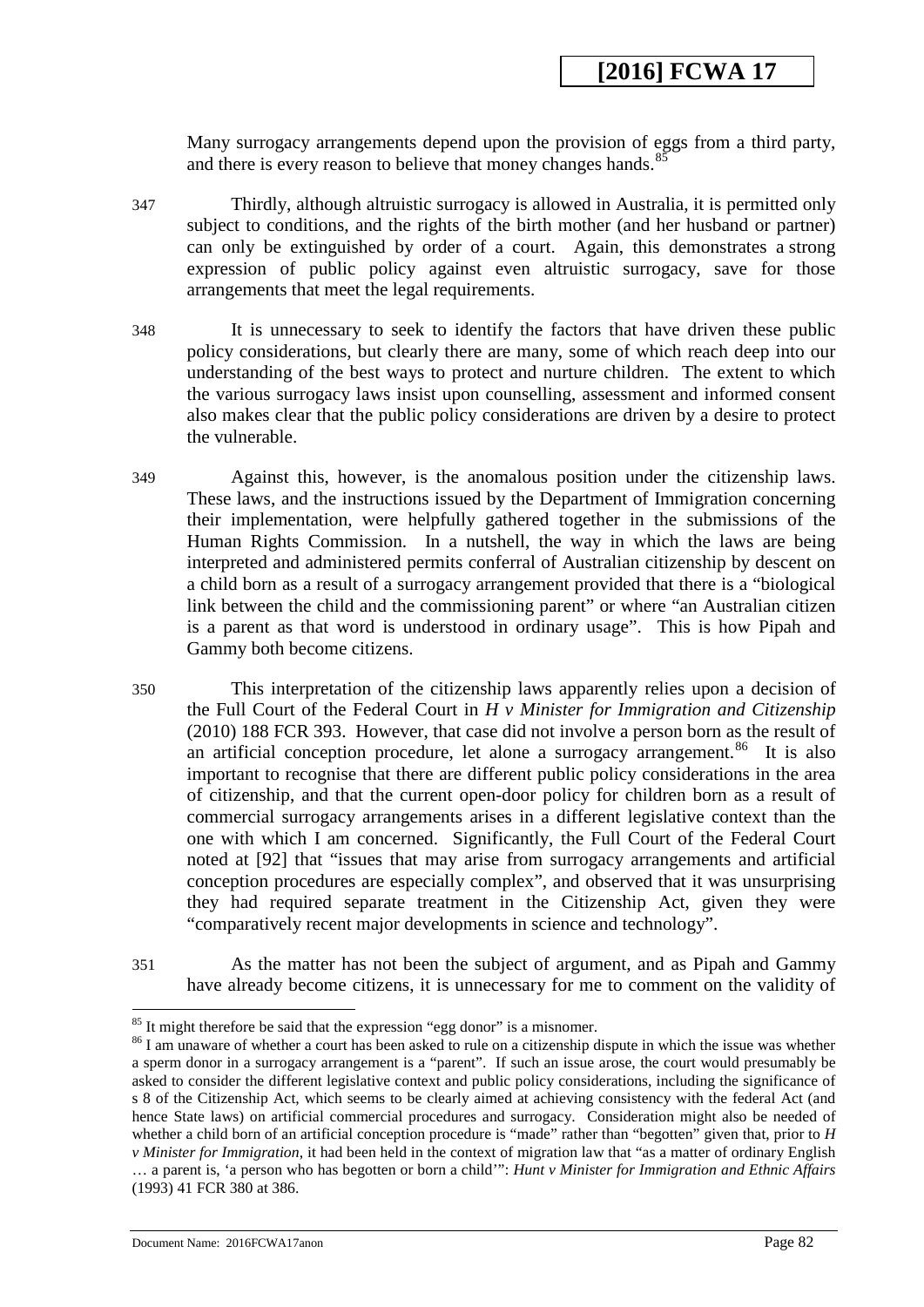the policy of the Commonwealth Government to rely entirely on biology in determining the entitlement to citizenship of children born as a result of surrogacy arrangements. I will therefore proceed on the basis that public policy considerations are not of such strength as to prevent children born overseas as a result of surrogacy arrangements becoming Australian citizens; nor are the public policy considerations of such strength as to have persuaded the Commonwealth to amend the citizenship laws to fully harmonise them with state laws, which would exclude men in the position of Mr Farnell from being treated as the fathers of such children. However, to the extent I am permitted to do so, I intend to proceed on the basis that there are otherwise strong public policy considerations against commercial surrogacy.

- 352 Whilst the public policy considerations are strong, I accept that the circumstances in which they can be applied to an individual child are nevertheless limited, since the interests of the child are the paramount consideration when making parenting orders.<sup>[87](#page-83-0)</sup> In my view, public policy concerns could only be taken into account in making (or refusing to make) parenting orders if doing so would not impinge adversely on the child.
- 353 I therefore respectfully adopt the views expressed by Hedley J when discussing the law in the UK in *In re X & Y (Foreign Surrogacy)* [2008] EWHC 3030 at [24] (emphasis added):

I feel bound to observe that I find this process of authorisation most uncomfortable. What the court is required to do is to balance two competing and potentially irreconcilably conflicting concepts. Parliament is clearly entitled to legislate against commercial surrogacy and is clearly entitled to expect that the courts should implement that policy consideration in its decisions. Yet it is also recognised that as the full rigour of that policy consideration will bear on one wholly unequipped to comprehend it let alone deal with its consequences (i.e. the child concerned) that rigour must be mitigated by the application of a consideration of that child's welfare. That approach is both humane and intellectually coherent. The difficulty is that it is almost impossible to imagine a set of circumstances in which by the time the case comes to court, the welfare of any child (particularly a foreign child) would not be gravely compromised (at the very least) by a refusal to make an order. Bracewell J's decision in Re AW … is but a vivid illustration of the problem. If public policy is truly to be upheld, it would need to be enforced at a much earlier stage than the final hearing … In relation to adoption this has been substantially addressed by rules surrounding the bringing of the child into the country and by the provisions of the Adoption with a Foreign Element Regulations 2005. **The point of admission to this country is in some ways the final opportunity in reality to prevent the effective implementation of a commercial surrogacy agreement.** It is, of course, not for the court to suggest how (or even whether) action should be taken, I merely feel constrained to point out the problem.

<span id="page-82-0"></span><sup>87</sup> *Re D and E* (2000) 26 Fam LR 310 at [21].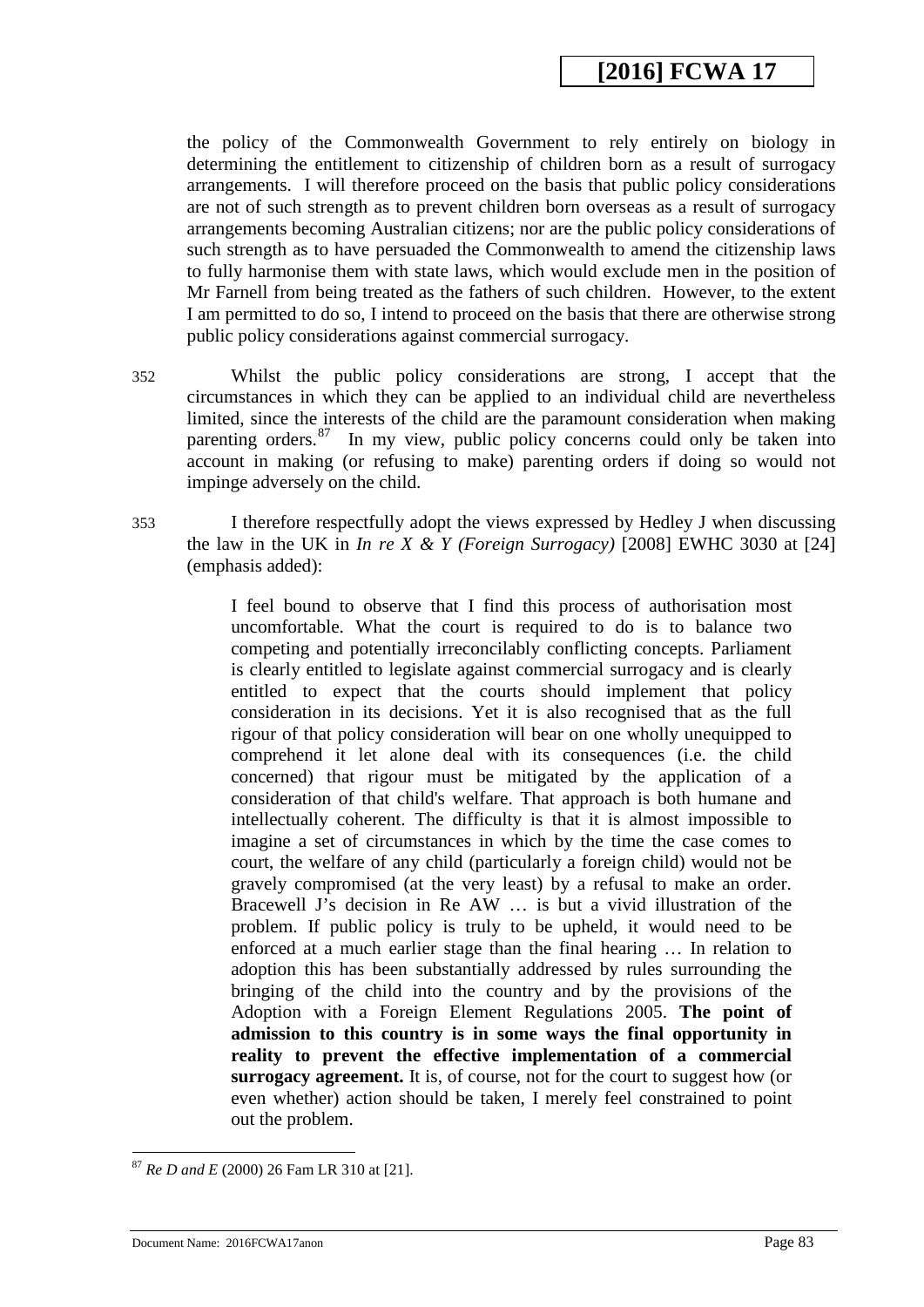354 Although I agree with these views, it is important to note that not all the issues here involve the making of parenting orders. While the best interests of the child will always be relevant, they are only the "paramount consideration" when making parenting orders. In making orders that do not meet that description, I can place such weight on public policy considerations as seems appropriate.

#### **Do the Surrogacy Best Practice Principles apply?**

- 355 Counsel for the Human Rights Commission drew attention to the Best Practice Principles proposed by Ryan J in *Ellison & Karnchanit*, and submitted that these "could be adapted to suit the particular circumstances of this case".<sup>88</sup> The principles, of course, have no greater status other than that they have been proposed by an experienced judge with a background as a practitioner in the presentation of complex children's cases, and have since been endorsed by the Family Law Council.<sup>[89](#page-84-0)</sup>
- 356 The Best Practice Principles, as the name suggests, might properly be seen as the counsel of perfection, since their implementation is dependent upon the extent of the resources available to the court and the parties. Thus, in the present matter, although I requested Legal Aid WA to provide an Independent Children's Lawyer at the first hearing in 2014, I was correctly informed that the case did not fall within the categories of case in which Legal Aid will normally provide an ICL. I was also informed that Legal Aid was experiencing significant funding challenges.
- 357 On my instruction, the Principal Registrar wrote to Legal Aid asking for a reconsideration of the decision, and drawing attention to the unique features of the case. In its response, Legal Aid acknowledged the "unusual issues", but again declined to grant aid for an ICL because of the funding challenges they were facing.
- 358 Fortunately, Legal Aid changed its mind in October 2014. However, their letter advising of this change noted that the potential cost was "significant". Accordingly, although an ICL was to be appointed, she was given only "a limited grant that will be reviewed regularly to ensure that Legal Aid WA is able to contain costs".
- 359 The appointment of an ICL is a central plank of the Best Practice Principles but, as the above chronology demonstrates, even in a quite remarkable case such as the present, the appointment of an ICL cannot be taken for granted.
- 360 The present case is perhaps unique in Australian surrogacy cases in that ultimately, there was not only a contest, but both parties had high quality representation. There was the added luxury of having an ICL, and the benefit of the intervention of DCP, the Human Rights Commission and the State Attorney General. Even with all of these advantages, there was by no means full compliance with the Best Practice Principles.

<span id="page-83-0"></span><sup>&</sup>lt;sup>88</sup> The proceedings were completed prior to the amendments to the Family Law Rules 2004 (Cth) which came into effect on 1 January 2016, and which pick up many of the practice principles proposed by Ryan J.

<span id="page-83-1"></span><sup>&</sup>lt;sup>89</sup> The Family Law Council advises the Commonwealth Attorney General, but its recommendations have no formal status.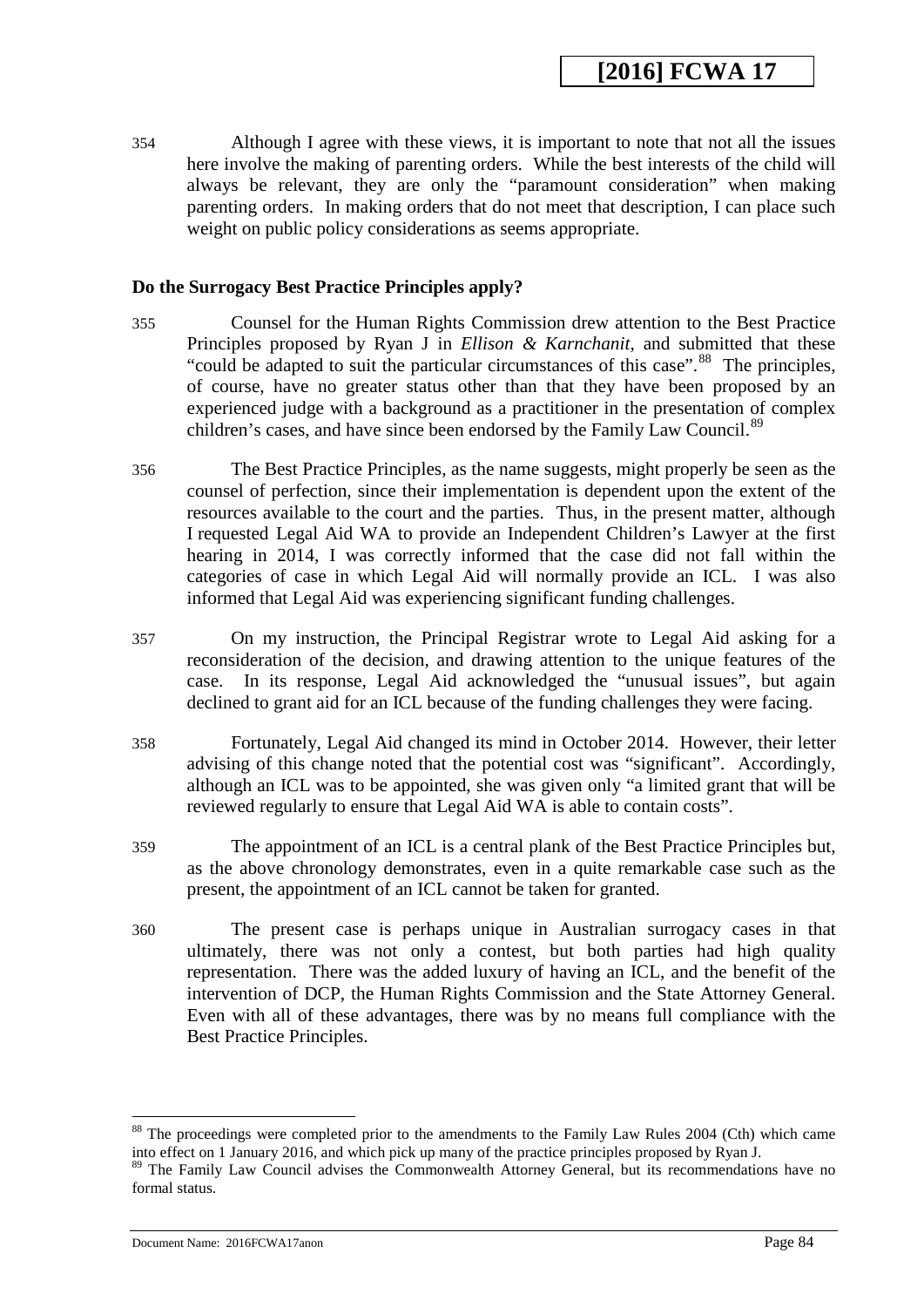## **Part 8: Who are Pipah's parents?**

- 361 As the State Act applies, I must determine what order would be in Pipah's best interests by reference to the provisions of s 66C of that Act. Many of the factors in s 66C apply only to a child's "parents", and it is therefore necessary to identify who are Pipah's parents for the purposes of the State Act.
- 362 The fact that Mr Farnell provided the sperm, and has acted as if he were Pipah's father, does not necessarily make him a "parent" within the meaning of the law (any more than the woman who provided the ova). As it is the law rather than genetics which imposes the obligations and responsibilities attached to parenthood, it is the law that must determine which individuals are to be regarded as the "parents" of a child.<sup>[90](#page-85-0)</sup>
- 363 The State Act replicates the federal Act in stating that "parent", when used in relation to a child who has been adopted, "means an adoptive parent of the child". However, s 5 of the Interpretation Act provides further guidance as to the meaning of "parent" for the purposes of all written laws of Western Australia. It provides that:

*parent* includes the following —

- (a) a person who is a parent within the meaning of the *Artificial Conception Act 1985*;
- (b) a person who is an adoptive parent under the *Adoption Act 1994*;
- (c) a person who is a parent in a relationship of parent and child that arises because of a parentage order under the *Surrogacy Act 2008*;
- 364 Further guidance as to the meaning of "parent" can be derived from the definition of "child" in s 5(1) of the State Act. This is a more comprehensive definition than the one in the federal Act, since it provides that "child" includes "a child whose parentage has been transferred under the *Surrogacy Act 2008*".
- 365 The Farnells and Mrs Chanbua accept that the effect of the Artificial Conception Act is that Mr and Mrs Chanbua are the "father" and "mother" respectively of Pipah.<sup>91</sup> Although the Artificial Conception Act does not expressly say so, it follows in my mind that Mr and Mrs Chanbua must therefore be her "parents" for the purposes of the State Act (noting that the Artificial Conception Act determines their status for the purpose of all written laws of the State).<sup>[92](#page-85-2)</sup> Mr and Mrs Chanbua will remain Pipah's parents unless she is adopted or an order is made pursuant to the Surrogacy Act. Accordingly, references to "parents" in s 66C of the State Act must be taken to refer to Mr and Mrs Chanbua.
- 366 I recognise that the State Act and the Interpretation Act together do not provide an exhaustive definition of the word "parent". I also accept that in *Tobin v Tobin*

<sup>90</sup> *B v J* (1996) FLC 92-716 at 83,614. -

<sup>&</sup>lt;sup>91</sup> Counsel for Mrs Chanbua's concurrence with this proposition did not sit well with his denial that Mr Chanbua was in a de facto relationship with Mr Chanbua at the time of the procedure.

<span id="page-84-0"></span><sup>&</sup>lt;sup>92</sup> Walmsley DCJ in *AA v Registrar of Births, Deaths and Marriages and BB* (2011) 13 DCLR (NSW) 51 made the same assumption at  $[36]$  in relation to equivalent legislation – i.e. "not the father" means "not a parent".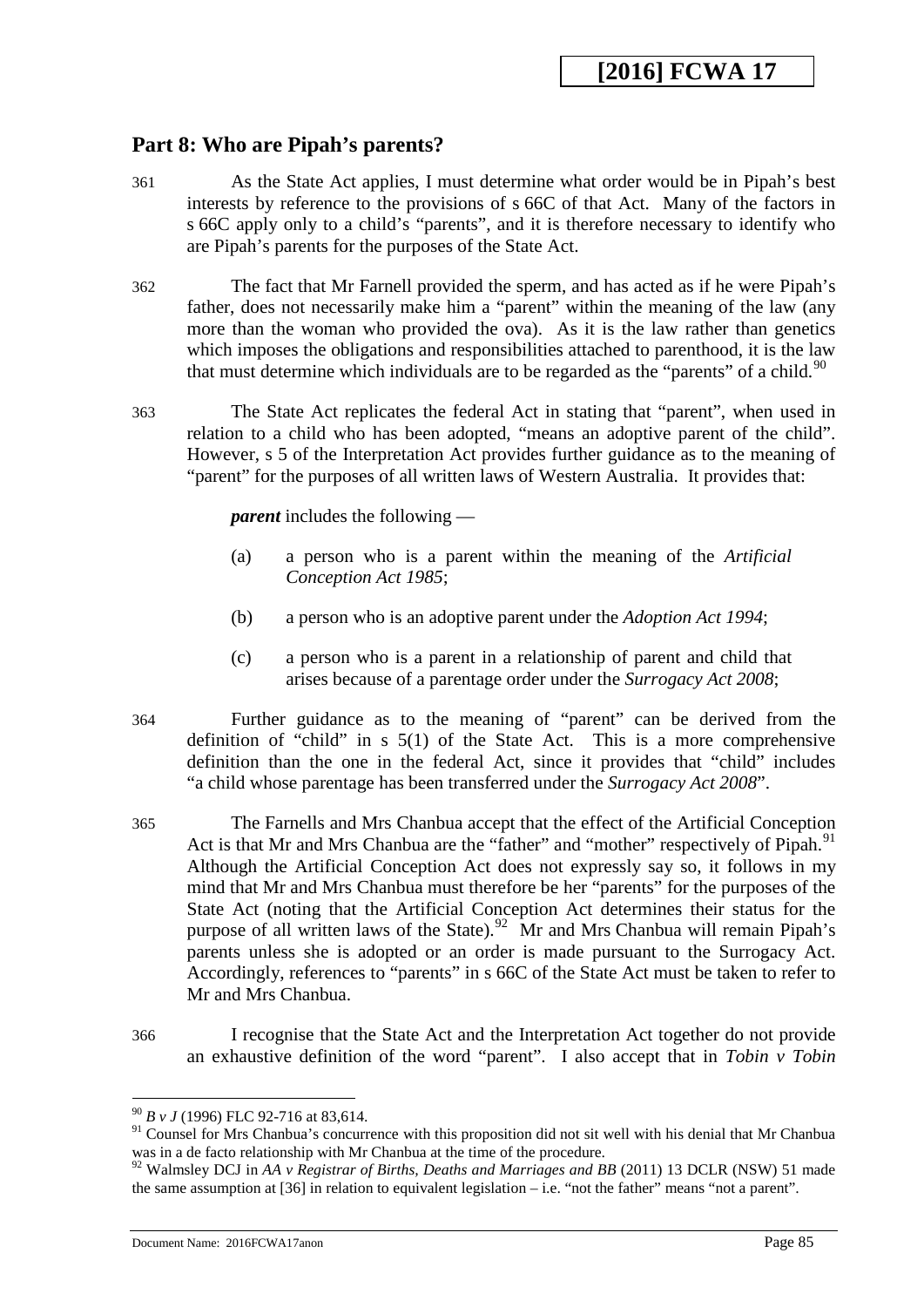(1999) FLC 92-848, the Full Court of the Family Court of Australia held that the natural meaning of the word "parent" is "a person who has begotten or borne a child; a father or mother". Hence, it was found for the purposes of Division 7 of Part VII of the federal Act that the natural meaning of the word was "the biological mother or father of the child and not a person who stands *in loco parentis*".<sup>[93](#page-85-3)</sup> However, even if it could properly be said that Mr Farnell has "begotten" Pipah and that he is her biological father, he cannot be her "parent" for the purposes of Western Australian law because the Artificial Conception Act says he is "conclusively presumed not to have caused the pregnancy" and that he is not the father of the child.

367 I recognise that this discussion has proceeded on an assumption that was made by all counsel, other than counsel for Mrs Chanbua, that the question of who are Pipah's "parents" is to be answered by reference to Australian law rather than Thai law.<sup>94</sup> Counsel for Mrs Chanbua did not accept this proposition and submitted that:

- 230. While it may seem satisfying to Australian jurists to look at a situation solely through the prism of Australian law, the simple fact is that Pipah and her brother were born in Thailand and they acquire their legal identities, their domicile, citizenship rights and guardianship from the legal construct in the place of their birth.
- 231. It may be that Australia considers that its laws have extra-territorial jurisdiction and effect, particularly in so far as they concern activities of Australian citizens, but from the perspective of a Thai citizen, they may be simply irrelevant.
- 368 I see the merit in the argument that it should not necessarily be assumed that the law of the forum is the applicable law in determining the status of those involved in surrogacy matters.<sup>[95](#page-86-1)</sup> However, the effect of the Artificial Conception Act is that I am required to determine this issue by reference only to the law of Western Australia.<sup>[96](#page-86-2)</sup>

<sup>&</sup>lt;sup>93</sup> The Full Court accepted that the class of people who could be regarded as parents had been extended by statute by creating a relationship of parent and child in the cases of adopted children and children born as a result of artificial conception procedures. As the Full Court observed at [39] this was achieved "not by use of the term 'parent' but by deeming the child to be 'her child', 'his child' or 'their child' for the purposes of the Act in certain circumstances". The Full Court did not consider the possibility that the woman who had "borne" the child might not be the "biological mother". -

<span id="page-85-1"></span><span id="page-85-0"></span><sup>&</sup>lt;sup>94</sup> Counsel for the Human Rights Commission advised that the Commission did not seek to make submissions about the application of the law of Thailand to these proceedings, or how principles relating to conflicts of law should be applied if they are relevant.

<span id="page-85-2"></span><sup>&</sup>lt;sup>95</sup> See Mary Keyes & Richard Chisholm, 'Commercial surrogacy – Some troubling family law issues' (2013) 27 Australian Journal of Family Law 105.

<span id="page-85-3"></span><sup>&</sup>lt;sup>96</sup> I recognise that my interpretation would have implications for ex-nuptial children who are born in places where surrogacy arrangements are not illegal, but then come to live in Western Australia. However, I do not consider that this can lead to an interpretation of the State Act which confers the status of "parent" on a person who is not, in fact, a "parent" under the laws of Western Australia. Persons denied the status of "parent" can still apply for relief under the State Act if they are "concerned with the care, welfare or development of the child". See also *Carlton & Bissett* (2013) 49 Fam LR 503.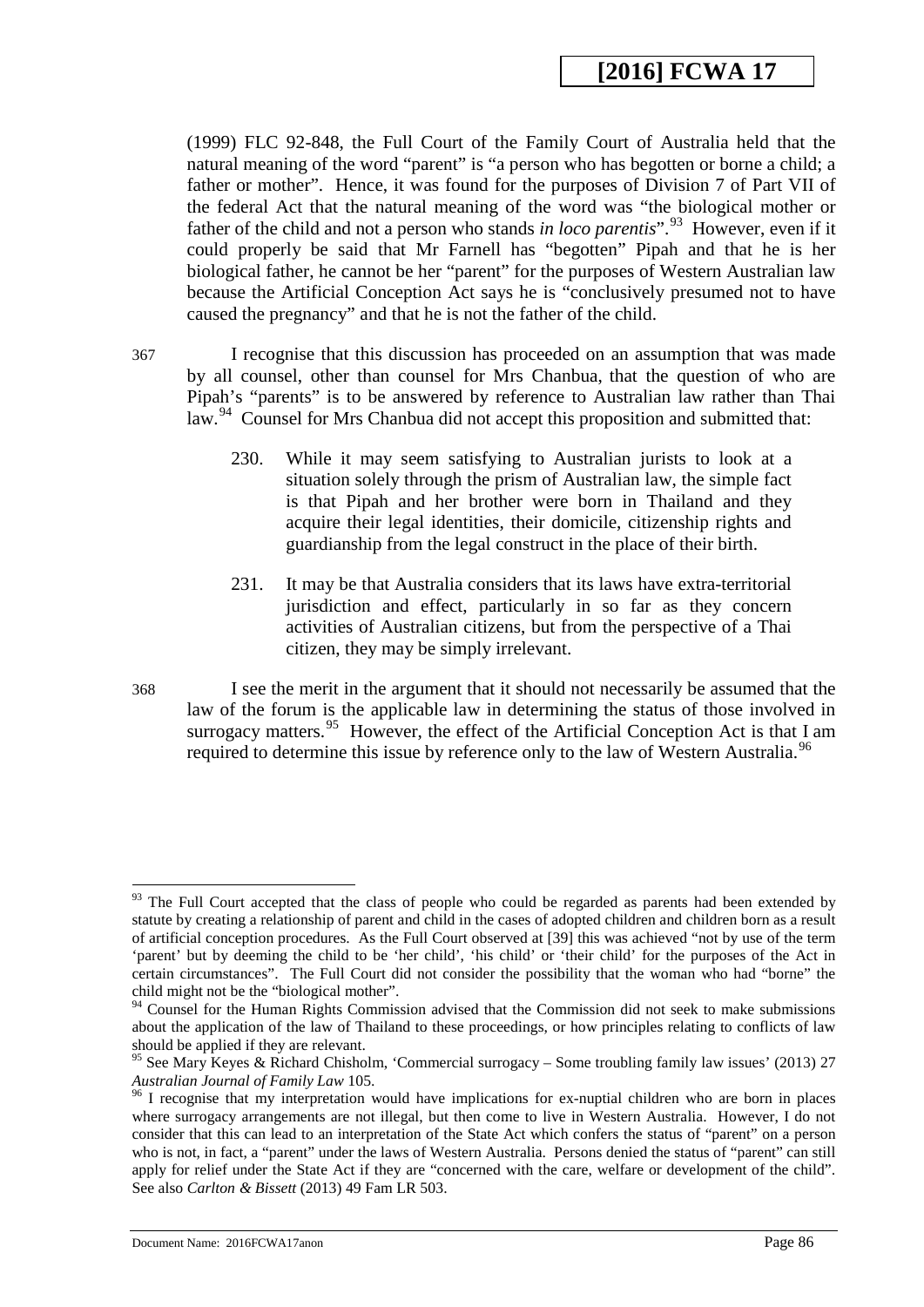## **Rejection of some submissions of the Human Rights Commission**

369 In arriving at my conclusion about who are Pipah's "parents", I have rejected five submissions advanced by the Human Rights Commission.

### *(i) The decision in Blake*

370 The first of the submissions relies upon *Blake and Anor* [2013] FCWA 1, in which Crisford J gave an expanded meaning to the word "parent" so as to incorporate the sperm donor in a commercial surrogacy arrangement. In that case, the sperm donor's male de facto partner had applied to the FCWA to adopt the resulting twins.<sup>97</sup> In order for his application to succeed, her Honour found (correctly in my view) that the sperm donor needed to come within the definition of "birth parent" in s 4(1) of the Adoption Act. At the time, this definition was as follows:

*birth parent* means, in relation to a child or adoptee —

- (a) the mother of the child or adoptee; and
- (b) the father or parent of the child or adoptee under section 6A of the *Artificial Conception Act 1985*.
- 371 As paragraph (a) clearly did not apply, her Honour had to determine whether the sperm donor answered the description "the father or parent of the child or adoptee under section 6A of the *Artificial Conception Act 1985*".
- 372 Crisford J recognised that the reference in the definition to s 6A of the Artificial Conception Act had no application, since that deals only with a female partner of a woman who gives birth to a child.<sup>[98](#page-87-1)</sup> Her Honour also found that by operation of the Artificial Conception Act, the sperm donor was not the "father". This in turn led her Honour to conclude that the sperm donor did not come within the categories of "parent" as defined by the Interpretation Act, but her Honour went on to say:

However, as already noted, that definition is not exhaustive. In the Court's view, there is scope to enlarge the definition and determine what other people might be considered a 'parent' or a 'father' within its ordinary meaning. Unless the Court so determines, a person in [the sperm donor's] position would not be considered a birth parent for the purpose of the [Adoption] Act.

<span id="page-86-1"></span><span id="page-86-0"></span>373 Her Honour then turned to discuss the presumptions of parentage in the State Act, which she said "apply when considering who is a parent or birth parent of a child". Prima facie, her Honour was right to do so because of the effect of s 4A of the Adoption Act, which provides that the presumptions in the State Act apply when considering who is a "parent of a person who is a prospective adoptee" or who is "a birth parent of a person who is an adoptee". However, with respect to her Honour, I consider that the presumptions cannot have any application in the case of a child born as the result of an artificial fertilisation procedure. This is because the

<span id="page-86-2"></span> $97$  FCWA's unique status as a State Court permits it to deal with all adoption applications in Western Australia.

<sup>&</sup>lt;sup>98</sup> The Artificial Conception Act contains no similar provision for same-sex male partners.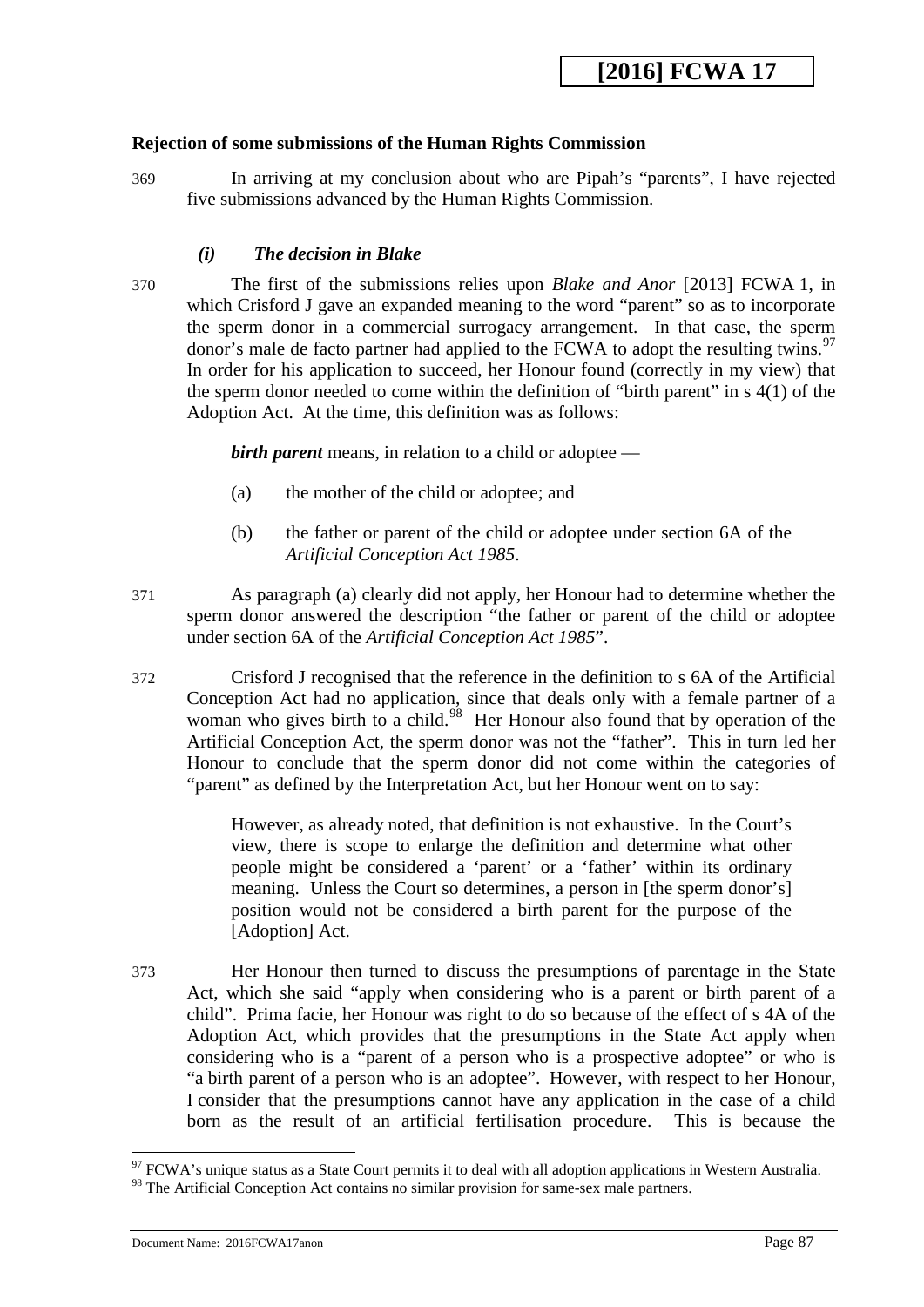presumptions are rebuttable, and are trumped by the rules of paternity in the Artificial Conception Act, which are not rebuttable, and which apply to all "written laws" of the State, including the State Act.

- 374 As the Artificial Conception Act provides that a sperm donor, is "conclusively presumed not to have caused the pregnancy" and is expressly declared by that Act not to be the father of the child, the male de facto partner of the applicant in *Blake* could not, at law, be the father of the twins. I therefore respectfully consider that it was not open to her Honour to find that there was "scope to enlarge the definition and determine what other people might be considered … a 'father' within its ordinary meaning".
- 375 Furthermore, if my earlier discussion of the maxims of construction is correct, then the only persons who can be a "parent" of a child born as a result of an artificial conception procedure or surrogacy arrangement are those who are identified as parents by reference to the definition of "parent" in the Interpretation Act.
- 376 There is another reason why I respectfully consider that Crisford J was incorrect in concluding that "parent" should be given an extended meaning for the purposes of the definition of "birth parents". As a matter of grammar, the phrase "the … parent of the child or adoptee under section 6A of the *Artificial Conception Act 1985*" expressly confined the operation of the word "parent" to a person answering that description within the meaning of s 6A of the Artificial Conception Act (which is concerned only with the female same-sex partner of the birth mother).
- 377 Out of fairness, it should be recognised that Crisford J did not have the benefit of submissions from a contradictor. She also adopted a pragmatic approach, given that DCP had submitted that it was not in the best interests of the twins for their adoption to be further delayed.<sup>[99](#page-88-0)</sup> It must also be recorded that the syntax of the definition of "birth parent" in the Adoption Act at the time was not ideal. This has been recognised by the fact that the definition has since been amended to read, "the father, or a parent under the *Artificial Conception Act 1985* section 6A, of the child or adoptee".<sup>100</sup>
- 378 Crisford J's ultimate reasons for concluding that the sperm donor was a "parent" can be seen in the following paragraphs of her judgment:
	- 49 There are a number of pathways that can be pursued in order to establish whether or not [the sperm donor] is a parent or father. Given the applicant seeks orders under the Act I will consider that avenue first.
	- 50 As previously canvassed, the Act does not specifically define a father or a parent of the child to be adopted. The Interpretation Act does provide a definition, albeit not an exhaustive definition.

<sup>&</sup>lt;sup>99</sup> Her Honour's approach has been described as "strategic manipulation around legislation in order to achieve the obvious reality": Philippa Trowse. 'Surrogacy: competing interests or a tangled web?' (2013) 33(3) *The Queensland Lawyer* 199.<br><sup>100</sup> The insertion of the commas and the rearrangement of the words remove room for any suggestion that anyone

<span id="page-87-1"></span><span id="page-87-0"></span>other than the same-sex partner of the birth mother is a "parent" for the purposes of the definition.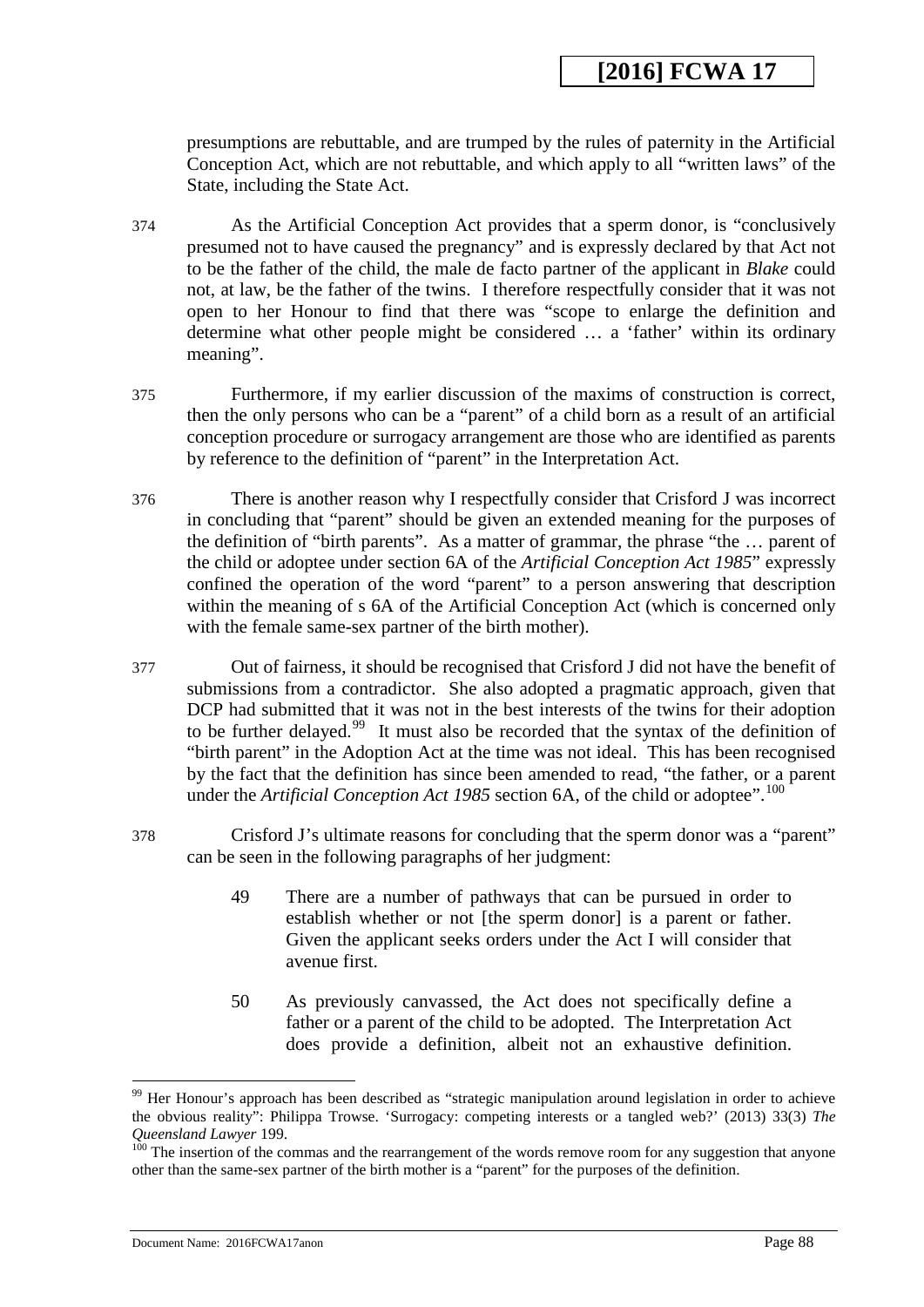The examples that are given do not encompass [the sperm donor]. In circumstances where provisions enlarge rather than restrict here it cannot be said that the provisions operate to exclude a person as a parent if his or her circumstances do not coincide with those identified in the section.

- 51 To suggest that [the sperm donor] is anything other than a parent or a father within its ordinary meaning is to turn a blind eye to the reality of "family" in present day society. It is also turning a blind eye to the reality of the situation presently before the Court. The objective facts surrounding the birth and the manner in which various agencies have treated those circumstances coupled with the fact of the genetic father acting in that role since the birth of the twins points to the use of an expanded definition of parent.
- 52 To adopt any other interpretation would serve no purpose in addressing any public policy issues if, indeed, any exist. It would serve no purpose in enhancing the future welfare and best interests of these children.
- 53 As the Australian Human Rights Commission submitted in Ellison (supra) "the Court really needs to take children as it finds them". There is no valid reason to disadvantage children of surrogacy arrangements.
- 379 While I recognise that *Blake* involved the interpretation of a different Act, Crisford J's process of reasoning would preclude me from arriving at what I consider to be the correct finding that Mr Farnell is neither a "father" nor a "parent" of Pipah within the meaning of the law. I therefore decline to follow her Honour's reasoning and would instead adopt her earlier approach in *W and C*. [101](#page-89-0)
- 380 In *W and C*, Crisford J was dealing with a child born as a result of an artificial fertilisation procedure where it was proposed that the child would remain with the birth mother, but would have ongoing contact with the sperm donor and his male partner. Her Honour determined parentage by reference to the Artificial Conception Act and the Interpretation Act, and arrived at the conclusion that the sperm donor was not a "parent" of the child.
- 381 Counsel for the Human Rights Commission attempted to reconcile *Blake* and *W and C*, not only on the basis that the facts were different, but also because of the different intentions of the sperm donors. It was said that in *Blake,* the sperm donor intended to be the "social father", whereas in *W and C* the intention was different. In my view, any interpretation which makes the paternity of a child dependent upon the intention of the donor of the sperm would be a recipe for disaster. As *W and C* itself demonstrates, arrangements involving artificial fertilisation procedures come in a variety of forms. Some sperm donors intend to have no involvement in the life of the child; others intend to live with the child full-time; and others intend to have an

<span id="page-88-1"></span><span id="page-88-0"></span><sup>101</sup> See also the approach taken by Crispin J in *Re Births, Deaths and Marriages Registration Act 1997* (2000) FLC 93-021.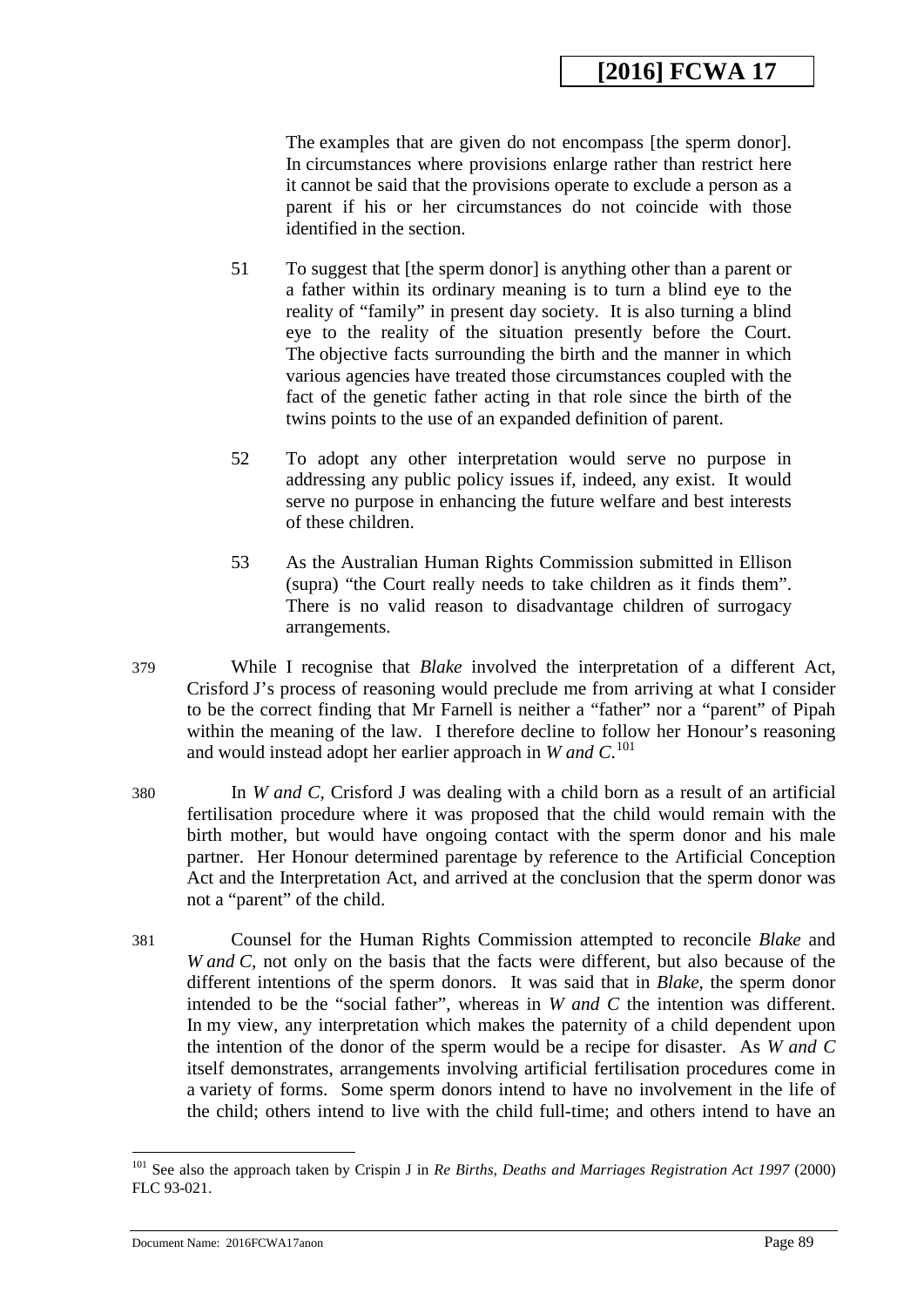ongoing relationship with the child, falling short of living with the child full-time. If the intention of the sperm donor was to be determinative, the question would arise, at what point on the spectrum does the father's intended involvement in the life of the child change his status from sperm donor to father?

- 382 If intention was to be determinative of paternity, what would happen where the intentions of the sperm donor and the birth mother differ? For example, in *AA v Registrar of Births, Deaths & Marriages and BB* (2011) 13 DCLR (NSW) 51, a lesbian couple advertised in the *Sydney Star Observer* for a sperm donor who would become an "uncle" figure to the child they ultimately had. However, the male who donated his genetic material after the women responded to his advertisement in *Lesbians on the Loose* offering to be a "father", wanted his own mother to know he had a child. [102](#page-90-0)
- 383 What would be the position in the present case if Mr Farnell really had decided he did not want Gammy because he had Down syndrome? Would he then have become the father of Pipah but not of Gammy? And what would be the position if a birth mother refused to hand over a child in places where altruistic surrogacy arrangements are not enforceable – does the sperm donor still become the "parent" given his intention to be the "social father"?
- 384 In my view, the law in this area is already sufficiently fraught for it to be highly undesirable to introduce the contestable element of "intention". One need only look at the time and money expended on this litigation to see how difficult it can be to establish intention.

## *(ii) Conformity with other laws*

-

385 The second submission of the Human Rights Commission that I do not accept stated that:

- 144. … To ensure consistency across Commonwealth legislation it is appropriate to adopt a meaning of parent that is consistent, to ensure greater protection of Pipah's rights to know who her parents are and to have her status as a child of [Mr Farnell] appropriately reflected.
- 145. This is particularly the case where there has been a finding by [the] Commonwealth that [Mr Farnell] is a parent and the vesting, through Citizenship, of a significant set of rights and obligations on Pipah … under Australian law…
- 386 It was submitted that the desired consistency would be achieved by adopting the approach that was applied in determining that Mr Farnell was a parent of Pipah for the purposes of the Citizenship Act. This submission should be rejected for two reasons.
- 387 First, the question of whether Mr Farnell was Pipah's "parent" for the purposes of federal law was relevant only to the preliminary question of whether she is a "child

<span id="page-89-0"></span><sup>&</sup>lt;sup>102</sup> For another example of strongly contested evidence concerning the intentions of same-sex partners, see *Wilson & Roberts (No 2)* [2010] FamCA 734.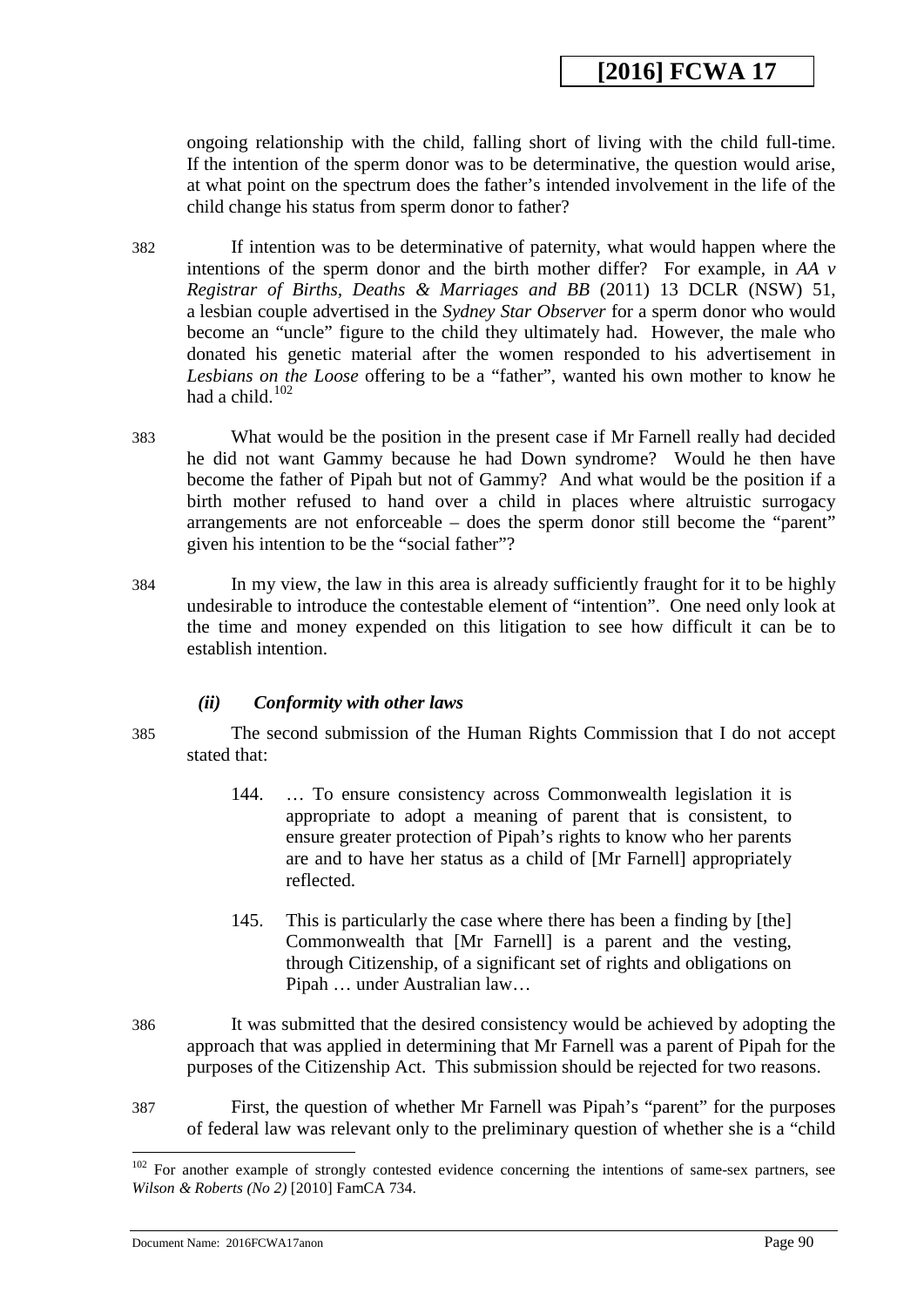of a marriage". As I have found Pipah is not a "child of a marriage", the answer to the question of whether Mr Farnell is Pipah's "parent" is relevant only in working out how various provisions of the State Act are to be applied. In those circumstances, I consider that consistency should be achieved by interpreting the various laws of Western Australia in a harmonious way, rather than attempting to achieve consistency with a law of the Commonwealth.

388 Secondly, the Full Court of the Federal Court in *H v Minister for Immigration* at [39] and [40] expressly rejected the proposition that the provisions of the federal Act should inform the interpretation of the Citizenship Act, and held that the two statutes "do not in truth deal with the same subject matter". If there is no need for laws of the Commonwealth to be interpreted consistently, there is even less need for state law on the same subject to be interpreted consistently with federal law.

389 Thirdly, if the Citizenship Act has been correctly applied in permitting the Farnells to obtain citizenship for Pipah, then I consider it is that Act which sits completely outside what otherwise seems to be a coherent national legal framework aimed at discouraging Australian citizens from participating in commercial surrogacy arrangements overseas.

## *(iii) The application of the Artificial Conception Act*

390 Counsel for the Human Rights Commission submitted that the Artificial Conception Act was ambiguous, and that it was necessary to refer to extrinsic materials to discern its true meaning. Counsel argued that reference to those materials would establish that the Act was never intended to apply to children born as a result of a surrogacy arrangement.

- 391 Counsel's elaborate argument in support of this proposition:
	- traced the history of the Artificial Conception Act;
	- referred to the second reading speech of the Attorney General and the shadow Attorney General when the Act was first introduced;
	- referred to a speech in the NSW Legislative Council on similar legislation;
	- referred to the way in which the Victorian legislation had been amended;
	- invoked s 18 of the Interpretation Act, which mandates the construction of an ambiguous provision in the way that would promote the purpose or object underlying the law in which the provision appears; and
	- sought to rely on the presumption that Parliament would not have intended to violate Australia's international obligations.
- <span id="page-90-0"></span>392 Surprisingly, given all the material to which I was taken, counsel did not refer to the second reading speech for the Surrogacy Bill 2008. This speech puts beyond any doubt that Parliament intended for both the Artificial Conception Act and the Surrogacy Act to apply to children born as a result of a surrogacy arrangement. The Minister's understanding of the interaction between the two pieces of legislation can be seen from the following extract from his speech (emphasis added):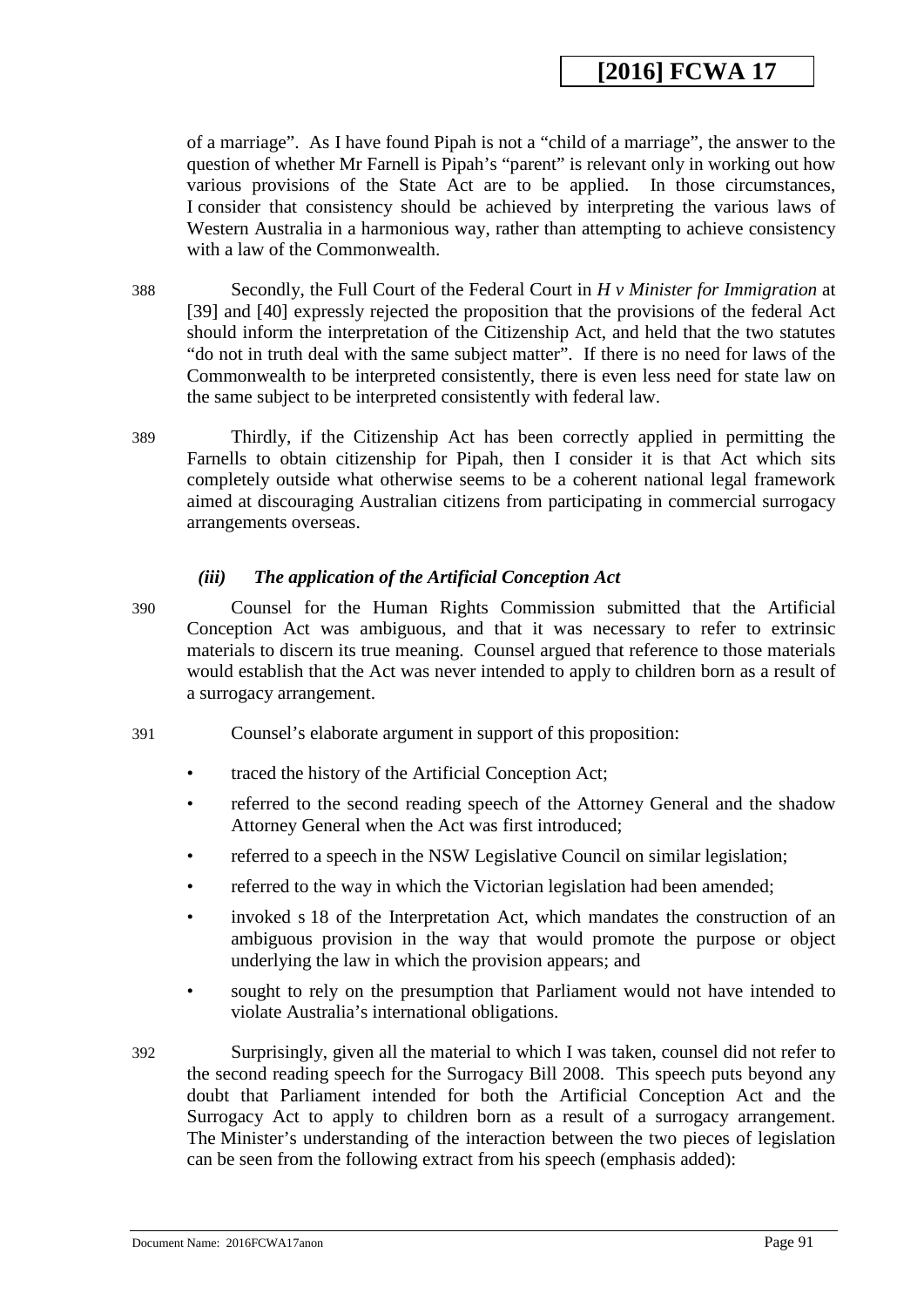Currently, there is no legislation in Western Australia dealing directly with surrogacy. Other legislation such as the Human Reproductive Technology Act 1991, the Artificial Conception Act 1985 and the Adoption Act 1994 indirectly impact on surrogacy arrangements. The Human Reproductive Technology Act regulates access to in-vitro fertilisation procedures and currently restricts access to IVF in connection with surrogacy. The Artificial Conception Act provides for the legal parentage of all children born as a result of assisted reproductive technology and means that the birth parents of a child rather than the parents who intend to raise the child, are legally recognised as the parents. …

…

Transfer of legal parentage: The bill does not deal with the initial birth registration of a child. **This means that in most cases the child should be registered in accordance with the Artificial Conception Act, with the birth mother recorded as the mother of the child and her consenting**  partner as a legal parent of the child. ...<sup>[103](#page-92-0)</sup>

- 393 Whatever may have been the intention of the Parliament in 1984 (when surrogacy arrangements were very rare), the terms of the Artificial Conception Act were always wide enough to encompass children born in a surrogacy arrangement. The Minister's second reading speech makes clear that by 2008, there was no doubt that the Act applied to such children, although its effect could be varied by an order made under the Surrogacy Act.
- 394 For completeness, I should note that counsel for the Human Rights Commission also submitted that the proposition that the Artificial Conception Act was not intended to cover surrogacy arrangements was supported by the fact that it was not amended when the Surrogacy Act was introduced. It is true that the Artificial Conception Act was not directly amended, but the Surrogacy Act did amend the Human Reproductive Technology Act in a way that removes any doubt that the expression "artificial fertilisation procedure" in the Artificial Conception Act is intended to encompass such procedures when used in a surrogacy arrangement.
- 395 Section 66 of the Surrogacy Act inserted s 18(1)(ca) into the Human Reproductive Technology Act, which is in the following terms:
	- (1) The Code [of Practice] may make provision, and may impose conditions or prohibitions, in relation to the following matters —
		- (ca) an artificial fertilisation procedure for implementing a surrogacy arrangement as defined in the *Surrogacy Act 2008* section 3; and
- 396 The term "artificial fertilisation procedure" in the Artificial Conception Act takes its meaning from the Human Reproductive Technology Act. Given this explicit

<u>.</u>

…

<sup>103</sup> Western Australia, *Parliamentary Debates*, Legislative Assembly, 2 December 2008, 737 (Kim Hames).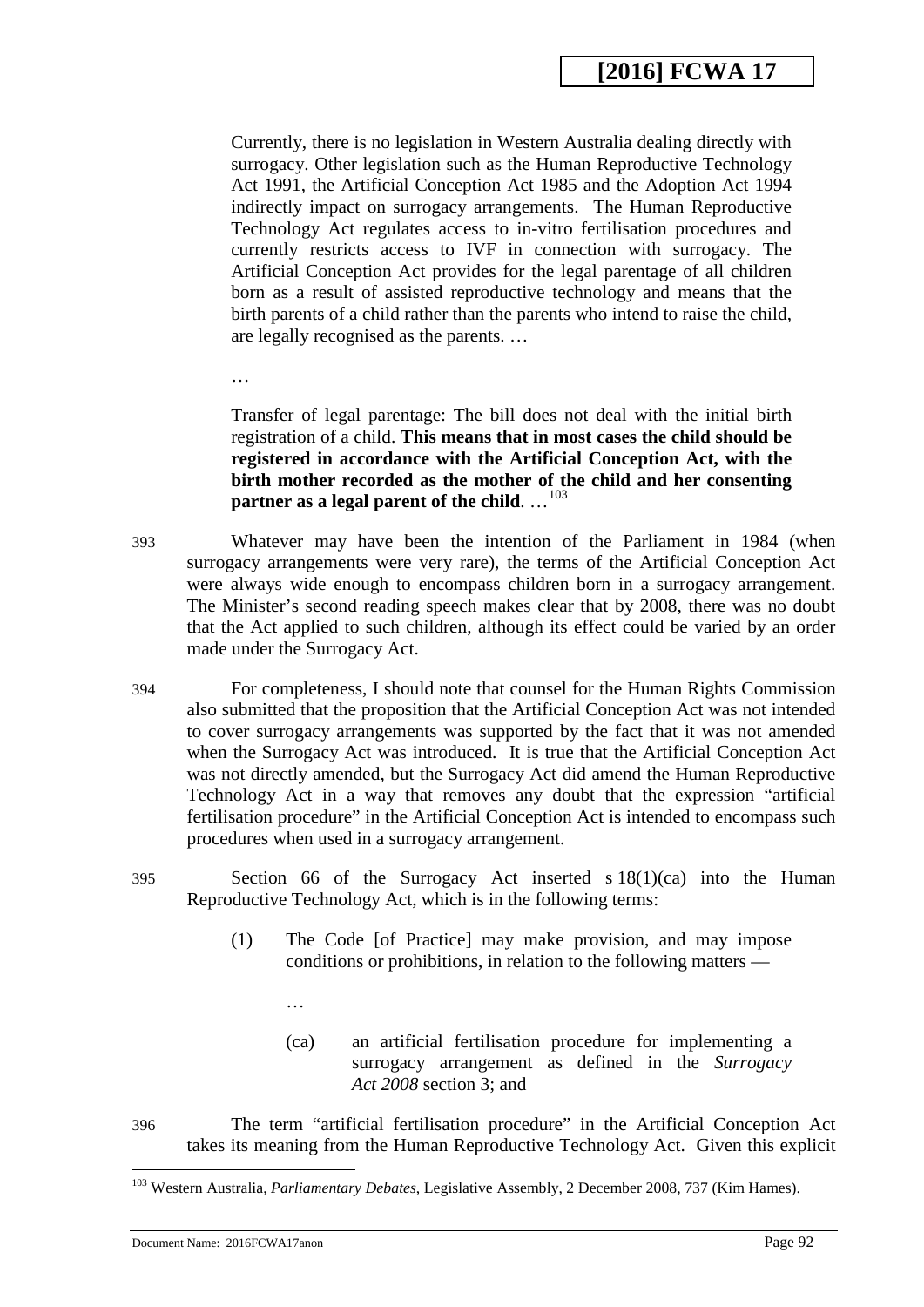acceptance by the State Parliament that "artificial fertilisation procedures" include those undertaken in a surrogacy arrangement, if Parliament had intended to exclude surrogacy arrangements from the ambit of the Artificial Conception Act, then it would also have amended the definition of "artificial fertilisation procedure" in the Artificial Conception Act. In other words, Parliament's failure to amend the Artificial Conception Act at the time of the passage of the Surrogacy Act **supports** the proposition that the Artificial Conception Act should be treated as extending to children born as a result of a surrogacy arrangement.

#### *(iv) Relevance of the parentage presumptions in the State Act*

397 The Human Rights Commission also sought to rely upon the following presumption of parentage contained in the State Act:

#### **192. Presumption of paternity arising from acknowledgments — FLA s. 69T**

 $If -$ 

- (a) under the law of the Commonwealth or of a State, Territory or prescribed overseas jurisdiction, a man has executed an instrument acknowledging that he is the father of a specified child; and
- (b) the instrument has not been annulled or otherwise set aside,

the man is presumed to be the father of the child.

- 398 The "instrument" relied upon for the purposes of this argument was the document that Mr Farnell executed in support of the application for citizenship in which he declared he was the "responsible parent" of Pipah.
- 399 For reasons earlier explained, the presumptions in the State Act have no effect here, since they must be taken to be rebutted by the operation of the Artificial Conception Act.

## *(v) Application of s 92 of the State Act*

- 400 The Human Rights Commission submitted that the requirements of s 92 of the State Act would be triggered if I was to hold that Mr Farnell was not a "parent" of Pipah. Section 92 lays down special conditions for making a parenting order in favour of a "non-parent". This submission is misconceived because s 92 only applies to consent orders.
- 401 In concluding my discussion, it is important to recognise that children born in a surrogacy arrangement, who are not the subject of an order under the Surrogacy Act, are not left without a "parent". The birth mother continues to be the legal mother of the child, in the same way as a woman who gives up her baby for adoption remains the parent until a court makes an order. There are solid policy reasons why the status of the mother and child should not be varied until such time as those who wish to change their status have complied with the requirements of the law. Any other approach

<span id="page-92-0"></span>Document Name: 2016FCWA17anon Page 93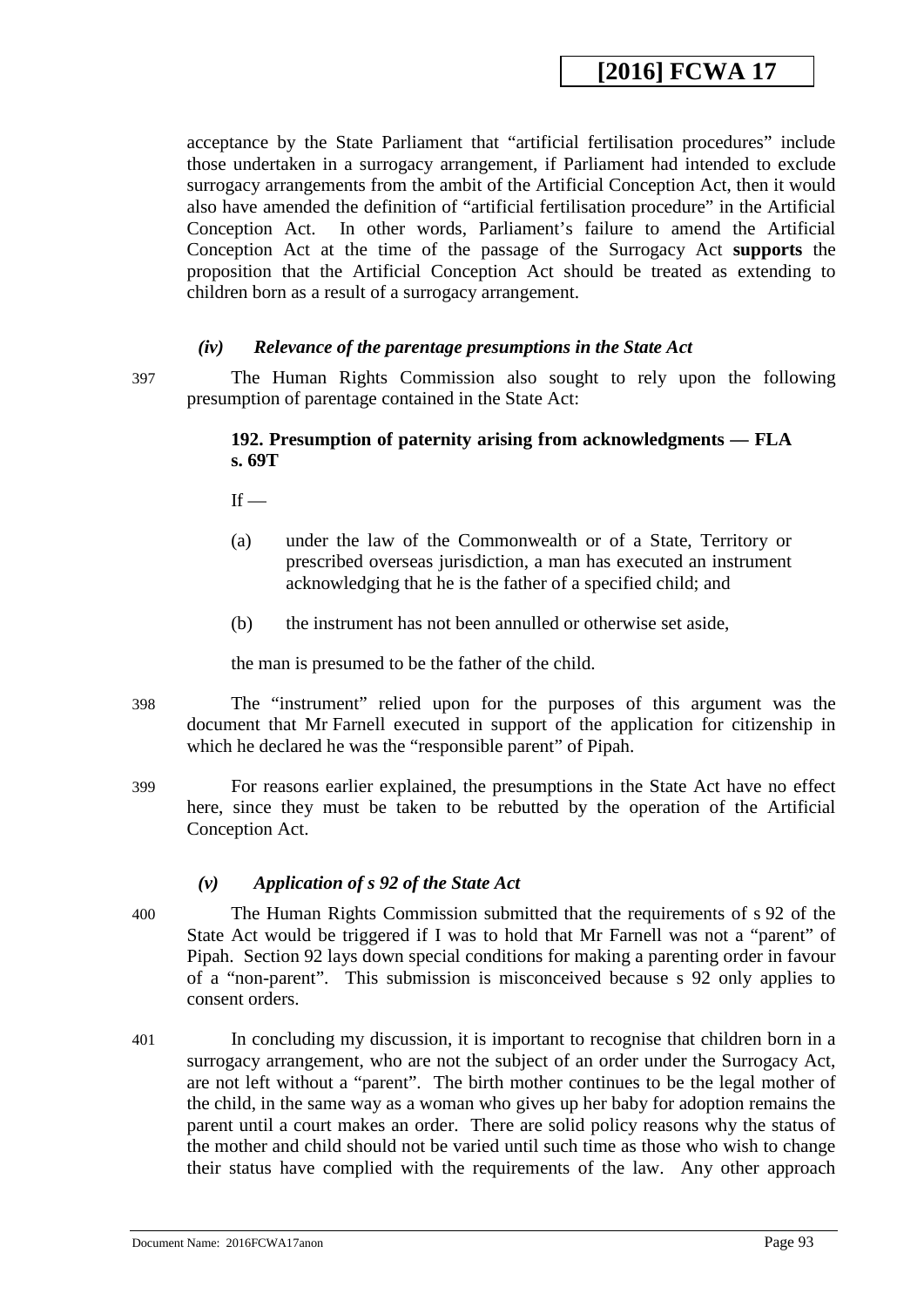would involve the validation of unregulated arrangements, which would be contrary to the policy considerations earlier discussed.

## **Part 9: Pipah's best interests**

402 I turn now to consider what orders would promote Pipah's best interests.

#### **Navigating the legislative maze to ascertain a child's best interests**

- 403 I will first attempt to describe the pathway that the State Act requires a court to follow in determining the result that will be in Pipah's best interests.
- 404 The pivotal provision is s 66A, which provides that "in deciding whether to make a particular parenting order … a court must regard the best interests of the child as the paramount consideration". It must be appreciated that not all of the orders sought in this dispute are "parenting orders"; however, the best interests of the child will nevertheless be an important matter in resolving all of the issues before me.<sup>104</sup>
- 405 In deciding what orders to make, I must be guided by the objects of the Act and the principles underlying them, but only to the extent that they "provide context, indicate the legislative purpose  $\dots$  and operate as an aid to construction of the Act".<sup>105</sup>
- 406 I have earlier referred to the object in s 66(4) dealing with the Convention. Subsection 66(1) otherwise provides that:
	- (1) The objects of this Part are to ensure that the best interests of children are met by —
		- (a) ensuring that children have the benefit of both of their parents having a meaningful involvement in their lives, to the maximum extent consistent with the best interests of the child; and
		- (b) protecting children from physical or psychological harm from being subjected to, or exposed to, abuse, neglect or family violence; and
		- (c) ensuring that children receive adequate and proper parenting to help them achieve their full potential; and
		- (d) ensuring that parents fulfil their duties, and meet their responsibilities, concerning the care, welfare and development of their children.
- 407 Subsection 66(2), which specifies the principles underlying the objects of the Act, is set out in full in Appendix 1.

<sup>104</sup> Section 84(2) contains a list of matters that are described as "parenting orders". 105 *Maldera & Orbel* (2014) FLC 93-602 at [74].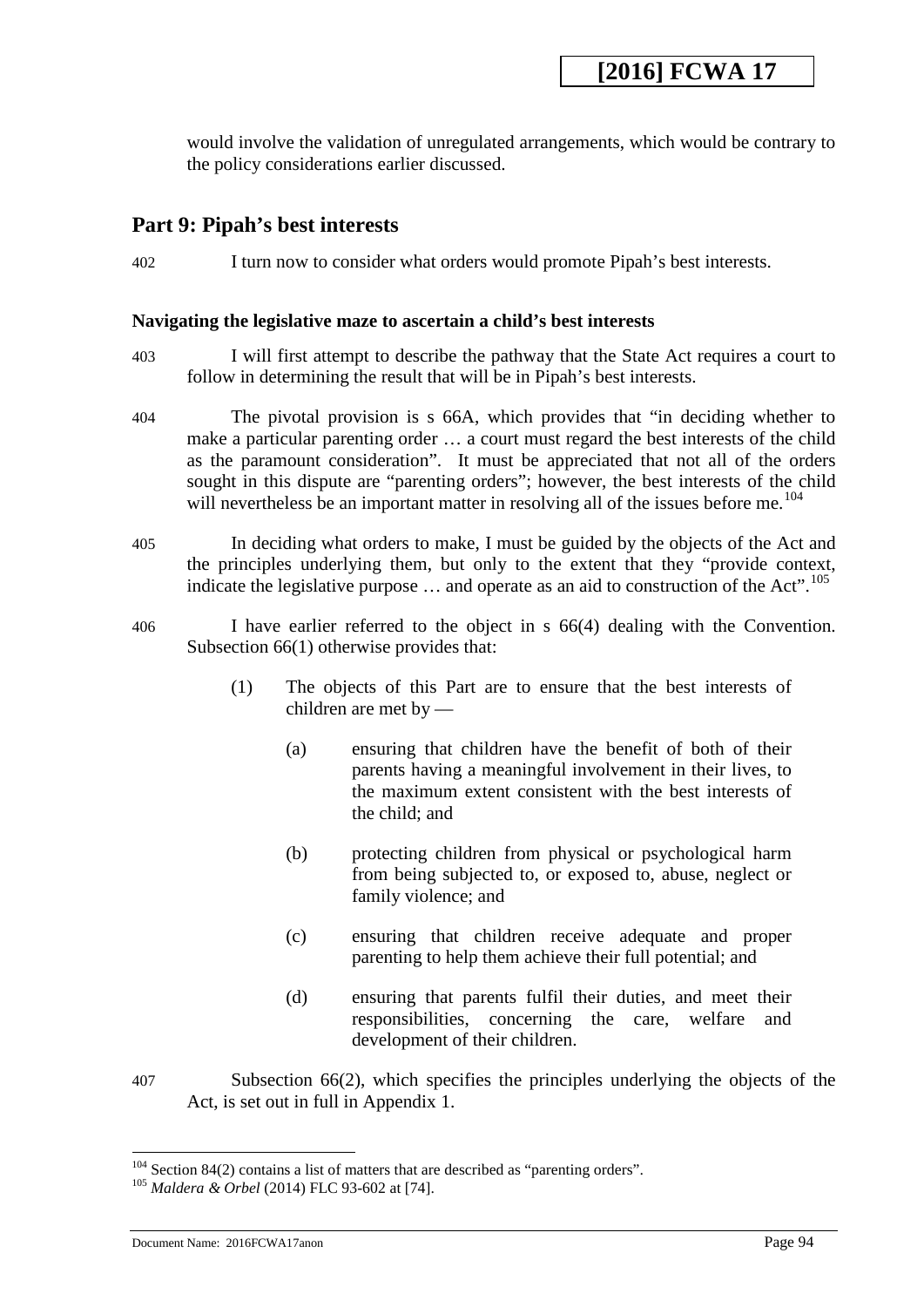- 408 Subsection 70A(1) requires me to apply a presumption that it is in a child's best interests for the child's parents to have equal shared parental responsibility, unless there are reasonable grounds to believe that a parent, or a person who lives with them, has engaged in child abuse or family violence.
- 409 The presumption may be rebutted by evidence that it would not be in the child's best interests for the parents to have equal shared parental responsibility. If an order is made for equal shared parental responsibility, s 89AC(3) requires the persons sharing such responsibility to consult with each other and make a genuine effort to come to a joint decision about major long-term issues (as defined by s 7A).
- 410 The allocation of parental responsibility does not govern the time a child will spend with each party. However, if an order is made for a child's parents to have equal shared parental responsibility, then the Act requires me to consider whether spending equal time or, failing that, "substantial and significant time", with each parent would be in the child's best interests. If either alternative is in the child's best interests, then I must consider making such an order, provided I have found the arrangement to be "reasonably practicable".
- 411 In determining what is in Pipah's best interests, I must also consider the matters in s 66C of the Act. These are divided into "primary considerations" and "additional considerations", but the law is now well settled that the "primary considerations" do not necessarily outweigh any combination of the "additional considerations".<sup>106</sup>
- 412 As earlier explained, all sections of the State Act which refer to parents must be taken to refer to Mr and Mrs Chanbua. Accordingly, the first of the "primary considerations" set out in s 66C(2), which concerns "the benefit to the child of having a meaningful relationship with both of the child's parents", has application only to the Chanbuas. This does not mean that I must ignore any benefit to Pipah of having a "meaningful relationship" with the Farnells. On the contrary, that issue is vitally important.
- 413 The proper approach in a dispute between parents and non-parents was laid down by the Full Court of the Family Court of Australia in *Donnell & Dovey* (2010) FLC 93-428, in dealing with the equivalent provision to s  $66C(2)(a)$ :
	- 101. In our view, there can be no doubt that s  $60CC(2)(a)$  has no application to a person who is not a "parent" … However, that fact does not give rise to any difficulty in ensuring all relevant matters are taken into account. In a particular case, the maintenance of a meaningful relationship with a non-parent may be equally important or more important than the maintenance (or establishment) of such a relationship with a parent. As with the additional considerations, it is not necessary to classify a nonparent as a "parent" to ensure that clearly relevant matters are given appropriate weight.

<span id="page-94-1"></span><span id="page-94-0"></span> $106$  I accept that s 66C(3A) requires me to give greater weight to the "primary consideration" dealing with child safety than the other "primary consideration".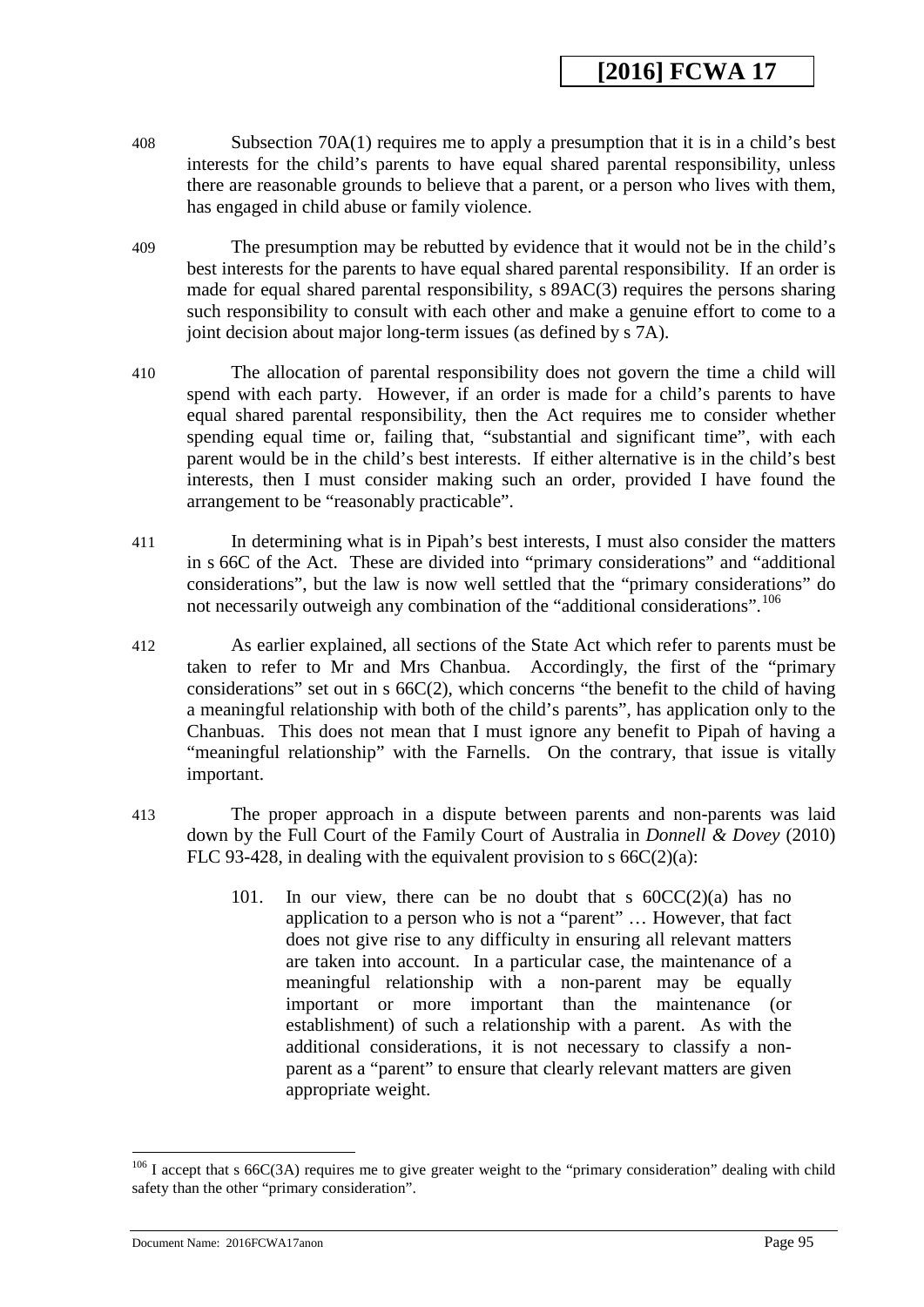- 414 In considering the role played by s 66C, it is also important to note what the Full Court said in *Valentine & Lacerra* (2013) FLC 93-539 regarding the equivalent federal provision (original emphasis):
	- 53. It is also important to keep in mind that the paragraphs in s 60CC(2)-(3) of the Act are in reality only a means to an end, namely to ascertain where the best interests of the child or children might lie. This was the thrust of the joint judgment of May and Thackray JJ in *Mulvany & Lane* (2009) FLC 93-404 at paragraphs 76 and 77 where their Honours said this:
		- 76. It is important to recognise that the miscellany of "considerations" contained in ss 60CC(2) and (3) is no more than a means to an end. Self evidently, they are only matters to be **considered**. Of course, we accept they are of great importance, being the factors identified by Parliament as those the Court must take into account (when they are relevant). However, they must be applied in a manner consistent with the overarching imperative of securing the outcome most likely to promote the child's best interests.
		- 77. It needs also to be remembered that the importance of each s 60CC factor will vary from case to case. Whilst the list of considerations is lengthy, no list could ever encompass all the matters that experience demonstrates could be of relevance. This is no doubt why Parliament has included the catchall consideration in s  $60CC(3)(m)$ , namely "any other fact or circumstance that the court thinks is relevant". By this device, judicial officers may consider any matter which (within the reasonable range of discretion) could touch on the child's best interests.
- 415 It is important to stress that the law does not prefer parents to non-parents in parenting disputes. As the Full Court said in *Re C and D* (1998) FLC 92-815 at 85,243:

This court made it clear in *Rice and Miller* (1993) FLC 92-415 and more recently in *Re Evelyn* (1998) FLC 92-807 that the biological parent does not stand in any preferred position and that fact does not in any way impinge upon the principle that the best interests of the child are paramount.

- <span id="page-95-0"></span>416 This position was reaffirmed after major amendments were made in 2006 to both the State and federal Acts. This was explained by the Full Court in *Aldridge & Keaton* (2009) FLC 93-421, which was another case involving a child born as a result of artificial conception where only one party was regarded by the law as a "parent":
	- 75. While there can be no doubt that the amending Act has placed greater emphasis on the role of both parents in the upbringing of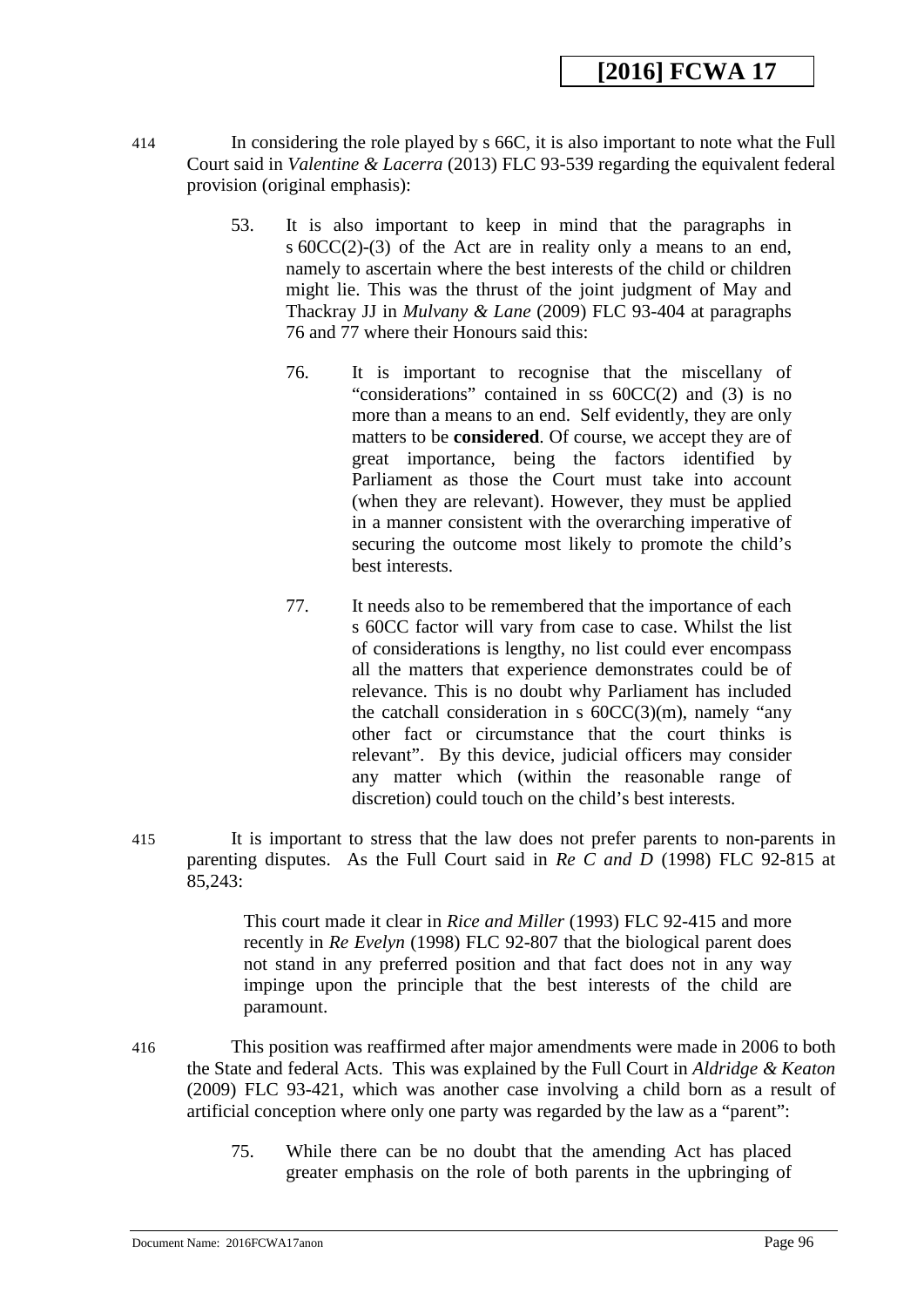their children, as we are presently advised, all applications for parenting orders remain to be determined with the particular child's best interests as the paramount but not sole determinant. Our reasons for upholding this view include the following matters:

- the unaltered provision dealing with best interests (s 60CA) and the positioning of the section in the Act;
- the recognition in  $s$  65D(1) that ultimately a court should make such parenting order as it thinks proper; and
- that no provision was included in the Act suggesting greater or lesser weight should be given to any particular applicant.
- 76. Experience and common sense demonstrates that the vast majority of applications for parenting orders will be brought by one of a child's biological parents, with the other parent the respondent to the application. But there are also situations where one or both parents are deceased or otherwise unavailable or unsuitable to fulfil the duties of parenthood. Often in the latter circumstances a relative of the child will appropriately seek parenting orders.
- 77. Further, just as in 1976 Stephen J in *Gronow v Gronow* (1979) 144 CLR 513 recognised changing societal "norms" in rejecting the notion of a presumption in favour, or any preferred role, of a mother to have custody of a child, particularly of a female child, the Act in its present form enables a court dealing with a parenting application the flexibility to recognise and accommodate "new" forms of family, including families with same-sex parents, when making orders which are in the best interests of a child who is part of such a family.
- 78. Children who have been brought up in these new forms of family may be children who fall within s 60H. There will also be children who, while not conceived with the consent of the co-parent (or as described in the legislation the "other intended parent"), have effectively been treated as a child of the relationship of a same-sex couple. Such children may be the biological child of one parent born, before the same-sex relationship commenced, but whose substantial parenting experience has been from each of the samesex "parents". More commonly, they may have been conceived as the result of a private agreement with a known donor and without formal consent documentation. These children's best interests are the paramount consideration to be taken into account, not the circumstances of their conception or the sex of their parents.
- 417 Finally, I repeat what my colleagues and I said on the Full Court in *Yamada & Cain* [2013] FamCAFC 64 (original emphasis):
	- 27. The broad inquiry as to best interests contemplated by [the Act] recognises that it is not parent*hood* which is crucial to the best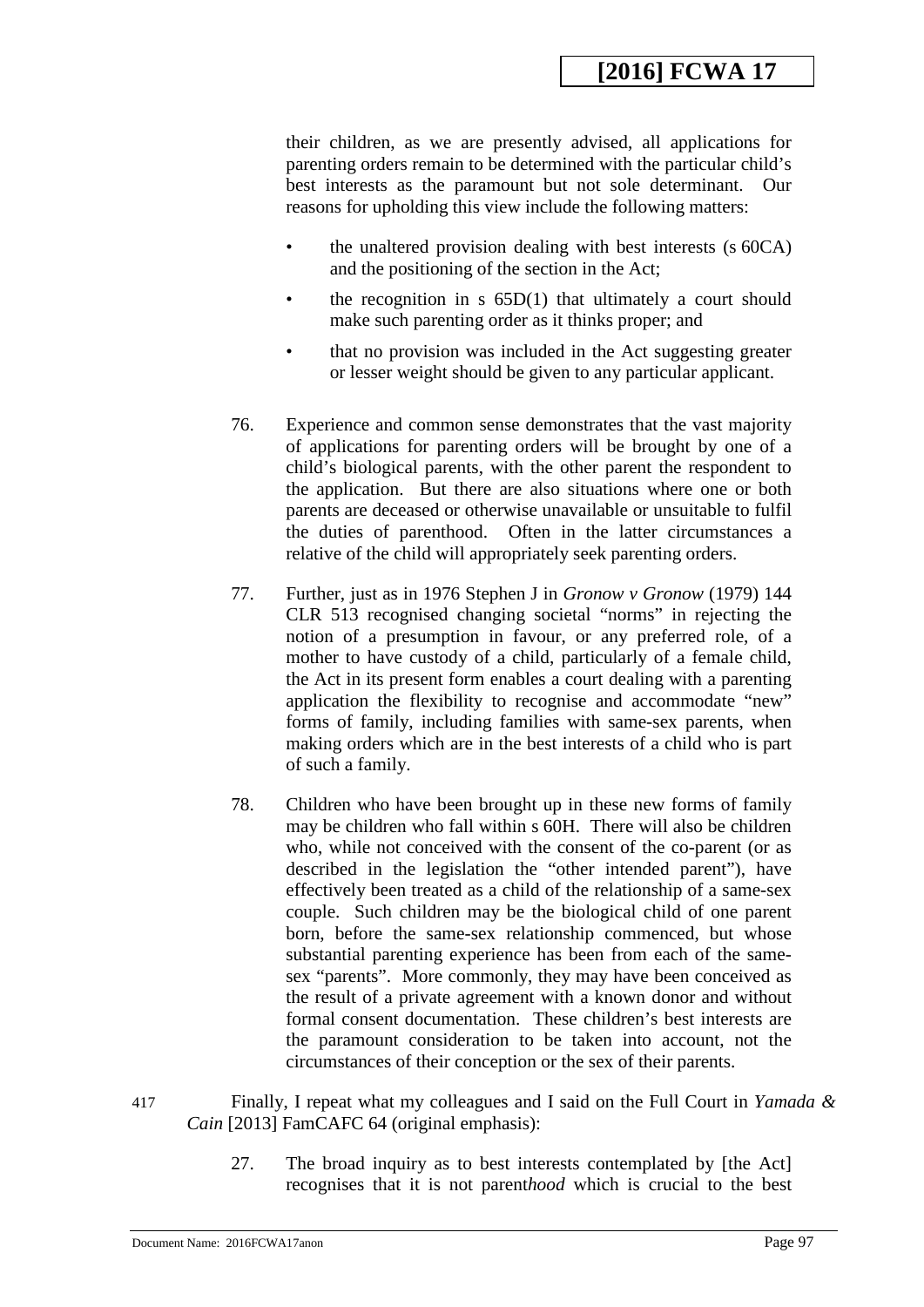interests of [the child], but parent*ing –* and the quality of that parenting and the circumstances in which it is given or offered by those who contend for parenting orders.

418 I turn now to the relevant considerations in s 66C. Although many of these refer only to "parents", I intend to gather my findings under the most convenient heading.

#### **The additional considerations**

419 The additional considerations will be discussed first, as they will provide context for my discussion of the primary considerations.

## **(a) any views expressed by the child…**

- 420 Pipah is too young to express any views.
	- **(b) the nature of the relationship of the child with —**
		- **(i) each of the child's parents; and**

## **(ii) other persons (including any grandparent or other relative of the child);**

- 421 Although Parliament has not deemed this factor to be a "primary consideration", the nature of a child's relationships with her parents and others is surely a matter of utmost importance. The particular significance of relationships formed in early childhood has been recognised by the Committee on the Rights of the Child.
- 422 The Committee has said that early childhood is a critical period for realising children's rights and, in particular, is a period during which:
	- (a) …
	- (b) Young children form strong emotional attachments to their parents or other caregivers, from whom they seek and require nurturance, care, guidance and protection, in ways that are respectful of their individuality and growing capacities;
	- (c) Young children establish their own important relationships with children of the same age, as well as with younger and older children. Through these relationships they learn to negotiate and coordinate shared activities, resolve conflicts, keep agreements and accept responsibility for others;
	- (d) Young children actively make sense of the physical, social and cultural dimensions of the world they inhabit, learning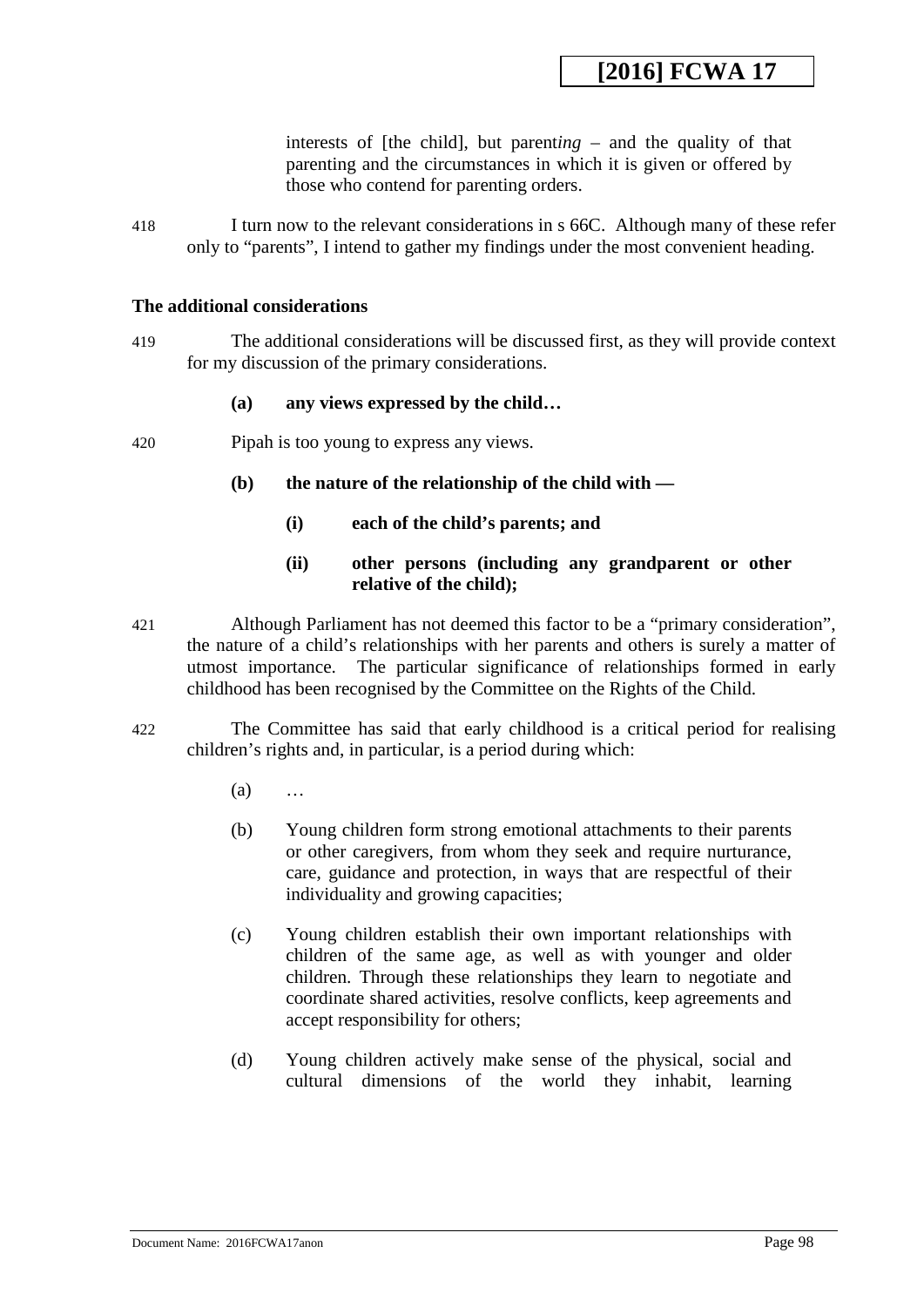progressively from their activities and their interactions with others, children as well as adults;  $\ldots$  <sup>[107](#page-99-0)</sup>

423 Pipah currently has no relationship with Mrs Chanbua or with any of her relatives or friends. They are total strangers to her. On the other hand, Pipah has a very close relationship with the Farnells. [Ms F], the Acting Assistant Director of DCP's South West District office observed:

> a high level of care being provided by the couple to the child and a strong mother/child bond between [Mrs Farnell] and baby Pipah. [Mrs Farnell] presents as a loving, nurturing primary carer to Pipah.

- 424 Although Mr Farnell accepted that Pipah is more closely attached to his wife than to him, the Single Expert nevertheless commented favourably on the interactions between Mr Farnell and Pipah, and concluded that both Mr and Mrs Farnell had a "secure attachment" with Pipah. The Single Expert felt it was likely that Pipah would "seek her mother out as a first point of contact for nurture and care, but it was readily apparent she was trusting of both parents to provide her with boundaries and signals of safety".
- 425 Pipah also has close relationships with the extended Farnell family and their friends. Mr Farnell's mother visits on a daily basis and often stays overnight. Jane Farnell lived with Pipah from the middle of 2014 until trial. The Single Expert saw video footage of Jane and Pipah together at a swimming lesson and noted that "a strong relationship between her and Pipah was readily apparent and very positive".
- 426 Jane Farnell's son, Jackson, has been brought up with Pipah. I accept Jane's evidence that:

[Pipah and Jackson] have a very loving relationship, like brother and sister. Jackson and I live in one part of the house, which is separated by a glass door – a clear glass door. And if [Pipah] knows that I'm awake, she runs up to the door and knocks on it. And when ... I go to put Jackson down for a sleep, we stand at the door and knock on it and wave goodbye to her and she comes up and puts her little hand on there and blows kisses and she tries to read to him. She gives him toys. At the moment she's taking toys away from him, leading up to terrible twos, you know, but it's beautiful. It's like a normal brother-sister relationship.

- 427 I also accept Jane's evidence that once she moves out of the Farnells' home, she plans to stay there overnight with Jackson once a week, so the family will have more time together "instead of an hour here and an hour there".
- 428 Mr Farnell's adult sons are regular but not frequent visitors to the home. I am satisfied they too have a good relationship with Pipah.
- 429 Pipah's relationship (or more correctly, possible future relationship) with Gammy is such an important issue that I will discuss it under a separate heading later.

<sup>107</sup> Committee on the Rights of the Child, *General Comment No. 7 (2005) Implementing child rights in early childhood,*  $40^{\text{th}}$  sess, UN Doc CRC/C/GC/7 (20 September 2006).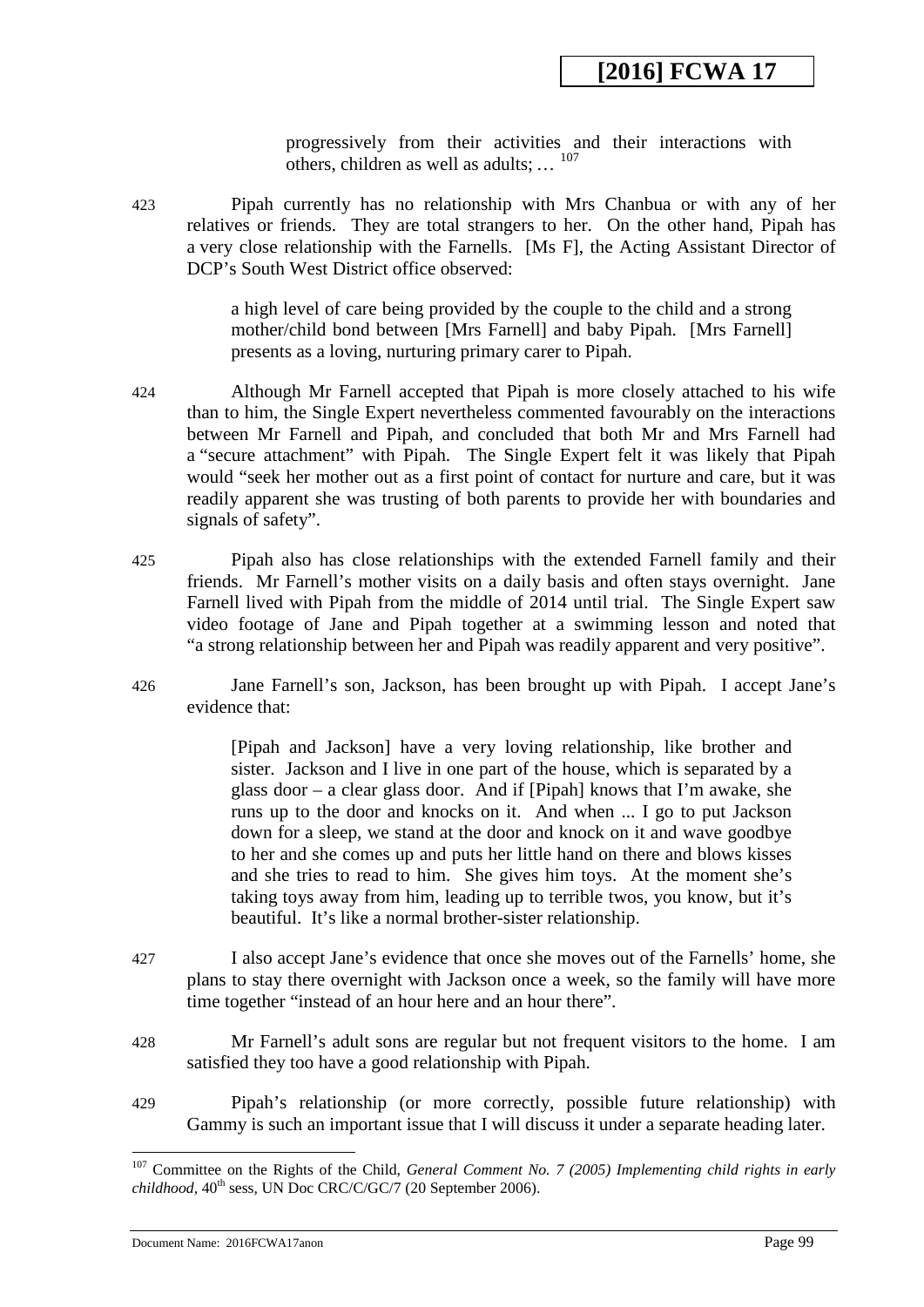- **(c) the extent to which each of the child's parents has taken, or failed to take, the opportunity —**
	- (**i) to participate in making decisions about major longterm issues in relation to the child; and**
	- **(ii) to spend time with the child; and**
	- **(iii) to communicate with the child;**

430 The Farnells have made all decisions about major long-term issues concerning Pipah. Mrs Chanbua has had no opportunity to make decisions about Pipah, spend time with her, or communicate with her since she left Thailand over two years ago.

### **(da) the extent to which each of the child's parents has fulfilled, or failed to fulfil, the parent's obligations to maintain the child;**

431 Pipah has been entirely maintained by the Farnells. Mrs Chanbua has made no financial contribution, but no contribution has been expected of her.

## **(d) the likely effect of any changes in the child's circumstances, including the likely effect on the child of any separation from —**

**(i) either of his or her parents; or** 

## **(ii) any other child, or other person (including any grandparent or other relative of the child), with whom he or she has been living;**

432 The Single Expert was asked to expand in his oral evidence on his concerns about the effect on Pipah of being removed from the Farnells. Although his answer was lengthy, it deals with a matter of great importance:

> <span id="page-99-0"></span>So I was looking at this, very much, through a window about development. So the court is very familiar with attachment principles, but if I could extrapolate a little bit beyond the normal sort of concept of attachment. If you look at what we are when we're looking at a secure relationship with an attachment figure, which is clearly in evidence here, there is a number of things that are occurring. The first thing that occurs … by 12 months of age, any neurologically typical child will have what's called perspective taking in theory of mind. They will have a sense of their culture. They will have a sense of their family system. They will also be emulating. So they will be predicting their parents . … So there's neurological correlates, if you want to go down that line, but they're just correlates … Now, those things give a sense of order, but also they start to do cognitive development and emotional development. So a person learns how to regulate their body, how to regulate their relationships, and how to understand themselves, by 12 months of age. Now, this is not a little bit of finding. There's an enormous amount of research supporting this. Now, if I was … to disrupt that, then you are going to get neurological effects,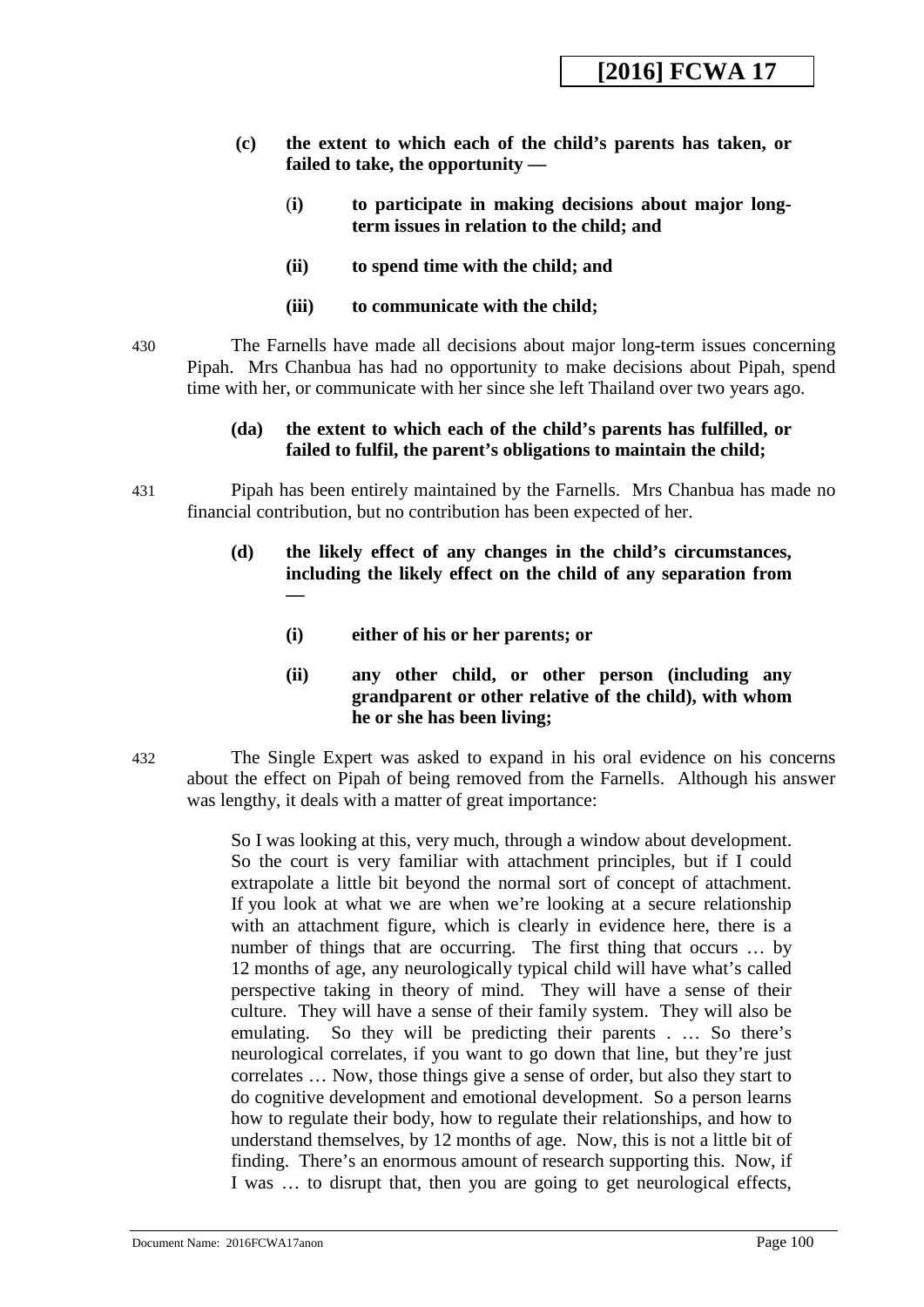because you will get a hypervigilant response, in psychological terms. In neurological terms, you're going to get increase in all sorts of stress responses … which will come up in the neuroendocrine system. Now, if you look at Pipah, she is in a very secure relationship by any attachment measure you want to use. She has got a clear understanding of language, because she's responding to basic one-step instructions and she's following her parents ... And she's showing safety awareness and she's emulating them. So all the normal developmental processes are well and truly in place. If I was to swap her out of that family system, into another one that is culturally different, now – and I can show you literature that shows that cultural differences mean parental differences. It's not, like, a little thing. With a different language – who will have different modelling responses, different consequential responses, which I see in my clinic with every different culture that comes in. You are going to get significant stress in that child, because she's going to have to dramatically learn a different language, different set of norms, different set of values, with a mother that's also trying to anticipate someone she has only just met. Now, that is an enormously stressful thing to do to a child at the pivotal stage of development. She doesn't have the regulatory skills to step back and look at that, yet. She's totally dependent on that information (indistinct) so you can argue it neurologically. You will find long-term neurological change, in some studies, with cortisol. You will find some long-term change in, like I said, the neuroendocrine system, along the hypothalamus. You will find all of those things. But the major thing, what I'm arguing for, is the developmental process will be significantly disrupted, which will have an emotional change, which leads to, mainly, what we call reactive attachment disorder as the biggest risk. And if you ever deal with reactive attachment disorder, which I do, it is an extremely difficult condition with long-term mental health consequences. So the logic here was not about comparing the homes. It wasn't even about neurological – it was about developmental processes that were clearly intact.

If you hunted down the literature upon disrupted attachment, you will find a lot of research on foster parents. And DCP, notoriously, are looking at that research and trying to do it better. I'm involved with a lot of those cases and DCPs plans. We're still struggling to successfully get foster families, that are within our culture, to adequately deal with a child having a significant anxiety response, which is  $-$  if you want to use the attachment literature, it's called "attunement". There's many other terms you could use. It is, actually, a very sophisticated thing to do, because a lot of the time your strategies are counter-intuitive. What you have to do to help these children is not respond normally. Because, often, you will react to what is often very aversive behaviour by them, and you have to not react as you normally would. You definitely shouldn't go to coercive or punitive means. So that's the first thing, and that's within culture. If you look at families – and I have a number of families that I've seen over the

…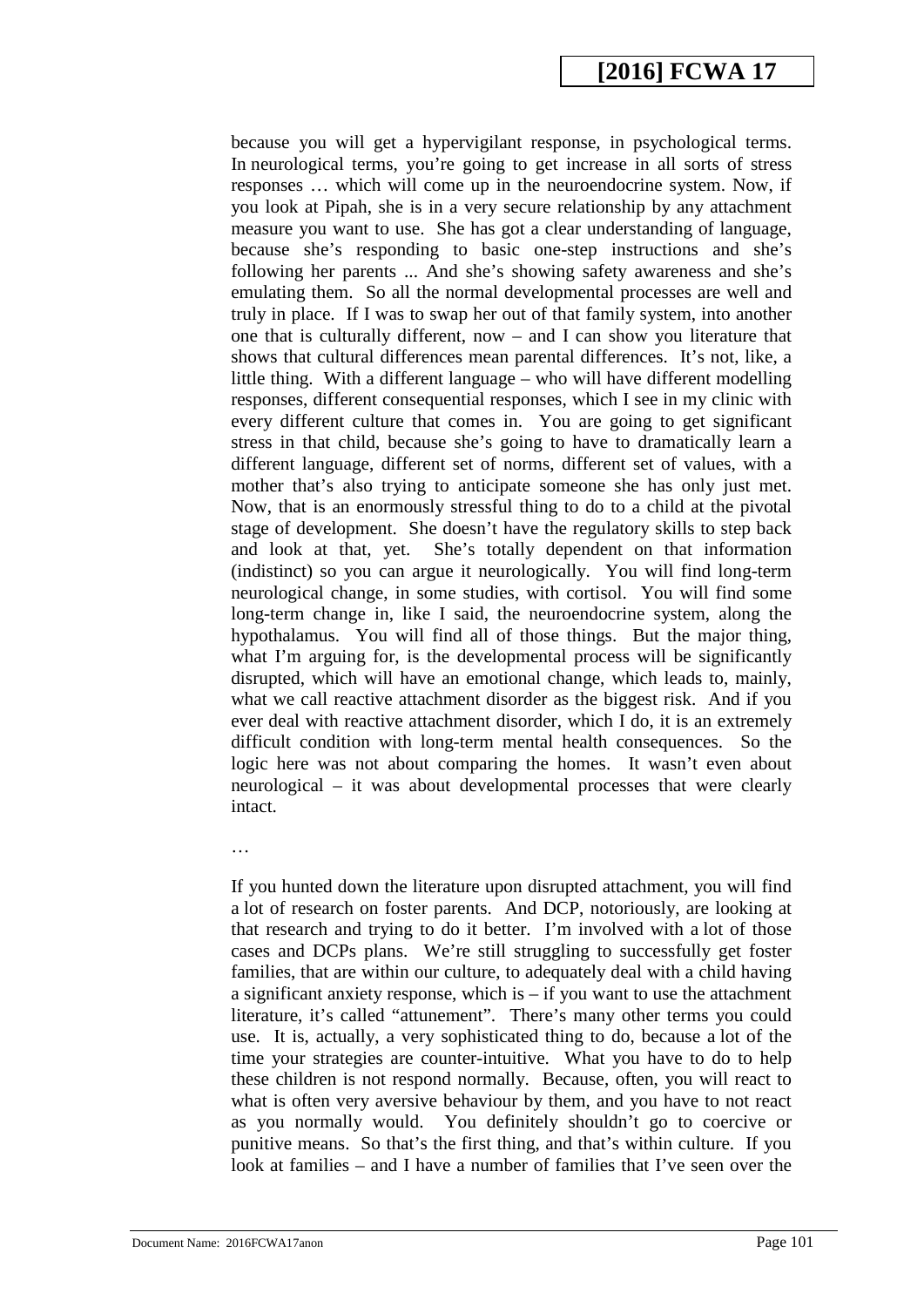last, say, 18 months, where they have adopted children from overseas. And that just – that just amplifies the challenge dramatically. Now, there is another factor in that. A lot of these kids have come from foster homes or other not effective family environments. So they're inheriting, sometimes, some damaging history. But some of these children are being adopted at one month of age and it is still enough, because they spend a month in a totally different environment. And you could argue along a neurological line there, because there's change in the environment, which has some sort of change in neurodevelopment. All of those things dramatically increase the anxiety response. So we're having even a harder time with those cross-cultural children, in helping the foster parents have adequate attunement. It is a very difficult thing to teach. It is a very difficult thing to teach even within culture. …

433 I accept the Single Expert's opinion that the risk of sexual abuse in the home of the Farnells has to be weighed against the potentially devastating psychological consequences for Pipah of being removed from a secure and loving environment and placed in a home where everyone would initially be a stranger, and where no one speaks the languages that Pipah is beginning to learn.

- **(e) the practical difficulty and expense of a child spending time with and communicating with a parent and whether that difficulty or expense will substantially affect the child's right to maintain personal relations and direct contact with both parents on a regular basis;**
- 434 There would be major difficulties associated with Pipah spending time with Mrs Chanbua if Pipah remains in Bunbury. There would be similar difficulties if she was living in Thailand. Mrs Chanbua does not have the means to travel to Australia to visit Pipah. While the Farnells are better placed, their finances have been ruined by the cost of the surrogacy arrangements and these proceedings. They would be unlikely to be able to afford more than infrequent visits to Thailand if Pipah was living there.<sup>108</sup> If Pipah remains in Australia, the Farnells would be concerned about taking her to Thailand for fear that she might be taken off them.
- 435 Even if funds could be found for the Farnells to travel to Thailand, many difficulties would remain. For example, the Farnells speak no Thai and Mrs Chanbua speaks no English. Arrangements for visits would therefore need to be made with the assistance of intermediaries and interpreters. There is no suggestion that Mrs Chanbua proposes that Pipah be taught English if she is relocated to Thailand, and Pipah would quickly lose what comprehension of English she currently has. The Farnells would therefore only be able to speak with Pipah through an interpreter.

Document Name: 2016FCWA17anon Page 102

<sup>&</sup>lt;sup>108</sup> Although Mrs Farnell's Financial Statement indicates that she has some \$100,000 equity in a home she acquired with her own funds and with the help of her family, the Farnells owe Mr Farnell's mother in excess of \$300,000 for legal costs. This is on top of the \$100,000 that Mr Farnell estimated the surrogacy arrangement itself had cost.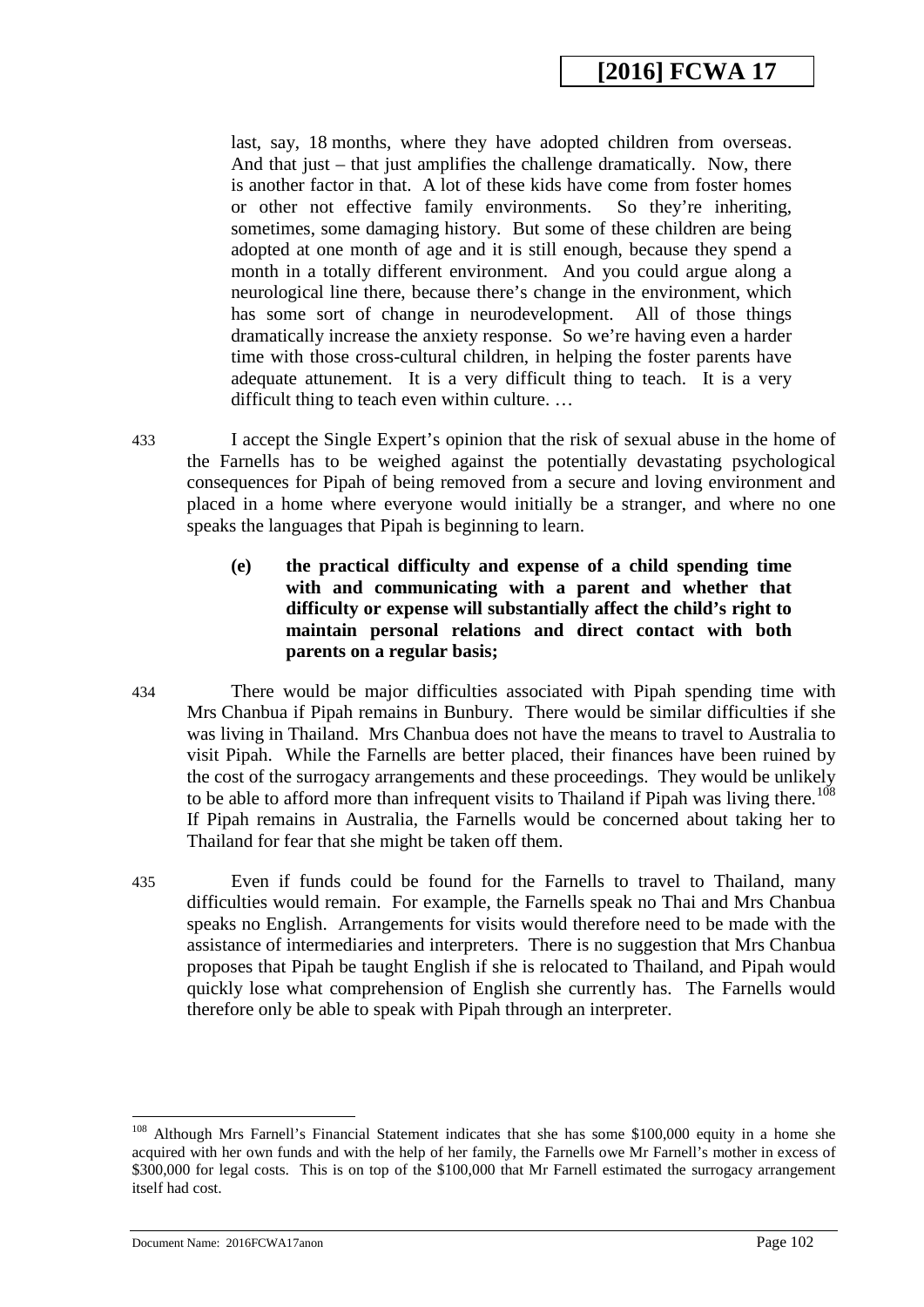- 436 There would also be difficulty with enforcing any order for the Farnells to see Pipah, since Thailand is not a party to the Hague Child Protection Convention.<sup>109</sup> Although Mrs Chanbua said she would facilitate visits, there is no basis upon which I can be sure she is likely to do so, especially as I sense that her husband would not be keen on there being any ongoing contact.<sup>[110](#page-103-1)</sup> Indeed, Mr Chanbua gave evidence that if Pipah came to live in Thailand, he would try to get her to forget about Australia.<sup>111</sup>
- 437 I find that if Pipah went back to Thailand, it is likely there would never be any successful visits by the Farnells. If I am wrong, I would nevertheless expect that the visits would peter out over time, or at the very best be quite infrequent.
- 438 Counsel for Mrs Chanbua submitted in closing:

the reality of the situation taking into account law, economics, geography and personalities is that if Pipah lives with [the Farnells] then she is not likely to have a relationship with [Mr and Mrs Chanbua] (or her twin brother) until she is able to determine that for herself.

- 439 I agree with counsel's assessment, but I find that the same would apply if Pipah were to live with Mrs Chanbua in Thailand.
	- **(f) the capacity of —**
		- **(i) each of the child's parents; and**
		- **(ii) any other person (including any grandparent or other relative of the child),**

## **to provide for the needs of the child, including emotional and intellectual needs;**

- 440 The Farnells are capable of providing for all of Pipah's needs. They appear to have done everything they can to give her a good life and to integrate her into the community. After observing them with Pipah, the Single Expert found both Mr and Mrs Farnell to be skilled and comfortable parents. The Single Expert said, "given the level of analysis and media pressure placed on this family one must conclude that their parenting skills and personal resilience are extremely high as they have managed to protect and maintain a healthy relationship with Pipah throughout".
- 441 The Single Expert said that Mr Farnell "presented as a person with a long history of parenting", had a "sense of competence and confidence", and was "very natural with Pipah". The Farnells were both able to describe Pipah's schedule to the Single Expert in detail and the reasons why she was enrolled in various activities. The Single

<sup>109</sup> *Convention on Jurisdiction, Applicable Law, Recognition, Enforcement and Co-operation in Respect of Parental Responsibility and Measures for the Protection of Children, concluded 19 October 1996, 2204 UNTS*<br>95 (entered into force 1 January 2002).

<span id="page-102-0"></span><sup>&</sup>lt;sup>110</sup> Apart from any other considerations, the Chanbuas' concerns about Mr Farnell's history of sexual offending would make them very wary of letting him spend time with Pipah.

<sup>&</sup>lt;sup>111</sup> Given the unreliability of media reporting, and the fact it was not put to Mrs Chanbua, I disregard the fact that she was reported in May 2015 as saying she "doesn't want Gammy to ever see her [sic] biological father".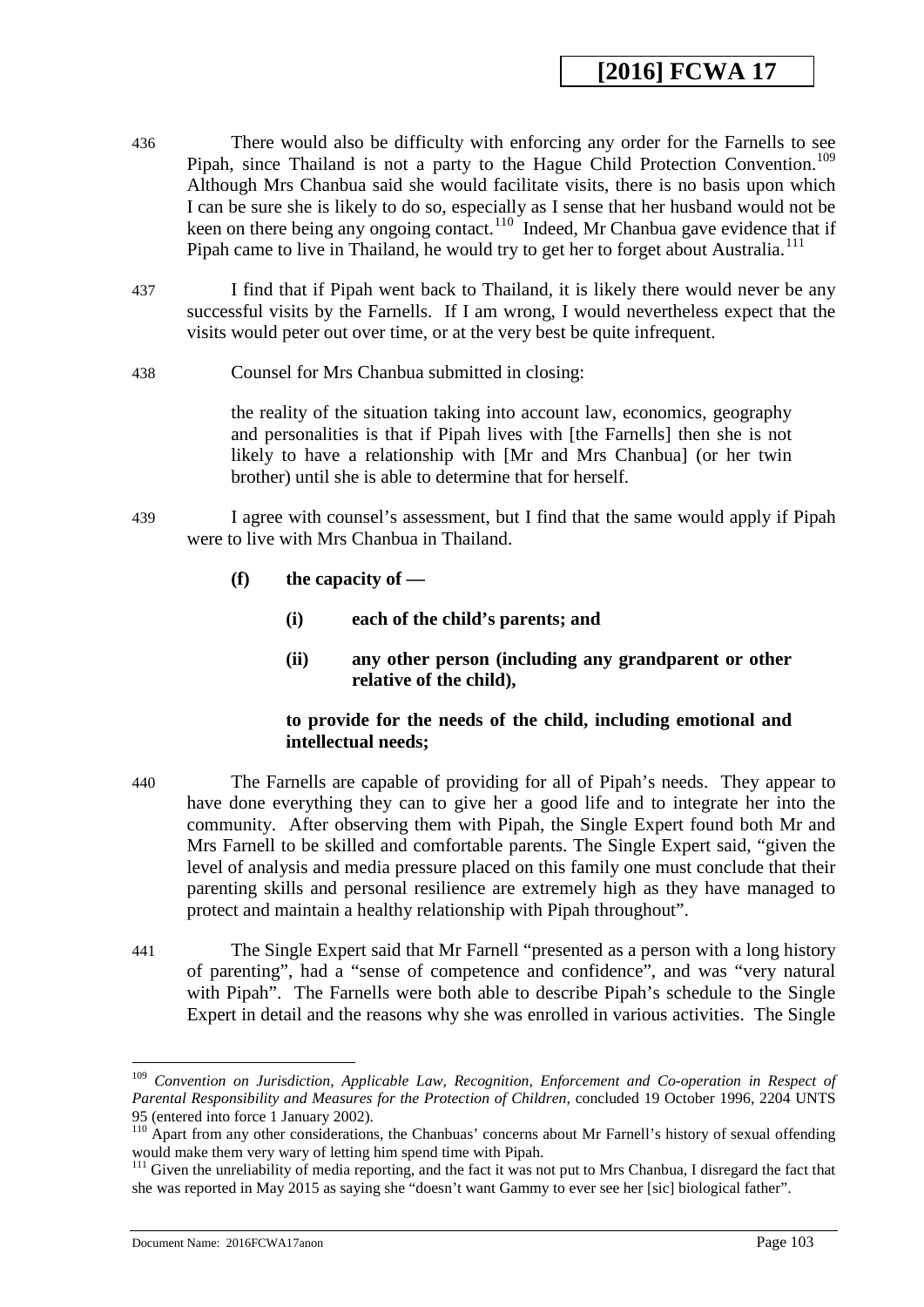Expert found that they had "an obvious focus on emotional and developmental wellbeing" and "a commitment to Pipah's physical health".

- 442 Mrs Chanbua's ability to provide for Pipah's needs might be seen as more doubtful than the Farnells', as she is dependent upon charity to provide the home and standard of living she is presently enjoying.<sup>[112](#page-104-0)</sup> However, I accept the Human Rights Commission's submission that it would be contrary to the human rights of both Pipah and Gammy to take into account any differences in the standard of living between the two households. In any event, Mrs Chanbua would be able to provide for Pipah's basic needs without charitable support.<sup>113</sup> Her husband is in regular employment, as is her step-grandfather. She also has her own cottage business.
- 443 Although I am satisfied Mrs Chanbua can provide for all of Pipah's other needs, I am concerned that she will be unable to provide for her emotional needs. Pipah will likely suffer trauma as a result of being removed from her current home. In my view, Mrs Chanbua would need professional support to assist her in coping with Pipah's emotional needs. While I am prepared to accept, even contrary to Mrs Chanbua's own evidence, that suitable support services exist in the area around Mrs Chanbua's home, I am not confident that she would engage with them.
- 444 My views on this topic are informed in part from the following passage of crossexamination:

BERRY, MR: If the court decided that Pipah should live with you, what would you do if she started being very distressed?

INTERPRETER: I believe that because I am the biological mother. And she would be happy. And I wouldn't let anything that is unhappy happen to her.

BERRY, MR: Do you have access to any mental health professionals who specialise in looking after children?

INTERPRETER: No. No, not in my country. And I don't believe that my daughter would need one if she lives with me.

BERRY, MR: Have you made any inquiries about professional assistance if Pipah was very distressed in your care, if she returned to you?

INTERPRETER: I believe that if that thing happened, I would have a good way out for both us.

BERRY, MR: And what would that good way out be?

INTERPRETER: I cannot tell yet, because it's not happening. But, if it did happen, I would choose the best thing for me and for my daughter.

<span id="page-103-1"></span><span id="page-103-0"></span> $112$  Mrs Chanbua's previous home lacked the space and amenities that would be commonly found in a home in Australia, but the standard of accommodation was no different to others in the area.

<span id="page-103-2"></span><sup>&</sup>lt;sup>113</sup> Peter Baines was reported as having told ABC News in May 2015 that the "remaining funds would cover Gammy's expenses for another five or six years".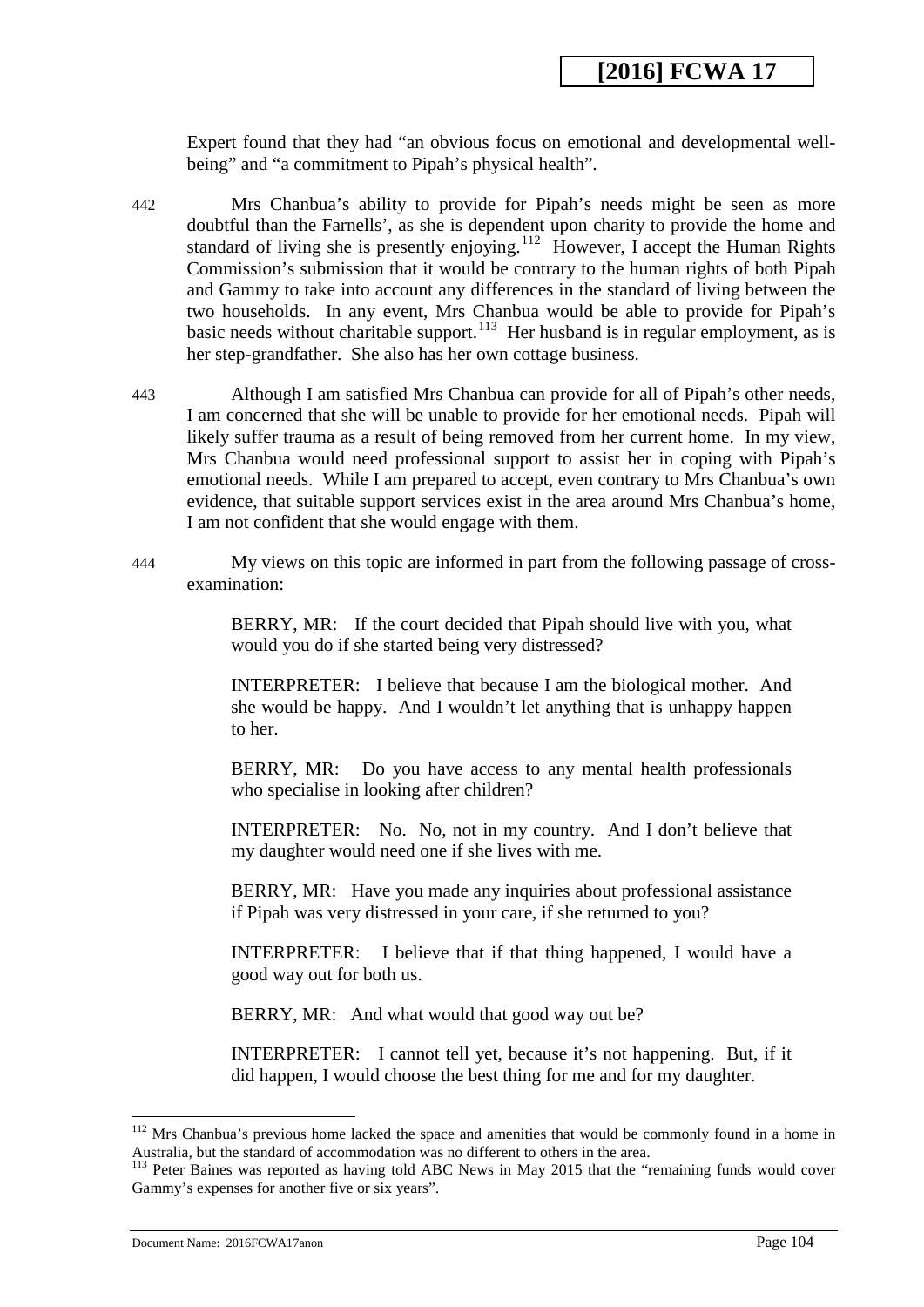445 I have no doubt that Mrs Chanbua was genuine in expressing these feelings, and would do her utmost to support Pipah through the transition. However, I do not consider it likely Pipah would receive any professional assistance to help her deal with the trauma she is likely to experience if removed from her home. That said, I am not convinced that counselling could go anywhere near to overcoming the trauma.

## **(g) the maturity, sex, lifestyle and background (including lifestyle, culture and traditions) of the child and of either of the child's parents, and any other characteristics of the child that the court thinks are relevant;**

- 446 Pipah's age and sex are clearly matters of relevance to other issues in these reasons, but do not require separate consideration here, other than to say that the Single Expert stressed that Pipah is at an age which is critical to her development.
- 447 I am satisfied that the Farnells would raise Pipah in a way that is sensitive to their Australian and Chinese heritage. Pipah's full ethnicity is unknown, but she clearly has a connection to Thailand in that her birth mother is Thai and she was born in Thailand. I accept that the Farnells will teach Pipah about her origins, and encourage her to have a basic understanding of Thai traditions.
- 448 If Pipah were to live in Thailand, I doubt that Mrs Chanbua would have the desire or the means to encourage her to appreciate the cultural traditions from which the Farnells come.
	- **(h) if the child is an Aboriginal child or a Torres Strait Islander child …**
- 449 This factor is not relevant.

## **(i) the attitude to the child, and to the responsibilities of parenthood, demonstrated by each of the child's parents;**

- 450 Although Mrs Chanbua gave Pipah up to strangers, her actions were those of a poorly educated young woman, who felt obliged to honour at least part of the surrogacy bargain. I therefore did not form an adverse view of her simply because she gave up her child. On the contrary, she has demonstrated a good attitude to parenthood by taking legal action after she learned about Mr Farnell's history. While there was a long delay between finding out and taking action, I recognise that this was associated with her lack of means to contest proceedings in a country far away.
	- **(j) any family violence involving the child or a member of the child's family; and**
	- **(k) if a family violence order applies …**

<span id="page-104-1"></span><span id="page-104-0"></span>451 There is no evidence of any violence and there is no family violence order.

**(l) whether it would be preferable to make the order that would be least likely to lead to the institution of further proceedings in relation to the child;**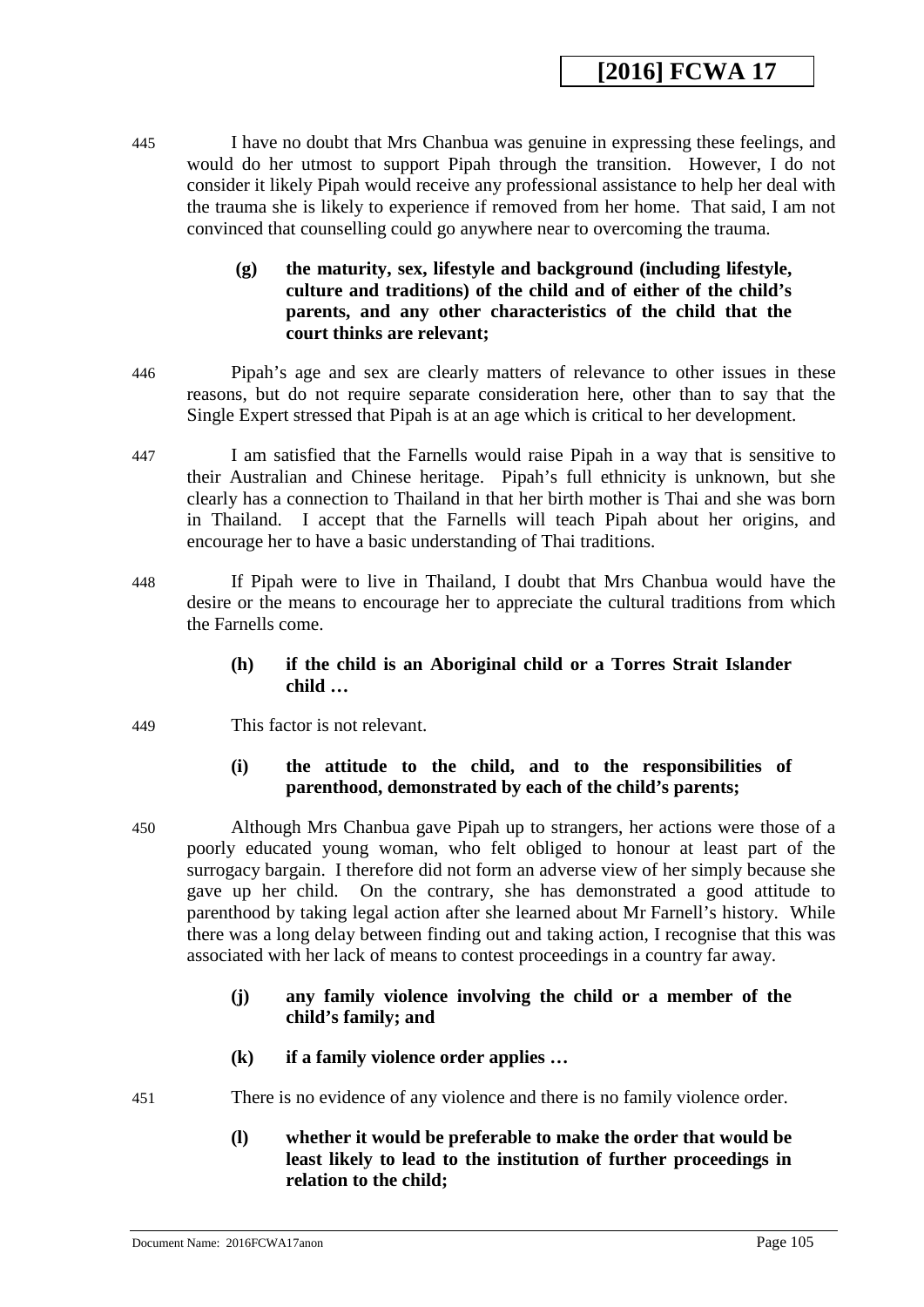452 Any order that mandated ongoing contact or communication with Pipah would be more likely to lead to the institution of further proceedings than an order which, in effect, terminated the association between the two families (which is what both sides had in mind when they entered into the surrogacy arrangement). Nevertheless, I do not consider this factor is of any significance in determining what is in Pipah's best interests. If ongoing contact or communication with the other family is in Pipah's interests, then an order then an order to that effect should be made regardless of the possibility that this might lead to further proceedings.

#### **(m) any other fact or circumstance that the court thinks is relevant.**

453 There are a number of additional matters which I consider relevant.

#### *Pipah's relationship with Gammy*

454 The Human Rights Commission submitted that the "special relationship" between the twins "should be recognised and steps taken to ensure Pipah is able to preserve this aspect of her identity". It was argued that proposals for contact between the children were unlikely to be sufficient to protect Pipah's right to the preservation of her identity. It was also submitted that (footnotes omitted, errors in the original):

> twins share a bond that is unique and exceptional. The relationship between twins have 'unique characteristics, many evident since birth and many more that exist before birth'. They are more likely than their nontwin siblings to be 'attached' to their twin in the sense that the bond they share is one similar to an infant-caregiver relationship characterized by: use for 'proximity maintenance', separation distress, serving as a 'safe haven' and use as 'secure base'. This is the case for non-identical twins as well as identical twins.

455 The Human Rights Commission therefore submitted:

On this basis, Pipah and Gammy have, or have the potential to have, a relationship that will be very significant to them throughout their lives, more significant than the relationships with their other siblings, and potentially as significant as that with their individual caregivers.

456 Assuming, without deciding, that I can take into account the articles relied upon by the Commission, which were provided en masse to the Single Expert, they do not assist me greatly to understand the extent to which the relationship between twins is affected by them spending more than the first two years of their lives apart.<sup>[114](#page-106-0)</sup> I note that no questions were put to the Single Expert seeking his views in relation to the significance of the articles in assessing the importance of Pipah having a relationship with Gammy. The only reference to the articles in the course of the evidence came in a passing remark volunteered by the Single Expert. Significantly, it was the Single Expert's opinion that it was the "shared experience … not the shared DNA that does

<sup>&</sup>lt;sup>114</sup> In her closing written submissions, counsel for the Commission stated that one of the articles relied upon "deals with a longitudinal study of twins separated at birth" and noted that "the study reports on the issue of nature, shared DNA, versus nurture, shared experience". Counsel did not say what might be drawn from the study and the Single Expert was not asked for his opinion on it.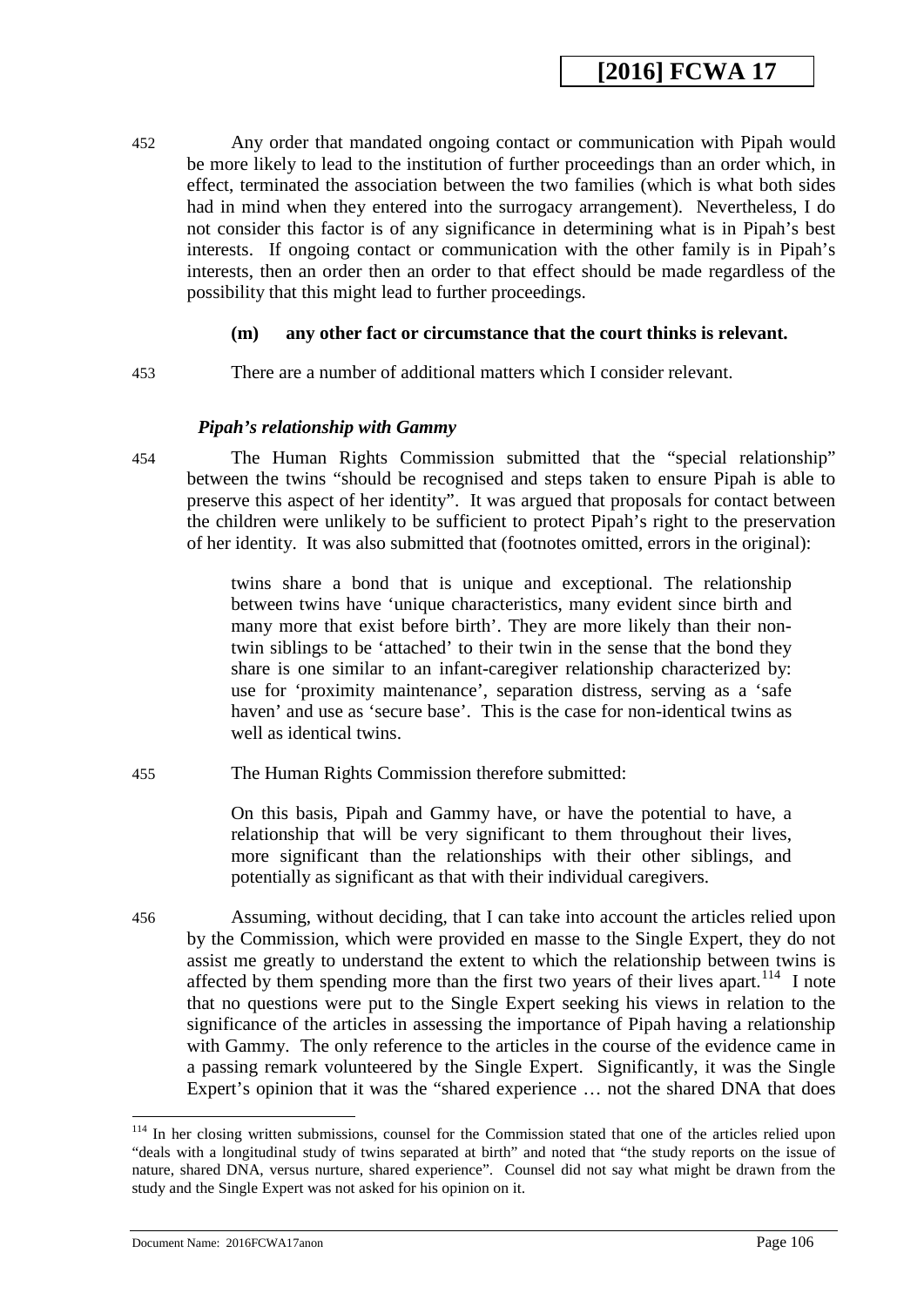most of the heavy lifting". The Single Expert also expressed his opinion that a "coherent narrative" could be provided to Pipah to explain why she is living in Australia, while her twin brother is living in Thailand "having a different experience".

457 I largely accept the submission of the Independent Children's Lawyer that the parties' ability to foster a relationship between the twins:

> is likely to be impacted by the extent of Gammy's disability, which is largely unknown, the children's young age and the capacity to effectively overcome geographical, cultural and language barriers.

458 Furthermore, as the ICL said, the relationship between the twins "should not be a relationship simply for relationship's sake. The relationship must be able to provide something meaningful to both children". The ICL went on:

> this issue needs to be considered having regard to practicalities, as while it might be ideal, it may not be achievable for a number of reasons. Both parties may need to consider ways in which the relationship could be fostered, including the provision of photos and the possibility of Skype contact at some point in the future.

- 459 In largely accepting the ICL's views on this issue, I do not wish it to be thought that I consider there is any impediment to a child with Down syndrome having the same relationship with his siblings as other children have. However, Gammy's special needs, potentially at least, could make it more difficult for him to maintain a longdistance relationship. I accept that his disability would not be an impediment to the formation of a relationship if he and Pipah were living in the same residence.
- 460 I accept that if Pipah remains with the Farnells, she will be brought up to understand she has a twin brother. Even if the Farnells did not explain to Pipah that she has a twin brother, someone else would be sure to tell her. The Farnells clearly recognise this and I note, for example, they now have a birthday cake for Gammy at Pipah's parties and sing "Happy Birthday" a second time for him.
- 461 Although I consider Pipah's potential future relationship with Gammy to be an important matter to consider, it is not of overwhelming importance. It needs to be considered alongside the vitally important relationships Pipah already has, but would lose if she were to be sent back to Thailand.

## *Abandonment of Gammy*

<span id="page-106-0"></span>462 I do not accept the proposition that the question of whether the Farnells abandoned Gammy is of marginal relevance in determining what would be in Pipah's best interests. On the contrary, any couple who would abandon a child merely because he had special needs would, potentially at least, be unfit to care for any child. Their actions would be especially heinous if the child had a healthy twin who they kept.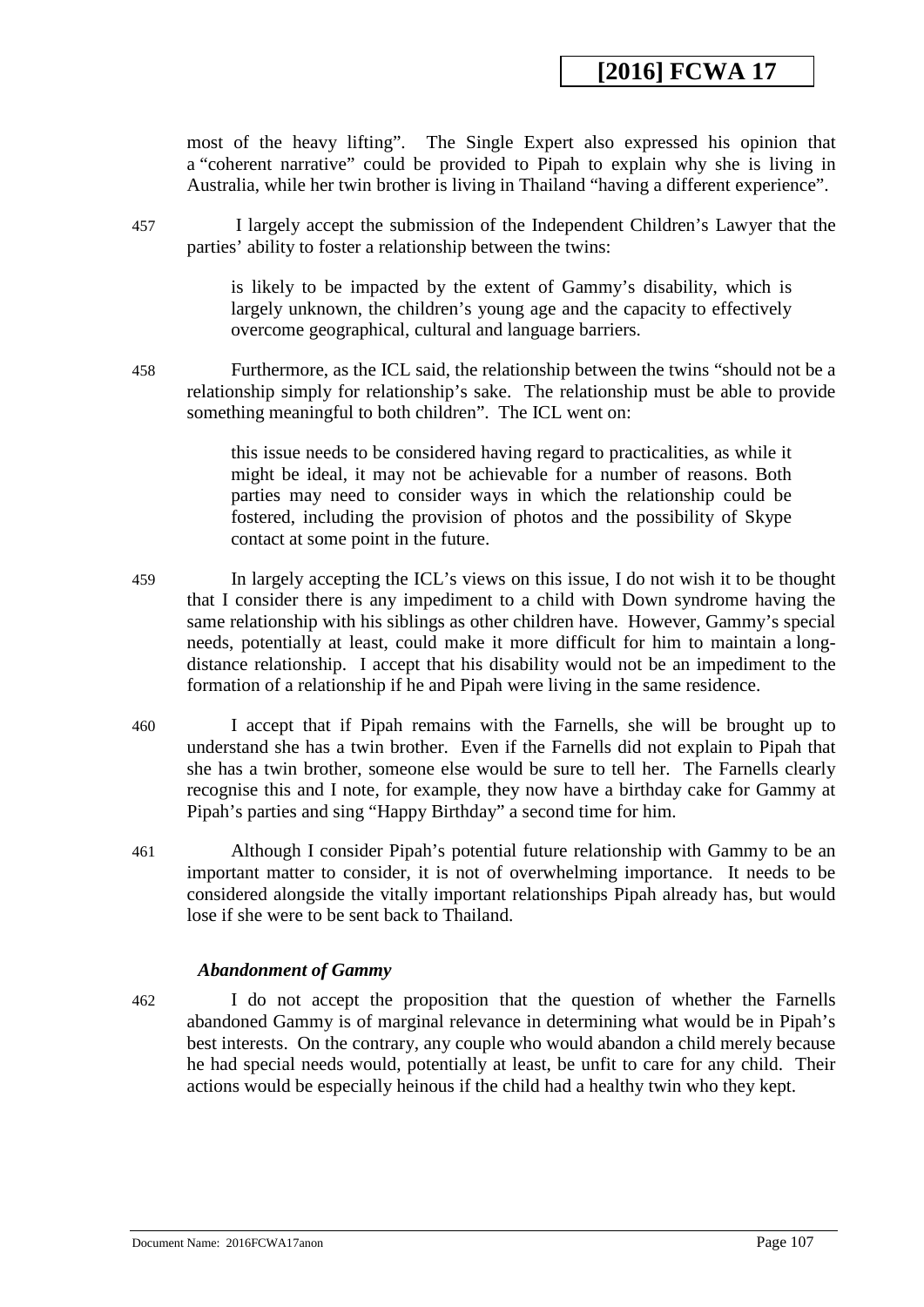- 463 The moral culpability of such behaviour by a commissioning couple would be aggravated by the fact of the child being left with the birth mother, who was in such desperate financial circumstances that she had been prepared to hire out her body.<sup>[115](#page-108-0)</sup>
- 464 However, for reasons I will give more fully later, I find that the Farnells did not abandon Gammy, and that their conduct is not such as to require consideration here.

#### *Pipah becoming the subject of further notoriety*

- 465 I agree with the Independent Children's Lawyer that one matter of potential relevance is the likelihood that Pipah will be the subject of notoriety and media scrutiny if she is returned to Thailand. This is evidenced by the fact that Mrs Chanbua collaborated with *WHO* magazine in its four-page spread celebrating Gammy's second birthday.
- 466 Mrs Chanbua is quoted in the magazine article as saying:

Grammy<sup>[116](#page-108-1)</sup> is now famous; most people in Sri Racha [sic] know him ... Sometimes I take him shopping, and the shop owner won't take money [from me] ... People who don't know me want to help!

- 467 The reunification of the twins and their subsequent life together would clearly be a matter of considerable public interest. Thus far, Mrs Chanbua has not demonstrated any capacity to keep the media at bay. On the other hand, for obvious reasons, the Farnells have shunned all publicity save for their unpaid appearance on *60 Minutes*. Although I am sure that more than usual interest will be taken by people in Bunbury, Pipah will not be the subject of the overt attention she would be likely to receive if living with Mrs Chanbua.
- 468 Counsel for Mrs Chanbua submitted that "to the extent that Pipah would have any notoriety with her Thai parents, there is no indication that it would in any way be negative in intent or effect". Although it is true that there was no evidence of the likely effect on Pipah of being the subject of "notoriety", I nevertheless consider it would be contrary to her best interests to be placed in the public spotlight. The Farnells have been insistent that they wish to give Pipah as "normal" a life as is possible, and I consider this to be in her interests. The Single Expert also said his advice was "to treat Pipah as similarly as one can to other children of her age".
- 469 I recognise that it was Mr Farnell's history of sexual offending that was, in part at least, responsible for the significant media attention the family has received to date. However, save for the furore created by the leaking of inaccurate information during the course of these proceedings, there has been no media attention directed at the

<sup>&</sup>lt;sup>115</sup> In their illuminating article, Keyes and Chisholm recognised that the conduct of the commissioning parents could be relevant in determining their capacity to meet the child's needs: Mary Keyes & Richard Chisholm, 'Commercial surrogacy – Some troubling family law issues' (2013) 27 *Australian Journal of Family Law* 105. The authors demonstrated prescience by citing, as an example of culpable conduct, commissioning parents who "left one or more unwanted siblings behind in India or Thailand with no arrangements being made for their welfare". Their article was published while Mrs Chanbua was still pregnant with Pipah and Gammy.

<sup>116</sup> According to the article, Mrs Chanbua said that the boy's nickname has been "mistakenly reported" and that she had called him "Grammy ... after the Gramophone record company for all the noise the baby made".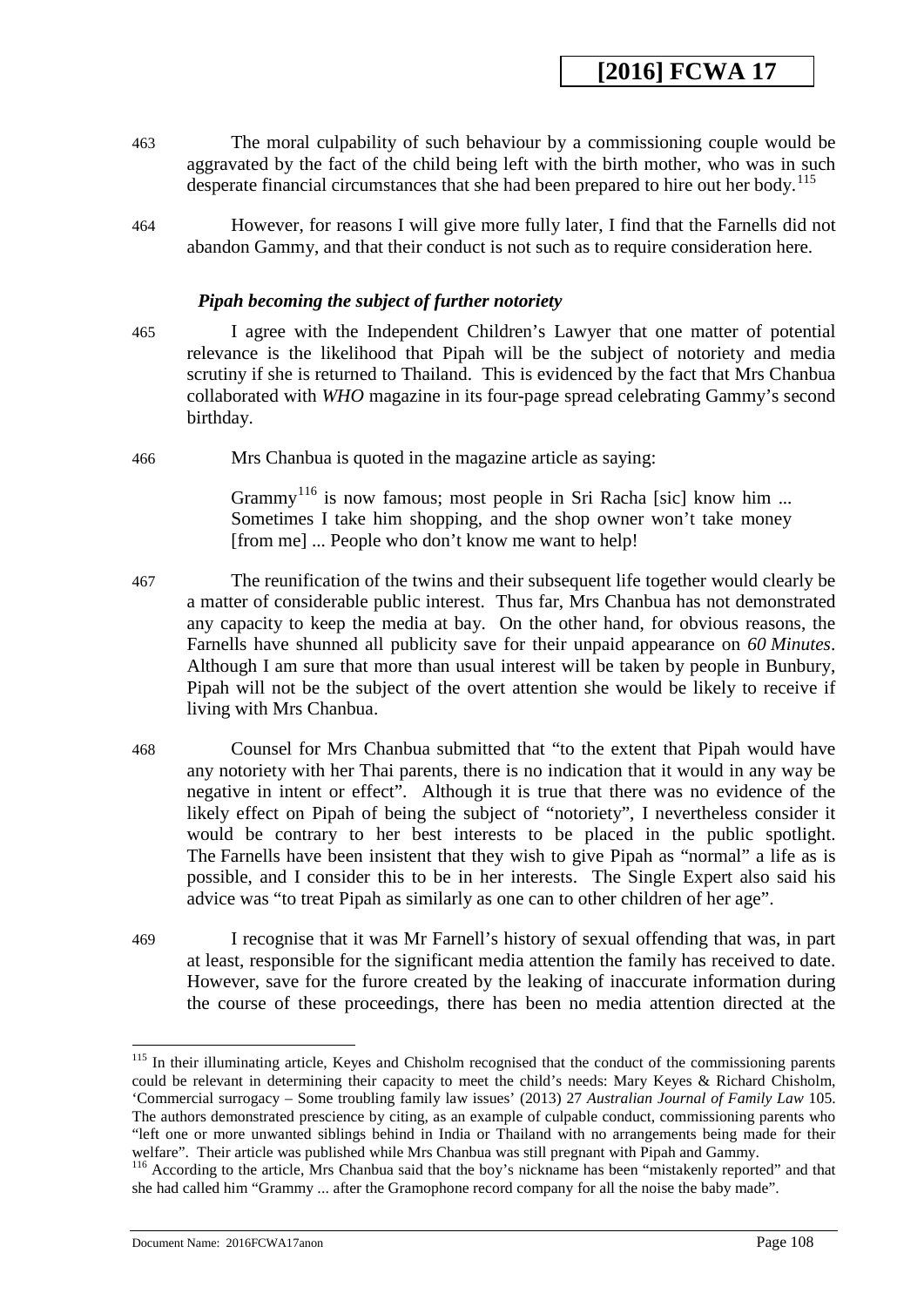Farnell family since the original publicity in 2014, although I recognise that the case is routinely referred to in the wider policy discussion about possible law reform.

### *Illegal conduct relating to the surrogacy arrangement*

470 Submissions on behalf of Mrs Chanbua and the Human Rights Commission alluded to the possibility that the Farnells' conduct was illegal in Western Australia. This proposition was not put to the Farnells, although I accept it may have been thought that it was unnecessary, since their own evidence established that they had given instructions concerning the surrogacy arrangement while they were in Western Australia, and had remitted funds to Thailand in payment of their obligations under the arrangement. Prima facie, these actions constituted illegal conduct, but in the absence of comprehensive submissions, I decline to make a finding to that effect. It is sufficient to say that the Farnells almost certainly thought that their conduct was legal.

- 471 The evidence does not support the submission of the Independent Children's Lawyer that Mrs Chanbua "clearly understood that what she was doing was illegal", and that proposition was not put to her in cross-examination. I accept it is possible that Mrs Chanbua believed her actions were unlawful, but she is an unsophisticated young woman, who may have thought that the age requirement was one imposed by Thailand Surrogacy and similar agencies, and not by the laws of Thailand.<sup>[117](#page-109-0)</sup>
- 472 In any event, at least in those parts of the proceedings where Pipah's best interests are the paramount consideration, little turns on the parties' understanding of the legality of their actions. As Ryan J said in *Ellison & Karnchanit*, "irrespective of how State law views the applicant's actions, the children have done nothing wrong". I therefore accept the sentiment underlying the submission of the Human Rights Commission that the court:

should not refuse to either make a finding as to parentage or to make parenting orders that would otherwise be in the best interests of Pipah, only because the surrogacy arrangement may have been unlawful under State law. Such a course would have a significant risk of compromising the rights of Pipah who clearly has no culpability.

### *The possibility the Farnells may go to jail for perjury*

- 473 I accept there is a possibility that the Farnells will be charged with perjury. It is not for me to guess what penalty might be imposed if they are convicted, but I anticipate that the sentencing judge would take into account a variety of mitigating factors that would seem to me at least to be relevant.
- 474 In the event the Farnells were both jailed, which I hope for Pipah's sake does not occur, I am confident that Jane and other members of the family would step in to care for Pipah and ensure that she visited the Farnells while they were in jail.

<u>.</u>

 $117$  I did not have any satisfactory evidence of the age at which a woman in Thailand could become a surrogate.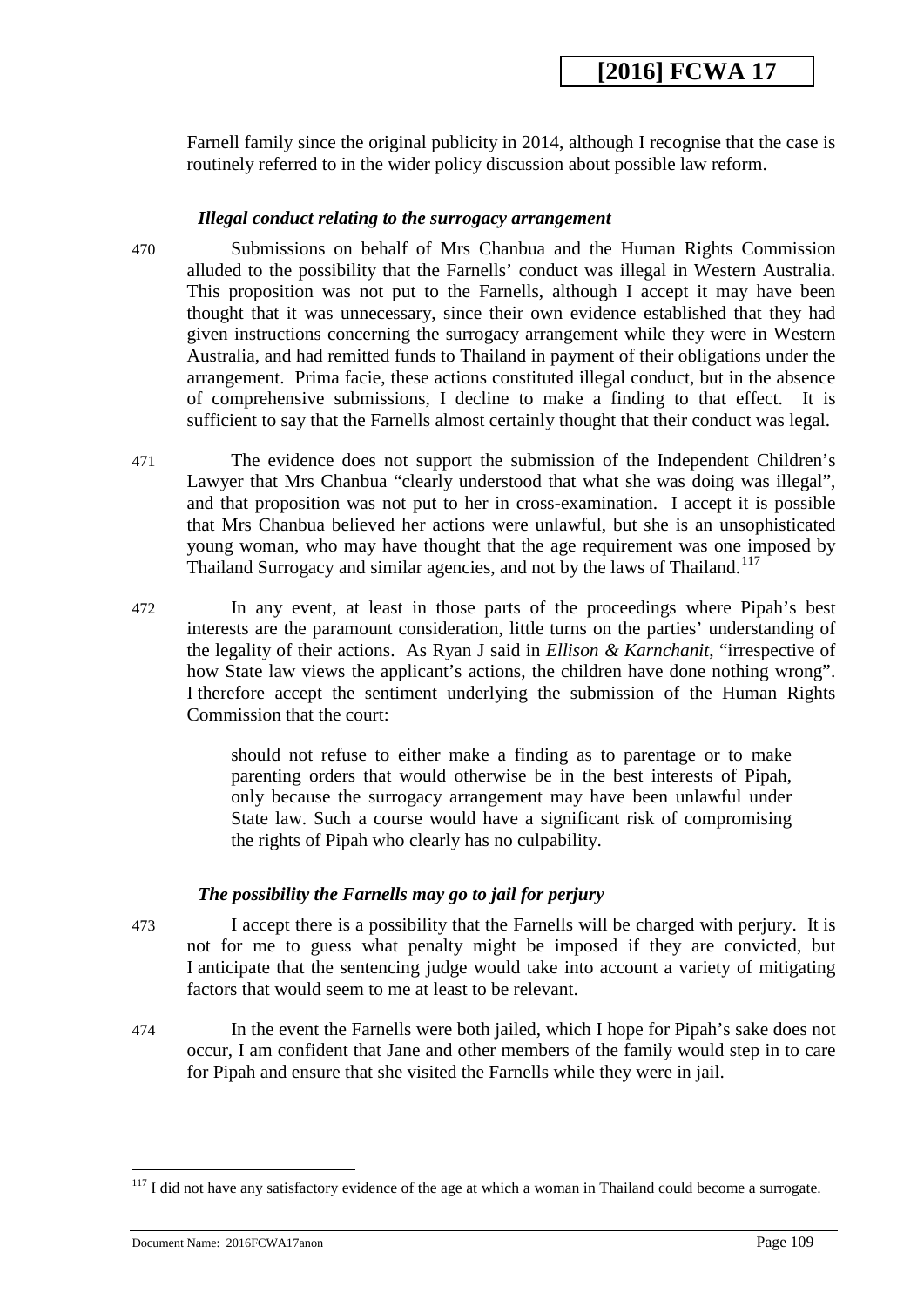#### **The primary considerations**

475 The State Act requires two primary considerations to be taken into account. The first is the benefit to the child of having a meaningful relationship with both of the child's parents. The second is the need to protect the child from physical or psychological harm. The Act states that greater weight is to be given to the second consideration than the first.

### *The benefit of a meaningful relationship*

- 476 In discussing the first primary consideration, it must be emphasised that the Chanbuas are Pipah's "parents". However, the Act does not require the court to make orders that ensure Pipah has a "meaningful relationship" with her parents. Instead, it requires the court to consider the **benefit to the child** of having such a relationship. Given the strong, meaningful relationship that Pipah has now developed with the Farnells, it is essential also to consider the detriment that Pipah will experience if that relationship were to come to an end. The logistics are such that building a "meaningful relationship" between Pipah and the Chanbuas can only come at the expense of her existing relationship with the Farnells.
- 477 I do not consider it is necessary for Pipah's current or short/medium-term wellbeing to have a "meaningful relationship" with Mrs Chanbua, but I do consider it essential that she maintains and builds on the relationship she has with the Farnells. This is not to suggest that I consider it would be in Pipah's interests for her to grow up knowing nothing of her birth mother and her husband. On the contrary, I consider it would be desirable for Pipah to have as much information as possible concerning Mrs Chanbua, and to have the opportunity to make contact with her if she ever wishes to do so. This is especially so because of the inevitability of Pipah becoming aware of her background, even if she does not learn about it from the Farnells.

#### *Protection from harm*

478 The second primary consideration, namely "the need to protect the child from physical or psychological harm from being subjected to, or exposed to, abuse, neglect or family violence", is of prime importance in the proceedings.

<span id="page-109-0"></span>479 As Mr Farnell is a convicted sex offender, and his offences were committed against young girls, I must take very seriously the task of assessing the risk of Pipah being sexually abused by him. Apart from that vital matter, there is no suggestion that Pipah will come to any harm in the Farnells' home. It should also be observed that it is not possible to eliminate the risk that Pipah might be the subject of some form of abuse in Mrs Chanbua's home. I hasten to add that there is no evidence to suggest that she has any greater risk of being abused in Mrs Chanbua's home than in any other home in the world. The fact remains, however, that the details of the living arrangements in Mrs Chanbua's residence remain somewhat of a mystery to the court. For example, there is little evidence concerning Mr Chanbua's background, and no evidence concerning his character. Even less is known of Mrs Chanbua's stepgrandfather. However, one very troubling thing is known, which is that Mrs Chanbua had her first child when she was just 14 years of age, when she was being cared for by her grandmother. Mrs Chanbua's mother must have been a similar age when she first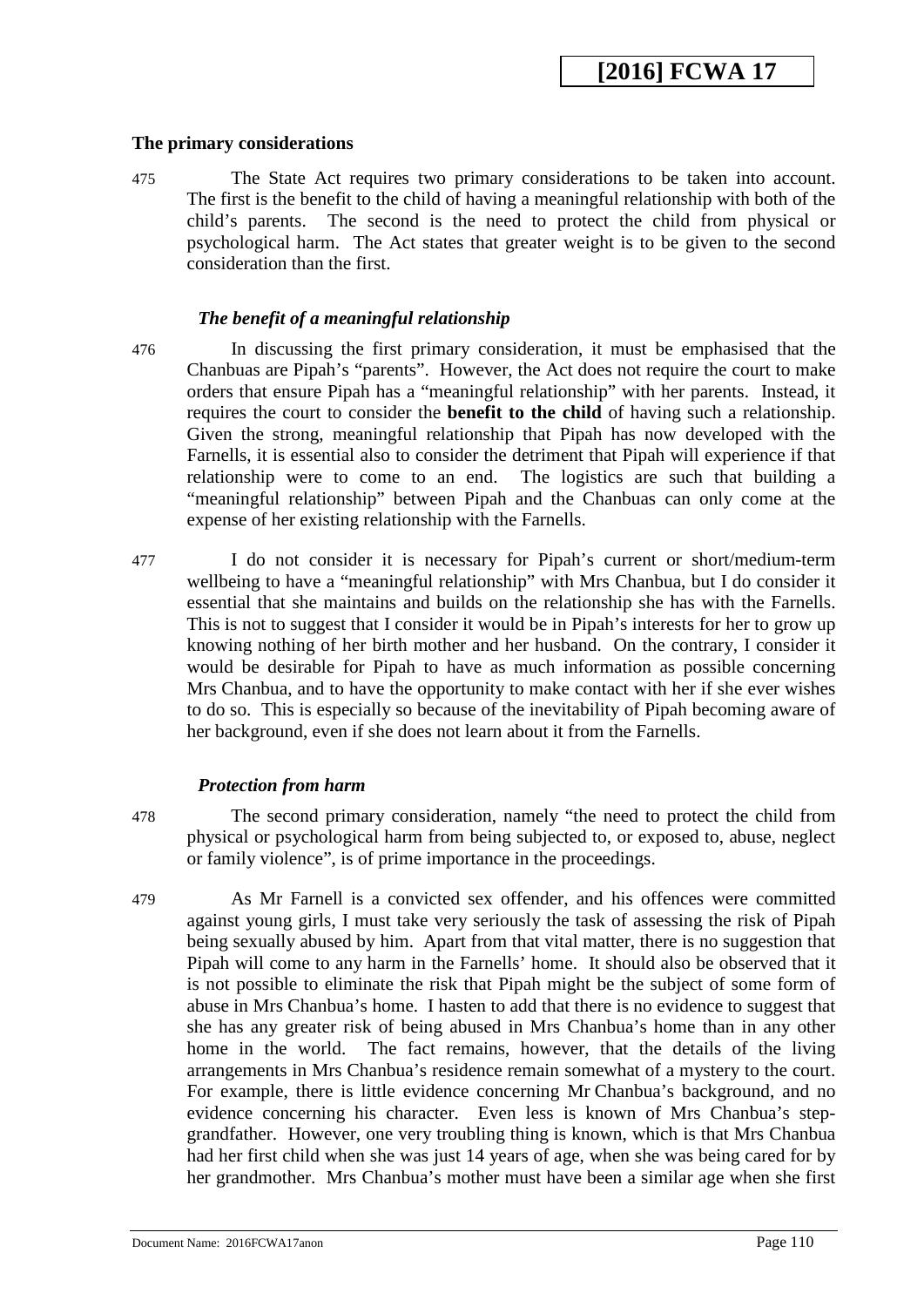gave birth, since the grandmother is aged 55 and Mrs Chanbua is only 22. It would be unfortunate if Pipah also becomes a mother at such a tender age.

- 480 Ultimately, however, this case is not about the possibility of Pipah being at risk in Mrs Chanbua's home. The real concern is whether she is at risk in the Farnells' home. Mr Farnell has been convicted of two lots of offences against girls aged between 5 and 12 years. The first set occurred against two girls between January 1982 and December 1984, and these were the ones for which he was initially sent to prison. Whilst in prison, he was convicted of offences against another girl that occurred between January 1988 and May 1996.<sup>[118](#page-111-0)</sup>
- 481 One charge relating to a fourth girl was dropped. This charge concerned an incident that was said to have occurred in 1996 when the girl was 7 years old. Counsel for Mrs Chanbua submitted that Mr Farnell had conceded that the incident did occur. The transcript reference he gave to support this proposition does not, in fact, support it. However, I am by no means convinced that there were no other victims during this period, and I think it safest to assume there may have been others.<sup>119</sup>
- 482 Mr Farnell was sentenced to three years' imprisonment in respect of the first tranche of offences and a further 18 months in respect of the second tranche. However, he was only in prison from March 1997 until March 1999, and was then released on parole until March 2000. He was assessed as being suitable for a Sex Offender Treatment Program, which he completed in 1998. It was observed that after initial positive progress in the program, Mr Farnell struggled to recognise triggers of his offending and the behavioural changes required. As a result, it was recommended that he have further treatment after his release. After leaving prison, Mr Farnell had treatment from Mr A, a registered psychologist. In assessing Mr Farnell's suitability for parole, Mr A said:

Mr Farnell accepts some responsibility for his offending behaviour, has significant insight into the cognitive, emotional, behavioural and environmental precursors to offending behaviour. He does, however, continue to display some faulty thought patterns that aim to minimise his actions. This suggests that there are some further treatment needs.

483 Mr Farnell attended 18 sessions with Mr A while on parole. The outcome of those was described in a report of [Ms G], another psychologist, who was engaged by DCP in August 2014 to undertake a risk assessment:

> [Mr Farnell] was noted to be a reliable attendee, however at times he was noted to give a superficial account of his situation, occasionally playing

Document Name: 2016FCWA17anon Page 111

 $118$  The first tranche of charges resulted in guilty pleas on 18 counts and the second tranche resulted in guilty verdicts on four counts. -

<sup>&</sup>lt;sup>119</sup> Some "evidence" about a previously unknown victim emerged in closing addresses after I made a request for a less redacted version of one of the DCP exhibits. Even assuming the information had been provided in a form that could carry any weight, and overlooking that the "evidence" was not put to Mr Farnell, it related to something that had occurred prior to Mr Farnell being imprisoned. I have elected not to discuss this "evidence", as I accept that there was good reason for the information to have been redacted in the first place, given the basis upon which the notifier approached DCP and given that this judgment is to be published. I also do not accept that the "evidence" establishes that the notifier has a blood relationship to Mr Farnell as was implied in the submissions of counsel for Mrs Chanbua.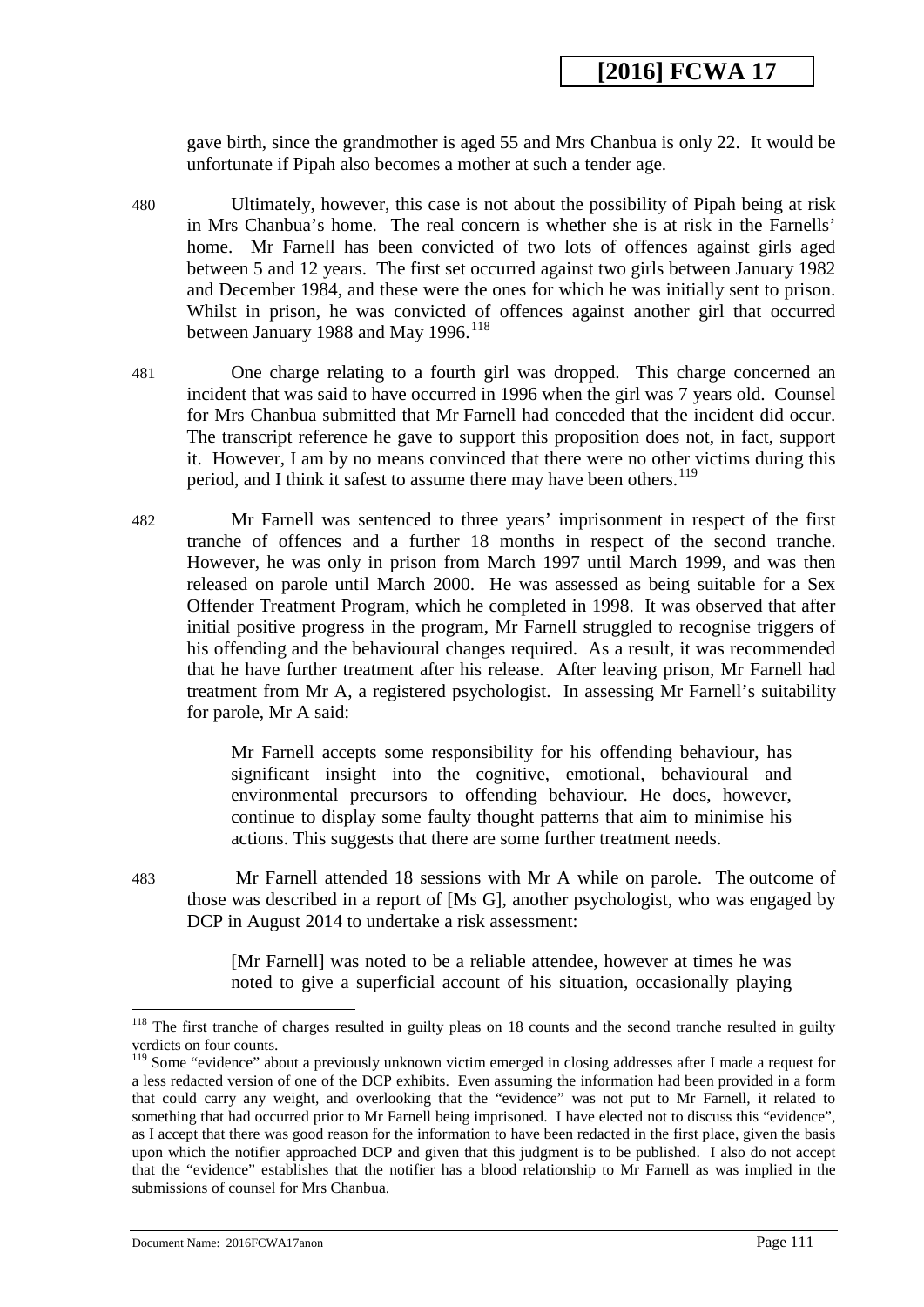down stress and minimising personal distress. This fits with the current author's finding that he has limited emotional awareness, suggesting his response is probably is likely [sic] not to be deliberate, and is a coping strategy he has learned in childhood. Nevertheless Mr Farnell was reported to have made significant gains in relation to establishing and maintaining his relapse prevention strategies. He was reported to be modifying his life and establishing more appropriate patterns of communication in relationships. His level of offence acknowledgement improved markedly which was consistent with his presentation to the current author. Since the conclusion of treatment, there have been no other reports that he has sexually victimised children.

- 484 Ms G provided her report in October 2014 after interviews with Mr Farnell totalling more than six hours. She undertook psychometric testing and perused much material, including transcripts of the criminal trial, the Statements of Material Facts in the criminal proceedings, and previous assessments and reports. She also interviewed, or had discussions with, Mrs Farnell, two of the Farnell children, Mr A, three senior specialist psychologists and DCP's Chief Psychologist.
- 485 Ms G has worked in private and government practice as a clinical and forensic psychologist, both in the United Kingdom and in Western Australia, for over two decades. She completed the requirements for a Master of Philosophy (Clinical Psychology) at the University of Edinburgh and a Bachelor of Science with first class Honours in Psychology at the University of Plymouth. She has worked in many fields including juvenile justice, adult prisons, community corrections, community welfare and in acute psychiatric care. She has extensive experience in the criminal justice system in Western Australia and has written a number of expert reports.
- 486 Ms G observed that while Mr Farnell was initially anxious at his first assessment and eager to make a good impression, he established good rapport with her and demonstrated capacity for interpersonal warmth. Mr Farnell reported that when he was 8 years old he was subjected to intermittent sexual abuse by the teenage daughter of a family friend. Despite claiming closeness to his parents, he was unable to disclose his victimisation.
- 487 Mr Farnell told Ms G that he is sexually stimulated by adult females and not children. Ms G observed that "caution is always required when one relies on such self-disclosures", but nevertheless concluded that it appeared that Mr Farnell's sexual attraction towards girls over two time periods in his history "is secondary and his attraction to adult females is his dominant arousal pattern". In making this observation, Ms G noted that there had been no further allegations since Mr Farnell's treatment concluded in 2000.
- <span id="page-111-1"></span><span id="page-111-0"></span>488 Although the psychometric testing suggested the possibility that Mr Farnell had "limited emotional awareness and repression of emotions in his repertoire of coping", Ms G emphasised that "this is not a risk variable known to correlate with sexual offending, although it is often a treatment target with sexual offenders". She also noted that Mr Farnell admitted his offending behaviour "without challenge and expressed remorse and demonstrated victim empathy". I too found him to be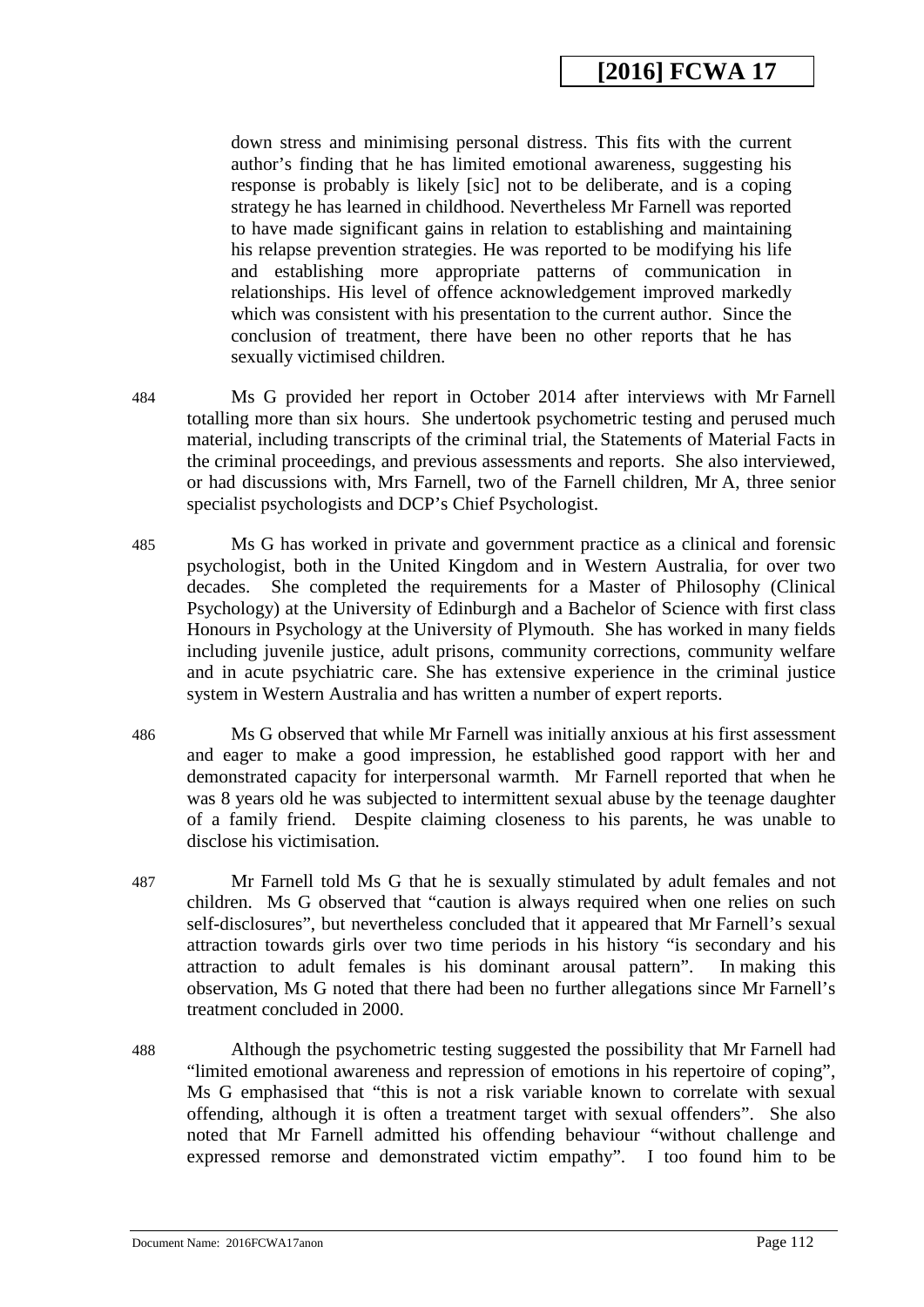genuinely ashamed of his behaviour, notwithstanding what was reported about his attitude closer to the time of his offending.<sup>[120](#page-113-0)</sup>

489 It is not possible here to do justice to the whole of Ms G's report. However, it is important to record her unchallenged evidence that there have been developments in the "sexual offence risk assessment field" since Mr Farnell's release from prison, and that she used "the latest tools" to assess the risk of reoffending. It was Ms G's opinion that:

> The fact that [Mr Farnell] could spontaneously arrest his offending suggest he already had some functional strategies at times of low stress and increased emotional connectedness. That, coupled with treatment, appears to have set him up well. It is likely that Mr Farnell's treatment intervention has assisted him in relation to managing his risk by building upon his capacity for emotional fulfilment and emotional regulation, which appear to have served him well at recent times. In addition he appears also motivated by the aversive consequences of another jail sentence if he replicates this behaviour. In terms of managing his risk of recidivism, Mr Farnell relayed that he strives for better communication with his partner, improved work/life balance and that he will never be alone with children. His daughter reported a marked change in her father after treatment, noting that he was much more balanced in his lifestyle and confirming that he was chaperoned around children from that time. His son relayed that he was a supportive father and he also described his father's engagement with his children after jail as being significantly improved.

- 490 Ms G accepted that risk assessment is not an exact science and acknowledged that the information available at the time of the assessment will determine its quality. Nevertheless, she said that "actuarial data combined with structured clinical judgment can allow for an informed opinion in relation to the probability of recidivism".
- 491 Ms G considered that Mr Farnell fell into the category of individuals who, on average, have been found to have a 6.6% chance of reoffending within a five-year period. However, use of another tool suggested to Ms G that:

Mr Farnell's dynamic risk may be lower as the only areas of concern are his past emotional identification with children, which does not appear to be an issue post-treatment. He has positive social influences, a stable relationship with his current wife, shows no hostility towards women, is generally socially integrated, has been resilient during stressful times, shows warmth and concern in relationships, is not impulsive, demonstrates good problem solving skills, demonstrates no evidence of negative emotionality towards others, no sexual preoccupation (from self-reports and reports from his wife and children) or current sexual coping strategies and he has been cooperative with DCPFS. He has in the past shown deviant sexual interest towards children, but has been in an appropriate relationship for over 10 years and there is an absence of behavioural

<sup>&</sup>lt;sup>120</sup> The Single Expert also commented on Mrs Farnell's "ability to show compassion for Mr Farnell's victims, as she visibly did" when the Single Expert spoke to Mr Farnell about the victims.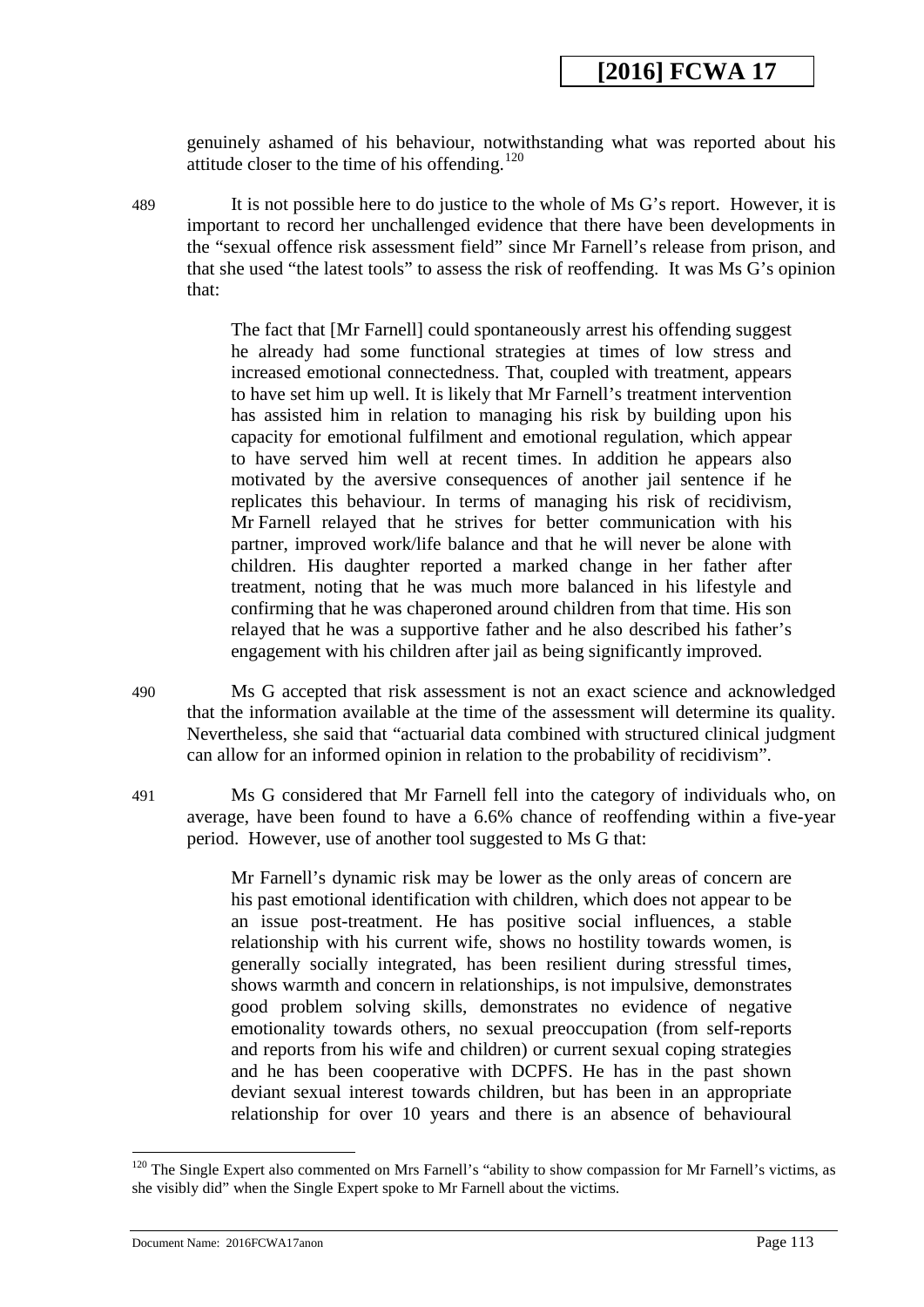indicators of deviant sexual interest for recent years. He is judged to be in the low risk category at this stage utilising this tool. In combining the 2 tools, based on the sample of sexual offenders utilised, offenders that fell within the same category as Mr Farnell have a 2.6% chance of sexual reoffending within 3 years. Utilising a 95% confidence interval, offenders who scored in a like manner reoffended sexually at a rate of between 0.7% and 4.5% within a 3 year period. Mr Farnell is assessed to be a low risk of re-offending with both tools combined at this current time.

492 Ms G concluded that:

[Mr Farnell's] risk of offending against Pipah is currently considered low as she does not fit his victim profile, where he has been able to distort his thinking around the relationship with the victims by imagining he is befriending them or not hurting them. It is noteworthy that he did not offend against his children (including his daughter) and his relationship with them appears to have been protective in terms of his sexual offending, possibly as he was not able to objectify them for his sexual gratification. This is considered likely to be protective on an ongoing basis, particularly when you consider his treatment gains and lack of sexual offending for a 14 year period.

493 At trial, Ms G updated her assessment by reference to revised statistical information, and concluded that offenders who fell within the same category as Mr Farnell have a 5.1% chance of reoffending within five years, but utilising a 95% confidence interval, offenders who scored in a like manner reoffended at a rate of between 2.3% to 7.9%. Thus, although these figures had gone up, Ms G correctly described the risk of reoffending as "fairly low". It is important to recognise, however, that these figures related to offenders who had not been in a treatment program, whereas Mr Farnell has had treatment, as well as the benefit of all of the follow-up work done by DCP since August 2014.

494 Notwithstanding her generally positive findings, Ms G stressed that while Mr Farnell is currently a low risk, this may change in future given the dynamic nature of risk. She therefore recommended reassessment at key times or events, particularly when Pipah is a similar age to Mr Farnell's victims or if he and Mrs Farnell separated. Ms G recommended that Mr Farnell continue to be monitored in two ways:

- by administration of psychometric testing on a three to six monthly basis using an instrument called the "ACUTE tool", which can be administered by a trained social worker or case manager; $^{121}$  $^{121}$  $^{121}$  and
- a comprehensive risk assessment once every year or two years.

495 I accept Ms G's evidence that the risk of Mr Farnell offending against Pipah is very low, but that the risk cannot be ignored. The risk could increase if Mr Farnell faces serious stressors in his life, although, as Ms G pointed out, he has successfully managed very serious stressors in the last few years. The risk is nevertheless such that

<span id="page-113-0"></span> $121$  Ms G said it would cost about \$1,000 if she administered the test and wrote the report, but it could also be done by a DCP case worker under the supervision of someone suitably qualified.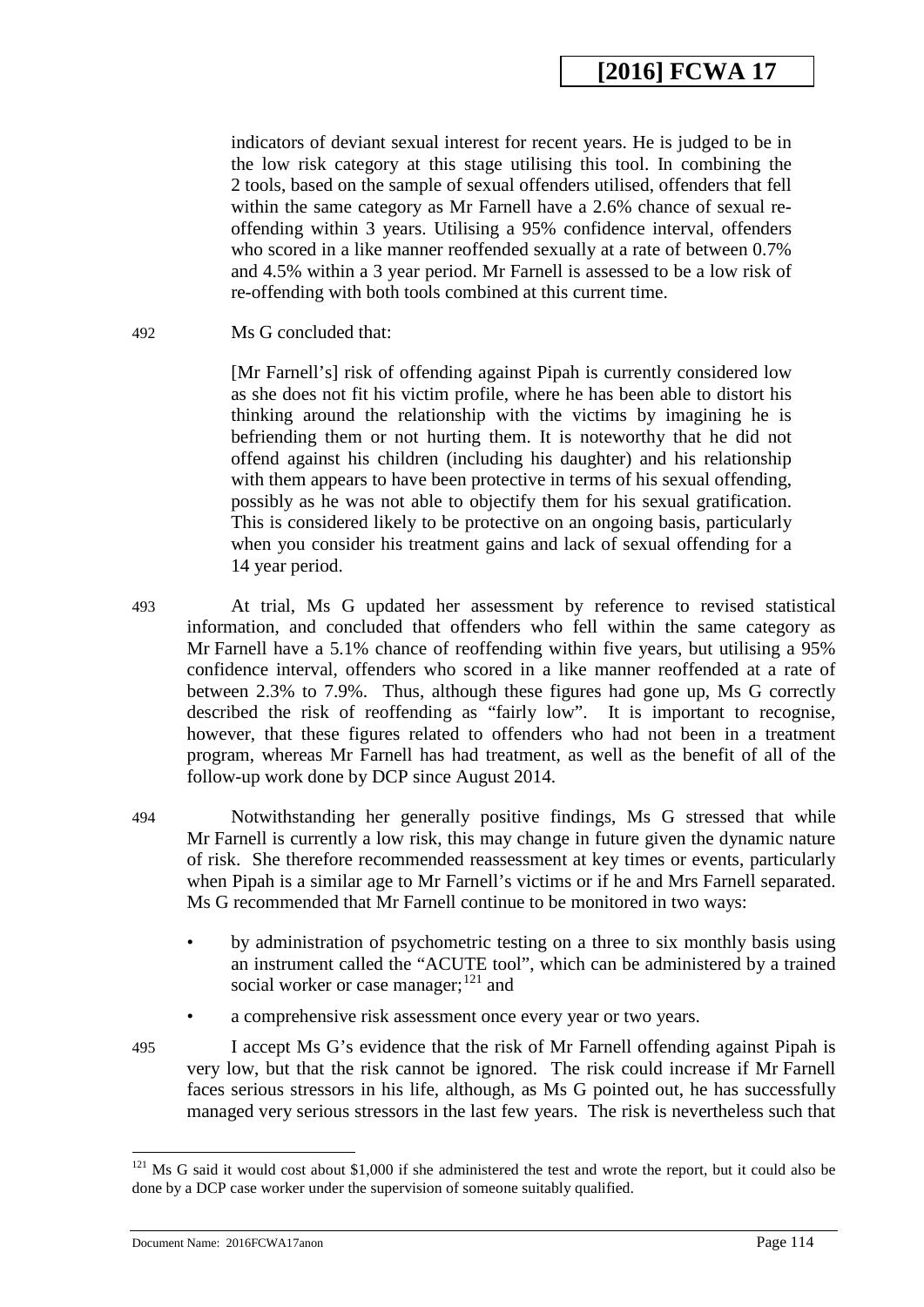**[2016] FCWA 17** 

it would be appropriate for Mr Farnell to be monitored, but I do not consider that the psychometric testing needs to be undertaken as frequently as every three to six months. The frequency of testing sought by DCP and the Independent Children's Lawyer would be sufficient given the other protective mechanisms, including the safety network.

### **Part 10: Resolution of the Family Court Act issues**

496 I turn now to give reasons for my decision in relation to each of the disputes concerning matters arising under the State Act.

### **Who should have parental responsibility for Pipah?**

- 497 The Farnells seek equal shared parental responsibility, whereas Mrs Chanbua seeks sole responsibility. However, both claims presuppose success in the application about where Pipah is to live.
- 498 The statutory presumption in favour of equal shared parental responsibility does not apply to the Farnells because they are not Pipah's parents; however, it is not in dispute that they should have parental responsibility if an order is made for Pipah to live with them.<sup>122</sup> An order giving the Farnells parental responsibility would not trigger the requirement to consider the equal time and "substantial and significant time" options discussed earlier. That requirement arises only if an order is made for the child's **parents** to have equal shared parental responsibility.
- 499 The presumption in favour of equal shared parental responsibility **does** apply to the Chanbuas, even though Mrs Chanbua does not seek to share parental responsibility with Mr Chanbua. However, the presumption is rebutted if an order for equal shared parental responsibility would not be in Pipah's best interests. As Mrs Chanbua has legal representation, and as Mr Chanbua did not seek to take part in the proceedings until he was belatedly called as a witness, I am entitled to assume that they have their own reasons for deciding that Mrs Chanbua should have sole decision-making responsibility for Pipah if she lives with them. I find that it would not be in Pipah's interests to foist decision-making responsibility on a man who does not seek it.
- 500 It follows that an order will be made for the Farnells to have equal shared parental responsibility if Pipah is to live with them, and that an order will be made for Mrs Chanbua to have sole parental responsibility if an order is made for Pipah to live with her.

#### **Where should Pipah live?**

501 The Farnells say that Pipah has lived with them all her life, is happy and content in their care, and would be traumatised if removed. Mrs Chanbua says that Pipah is at

<span id="page-114-0"></span> $122$  Counsel for DCP alluded in her closing address to the possibility that an order could be made in favour of just one of the Farnells. That is true, but the option was never advocated by anyone, and the logistical consequences of it were not explored in cross-examination.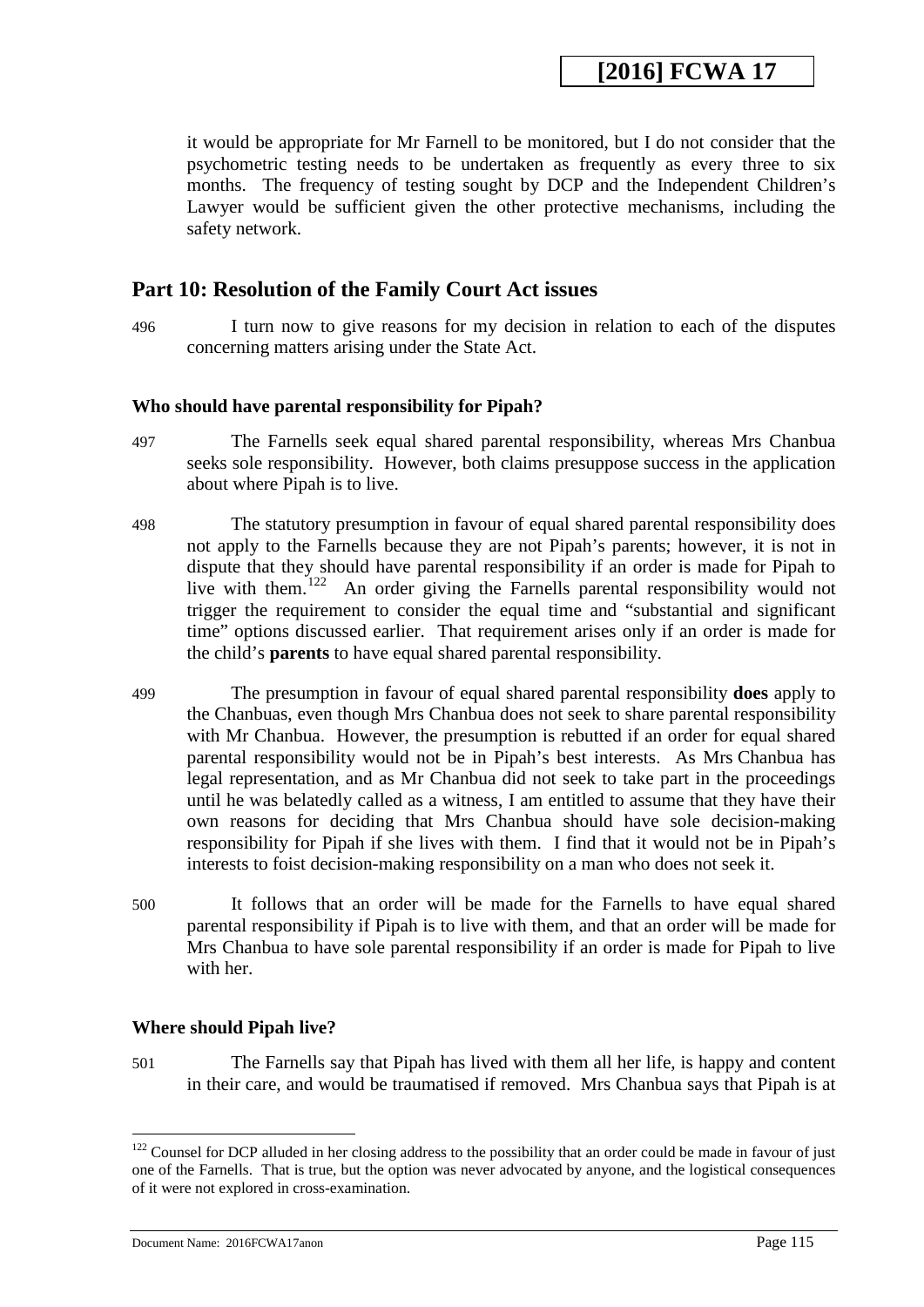risk in the Farnells' care, and that she would be happier and safer if reunited with her and Gammy.

- 502 Counsel for DCP advised in her closing address that DCP did not see its role as supporting either party, but rather identifying protective measures if Pipah remains in Western Australia. However, I note that DCP has been guided throughout by Resolutions Consultancy, who say that "the risk of abuse [to] Pipah is currently low, and that it is in her best interest to remain living within her family supported by their network".
- 503 The Attorney General and the Human Rights Commission also did not support either party, albeit the Commission was clearly sympathetic to Mrs Chanbua's position. The Commission's primary submission was that the decision would depend to a large degree on the nature and extent of the risk posed by Mr Farnell.
- 504 Counsel for the Farnells asked me to accept the evidence of Mr Cairns, Ms G, Resolutions Consultancy and the DCP workers by concluding that the risk associated with Pipah staying with the Farnells was outweighed by the risk associated with her removal from their home. The Independent Children's Lawyer made submissions to similar effect in strongly supporting the Farnells' case.
- 505 The ICL also submitted that the court had the "opportunity to experience the product of Mr Farnell's parenting" by seeing Jane Farnell give evidence. Although the ICL recognised that Jane Farnell was a "strong supporter of her father", it was submitted that she presented as a "thoughtful, warm and family focused person who delights in her little sister". I acknowledge that the fact that Jane Farnell appears to have been provided with a good upbringing would not be of much comfort to Mr Farnell's victims. I also accept that the quality of Jane's upbringing may have as much, if not more, to do with her mother than with Mr Farnell. However, notwithstanding their father's offending, Jane Farnell and her brothers appear to have enjoyed a very loving and caring home life. This provides some comfort in enjoyed a very loving and caring home life. anticipating the life Pipah might experience if she stays with the Farnells.
- 506 Counsel for Mrs Chanbua asked me to consider the long-term impact on Pipah of living in the Farnells' home, where she could not be alone with Mr Farnell, and where she would be taught from a book that Mr Farnell was a risk to her. Counsel also submitted that if the safety network was not maintained, the risks of Mr Farnell reoffending "will rise in a statistically significant way". He also observed that the Farnells "face ongoing stress, orders and uncertainty arising from this litigation and face the prospect of further proceedings in related matters".
- <span id="page-115-0"></span>507 Counsel for Mrs Chanbua submitted that Mr Farnell's history of offending against pre-pubescent children was especially relevant because Pipah will soon start kindergarten and then school, and will inevitably develop friendships outside the safety network. Counsel claimed that there was less opportunity for Mr Farnell to access young children since he left prison, because his children were aged between 12 and 16 at the time of his release and his previous offending was against their associates. This proposition appears not to be entirely accurate, if information given to Ms G was correct; however, I accept that Pipah will be likely to form relationships with a range of children when she starts kindergarten and school.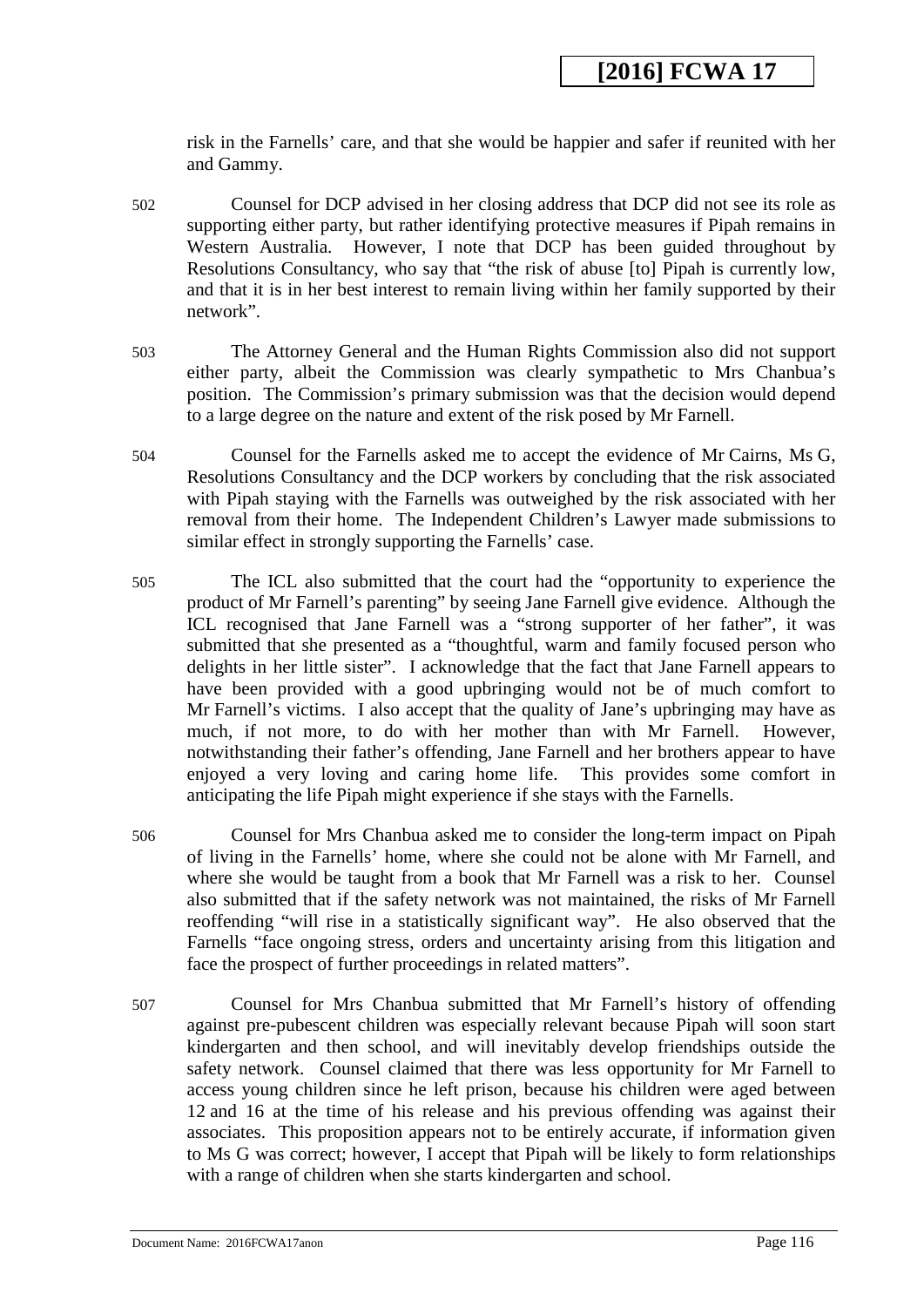- 508 Counsel for Mrs Chanbua further submitted that Mrs Farnell does not consider Mr Farnell to be a risk and has limited understanding of her role in protecting Pipah. He said it was a matter of concern that all members of the safety network are supporters of Mr Farnell, and that key members of the network were not called to give evidence as to their knowledge of Mr Farnell's offending and their understanding of their role. Counsel went so far as to submit that the safety plan itself was a risk to Pipah, noting that the "Words and Pictures Story" includes a comment that "Daddy has said this was a long time ago now and that he is not a worry to Pipah or any other child now". It was submitted that this could be confusing for Pipah, who is asked on the one hand to understand that her safety depends upon the adults in her life complying with the plan, while on the other hand being told her father is not a risk.
- 509 Counsel for Mrs Chanbua argued that the safety plan had been created "by a range of professionals operating with tunnel vision and closed minds to the option presented by [Mrs Chanbua]". That proposition, with respect, is unfair because the "option" presented by Mrs Chanbua did not emerge until after the safety plan was created (albeit it has been the subject of refinement and implementation since Mrs Chanbua made known her desire to have Pipah returned to her).
- 510 Counsel for Mrs Chanbua further submitted that even if the two-year protection order sought by DCP was granted, it would come to an end around when Pipah would be commencing at kindergarten, and there would then be no legal requirement for the Farnells or their family to comply with the terms of the safety plan. Counsel submitted that "it remains to be seen whether the family will maintain their commitment to the Safety Plan once the scrutiny of the Court and [DCP] is removed".
- 511 Counsel for Mrs Chanbua also drew attention to DCP's view that, notwithstanding all the work done by departmental officers, further work is still required to ensure the Farnells are able to protect Pipah. Counsel for Mrs Chanbua also observed that the proposals of the Independent Children's Lawyer and DCP not only required that Mr Farnell never be alone with Pipah and that he comply with the safety plan, but also that Pipah should live with Mrs Farnell if the Farnells ever separated. It was submitted that these conditions made clear that, but for the orders proposed, there is a risk to Pipah that would be unacceptable.
- 512 A stronger argument than that of counsel for Mrs Chanbua could not have been mounted on the available evidence. However, the fact remains that the expert evidence establishes that there is a low risk of Mr Farnell reoffending against children in general and an even lower risk of him offending against Pipah. Furthermore, I am satisfied that the safety network does provide a degree of protection for Pipah, and that the protective measures I intend to put in place will further reduce the risk.
- 513 Nothing advanced during the trial has in any way diminished my view of the wickedness of Mr Farnell's offending against vulnerable little girls; and of course, nothing advanced could ameliorate the damage he did to those girls and their loved ones. However, Mr Farnell was penalised, he underwent the treatment programs that were recommended for him, and he appears to have responded well to them.
- 514 Mr Farnell was 41 years of age when he left prison and he is now 58. In the intervening years, notwithstanding all the publicity, no further charges have been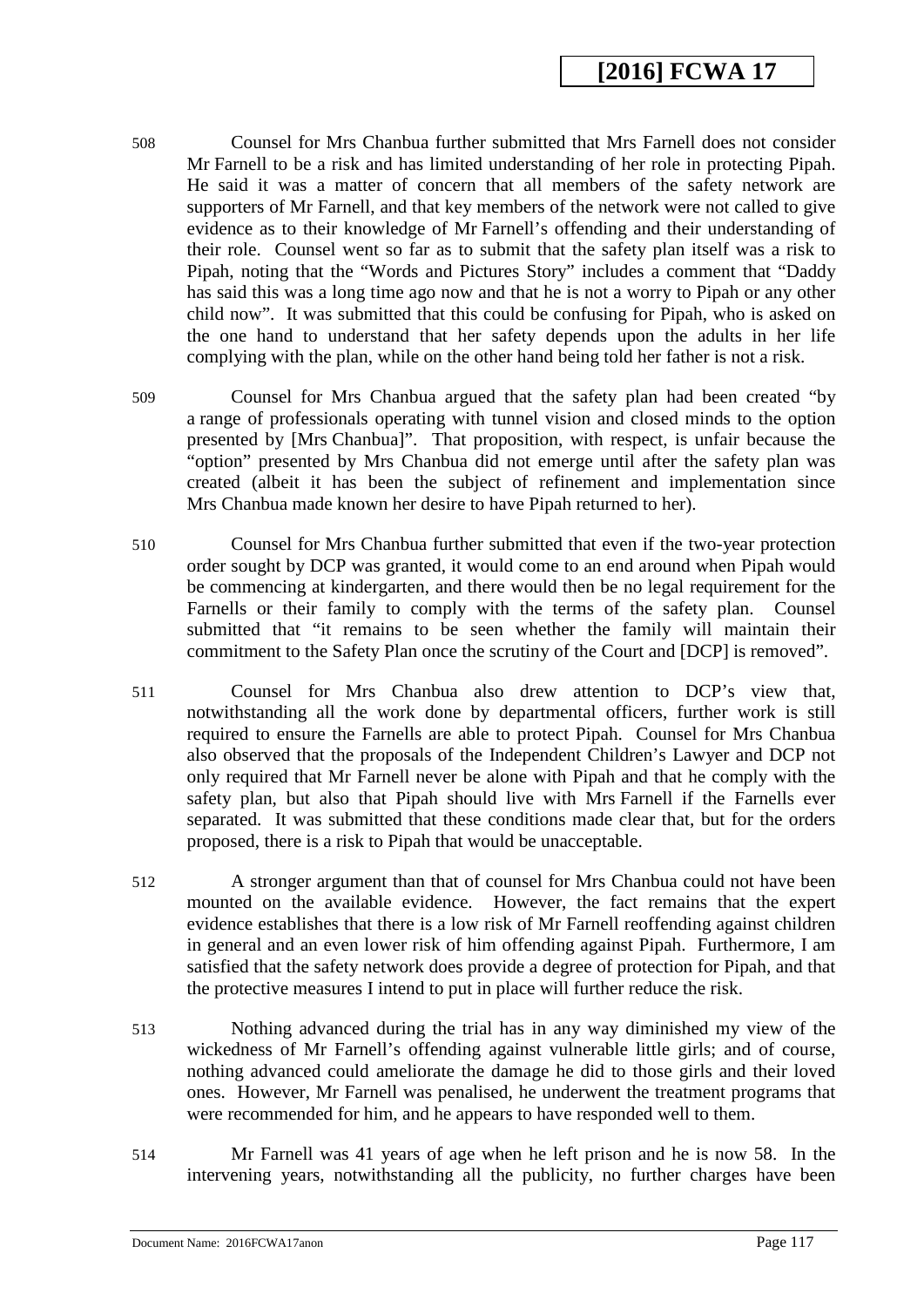brought against him. He has seemingly led an exemplary life and is living in what appears to be a stable marriage. He has chosen to remain in the community in which his offending occurred, when he could have gone anywhere else. His children and even his ex-wife have stuck with him, as have friends who hold positions of responsibility and respect.

- 515 Although I cannot exclude the possibility that Mr Farnell will offend again, the evidence leaves me with an acceptable degree of satisfaction that he will not.
- 516 Like so many others, resolution of this case requires an assessment of risk. Risk assessment comprises two elements: the first requires prediction of the likelihood of the occurrence of harmful events, and the second requires consideration of the severity of the impact caused by those events.<sup>123</sup> Accordingly, in assessing the risk, I must consider the potentially devastating consequences of Pipah being abused in light of the fact that the evidence indicates that the prospects of abuse occurring are low. I must then weigh that risk against the much higher degree of probability that Pipah would suffer serious psychological damage if she is made to leave the only family she knows.
- 517 Examination of the advantages and shortcomings of each option has led me to conclude that Pipah's interests will be promoted by remaining with the Farnells. The destruction of all of the attachments she has made with the Farnells and others in their circle could cause incalculable harm. This could only be justified if the risk of her being abused in the Farnells' home was higher than the evidence suggests it is.
- 518 I was referred to authorities such as *M v M* (1988) 166 CLR 69, where the High Court stated at 78 that "the test is best expressed by saying that a court will not grant custody or access to a parent if that custody or access would expose the child to an unacceptable risk of sexual abuse". Reference was also made to relocation cases. In my view, none of these assist. The "unacceptable risk" test is of no practical utility when both options involve risks. Similarly, the relocation cases invariably involve families where the child already has attachments to both parties.
- 519 Although the Farnells are not legally Pipah's "parents", the evidence establishes that they are her "psychological parents". This is a matter of great significance in arriving at my decision. As the Family Law Council said (footnotes omitted):

The term psychological parent is used to designate the person whom a child forms an 'emotional attachment' with as their parent. A classical formulation of this is given by Goldstein, Freud and Solnit:

[F]or the child, the physical realities of his conception and birth are not the direct cause of his emotional attachment. This attachment results from day-to-day attention to his needs for physical care, nourishment, comfort, affection and stimulation. Only a parent who provides for these needs will build a psychological relationship to the child on the basis of the biological one and will become his

<u>.</u>

<sup>123</sup> *Deiter & Deiter* [2011] FamCAFC 82 at [61].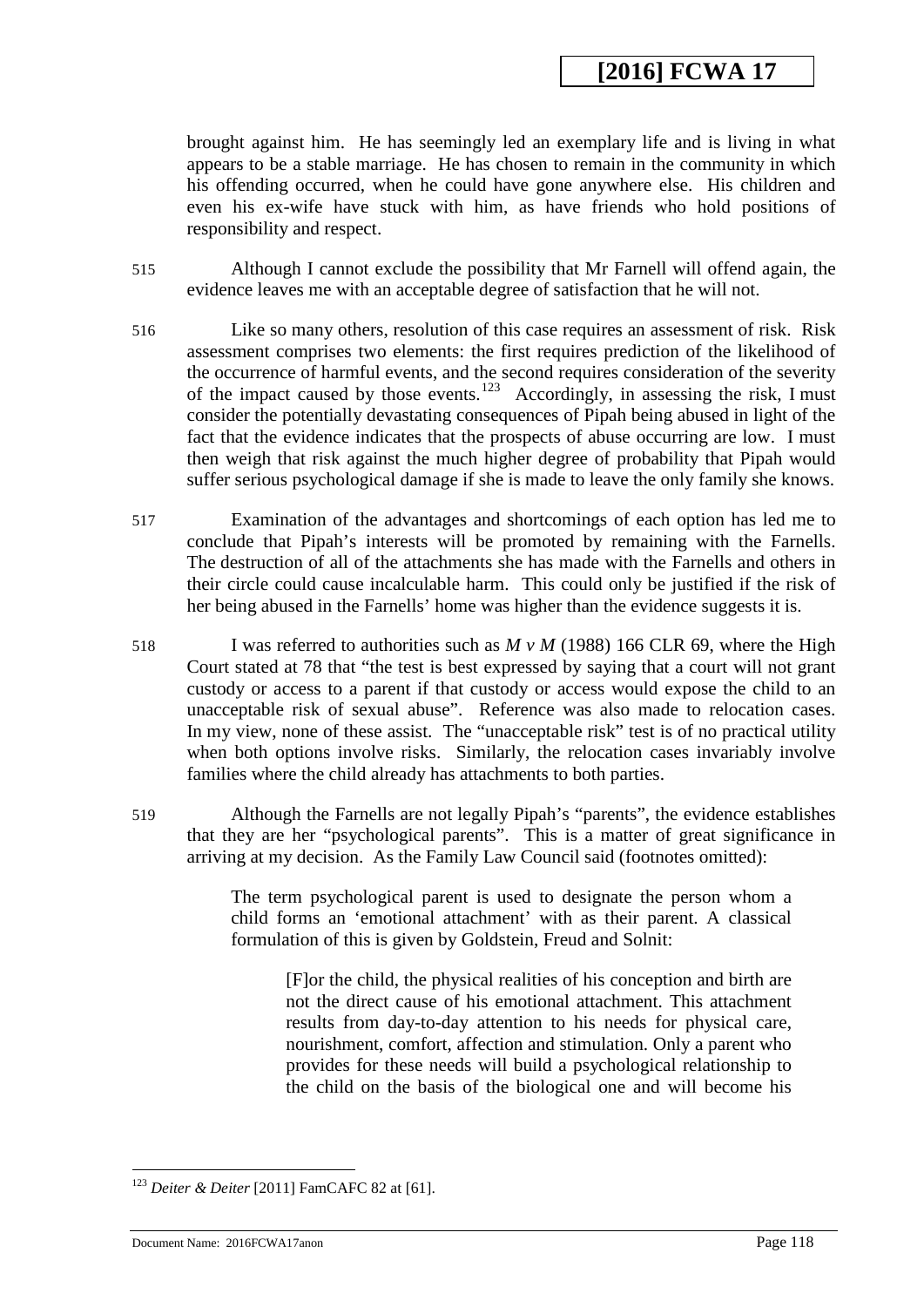"psychological parent" in whose care the child can feel valued and "wanted". $124$ 

- 520 I recognise that Mrs Chanbua was denied the opportunity to build this psychological relationship with Pipah because she was an impoverished young woman who agreed to give Pipah to people who had the money to persuade her to do what free women have traditionally abhorred. Yet, in the meantime, Pipah has grown to love other people as her mother and father. I cannot overlook this uncontested fact, and it has drawn me to the conclusion that Pipah should remain with the people she regards as being her parents.
- 521 I must emphasise that I consider Mrs Chanbua's concerns arising out of Mr Farnell's history of offending are valid. Anyone in her position would have the gravest fears about a child being left in the care of a convicted paedophile. However, grave misgivings should also be felt about a little girl being removed from the company of everyone she knows and loves if there is no evidence of her being abused, and the evidence suggests there is only a very low risk of her being abused if she stays.
- 522 In assessing the risks of Pipah's removal, I have not overlooked the suggestion floated by counsel for the Human Rights Commission (and adopted by Mrs Chanbua's counsel) that:

If the Court finds that it is in Pipah's best interest to be removed from her present home but that the risk of separating her from her current family and relocating her to Thailand immediately is too high, then it is open to the Court to make such orders as is necessary to provide a less abrupt transition for Pipah from her present home to her birth mother's home in Thailand.

- 523 The difficulty with this proposition is that it was never properly explored during the trial. Counsel for Mrs Chanbua accepted that neither Mrs Chanbua nor the Farnells have the means to fund a staged transition from one family to the other. In my view, the logistics associated with some kind of gentle transfer would be insurmountable, and in any event, contrary to Pipah's best interests.
- 524 I should also record that I do not accept the submission of counsel for Mrs Chanbua that the Independent Children's Lawyer and others have commenced from a starting point that some good reason needed to be shown for Pipah to be sent to live with her birth mother and twin brother. If anything, the starting point was probably to ask why a little girl should be left with a man with a history of molesting little girls. Whatever may have been the starting point of others, I have had no starting point other than the one mandated by the law, namely that Pipah's best interests are the primary consideration.
- 525 I conclude this crucial part of my discussion by recording that Mrs Chanbua said in her oral evidence that she felt the Farnells did not love Pipah. It may be small comfort to Mrs Chanbua, but I can reassure her that the evidence and my own observations of the Farnells over the last 18 months satisfy me that they love Pipah

<span id="page-118-0"></span><sup>&</sup>lt;sup>124</sup> 'Report on Parentage and the *Family Law Act*' (Family Law Council, December 2013) xxviii. <u>.</u>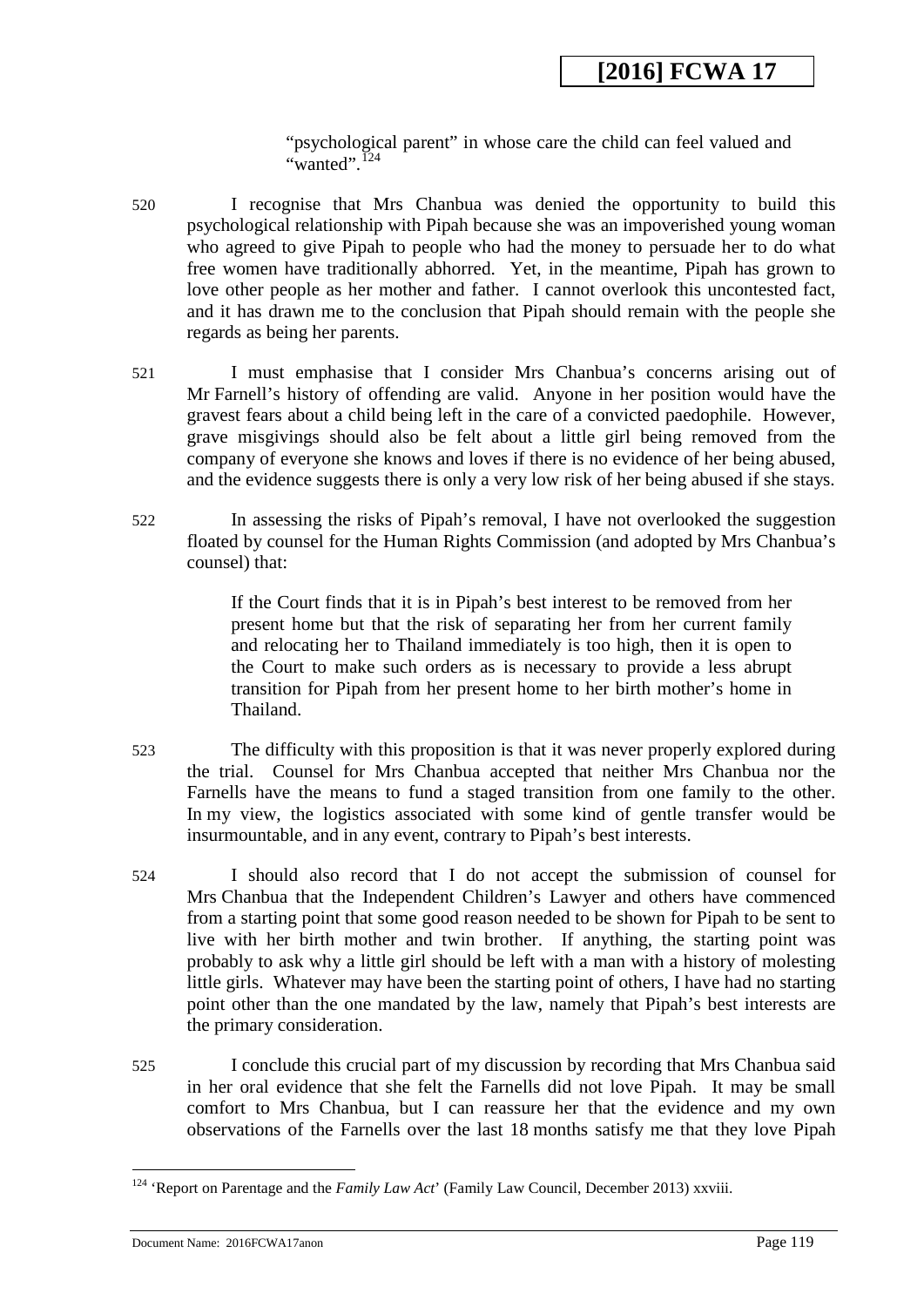very dearly. I am convinced that the Farnells and their family and friends are conscious of the heavy responsibility they have taken on, and that they will do everything possible to give Pipah a good life in Australia.

#### **What conditions should be attached to the order for Pipah to live with the Farnells?**

526 The Farnells, DCP and the Independent Children's Lawyer have all proposed that there be conditions attached to the orders if I decide that Pipah should remain with the Farnells. The content of those conditions may vary depending upon whether or not DCP is successful in obtaining a protection order. I therefore propose to delay discussion of the conditions until after I have dealt with DCP's application.

#### **What contact (if any) should there be between the families?**

- 527 The Independent Children's Lawyer agreed with DCP's view that it is "important for Pipah to establish a relationship with family members who are significant to her, and this includes most importantly Gammy as her twin brother". However, the ICL also submitted that there "should not be a relationship simply for relationship's sake".
- 528 The final orders proposed by Mrs Chanbua did not deal with contact orders to be made if she was unsuccessful in her primary application; however, in her earlier response, Mrs Chanbua sought an interim order permitting her to spend time with Pipah by:
	- Skype and/or FaceTime on not less than one occasion each week; and
	- having direct contact in the event she travels to Western Australia.
- 529 Mrs Chanbua's application for an interim contact order was never pressed and accordingly, no orders have been made dealing with that issue.
- 530 The Farnells join with the ICL and DCP in seeking that they and Mrs Chanbua "keep each other informed of their contact details, including an address at which they can receive mail, and if [Mrs Chanbua] has the ability to communicate by email, with their respective email addresses".
- 531 The ICL and DCP went further in proposing that the Farnells send Mrs Chanbua:
	- current photos of Pipah, no less than 3 times a year;
	- samples of Pipah's artwork, schoolwork and a copy of her school reports; and
	- photos of themselves and presents for Gammy (if they so wish).
- <span id="page-119-0"></span>532 The ICL and DCP also sought Skype or FaceTime contact "as can be agreed". The ICL said that if the two families were agreeable to this, the contact could be facilitated with the assistance of a translator. The ICL acknowledged that she had concerns as to whether such contact would be in Pipah's best interests at present, as she is too young to understand the complexities of her family system. She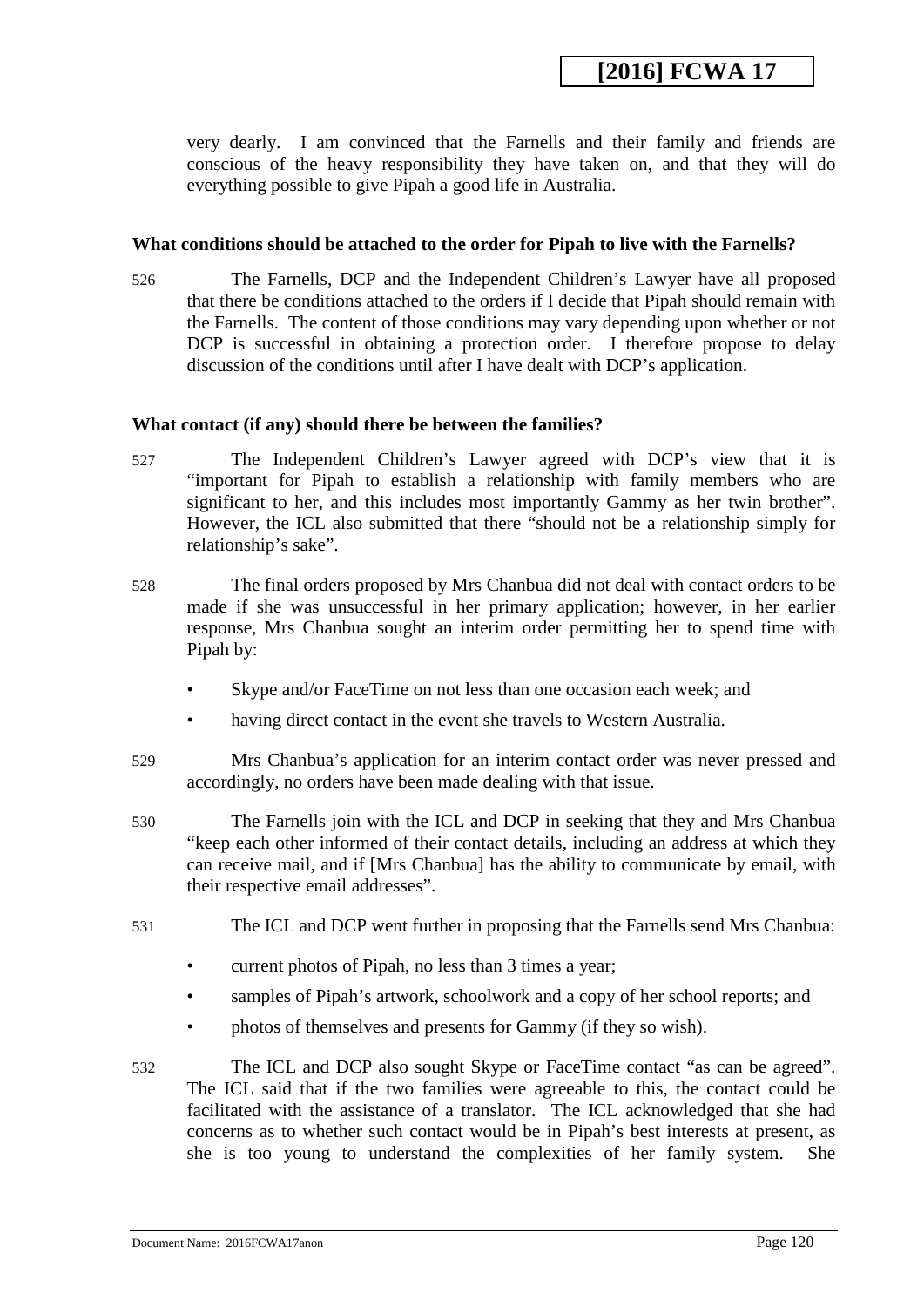nevertheless submitted that if the Skype/FaceTime contact was handled well, it would likely be of benefit to Pipah.

- 533 The orders proposed by the Farnells did not contain any requirement for any contact between the families nor any obligation to send photographs and other material. The Farnells' counsel expressed serious reservations about the proposed requirement to send photographs to Mrs Chanbua and about the order relating to Skype or FaceTime contact. He argued that if the Farnells provided details of Pipah's life to Mrs Chanbua, she "will almost certainly recount them to the media, and generate more unwelcome attention". In support of this, he referred to the interview Mrs Chanbua had recently given to *WHO* magazine. Counsel's submissions drew attention to the fact that Mrs Chanbua had been advised by her solicitors not to make any media statements but had disregarded that advice.
- 534 I am satisfied that it is in Pipah's interests for her to become aware, as she matures, that she has a twin brother living in Thailand. This is a vitally important part of her life story, which will best be told to her by the people she regards as her parents. The Farnells have already commenced this process in an age-appropriate way by having a birthday cake for Gammy.
- 535 It is equally important that Pipah becomes aware, as she matures, that while Mrs Chanbua agreed to the Farnells taking care of her, she has nevertheless retained a keen interest in her welfare and wants the best for her in life. Notwithstanding the suspicions and mistrust that have developed between the two families during the course of these proceedings, I am satisfied that the Farnells can be relied upon, with the help of others, to create a narrative for Pipah that will assist to ameliorate the potential psychological harm to Pipah arising out of knowing that she has been separated from her birth mother and twin brother.
- 536 Sadly for Pipah, nothing can now be done to guarantee that she will not experience psychological harm arising out of the circumstances of her birth and early life. Remaining with the Farnells leaves open the distinct possibility of emotional trauma associated with the knowledge that she was given away by her mother and separated from her brother. Returning her to her birth mother would have left open the distinct possibility of emotional trauma associated with the knowledge that she was once given away by her mother and then, more than two years later, removed from the people she had grown to know and love. I therefore do not wish for anything I say in relation to the present topic to suggest that I think there is a panacea for Pipah's future emotional wellbeing. All that I can say is that I have confidence that the Farnells will now make what I regard as being the best of a bad job.
- 537 Strictly, I do not have before me an application that would ensure there was any greater degree of contact between the two families other than the agreed order for the parties to keep each other informed of their contact details. The proposed order about Skype/FaceTime contact would have no legal effect, as is it expressed to be dependent upon the agreement of the parties.
- 538 In my view, it would not be in Pipah's best interests to mandate any form of contact between her and Mrs Chanbua and Gammy. Quite apart from any advantages or disadvantages to the children associated with such an arrangement, there are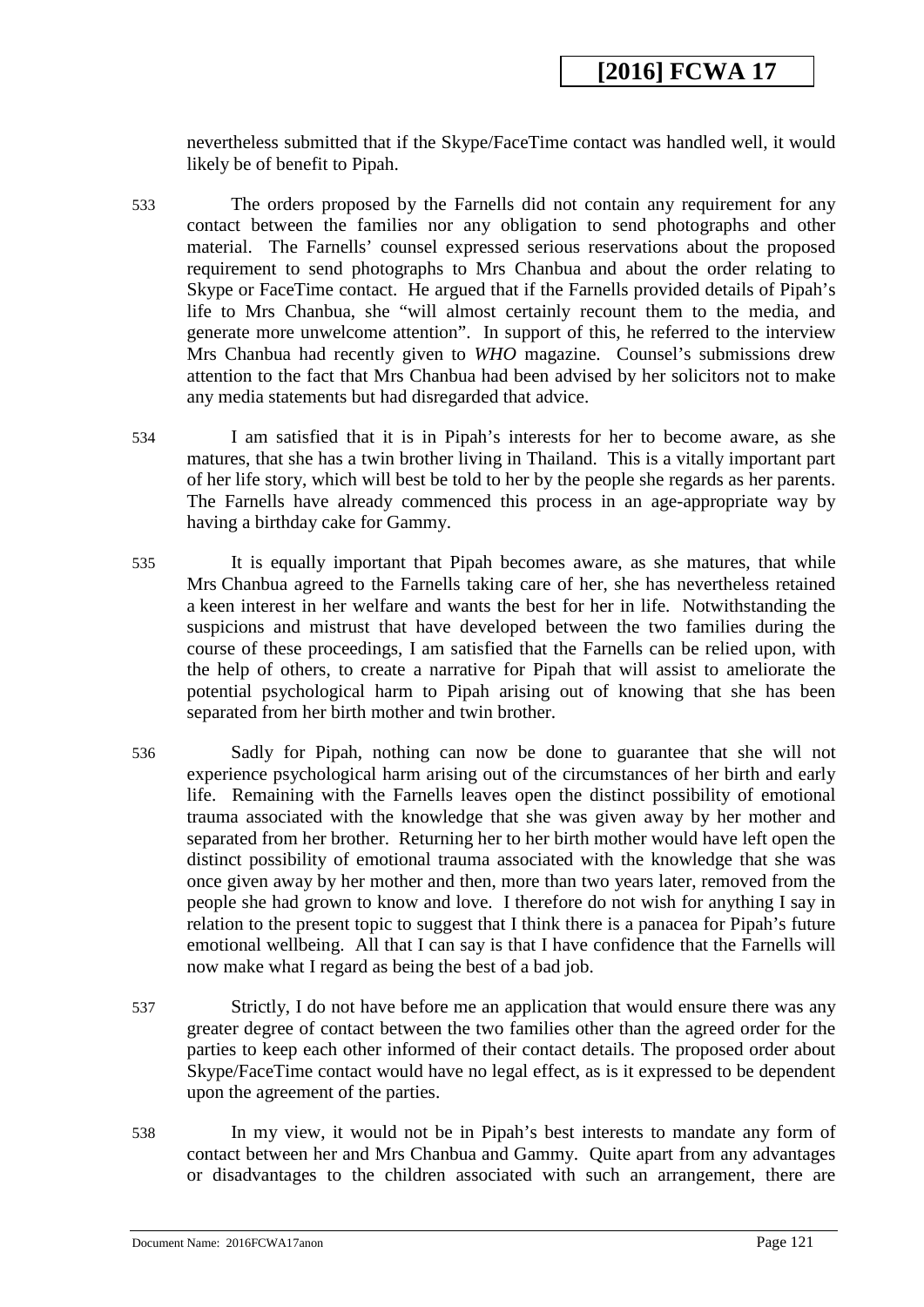logistical issues which, although not necessarily insurmountable, would make such contact very problematic. First, there is an assumption that both families will continue to have the capacity to access electronic forms of communication. Secondly, there would need to be communication between the families to arrange the contact in circumstances where there is no common language. Thirdly, if the arrangements could be set up, there would need to be a translator present to assist the conversation. Fourthly, both children are still very young and their language would be at a fairly early stage of development, noting that both children have experienced serious health issues and that there is no evidence of the extent to which Gammy's Down syndrome is likely to impact on his linguistic ability.

539 Even if a way could be found to resolve these difficulties, I consider that it would be fraught with danger for both children to participate in this form of communication where there would be no control over how the adults conduct themselves. A mistimed remark or a spontaneous outburst of emotion could have serious consequences.

540 In my view, a great deal of work would need to be done with the adults to develop a shared narrative about the twins' separation before they could be safely brought face-to-face by electronic means or otherwise. I share the Single Expert's opinion that if the Farnells

> could see an opportunity to forge a relationship with [Mrs Chanbua] that was good for Pipah and Gammy they would do so. However, the context would have to be highly transparent and they would need to feel very secure that no agency, organisation or media would become involved or seek to gain in some way from such actions.

- 541 Even if, contrary to my expectation, the electronic communication worked "well", the question would arise, what next? If there was some prospect that, in due course, the twins could spend some physical time together, then there might be a stronger argument for attempting to establish contact by electronic communication. However, once again, the logistical issues associated with there being anything more than perhaps a once-off visit are very problematic. It should also be realised that any orders would only be binding on the Farnells, since Mrs Chanbua is beyond the jurisdiction of the court.
- 542 For these reasons, I do not propose to make any orders relating to electronic communication. This, of course, will not prevent the parties, if they are so inclined, from making their own arrangements in relation to contact at an appropriate time.
- 543 I also do not intend to make orders requiring the Farnells to send photographs or school reports to Mrs Chanbua. Although I can see the advantage to Gammy of having photographs of his sister and can readily understand why Mrs Chanbua would like to have photographs, I am concerned about the photographs and reports falling into the hands of the media and about Pipah's privacy being invaded by them being reproduced. If those advising Mrs Chanbua can devise a means by which photographs or reports could be seen by her, without any opportunity for them to be further distributed, then I would be prepared to consider the matter again.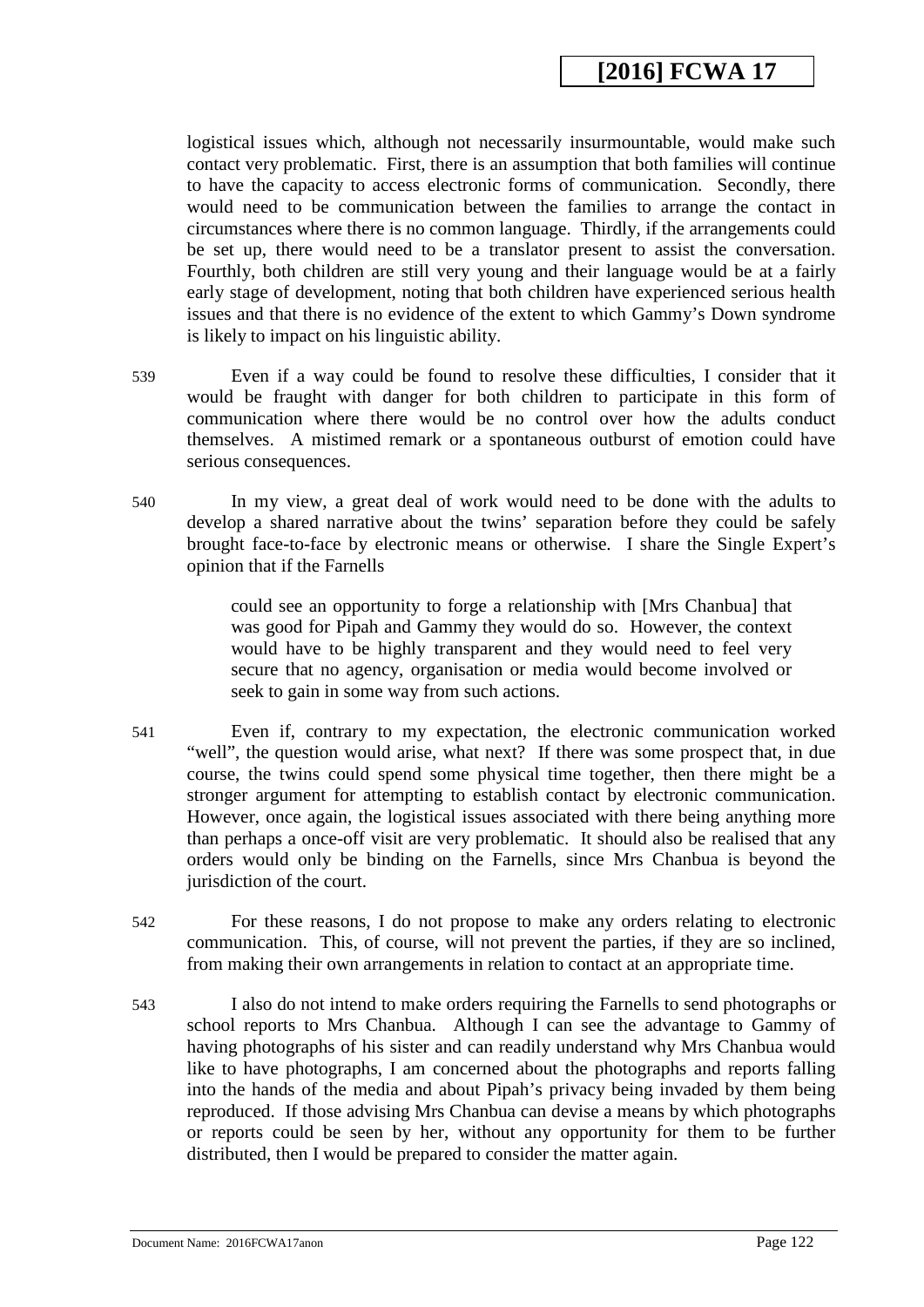- 544 I propose to require the Farnells to send Mrs Chanbua and Gammy samples of Pipah's artwork and schoolwork after she commences kindergarten, since they could not be used in a way that would impact on Pipah's privacy. This will create a modest physical link between the two children and perhaps provide a topic of conversation in building a narrative for them concerning their separation. Although I consider it unnecessary to descend into details in making my orders, the Farnells might also consider encouraging Pipah, in due course, to send cards to Gammy on his birthday or on culturally significant occasions.
- 545 I propose to make the order sought by the Independent Children's Lawyer and DCP requiring the Farnells to inform Mrs Chanbua if Pipah suffers from any serious medical condition. Apart from the fact that I would regard this as common decency, the fact that Mrs Chanbua is kept informed about aspects of Pipah's welfare could, in time, be a useful addition to the narrative I have discussed. I will also make, by consent, the order about Pipah celebrating Buddhist festivals and events.

#### **Should Pipah's name be changed?**

- 546 The Farnells want Pipah's family name to be changed to "Farnell". Mrs Chanbua said she would prefer the name to remain unchanged.
- 547 Mrs Chanbua's counsel made no submissions on the topic other than to note that his client had expressed opposition to the change of name in her oral evidence. This omission of counsel was unsurprising, as Mrs Chanbua's Papers for the Judge recorded that if Pipah remains in Australia, it would likely be appropriate for her name to be changed to Farnell.
- 548 The Independent Children's Lawyer argued that Pipah's name should be changed, although she invited the Farnells to consider whether it might be an acknowledgement of Mrs Chanbua's role if Pipah retained "Minjaroen" as a middle name. The ICL filed a minute seeking a formal order for Pipah's name to be changed to "Pipah Li Minjaroen Farnell". DCP sought the same order.
- 549 The Human Rights Commission submitted that "Pipah's right to preservation of her identity generally and in terms of her relationship with Gammy and [Mrs Chanbua] would likely be best served by not changing her name". It was argued that not changing Pipah's name would mean that she will "have the same name as at least one member of her family if she lives in Thailand". This was obviously a reference to Gammy, but there was no evidence of the family name by which Gammy will actually be known in everyday life in Thailand. In fact, in their letter of 5 October 2015 to the Farnells' solicitors, Mrs Chanbua's solicitors referred to the trust fund "established for the benefit of Gammy **Chanbua**". Mrs Chanbua changed her name within weeks of the birth of the twins, and it would therefore not be surprising if she intends for Gammy to be known by her new name.
- 550 The Human Rights Commission also submitted it was relevant to consider the negative associations of the Farnell name, given Mr Farnell's criminal history and the "notoriety of his involvement in Gammy being left in Thailand". Given that Pipah will be living with the Farnells, I consider she will be associated with such negativity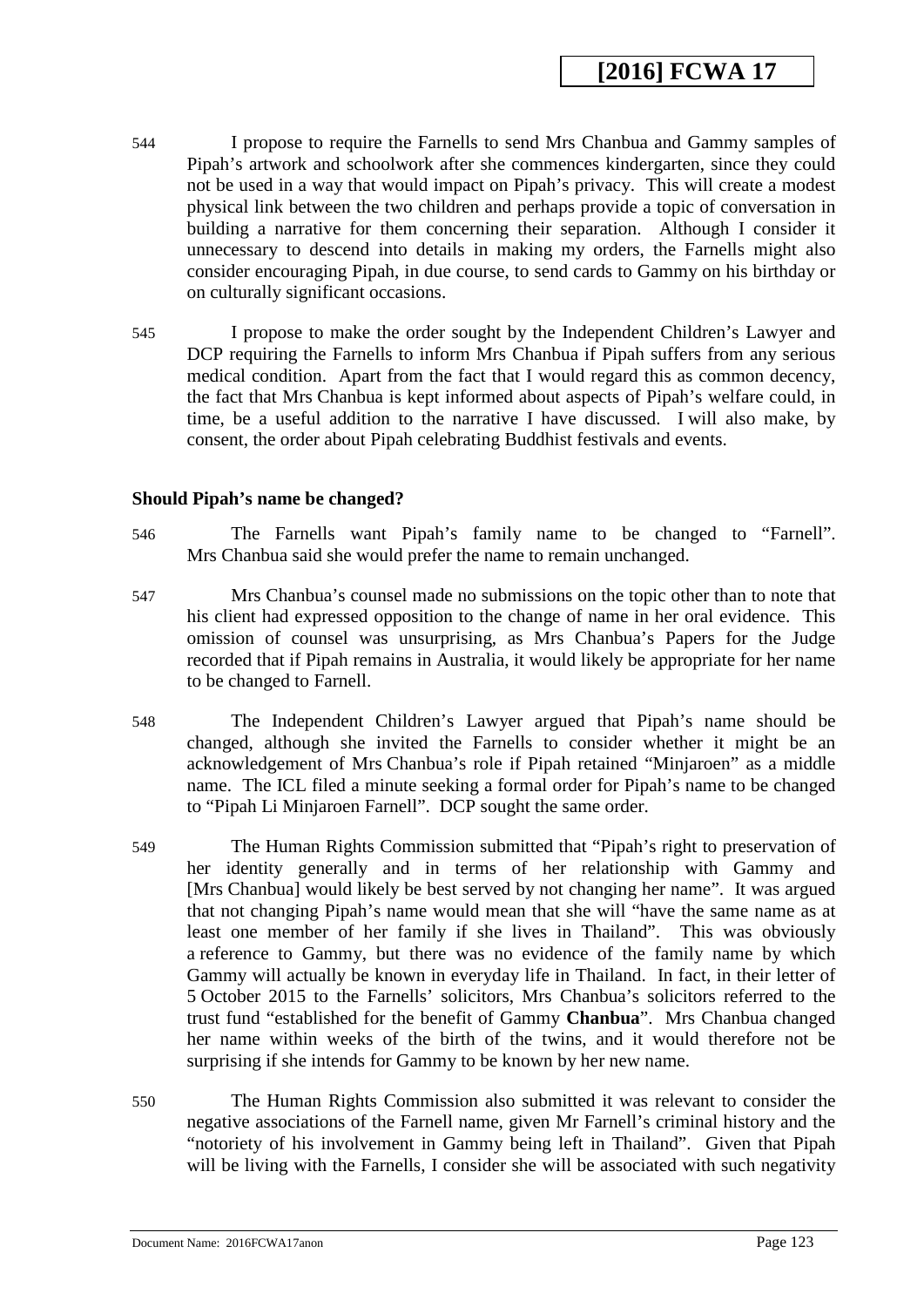regardless of her name. However, the Farnell name is not of such notoriety in Western Australia that Pipah will automatically be associated with Mr Farnell, and in any event, it is not part of our culture for the sins of a father to be visited on the child. If anything, I anticipate that many Bunbury people will quietly go out of their way to welcome and nurture Pipah, precisely because of her background.

- 551 The Human Rights Commission provided a list of factors it submitted would be relevant to the name change. I accept they are matters that would properly be taken into account and I have done so, even though I have not addressed them specifically. Counsel for the Human Rights Commission also noted that it is now settled law that if the paramountcy principle is not decisive in name-change cases, it is relevant and must be given careful consideration.<sup>[125](#page-124-0)</sup>
- 552 There is no doubt that the paramountcy principle would apply if a name-change order is properly characterised as a "parenting order". In *Reynolds & Sherman* [2015] FamCAFC 128, the Full Court of the Family Court of Australia expressed a tentative opinion that such orders fall within the broad terms of s 64B(2)(i) of the federal Act and are therefore "parenting orders". As I was a member of that bench, I maintain that view in dealing here with the equivalent provision in the State Act, namely s 84(2)(i).
- 553 If that view is correct, then it is necessary to consider all of the s 66C factors to the extent they are relevant to a name change. I have already referred to these, albeit in a different context. Having taken all of them into account, I have concluded that Pipah's best interests will be advanced by having the same name as Mr Farnell, who she will regard as her father (and noting that the name is also sometimes used by the woman she regards as her mother). As Mr Farnell said in his evidence, it will be easier for Pipah at school and other places if she has the same name as her carers.
- 554 Although the matter was not the subject of any submissions, in arriving at my decision, I have not overlooked what I perceive to be the policy imperative underlying s 74(2) of the Adoption Act, which relevantly provides:
	- (2) Before making an order changing an adoptee's name, the Court is to have regard to —
		- (aa) the principle that the adoptee's first name before the making of an adoption order should be included in the name by which the adoptee is to be known; and
		- …
		- (ca) the adoptee's relationships with his or her birth parents or any other person and the extent to which those relationships should be recognised in the name by which the adoptee is to be known; and
		- (cb) the adoptee's cultural background and the principle that the name by which the adoptee is to be known should recognise that background…

<sup>125</sup> *Flanagan & Handcock* (2001) FLC 93-074 at [42]. <u>.</u>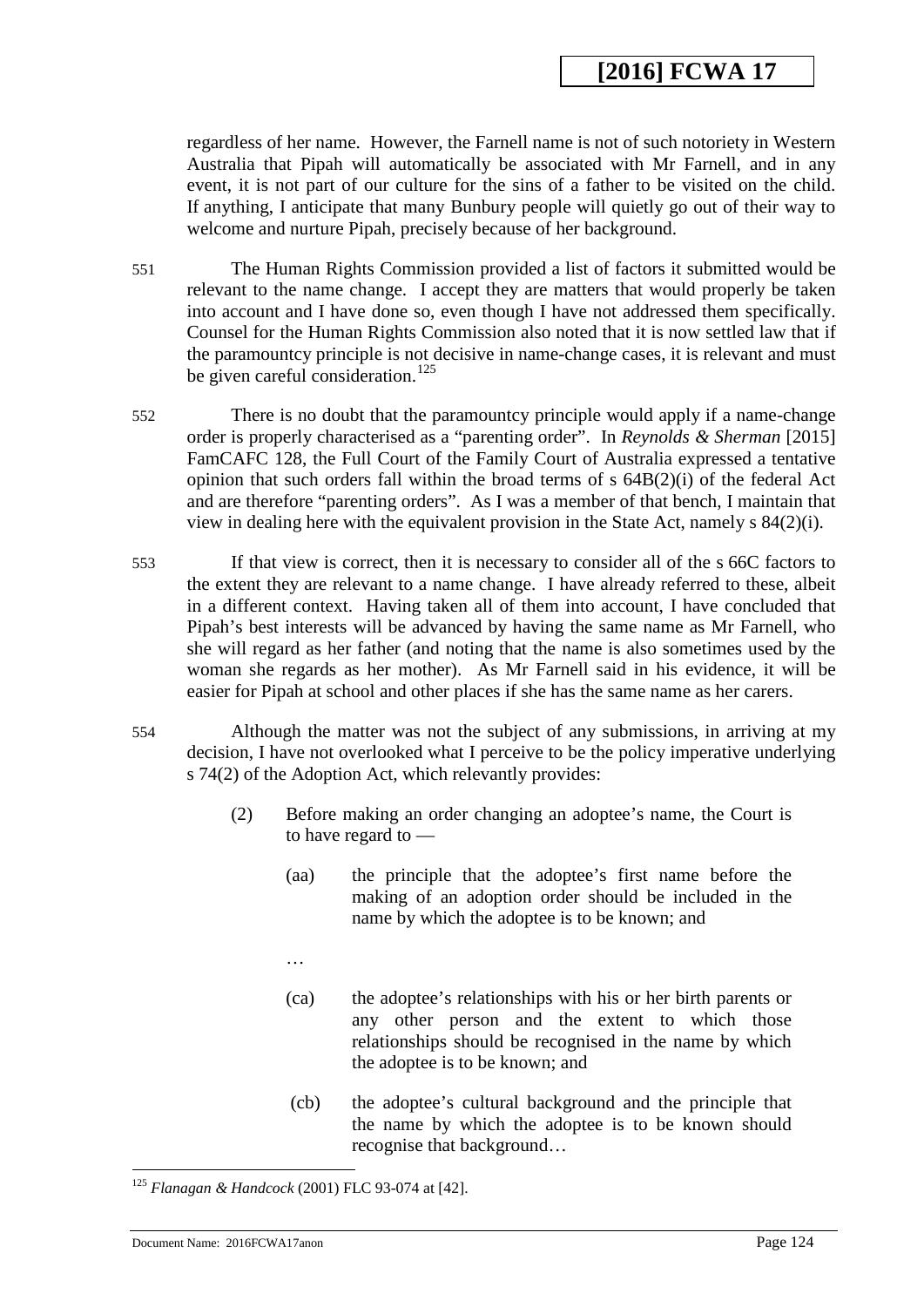555 I also note that the Surrogacy Act appears to place great importance on retaining a child's first name. Section 25 of that Act provides:

### **25. Name of child**

- (1) If a parentage order is made, the court is to, by the same order, declare the name by which the child whose parentage is transferred is to be known.
- (2) Before making an order changing the child's name, the court is to have regard to —
	- (a) the principle that a child's first name should not be changed by a parentage order except in special circumstances…
- 556 Although neither the Adoption Act nor the Surrogacy Act apply to Pipah, I consider that, together, they can be seen as evincing an intention of the Parliament that it is desirable for the first name of a child not be changed unless there are special circumstances. Such an intention would accord with my apprehension that for a child, especially one as young as Pipah, their given name is of greatest importance. The orders I propose to make will ensure that Pipah retains the first name by which she has always been known.
- 557 Pipah will know of her association with Mrs Chanbua by what she is told by the Farnells, without having to carry a name that her birth mother changed within weeks of her birth. I do not see any advantage in complicating Pipah's life by adding "Minjaroen" as part of her name. This would see her, potentially for the rest of her life, being lumbered with a rather long, four-part name, which may invite unwanted questioning. As it is, she will routinely have to spell out "Pipah" and "Li", and possibly even "Farnell".

### **Should a declaration be made that Mr Farnell is a "parent" of Pipah?**

- 558 The Farnells, with the support of the Human Rights Commission and the Independent Children's Lawyer, seek a declaration that Mr Farnell "is a parent of Pipah".
- 559 I have earlier found that the law does not recognise Mr Farnell as Pipah's father. Indeed, the Artificial Conception Act goes further in stating that it is to be "conclusively presumed" that he did not cause the pregnancy that led to the birth of Pipah. I therefore would have thought it self-evident that Mr Farnell could never be Pipah's "parent".<sup>126</sup> Any argument to the contrary must accept that, as a matter of law, a child can have more than two parents at the same time. Indeed, given the rate at which family constellations can form and dissolve, the argument that Mr Farnell could

<span id="page-124-0"></span>Document Name: 2016FCWA17anon Page 125

<sup>126</sup> The converse would also be true. The Full Court of the Federal Court in *H v Minister for Immigration and Citizenship* (2010) 188 FCR 393 said at [66]: "We accept that, where a child is said to be a child of a person, then that person is ordinarily described as a parent of the child. Where Parliament states in an Act that a child is a child of a person, then, absent any contrary indication, it is reasonable to assume that Parliament intended that that person has the status of parent of the child, if that status is relevant for the operation of the Act."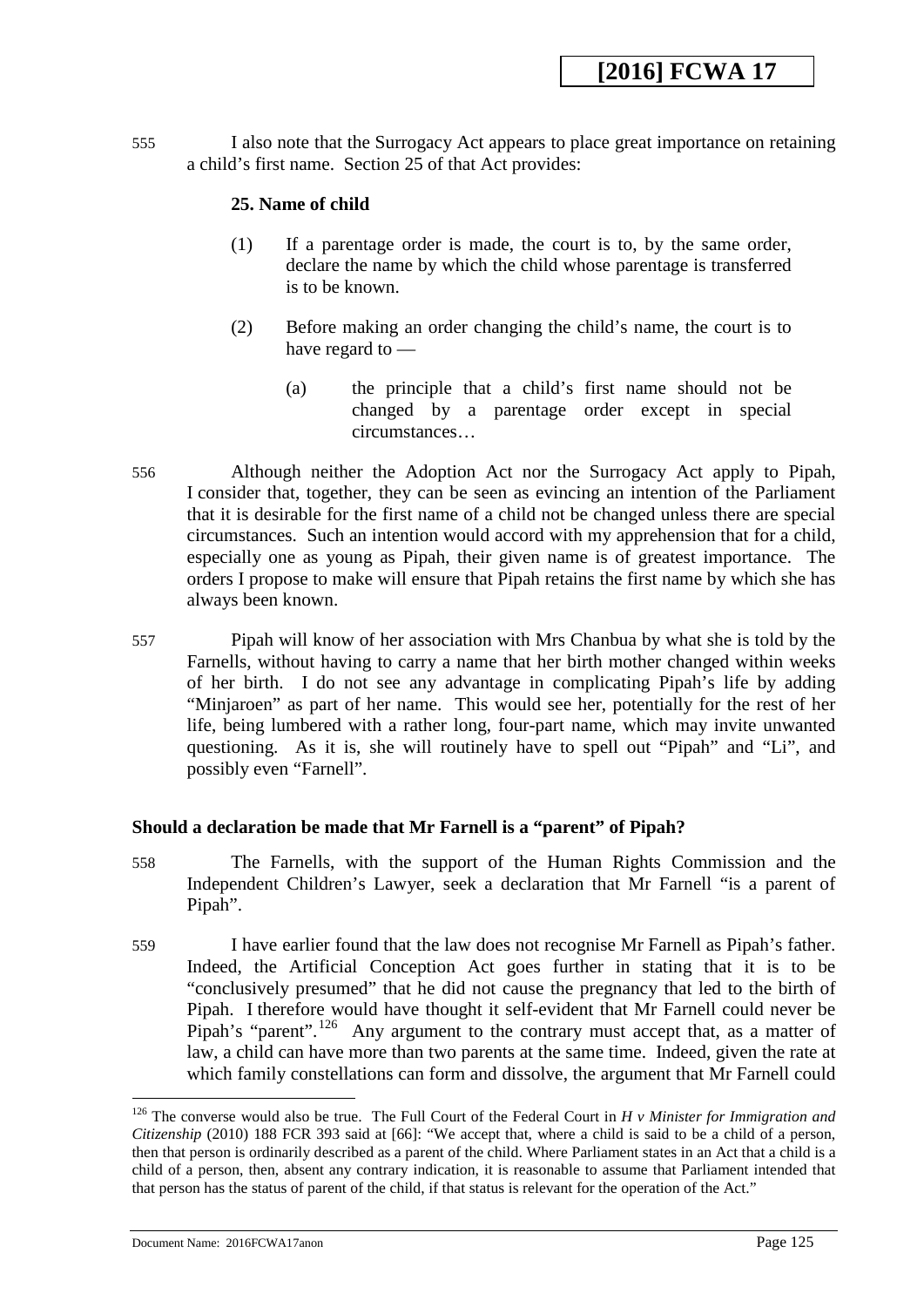be Pipah's "parent" must lead to acceptance of the proposition that a person can have multiple "parents" in their lifetime. $127$ 

- 560 In my view, these propositions are not only at odds with the common law, but are also inconsistent with both the State and federal Acts, which are drafted on the basis that a child can have only two parents.<sup>[128](#page-126-2)</sup> For example, the first of the objects in s 66 of the State Act states that the best interests of children are met by "ensuring that children have the benefit of **both** of their parents having a meaningful involvement in their lives". The use of the expression "**both** of the child's parents" appears repeatedly throughout the legislation. When the legislation describes a person who is not a parent of a child, but who treats the child as a member of their family, it does so by describing that person as a "step-parent".<sup>[129](#page-126-3)</sup>
- 561 In any event, I accept the Attorney General's submission that the Artificial Conception Act and the Surrogacy Act were introduced into State law

to determine the parentage of children born as a result of [artificial conception procedures] and surrogacy arrangements and the determination of parentage in such circumstances should be limited to those governing provisions and not to general parentage provision such as those in s 162 of the [State Act].

562 Section 162 is the provision on which the Farnells rely in seeking a declaration, since the Act does not contain a provision equivalent to s 69VA of the federal Act, which provides:

### **69VA Declarations of parentage**

As well as deciding, after receiving evidence, the issue of the parentage of a child for the purposes of proceedings, the court may also issue a declaration of parentage that is conclusive evidence of parentage for the purposes of all laws of the Commonwealth.

563 Subsection 162(1) of the State Act provides a much more general power:

### **162. Orders relating to welfare of children — FLA s. 67ZC**

- (1) In addition to the jurisdiction that a court has under this Act in relation to children, a court also has jurisdiction to make orders relating to the welfare of children.
- 564 Crisford J drew attention in *Blake* to the absence of an express power under the State Act to grant a declaration of parentage when she said at [42]:

 $127$  The fact that a person in Mr Farnell's position is defined by the Human Reproductive Technology Act as Pipah's "biological parent" does not assist his argument, since the definition of "biological parent" is provided only for the purposes of that Act and has no wider application.

<sup>128</sup> *Tobin v Tobin* (1999) FLC 92-848 at [44].

 $129$  See the definition in s 5 of the State Act, but note that an individual is not even entitled to the description of "step-parent" unless they are married to or the de facto partner of a parent of the child.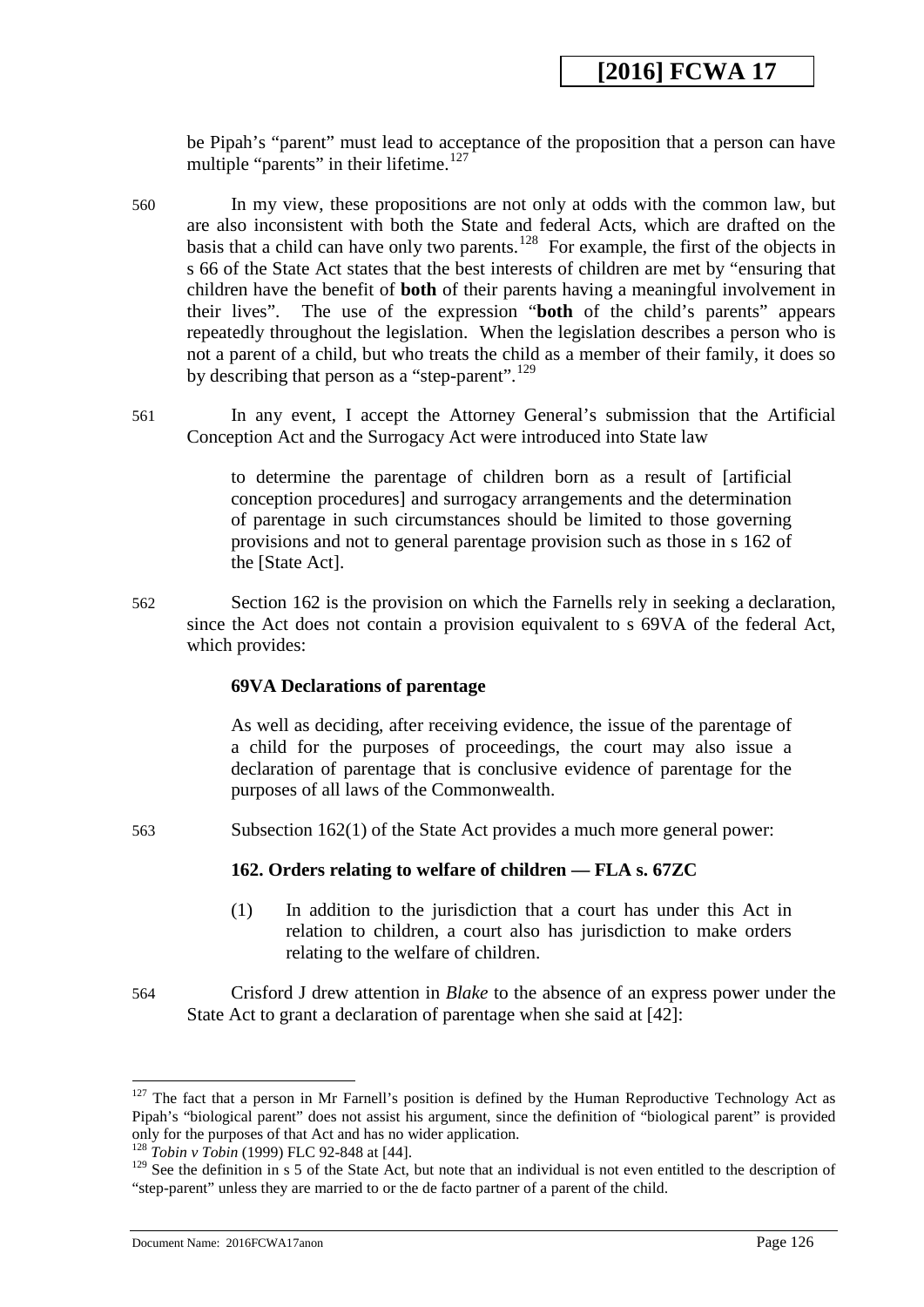There is no equivalent to s 69VA in the Family Court Act. The Court does, however, have a general power to make orders relating to the welfare of children. This might include a power to determine who the child's parents are.

- 565 Her Honour was here alluding to the possible relevance of s 162 of the State Act; however, her Honour did not discuss that possibility, and she did not make a declaration of parentage, as she found a different way to resolve the issue.
- 566 The Human Rights Commission submitted that I could make an order recognising Mr Farnell as Pipah's "parent" by reliance on s 162 of the State Act which, as counsel for the Commission noted, differs from the equivalent provision in the federal Act because it does not need to be read subject to the constraints of ss 75 and 76 of the Constitution.<sup>[130](#page-127-0)</sup>
- 567 Counsel for the Attorney General, in responding to the submissions relating to the declaration of parentage, stressed the importance of appreciating the different statutory contexts when construing the State and federal Acts; however, she did so in the context of recommending that I exercise caution in attempting to apply any decisions under the federal Act on the topic of who is a "parent". As counsel for the Human Rights Commission demonstrated, there is a sharp divergence of judicial opinion on that topic, leading to "different outcomes between decisions and even different outcomes within the same family" in the rapidly growing number of surrogacy cases. $131$
- 568 Ultimately, it is unnecessary to seek to reconcile the decisions under the federal Act or to consider the breadth of operation of s 162 of the State Act. Whichever way the argument is framed, it always runs into the same difficulty  $-1$  cannot declare something to be the case when the law itself provides to the contrary.<sup>[132](#page-127-2)</sup>
- 569 In arriving at my decision, I have not overlooked the Human Rights Commission's submission that "there are a number of rights arising under the Convention that are relevant to whether orders can and should be made as to who Pipah's biological and legal parents are". In support of this submission, attention was drawn to s 191(1) of the State Act, which deals with presumptions of parentage arising out of a finding made by a court. It was argued that if I declared Mr Farnell to be Pipah's parent, "this may have implications in other circumstances which are relevant to the human rights of [Pipah]". Even if I accepted the validity of all the submissions made by the Commission on this topic (which I do not), they would not be such as to authorise me to confer on Mr Farnell a status which the law expressly denies him.<sup>[133](#page-128-0)</sup>

<span id="page-126-0"></span><sup>&</sup>lt;sup>131</sup> The decisions under the federal Act provide stark evidence of the amount of time that is taken up in dealing with surrogacy cases. As a head of jurisdiction, I trust that policy makers will consider this impost on judicial resources when deciding whether the floodgates of commercial surrogacy should be thrown open in Australia.  $^{130}$  As to which see Minister for Immigration and Multicultural and Indigenous Affairs v B (2004) 219 CLR 365.

<span id="page-126-1"></span><sup>&</sup>lt;sup>132</sup> PJ v Director General, Department of Community Services [1999] NSWSC 340 at [13]. There was no evidence about the law in Thailand relating to the legal status of Mr Farnell. Nor was it suggested that I adopt findings (which the Act permits) in other cases where it has been established that under Thai law, the donors of the gametes are not regarded as parents.

<span id="page-126-3"></span><span id="page-126-2"></span><sup>&</sup>lt;sup>133</sup> One submission of the Commission which does cause me concern is the proposition that Mr Farnell would not be treated by the child support legislation as being liable for child support, absent a declaration of him being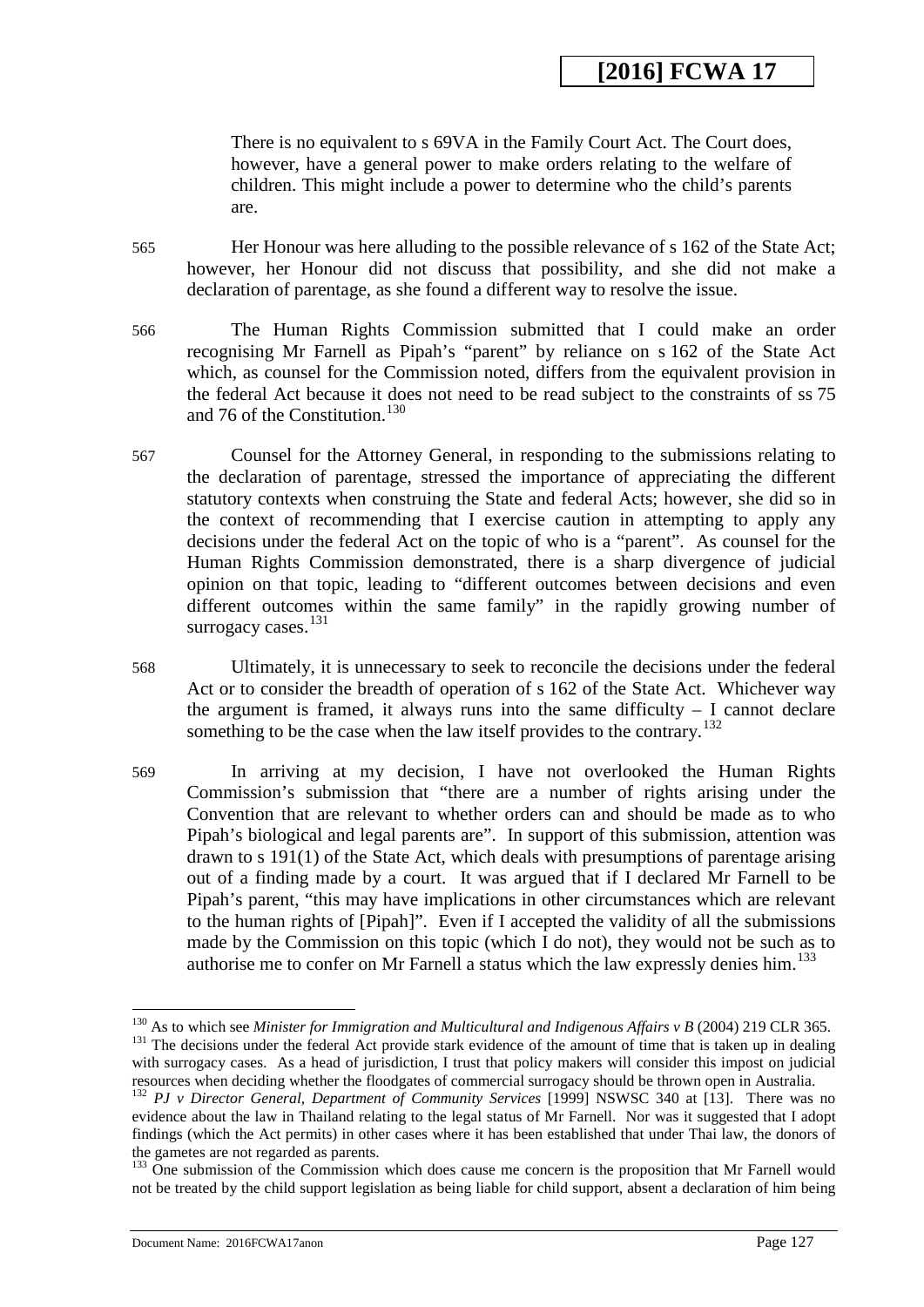- 570 I have also not overlooked the submission of the Independent Children's Lawyer that I should make a finding recognising Mr Farnell as Pipah's biological parent because of "the increasing importance of having access to one's medical history". It was submitted that "Pipah will benefit from having open and transparent information available to her" about the full circumstances relating to her conception. There is no substance in these submissions, since it is common ground that Mr Farnell provided the genetic material for the procedure that led to Pipah's birth. The Farnells can simply tell Pipah that Mr Farnell is her genetic father and, in due course, show her the DNA test if she has any doubts. Pipah will, however, remain forever ignorant of her full genetic inheritance, as her genetic mother is unknown.
- 571 Before passing from this topic, it is important that I comment on a submission made by counsel for the Attorney General in which she said:

Section 36(2) of the [State Act] expressly states that the Family Court of Western Australia's non-federal jurisdiction to make parenting orders and orders in relation to the welfare of children, is subject to the Surrogacy Act. This suggests that the power of the Family Court to make parenting orders in surrogacy cases is limited to those powers contained in the Surrogacy Act.

572 This is an important submission, as it draws attention to the primacy of the Surrogacy Act. I agree with the submission, provided it is understood that counsel inadvertently used the term "parent**ing** orders" rather than "parent**age** orders" in the second sentence. The Surrogacy Act does not purport to regulate anything other than the transfer of "parentage". It is therefore open to the FCWA in surrogacy cases to make the full range of "parent**ing** orders" it can make in any other case involving a child within the court's jurisdiction.

#### **Should a formal finding be made that the Farnells did not abandon Gammy?**

- 573 The Farnells seek a finding that they did not abandon Gammy. Mrs Chanbua opposes the finding being made. Although no formal finding is sought about whether the Farnells asked Mrs Chanbua to have an abortion, I propose to consider that topic first, as it provides important context to what happened after the babies were born.
- 574 The Farnells asked for further testing when they learned in September 2013 that there was a "risk of Down's syndrome". They did not receive the results until 22 October 2013. In the meantime, although Mrs Chanbua was briefly hospitalised in mid-October, the Farnells were assured that "both babies are healthy" and "doing well". Although I accept that, while waiting for the results, the Farnells discussed the possibility of an abortion, it is highly unlikely they did anything to progress that other than making enquiries and speaking with Antonio about the possibility of an abortion. Perusal of the emails indicates that they were just hoping for the best.

Document Name: 2016FCWA17anon Page 128

<span id="page-127-2"></span><span id="page-127-1"></span><span id="page-127-0"></span>a parent. While I have not considered the issue carefully, my preliminary view is that the Commission's submission is well founded. If so, this may be an area requiring legislative reform, since Mr Farnell would also not fall within the "step-parent" provisions relating to child maintenance. However, see *W v G* (1996) 20 Fam LR 49 for a possible alternative, albeit somewhat convoluted, remedy.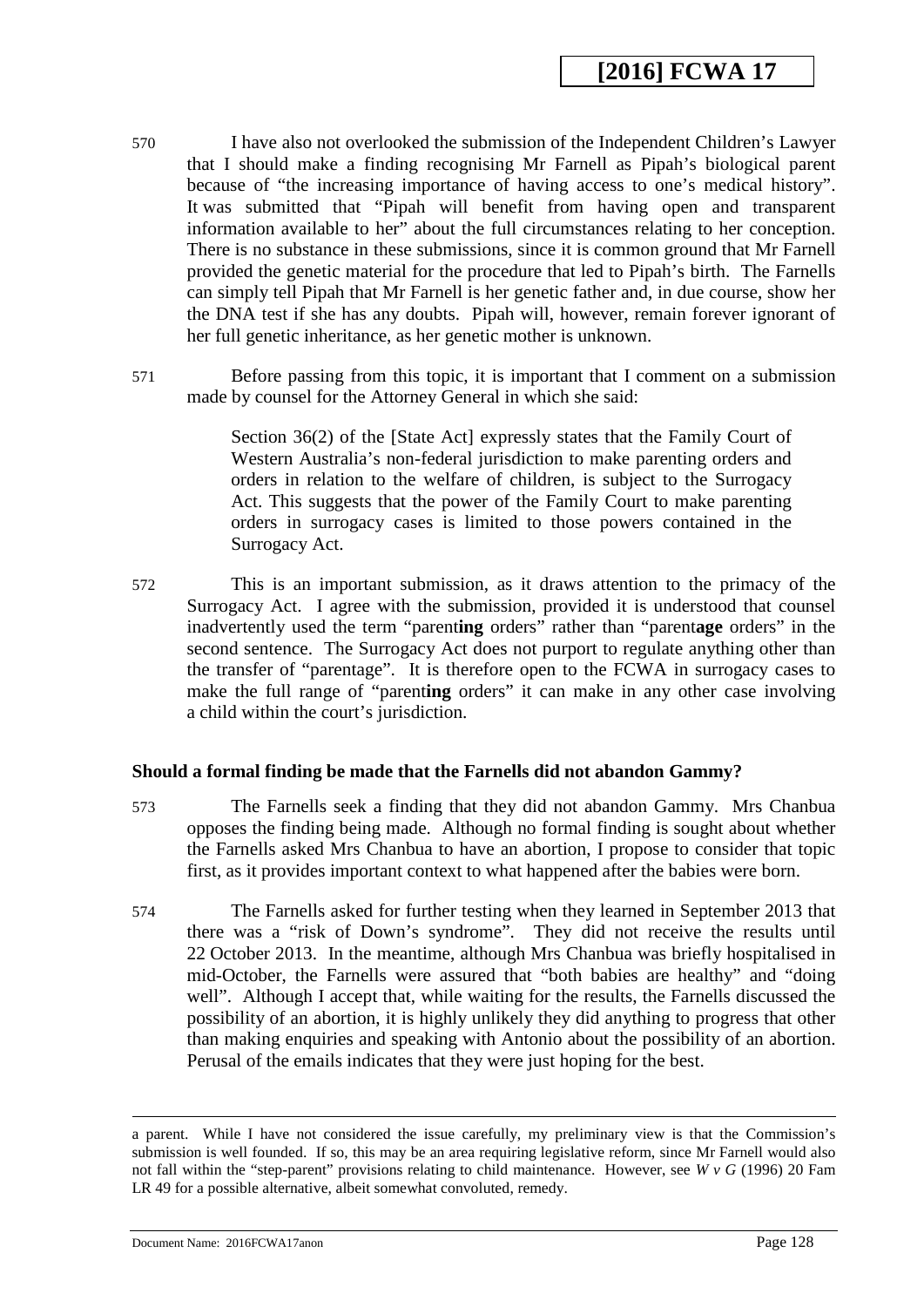575 On 22 October 2013, the Farnells received the following email from Antonio (emphasis added, errors in original):

Dear David and Wendy,

Yesterday, I received your surrogate mother's test results. The results are mixed news. Your baby girl is very healthy, but unfortunately your baby boy has Down Syndrome. We were so shocked because the chances have Down was so extremely low. No one knows the reason, not even the doctor.

I spoke to several doctors in Bangkok and they all told me that no doctor in Thailand will do "Selective Reduction" at 23 weeks because it is too risky losing the healthy baby. **They left us with no choice but to deliver**  Amber and I researched extensively on "Selective" Reduction" and here in the U.S., it is very common procedure. They insert a needle into the baby that has Downs and it is aborted and the healthy one is untouched. However, in Thailand, this procedure is not as common due to technology and ethical beliefs.

Amber and I know how sad this news must be. **Believe me, if it happened to us, we would want to abort the Down baby too. So please don't feel bad about that. Just think though that you have a healthy baby girl and you will want to keep her. What we are thinking is since Wendy has family in Guangzhou maybe she can find a doctor there in China that would be will to do "Selective Reduction."** I am sure there are doctors that would do it if you paid them enough money.

I hate to leave you with little choices, but that is basically your only two options. Either to have both babies delivered in Thailand and accept that one has Downs or to take your surrogate mother to China for the selective reduction procedure.

Please whatever you decide, you must act swiftly as time is running out and your babies are getting bigger every day.

Let us know how we can help. …

576 Mr Farnell denied knowing about "selective reduction" until being told about it by Antonio. This would be consistent with Antonio explaining the details in his email; however, the email also can be read as suggesting that the Farnells had already raised the possibility of an abortion with him. Although the timing is unclear, Mrs Farnell acknowledged that she had made enquiries of a medical practitioner friend in China about "selective reduction". Whatever enquiries were made, and whenever they were made, it is clear that by the time the test results were confirmed, an abortion in Thailand was out of the question, and the Farnells never did anything to pursue the option of an abortion in China.

<span id="page-128-0"></span>577 The Farnells insist, and I accept their evidence, that they never asked for Mrs Chanbua to have an abortion. Mr Farnell said that they thought such a late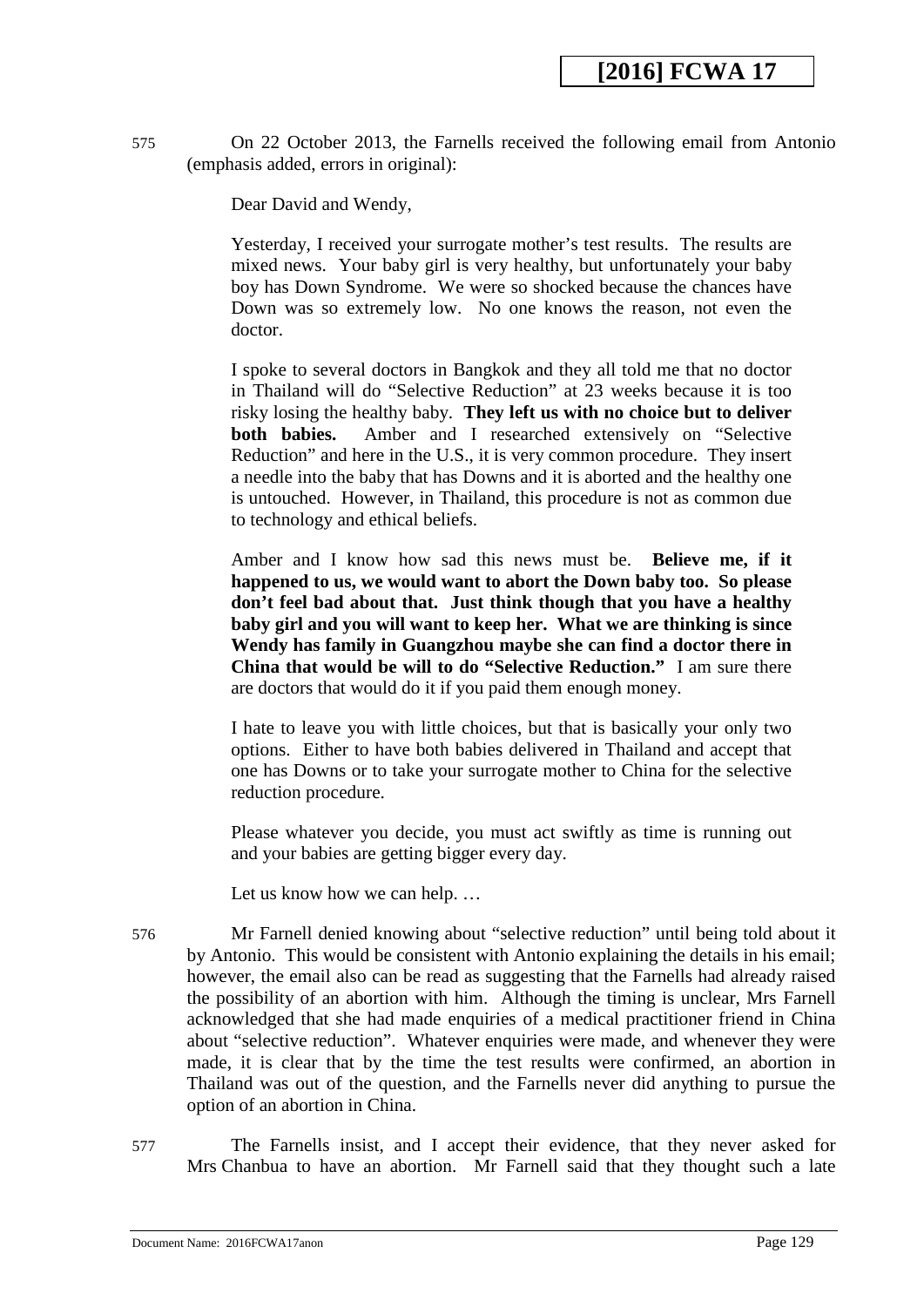abortion would have been "morally wrong", although they would have opted for one if the results were known earlier. I note that Mrs Chanbua gave evidence that, in October 2013, Antonio told her he was pleased she had not had an abortion.

- 578 Mrs Chanbua was accompanied to her medical appointments by Joy. When the final results became available, Joy heard the advice from Mrs Chanbua's doctor that selective reduction was not available in Thailand at such an advanced stage in the pregnancy. However, although the evidence is unclear, it seems likely that the option of an abortion had been discussed with Mrs Chanbua while the results were being awaited. There was also a discussion at some point in which Mrs Chanbua was told that she would face many problems (health and financial) if she kept both babies, assuming the baby boy survived at all.
- 579 Mr Chanbua gave evidence that he was party to a conversation in which he heard Joy say to Mrs Chanbua, "Take one out. Just give abortion to one baby and leave one in the womb". He claimed this occurred at a hospital in Bangkok when Mrs Chanbua was about seven months pregnant.<sup>134</sup> Mrs Chanbua was hospitalised in Bangkok on 16 October 2013 because, according to an email from Antonio, her "immune" was low at the time. It is improbable that Joy would have been suggesting at this point that they "take one out", as the results of the test were still being awaited and the babies were reported by Antonio as being "healthy" at the time.
- 580 Mrs Chanbua and Joy would have been at the hospital again shortly after, when the test results became available. Although an abortion was discussed at this time, it seems improbable that Joy would have been giving instructions about what should occur, since the Farnells presumably did not learn of the results before Mrs Chanbua was told. Furthermore, the medical advice at the time was that selective reduction was not available in Thailand.
- 581 Communications between the Farnells and Thailand Surrogacy were mainly conducted by Antonio. Joy did not speak to the Farnells about any views they had about an abortion. Although I am not convinced that I have been told all that passed between Antonio and the Farnells, Joy's evidence was that she was never told that the Farnells wanted an abortion. She was therefore insistent that she did not tell Mrs Chanbua that the Farnells wanted an abortion. As Joy was a witness whose evidence I was inclined to accept, I find it more likely than not that she and Mrs Chanbua merely discussed the options. In an email of 11 August 2014 responding to a series of questions from Mr Farnell, Joy wrote:

[Mrs Chanbua has] been telling the media about abortion. I said [to Mrs Chanbua] that we were just discussing about each option because the parent [sic] didn't seem to take this news very well. Attached Thai newspaper stated that a doctor told her to get abortion without tell [sic] her why. So she decided to take the boy, and the parents would take the girl.

582 I accept the possibly that Joy's recollection may not be complete. The Farnells were very angry after the test results became known. Mr Farnell later told an

Document Name: 2016FCWA17anon Page 130

<sup>&</sup>lt;sup>134</sup> Mrs Chanbua also repeatedly said in her evidence that she was about seven months pregnant when the abortion was being discussed. However, she must have been confused, since she also said she was seven months pregnant in October 2013, when in fact she was only seven months pregnant when she gave birth in December.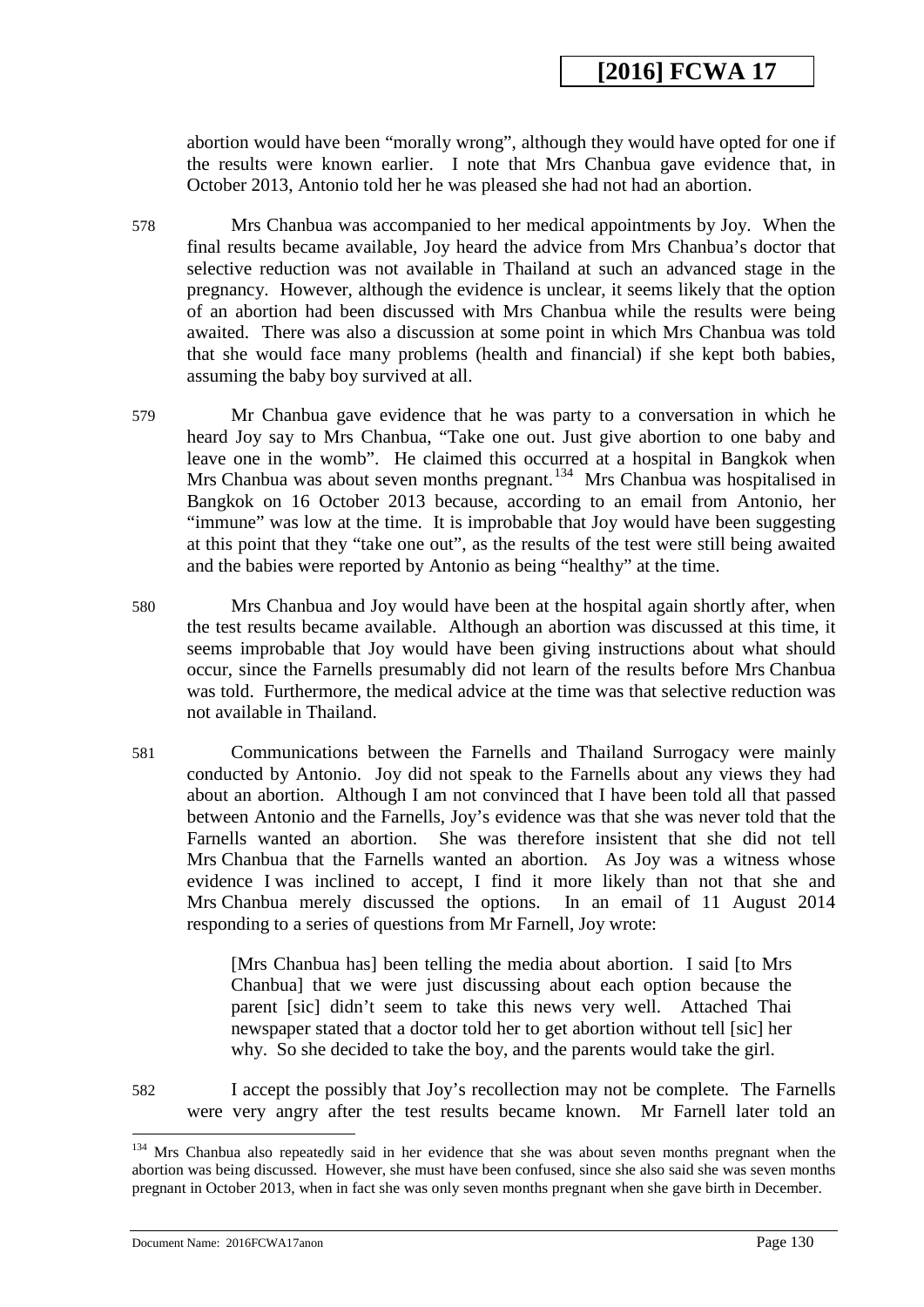interviewer from *60 Minutes* that he had demanded his money back from Thailand Surrogacy.<sup>135</sup> The Farnells were shattered and exhausted at the time of the interview, having had virtually no sleep for days while they were being hounded by the media. Mr Farnell was at times almost incoherent in the interview, and Mrs Farnell was not as fluent as she now is (no doubt her fluency was also impaired by her exhaustion). The Farnells therefore did not clearly explain why they were so angry with Thailand Surrogacy; however, they had become disillusioned for a number of reasons, one being that they had paid for proper medical care for Mrs Chanbua and taken a keen interest in her welfare. The Farnells believed that had routine testing been carried out earlier, they would have been able to consider all the options, including an abortion. The demand for a refund also stands to be considered in light of the fact that, at the time, they did not have a written agreement with Mrs Chanbua, even though Antonio had promised in August 2013 that it would be obtained and sent to them "soon".

583 Mr Farnell was still angry about the conduct of Thailand Surrogacy when he was being interviewed on *60 Minutes*. It is therefore not difficult to imagine that he exchanged strong words with Antonio when the second test results were being awaited and when they became known. I therefore accept it is possible that, in the heat of the moment, Mr Farnell told Antonio that they were going to pull out on the arrangement altogether or that they wanted Mrs Chanbua to have an abortion. It is therefore possible that Joy became aware of this, and let it be known to Mrs Chanbua.

- 584 Whatever may have been said, I accept that Mrs Chanbua gained the impression that the Farnells wanted her to have an abortion and that they did not want the boy. In fact, Mrs Chanbua went further in her oral evidence and claimed that the first time Joy called her on the telephone, she was told that the Farnells did not want either child; but a week later, she says she was told the Farnells were prepared to take the girl. Mrs Chanbua also gave evidence of being told around this time that the Farnells would put Gammy in an institution if they were obliged to take him to Australia. Again, I am inclined to accept Joy's evidence that this was not said, although I accept it is possible that mention was made that Gammy's condition might be such that he might require care in an institution, whether in Thailand or Australia.
- 585 Although it is clear that Antonio did not inform the Farnells when he learned that Mrs Chanbua had admitted faking her name and age, it is less clear whether the Farnells were aware of Mrs Chanbua's ambivalence about allowing them to take Gammy until after the babies were born. Mr Farnell's remarks on *60 Minutes* strongly suggest that he and his wife already knew before the birth that Mrs Chanbua was thinking about keeping Gammy. His remarks also suggested some ambivalence about whether they would want both children, as they were adopting a wait and see approach.<sup>[136](#page-132-0)</sup>

Document Name: 2016FCWA17anon Page 131

<sup>&</sup>lt;sup>135</sup> Mr Farnell could not remember saying this when he gave evidence. His recollection was that he may have asked Thailand Surrogacy to assist by paying some of the medical bills they were incurring.

<span id="page-130-0"></span><sup>&</sup>lt;sup>136</sup> This would not be surprising if they had learned there was some doubt whether they would be allowed to take both children. Mr Farnell also told *60 Minutes* that Down syndrome children have varying degrees of disability. The context in which he volunteered this observation led me to infer that it was at least possible that the Farnells felt that their position on agreeing to allow Mrs Chanbua to keep Gammy could differ depending upon his condition (and, of course, on whether he survived at all, which was in doubt).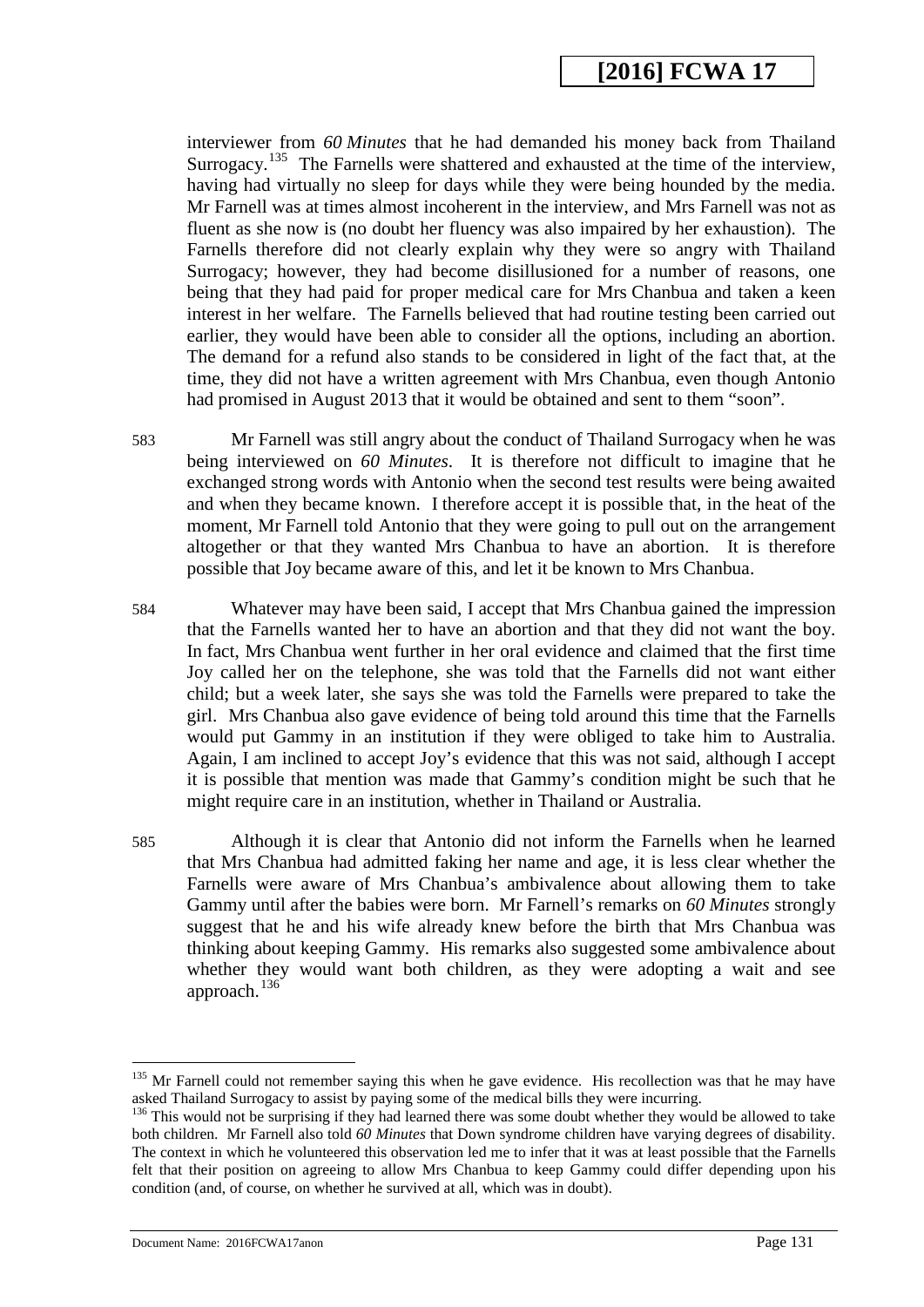- 586 Although the Farnells did not tell their entire family they were expecting twins, they did tell Mr Farnell's children and his mother, as well as Mrs Farnell's family in China. They also told at least some of these people that one of the twins had Down syndrome. They never suggested to their family that they proposed to keep only the female baby, and they say that they thereafter continued to equip their home in readiness for the arrival of two children.<sup>[137](#page-132-1)</sup>
- 587 I am not persuaded that the Farnells abandoned Gammy. To accept that proposition would involve the rejection not only of their evidence, but more importantly the evidence of Joy, who was convincing in asserting that the Farnells were very upset when she told them about not being able to take Gammy. I accept Joy's evidence that the Farnells cried and asked her to speak with Mrs Chanbua to convince her to give them both children. I accept that Joy told the Farnells that Mrs Chanbua "had all the power in this situation, and that if she wanted to keep one or both of the children, she may well be able to". As Gammy was still very sick, Joy suggested to the Farnells that they should "focus on Pipah first".
- 588 The proposition that the Farnells intended to abandon Gammy is also inconsistent with the email Mr Farnell sent to Jane Farnell on 31 December 2013 and her response. Mr Farnell's email was in the following terms (errors in the original):

Hi Jane,

First chance to sit down and relax, we have been rushing ever since we arrived.

Well the boy is still in a very serious condition, we spoke to the doctor today and he did not give us much hope, they have given him medicine to help him develop his lungs and heart, but his blood pressure is still very low. It was very sad to see him like this as we still don't know what will happen.

The little girl is going well, she has also had so medicines to help with her lungs, the nurse,s are very nice and let Wendy hold her tiny hand today. They are both still in the incubator with oxygen but the little girl is breathing by her self now.[138](#page-133-0)

We have been to see the apartment, so on Thursday we will move in, then we will be closer to the hospital, at the moment we are on the other side of Bangkok because they moved the twins to a different hospital to the original one we were told.

We will keep you up-to-date as often as we can, the next few days our holidays here so not much will happen until Friday.

<sup>&</sup>lt;sup>137</sup> I accept that duplicates of many necessary baby items were acquired, but there was no documentary evidence to indicate that any of the duplicates were purchased after the test results became known. However, Jane Farnell's evidence was clear that duplicate items were purchased after it was known one of the children had Down syndrome. -

<span id="page-131-0"></span><sup>&</sup>lt;sup>138</sup> The fact that Mrs Farnell held Pipah's hand and not Gammy's is consistent with the fact that Pipah was in much better health than Gammy, who still required help with his breathing.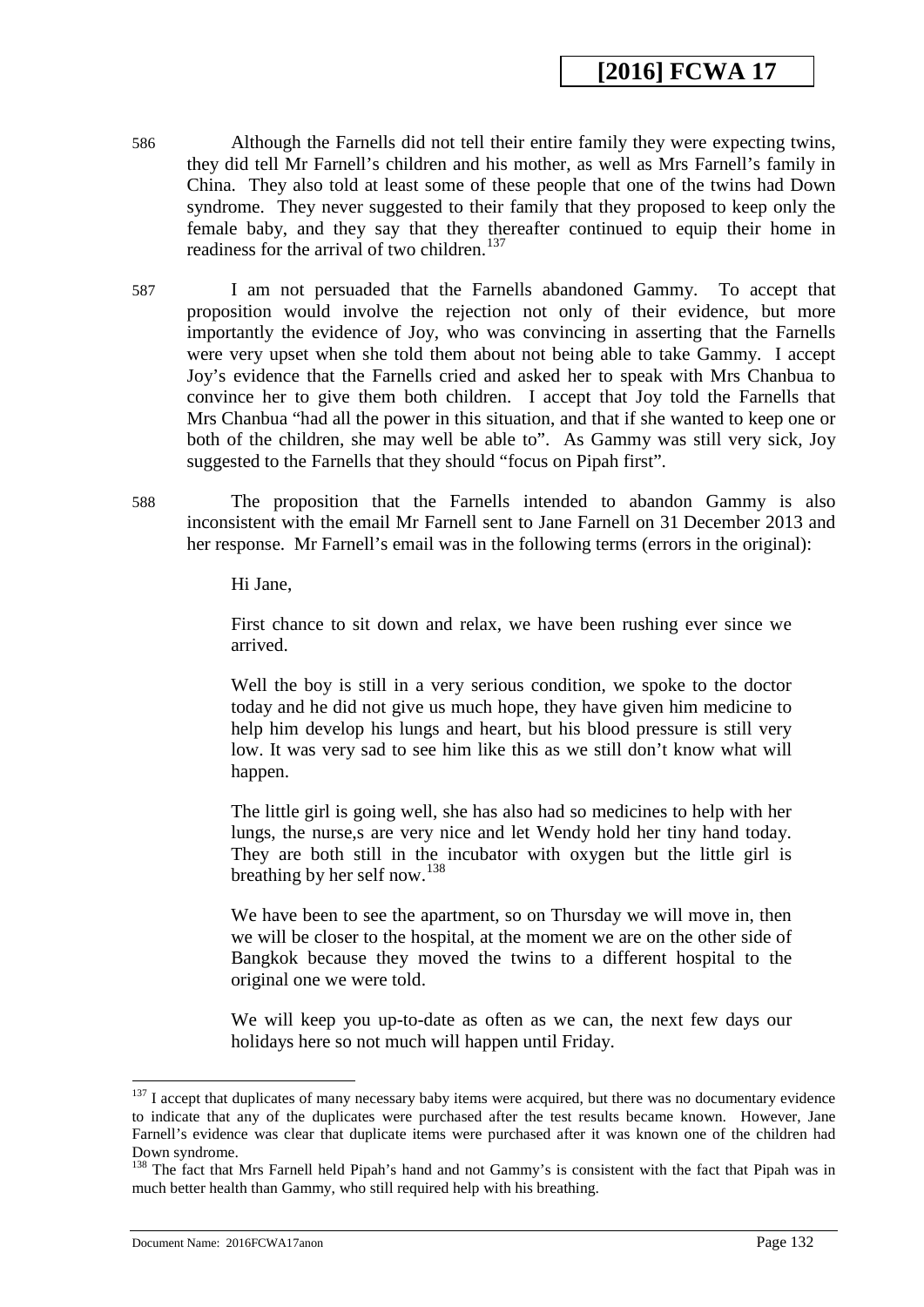We tried to take a picture but were told we can not.

OK, Jane look after your self and we will be in contact soon.

Love from Wendy and Dad…

589 Jane Farnell's response of 5 January 2014 was in the following terms (errors in the original):

Hi dad!!!

Sorry it's taken me so long to reply, we had lost all communications in the storm…

I hope your closer to the hospital now!?

That's so sweet that Wendy got to hold her hand! I can only imagine how mixed up all your emotions are right now!…

Is there any more news?

Nothing too much has probably changed… I just hope he is not getting worse?

…

My hopes and prayers are with all four of you right now!

Love you all so much!...

- 590 In my view, these two emails are redolent of a family hoping for a future together with both children, and hoping and praying that the little boy would survive. In my view, the emails are entirely inconsistent with any suggestion that the Farnells were disinterested in the boy's welfare, had any intention of leaving him behind in Thailand if he survived, or were thinking of putting him in an institution.
- <span id="page-132-0"></span>591 Mr Farnell again wrote to Jane on 10 January 2014, in the following terms (errors in the original, emphasis added):

Hi Jane,

I guess you can say that it's human nature to put off talking about bad news.

#### **We have had to say goodbye to our little, little boy**.

I am trying to write this to you with a box of tissues by my side so it is taking a long time.

<span id="page-132-1"></span>The doctors here have done all they can, even if we were back in Australia the out come would be the same. The hospital is also a training hospital so it is a bit like ER on the TV, a doctor they call the professor is followed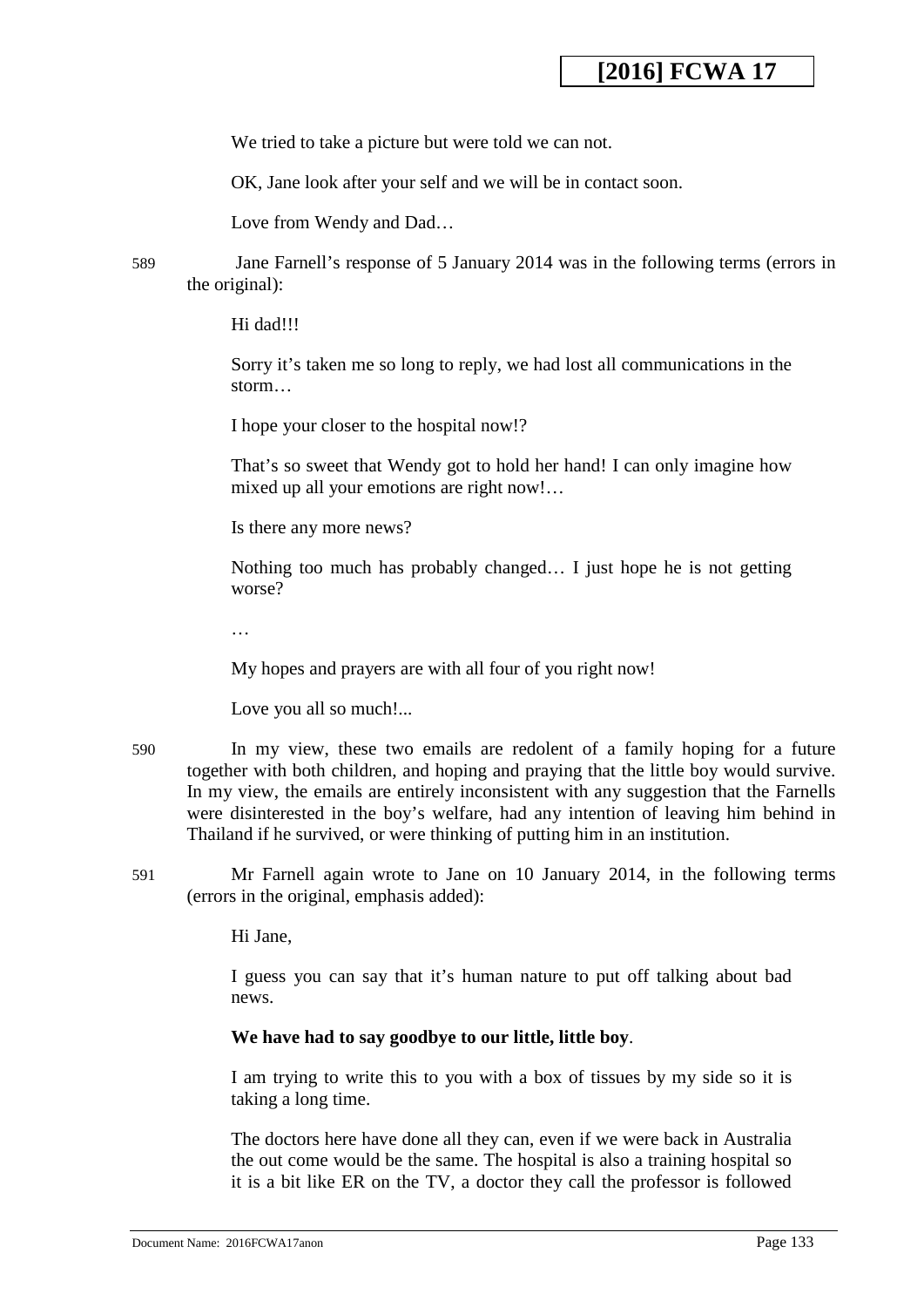around by a lot of the student doctors. We have bought a local SIM card for the phone so the students can keep in contact with us. **Wendy and I have been told about this for about four months now so we should be prepared for this but we still live in hope.**

It has been very sad to see them both in ICU with all the tubes and wires attached to them, **It just reminded me of when Josh was born**. The little boy just never developed like the little girl, the reason for this the doctor say is maybe the embryo was damaged during freezing or during the IVF process or maybe the quality of Wendy's egg wasn't good, who knows this is still not an exact science. I am reminded of some words I once read "Our eyes have rained a flood of tears but if it wasn't for our soul to know sadness then how would we know what happiness is"

I can explain more when I come home, it is hard to try to write about all of this, I really can not think to much at the moment as I have crashed big time. I been sick for a few days now, Wendy has been the strong one. I guess we all know who is the strongest sex. She is at the hospital now with our little girl while I am trying to write this message.

OK, time to dry the eyes and talk about your little sister. She is so beautiful!! Her name is Pipah Li Farnell, born at 10:43 PM on 23-12- 2013, birthweight 1900 g. her body weight dropped to just below 1480 g as she had a few complications with the lungs and had a low blood cell count so needed a blood transfusion.

Now she is out of ICU and out of the incubator, she breathing well and gaining weight every day.

Yesterday the nurses let Wendy try to feed her with a bottle, she managed to suck about half of it then fell asleep, she was exhausted! The doctors say that she keeps improving at the rate she is she should be able to leave the hospital in about 1 or 2 more weeks, then we can start the immigration process…

Love you all heaps, Wendy sends her love, and can you please let Josh know and also Ben and Meagan, and if possible if you go down to Bunbury can you drop in to Nan and Pop and give them an update. We never mentioned to Ross and Yuhzi about having twins because we did not want to go in to long explanations so if you can remember try not to say anything to them. Just say we have a beautiful daughter who defiantly looks like a Farnell but with Wendy's nose and eyes.<sup>139</sup>

…

-

592 In my view, there are two likely explanations for Mr Farnell sending this email.

<span id="page-133-0"></span><sup>&</sup>lt;sup>139</sup> Josh and Ben are Mr Farnell's sons and Meagan is his daughter in law. Ross and Yuzhi are Mr Farnell's brother and sister-in-law.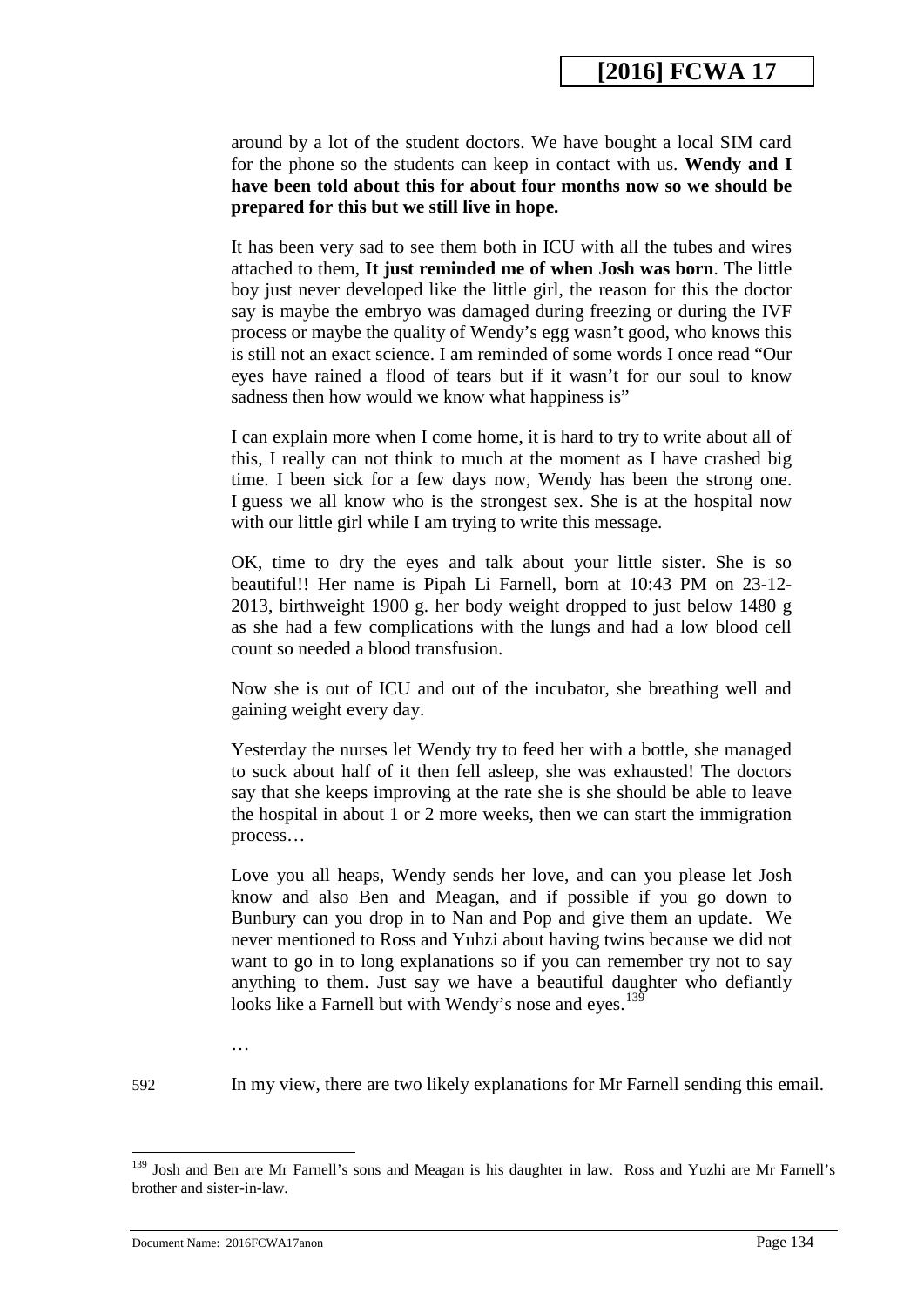- 593 The explanation which I consider to be more probable is that, by 10 January 2014, the Farnells knew Mrs Chanbua would be unlikely to allow them to take Gammy. Realising they would be coming home with only one of the twins, the Farnells decided to inform their family that the other twin had died so as to provide an explanation for why they were coming home with only one child. The email provides evidence of the Farnells' preparedness to mislead their family, as it maintains the fiction that Mrs Farnell's eggs were used. Just as they anticipated that no one would ever find out that this story was untrue, they would also have anticipated that no one would find out that Gammy had not died.
- 594 The second possible explanation is that Mr Farnell did believe on that day that Gammy had died. Gammy **was** extremely ill and all parties had been informed there was a possibility he would die. The Farnells claim that they thought Gammy had died because they had seen him being wheeled away on a trolley, and could not find out what was happening because the staff present did not speak English. In effect, they wanted me to infer that they had decided not to wait for some form of official confirmation that Gammy had died before writing to suggest to their family he was dead. This seems improbable. Furthermore, while I accept that the staff on hand at the time Gammy was wheeled away may not have spoken English, the email of 10 January 2014 implies that the Farnells were able to communicate with some of the medical students in English. It is also highly significant that the Farnells saw Gammy alive on the day after Mr Farnell sent his email, but he did not thereafter advise his family of the good news that the boy had survived.
- 595 The fact the Farnells probably intentionally misled their family about what had happened to Gammy does not, in my view, provide support for the proposition that they abandoned him. In coming to this view, I have not overlooked the possibility that the email of 31 December 2013 was part of a larger hoax by which the Farnells had decided before leaving Australia that they would not be bringing back Gammy, but had kept this a secret from their family. Considering all of the evidence, I am not persuaded of the existence of such an elaborate scheme.
- 596 I have earlier discussed why the Farnells maintained their deception of their family when they returned to Bunbury. I also accept Mr Farnell's evidence that even after they brought Pipah into Australia they did not feel she was "safe". They knew Gammy was still alive and they knew they had concealed his existence from the Australian Embassy. They also knew that Mrs Chanbua had lied about her name and age. It is understandable in these circumstances that they were fearful about "officials coming to take [Pipah] back to Thailand". It is also understandable why they were not frank even with their relatives about what had transpired, and why they attempted to keep under the radar. As Mr Farnell said in his evidence, "We were confused. She didn't have our name. She's ours but she's not ours".
- 597 During oral argument, counsel for the Independent Children's Lawyer drew attention to disparities in the evidence of Mrs Chanbua about whether the Farnells had abandoned Gammy, although in her closing written submissions the ICL had said:

His Honour is being asked to make a finding with respect to Gammy being left in Thailand. If they receive a finding in their favour, it is likely to provide Mr Farnell and [Mrs Farnell] with some sense of exoneration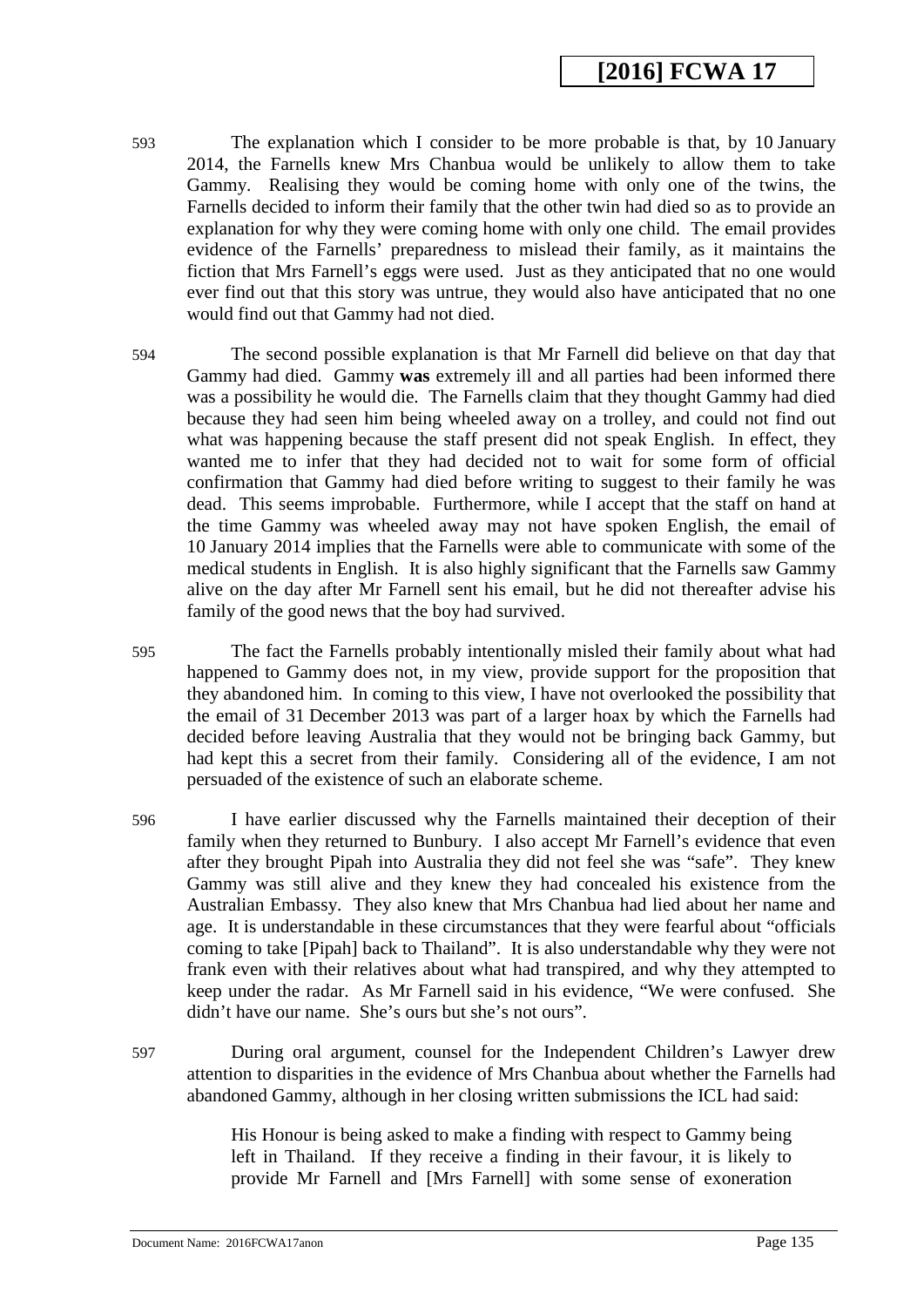having regard to the vilification they have been subject to by the media. If a negative finding is made against them, it may raise questions about Mr Farnell and [Mrs Farnell's] personal character. Irrespective of whatever finding His Honour makes about this issue, if any, the Independent Children's Lawyer does not consider that this will significantly advance matters for Pipah.

598 I disagree that my findings on this issue will not "significantly advance matters for Pipah". My rejection of the proposition arises, in part, from the possibility that my judgment will be widely published (a prospect that was not so clear when the ICL made her submission). The Farnells have been vilified in the media relating not only to the separation of the twins, but also in relation to them endeavouring to access Gammy's trust fund. Such vilification can only have further damaged their reputation, and has the potential to impact adversely on Pipah. I consider it would be better for Pipah if those who are caring for her, and who she will regard as her parents, are held in higher esteem in the local community.

- 599 It is not only unfair but also emotionally debilitating for Mr and Mrs Farnell to be thought of as people who deliberately caused twins to be separated, and then tried to get their hands on money donated for the benefit of the twin they allegedly left behind. In my view, it is likely that a positive finding by the court that they have been falsely accused of these things will lead to an improvement in their own emotional health and thus an improvement in their capacity to care for Pipah. In saying this, I recognise that a proportion of the community will be likely to continue to shun them because of Mr Farnell's record.
- $600$  For these reasons, I find that the Farnells did not abandon Gammy.<sup>[140](#page-136-0)</sup>

### **Should a formal finding be made that the Farnells did not try to access Gammy's funds?**

601 The Farnells seek a finding that they "did not apply for funds from Hands Across the Water". In opposing such a finding, Mrs Chanbua's counsel argued that the relevance of the issue

> is unclear but is at best tangential ... At worst, it is an attempt to obtain a finding for an unstated collateral purpose ... In any event, such a finding is not supported by the evidence. [Mr Farnell] repeatedly declined to disclose relevant information with his solicitors.

602 This part of the dispute has its origins in one of the meetings that counsel routinely held prior to the many interlocutory hearings with a view to narrowing issues and reaching agreements. Given the number of counsel involved, the logistics must have been difficult, but I was most grateful to all of them for saving the court so much time, and their conduct serves as an example to others.

<span id="page-135-0"></span><sup>&</sup>lt;sup>140</sup> In arriving at my decision, I have not overlooked the fact that the Farnells did nothing after returning to Australia to secure the reunification of the twins. Although counsel for Mrs Chanbua sought to place weight on this fact, the reality is that the Farnells felt grateful that they at least had Pipah, and they had no reason to believe that Mrs Chanbua would have changed her mind about keeping Gammy.

Document Name: 2016FCWA17anon Page 136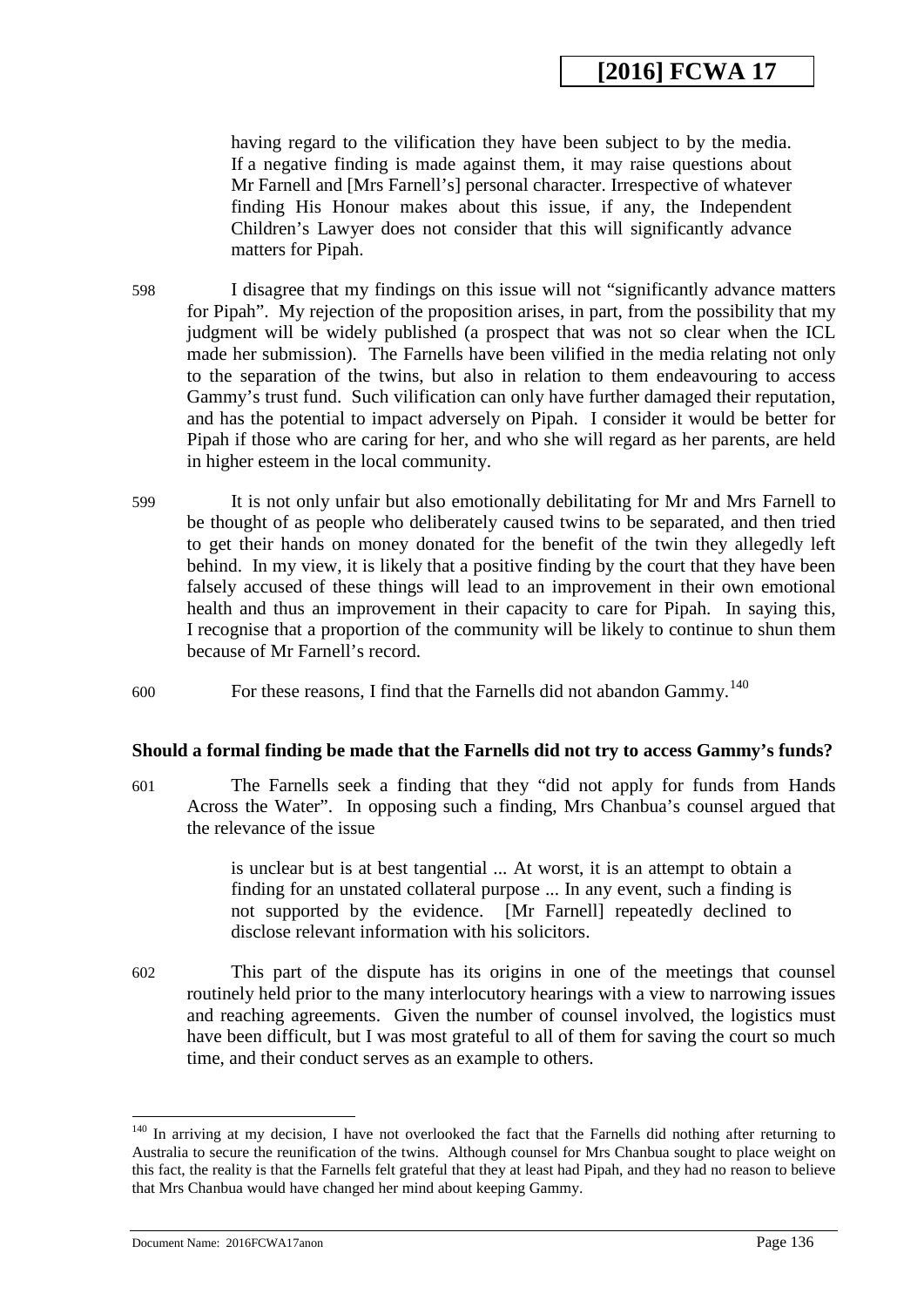603 Following one meeting on 22 April 2015, Mrs Chanbua's solicitor wrote to Peter Baines of Hands Across the Water, to report on the outcome. She advised that the Farnells' lawyer had raised an issue about "the nature and extent of the Trust established for Gammy's care – and in particular whether that could be called upon to meet ongoing costs relating to the proceedings". The solicitor advised Mr Baines that she would:

> be very strongly opposed to allowing the funds to be used for these proceedings and unless directed by the court, I don't see circumstances that would lead to this. These proceedings were not instigated by Gammy nor [Mrs Chanbua] and are well outside the ambit I would suggest that the funds were first donated for and I believe my responsibility is to the appropriate distribution of the funds for Gammy's health care.

- 604 One of the issues for determination by me on the following day was whether the parties could afford to meet any of the costs of the Single Expert's report and some of the costs of the Independent Children's Lawyer. Such matters are commonly considered, as it is expected that parties will make a contribution if they have the capacity to do so. In order to obtain information about the financial position of the parties, I made an order for an affidavit to be filed by the "Trustee of the fund believed to exist for the benefit of the child, Gammy". Apart from any other consideration, details relating to Mrs Chanbua's financial position might have been relevant to her capacity to care for both children if she were successful in her application.
- 605 On 23 April 2015, Mrs Chanbua's solicitor reported to Mr Baines on the outcome of the hearing. Her email started out appropriately by advising on the content of the affidavit that would be required to comply with my order. However, the email continued (emphasis added, errors in the original):

There are two aspects to the issue.

The first is whether the funds held on behalf of Gammy should be utilised for the Family Court proceedings – my view is that the Court would say that is offensive to public policy and likely to be offensive to the terms of the charity.

The second is slightly more relevant and relates to [Mrs Chanbua's] financial position and how she will care for Pipah (and whether she can afford to do so) if Pipah is returned to her care.

…

<span id="page-136-0"></span>This is simply an exercise to shut down **a rather strong proposal from the Farnell's that somehow funds for the benefit of Gammy should be used to meet the welfare needs of Pipah** (I won't even start on the issue of the morality of such a sentiment but you can be assured that I have a real concern about a suggestion that money donated to care for a child that on [Mrs Chanbua's] case was rejected by the Farnell's should be applied to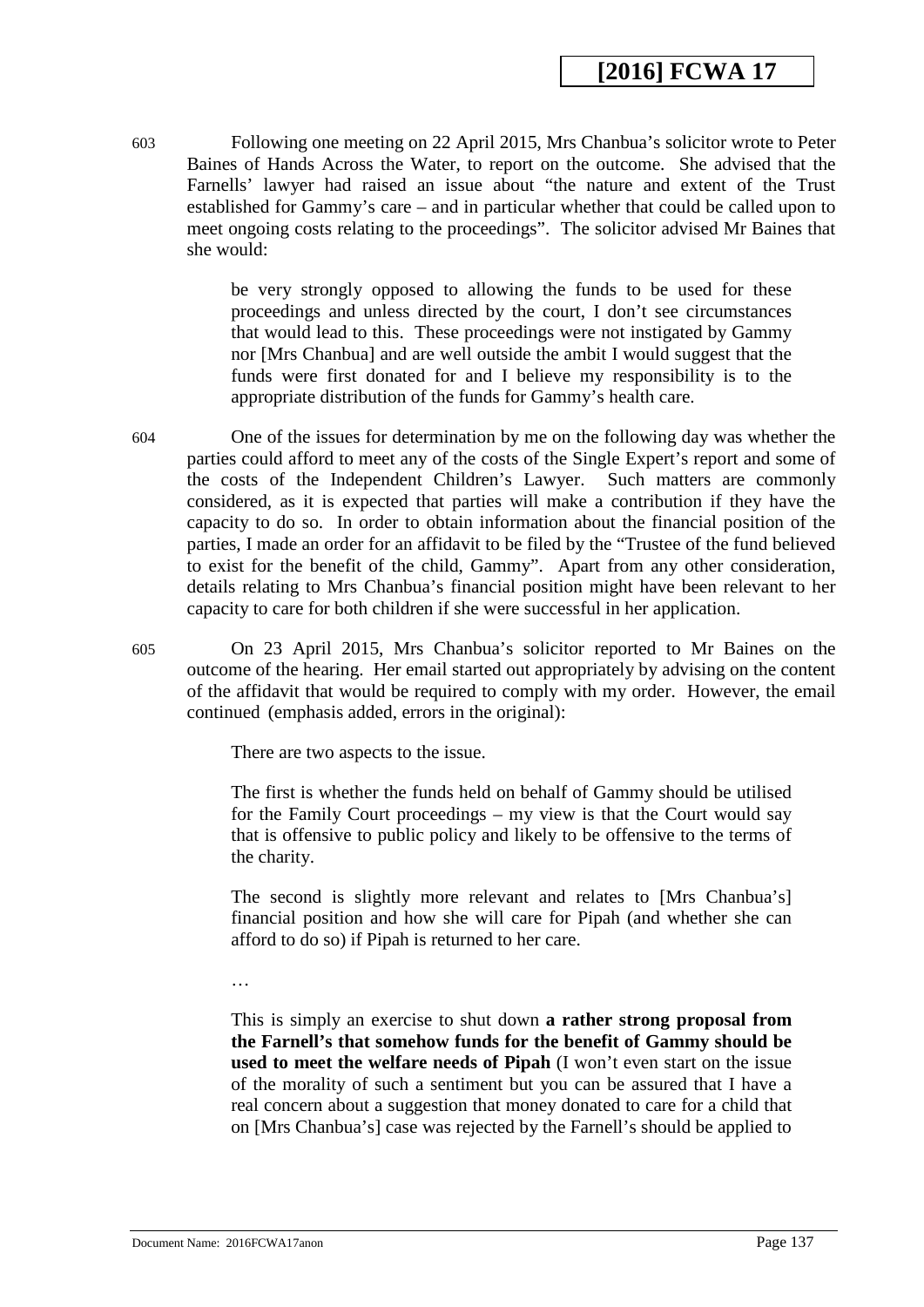proceedings where one of the possible outcomes is that the child they wanted to retain should live with them!!). $^{141}$  $^{141}$  $^{141}$ 

- 606 Mr Baines responded by saying, "I was left a little gob smacked at the content". Nevertheless, he said he would provide the information required for the affidavit.
- 607 Mrs Chanbua's solicitor replied by email on 24 April 2015 (errors in original):

Yes, I was a bit gobsmacked that I did not receive a little more support from the other parties as to the issue when we were discussing before Court.

To be frank the issue arose because:

- The funding available for the Independent Children's Lawyer is very restricted – the Legal Aid Authority that manages the funding has very strict guidelines as to funding (and the only reason they are involved in this case is that the Chief Judge of our Court has directed that they be), and as a general rule expects the parties to the proceedings to fund any reports;
- The Farnell's are saying they have no money, partly because of the publicity surrounding this case – every time there is a media report Mr Farnell says he loses more work (this is in direct contradiction to his own sworn evidence that he is a successful small businessman) and their lawyers say this is a direct result of [Mrs Chanbua's] behaviour in the media (I have responded on each occasion by saying that the whole issue arose because of decisions the Farnell's made over the course of 2013)
- The Court has to be satisfied as to the potential sources of funding for the proceedings and that includes any resources available to [Mrs Chanbua]
- The easiest way for this to be resolved is for evidence to be given as to the "trust" and the use to which the funds can be put.
- 608 It will be noted that in this email, there was no repetition of the suggestion that the Farnells were seeking funds "to meet the welfare needs of Pipah".
- 609 On 18 May 2015, Mr Baines was contacted by a journalist advising that Fairfax Media had learned that "there may be an attempt by David Farnell to gain access to the money raised by Hands Across the Water for baby Gammy". The journalist advised that an article was to be published and asked Mr Baines to respond to some questions, which he did. No indication was given of the source of the information.

<sup>&</sup>lt;sup>141</sup> I was originally given a redacted copy of the email. Counsel for Mrs Chanbua advised me that his instructing solicitor wanted the email redacted because she recognised her language had been a "tad emotional". -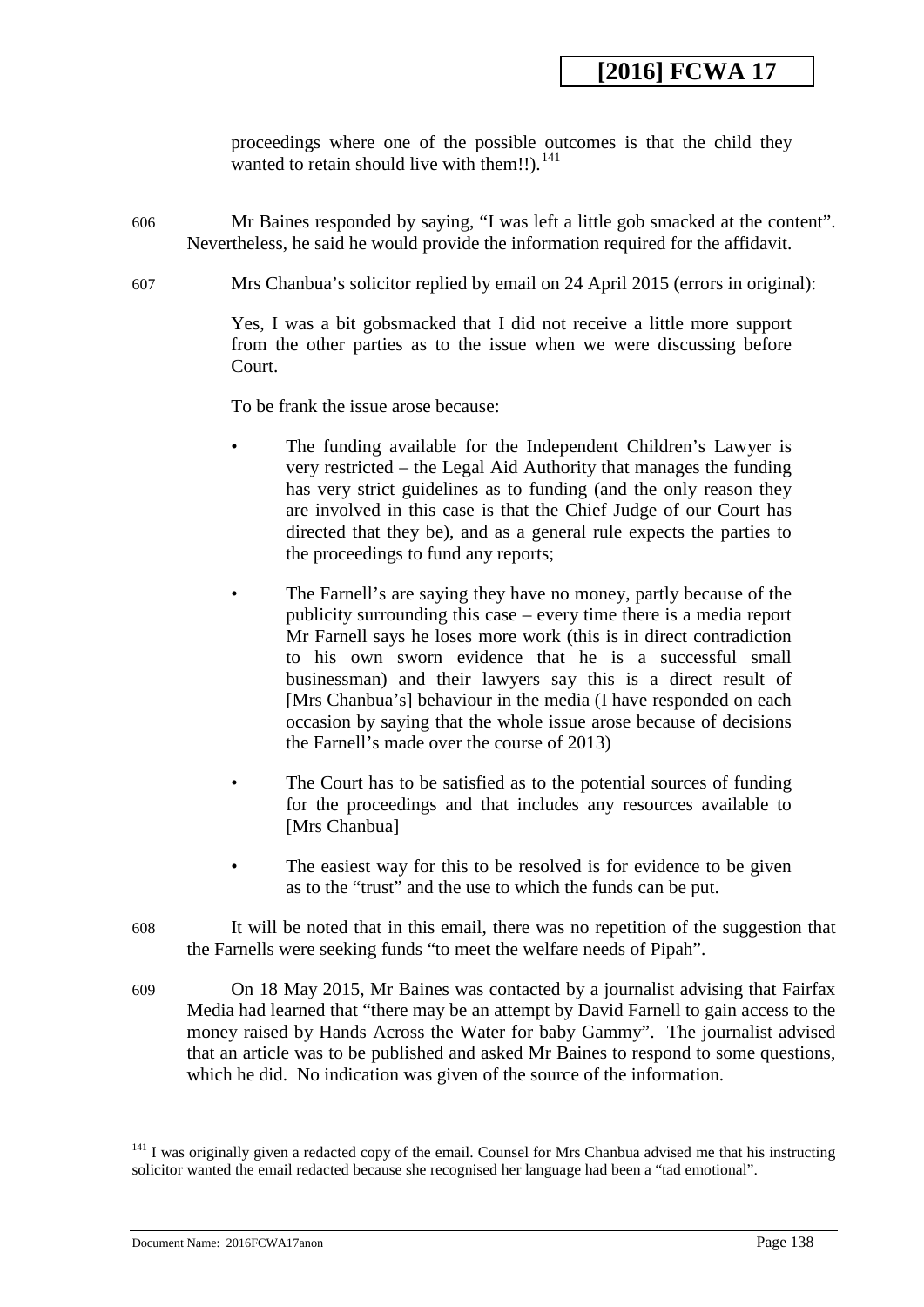- 610 On 19 May 2015, Mr Baines issued a media statement, in which he advised that his organisation had "no information as to the justification the Farnells, or their legal team, are making to support the application for access to the funds". With respect to Mr Baines, this statement was not correct. There was no "application for access to the funds", but rather a request for information. More importantly, the email from Mrs Chanbua's solicitors of 24 April 2015 contained clear advice to Mr Baines as to why it was appropriate for Mrs Chanbua's finances to be explored. At that point, there was no information available concerning the details of the \$234,000 that had been donated for the benefit of Mrs Chanbua and her family.
- 611 In any event, the story that was then disseminated showed the Farnells in a poor light. The Sydney Morning Herald headline read, "Baby Gammy's father trying to access donations, charity claims". The story itself opened with the assertion that:

The charity set up to support baby Gammy, the Thai infant at the centre of an international surrogacy battle, claims his Australian biological father is now seeking to access more than \$235,000 in funds it has collected.

…

…Gammy's biological father, convicted sex offender David Farnell and his wife Wendy Li, who left Gammy in Thailand because he has Down syndrome, want access to the money, the Charity has confirmed.

- 612 The article continued, "Fairfax Media understands the Farnells may be seeking to access the money to assist in funding their legal costs". There has never been any suggestion that the Farnells sought to access the trust funds to pay their legal costs.
- 613 The story also ran in other media. For example, the ABC headline said, "Baby Gammy: Biological father David Farnell tries to access donations raised for child's medical costs". The story noted that Gammy's mother "depends on the money donated to charity to cover his medical costs". It quoted Mr Baines as saying:

It's perplexing. I don't understand it on any level … The funds were donated by everyone because of the alleged actions of Mr Farnell, and to think he believes he has some right of claim over it … I find it perplexing … I certainly don't think [the funds] were donated by anyone thinking that Mr Farnell would at some point have access to them, and we'll do all we can to prevent that.

<span id="page-138-0"></span>614 Mrs Chanbua was quoted as asking if Mr Farnell had (emphasis added):

**gone insane to think like this** … He does not deserve or have any rights to the fund as he abandoned Gammy in the first place … I want to ask him 'Who do you think you are? What made you think you have the right to take it?'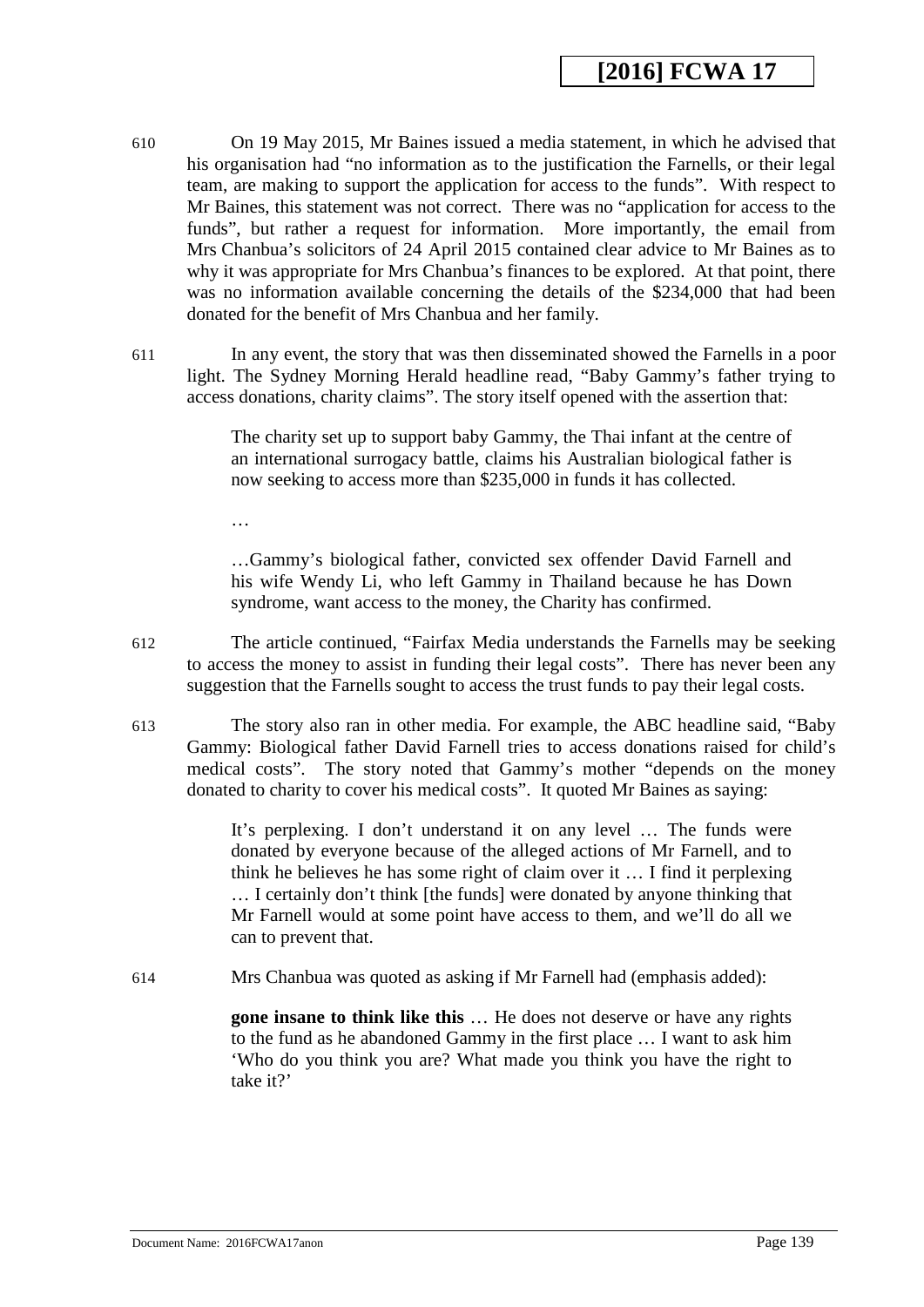615 SBS News also ran the story online.<sup>142</sup> It opened its article with:

A man who abandoned his baby son in Thailand after it was revealed he had Down syndrome has allegedly tried to access donations raised for the infant's medical costs. David Farnell and his wife Wendy Li made international headlines last year after they left their baby son Gammy in Thailand with his surrogate mother … The couple returned to Australia with Gammy's twin sister, who did not have the condition.

616 The Brisbane Courier-Mail, Sydney Daily Telegraph and the West Australian all ran the headline, "Gammy's dad in legal bid for charity cash". The story said that:

> Gammy made international headlines last year when West Australian couple Wendy Li and David Farnell left him in Thailand with his surrogate mother but took home his healthy twin sister, Pipah.

…

Premier Colin Barnett said he was surprised to hear the Farnells were trying to access the money but did not think they would be successful.

617 Journalists began pulling up outside the Farnells' home and parking on their front lawn from 6.30 am on 19 May 2015. By 7.45 am, they had started knocking on the door and ringing the doorbell. By 9.00 am, there were nine cars outside the house, and the Farnells had received 30 to 40 calls from media organisations.

618 Mr Farnell's affidavit continued describing the events of the day:

Between 9.00am and 2.00pm journalists continued to knock on our door, ring our doorbell and yell things at us and call our phones with a view to speaking with us about the allegations. For example, a journalist yelled "Mr Farnell, why are you trying to steal money from the charity that is looking after your baby that you abandoned?"

By 6:40pm the journalists left for the day but Wenyu and I continued to receive calls until around 9.00pm.

I was meant to go work that day but I feared that if I left the confines of my home I would be harassed by the media. I needed to work after suffering a downturn in work.

…

[On the next day journalists] arrived at around 6.30am to set up their cameras and spotlights so that they pointed at our house again;

Document Name: 2016FCWA17anon Page 140

 $142$  I am unaware of the extent to which the story was broadcast on television and radio. There was reference in an affidavit of Mr Farnell to the ICL proposing "to provide to the Court a copy of a news story from Channel 9 … which refers to me allegedly trying to 'get hold of' money … raised for Gammy's care".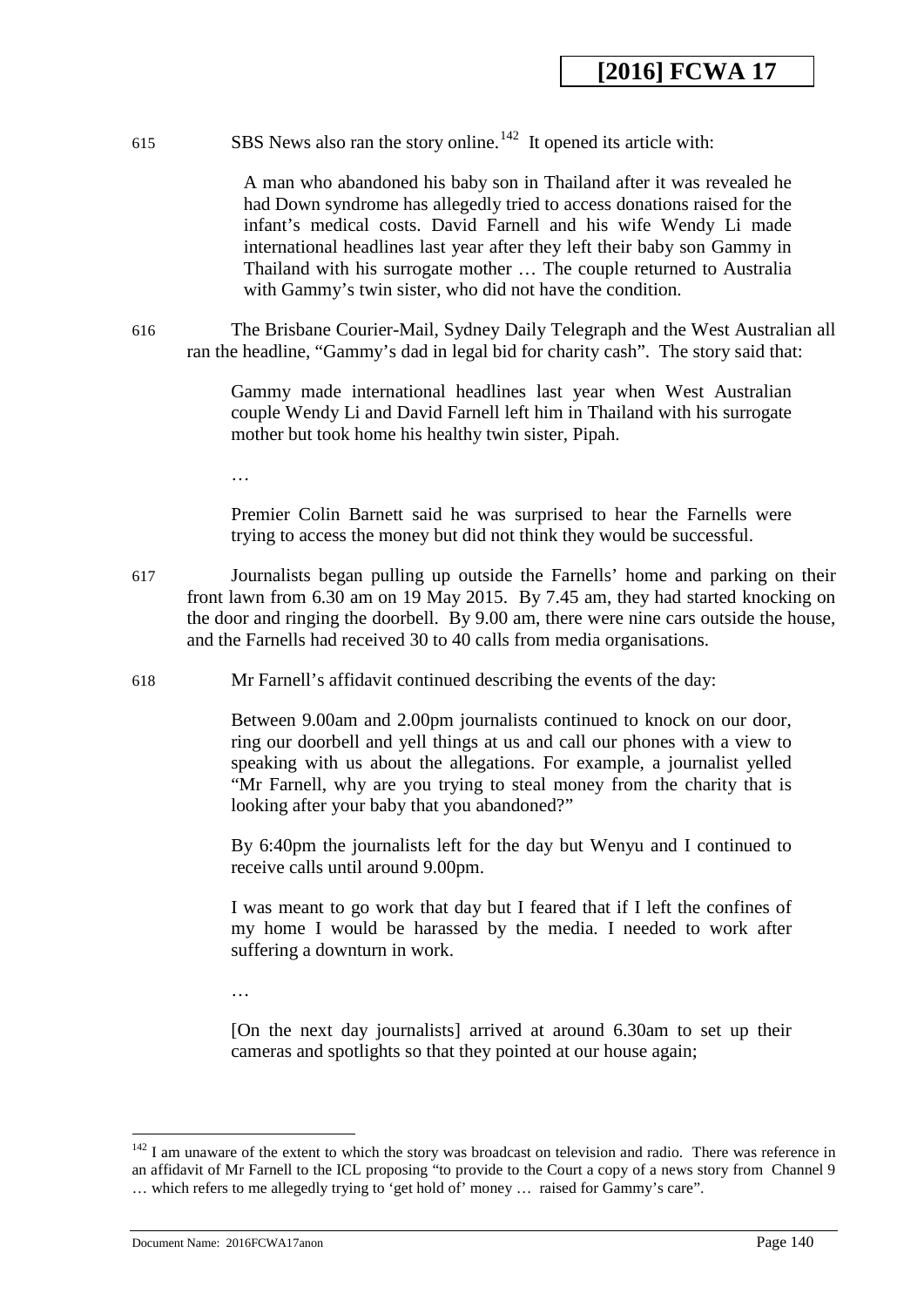We were woken up by the sounds of knocking on our front door and our door bell ringing;

Wenyu and I were both distressed and I heard Jane calling the police to have the journalists removed;

The police arrived at around 7.30am.

By this time our front lawn was covered in journalists;

…

Wenyu was meant to take Pipah to swimming and playgroup but she did not do so out of fear of the media.

…

I am a self-employed electrician. As a result of the media interest in these proceedings I have lost business. For example I have been told by contractors that they were not allowed to provide me with work because they did not want be on site, and were worried that the media would approach work sites.

I had begun to receive more business, particularly from real estate agencies. However since the 19 May 2015, I have not received any business from real estate agencies.<sup>[143](#page-141-0)</sup>

The media frenzy has also been emotionally traumatic for both Wenyu and I and I have sought counselling to deal with the impact of the false allegations in the media that I have tried to access funds from Hands Across the Water.

619 The Farnells' then solicitors wrote to Mrs Chanbua's solicitors on 19 May 2015 asserting that (original emphasis):

> It is disgraceful and completely inappropriate that Mr Peter Baines of Hands Across the Water has made untrue and embellished statements to various media outlets that stem from the Order of the Court requiring him to file an Affidavit as to the circumstances in relation to the charity fund set up for Gammy … The statements which have been made to the media are not only false; they are also destructive and defamatory … Our client is **not** attempting to take funds from Hands Across the Water.

- 620 There is no suggestion that any attempt was made by Mr Baines or by Mrs Chanbua's solicitors to correct the record after publication of these stories.
- 621 On 29 September 2015, the Farnells' new solicitors wrote to Mr Baines drawing attention to his media statement and a radio interview in which he participated on 19 May 2015. The letter asked Mr Baines to advise "what led you to believe that our

<span id="page-140-0"></span><u>.</u>

 $143$  The affidavit in which Mr Farnell was deposing to these events was sworn on 3 November 2015.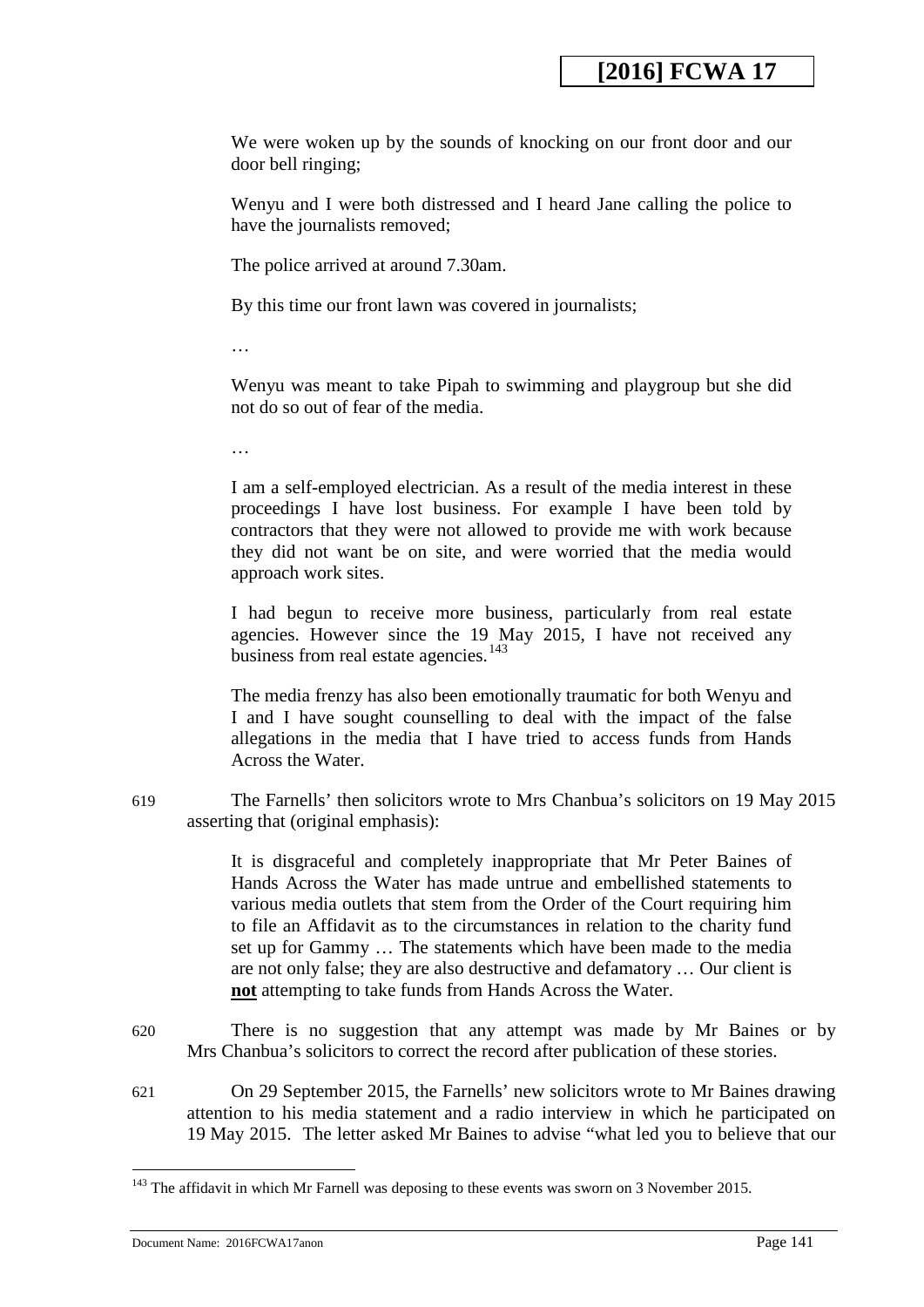client Mr Farnell was trying to get access to Hands Across the Water Funds". On 5 October 2015, Mrs Chanbua's solicitors responded drawing attention to what they claimed had been said at the conference on 22 April 2015. It was claimed that:

During those discussions … issues were raised by your client's then legal representatives as to the nature and extent of the Trust established for the benefit of Gammy Chanbua … The position taken by your client's previous solicitors was that any funds that might be available through the Trust established for Gammy's care could be a source of funds for the payment for some of the disbursements in this matter, namely Independent Children's Lawyer and Single Expert Report ... The position taken by the Independent Children's Lawyer was that the existence or otherwise of the Trust and the payments was relevant as it related to our client's capacity to care for Pipah in the event there was a change of care.

- 622 On 14 October 2015, the Independent Children's Lawyer wrote to Mrs Chanbua's solicitors asking "whether Mr Baines or any employee of Hands Across the Water, has had a direct request from [the Farnells] or any agent or representative acting on their behalf, seeking access to the Trust monies set aside for Gammy, and if so, whether he could provide information about the nature of the request". On 22 October 2015, Mrs Chanbua's solicitors responded and confirmed that there had been no such direct contact.
- 623 I consider it probable that Mr Farnell was truthful in asserting he did not instruct his former solicitor to make any request for money from the trust fund for any purpose, including meeting costs associated with the expert report and the ICL. Given the multitude of issues that had to be dealt with in the interlocutory stages, I would not find it surprising if Mr Farnell's solicitor, without seeking instructions, raised the possibility of Mrs Chanbua meeting **her share** of the costs of the Single Expert and the ICL from monies to which she might have access. The Farnells did not attend the meeting where the issue was discussed, and I accept that they left such matters in the hands of their solicitors.
- 624 I am convinced that Mr Farnell did not request that funds be made available to meet the "welfare needs of Pipah", and there is no evidence to suggest that such a request was made on his behalf at the informal meeting. I consider that, in a momentary lapse in concentration/judgment, in an emotionally charged dispute, Mrs Chanbua's pro bono solicitor led Mr Baines to believe that the Farnells were seeking more than they actually were.
- <span id="page-141-0"></span>625 For the same reasons I considered it was in Pipah's interests to make a finding about the abandonment of Gammy, I also make a formal finding that the Farnells did not seek to access Gammy's trust fund in order to meet Pipah's welfare needs. I also find that the Farnells did not make an application to the court seeking such an outcome. At the very most, it may have been suggested that Mrs Chanbua might be able to meet her share of the costs of the Single Expert and the ICL from monies to which it was reasonable to believe at the time that she might have access.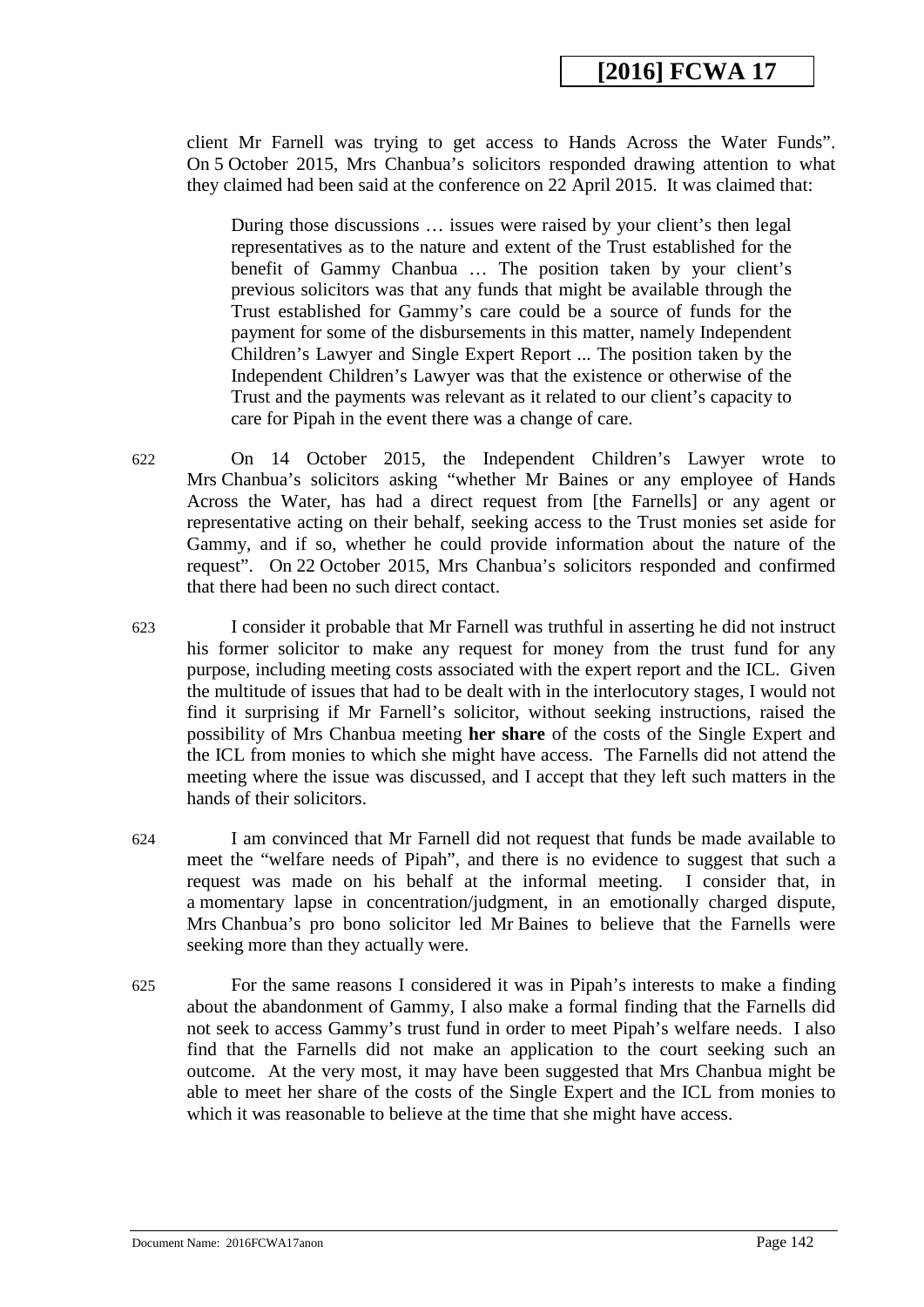### **Should orders be made relating to the registration of Pipah's birth?**

626 The Farnells seek an order in the following terms:

An order that the Family Court of Western Australia has approved Pipah's name to be changed to "Pipah Li Farnell" and that the applicants may apply to the Registrar of Births, Marriages and Deaths to register her change of name pursuant to s 33 of the Births, Marriages and Deaths Registration Act 1998 (WA) [sic].

- 627 The Independent Children's Lawyer and DCP seek an order that the Registrar of Births, Deaths and Marriages ("the Registrar") be requested to amend Pipah's birth certificate to show her name as "Pipah Li Minjaroen Farnell".
- 628 Pipah's birth has not yet been registered in Western Australia, because the Registrar properly refused to register her birth when the Farnells requested him to do so. I therefore accept the submission of the Attorney General that the outcome proposed by DCP and the ICL cannot be achieved until the birth is registered here.
- 629 Section 13(5) of the Births, Deaths and Marriages Act provides that "if a child is born outside the Commonwealth, but the child is to become … a resident of the State, the birth may be registered under this Act". However, as counsel for the Attorney General pointed out, the Farnells cannot register the birth because registration is the responsibility of "parents" and the Farnells are not Pipah's parents.
- 630 Nevertheless, s 20 of the Act provides that a State court may, on the application of an interested person, order the Registrar to register a birth or "include or correct registrable information about a birth or a child's parents in the Register". In addition, pursuant to s 22(5), if the FCWA has resolved a dispute about a child's name, the Registrar must assign the child's name in accordance with the order of the court. Furthermore, s 33 permits any person to apply to change a child's name if the change has been approved by the FCWA, and obliges the Registrar to register the change. I therefore accept the Attorney General's submission that I have power to order the Registrar to register Pipah's birth, and power to approve changes to her name which the Registrar is then required to register.
- 631 The next issue is what details should be shown on the Register. Section 17 of the Births, Deaths and Marriages Act provides that the Registrar is to register a birth by making an entry in the relevant Register "including such particulars as the Registrar considers appropriate to register the birth". Section 18 provides that the Registrar is not to include certain information in the Register about the identity of a child's parents unless one of a number of conditions is satisfied. One condition is if "a State court orders the inclusion of registrable information about the identity in the Register or makes a finding that a particular person is a parent of a child".
- 632 I accept the Attorney General's submission that the only persons who should be noted as Pipah's parents on the Register are Mr and Mrs Chanbua, who I have found to be her parents for the purposes of Western Australian law.<sup>[144](#page-144-0)</sup> However, s 49 of the Births, Deaths and Marriages Act provides that in addition to containing "the

<sup>144</sup> *Re Births, Deaths and Marriages Registration Act 1997* (2000) FLC 93-021. <u>.</u>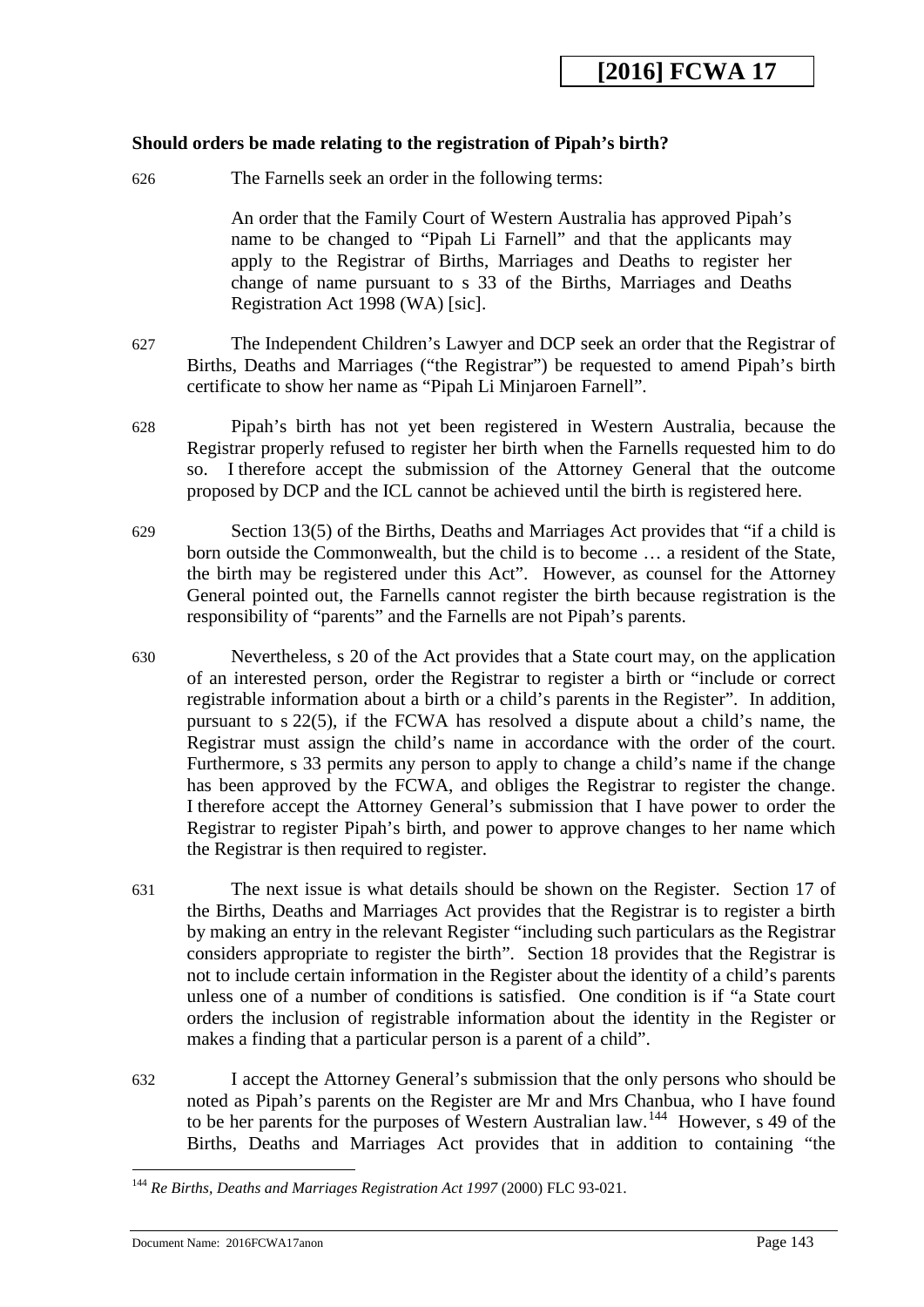particulars of each registrable event", the Register can contain "further information if its inclusion is considered appropriate by the Registrar". Although the matter has not been the subject of submissions, as presently advised, I consider that my power to direct the Registrar is limited to directions in relation to the inclusion of information about the identity of the child's parents and concerning the child's name. However, in the unusual circumstances of this case, it may be in Pipah's best interests for the registration to make some reference to the legal authority pursuant to which she is under the care of the Farnells. I would therefore invite the Registrar to consider whether it is appropriate to include a notation on the Register to the effect that an order has been made under the State Act conferring parental responsibility on the Farnells.

- 633 I do not accept the submission of Mrs Chanbua's counsel that the Farnells should be required to seek the cooperation of the authorities in Thailand in relation to issues associated with the registration of Pipah's birth. Quite apart from the logistical difficulties likely to be encountered, Pipah is entitled to have her birth registered here pursuant to the Births, Deaths and Marriages Act, as she is a resident of this State and her birth has not been registered under a "corresponding law" within the meaning of s 13(6) of the Births, Deaths and Marriages Act.<sup>[145](#page-144-1)</sup>
- 634 If I correctly understood another submission of Mrs Chanbua's counsel, he proposes that if Pipah's birth is registered in Western Australia, then I should order that Gammy's birth should also be registered here. I am unable to make such an order, as the capacity to register the birth of a child born outside the Commonwealth is limited to children who will be resident within the State.
- 635 Counsel for Mrs Chanbua was concerned that the information contained on Pipah's registration of birth in Western Australia would be in conflict with the information on Gammy's birth certificate in Thailand. I have found that Mr and Mrs Chanbua are Pipah's parents under Western Australian law, so there will be no conflict, aside from the fact that the Western Australian certificate will identify Mr Chanbua as Pipah's legal father.

## **Part 11: Resolution of the Children and Community Services Act issues**

636 I turn next to deal with issues arising under the CCS Act.

### **The orders sought by DCP**

- 637 DCP intervened in the proceedings in October 2014, pursuant to s 207(2) of the State Act, seeking a "protection order (supervision)" for a period of one year.
- 638 On 23 October 2015, DCP filed its proposal as required by s 143 of the CCS Act. Section 144 of the Act requires me to consider DCP's proposal before making a protection order. The proposal contemplates DCP's ongoing involvement, by way of review and liaison with members of the safety network, beyond the conclusion of the proposed one-year period.

<sup>&</sup>lt;sup>145</sup> Section 4 of the Births, Deaths and Marriages Act defines "corresponding law" as "a law of another State that provides for the registration of births, deaths and marriages".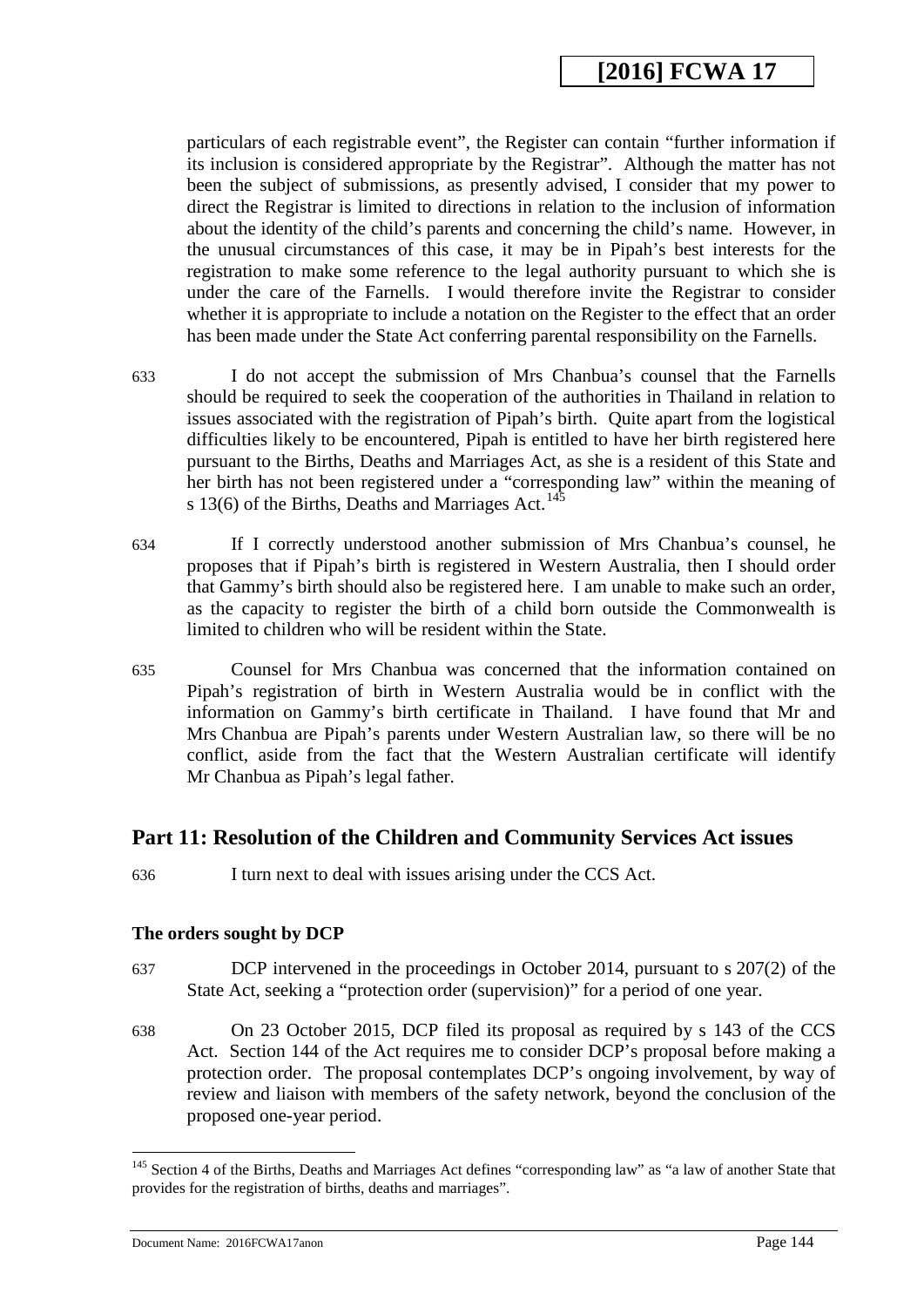- 639 On 2 November 2015, DCP filed an amended minute in which it maintained its application for the protection order to be for a period of one year. However, after the Independent Children's Lawyer filed her minute on 24 November 2015 seeking that the protection order be for two years, DCP revised its position. It now joins the ICL in seeking that the order be for two years.
- 640 The orders finally proposed by DCP were contained in a further amended minute filed on 3 December 2015. The ICL joined in seeking those orders, save for one minor difference. The orders proposed are attached as Appendix 2. The additional words the ICL wants to have included are in square brackets and italicised in paragraph F.2.
- 641 The ICL's concurrence with the orders sought by DCP was subject to a protection order being made. If I did not make such an order, the ICL proposed that orders be made in terms of her minute filed on 24 November 2015, a copy of which is attached as Appendix 3.[146](#page-145-0)

#### **The relevant provisions of the** *Children and Community Services Act*

- 642 The CCS Act governs the extent to which the executive and judicial arms of government can intervene in the lives of families in order to protect children from abuse and neglect.
- 643 Section 6 provides that the objects of the Act are:
	- (a) to promote the wellbeing of children, other individuals, families and communities; and
	- (b) to acknowledge the primary role of parents, families and communities in safeguarding and promoting the wellbeing of children; and
	- (c) to encourage and support parents, families and communities in carrying out that role; and
	- (da) … ; and
	- (d) to provide for the protection and care of children in circumstances where their parents have not given, or are unlikely or unable to give, that protection and care; …
- 644 Section 7 provides that the court must regard the best interests of the child as the paramount consideration when exercising any power under the CCS Act. Accordingly, any adverse consequences to the Farnells arising from a protection order will be outweighed by Pipah's best interests if "there is a clear overall conflict between them": *J v Lieschke* (1987) 162 CLR 447 at 462–463 per Deane J.

Document Name: 2016FCWA17anon Page 145

<sup>&</sup>lt;sup>146</sup> Appendices 2 and 3 can be viewed, along with these these reasons, on the Family Court of Western Australia website: www.familycourt.wa.gov.au.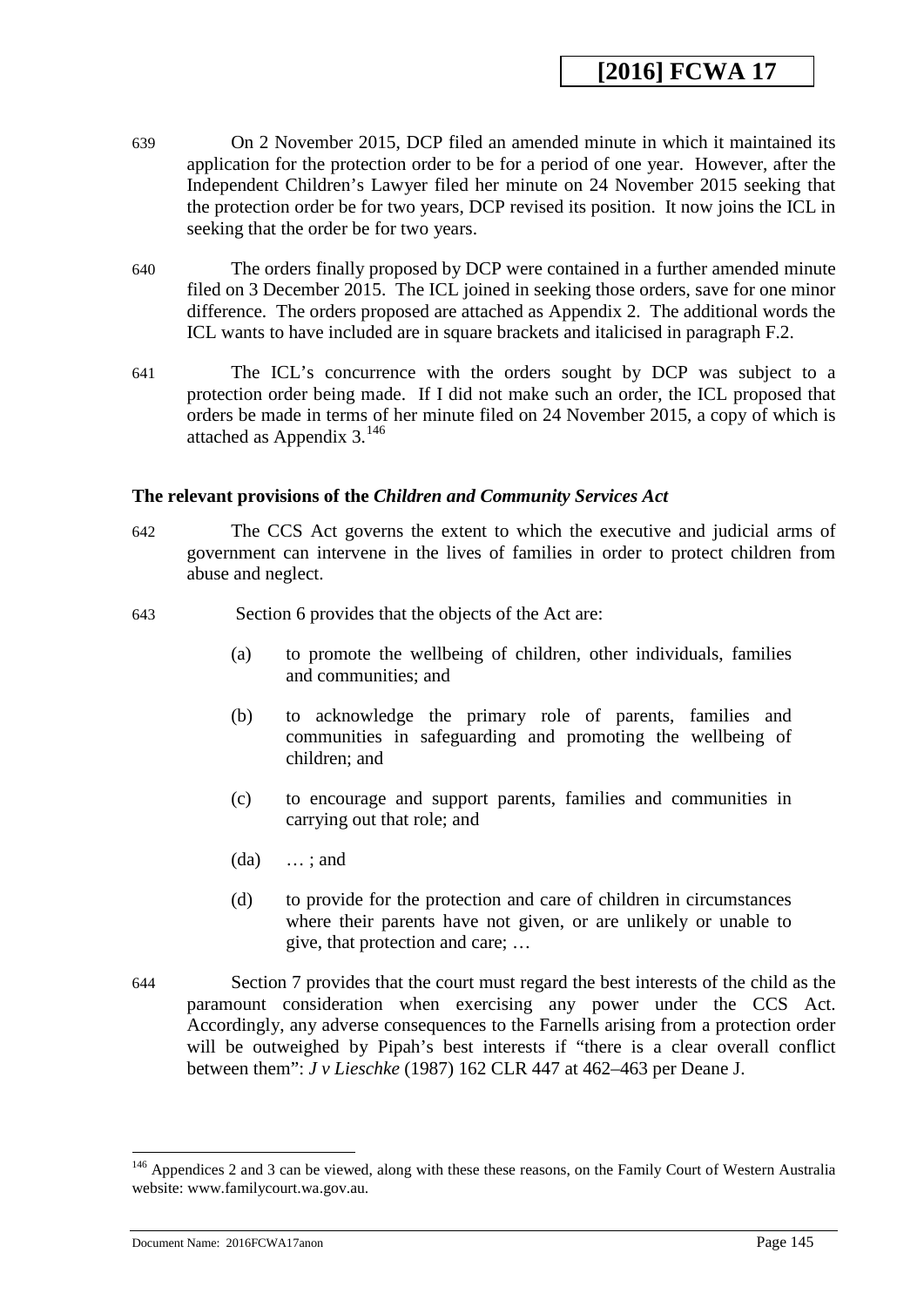- 645 Section 8 provides a non-exhaustive list of matters that must be taken into account in determining what is in a child's best interests. These include "the need to protect the child from harm", "the capacity of the child's parents to protect the child from harm" and "the capacity of the child's parents, or of any other person, to provide for the child's needs".
- 646 This again raises the question of who are the child's "parents". Section 3 supplies the answer to that question for the purposes of the CCS Act. It provides that:

In this Act, unless the contrary intention appears —

…

*parent*, in relation to a child, means a person, other than the CEO, who at law has responsibility for —

- (a) the long-term care, welfare and development of the child; or
- (b) the day-to-day care, welfare and development of the child;
- 647 Section 4 of the CCS Act provides that the presumptions of parentage in the State Act apply when considering who is a "parent". However, for reasons earlier explained, these presumptions are rebutted by the Artificial Conception Act. Accordingly, for the purposes of the CCS Act, Mr and Mrs Chanbua are currently Pipah's "parents" since they have responsibility for the long-term and day-to-day care, welfare and development of Pipah.<sup>147</sup> However, as soon as I make the order I propose to make giving the Farnells parental responsibility, the Farnells will become Pipah's parents for the purposes of the CCS Act. I will therefore proceed with my discussion on the basis that the Farnells are the "parents" for the purposes of the CCS Act.
- 648 Section 9 provides that "in the administration of this Act" certain principles must be observed. The Independent Children's Lawyer sought to highlight three of these, namely:
	- (a) the principle that the parents, family and community of a child have the primary role in safeguarding and promoting the child's wellbeing;
	- (b) the principle that the preferred way of safeguarding and promoting a child's wellbeing is to support the child's parents, family and community in the care of the child;
	- …
	- (f) the principle that intervention action (as defined in section  $32(2)$ ) should be taken only in circumstances where there is no other reasonable way to safeguard and promote the child's wellbeing;

<span id="page-145-0"></span><u>.</u>

 $147$  By operation of s 69(1) of the State Act.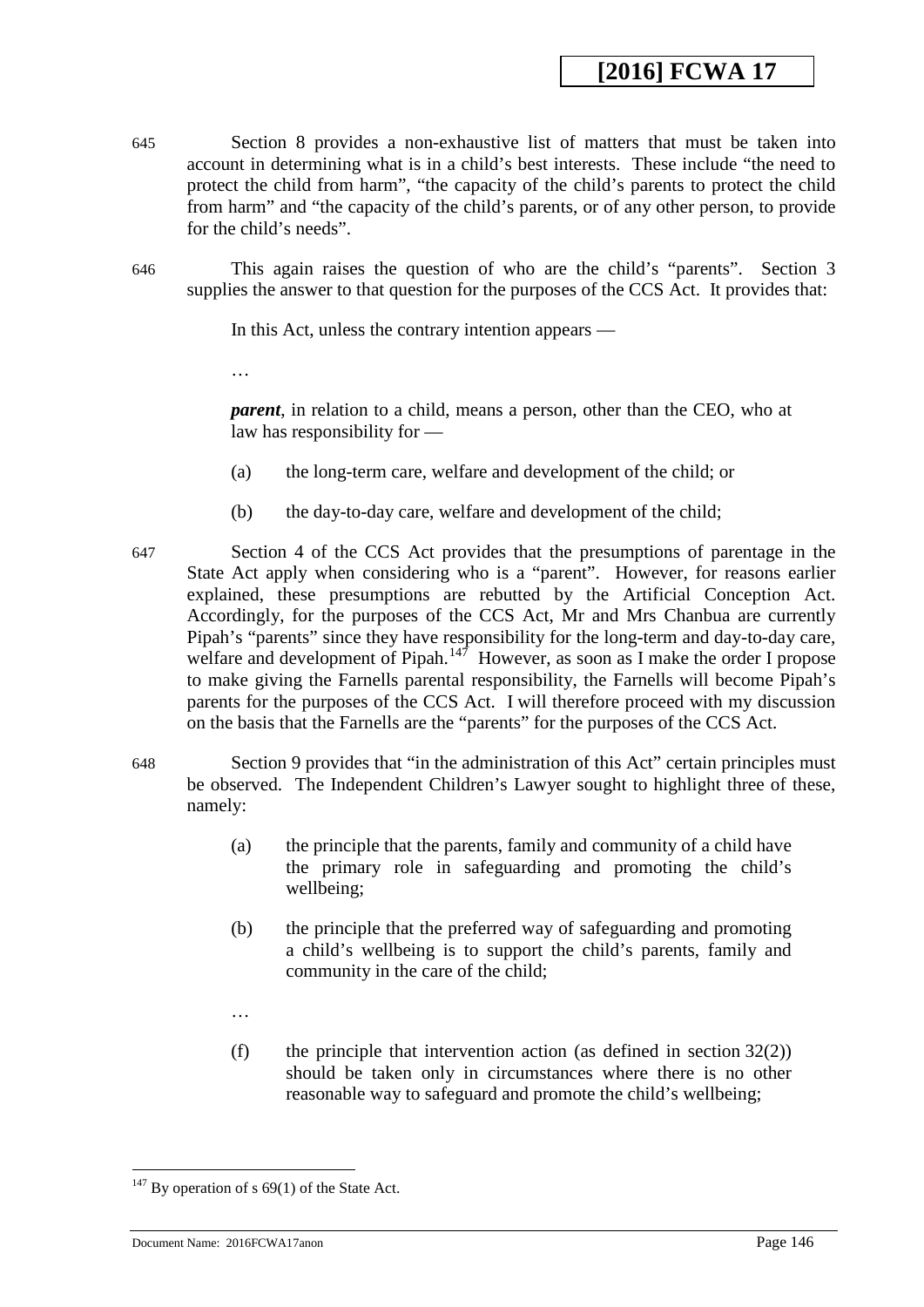- 649 Although it has been assumed in some decisions of single judges of the Supreme Court that  $s$  9 has application to judicial proceedings,  $148$  I would respectfully doubt that courts are concerned with the "administration" of the legislation, which seems to me to be the responsibility of the relevant Minister and the Chief Executive Officer of her department. This view is supported by reference to the way the word "administration" is used in other provisions in the Act (see in particular the definition of "Department" in s 3 as meaning "the department of the Public Service principally assisting the Minister in the administration of this Act"). However, as the matter was not fully argued, I decline to express a concluded view on the topic and accept that s 9 is consistent with the policy considerations underpinning the legislative scheme.
- 650 Subsection 28(2) of the CCS Act provides that a child "is in need of protection" if any one of a number of circumstances is found to exist.<sup>149</sup> The one relevant here is s  $28(2)(c)$ , which provides that a child is deemed to be in need of protection if "the child has suffered, or is likely to suffer, harm as a result of … sexual abuse … and the child's parents have not protected or are unlikely or unable to protect, the child from harm, or further harm of that kind".<sup>[150](#page-147-2)</sup> This form of wording makes clear that a child who has never been harmed may nevertheless be deemed in need of protection because of the likelihood of future harm. It is also to be noted that there is no requirement for the threat of harm to be imminent.
- 651 Section 45 of the CCS Act provides that:

#### **45. Court may make protection order**

If, on a protection application,  $151$  the Court finds that the child is in need of protection the Court may, subject to this Part —

- (a) make the protection order in respect of the child; or
- (b) make another protection order in respect of the child.
- 652 The use of the permissive "may" in s 45 is important. Even if the court finds that the child is in need of protection, the best interests of the child may not necessarily be promoted by the making of a protection order after consideration of the matters in  $s$  8 and any other matters the court considers relevant.<sup>152</sup>
- 653 Although there are two other types of protection orders, the order sought by DCP is the least serious of all of them, namely a "protection order (supervision)".

Document Name: 2016FCWA17anon Page 147

<sup>148</sup> For example, *PVS v Chief Executive Officer, Department for Child Protection* (No 2) [2011] WASC 318 at [190] and *AB v Chief Executive Officer, Department of Child Protection* [2014] WASC 87 at [62]. However, Magistrate Hogan in the Children's Court recently declined to apply s 9 on the basis that "the trial process is not part of the administration of the Act": *Chief Executive Officer of the Department for Child Protection and* 

*Family Support v AP* [2016] WACC 1.<br><sup>149</sup> There is no need to provide additional evidence of the child's "need" for protection once any of the specified<br>circumstances is found to exist: *Watson v Thomas* (1985) 22 A Crim

<sup>&</sup>lt;sup>150</sup> "Harm" is defined in s 28(1) as meaning "any detrimental effect of a significant nature on the child's wellbeing, whether caused by ... a single act, omission or circumstance; or ... a series or combination of acts, omissions or circumstances".

<sup>&</sup>lt;sup>151</sup> "Protection application" is defined in s 3 to mean "an application to the Court for a protection order".<br><sup>152</sup> *In re O (Minors) (Care: Preliminary Hearing)* [2004] 1 AC 523 at [23]–[25].

<span id="page-146-0"></span>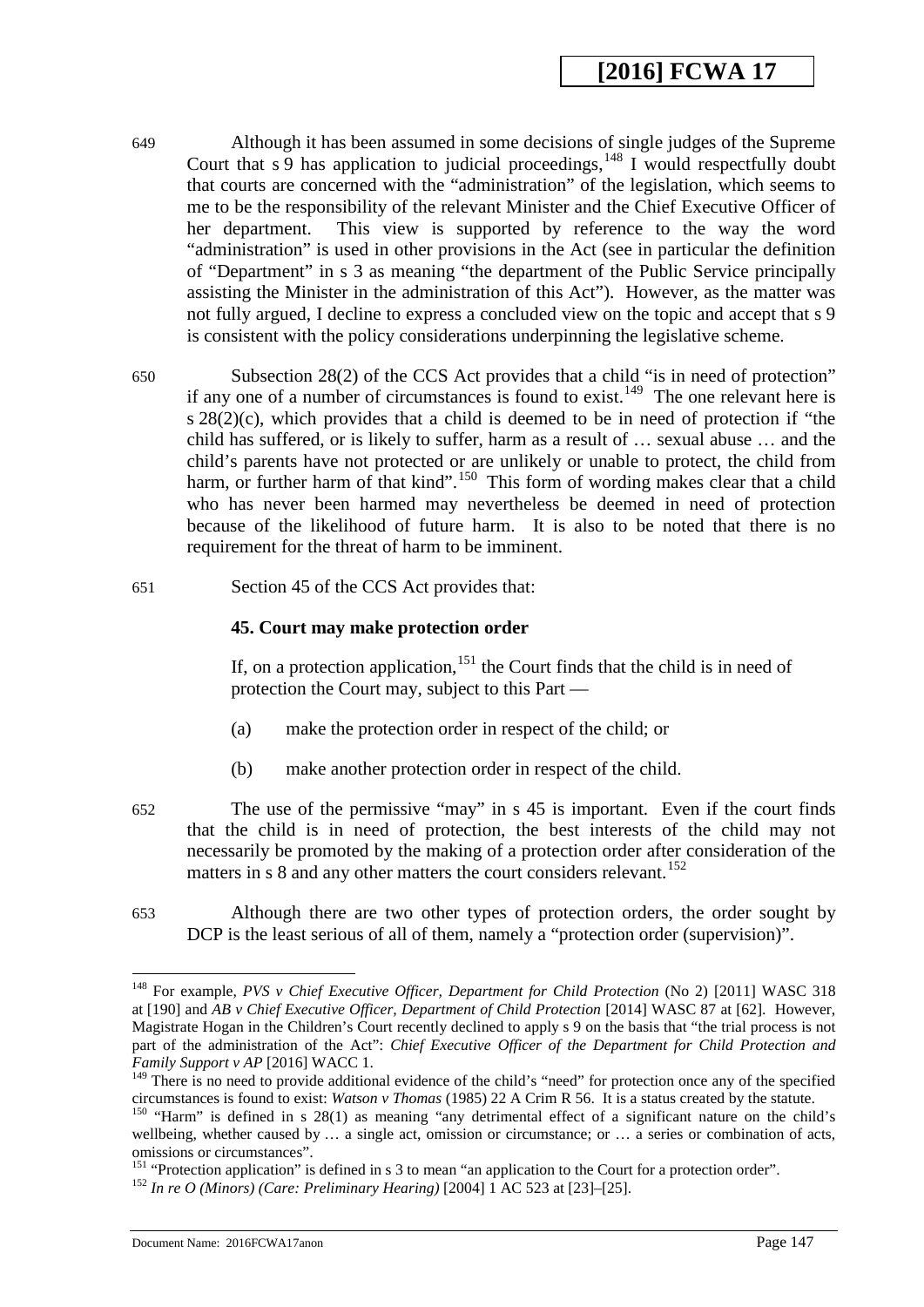#### 654 Section 47 of the CCS Act provides:

#### **47. Protection order (supervision)**

- (1) A protection order (supervision) is an order providing for the supervision of the wellbeing of a child by [DCP] or the period specified in the order.
- (2) A protection order (supervision) does not affect the parental responsibility of any person for the child except to the extent (if any) necessary to give effect to the order.
- 655 A protection order (supervision) must not be made for a period of more than two years (s 48), but may be extended once for a further period not exceeding two years on application made by DCP (s 49).
- 656 Section 50 of the CCS Act lays down provisions relating to the conditions that may be attached to a protection order (supervision) – one of which is attached to all such orders:

#### **50. Conditions of protection order (supervision)**

- (1) It is a condition of every protection order (supervision) that the parent of the child keeps [DCP] informed about where the child is living.
- (2) A protection order (supervision) may include conditions to be complied with by —

…

- (b) a parent of the child; or
- (c) an adult with whom the child is living.
- 657 Section 51 allows for the variation of conditions attaching to a protection order (essentially this is permitted where there are changed circumstances or if all parties consent).
- <span id="page-147-0"></span>658 Importantly, ss 52(1) and 53 of the CCS Act, which I have cited earlier, provide that while a protection order (supervision) is in force, an authorised officer may have access to the child at any reasonable time, and DCP must ensure that the child and the child's parents are provided with any social services that DCP considers appropriate.
- <span id="page-147-3"></span><span id="page-147-2"></span><span id="page-147-1"></span>659 Unlike the State Act, but like its English counterpart, the CCS Act contains a "no order principle". This is laid down in s 46, which provides: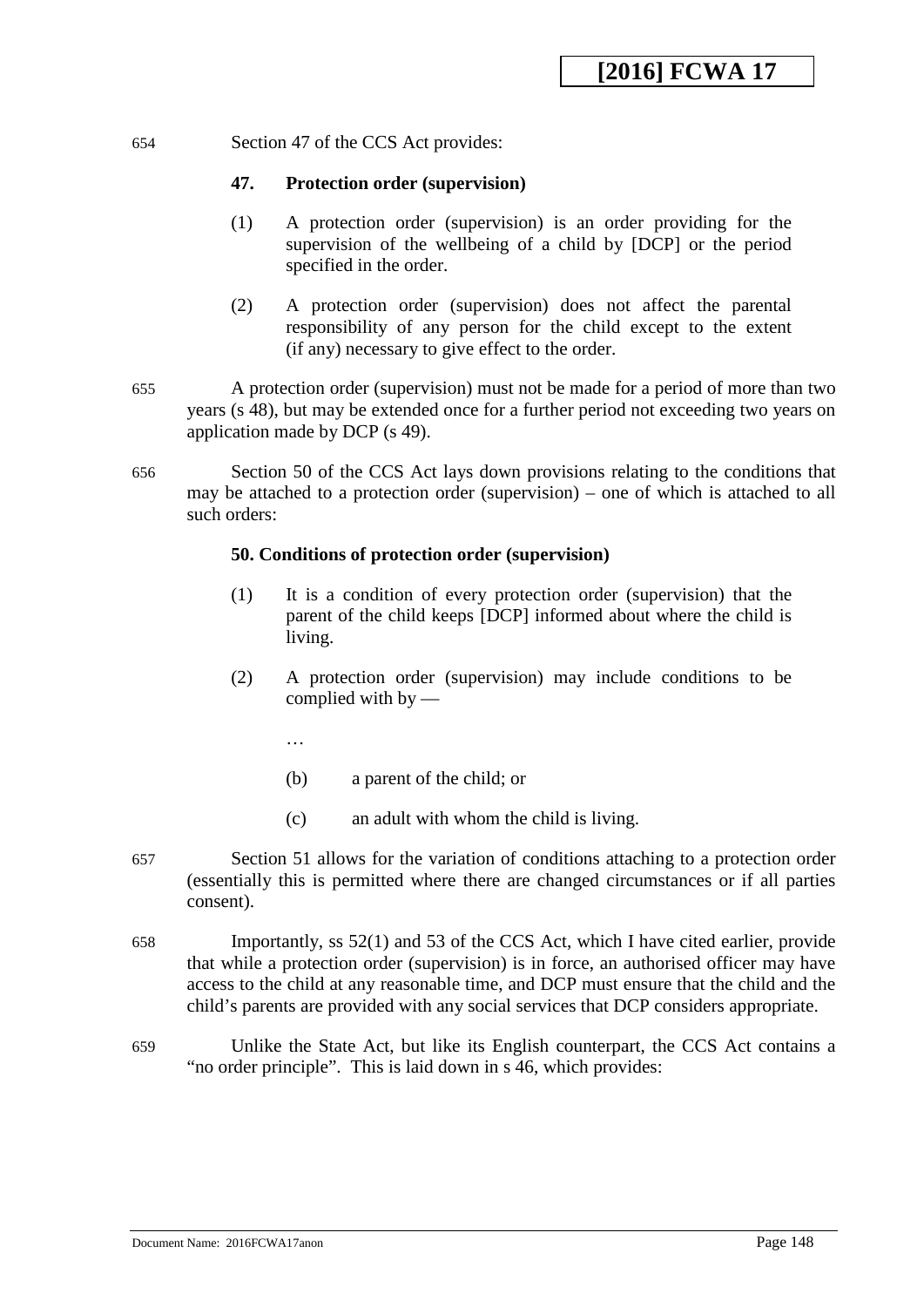#### **46. No order principle**

The Court must not, on a protection application, make a protection order in respect of a child unless the Court is satisfied that making the order will be better for the child than making no order at all.

- 660 The fact that no order is made does not mean that DCP is excluded from taking an active supervisory interest in ensuring the protection of the child. Sections 21 and 32 of the CCS Act provide DCP with a number of options to safeguard and promote the wellbeing of children. These include the provision of social services; arranging meetings with parents or other significant people in the child's life; carrying out investigations to ascertain whether the child may be in need of protection; and/or taking any action in respect of the child that DCP considers reasonably necessary.
- 661 The interaction between s 28 of the CCS Act and the "no order principle" was explained by Murray J in *PVS v Chief Executive Officer, Department for Child Protection (No 2)* [2011] WASC 318:
	- 141 It is well then, that I should start my consideration … by setting out in summary form the requirements of the CCS Act s 28 for the determination of the fundamental question that each child was in need of protection. …
	- 142 Before giving consideration to the no order principle in finally making the decision whether a protection order was required to be made in each case, the magistrate had to find that it was more probable than not —
		- (1) that the children had suffered or were likely to suffer harm, defined as any detrimental effect of a significant nature on the child's wellbeing. It should be noted that the concept is a broad one (I would think deliberately so) and harm need not in fact have been suffered if, at the time when the judgment was to be made, it was likely that such harm might be suffered. In other words, the Act is written in terms which enable intervention before harm actually occurs;
		- (2) that the harm suffered, or likely to be suffered was, or would be a result of abuse of any or all of the types specified, and/or neglect; and
		- (3) that the responsible parent, in this case … may or may not have caused the harm or likelihood of harm to arise, but had not protected or was unlikely to protect, or was unable to protect the child from harm as at the date when the judgment was to be made, or from further harm in the future.

<span id="page-148-0"></span>Document Name: 2016FCWA17anon Page 149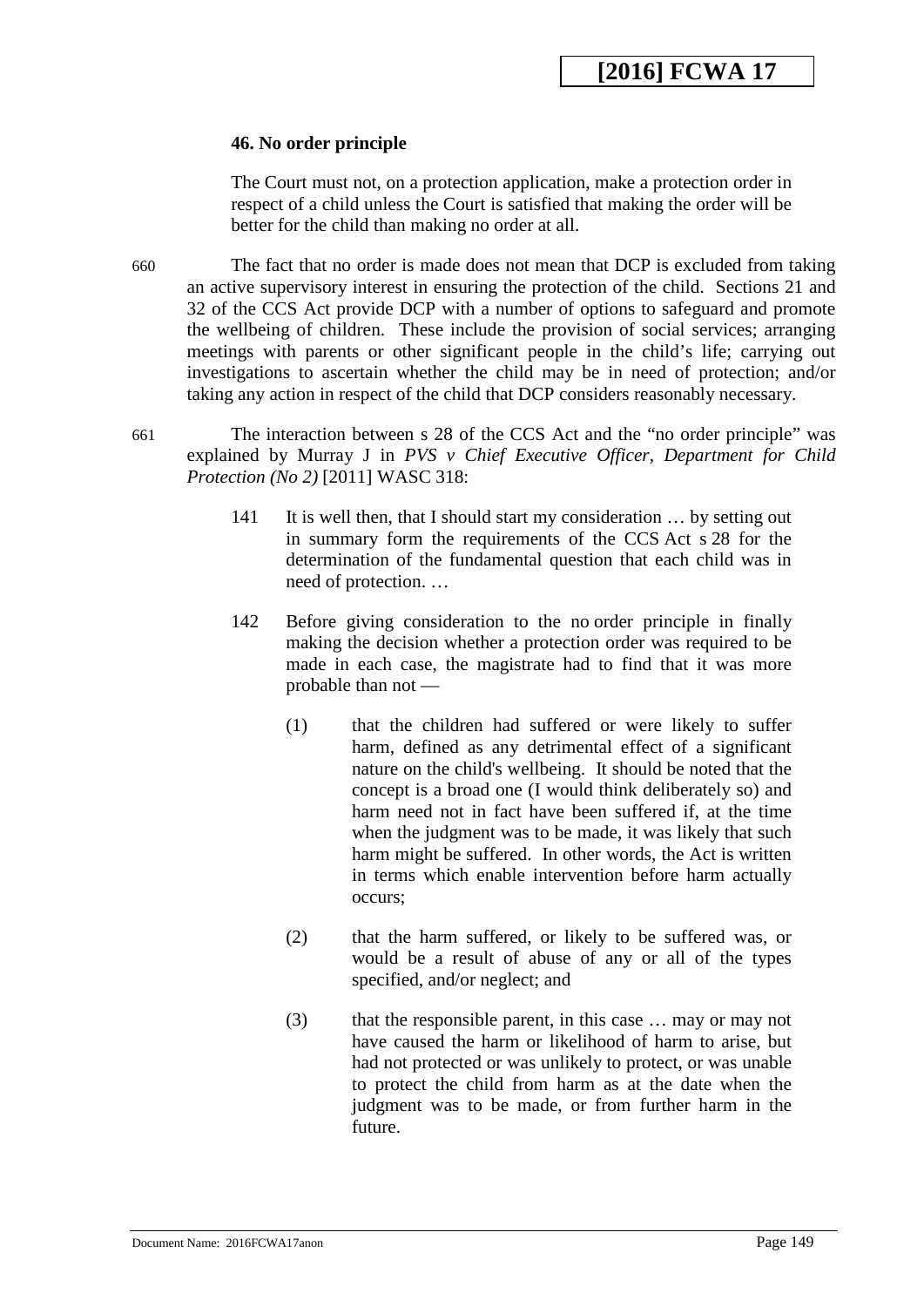143 The concepts involved are flexible. While the Act as a whole imports a discretionary judgment and requires the court to refrain from acting unless satisfied that a protection order is required in the best interests of the child, it is written in such a way as to permit the court to act where necessary to prevent the occurrence of likely future harm where it is judged that the necessary protection for the child has not been, is unlikely to be, or is unable to be provided by the parent or parents.

#### **The powers of the FCWA under the CCS Act**

- 662 Out of an abundance of caution, I raised with counsel whether the FCWA has power to make the orders sought by DCP. Historically, orders under the CCS Act have been sought in the Children's Court; however, this approach is undergoing transformation, as DCP has commenced seeking orders in proceedings in the FCWA in cases like this, where litigation is already pending concerning the same child.<sup>[153](#page-150-0)</sup>
- 663 This is a significant development, as it will ensure that in Western Australia, one court can determine all issues relating to a child, rather than having the child's future being dealt with in two different courts as occurs elsewhere in Australia, where there are no State Family Courts able to exercise both state and federal jurisdiction.<sup>[154](#page-150-1)</sup>
- 664 The power of the FCWA to make orders under the CCS Act appears to be beyond doubt in light of s 36(6) of the State Act, which provides that:

Where a child the subject of proceedings appears to be a child in need of protection within the meaning of the *Children and Community Services Act 2004* the Court has, in relation to the child, in addition to the powers conferred by this Act, all the powers of the Children's Court.

- 665 The powers of the Children's Court include the authority to make a protection order upon an application made by DCP. As "the Court" referred to in s 36(6) is the FCWA, it seems to follow that the FCWA should also have authority to make such an order (provided DCP has formally made an application for a protection order).<sup>[155](#page-151-0)</sup>
- 666 All of the parties accepted that the FCWA has power to make the orders sought by DCP. However, given the probability of more applications being made in the FCWA, and given the quality of counsel in the present matter, I thought it appropriate

<sup>&</sup>lt;sup>153</sup> The present case is the first significant matter to proceed to trial in the FCWA, hence the reason for me dealing at greater length with some topics than will be necessary when these cases become routine in the court.

<sup>&</sup>lt;sup>154</sup> Avoiding litigation in two courts in the present matter has, in my estimate, saved the taxpayer and the parties collectively many hundreds of thousands of dollars. By contrast, see the wasteful duplication of proceedings in two Victorian courts which occurred in *Prantage & Prantage* [2015] FamCAFC 145. Writing as a member of the Full Court of the Family Court of Australia in *Prantage*, I suggested at [99] that the case provided "an excellent example of the irrationality of the present system [in the Eastern states]".

<sup>&</sup>lt;sup>155</sup> This proviso was considered by the Full Court of the Family Court of Australia in an appeal heard on 16 July 2008 in the matter of *Pacy & Chief Executive Officer, Department for Child Protection* (WA 19 of 2008). The Independent Children's Lawyer appealed against a refusal of a judge to make an order under the CCS Act, but abandoned the appeal when my colleagues and I expressed a view from the bench that a formal application by DCP was required to be filed in the FCWA before the FCWA could make an order under the CCS Act. No such application had been filed. I am unaware of the matter otherwise being the subject of judicial consideration.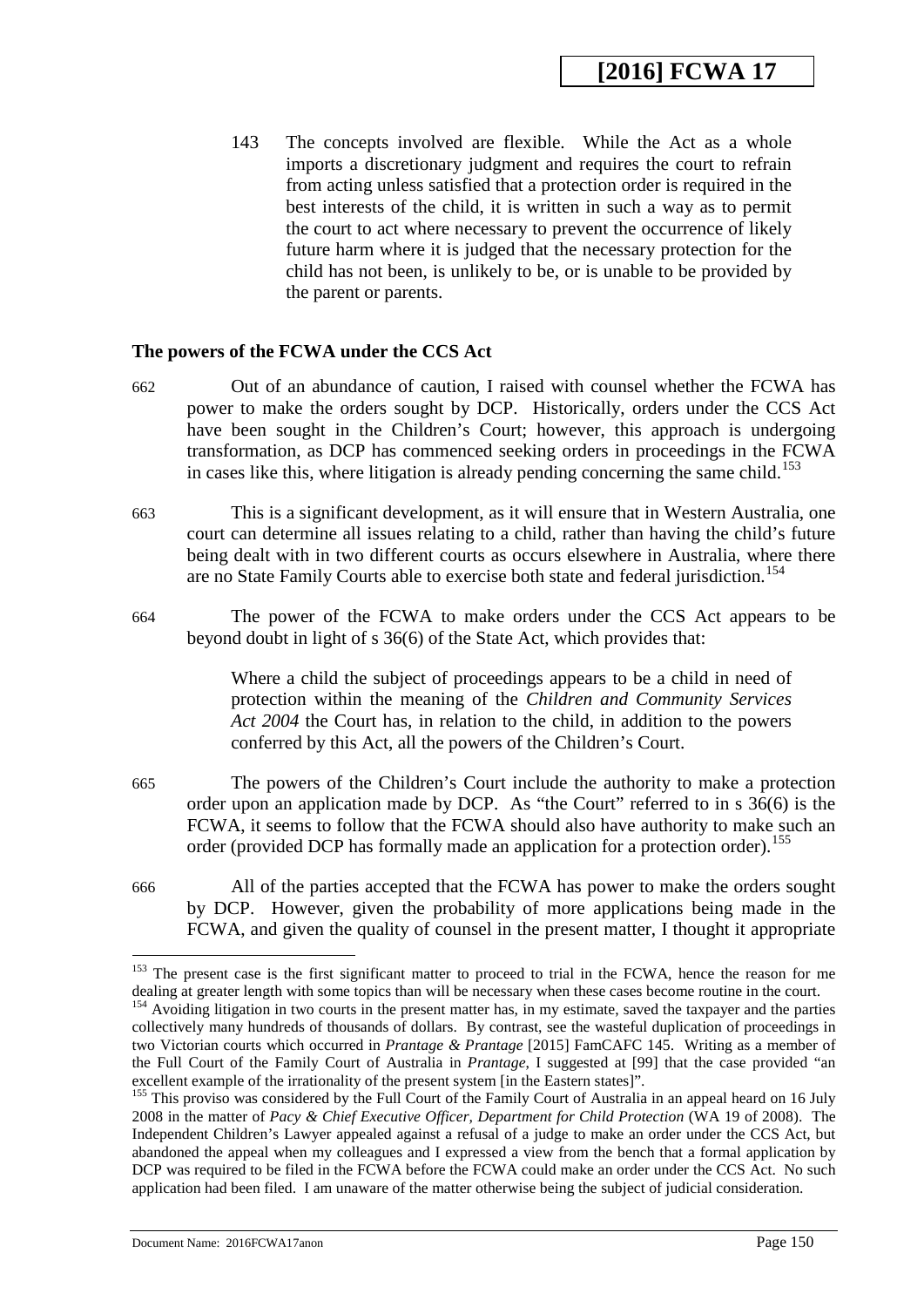to seek submissions concerning a different interpretation that was advanced in a report prepared during the consultation process relating to the integration of the work of the FCWA and the Children's Court.

- 667 This interpretation suggested that the FCWA does not have power to make orders under the CCS Act because of s 36(2) of the State Act, which I recited earlier.
- 668 The alternative interpretation draws upon the fact that s  $44(2)(a)$  of the CCS Act provides that an application for a protection order must be lodged with "the Court", which is defined in s 3 of the CCS Act as being the Children's Court. It is then argued that since s 36(2) is expressed to be "subject to … the *Children and Community Services Act 2004*", an application under that Act cannot be lodged in the FCWA.
- 669 In my respectful view, this argument ignores the opening words of s 36(2), namely "Without limiting subsection (1)". Subsection s 36(1) provides:
	- (1) The Court has throughout the State the non-federal jurisdictions conferred on it by or under this or any other Act.
- 670 Since one of the "non-federal jurisdictions" of the FCWA is that conferred by s 36(6), I conclude that the power so conferred is in no way limited by s 36(2).
- 671 I therefore have power to make the order sought by DCP.

#### **The onus and standard of proof in proceedings under the CCS Act**

- 672 DCP bears the burden of proving that Pipah is in need of protection, and that making a protection order would be better than making no order at all.
- 673 Section 151 of the CCS Act provides that the requisite standard of proof is "proof on the balance of probabilities". That test presents no conceptual difficulty if the application for a protection order is based on past abuse of the child. However, the test seems more problematic when there is no suggestion that the child has been abused, but it is alleged that she is "likely to suffer harm". I struggle with the concept of "proving" something that can only be expressed in terms of "likelihood", since this calls for a prediction of the future, which by its very nature cannot be proved.<sup>[156](#page-152-0)</sup>
- 674 Nevertheless, in the passage from *PVS* earlier quoted*,* Murray J said that the judicial officer at first instance was required to find that it was "more probable than not … that the children had suffered or were likely to suffer harm". Ultimately though, in cases such as the present, the outcome will turn not so much on how the standard of proof is expressed, but rather on the interpretation of the word "likely" in s 28 of the CCS Act. I will discuss the meaning of that word a little later.
- <span id="page-150-1"></span><span id="page-150-0"></span>675 In discussing s 151 of the CCS Act, Murray J said in *PVS* at [55]:

<sup>156</sup> *Mallett v McMonagle* [1970] AC 166 at 176; *Malec v JC Hutton Pty Ltd* (1990) 169 CLR 638. <u>.</u>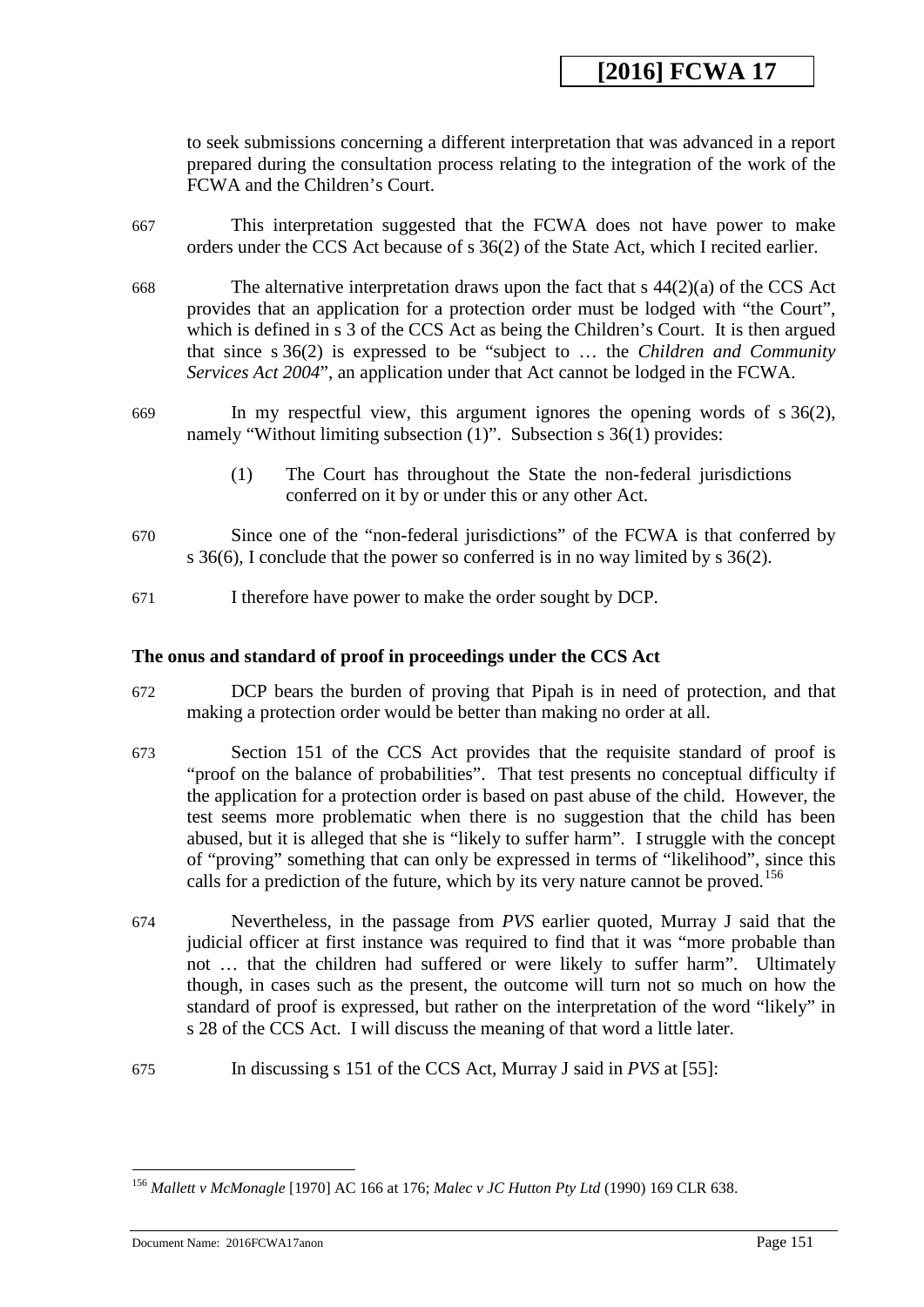Because of the seriousness of the court's powers upon a finding that a child is in need of protection the evidence to be relied upon should … be of a relatively high degree of cogency and persuasive power…

676 As authority for this proposition, Murray J cited his decision in *In the matter of J (a child); S v Paskos* (1992) 8 WAR 561 ("*Paskos*"), which was an appeal under the 1947 Child Welfare Act. In that decision, his Honour said at 566:

> Because these are civil proceedings, the standard of proof to be applied will, however, be the civil standard of proof upon the balance of probabilities and not the criminal standard of proof beyond a reasonable doubt. But it has also often been said that having regard to the seriousness of the factual allegations in such cases, the application of a standard of proof upon the balance of probabilities will often require evidence of relatively high persuasive force, leading to the court being satisfied to a relatively high degree of the facts upon which the court's declaration is to be grounded.

- 677 In support of this proposition, Murray J relied upon *Briginshaw v Briginshaw* (1938) 60 CLR 336, in which his Honour said that Dixon J had "referred to the need for the court of trial to achieve reasonable satisfaction as to the existence of relevant matters of fact having regard to the serious nature of the allegations".
- 678 In my respectful view, Murray J's observations in *Paskos* do not provide support for the wider proposition stated in *PVS*. In *Paskos*, his Honour considered the quality of the evidence required might differ depending upon the "seriousness of the factual allegations", whereas in the later decision, his Honour considered the quality of the evidence required might differ depending upon the "seriousness of the court's powers". I accept, however, that in *Paskos*, his Honour cited other decisions such as *Nairn v O'Reilly* (1986) 11 Fam LR 472 and *Foskey v L* (1987) 12 Fam LR 407, where it was accepted that the gravity of the consequences flowing from a particular finding is one of the matters to be taken into account in deciding whether a case is made out on the balance of probabilities.
- 679 This approach is inconsistent with what the House of Lords found in *In re B (Children) (Care Proceedings: Standard of Proof)* [2008] 2 FLR 141, in the context of the equivalent child protection legislation in the UK:

The standard of proof in finding the facts necessary to establish the threshold … or the welfare considerations … was the simple balance of probabilities, neither more nor less; neither the seriousness of the allegation nor the seriousness of the consequences should make any difference to the standard of proof to be applied in determining the facts. There was only one civil standard of proof, and that was proof that the fact in issue more probably occurred than not. There was no 'heightened civil standard' and no legal rule that 'the more serious the allegation, the more cogent the evidence needed to prove it'...<sup>[157](#page-153-0)</sup>

<span id="page-151-0"></span><u>.</u>

 $157$  My citation is from the headnote in the Family Law Reports (the authorised report is [2009] 1 AC 11).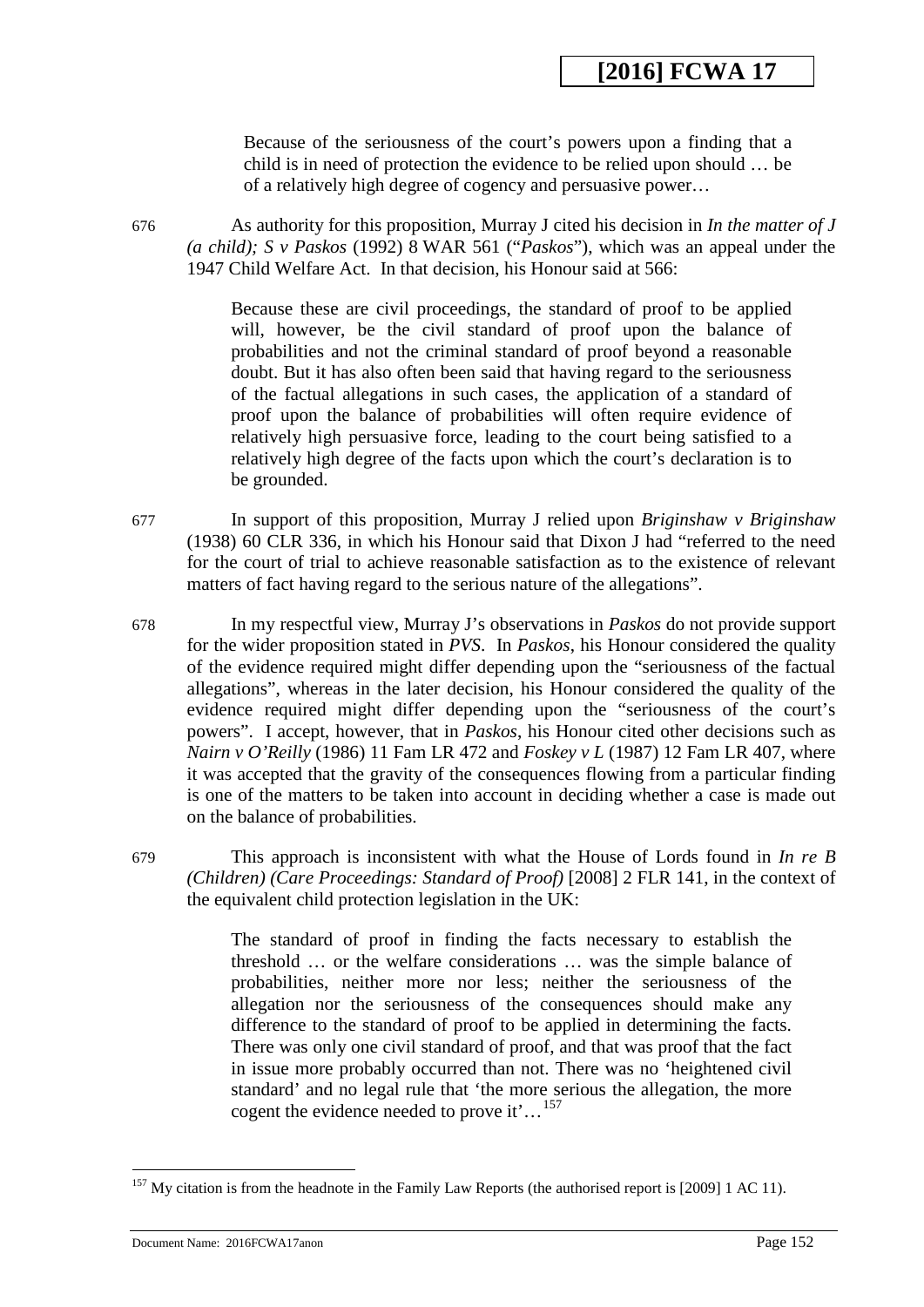680 Murray J's statement in *PVS* about the "seriousness of the court's powers" leading to a need for cogent and persuasive evidence in child protection proceedings does seem to derive support from the passage from the judgment of Dixon J in *Briginshaw* at 361 that I have highlighted below:

> Fortunately, however, at common law no third standard of persuasion was definitely developed. Except upon criminal issues to be proved by the prosecution, it is enough that the affirmative of an allegation is made out to the reasonable satisfaction of the tribunal. But reasonable satisfaction is not a state of mind that is attained or established independently of the nature and consequence of the fact or facts to be proved. The seriousness of an allegation made, the inherent unlikelihood of an occurrence of a given description, **or the gravity of the consequences flowing from a particular finding** are considerations which must affect the answer to the question whether the issue has been proved to the reasonable satisfaction of the tribunal. In such matters "reasonable satisfaction" should not be produced by inexact proofs, indefinite testimony, or indirect inferences.

681 Notwithstanding the eminence of Dixon J, his words need not be given the status of text in a statute, and I note that they have not been the subject of universal approval. For example, in *B v Medical Superintendent of Macquarie Hospital* (1987) 10 NSWLR 440 at 457, Priestley JA said:

> The facts that these words are well-known and that they come from a judge of the stature of Sir Owen Dixon do not make them or the whole passage of which they form a part any easier to understand. One of a number of difficulties in the well-known passage is why the gravity of the consequence of a particular finding should affect an objective appraisal of the likelihood of its having happened.

682 In my view, it is of more than passing interest that many years after *Briginshaw*, Dixon CJ (as his Honour had by then become) did not refer to the "gravity of the consequences" when discussing the English law that had led to the "*Briginshaw* principle", but did speak of the "triviality or importance [of] questions arising in a civil trial". In *Murray v Murray* (1960) 33 ALJR 521 at 524–525, his Honour said:

> The passages cited in *Briginshaw's Case* … show that in English law there never were more than two standards of persuasion … But they show that from the beginning of the nineteenth century courts did not impose on the parties, or one may perhaps say claim from the parties, the same strictness or exactness of proof about all questions arising in a civil trial without regard to their triviality or importance, the likelihood or the probability of their occurring. In other words the tribunal might reason upon the evidence to a conclusion as a responsible and sensible man would in all the circumstances … On civil issues there is one standard, that of persuasion to the reasonable satisfaction of the tribunal but a sensible tribunal will not ignore the nature of the issue in arriving at its conclusion…

<span id="page-152-0"></span>683 It might be argued that when Dixon J spoke in *Briginshaw* of "the gravity of the consequences flowing from a particular finding", his Honour was not referring to the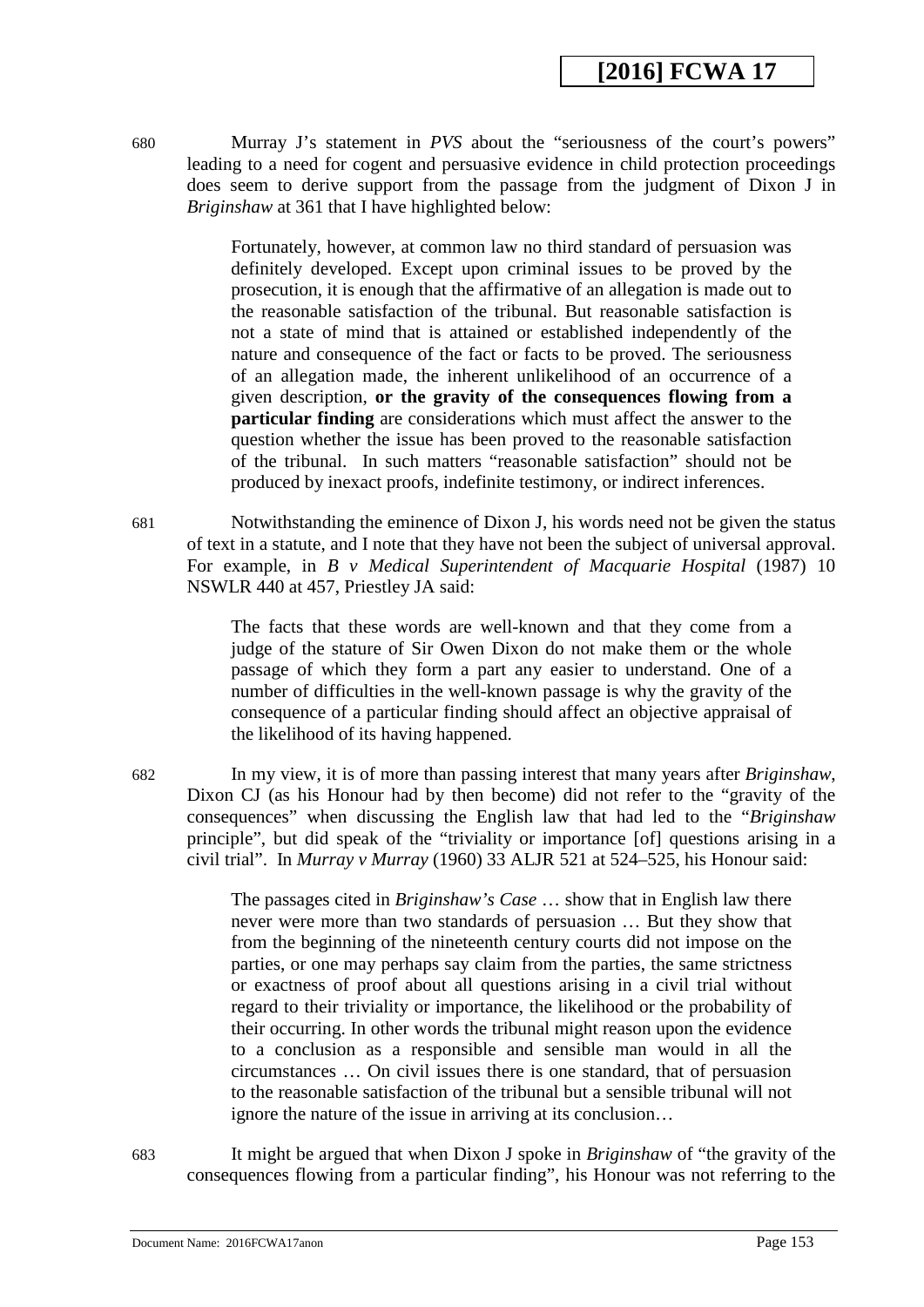consequences if the entire dispute was determined in favour, or against the interests, of a particular party. Rather, he may have been concerned with the relative importance to the outcome of the litigation of a particular factual issue that required resolution. Accordingly, if the finding was crucial to the determination of the litigation, a greater "strictness or exactness of proof might be required" as compared with the proof of another fact that would not necessarily be determinative of the outcome.

684 While the words of Dixon J in *Briginshaw* have been repeatedly cited, they must now be understood in light of what was said in the High Court in *Neat Holdings Pty Ltd v Karajan Holdings* (1992) 110 ALR 449 at 450 (footnotes omitted):

> The strength of the evidence necessary to establish a fact or facts on the balance of probabilities may vary according to the nature of what it is sought to prove. Thus, authoritative statements have often been made to the effect that clear or cogent or strict proof is necessary "where so serious a matter as fraud is to be found". Statements to that effect should not, however, be understood as directed to the standard of proof. Rather, they should be understood as merely reflecting a conventional perception that members of our society do not ordinarily engage in fraudulent or criminal conduct and a judicial approach that a court should not lightly make a finding that, on the balance of probabilities, a party to civil litigation has been guilty of such conduct. As Dixon J commented in *Briginshaw v Briginshaw*:

The seriousness of an allegation made, the inherent unlikelihood of an occurrence of a given description, or the gravity of the consequences flowing from a particular finding are considerations which must affect the answer to the question whether the issue has been proved ...

There are, however, circumstances in which generalisations about the need for clear and cogent evidence to prove matters of the gravity of fraud or crime are, even when understood as not directed to the standard of proof, likely to be unhelpful and even misleading.<sup>[158](#page-155-0)</sup>

- 685 In my respectful view, the same should be said of generalisations about taking into account the gravity of the consequences that flow from a finding, especially given that the probability of an event having occurred cannot logically be affected by the gravity of the consequences of a finding that it did occur.<sup>[159](#page-155-1)</sup>
- 686 Furthermore, if the gravity of the consequences of the court's finding were to be considered relevant in arriving at the ultimate decision, the question would arise, which consequences? Are they, for example, the consequences associated with a child

<span id="page-153-0"></span>

<sup>158</sup> See also *G v H* (1994) 181 CLR 387 at 399. -

<sup>&</sup>lt;sup>159</sup> Although the *Evidence Act 1995* (Cth) does not apply in the FCWA, it is noteworthy that s 140(2) of that Act, which is accepted as stating the common law on the civil standard of proof, requires a court to take account of the "gravity of the matters alleged", but does not refer to "the gravity of the consequences of the court's finding". I accept, however, that the list of matters the court is required to take into account by s 140(2) is not exhaustive. Thus, for example, a court can take into account the inherent unlikelihood or otherwise of the occurrence of the fact alleged: *Qantas Airways Limited v Gama* (2008) 167 FCR 537 at [138] per Branson J.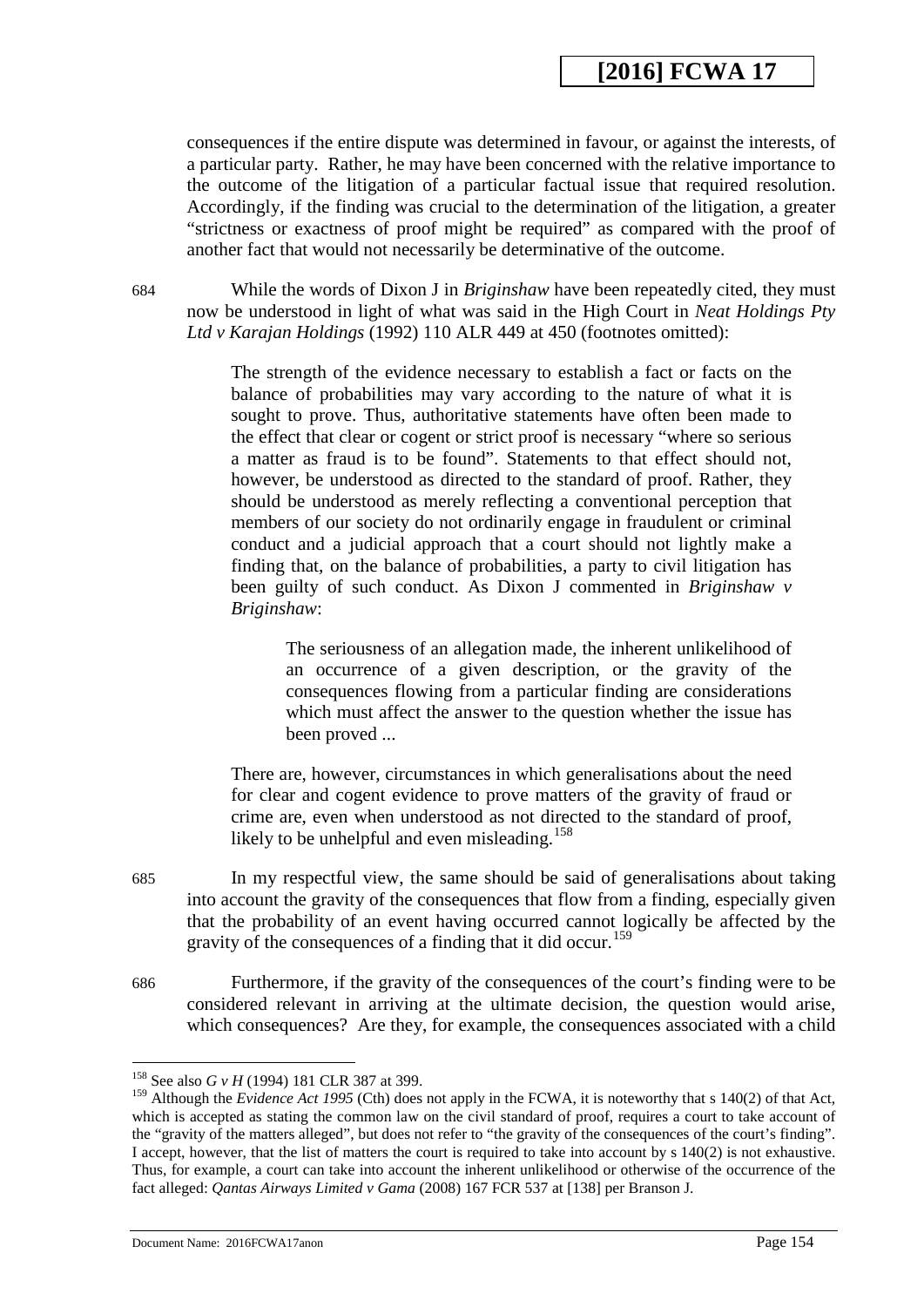being removed from her carers and placed in the care of the State? Or are they the consequences for the child of being left with carers who it is alleged have abused her or are likely to abuse her in the future? Either way, the consequences are grave.<sup>[160](#page-155-2)</sup>

- 687 There is another reason why, in my view, the court should not consider the gravity of the consequences when making, or refusing to make, a finding that a child is<br>in need of protection. This is because there is not a pre-determined set of This is because there is not a pre-determined set of consequences that flow from the finding. A finding that a child is in need of protection is the gateway to a range of potential consequences – starting with "supervision" by DCP, and working all the way up to removal of a child from her family until she turns 18 and stripping the parents of parental responsibility. It would seem to me to be contrary to principle that a court would more easily find that a child is in need of protection if asked to make a protection order (supervision), but would require evidence of "a relatively high degree of cogency and persuasive power" if asked to make an "until 18" order. While the consequences of making a protection order (supervision) might not seem terribly "grave", the consequences of **not** making an "until 18 order" could be fatal.
- 688 As already noted, the CCS Act makes clear that a court is not obliged to make the form of protection order sought by DCP – it can make a more, or less, draconian order as it sees fit in the exercise of its discretion. In my view, it would be a case of putting the cart before the horse to be considering the gravity of the consequences of the court's finding in determining the quality of the evidence necessary to establish that the child is in need of protection, since the court does not proceed to determine the consequences until after it has made the finding.
- 689 For these reasons, I will proceed on the basis that I will only make the findings of fact sought by DCP and the ultimate finding sought by DCP if they are made out to my reasonable satisfaction, recognising that the ultimate finding involves prediction of future events. In adopting this approach, I would not require evidence of "a relatively high degree of cogency and persuasive power".
- 690 In respectfully declining to follow the view Murray J expressed in *PVS* about having regard to the "seriousness of the court's powers upon a finding that a child is in need of protection", I would suggest that that his Honour's choice of words was *per incuriam,* since he relied for authority on his earlier decision in *Paskos*, where a different proposition was stated. However, the same cannot be said of similar remarks made in *Director General for Family and Children's Services v E* (1998) 23 Fam LR 546 and *KLR v Director General, Department of Community Services* (Unreported, WASC, Anderson J, BC9201021, 11 September 1992), where single judges of the Supreme Court of Western Australia were sitting on appeal from the Children's Court. In both those matters, their Honours, citing *Briginshaw*, referred to the gravity of the consequences flowing from a finding that a child was in need of care and protection as "affect[ing] the process by which the necessary standard of proof is attained" (Heenan J) or requiring "convincing" evidence leading to a "firm degree of

Document Name: 2016FCWA17anon Page 155

<sup>160</sup> This point was made in *Z v Dental Complaints Assessment Committee* [2009] 1 NZLR 1, where Anderson J held that "the seriousness of consequences is not a persuasive argument" in the context of professional disciplinary proceedings, since such proceedings are concerned not only with the risk of an erroneous finding being made *against* a practitioner but also with the risk to the public of an erroneous finding made *in favour* of a practitioner.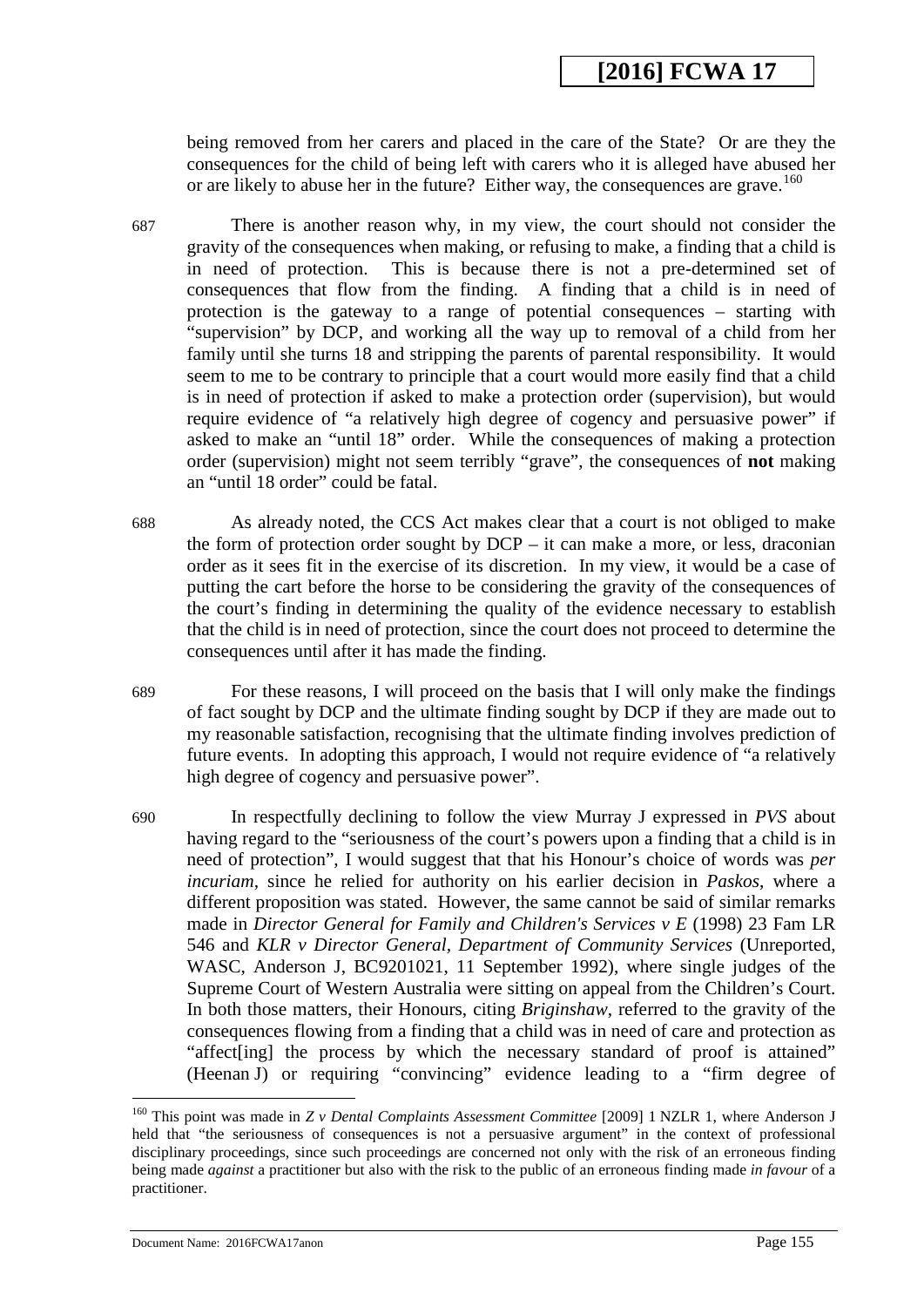satisfaction of the need to make [the finding]" (Anderson J). I hesitate to disagree with judges of such high reputation, but I respectfully consider that their observations must be read in light of what was said by the High Court in the passage from *Neat Holdings* quoted earlier.

- 691 In the present case, there is no doubt about the primary facts upon which the prediction required under s 28(2)(c) of the CCS Act is to be based, since there is not only a finding by a jury, but also an admission of guilt by Mr Farnell concerning his offending. There are, however, a few other factual matters which would be relevant in making the required prediction about Mr Farnell's future conduct. For example, is Mr Farnell to be believed in asserting that he has never abused a child since he left prison? Is it true that he is no longer attracted to young girls? Is he genuinely remorseful for his past offending?
- 692 The first and last of these three questions can be answered in the affirmative to my reasonable satisfaction. The second involves something known only to Mr Farnell. Given his lack of credibility on other issues, I am not persuaded to a level of reasonable satisfaction that Mr Farnell is not attracted to young girls; however, I am also not persuaded that he will act out on any urges that he may have. This is far from being the end of the matter though, as the question remains whether it is "likely" that Pipah will suffer harm in Mr Farnell's care, and it is to that issue I now turn.

#### **The meaning of "likely" in s 28 of the CCS Act**

- 693 The threshold question I am required to answer is whether the evidence establishes that Pipah is "likely to suffer harm" as a result of possible sexual abuse by Mr Farnell. Counsel for the Farnells emphasised that there is a second limb of the test, namely whether the child's parents are "unlikely or unable to protect, the child from harm". However, I agree with the submission of counsel for DCP that it is nonsensical to consider Mr Farnell's ability to protect Pipah from any harm that he himself poses. The point at which Mr Farnell should be considered is in dealing with the first limb of the test – i.e. whether Pipah is "likely" to suffer harm as a result of his behaviour.
- <span id="page-155-1"></span><span id="page-155-0"></span>694 The answer to the threshold question will turn, in part, on the interpretation of the word "likely" in s 28 of the CCS Act. However, the meaning of that word is elastic, as was explained in *Tillmanns Butcheries v Australasian Meat Industry Employees' Union* (1979) 27 ALR 367, where Bowen CJ (with whom Evatt J agreed) said at 375:

The word "likely" is one which has various shades of meaning. It may mean "probable" in the sense of "more probable than not" – "more than a 50 per cent chance". It may mean "material risk" as seen by a reasonable man "such as might happen". It may mean "some possibility" – more than a remote or bare chance. Or, it may mean that the conduct engaged in is inherently of such a character that it would ordinarily cause the effect specified.

<span id="page-155-2"></span>695 As the Farnells' counsel noted, the observations in *Tillmanns Butcheries* are of limited assistance because they do not explain in what circumstances the various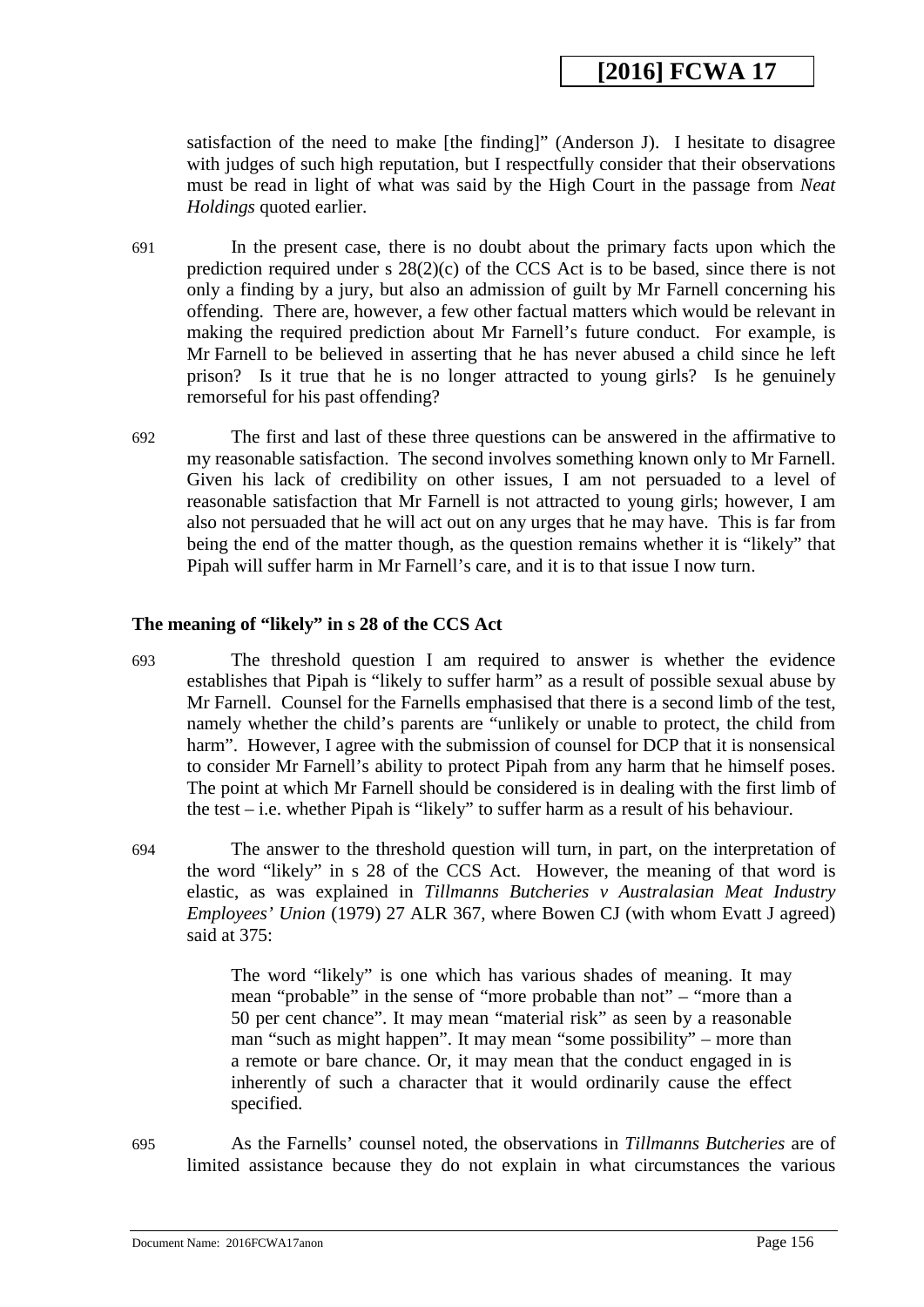meanings of "likely" apply. In my view, much more assistance can be obtained from the authorities under the *Children Act 1989* (UK), which is couched in very similar terms to the CCS Act. Thus, for example, s 31(2) of the UK Act requires a court to be satisfied that the child "is suffering, or is likely to suffer, significant harm".

696 In the leading English case, *In re H (Minors) (Sexual abuse: Standard of Proof)* [1996] AC 563, Lord Nicholls (with whom the majority agreed) said at 585:

> Parliament cannot have been using likely in the sense of more likely than not. If the word likely were given this meaning, it would have the effect of leaving outside the scope of care and supervision orders cases where the court is satisfied there is a real possibility of significant harm to the child in the future but that possibility falls short of being more likely than not. Strictly, if this were the correct reading of the Act, a care or supervision order would not be available even in a case where the risk of significant harm is as likely as not. Nothing would suffice short of proof that the child will probably suffer significant harm ... When exposed to this risk a child may need protection just as much when the risk is considered to be less than 50–50 as when the risk is of higher order … It is eminently understandable that Parliament should provide that where there is no real possibility of significant harm, parental responsibility should remain solely with the parents. That makes sense as a threshold in the interests of the parents and the child in a way that a higher threshold, based on probability, would not. In my view, therefore, the context shows that in section 31(2)(a) likely is being used in the sense of a real possibility, a possibility that cannot sensibly be ignored having regard to the nature and gravity of the feared harm in the particular case.

697 *In re H* has been reaffirmed, most notably in *In re B (Children) (Care Proceedings: Standard of Proof)*, where a party unsuccessfully sought to persuade the House of Lords to introduce a "real possibility" test. In her judgment in *In re B* at 22, Baroness Hale posed the critical questions:

> This case is about the meaning of the words "is likely to suffer significant harm". How is the court to be satisfied of such a likelihood? This is a prediction from existing facts, often from a multitude of such facts, about what is happened in the past, about the characters and personalities of the people involved, about the things which they have said and done, and so on.

> But do those facts have to be proved in the usual way, on the balance of probabilities? Or is it sufficient that there is a "real possibility" that they took place, even if the judge is unable to say that it is more likely than not that they did?

698 The way in which these questions were answered can be seen in *In re S-B (Children) (Care Proceedings: Standard of Proof)* [2010] 1 AC 678*,* where Baroness Hale delivered the judgment of the Supreme Court of England and Wales. I intend to cite from the decision at length, as I consider the judgment is instructive in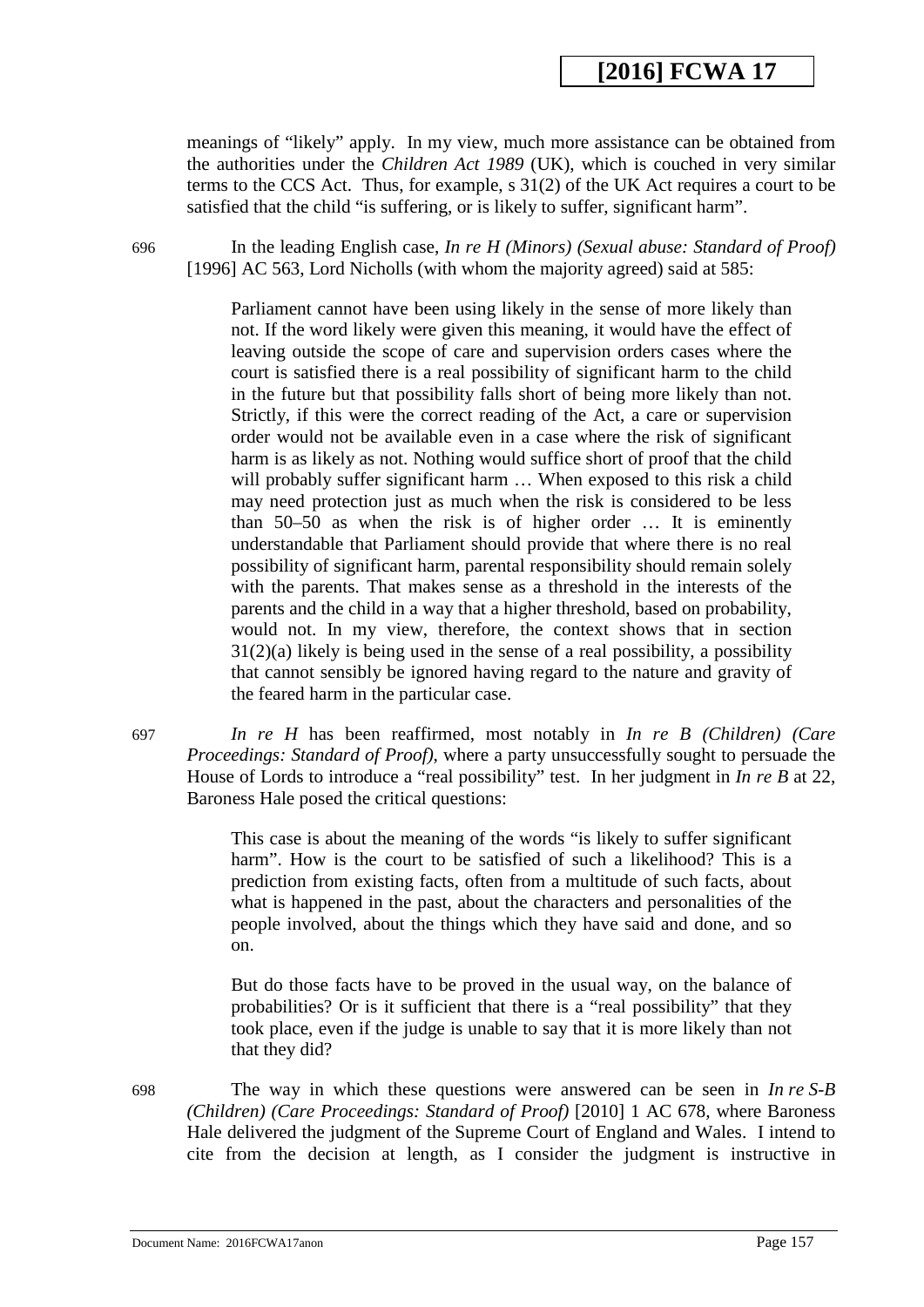understanding how the CCS Act should be interpreted (original emphasis, footnotes omitted).[161](#page-158-0) 

- 8. The leading case on the interpretation of these conditions is the decision of the House of Lords in *In re H (Minors) (Sexual Abuse: Standard of Proof*) [1996] AC 563. Three propositions were established which have not been questioned since. First, it is not enough that the court suspects that a child may have suffered significant harm or that there was a real possibility that he did. If the case is based on actual harm, the court must be satisfied on the balance of probabilities that the child was actually harmed. Second, if the case is based on the likelihood of future harm, the court must be satisfied on the balance of probabilities that the facts upon which that prediction was based did actually happen. It is not enough that they may have done so or that there was a real possibility that they did. Third, however, if the case is based on the likelihood of future harm, the court does not have to be satisfied that such harm is more likely than not to happen. It is enough that there is "a real possibility, a possibility that cannot sensibly be ignored having regard to the nature and gravity of the feared harm in the particular case", per Lord Nicholls of Birkenhead, at p 585F.
- 9. Thus the law has drawn a clear distinction between probability as it applies to past facts and probability as it applies to future predictions. Past facts must be proved to have happened on the balance of probabilities, that is, that it is more likely than not that they did happen. Predictions about future facts need only be based upon a degree of likelihood that they will happen which is sufficient to justify preventive action. This will depend upon the nature and gravity of the harm: a lesser degree of likelihood that the child will be killed will justify immediate preventive action than the degree of likelihood that the child will not be sent to school.
- 10. The House of Lords was invited to revisit the standard of proof of past facts in *In re B (Children) (Care Proceedings: Standard of Proof) (CAFCASS intervening)* [2009] AC 11, where the judge had been unable to decide whether the alleged abuse had taken place. The suggestion that it would be sufficient if there were a "real possibility" that the child had been abused was unanimously rejected. The House also reaffirmed that the standard of proof of past facts was the simple balance of probabilities, no more and no less.
- 11. The problem had arisen, as Lord Hoffmann explained, because of dicta which suggested that the standard of proof might vary with the gravity of the misconduct alleged or even the seriousness of the consequences for the person concerned: para 5. He pointed out that the cases in which such statements were made fell into three

<u>.</u>

<sup>&</sup>lt;sup>161</sup> The passage deals not only with the meaning of "likely", but also with the standard of proof.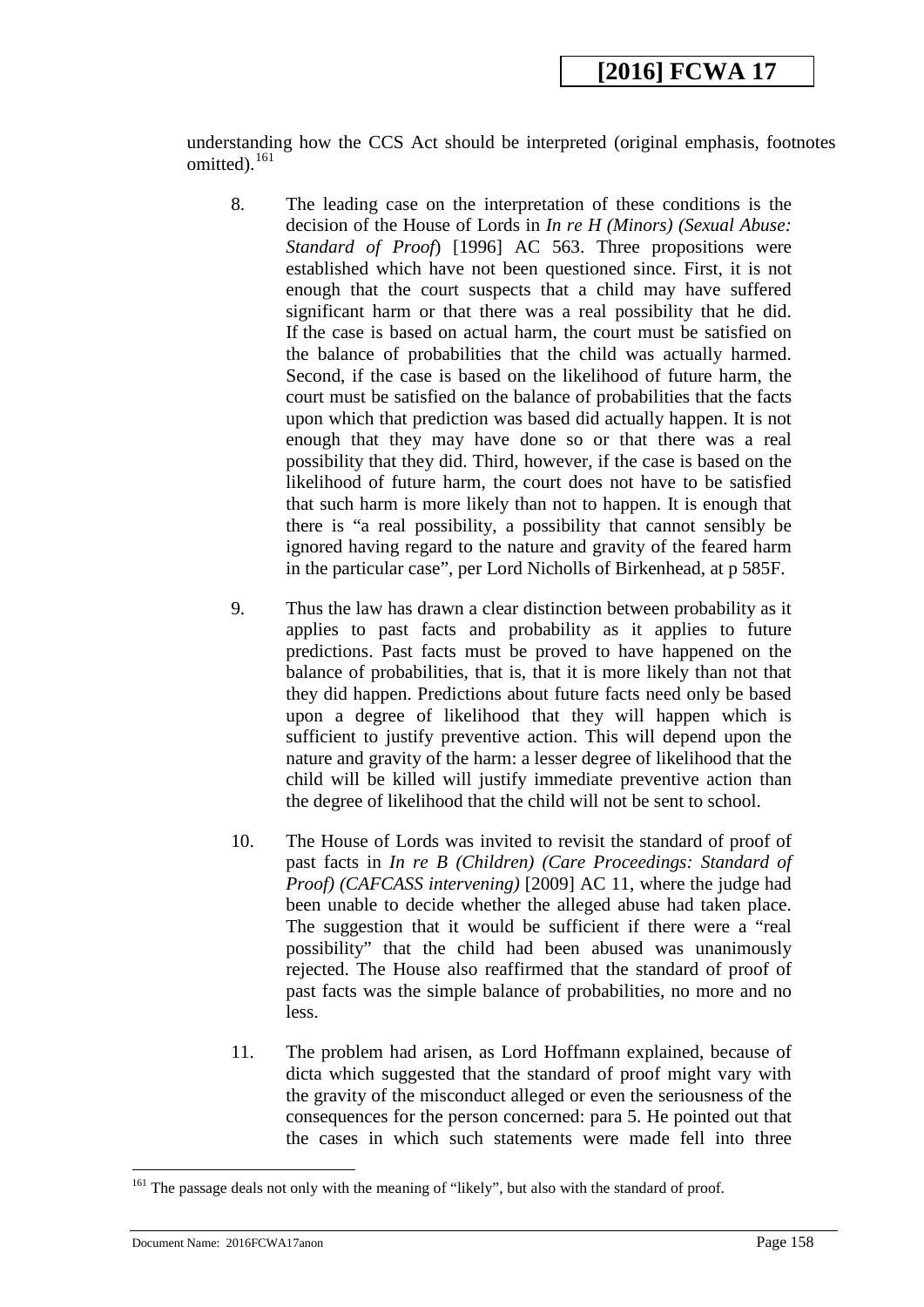categories. In the first were cases which the law classed as civil but in which the criminal standard was appropriate. Into this category came sex offender orders and anti-social behaviour orders: see *B v Chief Constable of Avon and Somerset Constabulary* [2001] 1 WLR 340 and *R (McCann) v Crown Court at Manchester* [2003] 1 AC 787. In the second were cases which were not about the standard of proof at all, but about the quality of evidence. If an event is inherently improbable, it may take better evidence to persuade the judge that it has happened than would be required if the event were a commonplace. This was what Lord Nicholls was discussing in *In re H (Minors)* [1996] AC 563, 586. Yet, despite the care that Lord Nicholls had taken to explain that having regard to the inherent probabilities did *not* mean that the standard of proof was higher, others had referred to a "heightened standard of proof" where the allegations were serious. In the third category, therefore, were cases in which the judges were simply confused about whether they were talking about the standard of proof or the role of inherent probabilities in deciding whether it had been discharged. Apart from cases in the first category, therefore, "the time has come to say, once and for all, that there is only one civil standard of proof and that is proof that the fact in issue more probably occurred than not": *In re B* [2009] AC 11, para 13.

- …
- 15. In *In re B* [2009] AC 11, the House also declined an invitation to overrule the decision of the Court of Appeal in *In re M and R (Minors) (Sexual Abuse: Expert* Evidence) [1996] 4 All ER 239. This was concerned with the stage after the court is satisfied that the threshold has been crossed. The court has then to decide what order, if any, to make. The welfare of the child is the paramount consideration: 1989 Act, section 1(1). In deciding whether or not to make a care or supervision order, the court must have regard in particular to the so-called "checklist" of factors: 1989 Act, section 1(3)(4). These include "(e) any harm which he has suffered or is at risk of suffering".
- <span id="page-158-0"></span>16. In *In re M and R*, the Court of Appeal determined that section  $1(3)(e)$  should be interpreted in the same way as section  $31(2)(a)$ . The court must reach a decision based on facts, not on suspicion or doubts. Butler-Sloss LJ said, at p 247:

"[Counsel's] point was that if there is a real possibility of harm in the past, then it must follow (if nothing is done) that there is a risk of harm in the future. To our minds, however, this proposition contains a non sequitur. The fact that there might have been harm in the past does not establish the risk of harm in the future. The very highest it can be put is that what might possibly have happened in the past means that there may possibly be a risk of the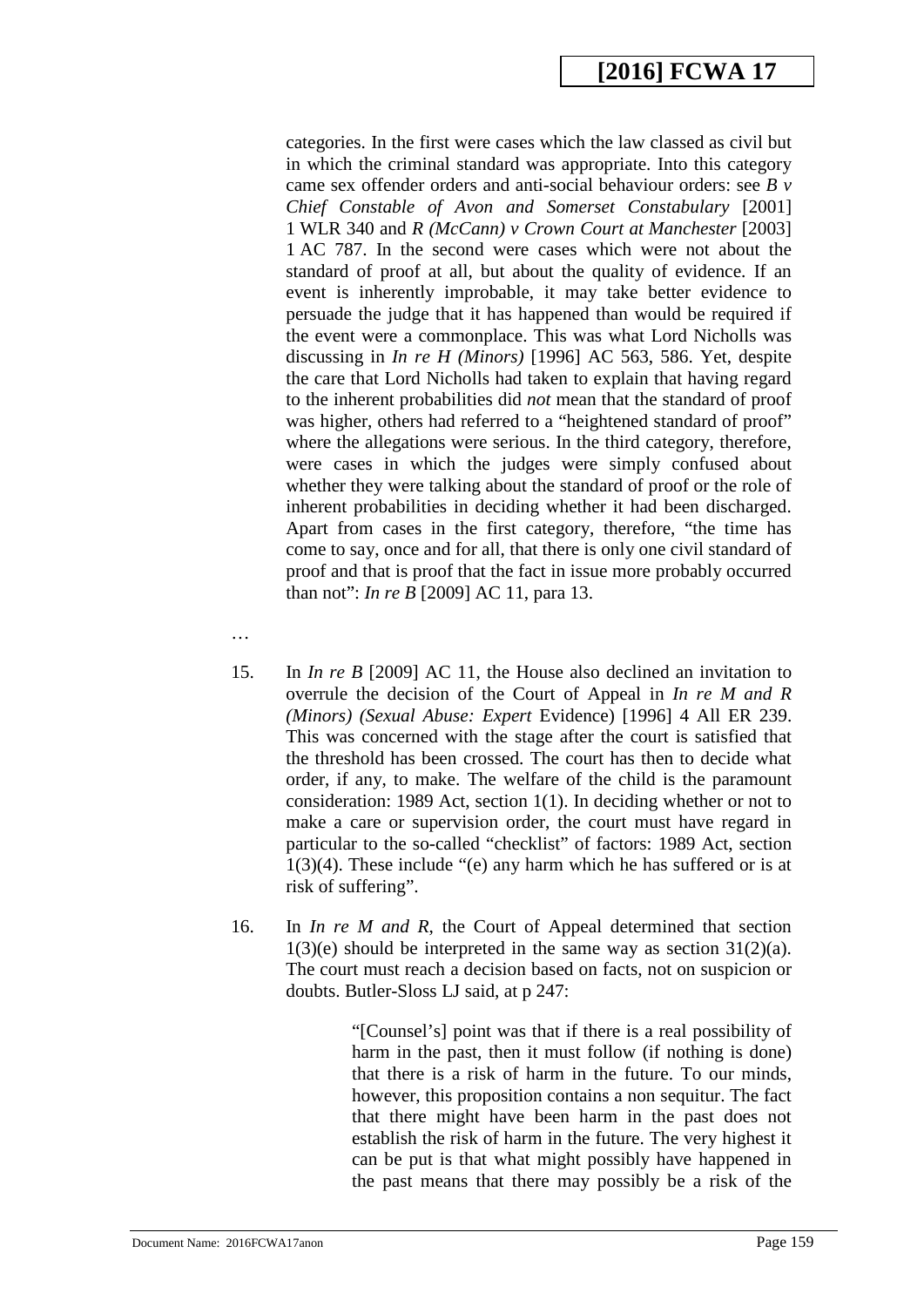same thing happening in the future. Section  $1(3)(e)$ , however, does not deal with what *might* possibly have happened or what future risk there *may* possibly be. It speaks in terms of what *has* happened or what *is* at risk of happening. Thus, what the court must do (when the matter is in issue) is to decide whether the evidence establishes harm or the risk of harm."

17. In agreeing with this approach in *In re B*, para 56, Baroness Hale commented that in such a case,

> "as indicated by Butler-Sloss LJ …, the 'risk' is not an actual risk to the child but a risk that the judge has got it wrong. We are all fallible human beings, very capable of getting things wrong. But until it has been shown that we have, it has not been shown that the child is in fact at any risk at all."

699 There seems no reason why the same approach should not be followed in Australia. As the majority of the High Court said in *Project Blue Sky Inc v Australian Broadcasting Authority* (1998) 194 CLR 355 at [78], "the duty of a court is to give the words of a statutory provision the meaning that the legislature is taken to have intended them to have". In performing that duty, it is well established that a court must have regard to the statutory text, context and purpose of the legislation. The *text* of s 28 is not helpful given the variety of meanings of "likely", and it has not been suggested that the *text* of any other provisions of the Act assist in giving meaning to "likely". The *context* is also not necessarily helpful since, as earlier noted, the threshold test in s 28 is the gateway to a range of potential consequences – starting with supervision by DCP and moving all the way through to removal. Even the *purpose* of the Act points in different directions, since the Act is not aimed at protecting children at all costs.

-

700 This latter point has been made by Baroness Hale, both in her judgments and when speaking extra-curially. At a lecture given in 2013, she posed the question "What are Care Proceedings for?" and went on to answer it by saying:

> It may seem a silly question to which the answer is obvious. Surely care proceedings are there to protect children from harm? But we could simply empower social workers to do that. Care proceedings are also there to protect children and their families from the intrusive power of the state. The freedom of families to choose their own life-styles and to bring their children up as they please is a crucial attribute of a free society.<sup>[162](#page-161-0)</sup>

- 701 In this lecture, the Baroness was returning to a topic she had discussed in *In re B* where she commenced her speech in the House of Lords with these potent words:
	- 20. … taking a child away from her family is a momentous step, not only for her, but for her whole family, and for the local authority

<sup>&</sup>lt;sup>162</sup> Baroness Hale, 'What are Care Proceedings for?' (Munkman Lecture delivered at the BPP Law School, Leeds, 5 September 2013).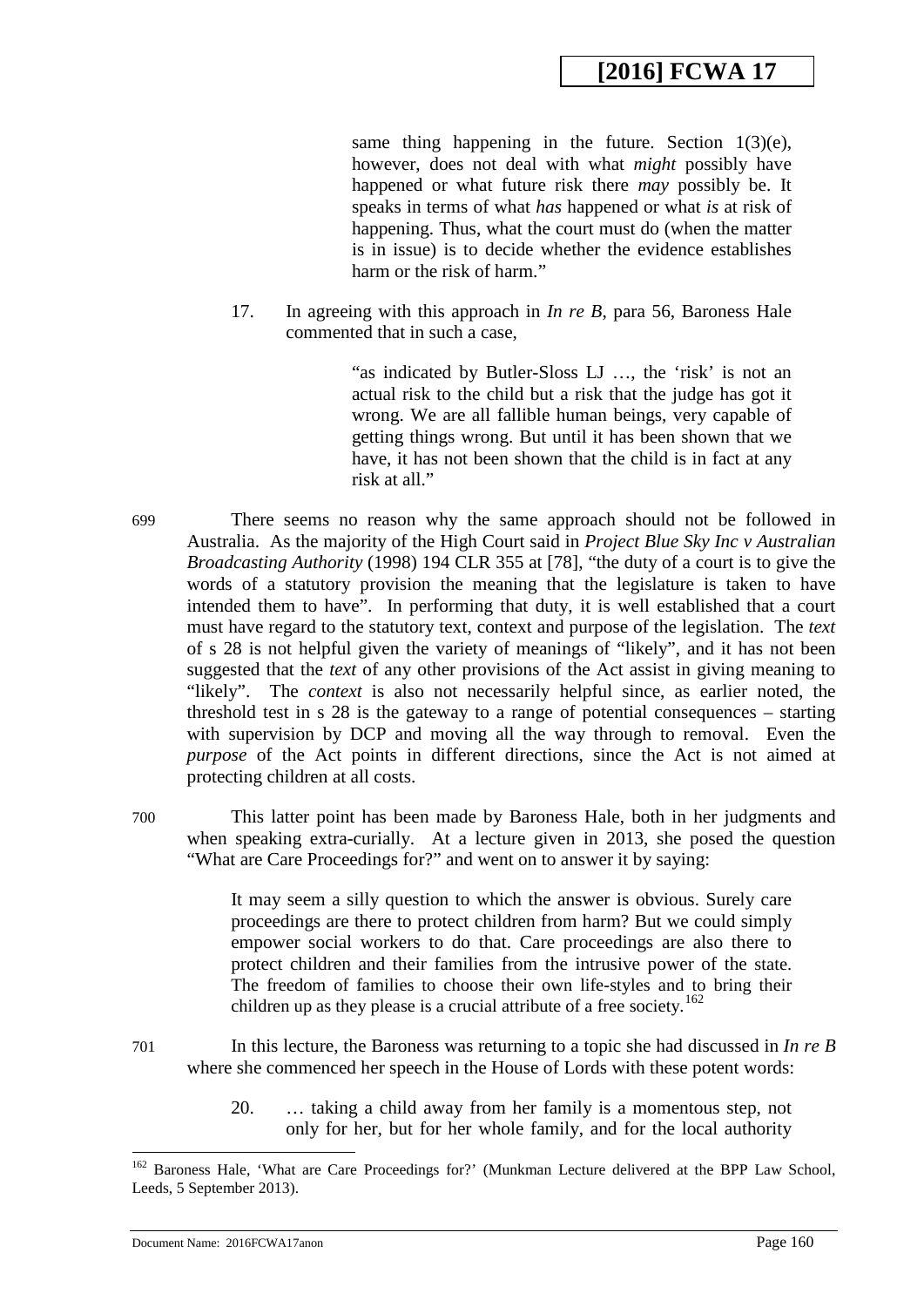which does so. In a totalitarian society, uniformity and conformity are valued. Hence the totalitarian state tries to separate the child from her family and mould her to its own design. Families in all their subversive variety are the breeding ground of diversity and individuality. In a free and democratic society we value diversity and individuality. Hence the family is given special protection in all the modern human rights instruments including the European Convention on Human Rights (article 8), the International Covenant on Civil and Political Rights (article 23) and throughout the United Nations Convention on the Rights of the Child. As Justice McReynolds famously said in *Pierce v Society of Sisters*  268 US 510, 535 "The child is not the mere creature of the State".

- 21. That is why the *Review of Child Care Law* (Department of Health and Social Security, 1985)) and the White Paper, *The Law on Child Care and Family Services* (1987) (Cm 62), which led up to the Children Act 1989, rejected the suggestion that a child could be taken from her family whenever it would be better for her than not doing so. As the Review put it, at para 2.13, "Only where their children are put at unacceptable risk should it be possible compulsorily to intervene. Once such a risk of harm has been shown, however, [the child's] interests must clearly predominate".
- 702 While DCP is not seeking the removal of Pipah from her home, its proposed role involves a degree of intrusion into the lives of the Farnells, including unannounced visits; instructions that Pipah is never to be left alone with Mr Farnell; and even prescription about a story that is to be read to her. While it can be reasonably thought that Parliament intended that children be kept safe from abuse, it can also be reasonably thought that Parliament would not have intended that the State have such an intrusive role in the life of a family unless warranted by the circumstances.
- 703 The Independent Children's Lawyer and DCP submitted that the proper meaning of "likely" for the purposes of s 28(2)(c) was either of the following drawn from those offered in *Tillmanns Butcheries*: "a 'material risk' as seen by a reasonable man 'such as might happen'" or '"some possibility' – more than a remote or bare chance". Counsel for the Farnells accepted that the "consensus of opinion is that 'likely' does not mean that an event has to be proved to be more likely than not to occur, but that there is a 'real possibility' or a 'possibility that cannot sensibly be ignored' that it could occur". However, he disputed that "likely" could mean "such as might happen" or "some possibility". He acknowledged that the "material risk" test might be acceptable, although noting that it looked very much like a "real possibility" test.
- 704 In my view, adopting the "such as might happen" test would not strike the right balance between the objectives of protecting the child and limiting state interference in the lives of families. Sadly, child abuse "might happen" in any Australian home, since abuse happens so commonly.<sup>163</sup> Something more needs to be established before the

<sup>&</sup>lt;sup>163</sup> Especially as "emotional abuse" is defined in the Act to include being exposed to an act of family and domestic violence. The Council of Australian Governments has estimated that over \$2 billion is spent annually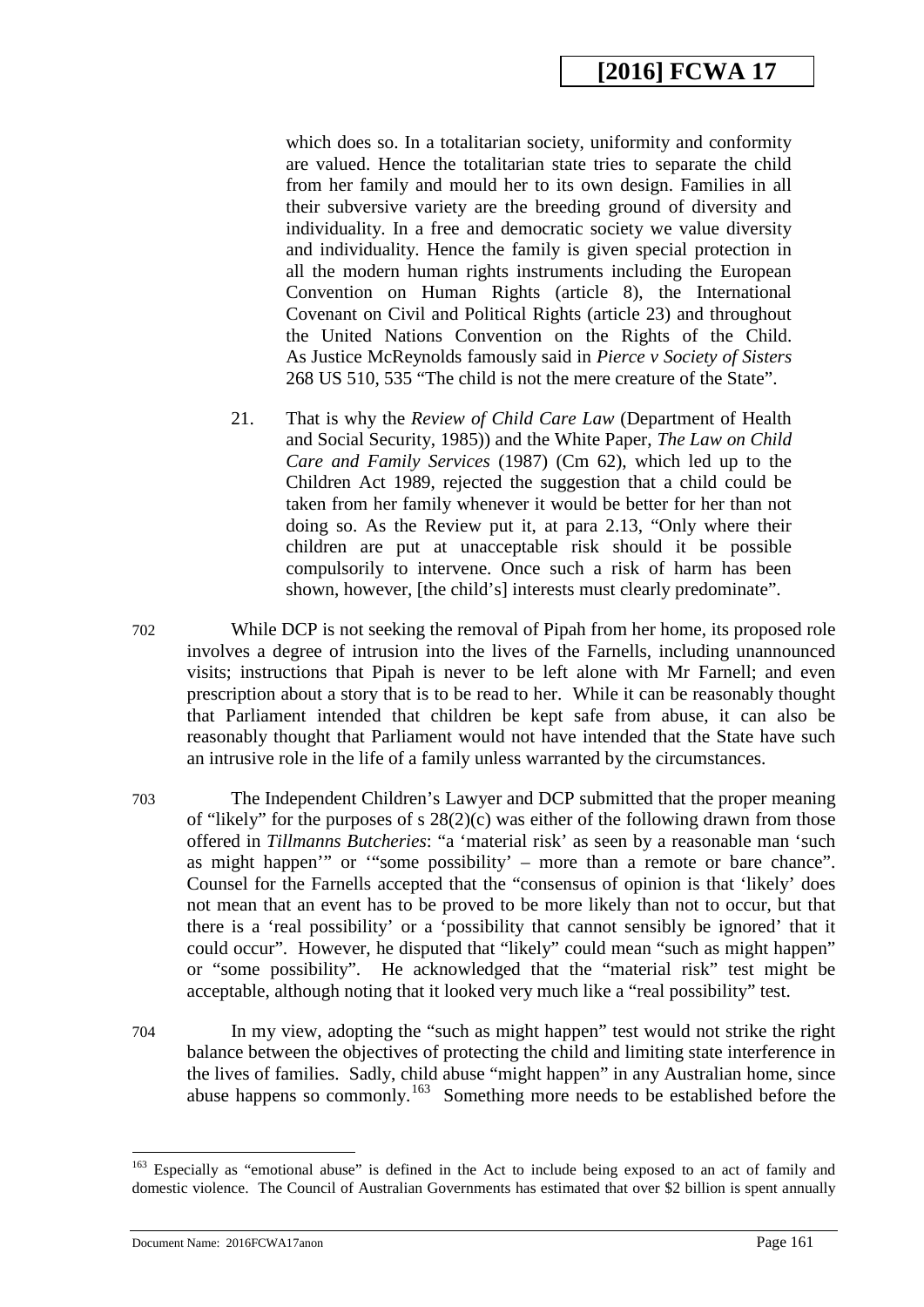executive government can be given the green light to intervene in the life of a family. In saying this, I have not overlooked the fact that the Act itself provides that the best interests of the child are the paramount consideration, since I consider it is also in the interests of a child for the State not to intervene inappropriately in the life of her family.

- 705 In my view, the balance between the two competing objectives is best achieved by the test laid down in the United Kingdom under similar legislation, and I therefore intend to proceed on the basis that "likely" is used in the CCS Act in the sense of a "real possibility" – a possibility that cannot sensibly be ignored having regard to the nature and gravity of the feared harm in the particular case.<sup>[164](#page-162-1)</sup>
- 706 Lord Nicholls, who was the exponent of the "real possibility" test, later said in *In re O (Minors) (Care: Preliminary Hearing)* [2004] 1 AC 523 at [16]–[17] that while this formulation requires "a comparatively low level of risk", a finding that the test has been satisfied must be founded on proved facts, as distinct from allegations. As his Lordship said, "therein lies the protection Parliament intends the threshold criteria shall provide against arbitrary intervention by public authorities".<sup>[165](#page-163-0)</sup>

#### **Why is DCP seeking a protection order?**

- 707 Ms Julieanne Davis, DCP's Executive Director of Country Services, set out in her affidavit of 12 October 2015 the reasons a protection order is sought:
	- 54. As at the time of affirming this affidavit it is my view that, on all the information available to the Department, a protection order (supervision) with clear conditions and orders setting out requirements on Mr Farnell and [Mrs Farnell] over the 12 months of the proposed order is the appropriate order to address the risk posed to Pipah's safety. The requirements of a supervision order provides the Department with a legislative framework within which to continue to work with Mr Farnell and [Mrs Farnell] to address the risk posed to Pipah's safety and the safety of other children who may be in the home with them. The safety plan has been working effectively to date but there is still considerable further work to carry out with Mr Farnell, [Mrs Farnell] and members of the safety network to ensure that [Mrs Farnell] is fully supported to be protective and keep Pipah safe into the future.

on child protection services: 'Protecting Children is Everyone's Business: National Framework for Protecting Australia's Children 2009–2020' (Council of Australian Governments, June 2009) 9.

<sup>&</sup>lt;sup>164</sup> Interestingly, this was also the formulation suggested by the Australian Law Reform Commission for its proposed test of an invasion of privacy that is "**likely** to have a serious effect on a person of ordinary sensibilities": 'Serious Invasions of Privacy in the Digital Era' (Discussion Paper No DP 80, Australian Law Reform Commission, 31 March 2014).

<span id="page-161-0"></span><sup>&</sup>lt;sup>165</sup> A cursory search suggests that Lord Nicholls' test also finds favour in Victoria and New South Wales. For example, in the Children's Court of New South Wales, Truscott CM said, "I am gratified that Lord Nicholls' expression is so easily applicable, sensible and logical, that to not adopt his reasoning would be nothing but contrary. I also note that no Australian authorities setting out a different position have been placed before me": *In the matter of Adam and Michael* [2004] CLN 3 at [44].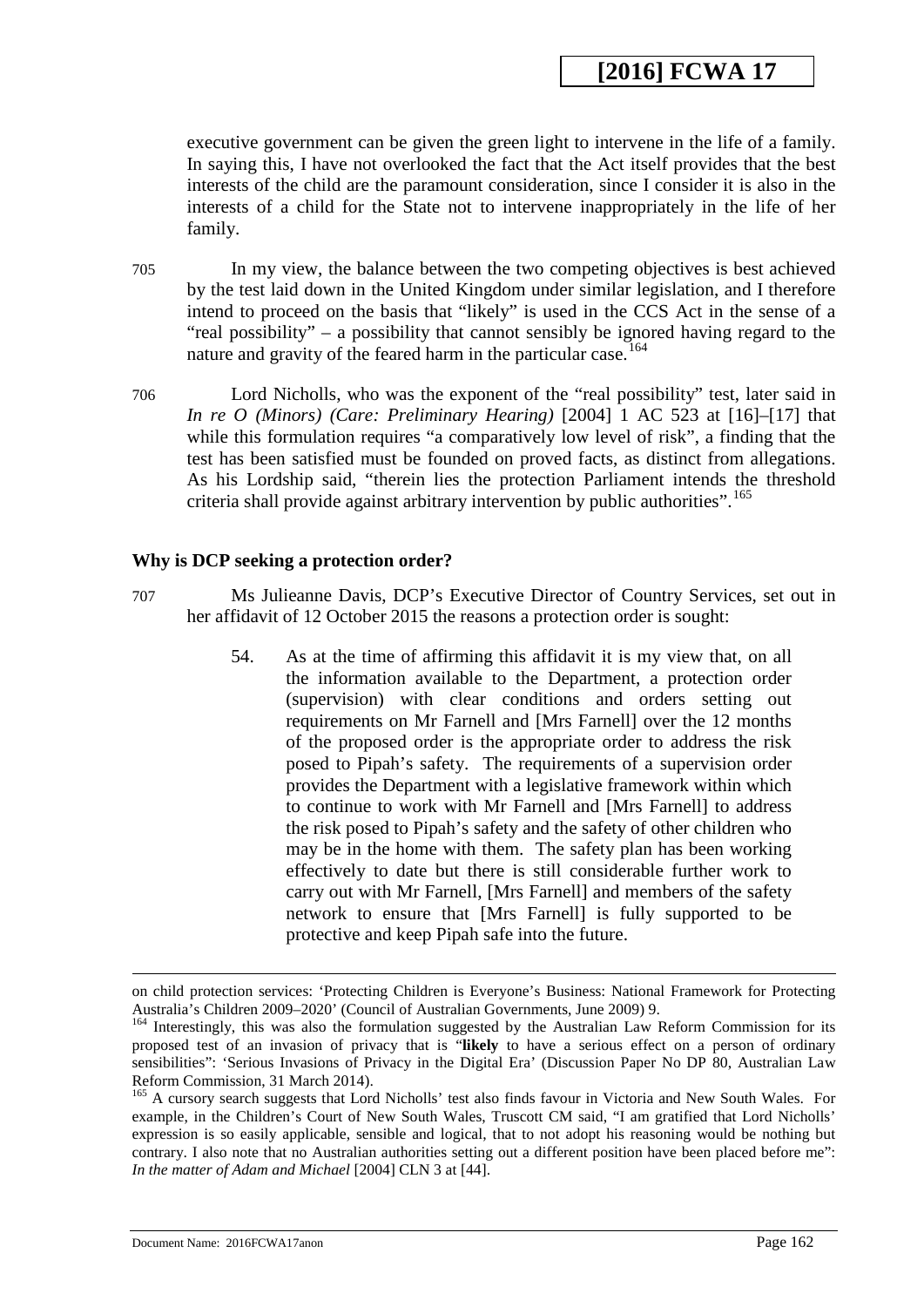- 55. Court orders setting out specific conditions would enable clarity of what is required and would not solely rely on the ongoing cooperation of Mr Farnell and [Mrs Farnell]. I recognise and acknowledge that some of the case practice work has at times been confronting and challenging for Mr Farnell and [Mrs Farnell]. It is my view that, without a legal requirement to comply, should concerns arise regarding participation by Mr Farnell and/or [Mrs Farnell] in the continuing protective work which is designed to address the risk posed to Pipah's safety both in the shorter term and in the long term, the Department will be left in an untenable situation in terms of protecting Pipah.
- 56. To date Mr Farnell and [Mrs Farnell] have co-operated however, in my view based on the information contained on the Department's file including information from [Ms G] and safety planning meetings, there is still a level of denial in terms of the potential for Mr Farnell to re-offend and some misunderstandings regarding the nature of child sexual abuse. It will continue to take time for [Mrs Farnell] to understand fully requirements of her, particularly given that she does require the assistance of an interpreter to understand complex matters and she has had to adjust to a considerable amount of additional and challenging information. A supervision order will allow for education and counselling to occur to address these concerns and continue to establish long term sustainable safety for Pipah.
- 57. I am concerned to put in place arrangements that ensure Pipah's safety and to strengthen longer term safety planning including arranging psychological counselling and supports for both Mr Farnell and [Mrs Farnell] to support Pipah's safety and longer term wellbeing.
- …
- 60. The Department is seeking a Protection Order (Supervision) to address the risk posed to Pipah's safety and to keep her in a stable care arrangement. The Department is seeking a supervision order for 12 months to address the risk posed to Pipah's safety while child protection workers and family members continue to carry out the Case Plan. This takes into account the work that has been done with Mr Farnell, [Mrs Farnell] and the safety network since the Department become involved with the family. Child protection workers will continue to assess and monitor the safety and wellbeing of Pipah in the care of Mr Farnell and [Mrs Farnell]. They will also continue to assess [Mrs Farnell's] capacity to be protective of Pipah's safety and wellbeing in the longer term.
- <span id="page-162-1"></span><span id="page-162-0"></span>708 The closing submissions of DCP, which were provided only a few weeks after Ms Davis swore her affidavit, indicated that DCP had agreed to the Independent Children's Lawyer's proposal that the protection order should be for two years, rather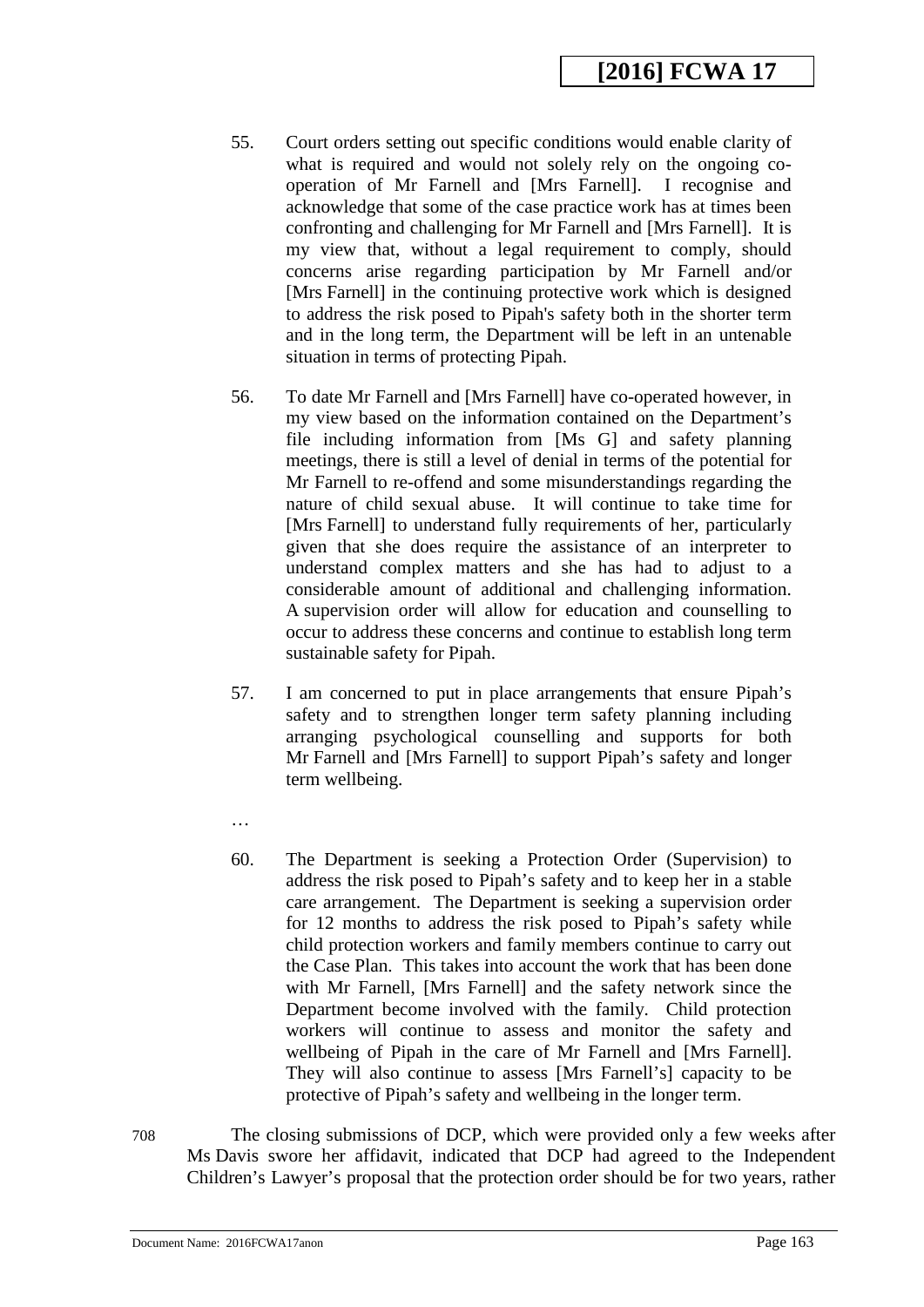than the one year originally sought by DCP. This change of heart was said to have come about as a result of "taking into account the course of this matter to date, the evidence from witnesses at trial including particularly the evidence of the Single Expert Witness and Pipah's best interests". The submissions did not give any clue as to which parts of the "course of this matter" or "the evidence of the Single Expert Witness" had persuaded DCP to change its mind.

709 DCP has now been working with the Farnells since August 2014, and if I make a protection order for a period of two years, it will not expire until April 2018. The Farnells would, by then, have been under the supervision of DCP for three and a half years, in circumstances where it seems that DCP initially thought its resources would be better expended on dealing with other children in the Bunbury region.

#### **The submissions relating to the orders sought by DCP**

- 710 The Independent Children's Lawyer recognised that, looking in isolation at the reports of Ms G and the Single Expert, it could be argued that the threshold test set by s 28 has not been met. However, the ICL submitted that issues of child safety "should not be so narrowly construed", and that a protection order for a period of two years should be made as this would promote Pipah's safety and wellbeing by:
	- 49.1 providing the Department with an extended period of time to work with and monitor the family and extended safety network to ensure the safety plan is working well;
	- 49.2 monitoring Mr Farnell's ongoing compliance with the conditions set out in the safety plan, which would include further psychometric testing;
	- 49.3 working with the Farnells with respect to updating Pipah's Words and Pictures story to ensure it is age and developmentally appropriate, that it promotes both a physical but also her emotional/developmental wellbeing, and that it includes reference to Mrs Chanbua, Gammy and Thai culture;
	- 49.4 ensuring that Pipah is school age when the Supervision Order is due to expire, which would mean that the school and school community could be included in the safety network and safety plan. The Independent Children's Lawyer considers this type of community monitoring to be an important aspect of building safety around Pipah; and
	- 49.5 Pipah's language acquisition will develop to a level where protective behaviours could be undertaken with her.
- <span id="page-163-0"></span>711 The ICL also submitted that the involvement of DCP would assist the Farnells in developing more insight and understanding as to the importance of Pipah being told about her birth mother and Gammy. She submitted that the way in which this information was conveyed to Pipah would be important to her psychological wellbeing, and that DCP could provide specialist support to the family.

Document Name: 2016FCWA17anon Page 164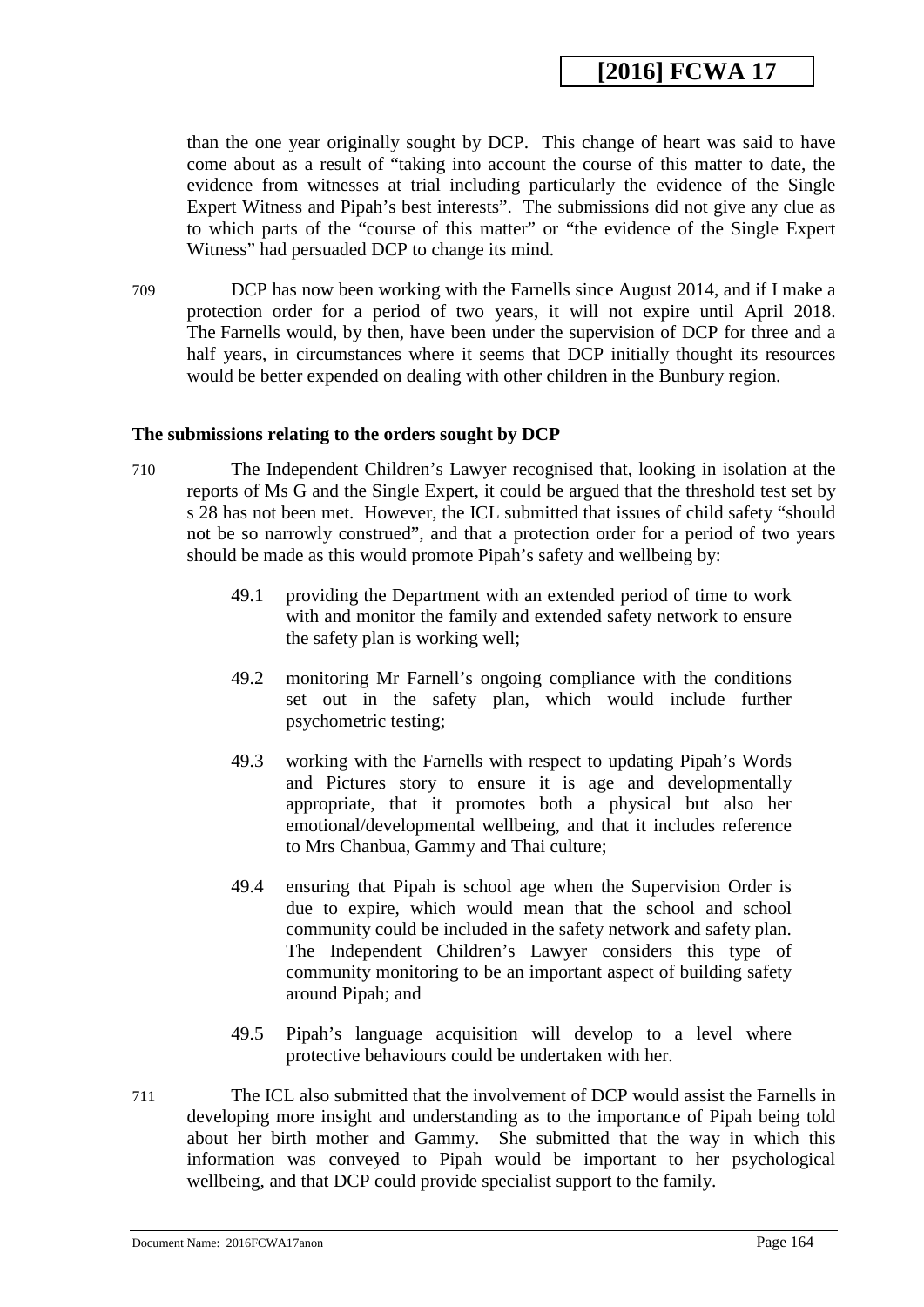- 712 The ICL noted that, prior to the expiration of the proposed order, DCP would undertake a review of Pipah's circumstances. In the event DCP was satisfied that the safety plan and network were working well, it would be able to provide ongoing support services without the need for a further order, by virtue of the obligations imposed by ss 21 and 32 of the CCS Act. As the ICL noted, these services could include an annual review, which would incorporate testing suggested by Ms G.
- 713 Counsel for DCP submitted that further work is required with the Farnells to ensure they are able to protect Pipah from harm and to support the development of the safety network. She submitted that, without support, the Farnells would be unable to provide the necessary level of protection for Pipah. Counsel also noted DCP's intention to provide ongoing counselling for Mr Farnell, and submitted it would also take time for Mrs Farnell to complete her work with the DCP psychologist.
- 714 Like the ICL, counsel for DCP drew attention to an annexure to the affidavit of the DCP worker [Ms H], who conducted the home visits. This was an email dated 31 October 2014, which concluded with Ms H reporting that the Farnells "are clearly following the plan around [Mr Farnell] not being alone with [Mrs Farnell] and Pipah but there is not much evidence of [Mrs Farnell] utilising the safety network herself". With respect to both counsel, this submission might be seen as clutching at straws, as DCP's work with the family had only just started when the email was sent, and according to Ms H's evidence, the safety plan was not finalised until March 2015. Furthermore, Ms H ended her affidavit sworn nearly a year later by saying:

To the best of my knowledge Mr Farnell, [Mrs Farnell] and the members of the safety network appear to be following the safety plan and are committed to ensuring the safety of Pipah and other children.

- 715 The Papers for the Judge filed by the Farnells prior to trial indicated that they "would be happy to accept" a one-year protection order as was then sought by DCP. Given that Papers for the Judge had been filed, counsel for the Farnells did not seek to expand on his case before calling his first witness. In these circumstances, I doubt the propriety of the Farnells then arguing, after the evidence was closed, that the case for a protection order had not been made out.<sup>[166](#page-166-0)</sup> However, as the point was not taken, and as I have to be persuaded that the test has been met, I have proceeded on the basis that the entire question arising under s 28 is in issue.
- 716 Counsel for the Farnells, in arguing against a finding that Pipah was in need of protection, submitted (footnotes omitted):
	- 4.22 [Ms G's] assessment was that Mr Farnell presented a low risk of reoffending. Of itself, that would not seem to pass any test of "likely" other than "some possibility". It would certainly not constitute a "material risk".

<sup>&</sup>lt;sup>166</sup> The alternative sets of orders/conditions proposed by the Farnells are attached as Appendix 4 and available for viewing along with this entire judgment at www.familycourt.wa.gov.au.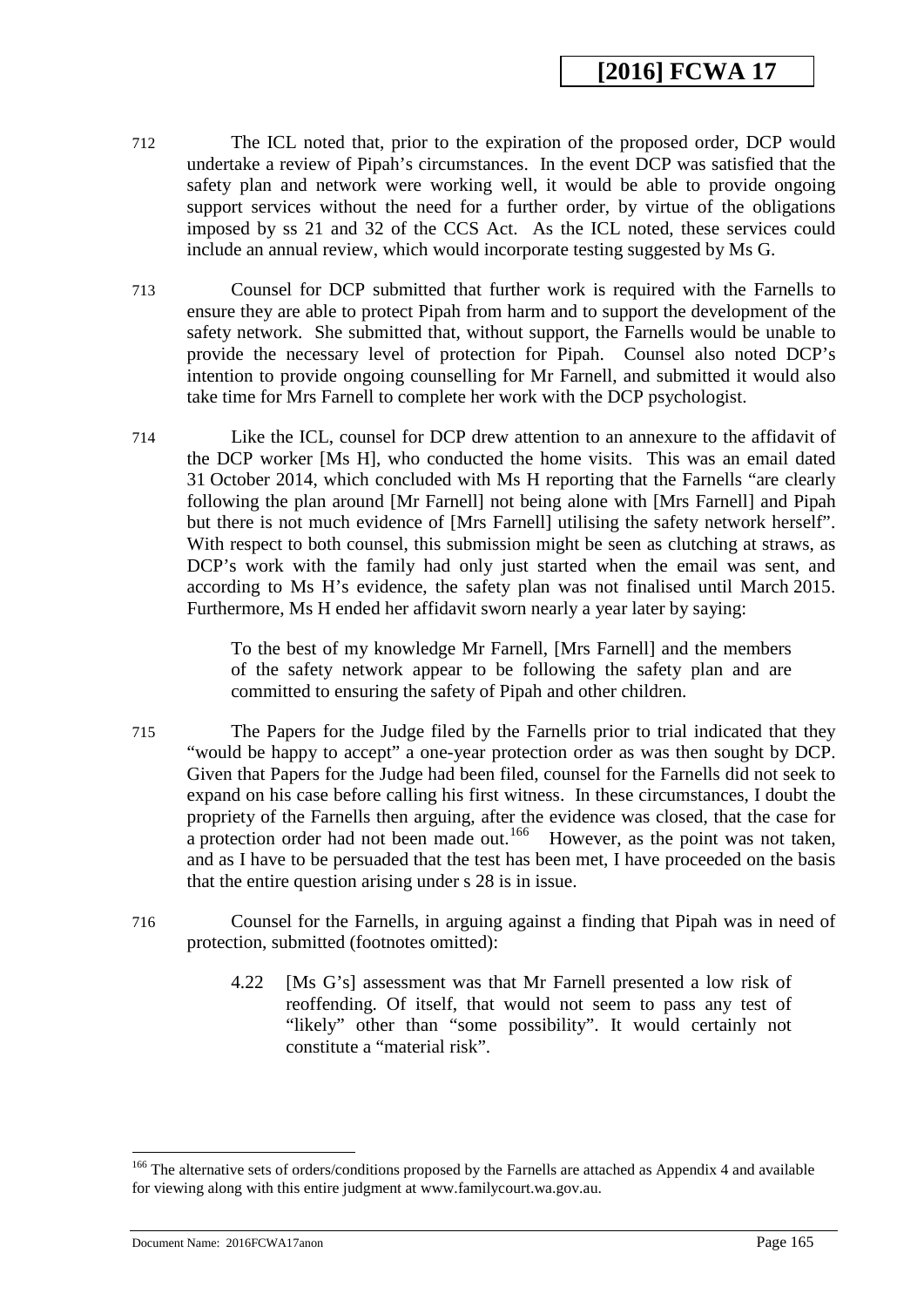- 4.23 However, the thrust of the DCP's case seems to be that risk might arise from something that could cause Mr Farnell to repeat his past behaviour with Pipah.
- 4.24 That does present evidential difficulties. To take an example, one of the factors that was identified by [Ms G] as being a possible cause of change in Mr Farnell's risk of re-offending, was that his marital relationship might break down and he had no intimate relationship in which is emotional needs were met. But no evidence has been referred to as demonstrating that it is more probable than not that Mr Farnell's marital relationship might break down. In the same way, there does not appear to be any evidence that there is going to be significant stress in his life where he does not receive appropriate support. One would have to be very careful about differentiating between evidence and speculation and example (in the sense of "for example if…").
- 717 Counsel for the Farnells also submitted that if the court was satisfied that Pipah is in need of protection, the Farnells would propose a one-year protection order under the conditions suggested in the minute they filed on 14 December 2015. Counsel also noted that some of the conditions would, in accordance with the terms of the minute, extend well beyond the expiry of any protection order.
- 718 Counsel for the Farnells submitted that his reservations about the conditions proposed by DCP were supported by the views of the Single Expert who had drawn attention to what he said was an excessive focus on protecting Pipah from what had been "identified as a low level risk [that] has led to a lack of consideration for healthy developmental processes". Counsel for the Farnells submitted that if the proposed conditions were imposed, they would have an adverse effect on Pipah's family life and development.
- 719 The Farnells agreed with the Single Expert that protective behaviours training for Pipah can be "captured as effectively and more functionally by heavily highlighting core societal values associated with personal safety and self-care", rather than by focussing on Mr Farnell's offending. Counsel emphasised that this should not be "reinterpreted as suggesting that Pipah should be responsible for her own safety".
- 720 Counsel for Mrs Chanbua described the DCP proposal as being "a highly intrusive regime of supervision". He accepted that Mr Farnell poses a risk of harm to Pipah, but argued that "the cure may be as bad as the ailment". Nevertheless, he submitted that the protection order was "necessary" for the same reasons why he submitted that Pipah should live with his client.
- 721 Counsel for Mrs Chanbua submitted that it was impermissible for DCP and the ICL to ask for the imposition of conditions that would extend past the two-year period permitted by the CCS Act. This argument was no doubt mounted to buttress counsel's submissions about the residence applications, but it nevertheless requires careful consideration. I have therefore set out below my exchange with counsel for Mrs Chanbua on this topic (emphasis added):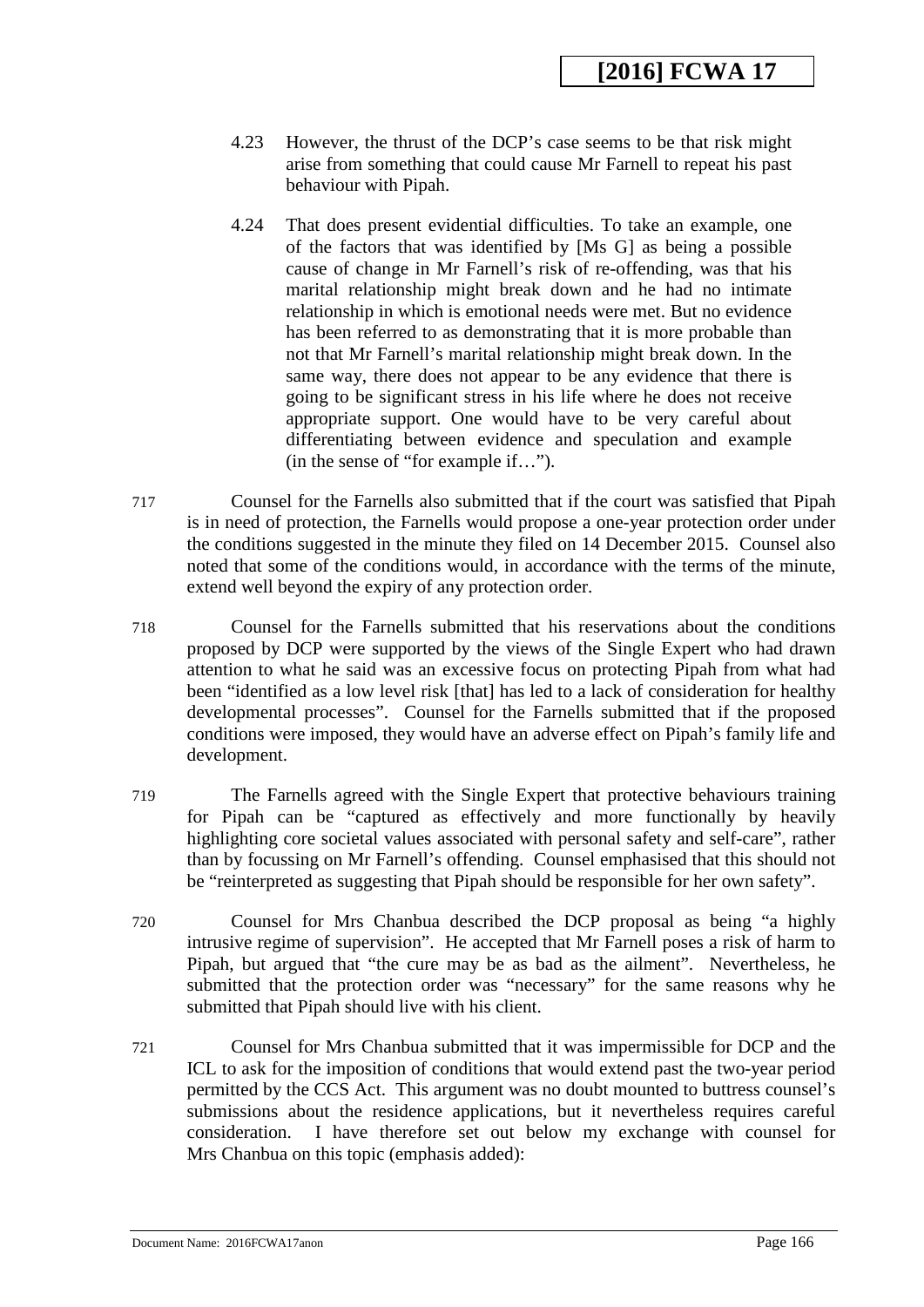[MR HOOPER]: Your Honour, what you're being asked to do is to make an order for indefinite supervision of a child by the Department in circumstances where the Act permits two years only without a further hearing, and then only another two years.

So in other words, what you're being asked to do is to make an order under a combination of Family Court Act and the community welfare legislation which provides for indefinite supervision in circumstances where the relevant State Act does not permit it. And I refer you to section 48 of the Community and Children's Services Act.

HIS HONOUR: But I can do it, can't I?

HOOPER, MR: You can do it for two years.

HIS HONOUR: Right. Well, I can do it under the Family Court Act.

HOOPER, MR: Well, your Honour - - -

HIS HONOUR: We've got here what I might like to have in some other cases, the Department having a "look in" and giving a hand but not necessarily in a position where the child is in the care of the Department.

HOOPER, MR: No, but you're being - - -

HIS HONOUR: Under the protection of the Department formally.

HOOPER, MR: Yes. But, your Honour, what you're being asked to do is to use the Family Law Act to make an order which the Community and – Children and Community Services Act expressly does not permit.

HIS HONOUR: All right. I will look at that.

HOOPER, MR: And that, I would say, is an improper use of power. Secondly, you're being asked to delegate to the Department in an open and indefinite way which gives them power to do whatever they will. Now, it might seem strange for me to raise this but I'm concerned that your Honour doesn't make an order thinking that it has some ability to be enforced when I would suggest that it may not. And your Honour will see that what's proposed is – and this is – I'm looking at the minute – the joint minute, if I can put it that way, by the ICL and the Department, under safety planning, E1, it says that:

*The applicants will comply with the safety plan and any updated safety plan, the overarching principle that Mr Farnell will not be alone with Pipah.* 

<span id="page-166-0"></span>And then:

*The department will review the overarching principle having regard to Pipah's changing age and psychological development.*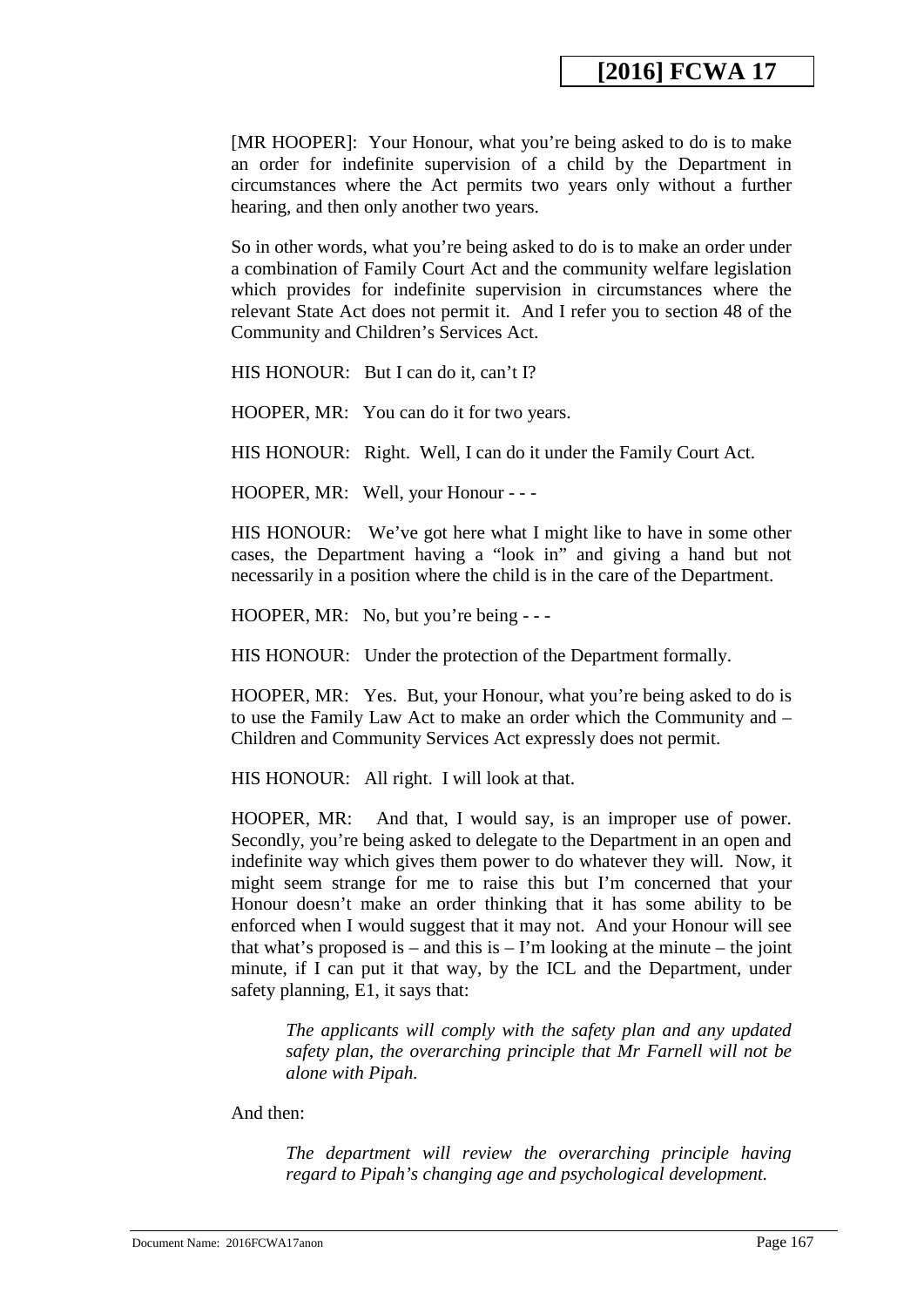In other words, if your Honour considers that it's appropriate for a supervision order to be made and Mr Farnell not to be left alone with Pipah, what you're being asked to do is to delegate to the Department the ability to change that as they please, without reference to anybody else.

HIS HONOUR: Well, could I order liberty to apply to the court if anyone was unhappy with what they proposed?

HOOPER, MR: Well, your Honour, my submission to you is that the safest course to proceed is if a supervision order is to be made for two years, it be made for two years, and the matter will then come back before the court. That's what the legislation contemplates. It does not contemplate that children are given up to the Department for something other than being in the Department's care. It doesn't contemplate the Department being involved in this way in the minutiae of somebody's life in circumstances where the Department has not taken control or in loco parentis with the relevant child. And I would say to you that's - - -

HIS HONOUR: Well, it's the Department of Child Protection **and Family Support**.

HOOPER, MR: Yes.

HIS HONOUR: Supporting the family.

HOOPER, MR: But the Act Parliament limits what the Department can do.

HIS HONOUR: All right.

HOOPER, MR: It's either you've got to take one course or another. And - - -

HIS HONOUR: Unless I have the power to do that with their cooperation under the other legislation.

HOOPER, MR: Well, the cooperation should be the cooperation of the parents of the child or those interested in its care. It's not just the cooperation of the Department, I would suggest to your Honour, because the Department … is constrained by the executive of what it does.

- 722 DCP and the ICL responded to these submissions by saying that if my powers under the CCS Act were exhausted, I had power under the State Act to impose the conditions requested, provided that they were in the best interest of the child.
- 723 Unsurprisingly, the Farnells' counsel adopted the submissions made on behalf of Mrs Chanbua about the imposition of long-term conditions. He argued that it was "not permissible to extend the state's intervention in family life by the device of a condition on what might be described as a residence order to avoid the restrictions in the Children and Community Services Act on a supervision order". Notwithstanding this argument, the Farnells themselves proposed the imposition of conditions on their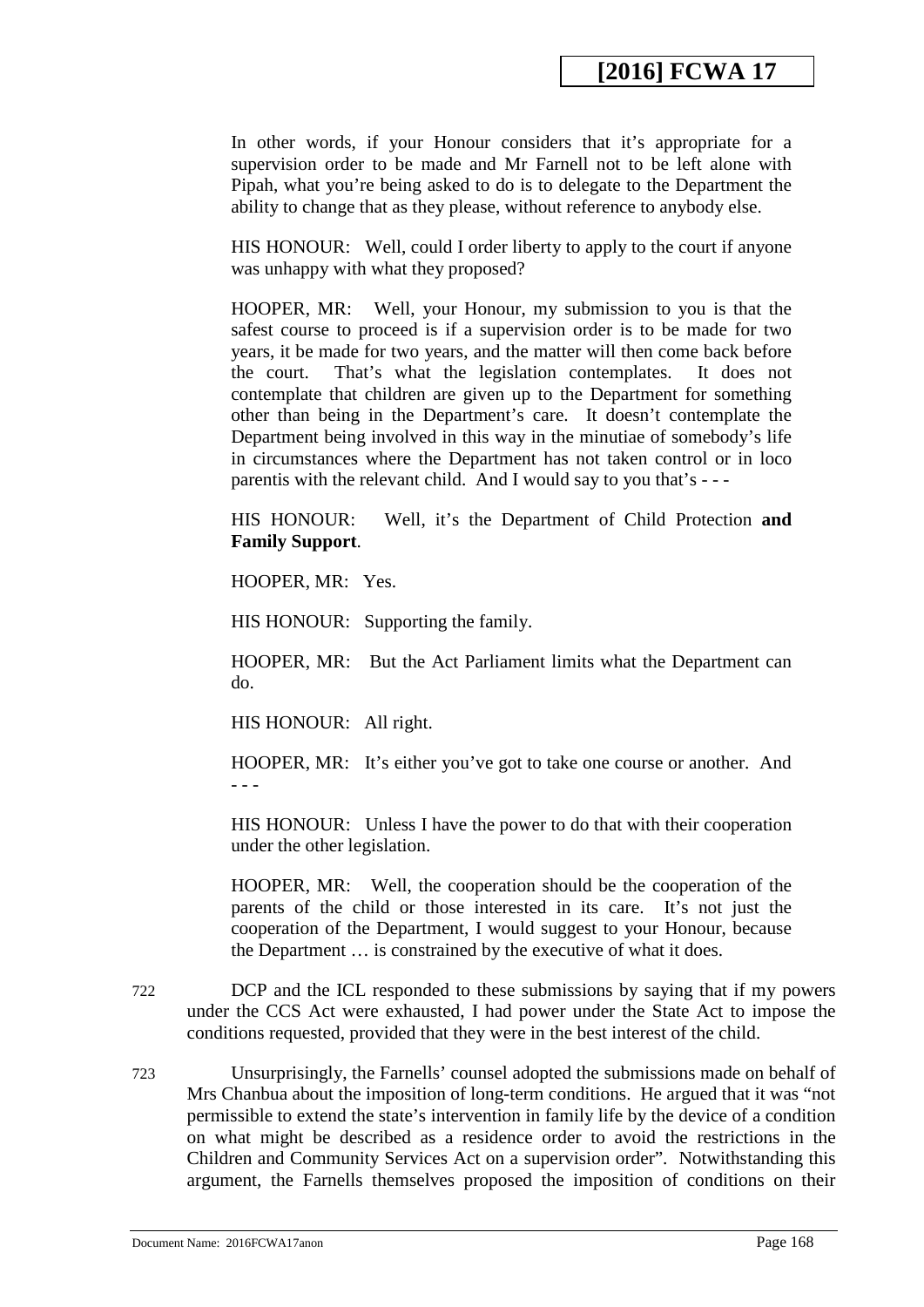arrangements for the care of Pipah, regardless of whether or not a protection order was made. Some of these conditions extended indefinitely into the future.

724 The conditions proposed by the Farnells, if no supervision order is made, include a requirement for compliance with the safety plan; a review of the plan; and the three monthly reading to Pipah of the Words and Pictures Story, provided that the story is reviewed in 18 months' time. As counsel for the Farnells pointed out, much of his clients' proposal was taken from the proposals of DCP and the ICL, and the competing proposals had much more in common than might first appear. Arguably, the major point of difference was the Farnells' opposition to an order that Pipah would automatically have to live with Mrs Farnell if the Farnells separated.

#### **The court's reasons for not making a protection order**

- 725 As earlier recorded, the outcome of the application for a protection order turns on whether I am persuaded there is a possibility that cannot sensibly be ignored that Pipah will suffer harm as a result of abuse if she is left in the care of the Farnells.
- 726 While the evidence suggests it is probable that Pipah will come to no harm if she remains with the Farnells, I do not consider that the possibility she might come to such harm can be sensibly ignored. In arriving at that conclusion, I have had regard to all of the evidence and to the likely devastating impact on Pipah if she were to be abused.
- 727 The fact that I consider the threshold test in s 28 of the CCS Act has therefore been satisfied does not mean that I am obliged to make a protection order.
- 728 First, I must first consider whether I should apply the "no order" principle. In deciding whether it is in Pipah's interests to make a protection order, I must take into account all of the work that DCP, the Farnells and the safety network have done since 2014. In my view, the extensive planning, education and counselling already undertaken has gone a very long way toward achieving the goals set by DCP and its consultants at the commencement of the exercise. While this has been important for Pipah's safety, it must inevitably have had a significant impact on the capacity of the Farnells to devote their attention to looking after Pipah (and in Mr Farnell's case, on his capacity to earn an income). This is a factor to consider in determining whether a protection order should be made at all, and if one is made, the duration of the order.
- 729 Second, I must consider the factors set out in s 8 of the CCS Act, which I am obliged to take into account in determining what is in Pipah's best interests. Although I have not discussed these, I have taken them into account to the extent they are relevant, especially the first three, namely:
	- (a) the need to protect the child from harm;
	- (b) the capacity of the child's parents to protect the child from harm;
	- (c) the capacity of the child's parents, or of any other person, to provide for the child's needs;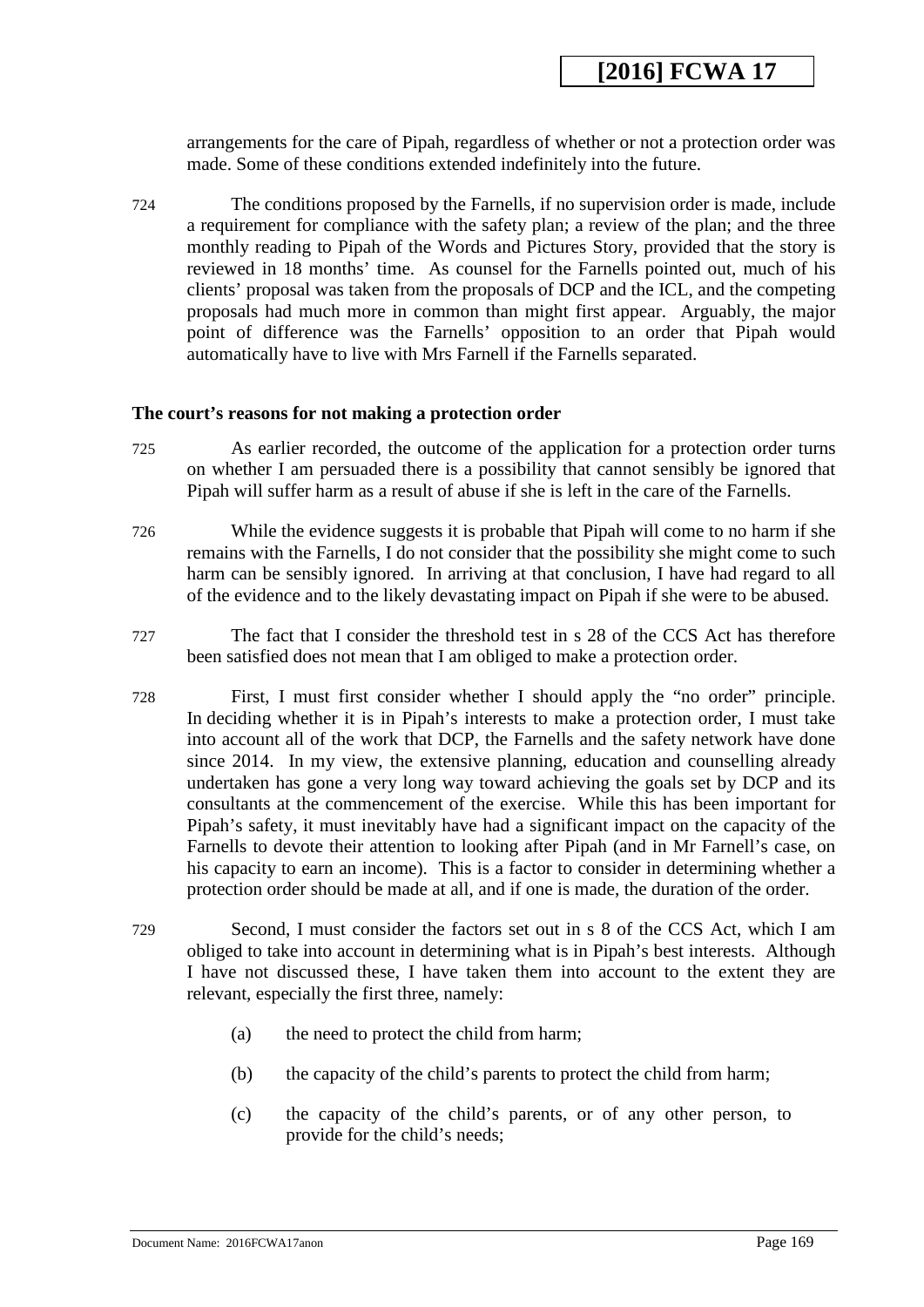- 730 Third, on my reading of the legislation, there is nothing that can be achieved by a protection order (supervision) which cannot be achieved by orders under the State Act, especially given the preparedness of DCP to work with the family.<sup>[167](#page-170-0)</sup> Thus, I can order the Farnells to keep DCP informed about where Pipah is living, thereby matching the one requirement attaching to all protection orders  $(s 50(1))$ . I can make the residence order subject to the same conditions as could be applied to a protection order (s 50(2)). I can order the Farnells to allow DCP to have access to Pipah at any reasonable time (s 52). There is nothing to prevent DCP from offering social services to the family (s 53). Finally, DCP has all of the options available under ss 21 and 32.
- 731 The fact that there is nothing that can be achieved by a protection order (supervision) that cannot be achieved by orders made under the State Act can be seen from all of the work that DCP and its consultants have done with the family after they became involved in August 2014. All of that has been done without a protection order in place. I recognise, of course, that the Farnells have had a significant incentive to cooperate with DCP pending resolution of these proceedings. While I am inclined to consider that their cooperation would be ongoing after the proceedings finish, their cooperation would not be required in the event that a protection order is not made, since they will be obliged to comply with any conditions I impose under the State Act.
- 732 For all of these reasons, I intend to apply the "no order principle" and will dismiss the application for a protection order. This decision has one further, albeit modest, advantage. The orders proposed are already long enough and complicated enough without having the added layer of one set of conditions attaching to a protection order, and another set attaching to the residence order that would only come into effect when the protection order expired. Although they will still be lengthy, the orders I propose to make will have the benefit of greater simplicity, thereby increasing the prospect of them being understood, especially by Mrs Farnell.

#### **Part 12: Publication by the media**

- 733 During the closing addresses, the issue arose as to whether permission should be given for the media to publish an account of this judgment.
- 734 Ordinarily, it is an offence to publish an account of proceedings under the State Act that identifies parties to the proceedings, or persons related or associated to them. However, ss 243(8)(d) and (g) of the Act permit publication of a report of proceedings authorised by the court. Permission has already been given for a report of an earlier stage of these proceedings.<sup>168</sup> There has also been unauthorised publicity concerning the alleged attempt by the Farnells to access Gammy's trust fund.
- 735 In *Sedgwick and Rickards* [2013] FCWA 52, Duncanson J considered the relevant statutory provisions and case law relating to publication of an account of proceedings in the context of a surrogacy case. At [48], her Honour concluded:

I accept there is an aspect of public interest to this case. Surrogacy is becoming increasingly prevalent. Unfortunately not all surrogacy

 $167$  The position would be different if a more draconian protection order was sought.

<sup>&</sup>lt;sup>168</sup> Some of the reports that came to my attention incorrectly suggested that the interim orders were final orders.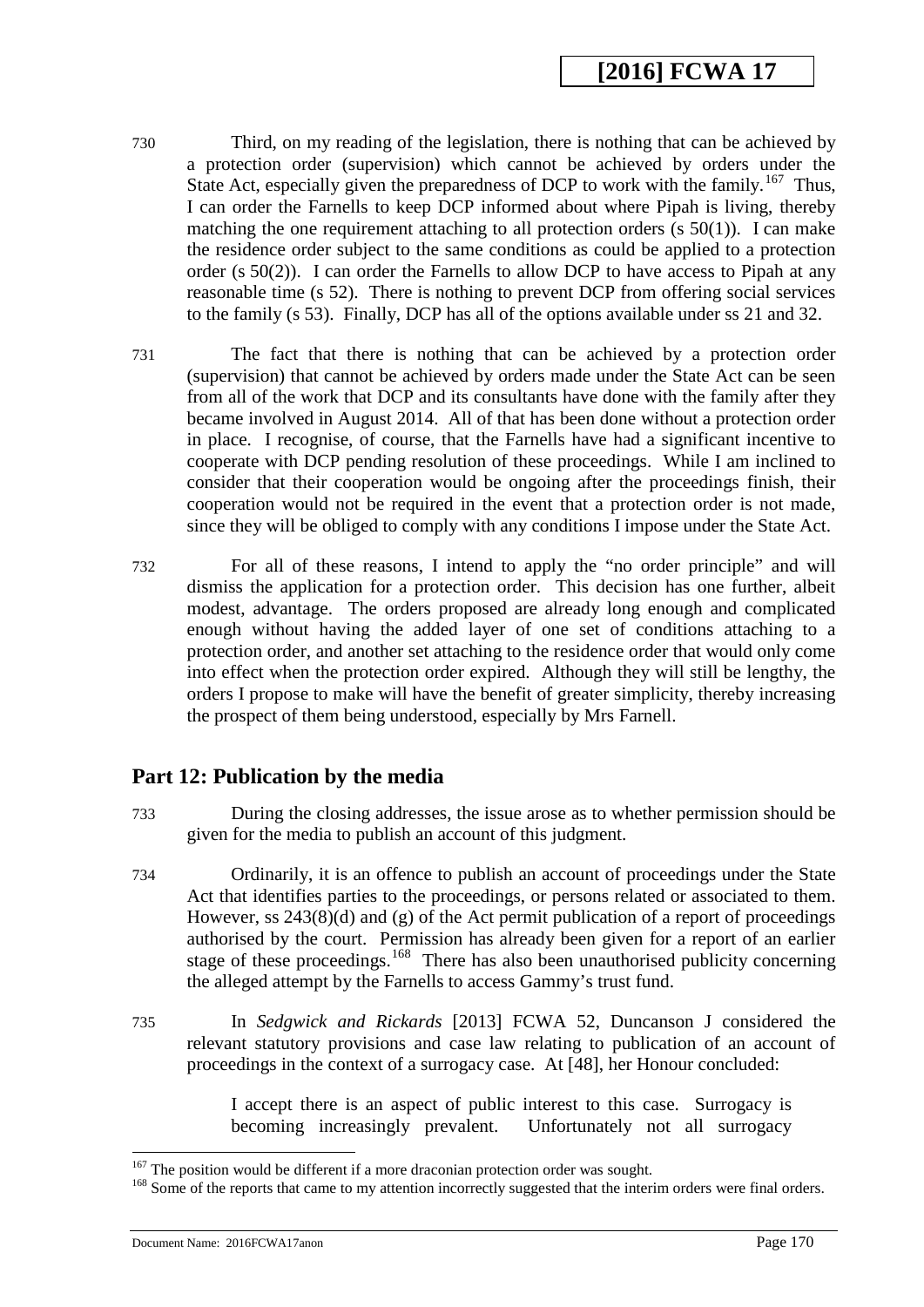arrangements are carried out in accordance with the legislation leading to the exploitation of vulnerable adults and children both in Australia and overseas. The reporting of the arrangements in this case is informative. It may provide an example to others and discourage surrogacy arrangements undertaken contrary to the terms of the legislation. The permission to report the account of proceedings will not be inconsistent with the best interests of the child. Had it been so, the best interests of the child would have overridden the public interest.

736 I respectfully agree with Duncanson J, and I have decided to permit publication of my judgment for the following additional reasons:

- the story is already in the public domain;
- an account has already been permitted of what occurred at an interim stage;
- there has been significant public interest in the case and it has been at the forefront of discussion about possible law reform;
- the public has a legitimate interest in knowing how Australian law deals with the complex issues that arose in the proceedings;
- it would be impossible to publish an account in a way that did not immediately link the story to the notorious "baby Gammy" case; and
- if the Farnells are to receive the "vindication" they want, it would be of limited value unless published in the way the earlier inaccurate story was published.
- 737 Ultimately, no one expressed any objection to me making an order permitting publication of an account of the proceedings, and some counsel urged me to make such an order. Counsel for the Farnells submitted that the publication should be limited to a "reasonably fulsome" but "quite carefully constructed" summary of the decision. It was submitted that publication should be limited in this way, because "if too much information is given about the restrictions under which [the Farnells] are living, that will be used as a stick to beat them with and could well be the cause of malicious complaints, ill-founded accusations".
- 738 I do not agree that publication should be limited in any way. If some details are redacted, it will lead to suspicion in some quarters that there has been a cover-up of some sort. Furthermore, the major point of the exercise is to ensure that the public is aware of the way in which the law has been applied. The conditions I intend to impose on the residence order are a crucial element of my decision and should therefore be known. I do not see any disadvantage for Pipah in the wider public being aware of those conditions. On the contrary, dissemination of the details of those conditions in itself could be a protective feature.
- <span id="page-170-0"></span>739 Counsel for DCP sought permission for the relevant Minister to be able to comment on any account that was published; however, in my view, once the court gives permission for an account to be published, it is open to any official or citizen to comment as they see fit. Indeed, many people within the family law system crave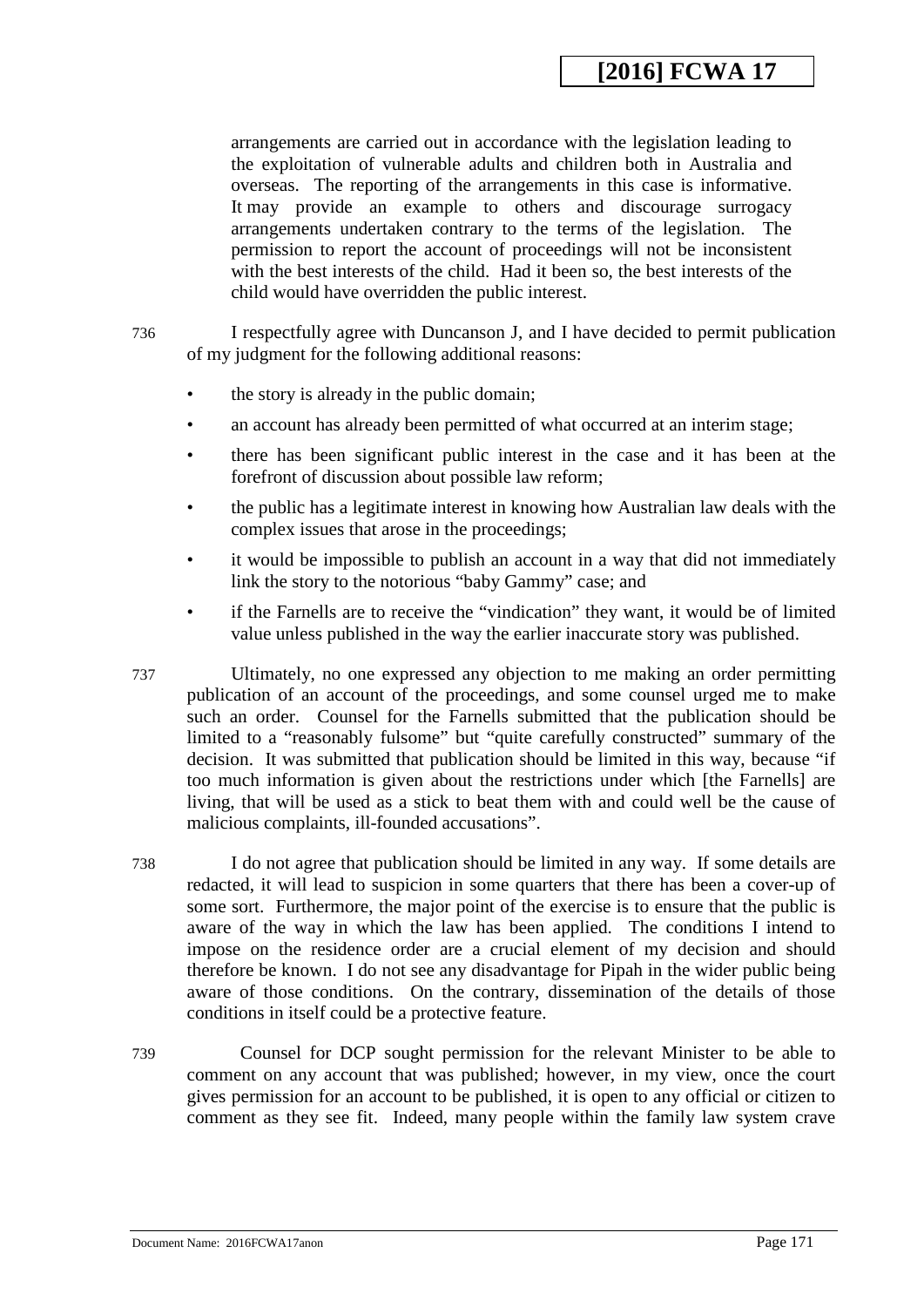greater transparency in order to dispel the myths and misunderstandings that surround this area of law and the way it is applied.<sup>169</sup>

- 740 Different provisions apply in relation to the proceedings under the CCS Act. Subject to a provision that is not applicable, s 237(2) of the Act places restrictions on publication that would identify Pipah. Those restrictions can be dispensed with by written authorisation of DCP. The CEO of DCP consented to the report that was published earlier in the proceedings. Further authorisation is not required in the circumstances of the present case.
- 741 This matter highlights the difficulty in achieving a balance between the right of the public to learn of the full background to an important case while ensuring that the best interests of the children involved are protected. Families involved in proceedings in this court normally have their anonymity protected, but for reasons previously stated, the parties here will be exposed to the full glare of public scrutiny. My concern is to ensure that the order permitting publication of the proceedings will not cause further upset to Pipah. The previous invasion of the Farnells' privacy by some elements of the media caused great anxiety and anguish and, in my view, severely impinged on their ability to provide proper care for Pipah.
- 742 To ensure that Pipah's interests are protected, I will impose conditions on the publication order. Any outlet wishing to publish the story will be permitted to do so only if they do not contact the Farnells, Mrs Chanbua, or their families, and they will be required to use only file footage as part of any story. If the Farnells or Mrs Chanbua wish to comment, they can make contact with the media directly.
- 743 To give the flavour of what the Farnells have experienced, I have set out part of the evidence of Jane Farnell. This will explain why it would not be in the interests of Pipah for there to be any repetition of the conduct of some parts of the media, which led to the Farnells having to move out of their home during the media frenzy in 2014.

[BERRY, MR:] Can you just explain what you observed?---They were camped out on the front lawn. … when the media first broke out, I actually wasn't in the country. But when I came home and tried to go to Dad and Wendy's, they ran up to the car and put the cameras right in our face. Actually, my mum and brother picked me up from the airport, and they were at my brother's house in Perth, waiting. And they followed us, I would say chased us, from Perth all the way down to Bunbury, to my brother's house, and ran up the driveway with cameras in our face, until we got into the door, badgering for questions and stuff. And, again, when we would leave the house and got to Dad and Wendy's house, they were camped at Dad and Wendy's house. They were camped outside my brother's house, my mum's house – down the street from my mum's house.

… In terms of your dad's house, are you able to say how many media, roughly, were there?---At the start, I would say there was at least seven

<span id="page-171-0"></span><sup>169</sup> See my judgment in *West Australian Newspapers Ltd & Channel 7 Perth Pty Ltd and Cuzens* [2016] FCWA 6, which is available on the FCWA website. www.familycourt.wa.gov.au.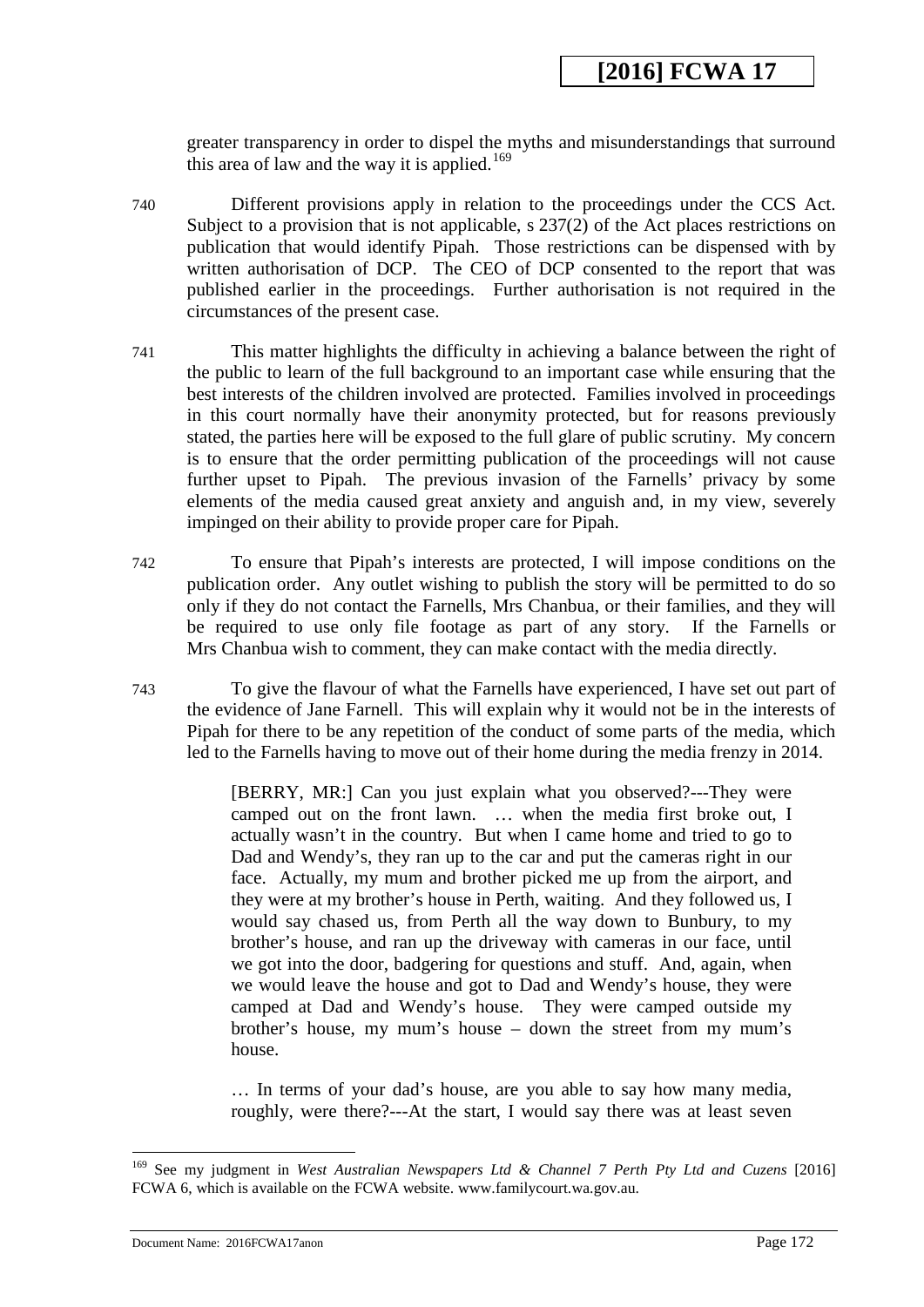SUVs and vans. There were some parked down the street. So maybe there were 10, but there was a lot. With the second media, probably about the same – when the last media outbreak came out, which was March this year, maybe, there was about three. I phoned the police, because they were knocking on the door before 7 am and woke my baby up, and I didn't want to look crazy opening the door and yelling at them.

Okay. So in terms of the impact that that had on you and the household, are you able to describe how it felt to have that degree of intrusion?---It was extremely frustrating, having a newborn baby and having them wake him up all the time. They were banging on the doors, yelling absurd things, banging on the windows – if you would make a noise, yelling through the windows, "I know you're in there. Why don't you answer us? Why did you do this? You know you're horrible people." It was very traumatic.

744 As a result of representations made by DCP, the names of members of the safety network and many of the professionals involved in the matter will be anonymised in the version of this judgment provided for publication in the media.

#### **Part 13: Referral to the Director of Public Prosecutions**

- 745 I have been invited by Mrs Chanbua to refer the papers in these proceedings to the Director of Public Prosecutions for consideration of a prosecution arising out of what her counsel called the "blatant and pervasive irregularities" in the Farnells' evidence. Counsel for the Attorney General also asked for the papers to be referred, noting that it would then be for the proper authorities to decide whether to prosecute.
- 746 Although Mrs Chanbua's counsel asserted that the Farnells' perjury extended beyond the story about the identity of the egg donor, it is that untruth which would ordinarily have persuaded me to refer the papers to the DPP. In considering this option, I note that the Farnells only told the truth about the identity of the egg donor after the story broke in the media. However, as Mr Farnell said:

We still could have carried the lie on ... but we chose to tell the truth. Just because something is written in the newspaper doesn't mean that that is 100 per cent correct.

- 747 This may be correct, but the fact remains that, were it not for the publicity, the court would have been asked to rule on the Farnells' original application without being aware that part of the evidence in support of the application was untrue.
- <span id="page-172-0"></span>748 While I accept that the Farnells were motivated by what they thought would be in Pipah's best interests, the fact remains that the legal system is founded upon the obligation of parties to tell "the truth, the whole truth and nothing but the truth". This is especially important in a case such as this, where it was expected there would be no contender. The fact that the Farnells told the same lie to their family provides strong evidence of their belief that they were acting in Pipah's best interests, but it provides no excuse for taking the lie one step further by repeating it under oath.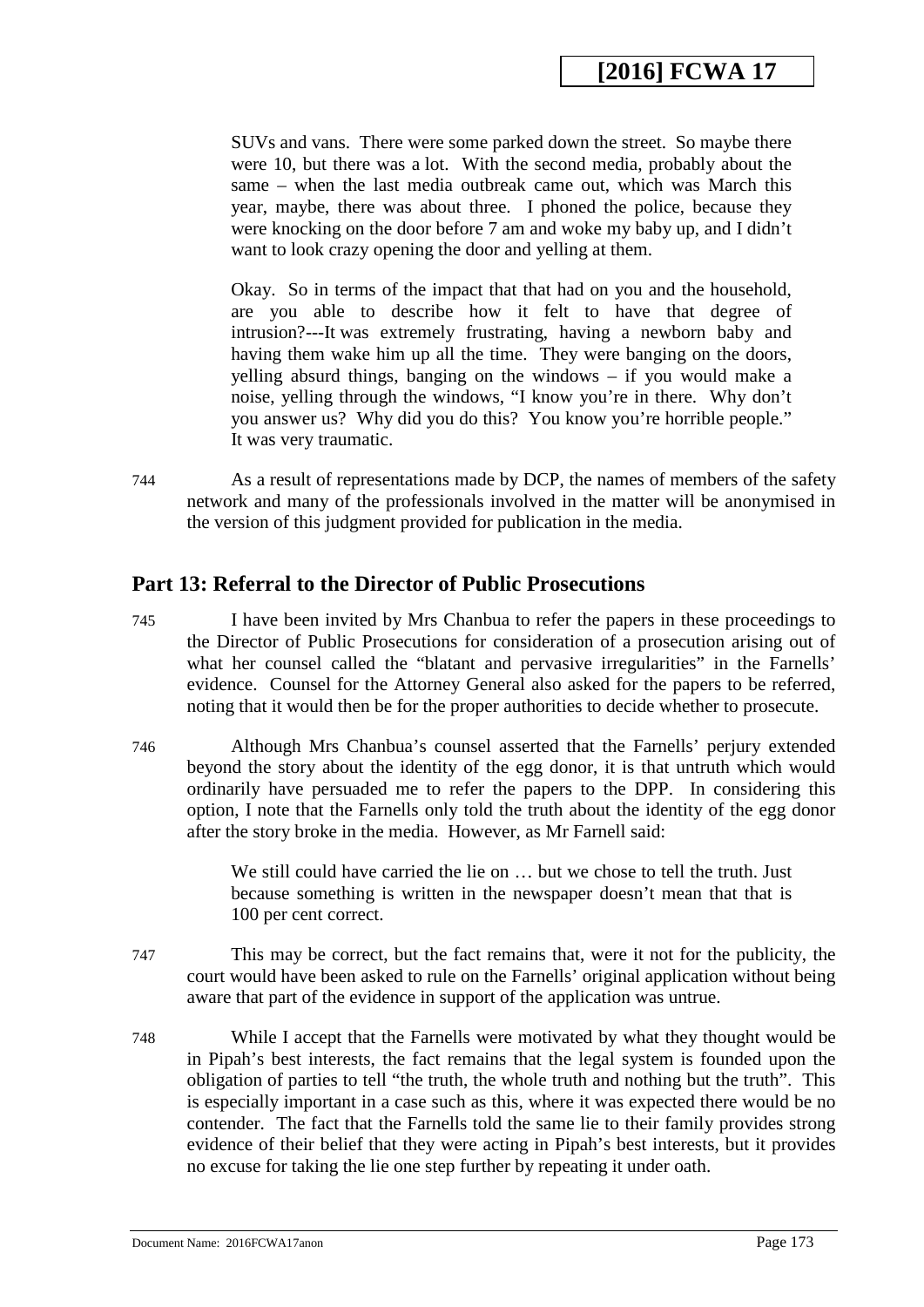- 749 The irony of the Farnells telling this lie is that it was unnecessary. In my view, it would not have damaged their case one jot if they had told the truth, since Pipah's best interests clearly called for someone to have parental responsibility for her, and the name-change application would not have been affected by the fact that the egg came from another woman. In my view, what was more serious was their failure to reveal the existence of Gammy and the fact that Mr Farnell was a sex offender. However, they did not lie on oath about those topics – they just omitted to mention them.
- 750 The Independent Children's Lawyer accepted that the seriousness of the Farnells' conduct should not be minimised and submitted that in proceedings involving children, honesty is especially critical. However, there is much force in the rest of her submissions, which are so important that I repeat them in full (footnotes omitted):
	- 106. It is respectfully submitted that [the Farnells'] dishonesty went to matters directly relevant to the Family Court's primary function in child related matters, the safety and wellbeing of children. Their conduct is serious. However, the Family Court is sadly, littered with judicial findings that parties have lied, been deceitful or been "less than candid." Further, it is submitted that the usual penalty or consequence for a lie, is a loss of some kind or, having a cost order made against them. The penalty of a prosecution referral appears, to the Independent Children's Lawyer, to be something that happens in rare circumstances.
	- 107. In considering whether this is one of those occasions where a prosecution referral should be made, the Court is invited to consider the very emotional and difficult circumstances that [the Farnells] found themselves in while in Thailand and upon their return to Australia. It is clear on the evidence that they have a genuine fear of losing Pipah and the Independent Children's Lawyer submits that this fear may have resulted in their poor decision making.
	- 108. The Independent Children's Lawyer also invites the Court to consider the impact on Pipah if one, or both of her parents, face prosecution with a possible term of imprisonment.
	- 109. Given the intense media interest in [the Farnells], the Independent Children's Lawyer is concerned about further media attention if criminal charges are laid against either. In particular, the Independent Children's Lawyer is concerned about the impact on Pipah of being exposed to further media harassment of the kind the family had previously been exposed to, as was described by Jane Farnell in her evidence. Given Pipah's age, she is more likely to now have an awareness of a media presence at the home, particularly if members of the media were to again bang on the doors and windows, call out and thus invade her sense of safety.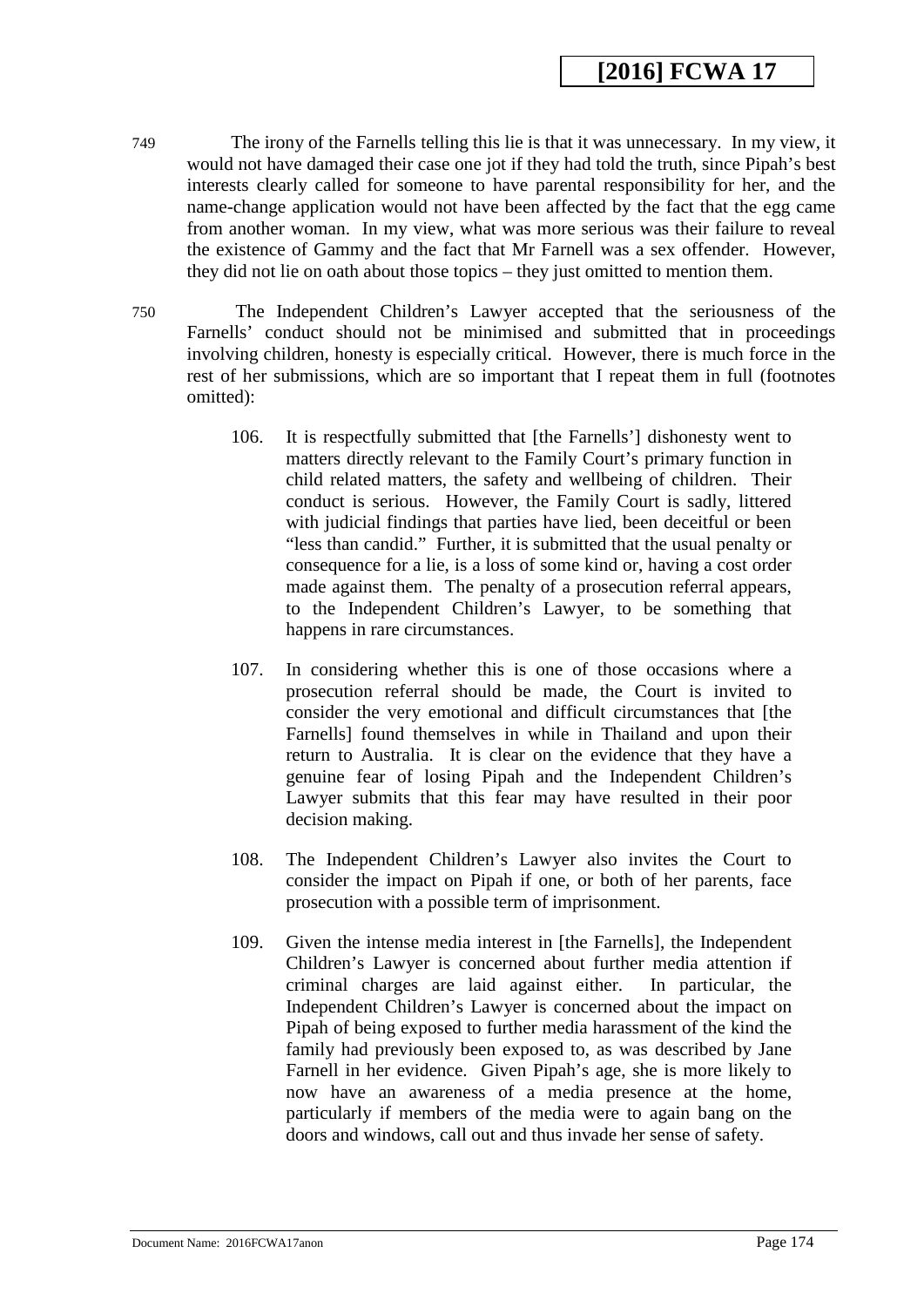- 110. The Court is also respectfully invited to consider whether [the Farnells] have been adequately punished given the vilification they have experienced in the media, in particular as they live in a small town. The impact of the media pressure on [the Farnells] is detailed in the annexures attached to the affidavit of [Ms H]. [Mrs Farnell] spoke with [Ms H] about a photo accompanying a story in the media about Pipah, members of the media contacting customers of Mr Farnell's, neighbours, tenants in the house owned by [Mrs Farnell] and other family members in an attempt to obtain information. Of particular concern, is [Mrs Farnell's] description of feeling scared to leave the home as a result of the media presence on her street.
- 751 I am concerned about the impact on Pipah of the further stress, expense and public humiliation for her carers that would be the inevitable result of criminal proceedings. Ordinarily, I would not consider this a matter of great relevance; otherwise, parents would be given carte blanche to ignore the law because of the impact on their children of being punished for their wrongdoing. However, in the present matter, the Farnells have already suffered great humiliation and enormous stress for things they did **not** do.
- 752 In *Malpass & Mayson* (2000) FLC 93-061 at [31], the Full Court of the Family Court of Australia said:

Despite these authorities, we do not think it necessarily follows that the Court is always under a duty to report the fact of commission of possible offences to the relevant authorities … although it clearly has the power to do so. Questions of degree must be relevant. There are many cases where minor irregularities are revealed in relation to taxation, social security and other issues. We think it unreasonable for the Court to burden itself with a duty to report all of these matters. Different considerations may apply in relation to more blatant and substantial irregularities.

753 In my view, courts refer papers because illegal conduct has come to light in the proceedings that may not otherwise come to the attention of the prosecuting authorities. In this case, the fact that the Farnells lied is already known to the Attorney General, the first law officer of the State. If the Attorney sees fit, it is open to him to ask the DPP to look into the matter.<sup>[170](#page-176-0)</sup> Ultimately, it is not my function to determine who should and should not be prosecuted. I will therefore do no more than direct that the papers be made available for inspection by the police or the DPP on request.

 $170$  I was advised that the Attorney would make his decision after considering my judgment. For a discussion of the policy considerations and the different approaches adopted to referring papers to prosecuting authorities see Mary Keyes & Richard Chisholm, 'Commercial surrogacy – Some troubling family law issues" (2013) 27 *Australian Journal of Family Law* 105, 127.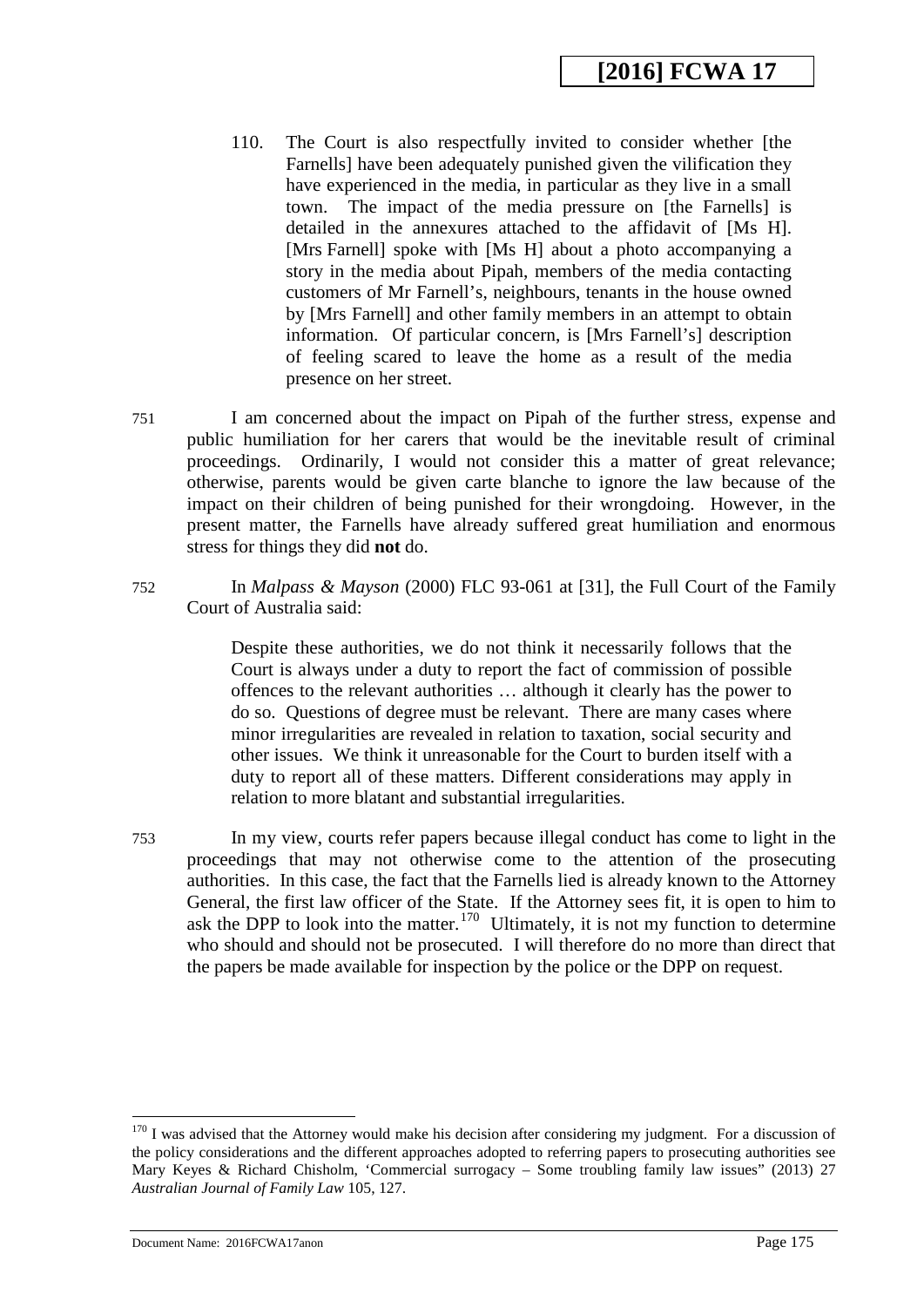#### **Part 14: Law reform**

754 The Independent Children's Lawyer submitted that:

Whilst urgent action and reform is needed [concerning surrogacy arrangements], these proceedings should not be used to advance that purpose. These proceedings are about Pipah and what care arrangements will be in her best interests.

- 755 It should be apparent that I have approached this dispute from the perspective of what would be best for Pipah. The decision should therefore not be interpreted as indicating any form of approval of commercial surrogacy. While I accept my orders may be seen as encouragement to other couples to beg forgiveness rather than seek permission, the outcome might have been very different had the dispute come before me much earlier in Pipah's life. At that point, it may well have been decided it was in her best interests to return to live with her birth mother and twin brother.
- 756 The appalling outcome of Gammy and Pipah being separated has brought commercial surrogacy into the spotlight. Quite apart from the separation of the twins, this case serves to highlight the dilemmas that arise when the reproductive capacities of women are turned into saleable commodities, with all the usual fallout when contracts go wrong. The facts also demonstrate the conflicts of interest that arise when middlemen rush to profit from the demand of a market in which the comparatively rich benefit from the preparedness of the poor to provide a service that the rich either cannot or will not perform.
- 757 This case should also draw attention to the fact that surrogate mothers are not baby-growing machines, or "gestational carriers". They are flesh and blood women who can develop bonds with their unborn children. It is noteworthy that no evidence was provided about the long-term impact on mothers of giving up children they carried, and there was no evidence of the impact on the children themselves. Nor was there any expert evidence of the impact on the other children of birth mothers who would have seen their mother pregnant, and perhaps felt the baby move in her belly, only to find that the baby never came home from hospital.<sup>[171](#page-177-0)</sup> Did those children wonder who would be the next to be given away? And what of their feelings of grief and loss if they were misled into believing the baby had died?
- 758 I accept it is for others to decide whether the manifest evils associated with overseas commercial surrogacy can be overcome by importing the problem into Australia, even though such suggestions have been made as a result of what happened to "baby Gammy". It is also for others to determine whether even a "first world" country can provide a regulatory regime sufficiently robust to protect the interests of surrogate mothers and the children they bear. But can any regime anticipate the ingenuity of would-be parents? Who would have contemplated the facts in *Dudley & Chedi* [2011] FamCA 502, where a couple commissioned one surrogate to carry two boys and, at the same time, commissioned another to carry a third boy, with both mothers being induced on the same day so that all three boys would share a birthday?

 $171$  Many clinics insist on their surrogates having demonstrated their ability to carry a child, and s  $17(a)(ii)$  of the Surrogacy Act also requires the surrogate to have previously given birth to a child.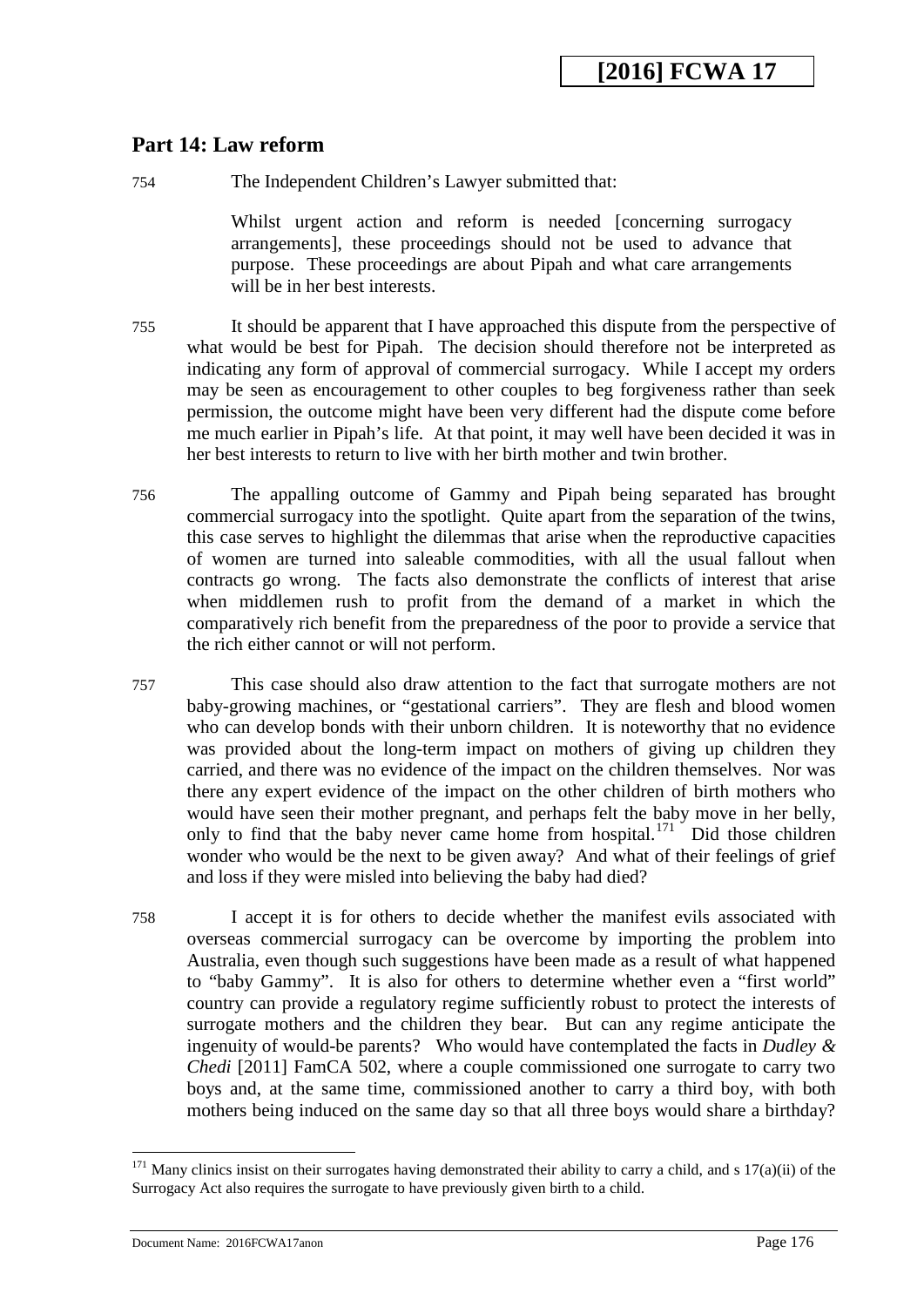This arrangement was entered into notwithstanding it constituted an offence in Australia under the existing regulatory regime.

759 The arrangement leading to the births of Pipah and Gammy would never have been put in place had it not been for the fact that a department of the Australian Government provided assurances that the children would receive citizenship and automatic entry to this country. Such assurances could not be provided if the citizenship laws were harmonised with all the other laws of this country. Effective law reform therefore does not have to involve the legalisation of commercial surrogacy to encourage would-be parents to buy locally-grown children.<sup>[172](#page-177-1)</sup> Equally, it could involve amendment of the citizenship laws to align them even more clearly with existing state laws. A fundamental policy decision is required.

#### **Part 15: The orders of the court**

- 760 For the reasons I have given, I will make orders for Pipah to live with the Farnells, and for them to have equal shared parental responsibility. There will also be orders relating to the two families keeping each other informed about their contact details and for the supply of some of Pipah's artwork and schoolwork to Mrs Chanbua.
- 761 The application for a protection order will be dismissed on the basis that I will instead impose conditions as set out in the proposed form of orders below. The conditions are not as detailed as those that were sought, since I consider it unnecessary to spell out details already well known to all involved – for example, the purposes of the counselling to be provided to the Farnells.
- 762 Otherwise, I consider all of the orders I intend to make, and all of the conditions I intend to impose, are in Pipah's best interests. I do not consider it necessary to give further reasons for all of them, but some require further explanation, either because they are very important or because they were controversial.

#### **The safety plan and the safety network**

- 763 Although I have found that the risk of Pipah being abused in the home of the Farnells is low, I nevertheless consider it important that the existing safety planning process continue indefinitely and that the safety network be maintained.
- 764 While I agree with the Single Expert's opinion that "even without a safety plan, there are numerous indicators of action and context facilitated by [the Farnells] that would provide safety for Pipah and could be expected to function in the short to medium term", I accept his opinion that safety planning will reduce the risk to Pipah even further. I also accept his opinion that the Farnells will comply with whatever safety plan is in place from time to time.

<span id="page-176-0"></span> $172$  Tobin and Luke in their submission to the Family Law Council suggested that surrogacy arrangements may involve the sale of a child in contravention of Article 35 of the *Convention on the Rights of the Child*: 'Report on Parentage and the *Family Law Act*' (Family Law Council, December 2013) 88.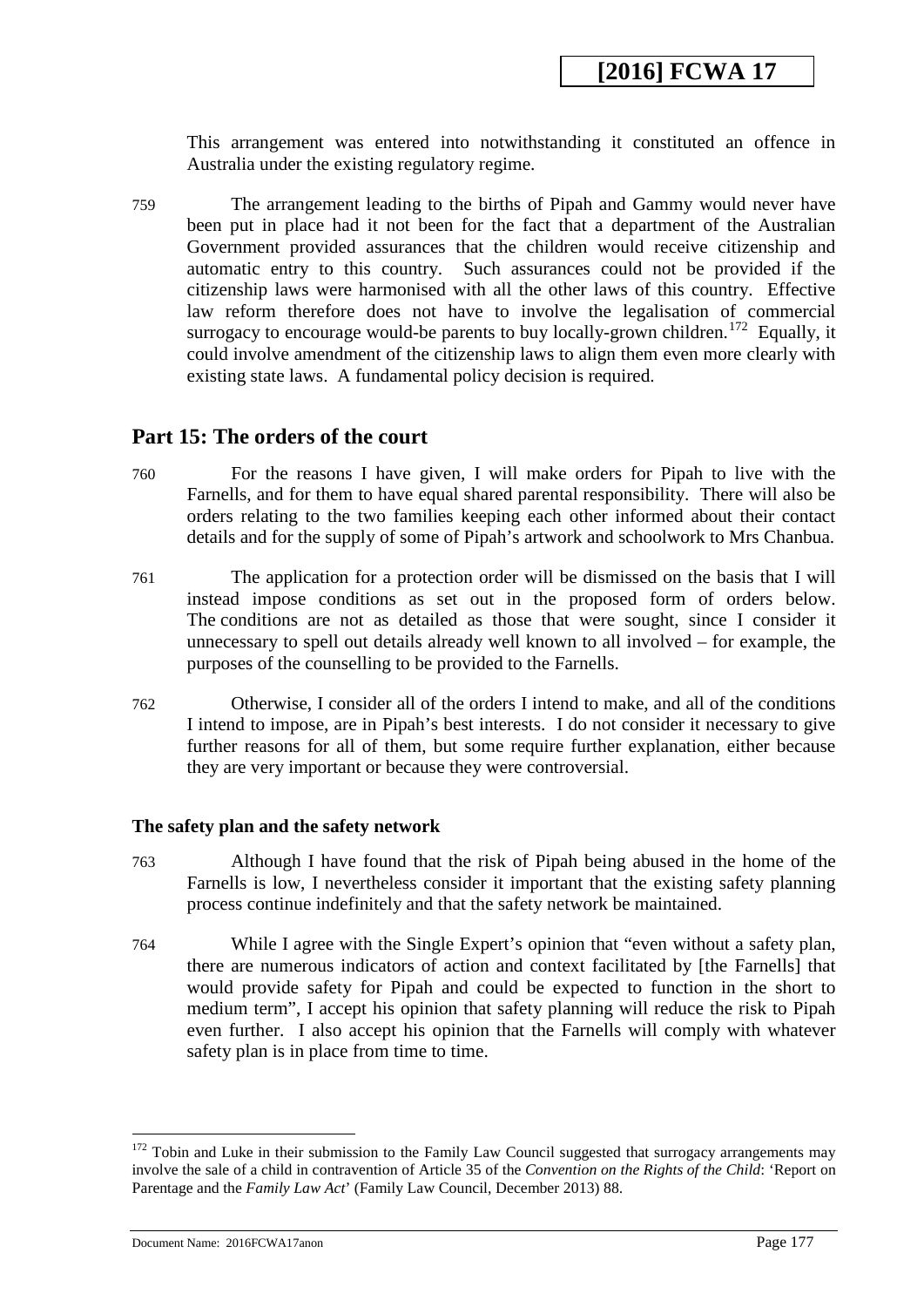765 I agree with the Single Expert that "implementing a safety plan must be balanced against the developmental needs of Pipah and the functionality of the family system", which he described as "extremely healthy and functional". Accordingly, the orders will treat the safety plan and the safety network as evolutionary, responding as required to Pipah's developmental needs.

#### **The Words and Pictures Story and associated rules of behaviour**

766 The aspect of the safety plan that has caused me greatest concern is the one relating to the use of the Words and Pictures Story. While I accept the validity of the Single Expert's concerns about the impact of the repeated telling of that story to Pipah, in my view, the most compelling reason for it being read to Pipah was given by Mrs Farnell herself, as appears in the Single Expert's report:

> When I interviewed [Mrs Farnell] she was well aware of Mr Farnell's past behaviours and was clear with me that she supported the plans put in place about informing Pipah of Mr Farnell's previous crimes. Notably, [Mrs Farnell] acknowledged the need to put safety practices in place, however, her reasoning is more considered and reflective of developmental thinking than just the issue at hand. For example, whilst she agrees with Pipah being told of her father's past crimes as early as is reasonable, her rationale for this was that she believed it was protective for Pipah at the social and personal level also. [Mrs Farnell] pointed out that the community would be well aware of Mr Farnell's past and they had no intention of hiding or removing themselves from their current living context. Consequently, Pipah would eventually be faced with a community who would make comment and she will need to have an understanding that gives her protection.

767 The Single Expert explained his concerns about the rules of behaviour which will be reinforced by the Words and Pictures Story (original emphasis):

> The main concern I have in DCPFS' suggested safety plan is the lack of developmental consideration. I specifically have concerns in relation to the "*words and pictures*" strategy, where Pipah is exposed to this narrative every three months from the age of 2 until she is 14. I have concerns that have this set of narratives are not balanced out by functional explanations and practices at a later date, a set of norms will be established that may become dysfunctional and put needless pressure on the family system, which will then have negative impact on Pipah.

> <span id="page-177-1"></span><span id="page-177-0"></span>In essence the narratives presented in the *words and pictures* are rules for behaviour in the family. All families have rules, implied or explicit, that have the purpose of guiding a child so they can predict outcomes and know how to control context for their own specific goals and needs. In essence, these become "norms" about social interaction, interpreting people and developing logical theories of human and social behaviour.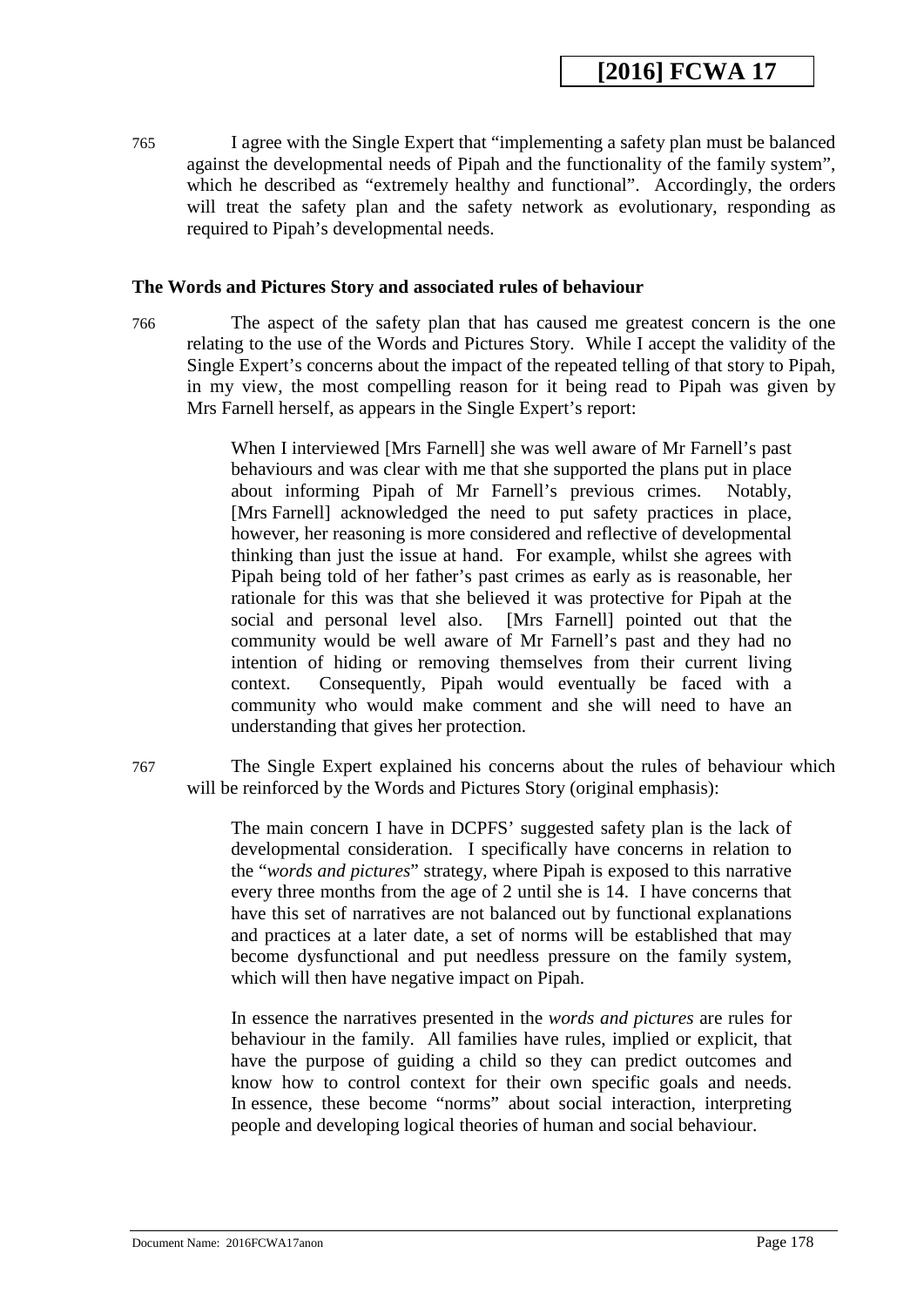Many of the rules stated in the *words and pictures* will not match Pipah's experience and observations in the future. For example, she will see other father sit in the back of the car with their children, she will see other fathers walk their daughters alone to school or in parks etc. She will need to understand why the rules for her father are different. To do this she will then have to draw on her knowledge of the past behaviour of her father (presented in the "*daddy went away for a long time*" narrative). If she is to continue to receive these strict safety rules *in the absence of experience of her father being a risk* (i.e. she continues having a positive relationship with him) she must then draw conclusions about why these rules are in place and being so regularly presented to her by her caregivers. This could result in her concluding that her father is always unsafe no matter the evidence, his claims or her own experience. This is developmentally concerning as children should question and adapt rules based on experience via communication with caregivers, not blindly follow them in the absence of functional logical evidence. She also could conclude that her father is 'different' and pull away from him as he has a special set of rules that differ him, no matter his behaviour or the quality of their relationship, from other fathers. Her mother's continual reminding of his limited freedoms would reinforce her doubt. Indeed, at worst, she may begin to use these rules in a dysfunctional way, such as a accusing her father of 'tickling' her, or the like, as a way to undermine his authority or misapply the norms she has been given for personal gain. Mr Farnell could then fall away from his parenting role to maintain the safety of his family functioning, even if he knows Pipah to be 'using' the rules as a way to navigate the context that is maladaptive.

In my opinion, the *words and pictures* 'rules' as written are appropriate to her stage of development in the next year or so. However, as she develops these rules must be altered, and the parental and family behaviours adjusted accordingly so that socialization processes can be properly utilised. For example, as Pipah becomes more aware of her boundaries and more able to express herself about pivotal rules regarding privacy and care (e.g. private parts, right roles of children and adults/parents) then the rules about being alone with her father can be loosened and function more in accord with societal norms. It is essential this be considered, as children learn about healthy relationships from interacting dynamically with their parents based on a variety of contextual factors on a situational basis. To follow a rule in spite of evidence and experience to the contrary will create a developmentally problematic context that could be very disruptive to Pipah's understanding of social behaviours but also about logic.

Whilst Pipah's safety is paramount, this cannot be at the expense or ignorance of development processes and I have concerns the *word and pictures* have not considered these dimensions. I think the '*Safety Network*' as outlined by DCPFS is well positioned to make informed decisions about the functional and developmental benefits of these rules. When Pipah's communicative skills are adequate and she shows clear evidence of comprehension of societal standards about safety then I would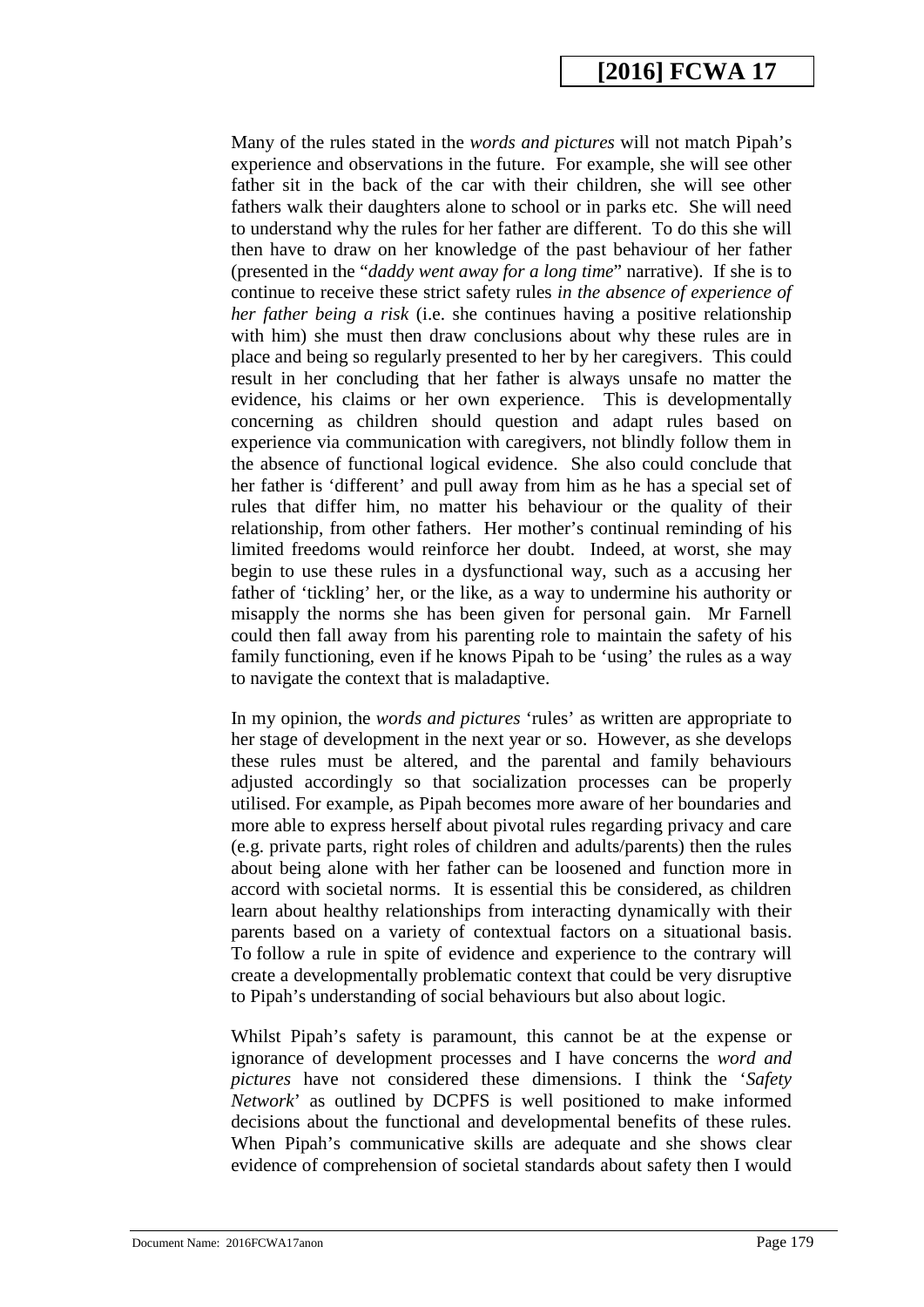suggest that the rules be altered to better reflect community norms. I would, though, heavily influence Pipah the rules associated with '*private parts*' and normalize a more conservative set of norms in the home where Mr Farnell does not place himself in contexts where such behaviour could occur (e.g. washing, toileting).

The adults in the 'Safety Network' should observe and reflect upon the other concerns of safety associated with Mr Farnell being able to do things such as walk alone with Pipah or sit in the back seat of the car with her, and the like. These family values and functioning are things that adults are better and more appropriately equipped to handle and change on the basis of development, family functioning and values. To make a child sensitive to such rules without grasping their purpose, or being able to see them as dynamic and functional, would be to place an onus and relationship dynamic on the child that is unhealthy.

768 The Single Expert's opinion was that:

The impact on Pipah for having restrictions in parenting practices without apparent evidence or logic that she can make sense of, will likely have little impact before the age of four, as many children function 'blindly' following rules up until this point. However, as her cognitive development increases and social modelling and experiences expand, it is important that the family is able to function and reflect societal norms as much as possible.

This is not to minimise the issues of safety that should be considered but I believe these can be captured as effectively and functionally by heavily highlighting core societal values associated with personal safety and selfcare (e.g. lessons about who can touch her and where). Pipah would then develop with greater awareness than most of this core societal norm, as opposed to focusing more on her father being a risk who must always operate under the assumption of being as such. It seems an unnecessary disruption, and possibly unhealthy dynamic, to foster such a view when the same level of protection for Pipah can be created by teaching her more about personal safety and her rights. Furthermore, the adults who are better prepared and in a more developmentally appropriate position to do so, can take a more cautious view of Mr Farnell and know whether situations may or may not be appropriate. The 'Safety Network' would be able to play this role without placing Pipah's development and wellbeing at risk by causing her to have to view her father in such a restrictive and unusual fashion.

769 I accept the Single Expert's opinion that the Words and Pictures Story and the associated rules of behaviour within the home are appropriate at Pipah's current stage of development, and will continue to be appropriate in the short term. Thereafter, however, I agree with the Single Expert that an adequate level of protection can be established for Pipah by "heavily highlighting core societal values associated with personal safety and self-care", rather than continuing to focus on her father as a special risk. I also accept that rather than expecting Pipah to be "sensitive" to the rules around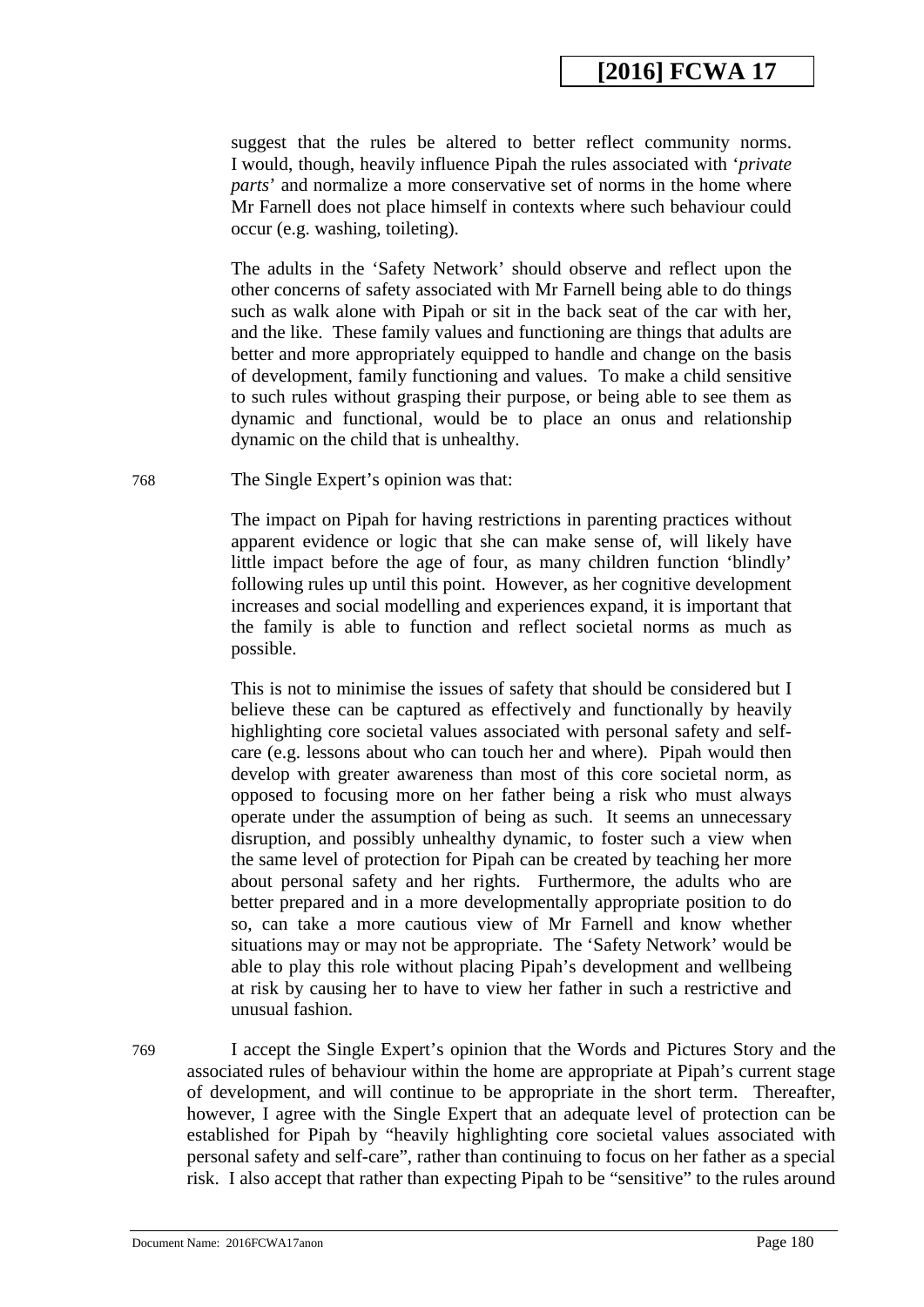Mr Farnell's behaviour, it would be developmentally more appropriate for the members of the safety network to take a "more cautious view of Mr Farnell and know whether situations may or may not be appropriate."

770 My firm impression of the approach taken by DCP is that they do not see any of the current requirements as being set in stone, but rather accept that safety planning is a dynamic process which must take account of the needs and development of the child. I therefore have confidence that, working together, DCP, the Farnells and the safety network will be able to oversee the evolution of the safety plan and the Words and Pictures Story so as to move away from the emphasis on having Pipah regard her father as a risk and move toward her having a good understanding of protective behaviours generally. The pace at which this should occur, and how it should occur, are matters that are better left to those with expertise and the capacity to observe Pipah's development, rather than me attempting to prescribe the outcome by a blunt court order. Although I have confidence that the parties will be able to resolve these matters, I will reserve liberty to return to court for resolution of any disputes.

## **Pipah never being left alone**

- 771 Counsel for Mrs Chanbua was correct to draw attention to the logistical difficulty and undesirability of the requirement for Mr Farnell never to be left alone with Pipah. Although the Farnells are prepared to live with this requirement in the short term, they consider it unnecessary in the longer term. In her oral evidence, Mrs Farnell said that she thought Pipah would be old enough to be left alone with Mr Farnell when she turned 6, even though it was put to her that this was the age of some of Mr Farnell's victims.
- 772 I consider that Mrs Farnell's views about Pipah's safety generally, and the age at which it would be safe for her to be left alone with Mr Farnell in particular, are more sophisticated and nuanced than might appear from reading the transcript passage recited earlier in which she was questioned about her views.
- 773 I concur with the opinions the Single Expert expressed on this topic (original emphasis):

Significantly, due to the risks posed by Mr Farnell, [Mrs Farnell's] capacity for provision of safety and care go beyond those of a normal parent. Indeed, Ms Davis, Acting Director of Country Services of DCPFS … noted, "*it will take time for [Mrs Farnell] to fully understand requirements of her*" and raised concerns about a level of denial in terms of the potential for Mr Farnell to re-offend and understanding of the nature of child sexual abuse. When I spoke with [Mrs Farnell] about her parenting responsibilities and insights it was readily apparent that she had placed a good deal of thought into Pipah's needs and had clearly discussed and reflected on the issues raised by DCPFS and others. Tellingly, [Mrs Farnell] was not simply repeating the advice she had been given by DCPFS workers, she added her own thoughts and strategies given, that showed insight and reflection.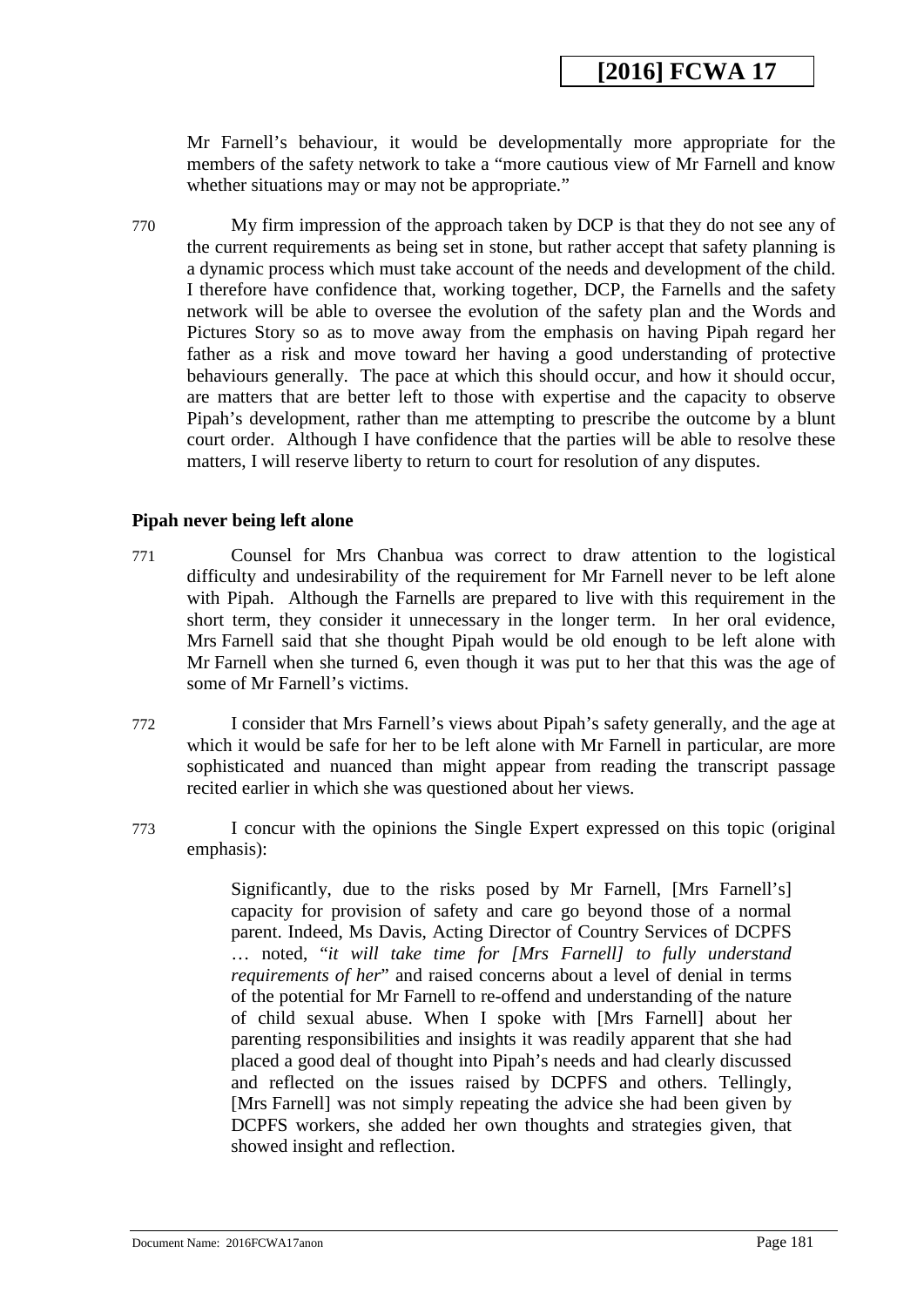774 Although Mrs Farnell has been the subject of adverse comment concerning her preparedness to trust Mr Farnell, this must be seen in context, as the Single Expert explained:

> [Mrs Farnell's] approach to being open with Pipah, and her logic about safety and protection, is likely influenced by Mr Farnell's approach to reentering his community after his prison sentence. Mr Farnell chose to be open and upfront about his crimes and past. He did not change his name and whenever it was appropriate that a person know his of his background (e.g. coaches, teachers, parents of Jane's friends) he openly and appropriately informed them of his previous history. …

> I also found Mr Farnell and [Mrs Farnell] to be extremely conscious of being compliant with guidelines and advice they are given, I note this has been observed by others who have worked with them, and it appears to be a consistent theme. [The Single Expert then went on to give an example arising out of his own direct dealings with the Farnells, which demonstrated to him their skill in implementing the safety plan and the earlier order of the court that Mr Farnell not be left alone with Pipah even in circumstances where Pipah clearly wished to be left alone with him.]

775 It is also important to recognise that part of Mrs Farnell's thinking has been informed by her appreciation of factors other than her opinion of the likelihood of Mr Farnell offending again. This appears in the following passage from the Single Expert's report:

> [Mrs Farnell] also believes that it is important that Mr Farnell not be exposed to situations where he may be able to offend and was able to give examples of such contexts. However, again her logic is broader than just protecting the children. She is of the opinion it is also important to protect Mr Farnell from the risk of further accusations or gossip.

776 Accordingly, it would be wrong to proceed on an assumption that, when Pipah is 6, or any other age, Mrs Farnell would be cajoled or persuaded by Mr Farnell to leave him unattended with Pipah in circumstances where it would be easy for him to abuse her. In making this observation, I do not overlook the fact that a paedophile can abuse a child given even a fleeting opportunity, but it should also be understood that a child can be surreptitiously molested even while other adults are present.

777 Mrs Farnell is an intelligent, thoughtful woman who has been given far more advice about child protection than would have been received by almost any other person entrusted with the care of a young child. Her continuing statements to DCP and others about the trust she has in her husband must be considered in the context of her desperation to persuade DCP and others that Pipah should not be removed. In my view, Mrs Farnell will be vigilant in ensuring the safety of Pipah. Furthermore, the dynamic between the couple is such that Mr Farnell will defer to Mrs Farnell's requirements about his interaction with Pipah. It is important in this context to recognise that Mrs Farnell's life now revolves around Pipah, not Mr Farnell, and I agree with the Single Expert that Mrs Farnell "will prioritize Pipah's safety and wellbeing at all times and has the skills to do so".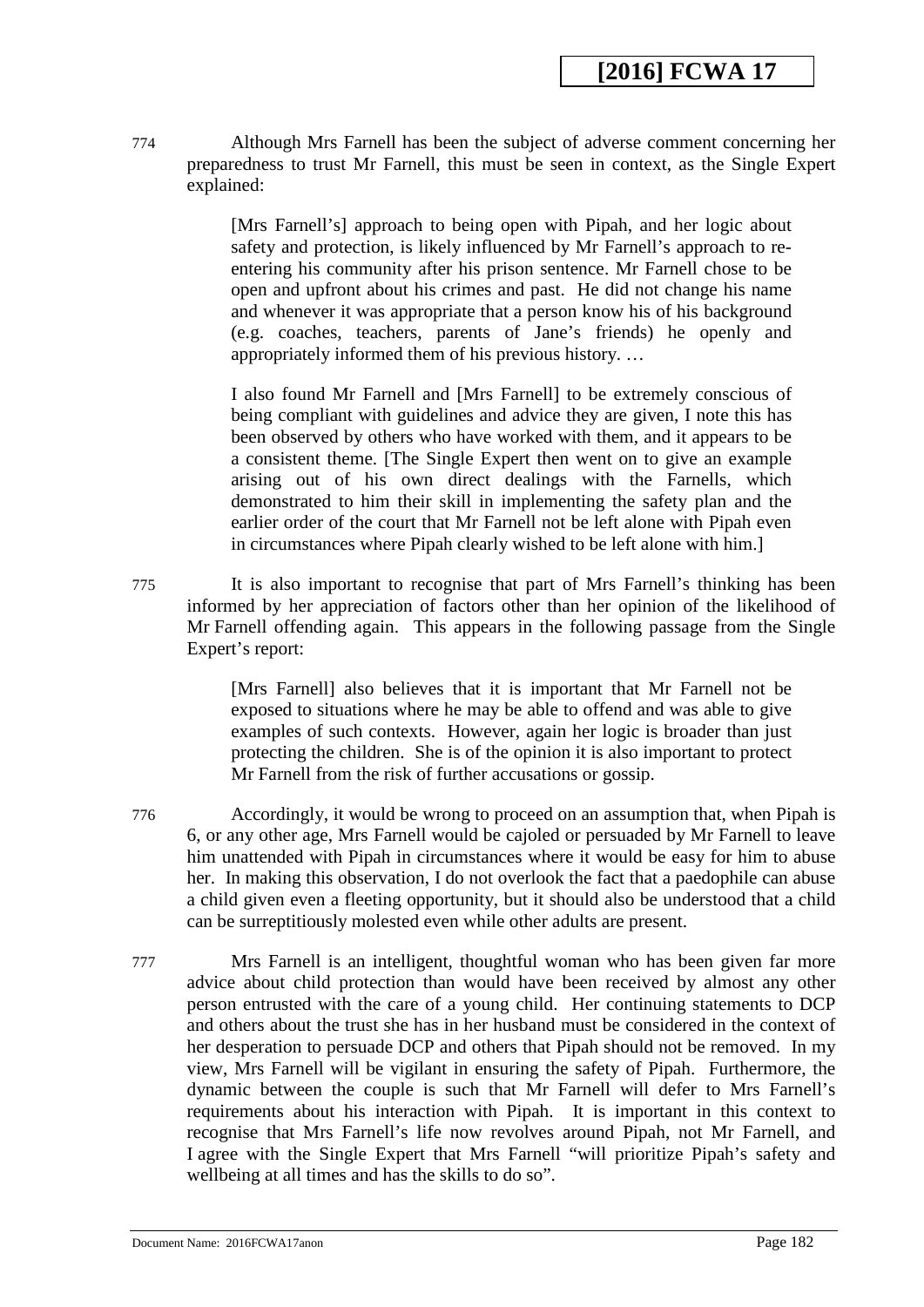# **[2016] FCWA 17**

- 778 Although I consider it unlikely that Mr Farnell would molest Pipah, it is nevertheless appropriate that the safety planning proceed for the moment on the basis that he will not be left alone with her. Future safety planning, however, will inevitably take into account Pipah's evolving maturity and, for example, her response to protective behaviours training, including her response to being read the Words and Pictures Story. In my view, it is likely that a point will be reached in the early years of Pipah's primary school education when it will be appropriate for Mr Farnell to be allowed to spend time alone with her – for example, to walk her to the shop or school.
- 779 In the meantime, I do not consider the requirement for Pipah never to be left alone with Mr Farnell should be interpreted in the extreme way suggested by counsel for Mrs Chanbua. Thus, for example, if the Farnells were playing a ballgame with Pipah in the house, and the ball escaped down the end of a passage, I would not expect Mrs Farnell to rush after Mr Farnell if he followed Pipah. Similarly, in the event that Mrs Farnell was to be urgently hospitalised, as posited by counsel for Mrs Chanbua, I accept that there could be a short period in which Mr Farnell might be alone with Pipah while arrangements are put in place for alternative supervision. I consider it fanciful, however, to think that in such circumstances Mr Farnell would take the opportunity to molest Pipah. However, until the "never to be left alone" requirement has been lifted, it would clearly be inappropriate for Mr Farnell to be left in a room alone with Pipah with the door closed, and it will always continue to be appropriate for Mrs Farnell to attend to all of Pipah's intimate needs.
- 780 The orders will therefore recognise that it is a requirement of the safety plan for Mr Farnell not to be left alone with Pipah; however, the orders permit the evolution of the plan and will allow the parties to return to court to resolve any dispute that might arise, such as whether the requirement should be lifted at some point.

# **Period of DCP involvement**

- 781 I am inclined to agree with the Single Expert that the resources devoted by DCP to this matter have been far in excess of what would normally be provided. It is difficult not to speculate that DCP's devotion of enormous resources to the case, and its willingness to accede to the Independent Children's Lawyer's proposal to extend the duration of the protection order, were designed to avoid the possibility of any political fallout that might be associated with not appearing to take a "hard line" in a matter that may attract public outrage about a child being left with a sex offender. In this regard, it will be remembered that when DCP first learned about the arrangements concerning Pipah, it took no action until the media storm erupted.
- 782 It is nevertheless gratifying that DCP have been able to devote such resources to the Farnell family and remains willing to do so in the future. I accept the arguments of DCP why it would be appropriate for some ongoing therapeutic support and assistance to be provided to the Farnells; however, given the assistance already provided, I propose to request DCP to continue providing such support as may be recommended by the Farnells' psychologists for one year only. This would not prevent DCP from providing assistance at the expiration of one year. On the contrary, I intend that DCP have such ongoing involvement in the safety planning and oversight of the safety network as it sees fit, as well as in facilitating the risk assessments.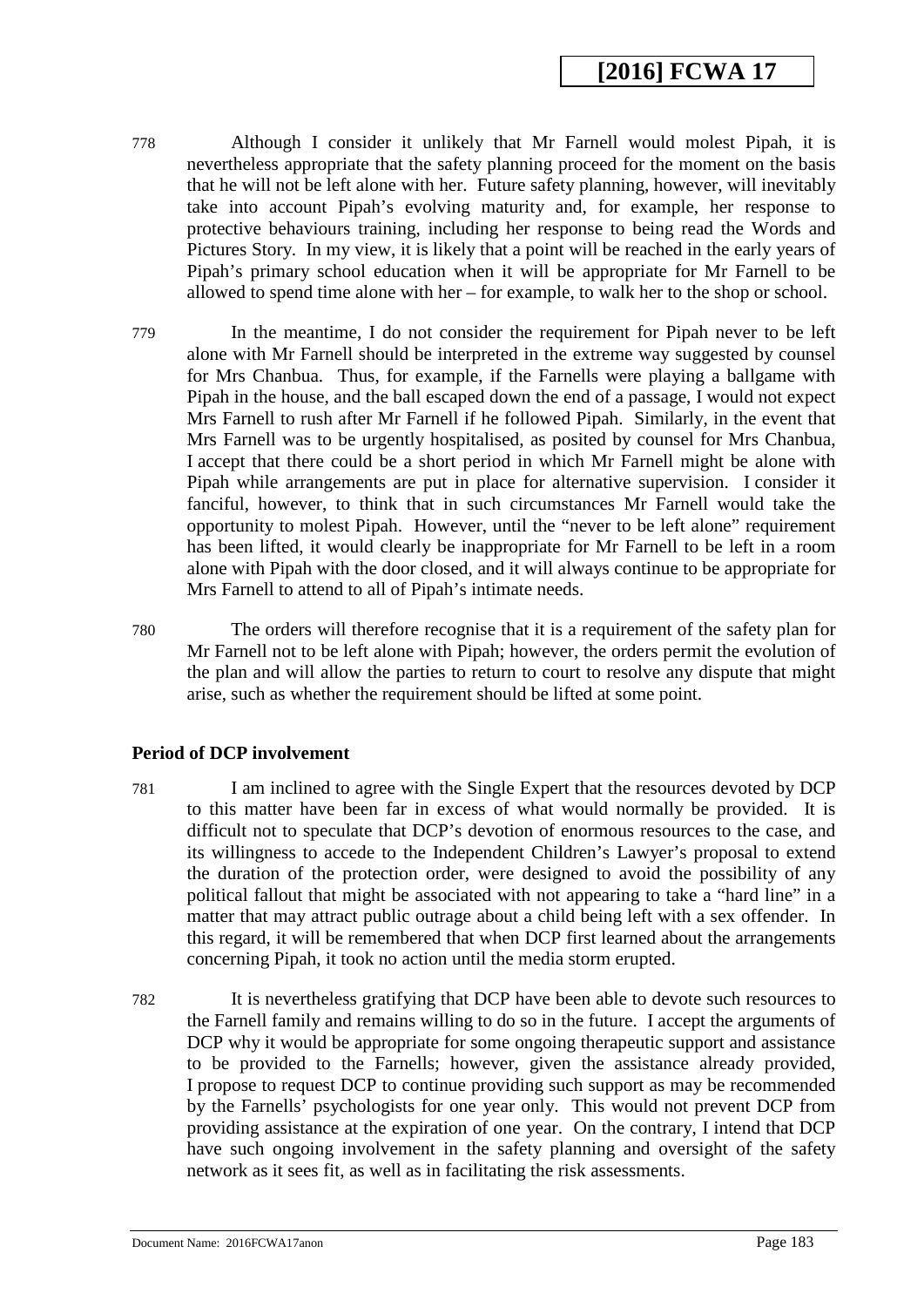#### **The cost of attendance on psychologists and assessments**

- 783 The Farnells have asked that DCP meet the costs of the psychologists and the costs of the risk assessments. The Farnells have met what appears to be a significant proportion of the costs to date, but DCP has recognised that this has been a significant impost on them and has made some contribution. DCP is agreeable to making a further contribution, taking into account the Farnells' financial position.
- 784 I do not consider it is appropriate that I impose an open-ended financial burden on DCP by ordering them to meet all of these costs. I will leave it in the discretion of DCP to make such contribution (if any) as DCP considers appropriate.
- 785 Although the submissions made by the Farnells following the release of the draft judgment expressed concern about the imposition of this financial burden, I consider their position is adequately covered by the liberty granted to them to apply to vary the relevant portion of my orders. However, I wish to make it clear that it is my expectation that no charge will be rendered for the work done by [Mrs Farnell's psychologist], and that I anticipate that Mr Farnell will not be asked to see Mr A more than quarterly, as this was the regularity proposed by DCP and the Independent Children's Lawyer.

## **Action to be taken if the Farnells were to separate**

- 786 I do not propose to make the order requested by DCP and the Independent Children's Lawyer about where Pipah should live if the Farnells ever separate. While I accept that, at present, it seems likely that Pipah's best interests would be served by living with Mrs Farnell in the event of a separation, I cannot predict the circumstances that might exist at some unspecified future time. It would be inappropriate for an order to spring into existence without any regard to the prevailing circumstances.
- 787 If the Farnells were to separate, and in the event they could not agree what was to happen to Pipah, an application could be made by either of them and listed before the court urgently. The only safeguard I think necessary to impose is to require both of the Farnells to advise DCP immediately in the event of a separation, and for Mr Farnell's time with Pipah to be supervised (for example by a member of the safety network, such as Jane) pending a court determination based on the facts then existing.

#### **The Form 2 application of 9 December 2015**

788 My orders will dismiss the Form 2 application of the Independent Children's Lawyer filed on 9 December 2015, which was opposed by both the Farnells and Mrs Chanbua. It sought interim and permanent injunctions restraining the Farnells and Mrs Chanbua from speaking with the media about these proceedings. The application was prompted by the publication of the story in *WHO* magazine mentioned earlier. Now that I have determined that it is appropriate that there be publication of an account of these proceedings, I do not consider it appropriate to restrain any of the parties from commenting on matters arising out of the court's decision.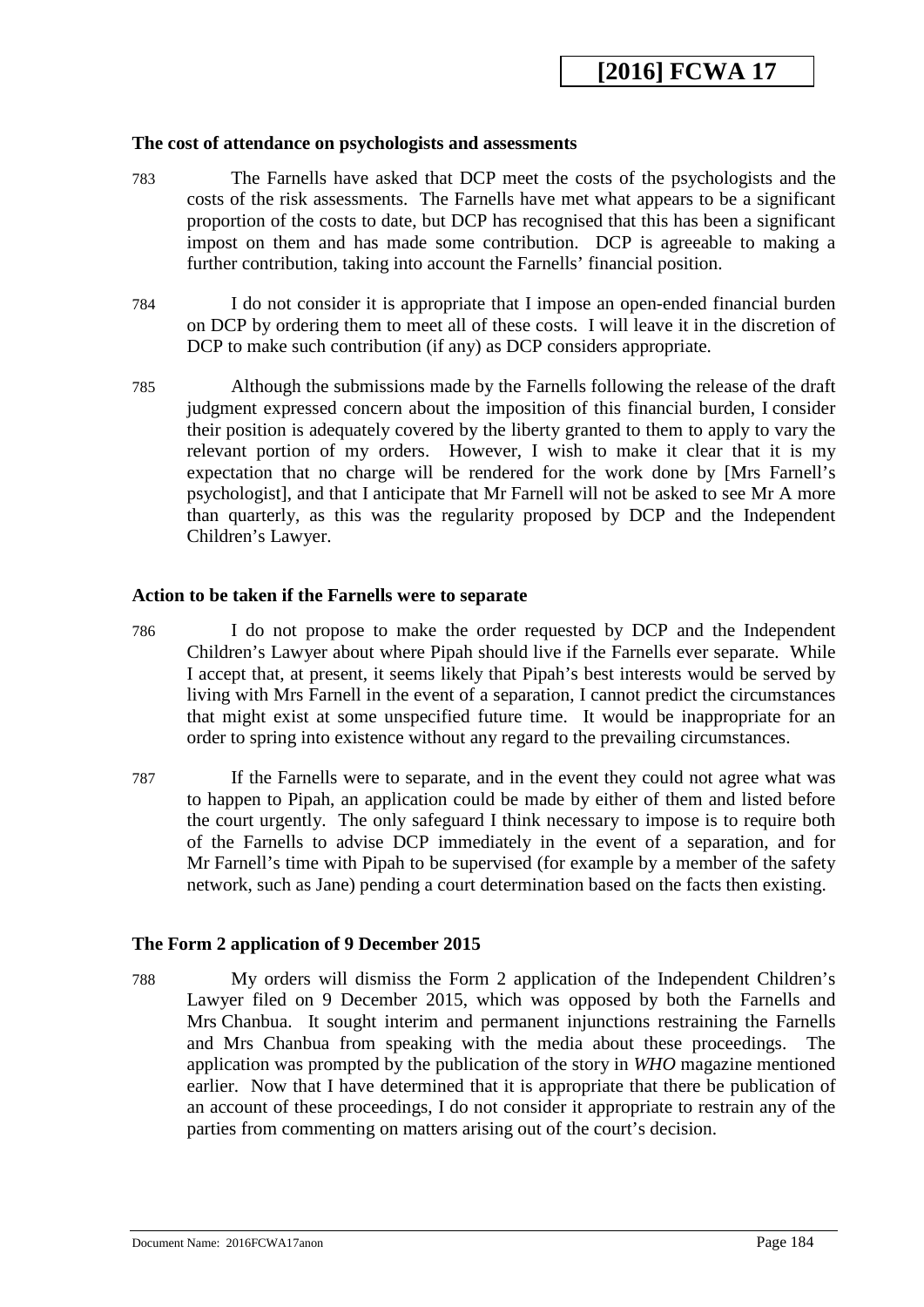# **Form of orders**

789 For these reasons, and having afforded the opportunity to all parties to comment on their form, I will make the following orders:

- 1. All existing orders are discharged (save for the order requiring parentage testing).
- 2. DAVID JOHN FARNELL and WENYU LI ("the Farnells") shall have exclusive equal shared parental responsibility for Pipah Li Minjaroen, born 23 December 2013 ("Pipah").
- 3. Pipah shall live with the Farnells.
- 4. The preceding order is subject to the Farnells' ongoing compliance with the conditions contained in the Attachment to these orders (provided that the Farnells and the Department for Child Protection and Family Support ("DCP") shall each have liberty to apply in relation to any dispute concerning the ongoing requirement to comply with the conditions, including but not limited to the content of the Words and Pictures Story and the requirement for it to be read to Pipah).
- 5. In the event that the Farnells separate or Mrs Farnell becomes unable to provide for the day-to-day needs of Pipah, the Farnells shall forthwith advise the General Manager, Service Delivery Practice Unit of DCP (or its equivalent position from time to time).
- 6. In the event that Pipah is living with or spending time with Mr Farnell at any time following a separation between him and Mrs Farnell, Mr Farnell's time with Pipah must, until further order of the court, be supervised by a member of Pipah's safety network or by a professional agency or a person nominated by DCP.
- 7. The Farnells and PATTARAMON CHANBUA ("Mrs Chanbua") shall keep each other informed of their contact details, including an address at which they can receive mail (and email if Mrs Chanbua has the ability to communicate by email).
- 8. After Pipah commences kindergarten, the Farnells shall send to Mrs Chanbua samples of Pipah's artwork/schoolwork not less than three times per annum.
- 9. The Farnells may, if they wish, provide to Mrs Chanbua copies of Pipah's school reports; photos of themselves and Pipah; and presents for Pipah's brother, NAREUBET MINJAROEN ("Gammy").
- 10. There be such electronic and/or face-to-face contact between the Farnells, Mrs Chanbua, Pipah and Gammy, as can be agreed between them from time to time.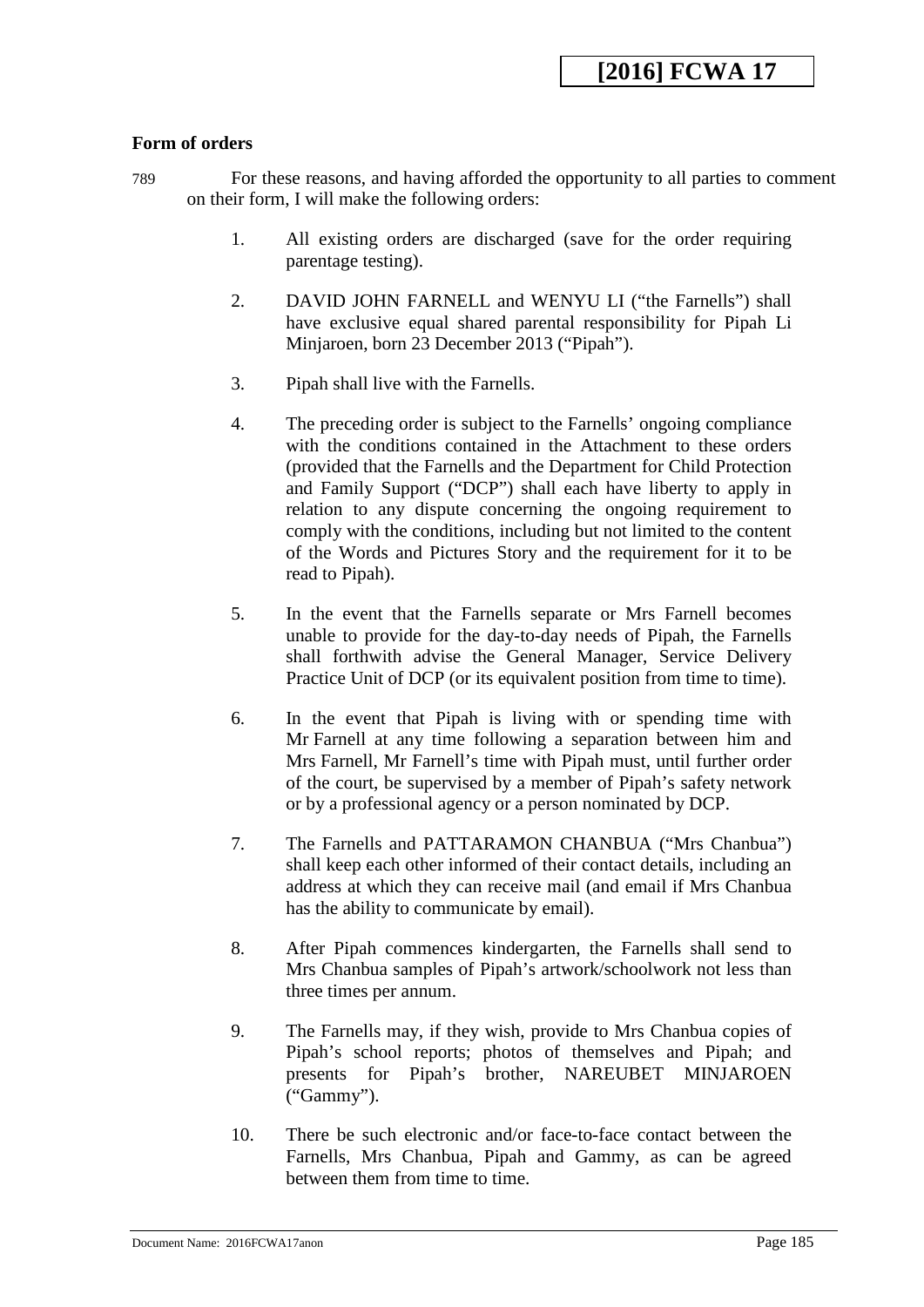- 11. If Pipah suffers any serious medical issues, the Farnells shall advise Mrs Chanbua at the first available opportunity.
- 12. The Farnells shall engage Pipah in celebrating important Buddhist festivals and events, including but not limited to, Visakha Bucha and Makha Bucha.
- 13. Pipah's name be removed from the Watch List in force at all points of arrival and departure in Australia.
- 14. The Farnells shall be at liberty to travel interstate or overseas with Pipah without the permission of DCP or any other person, provided they give DCP as much written notice as is practicable of their intention to travel outside Australia.
- 15. The Registrar of Births, Deaths and Marriages ("the Registrar") shall register Pipah's birth, identifying her:
	- a) date of birth as 23 December 2013;
	- b) place of birth as Bangkok, Thailand;
	- c) name at birth as Pipah Li Minjaroen;
	- d) mother as Pattaramon Chanbua (nee Minjaroen); and
	- e) father as Nid Chanbua.
- 16. The Registrar, if he considers it appropriate, may note on the registration of Pipah's birth that the Farnells have equal shared parental responsibility for her pursuant to an order of the Family Court of Western Australia and otherwise shall note such other information as is ordinarily recorded in the case of twin births.
- 17. There be a declaration that it is in the best interests of Pipah to be known as "Pipah Li Farnell", and after complying with Order 15, the Registrar is requested to amend Pipah's birth certificate accordingly.
- 18. NID CHANBUA ("Mr Chanbua") be joined as the second respondent in these proceedings.
- 19. Any obligation of any party/intervenor to serve Mr Chanbua with documents previously filed in these proceedings be dispensed with.
- 20. The solicitors acting for Mrs Chanbua are requested to satisfy themselves that Mr Chanbua has been informed of the outcome of these proceedings.
- 21. DCP is requested to provide a copy of these orders to each member of Pipah's safety network as soon as practicable.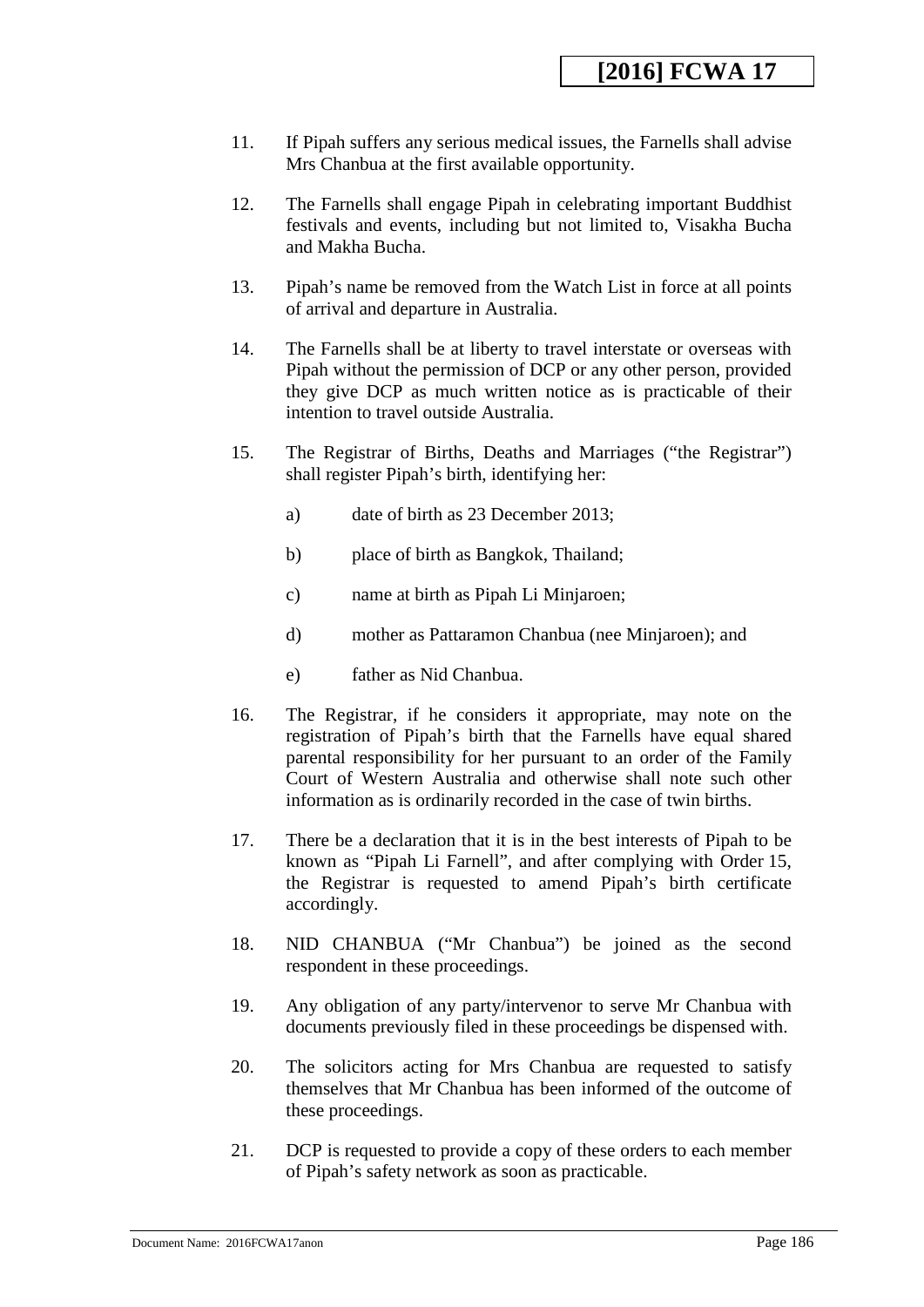- 22. The court grants permission to the parties, the interveners and their legal advisors to disseminate, as they see fit, unedited copies of the court's judgment and orders (in the redacted form authorised by the Principal Registrar).
- 23. The court grants permission for publication, in all forms of media, of a fair and accurate report of the judgment of the court (in the redacted form authorised by the Principal Registrar), provided that any media organisation wishing to publish such a report:
	- a) shall not contact or attempt to contact the Farnells or Mrs Chanbua or their families or associates for comment, but may publish any comment they elect to make personally or by their authorised agent;
	- b) shall not publish photographs or film footage of Pipah;
	- c) shall not publish photographs or film footage of the Farnells or Mrs Chanbua or Gammy, save for photographs or footage that have been published prior to these orders, unless first having obtained the written consent of the individual involved (or, in the case of Gammy, the written consent of Mrs Chanbua); and
	- d) is encouraged but not obliged to state in the report that the full judgment of the court can be found at www.familycourt.wa.gov.au.
- 24. The Independent Children's Lawyer be discharged at the expiration of three months from the date of these orders.
- 25. All outstanding applications and responses be dismissed, including the Independent Children's Lawyer's Form 2 application filed on 9 December 2015.
- 26. The orders above are made on the basis of the court having formally found that the Farnells:
	- a) did not abandon Gammy in Thailand;
	- b) did not seek to access Gammy's trust fund for Pipah's welfare needs or to meet their legal costs; and
	- c) never applied to the court for access to Gammy's trust fund for any purpose.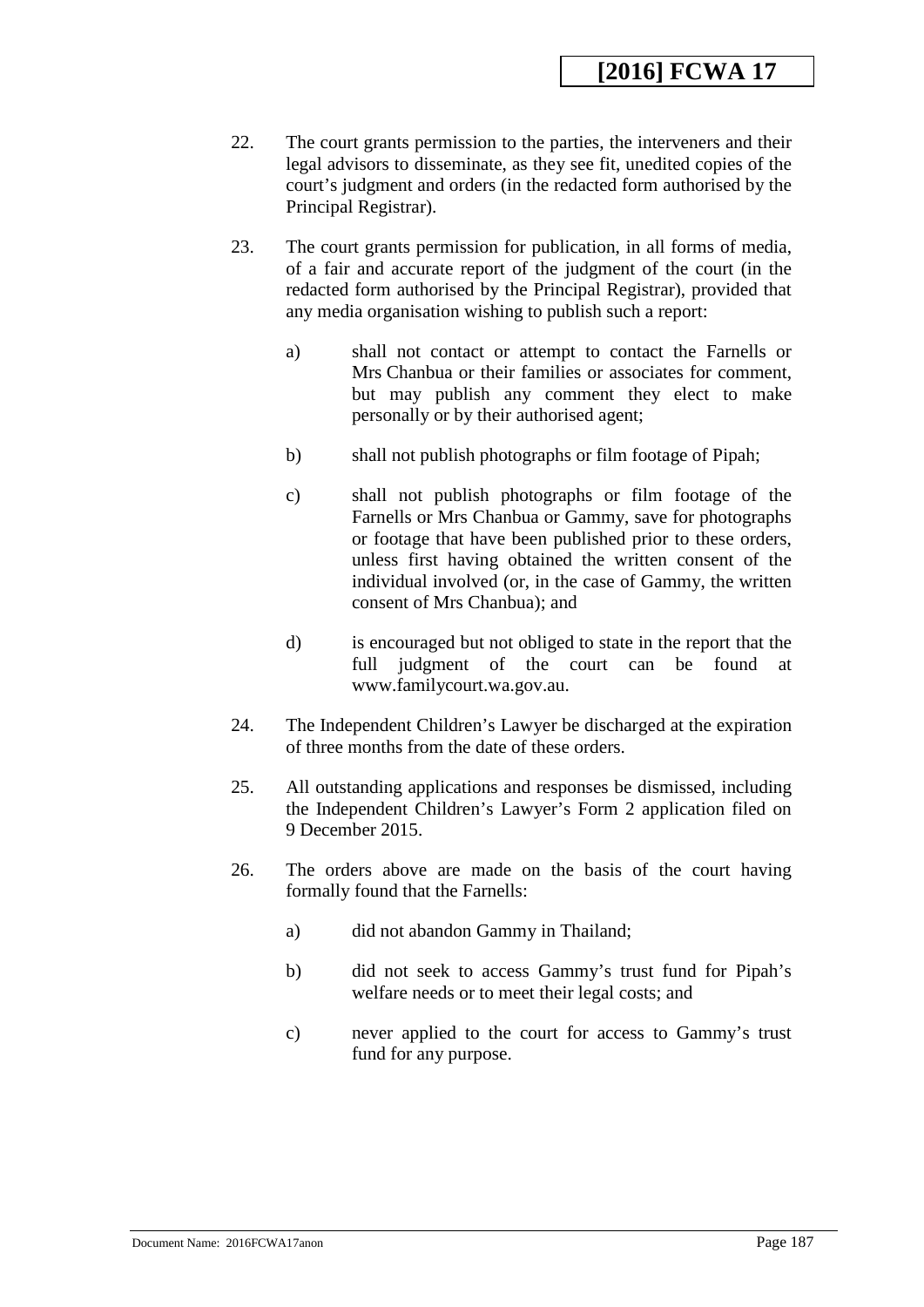# **Attachment to the Orders**

- 1. The Farnells shall keep the General Manager, Service Delivery Practice Unit of DCP (or its equivalent position from time to time) informed of their address at all times.
- 2. The Farnells shall permit a representative of DCP access to their home up to three times per annum by appointment, and at other times unannounced as deemed appropriate by DCP but not more than three times per annum.
- 3. The Farnells shall maintain such regular communication with any case manager assigned by DCP to monitor Pipah's welfare as DCP shall request.
- 4. The Farnells shall authorise and provide consent for all general practitioners, paediatricians and other professionals treating or working with Pipah to exchange and pass on relevant information to DCP.
- 5. The Farnells shall comply with the safety plan dated 12 March 2015 and any updated plan which may be agreed with DCP from time to time. The overarching principle of the plan for the present time is that Mr Farnell shall not be left alone with Pipah, but this principle will be reviewed from time to time having regard to Pipah's age and development.
- 6. The Farnells shall cooperate with DCP and the members of Pipah's safety network with a view to monitoring the operation and effectiveness of the safety network, including the possible supplementation of the safety network and/or replacement of departing members.
- 7. The Farnells and the safety network (and DCP if it wishes to be involved) shall review Pipah's Words and Pictures Story ("the Story") from time to time. In doing so, the Farnells and DCP shall:
	- ensure the Story includes information about Mrs Chanbua, Gammy and their family in Thailand; and
	- consider the concerns expressed by the Single Expert about the content of the Story and the circumstances in which it should be read to Pipah.
- 8. The Farnells shall ensure that the Story is read to Pipah every three months until such time as it is agreed by the Farnells and the safety network and DCP that the story need no longer be read. The Story is to be read by a member of the safety network or by one or other of the Farnells in the presence of a member of the safety network.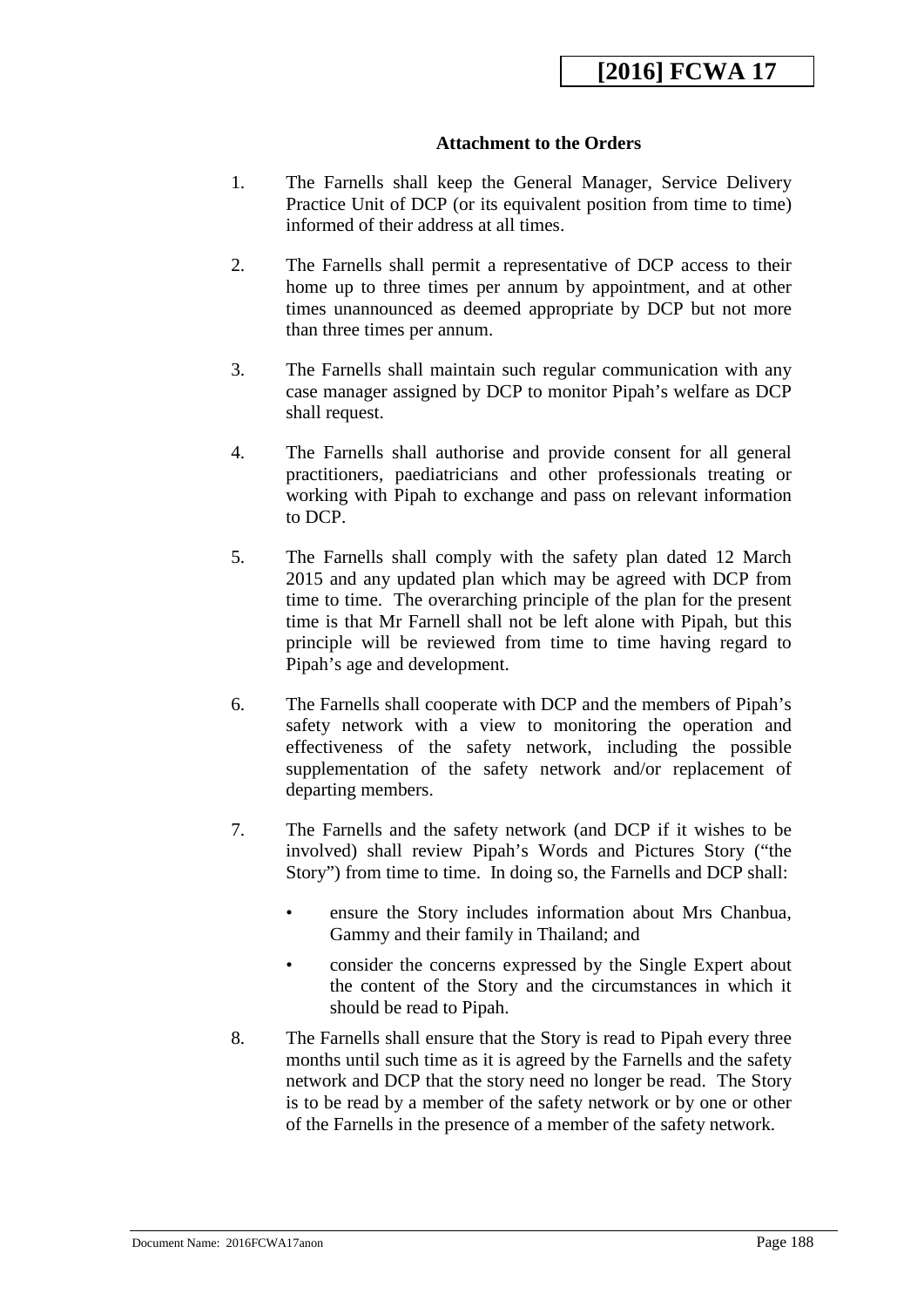- 9. The Farnells shall maintain a record of when, where and in the presence of whom the Story has been read and shall make that record available to DCP's representative on request.
- 10. Mr Farnell shall continue to attend on Mr A (or such other psychologist or therapist as may be nominated by DCP) with such regularity as may be recommended by Mr A or such other psychologist as may be appointed.
- 11. Mr Farnell shall comply with all recommendations made by his psychologist to promote Pipah's safety and wellbeing.
- 12. Mr Farnell shall authorise his psychologist to provide progress reports to DCP.
- 13. Mr Farnell shall undertake the following reviews and testing:
	- a) commencing in 2016 and each alternate year thereafter, a "management review" to be undertaken by DCP (which is to include the administration of psychometric testing called the "Acute Tool" or its equivalent); and
	- b) commencing in 2017 and each alternate year thereafter, a comprehensive risk assessment conducted by Ms G or such other psychologist as may be nominated by DCP,

with such testing to take place until Pipah is 12 years of age, or until such earlier time as DCP provides written confirmation that the reviews and testing are no longer deemed necessary. The results are to be provided to the Farnells, DCP and such members of the safety network as may be nominated by DCP.

- 14. Mrs Farnell shall continue to attend on [her psychologist] or such other psychologist or therapist as may be recommended by DCP, and shall comply with all recommendations made by the psychologist or therapist to promote Pipah's safety and wellbeing.
- 15. Mrs Farnell shall authorise her psychologist or therapist to provide progress reports to DCP.
- 16. The Farnells shall meet the costs of their attendances on their psychologists or therapists and the costs of the management reviews and risk assessments, subject to any contribution that DCP may elect to make.
- 17. DCP is requested to arrange such other therapeutic support and assistance for the Farnells or either of them as recommended by their respective psychologists during a period of one year from the date of these orders.